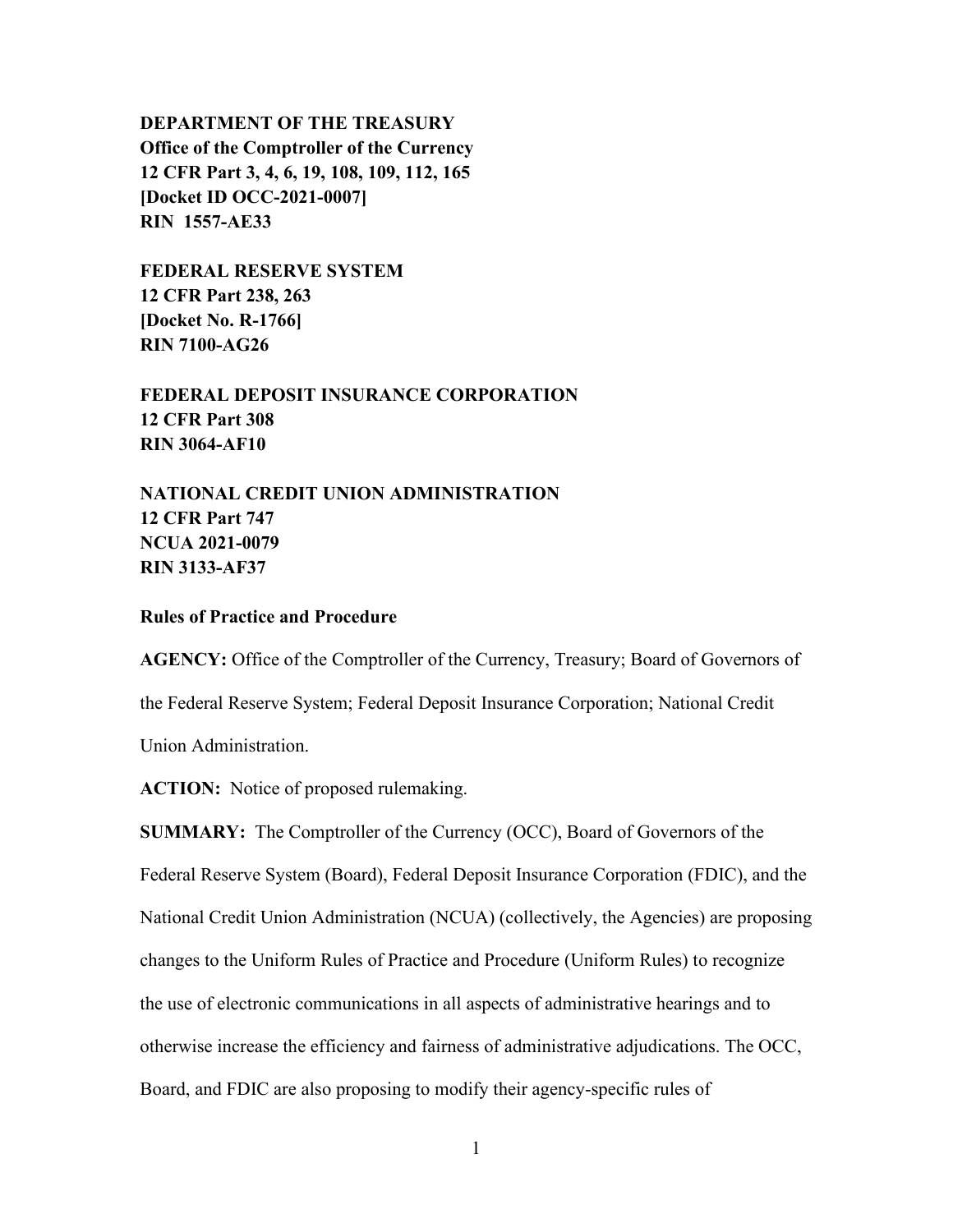administrative practice and procedure (Local Rules). The OCC also proposes to integrate its Uniform Rules and Local Rules so that one set of rules applies to both national banks and Federal savings associations and to amend its rules on organization and functions to address service of process.

**DATES:** Comments must be received on or before **[INSERT DATE 60 DAYS AFTER DATE OF PUBLICATION IN THE FEDERAL REGISTER].**

## **ADDRESSES:**

Comments should be directed to:

*OCC*: Commenters are encouraged to submit comments through the Federal eRulemaking Portal. Please use the title "Uniform Rules of Practice and Procedure" to facilitate the organization and distribution of the comments. You may submit comments by any of the following methods:

## *Federal eRulemaking Portal – Regulations.gov*:

Go to *https://regulations.gov/*. Enter "Docket ID OCC-2021-0007" in the Search Box and click "Search." Public comments can be submitted via the "Comment" box below the displayed document information or by clicking on the document title and then clicking the "Comment" box on the top-left side of the screen. For help with submitting effective comments please click on "Commenter's Checklist." For assistance with the *Regulations.gov* site, please call (877) 378-5457 (toll free) or (703) 454-9859 Monday-Friday, 9am-5pm ET or e-mail *regulations@erulemakinghelpdesk.com*.

□ *Mail*: Chief Counsel's Office, Attention: Comment Processing, Office of the Comptroller of the Currency, 400 7<sup>th</sup> Street, SW., suite 3E-218, Washington, DC 20219.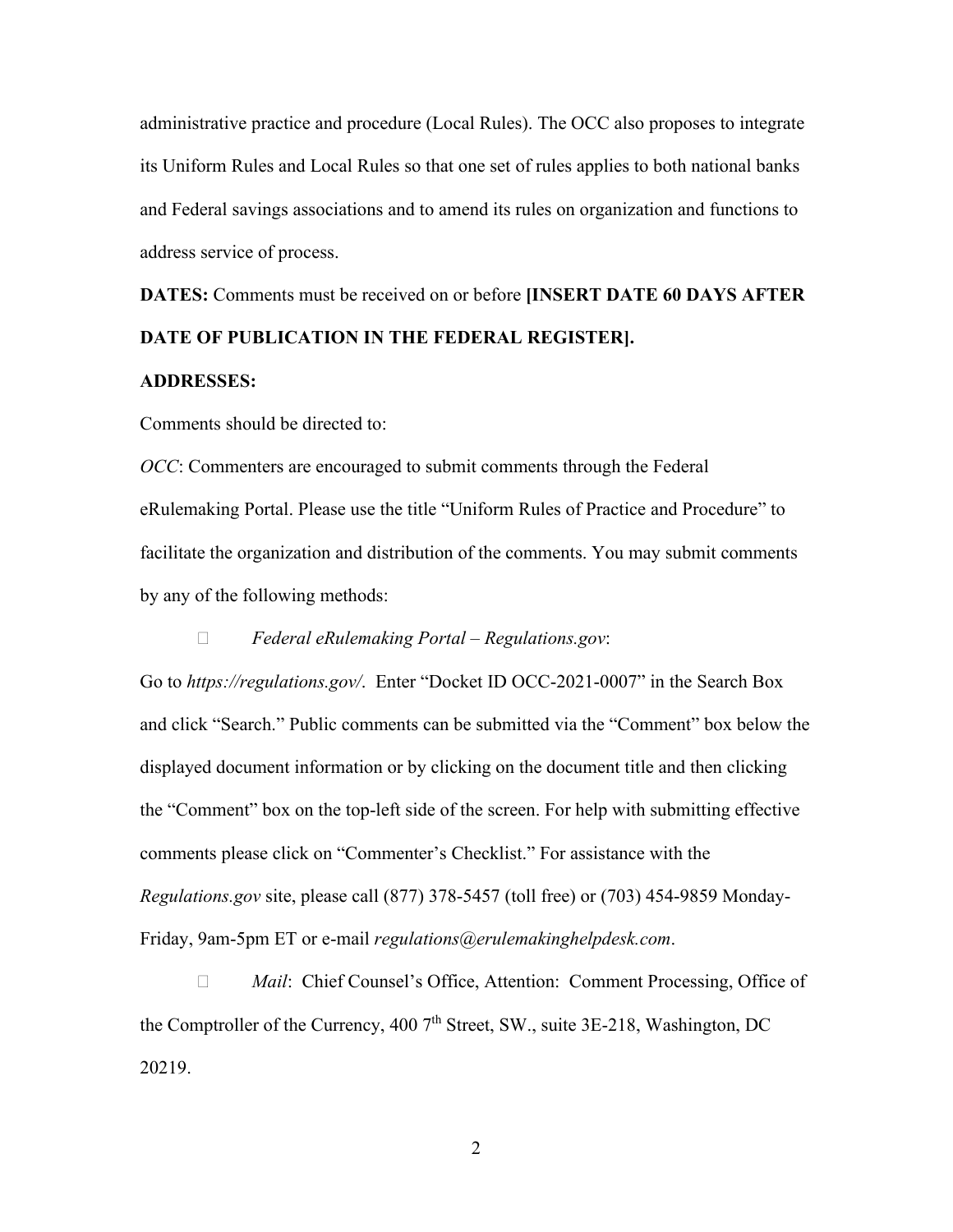*Hand Delivery/Courier*: 400 7th Street, SW., suite 3E-218, Washington, DC 20219.

*Instructions*: You must include "OCC" as the agency name and "Docket ID OCC-2021-0007" in your comment. In general, the OCC will enter all comments received into the docket and publish the comments on the *Regulations.gov* website without change, including any business or personal information provided such as name and address information, e-mail addresses, or phone numbers. Comments received, including attachments and other supporting materials, are part of the public record and subject to public disclosure. Do not include any information in your comment or supporting materials that you consider confidential or inappropriate for public disclosure.

You may review comments and other related materials that pertain to this action by the following method:

## *Viewing Comments Electronically – Regulations.gov*: Go to

*https://regulations.gov/*. Enter "Docket ID OCC-2021-0007" in the Search Box and click "Search." Click on the "Documents" tab and then the document's title. After clicking the document's title, click the "Browse Comments" tab. Comments can be viewed and filtered by clicking on the "Sort By" drop-down on the right side of the screen or the "Refine Results" options on the left side of the screen. Supporting materials can be viewed by clicking on the "Documents" tab and filtered by clicking on the "Sort By" drop-down on the right side of the screen or the "Refine Documents Results" options on the left side of the screen." For assistance with the *Regulations.gov* site, please call (877) 378-5457 (toll free) or (703) 454-9859 Monday-Friday, 9am-5pm ET or e-mail *regulations@erulemakinghelpdesk.com*.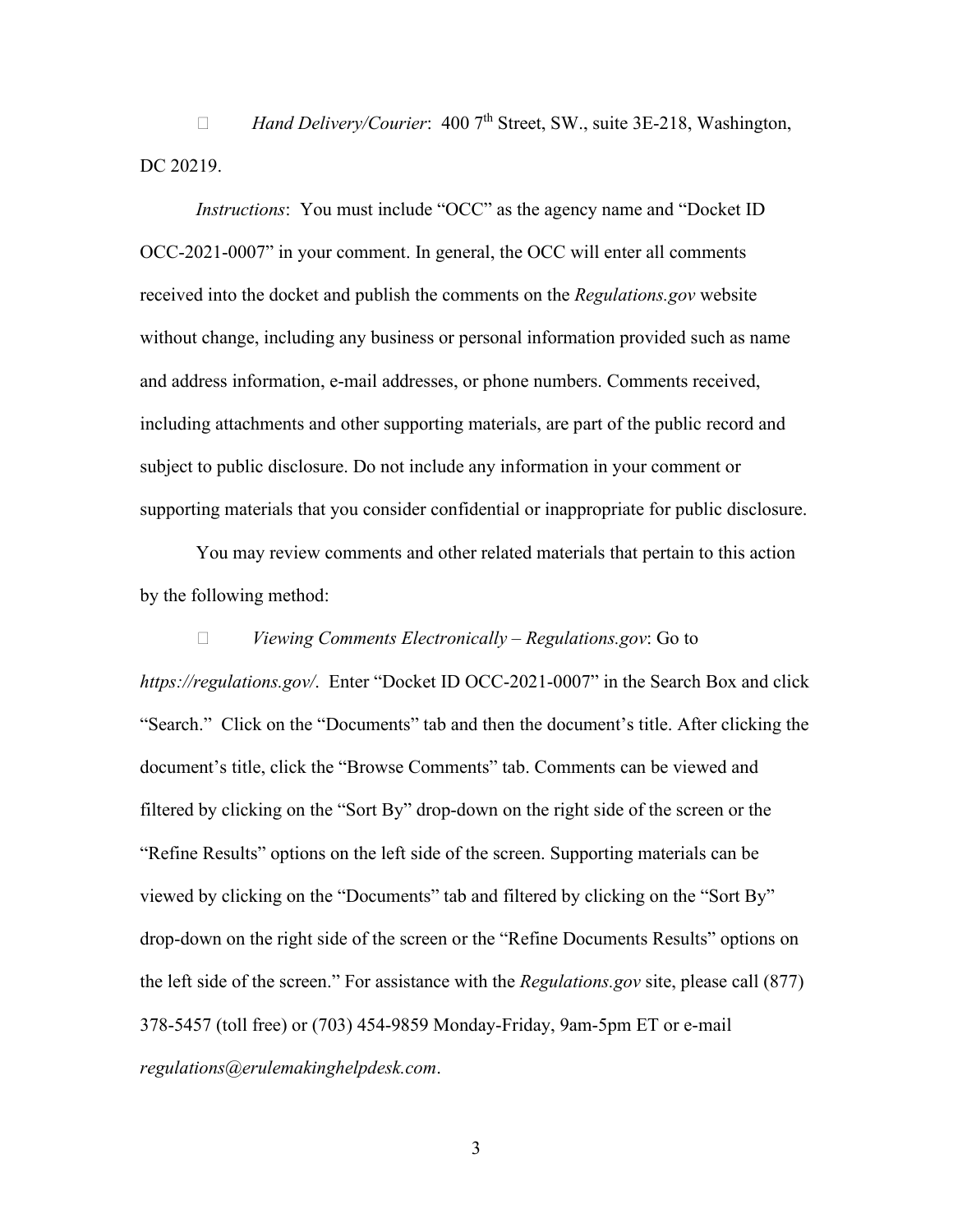The docket may be viewed after the close of the comment period in the same manner as during the comment period.

*Board*: You may submit comments, identified by Docket No. R-1766 and RIN 7100- AG26 by any of the following methods:

• Agency Website: http://www.federalreserve.gov. Follow the instructions for submitting comments at

http://www.federalreserve.gov/generalinfo/foia/ProposedRegs.cfm

• Email: regs.comments@federalreserve.gov. Include the docket number in the subject line of the message.

- Fax: (202) 452-3819
- Mail: Ann E. Misback, Secretary, Board of Governors of the Federal Reserve System, 20th Street and Constitution Avenue NW, Washington, DC 20551.

All public comments are available from the Board's website at http://www.federalreserve.gov/generalinfo/foia/ProposedRegs.cfm as submitted, unless modified for technical reasons or to remove personally identifiable information at the commenter's request. Accordingly, comments will not be edited to remove any identifying or contact information. Public comments may also be viewed electronically or in paper in Room 146, 1709 New York Avenue NW, Washington, DC 20006, between 9:00 a.m. and 5:00 p.m. on weekdays.

*FDIC*:You may submit comments, identified by RIN 3064-AF10 by any of the following methods:

• *FDIC Website*: *https://www.fdic.gov/resources/regulations/federal-registerpublications/*. Follow instructions for submitting comments on the agency website.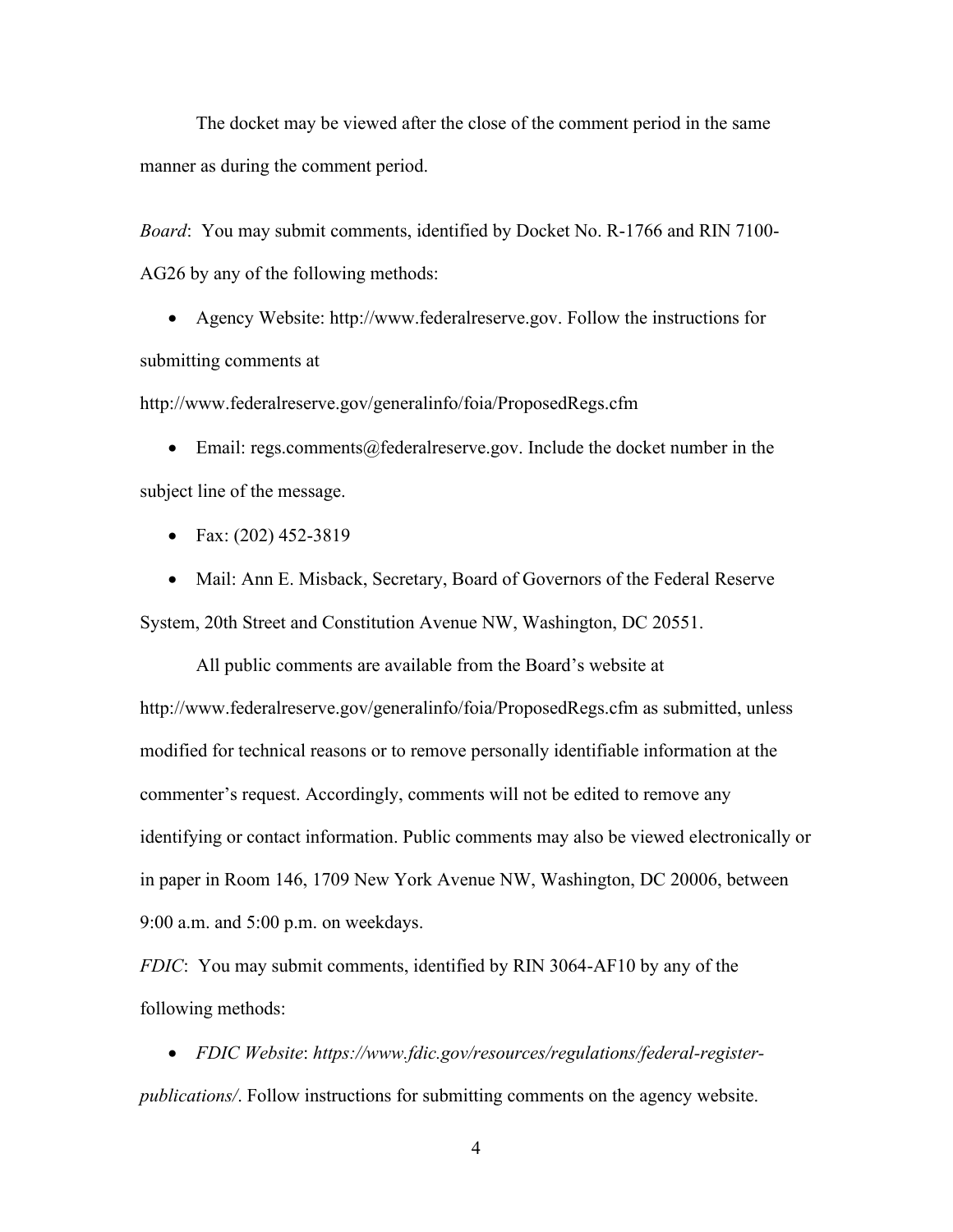• *Email*: *Comments@fdic.gov*. Include RIN 3064-AF10 on the subject line of the message.

• *Mail*: James P. Sheesley, Assistant Executive Secretary, Attention: Comments, Federal Deposit Insurance Corporation, 550 17th Street, NW, Washington, DC 20429.

• *Hand Delivery to FDIC*: Comments may be hand-delivered to the guard station at the rear of the 550 17th Street NW building (located on F Street) on business days between 7 a.m. and 5 p.m.

Please include your name, affiliation, address, email address, and telephone number(s) in your comment. All statements received, including attachments and other supporting materials, are part of the public record and are subject to public disclosure. You should submit only information that you wish to make publicly available.

*Please note*: all comments received will be posted generally without change to *https://www.fdic.gov/resources/regulations/federal-register-publications/*, including any personal information provided.

*NCUA*: You may submit comments, identified by RIN 3133-AF37 by any of the following methods (please send comments by one method only):

• *Federal eRulemaking Portal*: *http:/www.regulations.gov*. Follow the instructions for submitting comments for docket number NCUA-2021-0079.

• *Fax*: (703) 518-6319. Use the subject line "[Your name] Comments on "Uniform Rules of Practice and Procedure" on the transmission cover sheet.

• *Mail*: Address to Melane Conyers-Ausbrooks, Secretary of the Board, National Credit Union Administration, 1775 Duke Street, Alexandria, Virginia 22314-3428.

• *Hand Delivery/Courier*: Use the same address as for mailed comments.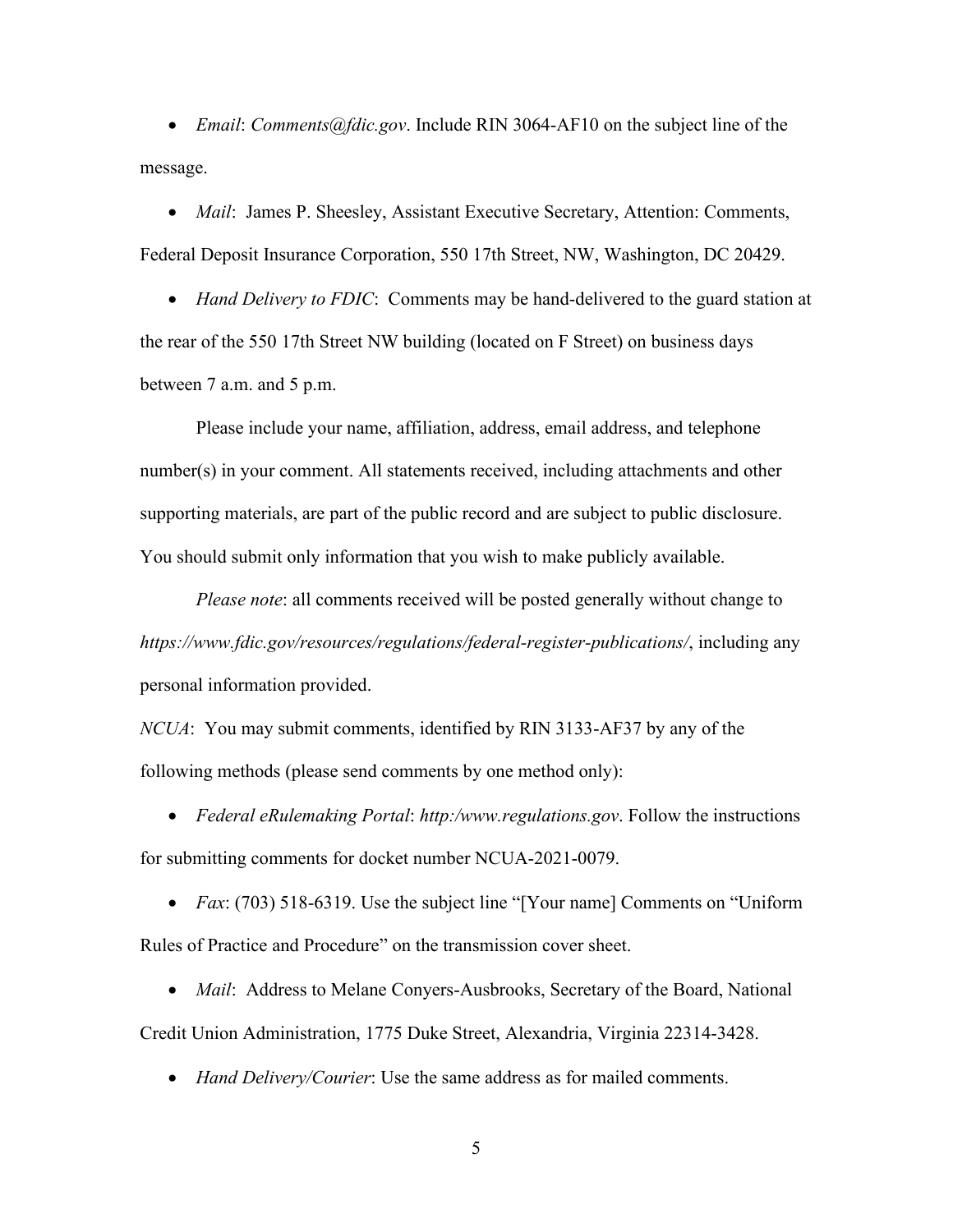*Public Inspection*: You can view all public comments on the NCUA website at: *http://www.ncua.gov/Legal/Regs/Pages/PropRegs.aspx* as submitted, except for those we cannot post for technical reasons. The NCUA will not edit or remove any identifying or contact information from the public comments. Due to social distancing measures in effect, the usual opportunity to inspect paper copies of comments in the NCUA's law library is not currently available. After social distancing measures are relaxed, visitors may make an appointment to review paper copies by calling (703) 518-6540 or emailing OGCMail@ncua.gov.

**FOR FURTHER INFORMATION CONTACT:** *OCC*:MaryAnn Nash, Counsel, and Heidi Thomas, Special Counsel, Chief Counsel's Office, (202) 649-5490. If you are deaf, hard of hearing, or have a speech disability, please dial 7-1-1 to access telecommunications relay services. *Board*:David Williams, Associate General Counsel, david.williams@frb.gov, (202) 452-3973, and Héctor G. Bladuell, Senior Counsel, Legal Division, hector.g.bladuell@frb.gov, (202) 452-2491. *FDIC*: Heather M. Walters, Counsel, Legal Division, hewalters@fdic.gov, (202) 898-6729 and Michael P. Farrell, Counsel, Legal Division, mfarrell@fdic.gov,  $(202)$  898-3853. For users of Telecommunications Device for the Deaf (TDD) only, contact (202) 263-4869. *NCUA*: Damon P. Frank, Senior Trial Attorney, and John H. Brolin, Senior Staff Attorney, Office of General Counsel, at (703) 518-6540.

#### **SUPPLEMENTARY INFORMATION:**

## **I. Background**

Section 916 of the Financial Institutions Reform, Recovery and Enforcement Act of 1989, Pub. L. 101-73, 103 Stat. 183 (1989), required the Agencies, together with the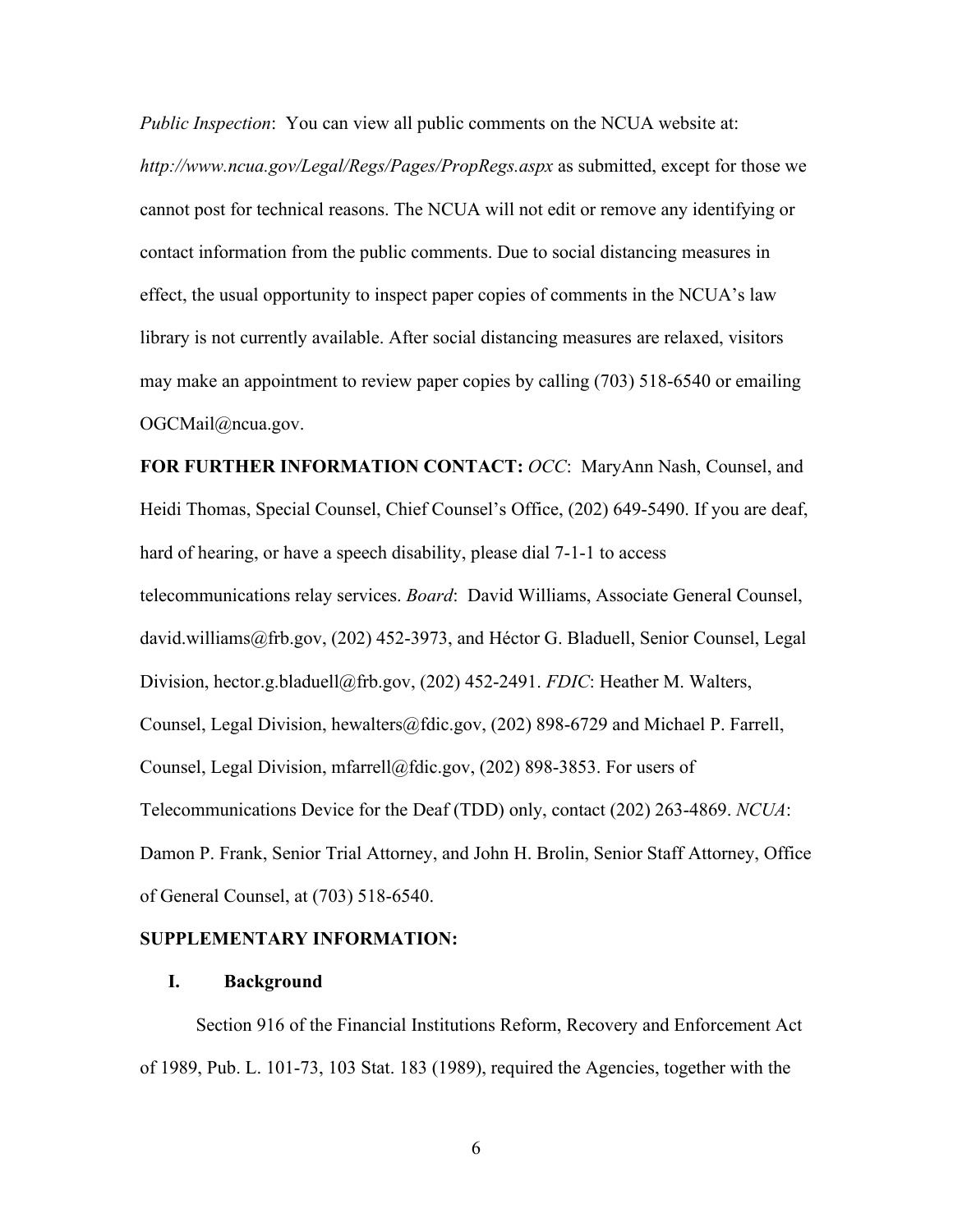Office of Thrift Supervision (OTS), to develop uniform rules and procedures for administrative hearings. In August 1991, the Agencies and OTS each adopted final Uniform Rules as well as Local Rules specific to each agency.<sup>1</sup> Based on the experience gained in administrative hearings, the Agencies, together with OTS, modified the Uniform Rules and Local Rules in 1996.<sup>2</sup>

The Uniform Rules and Local Rules have remained largely unchanged since the 1996 amendments, while the practice of administrative hearings has changed fundamentally with the introduction of electronic communication and transmission. The current Uniform Rules were promulgated at a time when the Agencies accepted only paper pleadings. However, beginning in 2005, the Office of Financial Institution Adjudication (OFIA) established a dedicated electronic mailbox to accept electronic pleadings and service and, by 2006, paper pleadings were virtually eliminated in administrative hearings. Without rules in place to address electronic pleadings, the Administrative Law Judges (ALJs) opted to dictate procedures pertaining to electronic filing and other items on an ad hoc basis in their scheduling orders.

The Agencies have identified sections of the Uniform Rules that should be modified to recognize electronic pleadings and communications in administrative hearings and other sections that require modification based on the experience of the Agencies in administrative litigation. The Agencies also propose to remove the remaining

<sup>&</sup>lt;sup>1</sup> The Agencies, together with the OTS, issued a joint notice of proposed rulemaking on June 17, 1991 (56 FR 27790). Each agency issued a final rule on the following dates: OCC on August 9, 1991 (56 FR 38024); Board on August 9, 1991 (56 FR 38052); FDIC on August 9, 1991 (56 FR 37968); and NCUA on August 8, 1991 (56 FR 37767). The OTS, whose rules and procedures were transferred to the OCC in 2011, published its rules on August 12, 1991 (56 FR 38317). The Agencies' rules are codified at 12 CFR part 19, subpart A (OCC); 12 CFR part 263, subpart A (Board); 12 CFR part 308, subpart A (FDIC); and 12 CFR part 747, subpart A (NCUA).

 $^{2}$  61 FR 20330, May 6, 1996.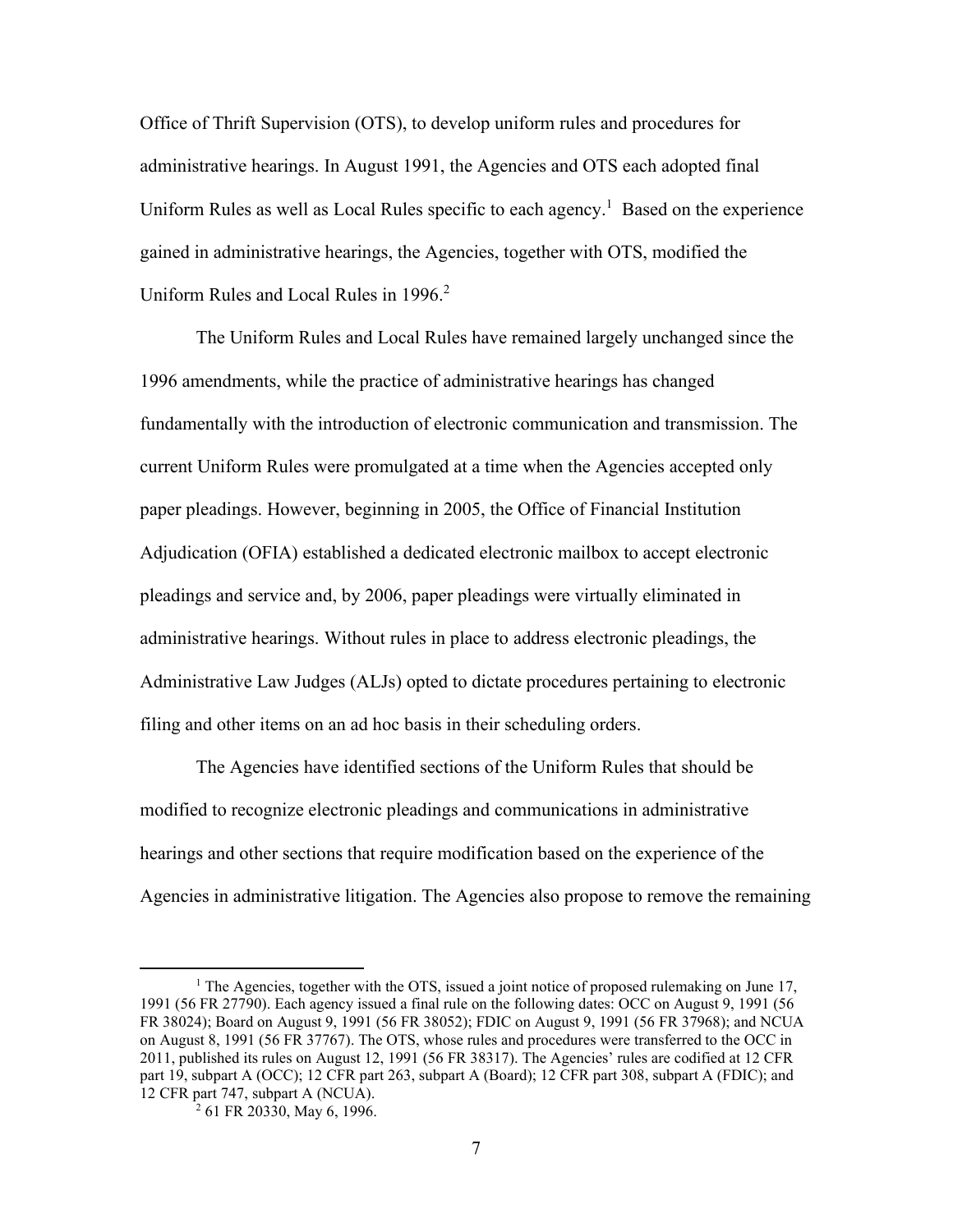references to the Office of Thrift Supervision (OTS), which was abolished in 2011.<sup>3</sup> In addition, the OCC, Board, and FDIC propose to amend certain sections of their Local Rules that they believe should be updated, improved, or clarified. Furthermore, the OCC proposes to consolidate its uniform and local rules by applying part 19 to both national bank- and Federal savings association-related proceedings and investigations and removing its separate enforcement-related rules for Federal savings associations, 12 CFR parts 108, 109, 112, and 165. Finally, the OCC proposes to amend subpart A of 12 CFR part 4, Organization and Functions, to add a new § 4.8 that would address service of process. The Agencies intend that any final rules issued in connection with this rulemaking will only apply to actions filed after the effective date of any final rule.

The Agencies invite comments on all aspects of this joint proposed rule. Comments on the Local Rules should be sent only to the appropriate agency.

# **II. Section-by-Section Discussion of Proposed Amendments to the Uniform Rules**

### *General Comments*

The text of the proposed amendments to the Uniform Rules appears at the end of the preamble. Agency-specific proposed amendments to the Uniform Rules and Local Rules appear in the instructions below. Where appropriate, the Agencies propose to replace gender references such as "him or her," "his or her," and "himself or herself" with gender neutral terminology. Consistent with *Federal Register* drafting guidelines, 4

 $3$  The FDIC removed references to the OTS and updated its definitions by Final Rule on Jan. 30, 2015 (80 FR 5009). The Board similarly removed references to the OTS from its definitions on September 13, 2011 (76 FR 56603).

<sup>&</sup>lt;sup>4</sup> National Archives, Federal Register Writing Resources for Federal Agencies: Drafting Legal Documents, https://www.archives.gov/federal-register/write/legal-docs/clear-writing.html.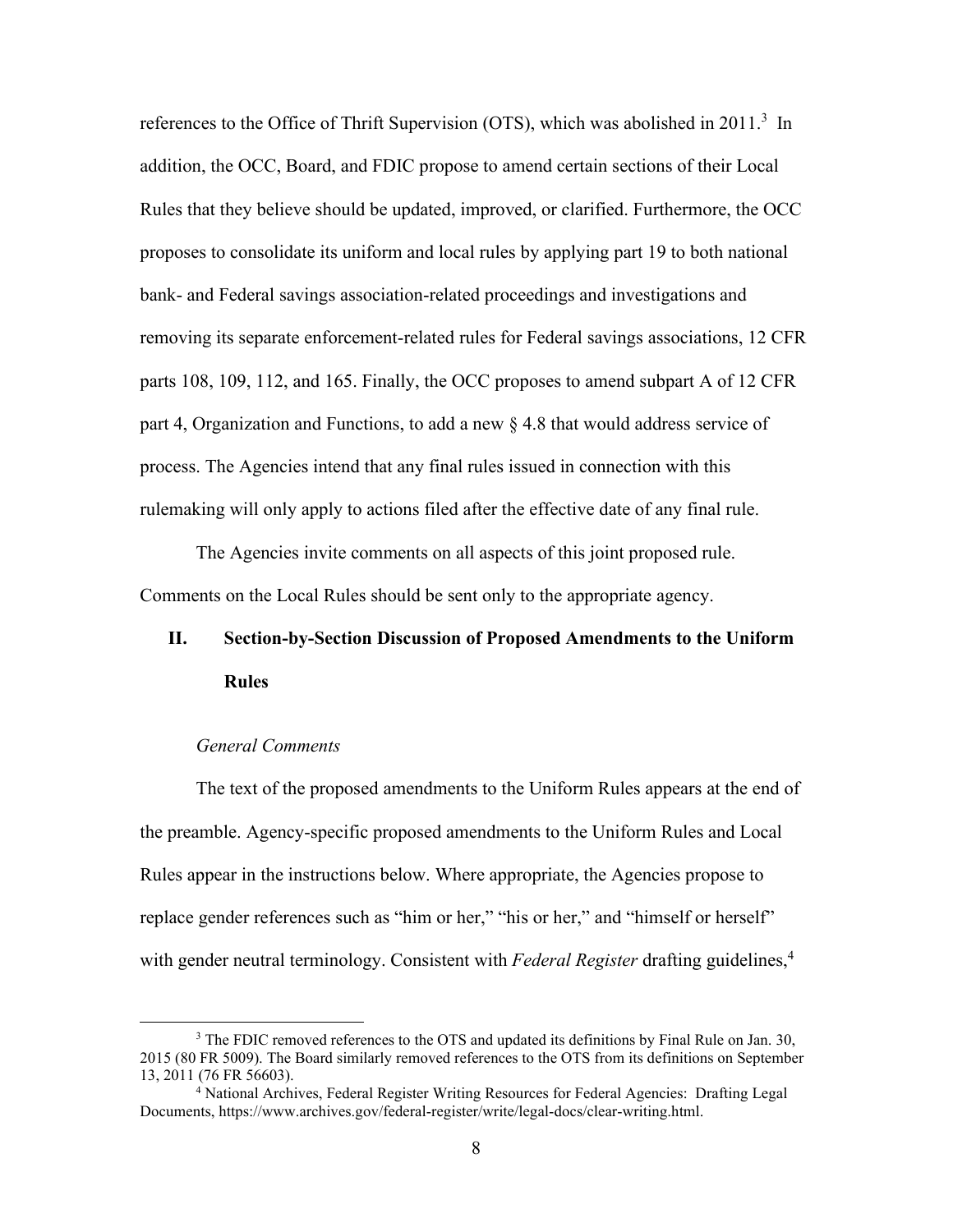the Agencies also propose to replace the word "shall" throughout the rule with the terms "must," "will," or other appropriate language. The Agencies are also proposing to use the abbreviation "ALJ" for "administrative law judge," as this abbreviation is commonly used and understood, and using this abbreviation will reduce the length of the rules. These changes are proposed throughout the Uniform Rules and will not be discussed further in the individual sections below.

## *Section \_\_.1 Scope*

Section .1 lists the types of adjudicatory proceeding to which the Uniform Rules apply. To the extent necessary, the Agencies propose to update the list of civil money penalty proceedings covered by the Uniform Rules described in  $\S$ . 1(e) to include section 5, section 9, and section 10 of the Home Owners' Loan Act (HOLA). 5 These sections of the HOLA are applicable to Federal savings associations now supervised by the OCC, State-chartered savings associations now supervised by the FDIC, and savings and loan holding companies supervised by the Board. The Agencies also propose to add references to "the former Office of Thrift Supervision" in § .1(e)(10), to clarify that the Uniform Rules will apply to civil money proceedings for violations of orders issued, written agreements executed, and conditions imposed in writing by OTS.

#### *Section \_\_\_.3 Definitions*

Section \_\_.3 of the Uniform Rules includes definitions applicable to the Uniform Rules and, unless otherwise specified, the Local Rules. The Agencies propose adding a definition of the term "electronic signature" in  $\S$  . 3. The Agencies are proposing that

<sup>5</sup> The Board made these updates on September 13, 2011 (76 FR 56603).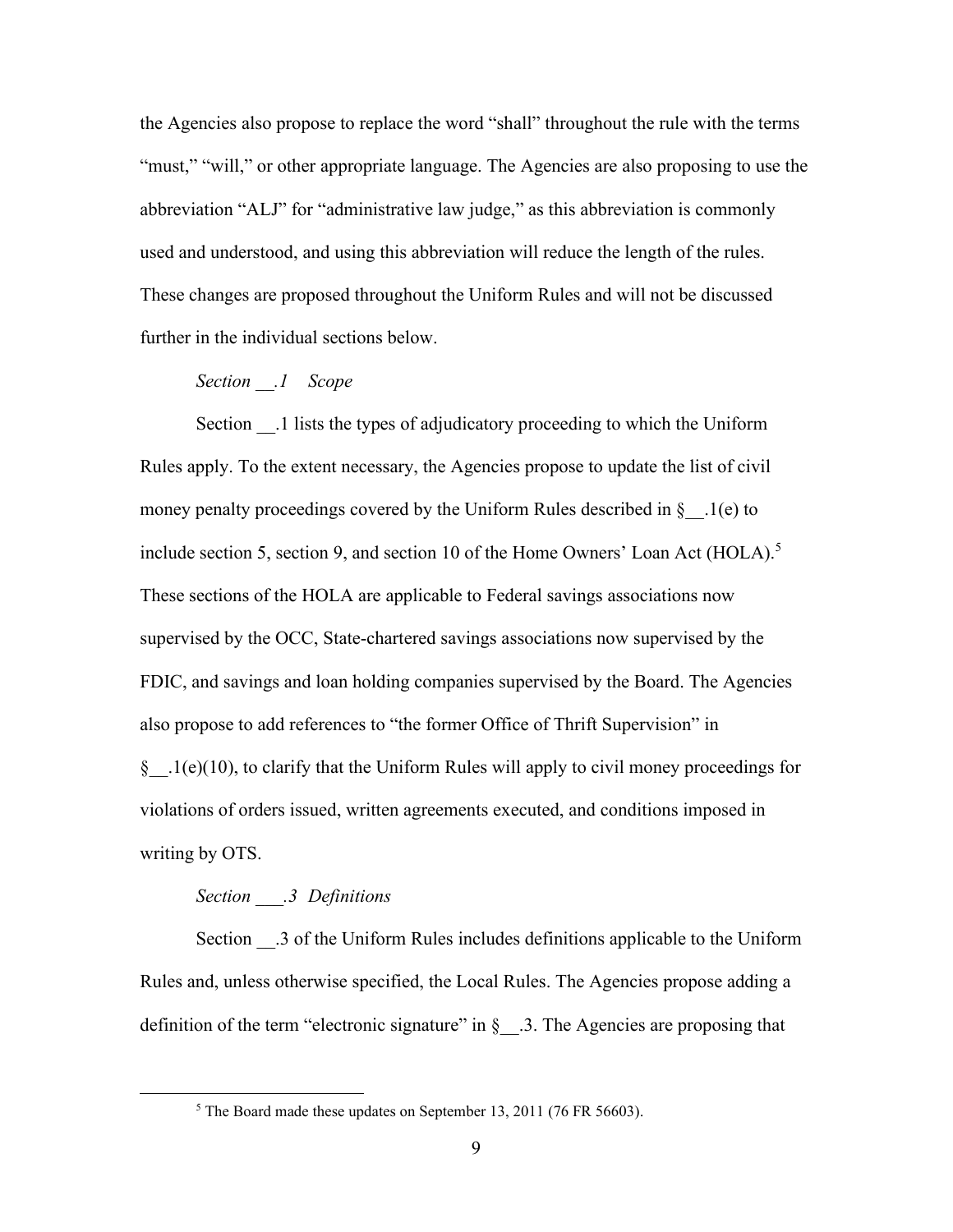electronic signatures be used to satisfy the good faith certification requirement in  $\S$ . and, therefore, are including a definition of the term "electronic signature" in this section. The OCC, Board, and FDIC are proposing to replace the definition of violation in  $\S$  . 3 with a cross-reference to the identical definition in section  $3(v)$  of the Federal Deposit Insurance Act (FDIA), 12 U.S.C. 1813(v). To the extent necessary, the Agencies also propose to remove the legacy reference to the Office of Thrift Supervision both in the definition of "OFIA" and the definition of "Uniform Rules" in  $\S$ . 3.

The OCC proposes to add the term "Federal savings association" to its definition of "institution" in order to make the Uniform Rules and the OCC's Local Rules in part 19 of title 12 applicable to Federal savings associations, which have been regulated by the OCC since  $2011<sup>6</sup>$ 

The Board proposes to add "nonbank financial companies" and "financial market utilities" designated by the Financial Stability Oversight Council to its definition of "institution" to clarify that the Uniform Rules are applicable to these entities, which are supervised by the Board pursuant to the Dodd-Frank Wall Street Reform and Consumer Protection Act (Dodd-Frank Act).<sup>7</sup> In addition, the Board proposes to clarify that organizations operating under section 25A of the Federal Reserve Act, Federal and state "branches," as well as "agencies" as defined in section 1(b) of the International Banking Act, and "any other entity subject to the supervision of the Board," are included in its definition of "institution." The Board also proposes to replace the word "savings

<sup>6</sup> As described elsewhere in this *Supplementary Information*, the OCC is proposing to remove its Uniform Rules and Local Rules applicable to Federal savings associations, parts 108, 109, 112, and 165 of

 $\frac{7}{7}$  Pub. L. 111-203, 124 Stat. 1376 (2010).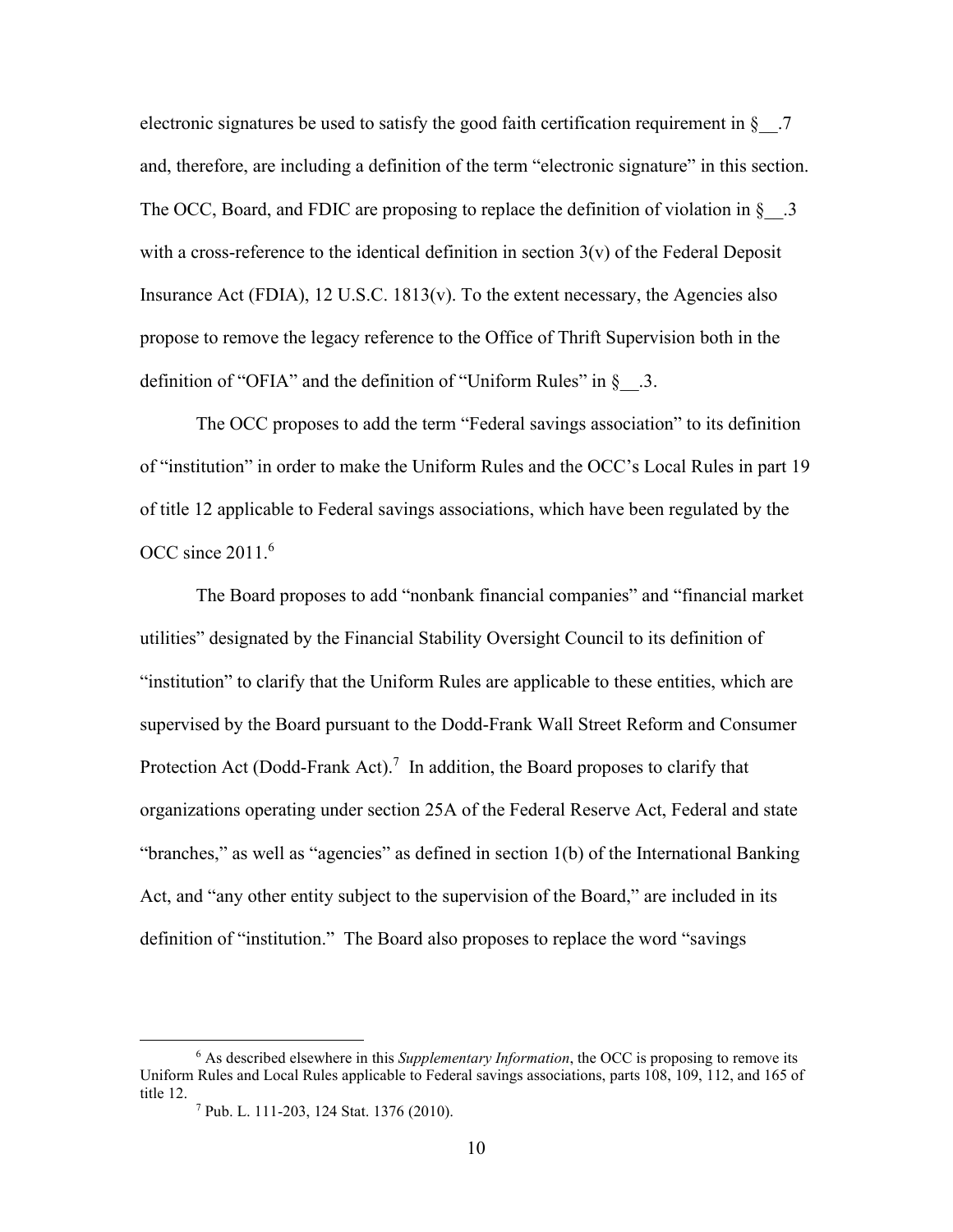association" with "depository institution" in 12 CFR 263(f)(6) to conform this language to the language in 12 U.S.C 1818(b)(3).

## *Section \_\_.5 Authority of the administrative law judge (ALJ)*

Section .5 of the Uniform Rules addresses the authority of the ALJ. The Agencies propose to amend  $\S$  .5(b)(2) to add the term "other orders" to the list of specific orders an ALJ is authorized to issue, quash, or modify. The Agencies are proposing this change to clarify that the authority of the ALJ to issue orders is not limited to subpoenas, subpoenas *duces tecum*, and protective orders and may include other types of orders that are not enumerated in this section. The Agencies also propose to amend § .5(b)(11) to change the term "presiding officer" to "ALJ" in order to avoid confusion and clarify that the ALJ has the powers necessary and appropriate to discharge the duties of this role.

## *Section \_\_.6 Appearance and practice in adjudicatory proceedings*

Section .6 of the Uniform Rules addresses appearance and practice in adjudicatory proceedings. The Agencies propose to amend  $\S$  6(a)(2) to state simply that an individual may appear on their own behalf. In making this change, the Agencies would eliminate the additional language that is duplicative and unnecessary to the meaning of the provision. The Agencies also propose to amend  $\S$  .  $6(a)(3)$  to include a requirement that a notice of appearance include a written acknowledgment that the individual has reviewed and will comply with the Uniform Rules and Local Rules. The Agencies propose to add this requirement in order to ensure that representatives appearing in the proceeding are informed of the rules that govern the proceedings.

*Section \_\_.7 Good faith certification*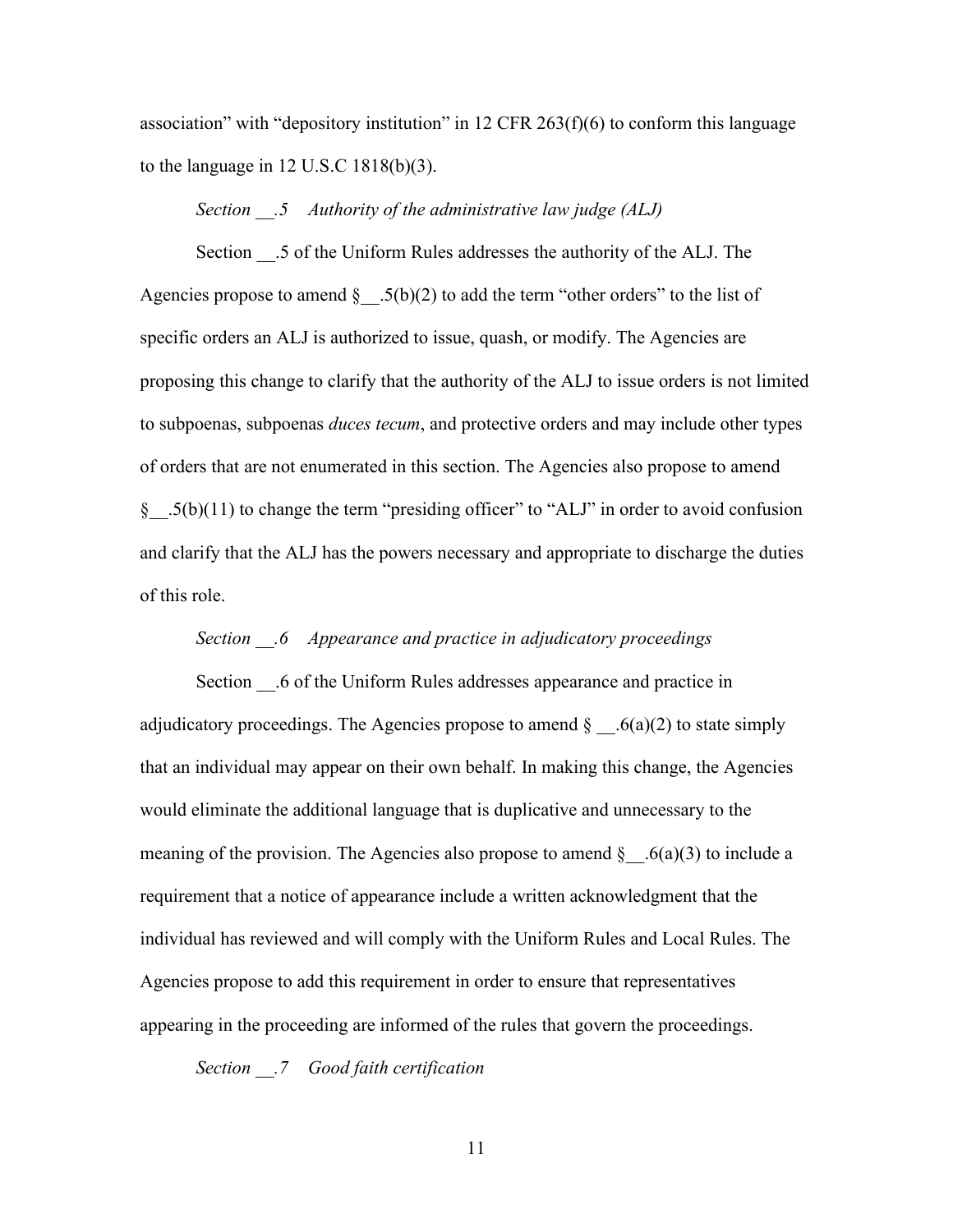Section \_\_.7 of the Uniform Rules addresses the requirement for good faith certification for every filing or submission of record following the issuance of a notice. The Agencies propose to amend  $\S$  . 7(a) to require that the counsel of record, including an individual who acts as their own counsel, include a mailing address, an electronic mail address, and a telephone number with every certification. The Agencies also propose to amend this section to permit electronic signatures to satisfy the signature requirements of the certification. These proposed changes to the rules conform the rules to the current practice of electronic filing.

## *Section \_\_.9 Ex parte communications*

Section \_\_.9 of the Uniform Rules addresses *ex parte* communications in administrative proceedings. The Agencies propose to amend  $\S$  .9(c) to clarify that upon the occurrence of *ex parte* communication, the ALJ or the Agency Head must determine whether any action in the form of sanctions should be taken concerning the *ex parte* communication. The Agencies also propose to amend  $\S$  ....  $9(e)(1)$  to better align it with section 5 of the Administrative Procedure Act, 5 U.S.C. 554(d). Specifically, the Agencies propose to add language stating that the ALJ may not consult with a person or party on a fact in issue without giving all parties notice and an opportunity to participate and may not be responsible to or subject to the supervision or direction of an employee agent engaged in the performance of investigative or prosecuting functions for any of the Agencies. Finally, the Agencies propose to amend  $\S$  . 9(e)(2) to refer to administrative or judicial proceedings rather than public proceedings. The Agencies are proposing this change to better describe the type of proceedings subject to the rule.

*Section \_\_.10 Filing of papers*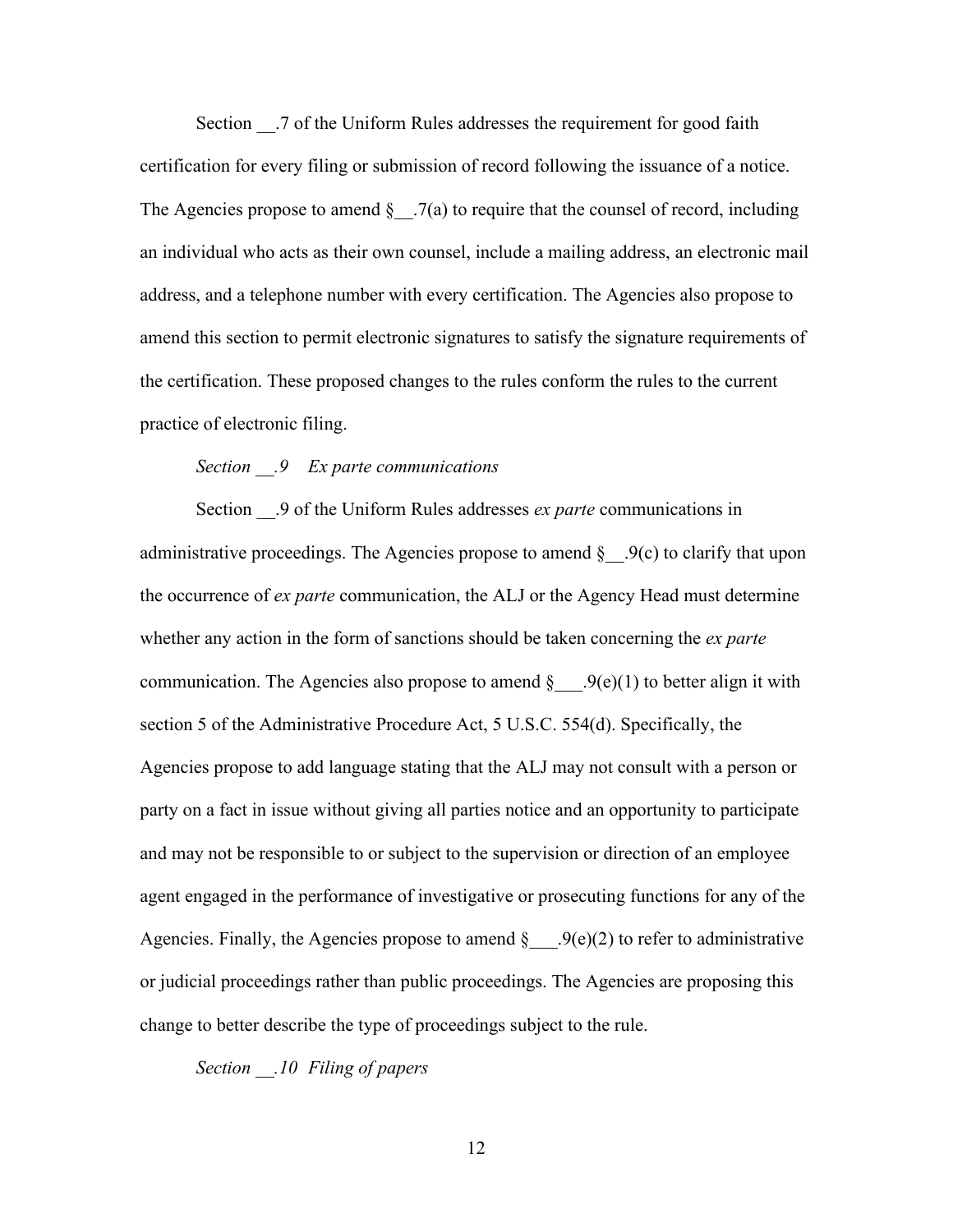Section \_\_.10 of the Uniform Rules addresses the requirements for the filing of papers. The Agencies propose to amend and renumber  $\S$  . 10(b) to remove an outdated section on rules governing transmission by electronic media and replace it with a section stating that filing may be accomplished by electronic mail or other electronic means designated by the Agency Head or the ALJ. The Agencies further propose to amend §\_\_\_\_.10(b) to eliminate references to specific carriers and names of mail delivery services and instead refer generally to same day courier services and overnight delivery services. The Agencies propose to amend  $\S$  .10(c), which addresses the formal requirements as to papers filed, to require papers to include the mailing address, electronic mail address, and telephone number of the counsel or party making the filing. Finally, the Agencies propose to strike  $\S$  .10(c)(4), which requires the filing of an original and one copy of each filing. The Agencies believe this requirement is no longer necessary, especially given that the vast majority of papers are filed electronically, consistent with current adjudicatory practice. The Agencies also propose to retain the existing methods of filing by paper, such as personal service, same day courier, overnight delivery, and mail, and have modified the descriptions of those methods to conform to current terminology and standards for delivery.

## *Section \_\_.11 Service of papers*

Section .11 of the Uniform Rules addresses the requirements for service of papers. The proposed modifications to  $\S$  11 are intended to provide for electronic filing, where appropriate, and simplify and update the descriptions for other, nonelectronic, means of filing. The Agencies propose to amend  $\S$  .11(b) to add service by electronic mail or other electronic means as a method for serving papers, consistent with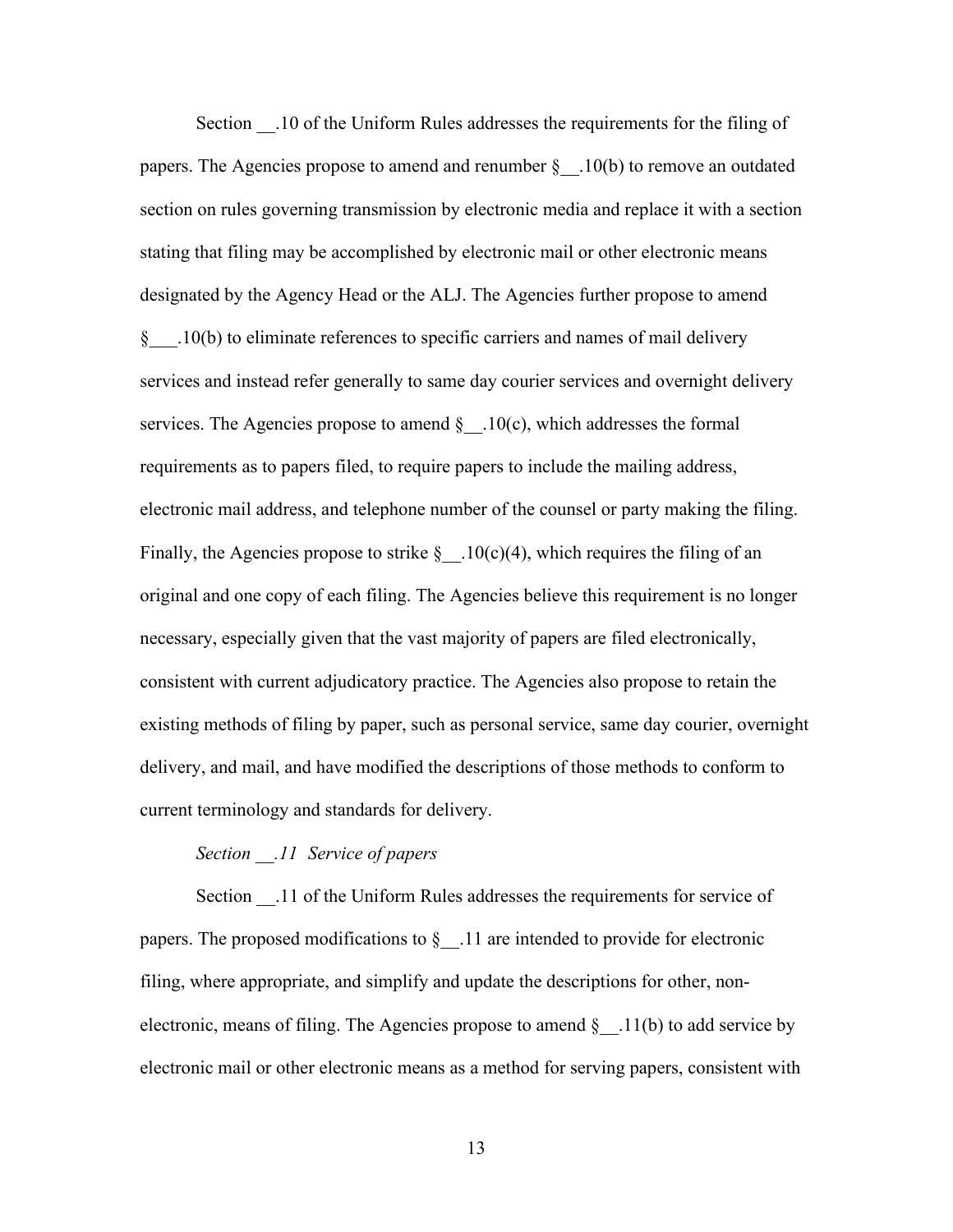current practice. The Agencies also propose to retain the existing methods of service by paper, such as personal service, same day courier, overnight delivery, and mail, and have replaced references to specific carriers and delivery services with general references to same day courier service and overnight delivery service. The Agencies also propose to amend  $\S$  .11(c)(1) to require that all papers required to be served by the Agency Head or the ALJ upon a party that has appeared in the proceeding will be served by electronic mail or other electronic means designated by the Agency Head or the ALJ. For parties that have not appeared in the proceeding in accordance with  $\S$ . 6, the Agencies have preserved the option for non-electronic methods of service. The Agencies propose to modify the descriptions of some of those methods to conform to current terminology and standards for delivery. Finally, in  $\S$  .11(d), the Agencies propose to generally retain the existing methods for the service of subpoenas with appropriate modifications to the descriptions of the methods to conform to current terminology and standards for delivery.

#### *Section \_\_.12 Construction of time limits*

Section \_\_.12 of the Uniform Rules addresses the construction of time limits. The Agencies propose to amend  $\S$  .12(b), which addresses when papers are deemed to be filed or served, to provide that in the case of transmission by electronic mail or other electronic means, filing and service are deemed to be effective upon transmittal by the serving party. The Agencies also propose to retain the existing times for non-electronic methods of filing and service and update the descriptions of these methods to make them consistent with the updated descriptions in §§\_\_.10 and \_\_.11. The Agencies propose to amend  $\S$  .12(c), which addresses the calculation of time for service and filing of responsive papers, to provide that in the case of service by electronic mail or other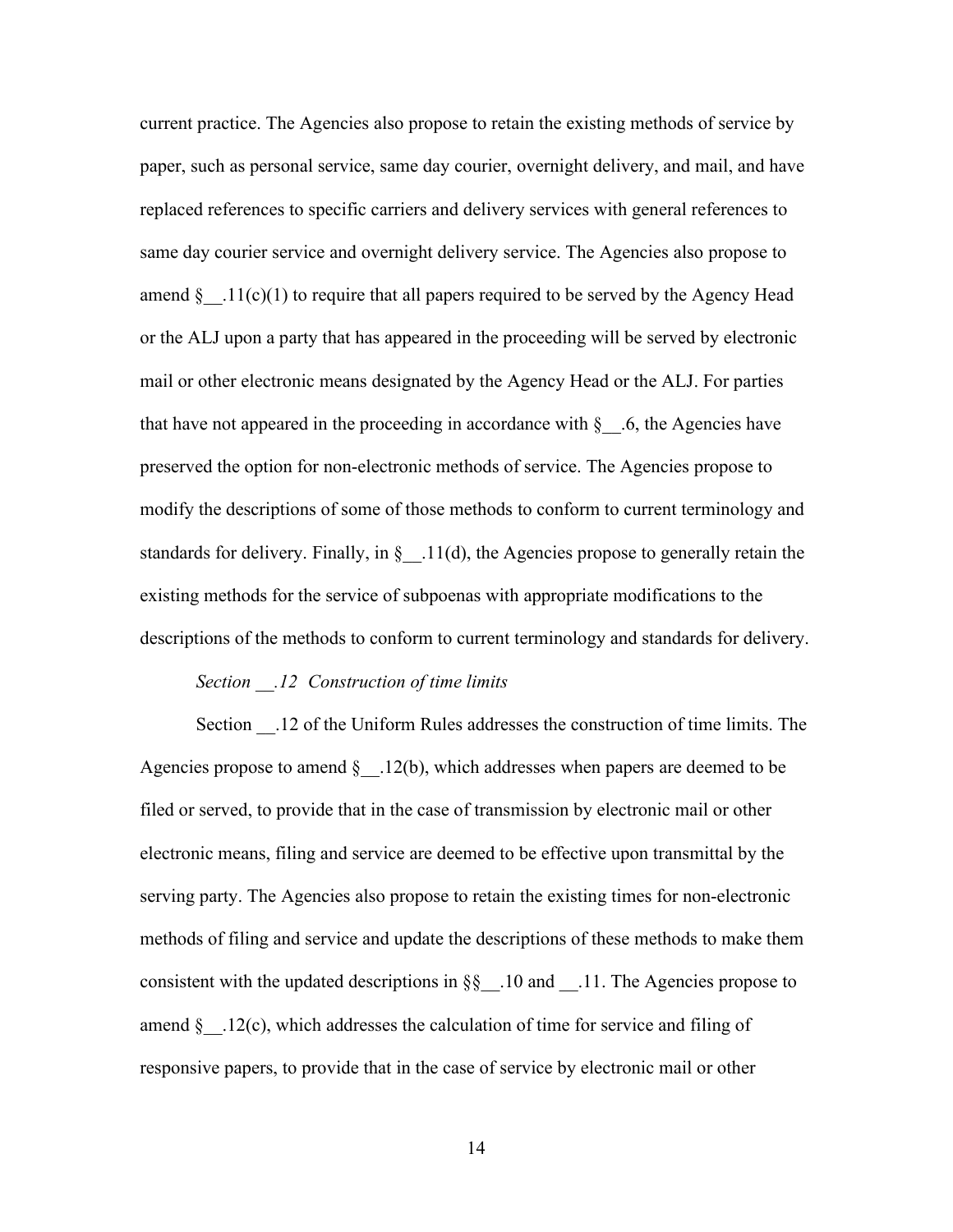electronic means, the time limits are calculated by adding one calendar day to the prescribed period. The Agencies further propose to modify the rule to provide for the addition of two calendar days, rather than one, in the case of service by overnight delivery service and retain the rule providing for the addition of three calendar days for service made by mail.

## *Section \_\_.14 Witness fees and expenses*

Section .14 of the Uniform Rules addresses witness fees and expenses in administrative proceedings. The Agencies propose to amend  $\S$  . 14 to clarify the general rule, in §\_\_.14(a), that all witnesses, including an expert witness who testifies at a deposition or hearing, will be paid the same fees for attendance and mileage as are paid in the United States district courts in proceedings in which the United States is a party. The Agencies further propose to add language in  $\S$  . 14(b) to clarify that the Agencies are not required to pay witness fees and mileage for testimony by a party. The Agencies propose to retain existing language governing the timing of witness payments in a new  $\S$  .14(c).

## *Section \_\_.15 Opportunity for informal settlement*

Section \_\_.15 of the Uniform Rules addresses the rules and process for informal settlement once a proceeding has been initiated. The Agencies propose to revise the language of this section to more plainly express the existing rule that an offer or proposal for informal settlement may only be made to Enforcement Counsel.

## *Section \_\_.18 Commencement of proceeding and contents of notice*

Section  $.18(a)$  of the Uniform Rules governs the commencement of administrative proceedings. The Agencies propose to amend  $\S$  . 18(a)(ii) to provide that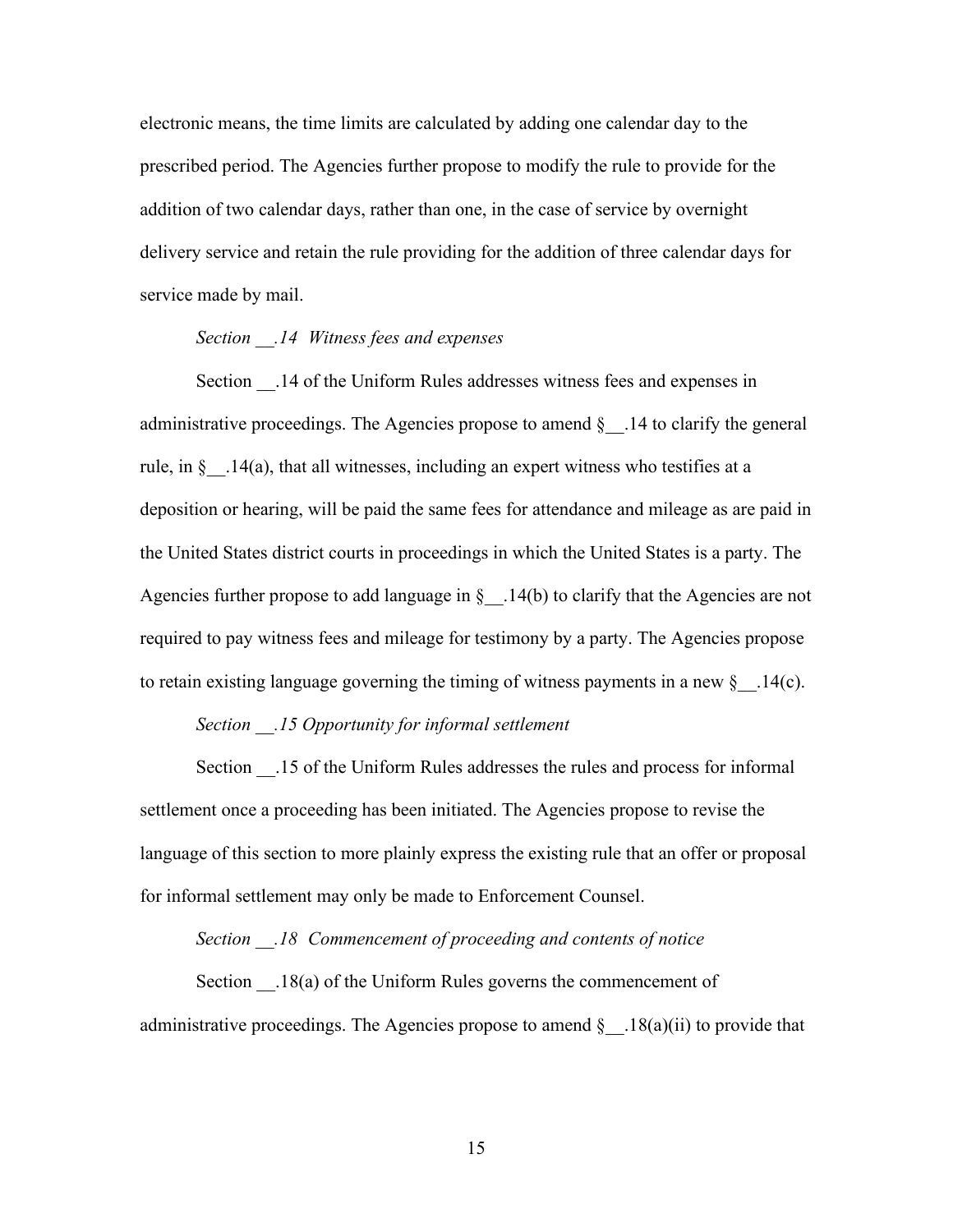Enforcement Counsel serves the notice upon the respondent to begin proceedings.<sup>8</sup> The Agencies also propose to amend this section to provide that Enforcement Counsel may serve the notice upon counsel for the respondent, rather than the respondent, provided that counsel for the respondent has confirmed that counsel represents the respondent in the matter and will accept service of the notice on behalf of the respondent. By requiring counsel to confirm representation of a respondent, the Agencies hope to clarify when it is appropriate to serve notice on an individual who purports to represent the respondent. The Agencies propose to amend  $\S$  .18(a)(iii) to make it clear that Enforcement Counsel files the notice with OFIA. $9$ 

Section .18(b) of the Uniform Rules addresses the contents of the notice in administrative proceedings. The Agencies propose to amend  $\S$  . 18(b) to provide that notice pleading applies in administrative proceedings, meaning that a notice need only provide a short and plain statement of the claim(s) showing that the Agency is entitled to relief. The Agencies further propose to make a technical change to  $\S$  . 18(b)(2) to change the description from "a statement of the matters of fact or law showing the [Agency] is entitled to relief" to simply "matters of fact or law showing that the [Agency] is entitled to relief." The Agencies believe the reference to "a statement" in this section has no substantive meaning and, thus, propose to remove it.

*Section \_\_.19 Answer*

<sup>&</sup>lt;sup>8</sup> The FDIC has already made this change in its version of the Uniform Rules in connection with amendments that became effective on January 12, 2021.

<sup>&</sup>lt;sup>9</sup> The NCUA proposes to delete the reference to change-in-control proceedings from part 747 under 12 U.S.C. 1817(j), which does not apply to credit unions or the NCUA. The NCUA proposes the same deletion under  $\S$  .33.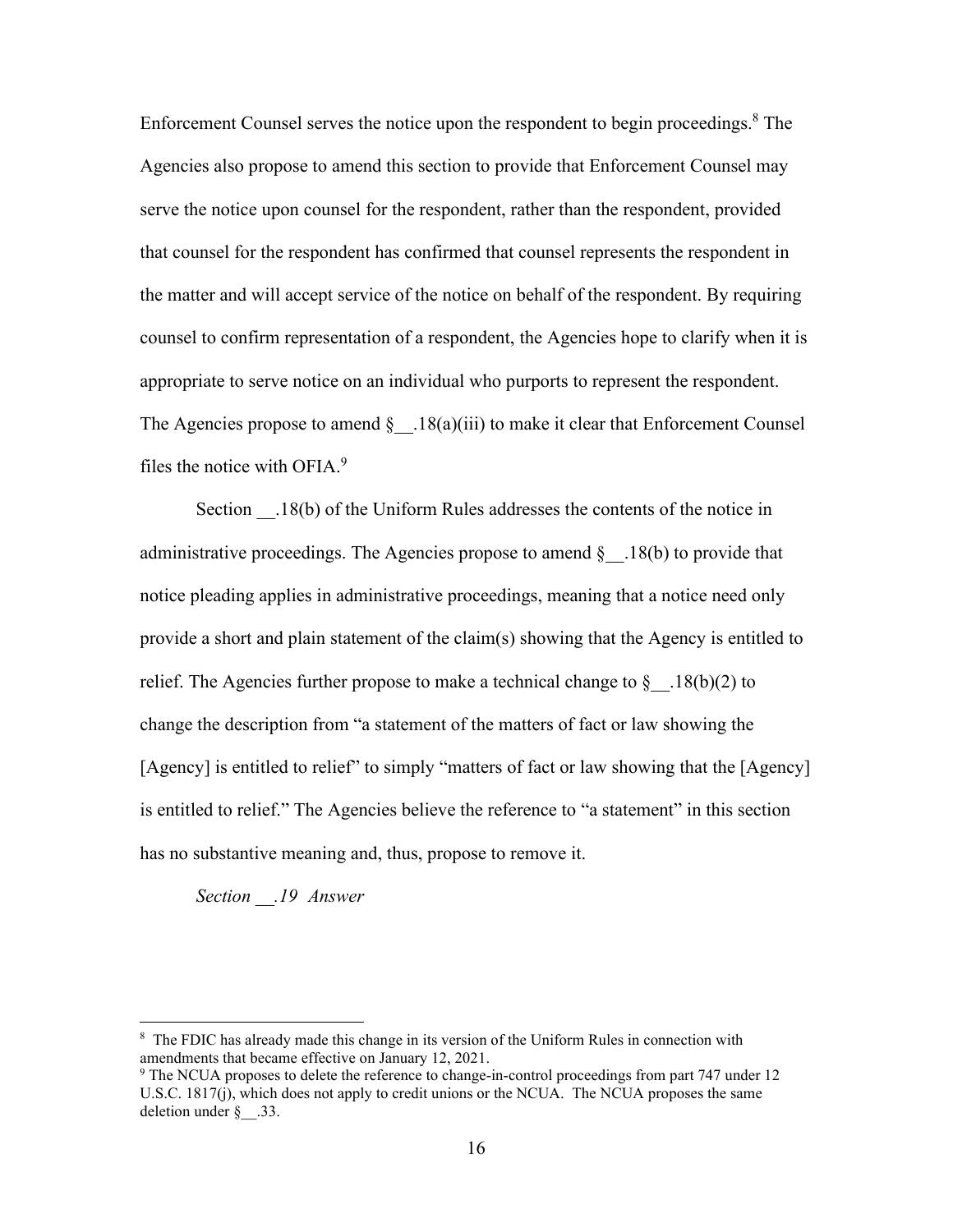Section \_\_.19 of the Uniform Rules sets out the requirements for an answer in an administrative proceeding. The Agencies propose to amend  $\S$  . 19(c)(2) to provide that if a respondent fails to request a hearing as required by law within the applicable time frame, the notice of assessment constitutes a final and unappealable order, in accordance with 12 U.S.C.  $1818(i)(2)(E)(ii)$  and 12 U.S.C  $1786(k)(2)(E)(ii)$ , without further action by the ALJ. In the past, there has been confusion about whether any additional action on the part of the ALJ is required in this situation, and the proposed language clarifies that no further action is necessary.

## *Section \_\_.24 Scope of document discovery*

Section \_\_.24 of the Uniform Rules addresses the scope of discovery in an administrative proceeding and  $\S$  .24(a) addresses limitations on discovery. The Agencies propose to update the definition of the term "documents" in  $\S$  . 24(a)(1) to include not only writings, drawings, graphs, charts, photographs, and recordings, but electronically stored information and data or data compilations stored in any medium from which information can be obtained. This expanded definition of the term "document" is necessary to account for the range of digital information now available. The Agencies further propose to amend  $\S$  . 24(a)(3) to clarify that discovery by the use of either interrogatories or requests for admission is not permitted. The Agencies propose to move the paragraph on relevance currently in  $\S$  . 24(b) to a new paragraph  $\S$  . 24(a)(4) because that provision functions as a limitation on discovery. The Agencies propose to amend  $\S$  . 24(c) to clarify the list of privileges applicable to otherwise discoverable documents. In addition to the attorney-client privilege and the work-product doctrine, the proposed language would also specifically identify the bank examination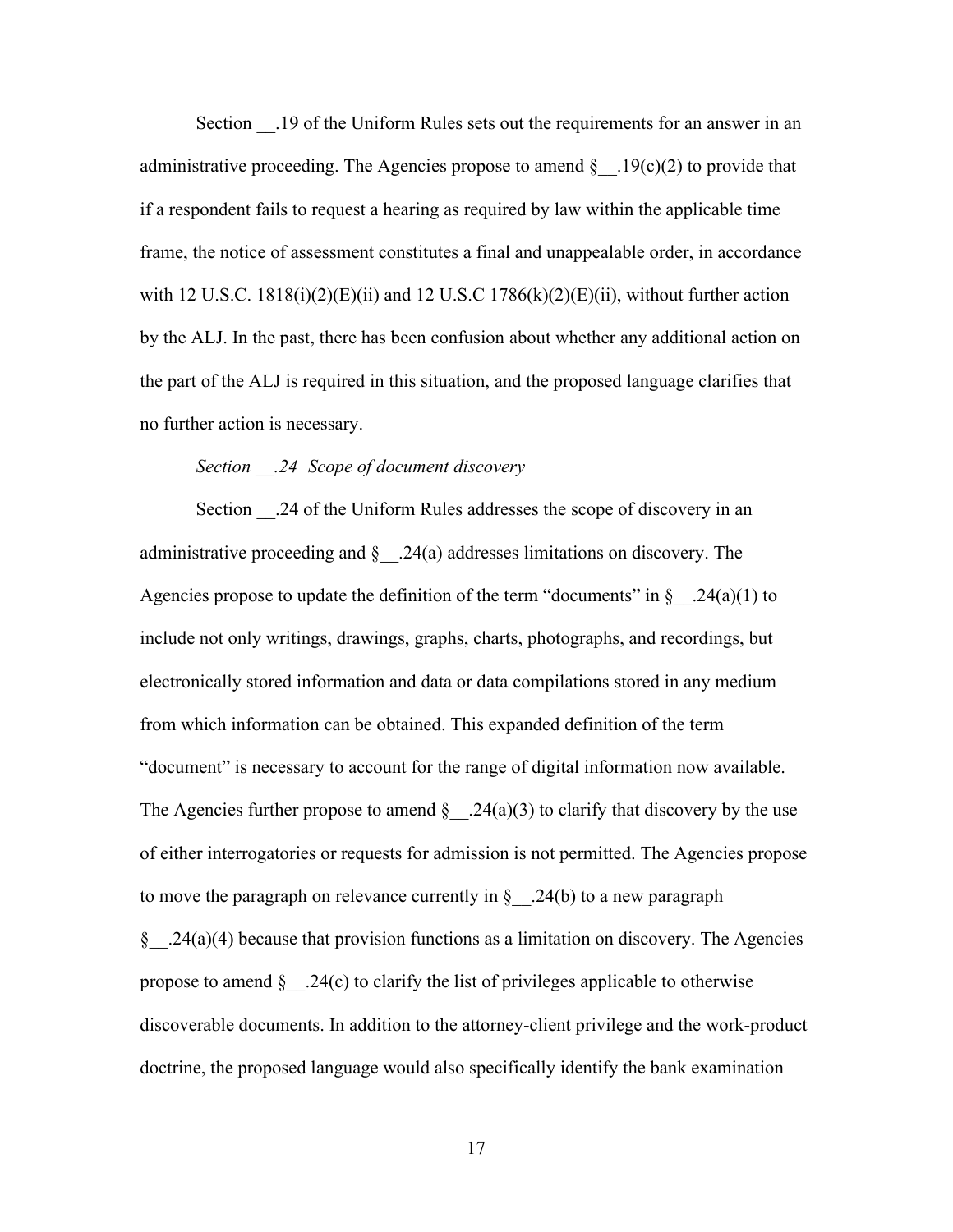privilege and the law enforcement privilege and exclude those privileged documents from discovery. Finally, the Agencies propose to add language to  $\S$  . 24(d) to provide that document discovery, including all responses to discovery requests, must be completed by the date set by the ALJ and no later than 30 days prior to the date scheduled for the commencement of the hearing. This proposed language recognizes the role of the ALJ in establishing a schedule for discovery while also providing for discovery to be completed earlier in the hearing process.

## *Section \_\_.25 Request for document discovery by parties*

Section \_\_.25 of the Uniform Rules addresses requests for document discovery from parties in administrative proceedings. The Agencies propose to reorganize the section to improve clarity and make additional changes. The Agencies propose to replace the heading "General rule" with "Document requests" in  $\S$  . 25(a) to better identify the subject matter of the section. The Agencies propose to amend  $\S$  . 25(a) to add a paragraph (1) stating that a party may serve on another party a request to not only produce discoverable documents but to permit the requesting party or its representative to inspect or copy discoverable documents that are in the possession, custody, or control of the party upon whom the request is served. It has been the practice of parties in administrative proceedings to permit the inspection and copying of discoverable documents, and the proposed language formalizes that practice under the rules. The Agencies propose to include language to provide that a party responding to a request for inspection may produce copies of documents or electronically stored information instead of permitting inspection. In many cases, providing documents or electronically stored information directly is more efficient than permitting inspection, and the proposed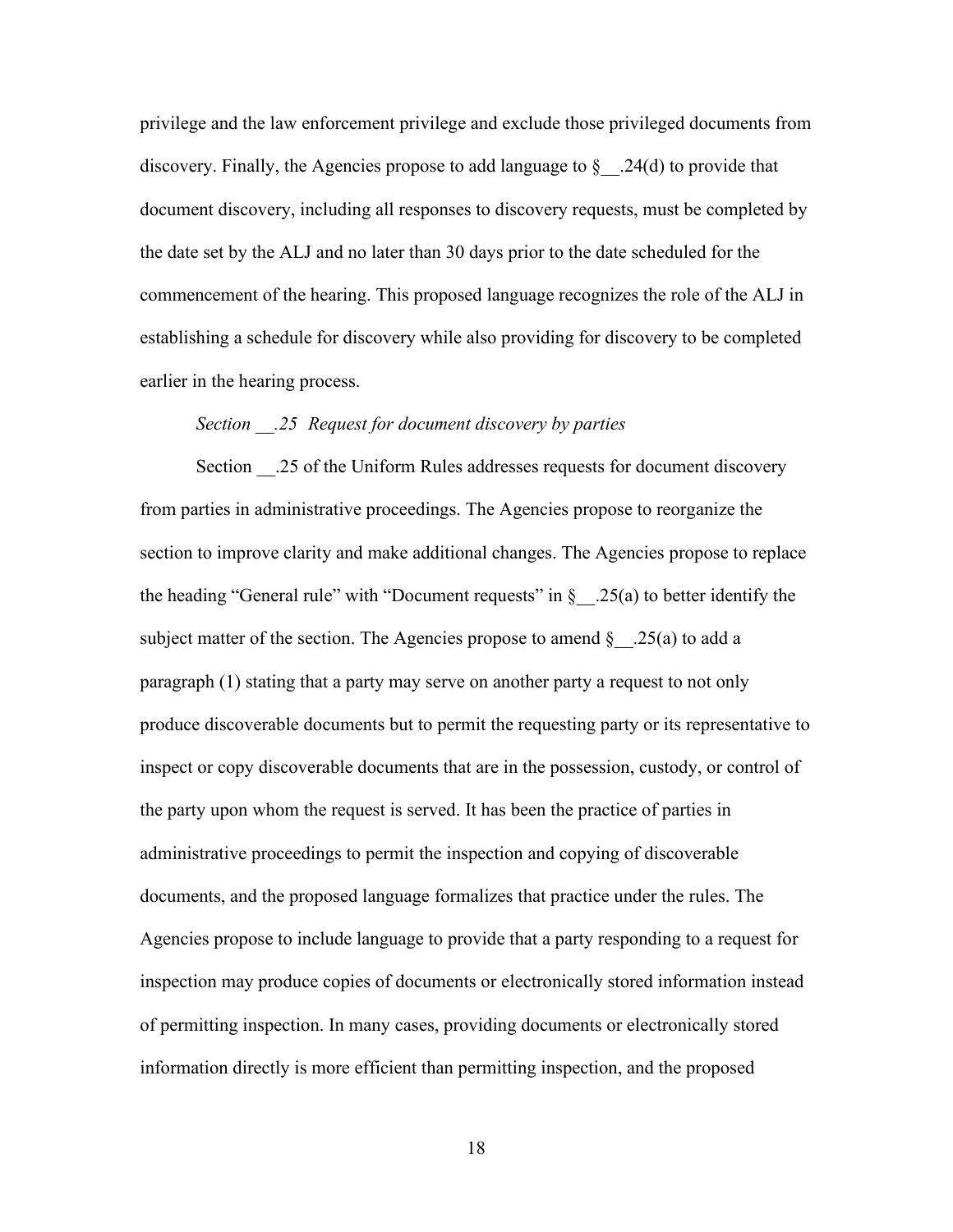amendment preserves the right of a responding party to make that choice. The Agencies further propose to add a new paragraph (2) to simplify the language that previously appeared in  $\S$  .25(b) regarding the identification of documents to be produced. The proposal would require that the request describe with reasonable particularity each item or category of items to be inspected and specify a reasonable time, place, and manner for the inspection or production.

The Agencies propose to amend the rules governing production or copying, as set out in a new  $\S$  . 25(b)(1), to require that, unless a particular form is specified by the ALJ or agreed upon by the parties, the producing party must produce copies of documents as they are kept in the usual course of business or organized to correspond to the categories of the request, and produce electronically stored information in a form in which it is ordinarily maintained or in a reasonably usable form. The Agencies recognize that the ways in which electronically stored information may be stored and transmitted may change over time and are adopting the reasonably usable standard for electronically stored information to provide flexibility.

The Agencies propose to simplify the rules associated with the costs of document production in a new  $\S$  .25(b)(2), which would require the producing party to pay its own costs to respond to a discovery request unless otherwise agreed by the parties. This proposed language would eliminate the earlier requirement that a requesting party prepay the producing party for certain costs while also allowing the parties to agree to share costs, as appropriate in a particular case.

The Agencies propose to modify the time limits for motions to limit discovery in § .25(d). In § .25(d)(1), the Agencies propose to extend the time limit for a party to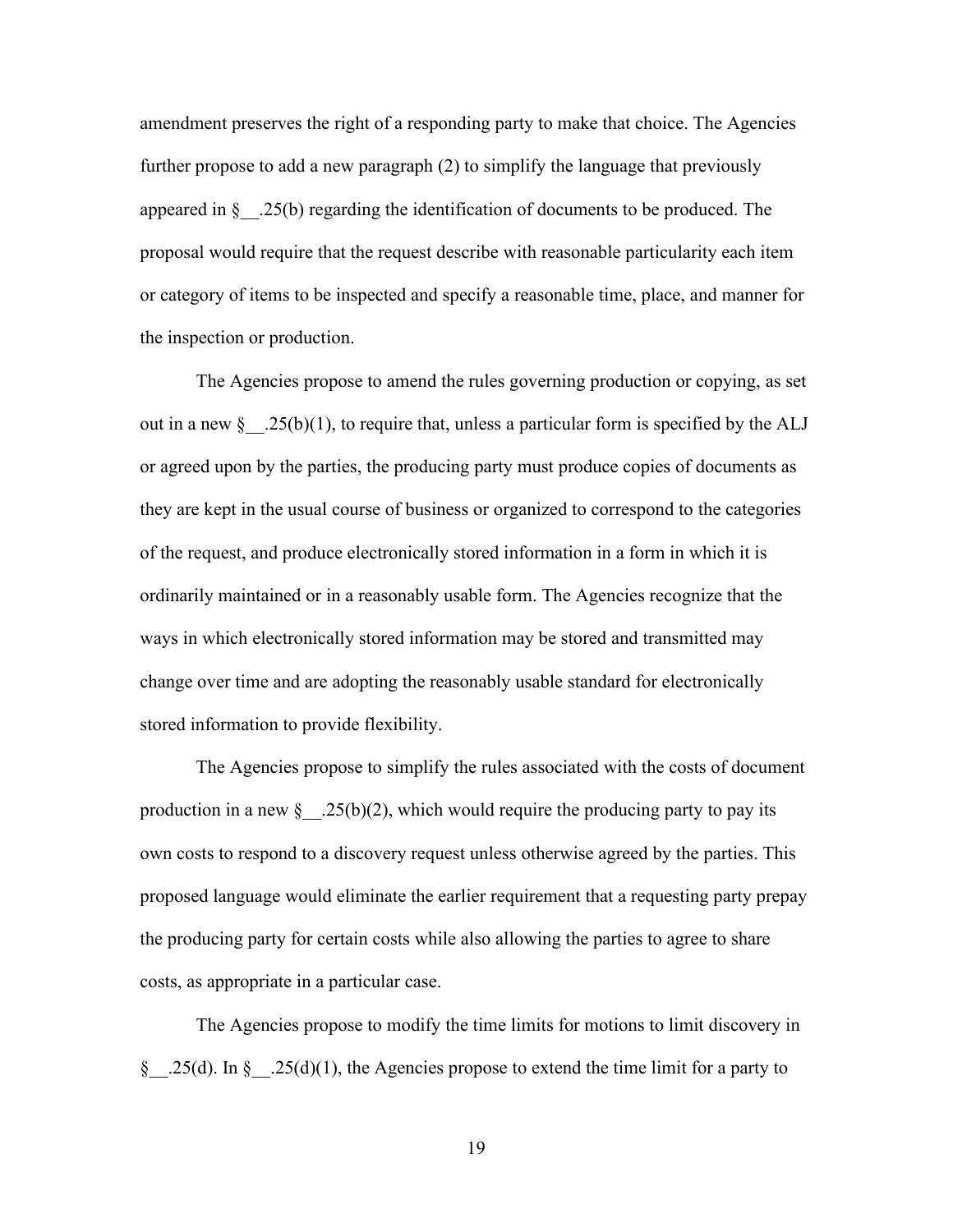object to a discovery request from within ten to within 20 days of being served with such a request. In § $.25(d)(2)$ , the Agencies propose to extend the time limit for a party to file a written response from within five to within ten days of service of the motion. Additional time allows the parties to digest such requests and engage with each other to narrow the scope of the request before having to file a motion with the ALJ. The Agencies believe that parties making motions to limit discovery and responding to motions to limit discovery will benefit from additional time to review and respond to such requests.

Finally, the Agencies propose to amend  $\S$  .25(e) to specify the available privileges that may be asserted in connection with a request for production. The section includes attorney-client privilege, attorney work-product doctrine, bank examination privilege, law enforcement privilege, any government deliberative process privilege, other privileges of the Constitution, any applicable act of Congress, and other principles of common law as grounds for withholding documents.

#### *Section \_\_.26 Document subpoenas to non-parties*

Section \_\_.26 of the Uniform Rules addresses document subpoenas to third parties in administrative proceedings. The Agencies propose to amend  $\S$  . 26(b)(1) to provide that a person to whom a document subpoena is directed may file a motion to quash or modify such subpoena with the ALJ. This amendment clarifies to whom the motion to quash should be directed.

#### *Section \_\_.27 Deposition of witness unavailable for hearing*

Section .27 of the Uniform Rules addresses the deposition of witnesses unavailable for an administrative hearing. The Agencies propose to amend  $\S$  . 27(a)(2)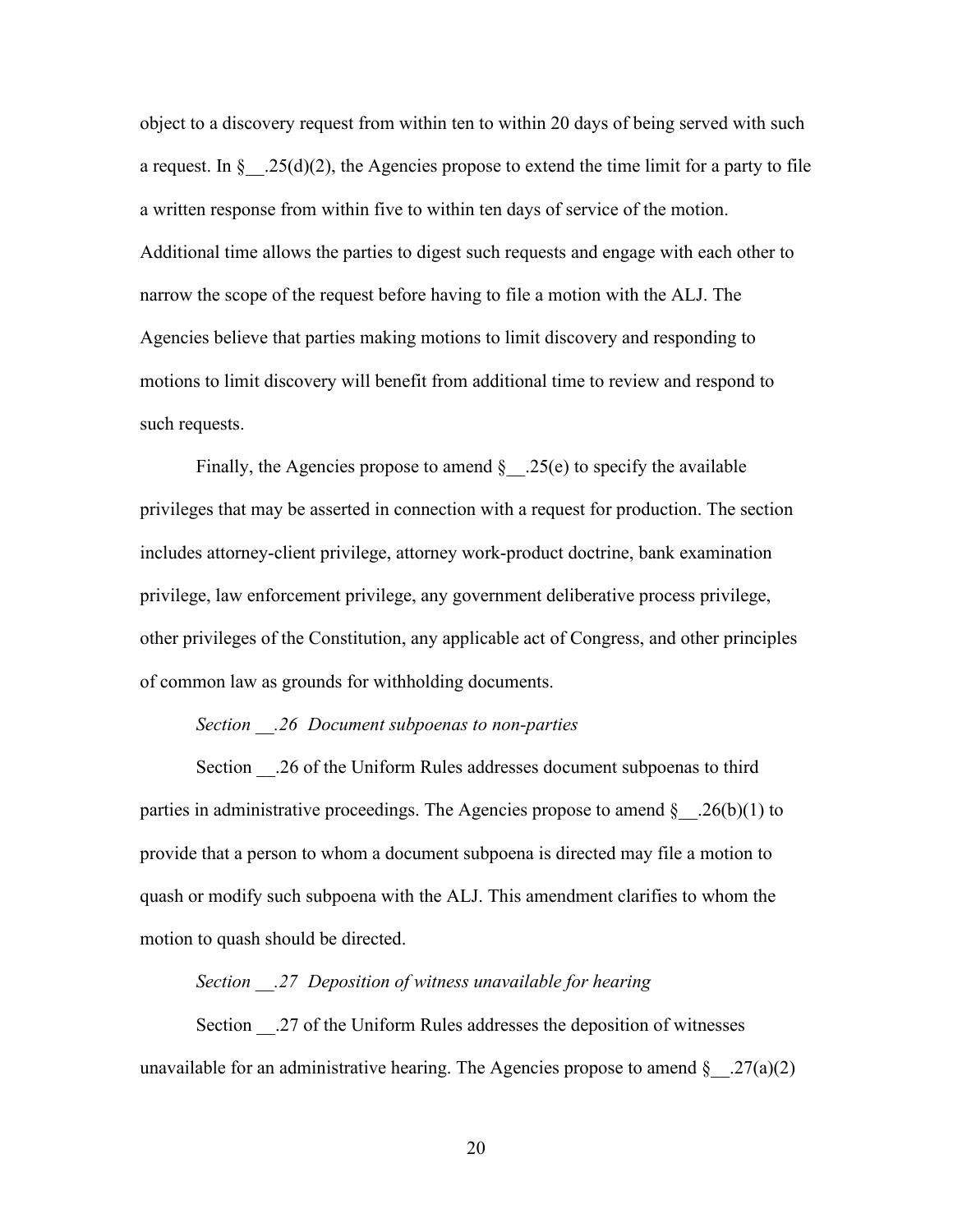to require that the application for a subpoena state the manner in which the deposition is to be taken, in addition to the time and place, and provide explicitly that a deposition may be taken by remote means. These changes modernize the rules and conform the rules to existing practice. The Agencies propose to simplify  $\S$  . 27(a)(4) by eliminating unnecessary language related to where subpoenas may be served. In order to further provide for remote depositions, the Agencies propose to amend  $\S$  . 27(c)(1) to provide that a court reporter or other person authorized to administer an oath may administer the oath remotely without being in the physical presence of the deponent, by stipulation of the parties or order by the ALJ. The Agencies further propose to amend  $\S$  .27(d) to clarify that if a subpoenaed person fails to comply with any subpoena issued pursuant to this section the aggrieved party may apply to the appropriate United States district court for an order requiring compliance with the portions of the subpoena with which the subpoenaed party has not complied. Finally, the Agencies are making a correction to an inaccurate cross-reference in the rule. The cross reference to paragraph  $(c)(3)$  has been changed to correctly reference paragraph (c)(2).

## *Section \_\_.29 Summary disposition*

Section .29 of the Uniform Rules addresses summary disposition. The Agencies propose to modify  $\S$  . 29(c) to provide that a request for a hearing on a motion must be made in writing. This change will formalize the process of requesting a hearing and increase the clarity of the process.

#### *Section \_\_.31 Scheduling and prehearing conferences*

Section .31 of the Uniform Rules addresses scheduling and prehearing conferences. The Agencies propose to amend  $\S$  .31(a) to clarify that the prehearing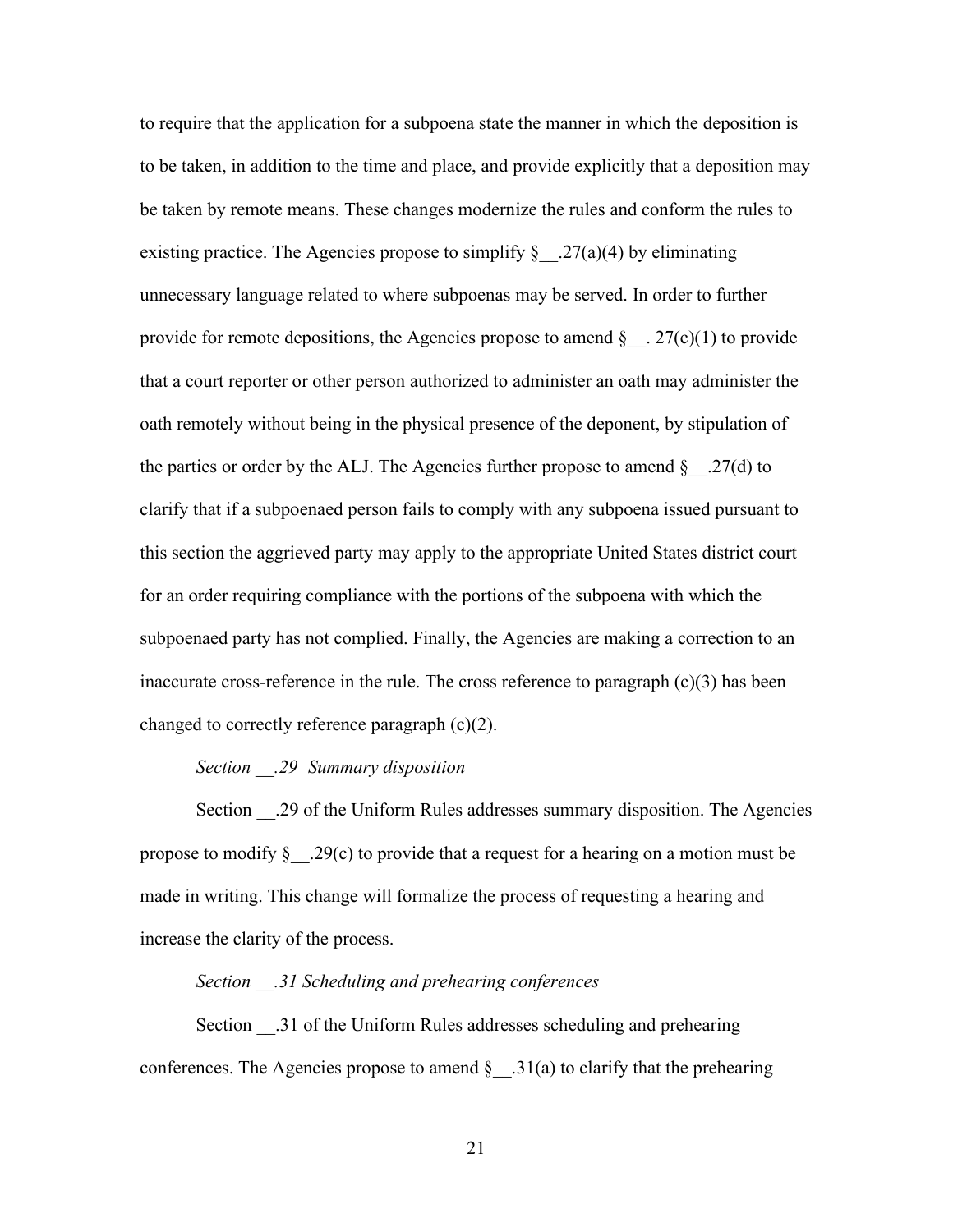conference must be set within 30 days of service of the notice or an order commencing a proceeding and eliminate the option in the current rule for the parties to agree on another time. The Agencies also propose to add language to clarify that it is a schedule for discovery, and not actual discovery, that the parties may determine at the scheduling conference. Finally, the Agencies propose to eliminate references to "telephone" conferences in order to make the provision more technologically neutral.

## *Section \_\_.32 Prehearing submission*

Section .32 of the Uniform Rules addresses prehearing submissions. The Agencies propose to amend  $\S$  .32(a) to extend the time for a party to file prehearing submissions with the ALJ from 14 days to 20 days before the start of the hearing. The Agencies propose this change to give the parties more flexibility in completing their filings. The Agencies propose to further amend  $\S$  .32 to update the required prehearing submissions. The Agencies propose to amend  $\S$  . 32(a)(1) to require the submission of a prehearing statement that states the party's position with respect to the legal issues presented, the statutory and case law upon which the party relies, and the facts the party expects to prove at the hearing. The Agencies propose to amend  $\S$  . 32(a)(2) to require that the final list of witnesses include the name, mailing address, and electronic mail address for each witness and to clarify that the list of witnesses need not identify the exhibits to be relied upon by each witness at the hearing and that the list of exhibits should be a list of exhibits expected to be introduced at the hearing.

## *Section \_\_.35 Conduct of hearings*

Section .35 of the Uniform Rules addresses the conduct of administrative hearings. The Agencies propose to add a new  $\S$  .35(c) to provide rules governing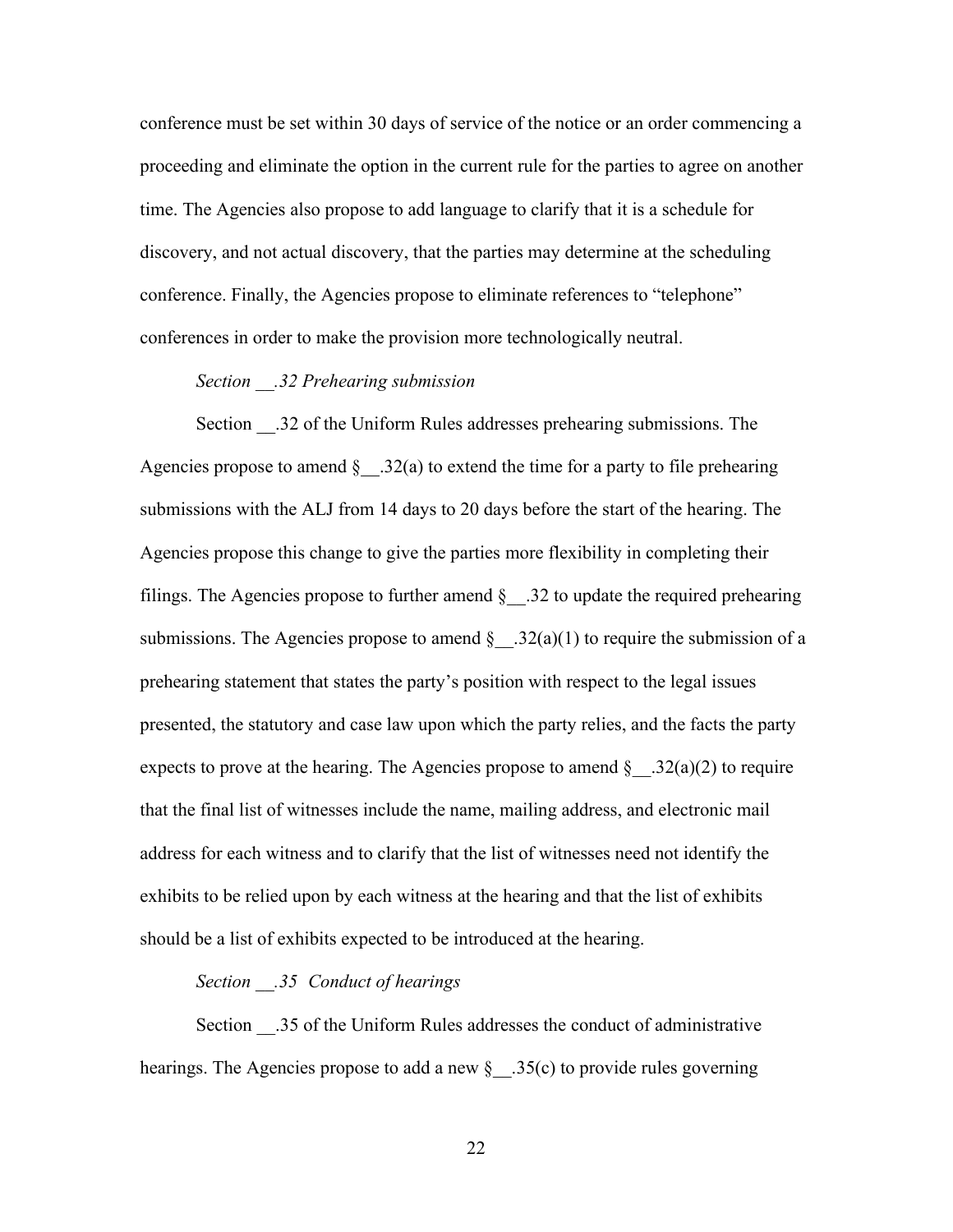electronic presentations in a hearing. The new language provides that the ALJ may direct the use of, or any party may use, an electronic presentation during the hearing. If an ALJ requires an electronic presentation, each party will be responsible for their own presentation or related costs unless the parties agree to another manner in which to allocate responsibilities and costs. This new language is necessary to account for electronic presentations that are not addressed in the existing rules but are used routinely in hearings.

#### *Section \_\_.36 Evidence*

Section .36 of the Uniform Rules sets forth the rules governing evidence in an adjudicatory proceeding. The Agencies propose to amend  $\S$  .36(b)(2) to refer to "direct questioning" rather than "direct interrogation" of witnesses in order to clarify, in plain language, the meaning of this section.

# **III. Section-by-Section Summary and Discussion of Proposed Amendments to the Local Rules of Each Agency**

#### **A.** *Proposed Amendments to the OCC Local Rules*

Part 19, subparts B through P, address local rules of practice and procedure specific to OCC investigations, hearings before the OCC, and other OCC-related proceedings involving national banks. The corresponding rules for Federal savings association-related proceedings and investigations, transferred from the former OTS to the OCC by the Dodd-Frank Act, are set forth at 12 CFR parts 108, 109, 112, and 165. Many of the national bank and Federal savings association-related provisions are similar, but in some cases no corresponding rule exists or one set of rules provides more specificity than the other. The proposed rule would consolidate these rules by applying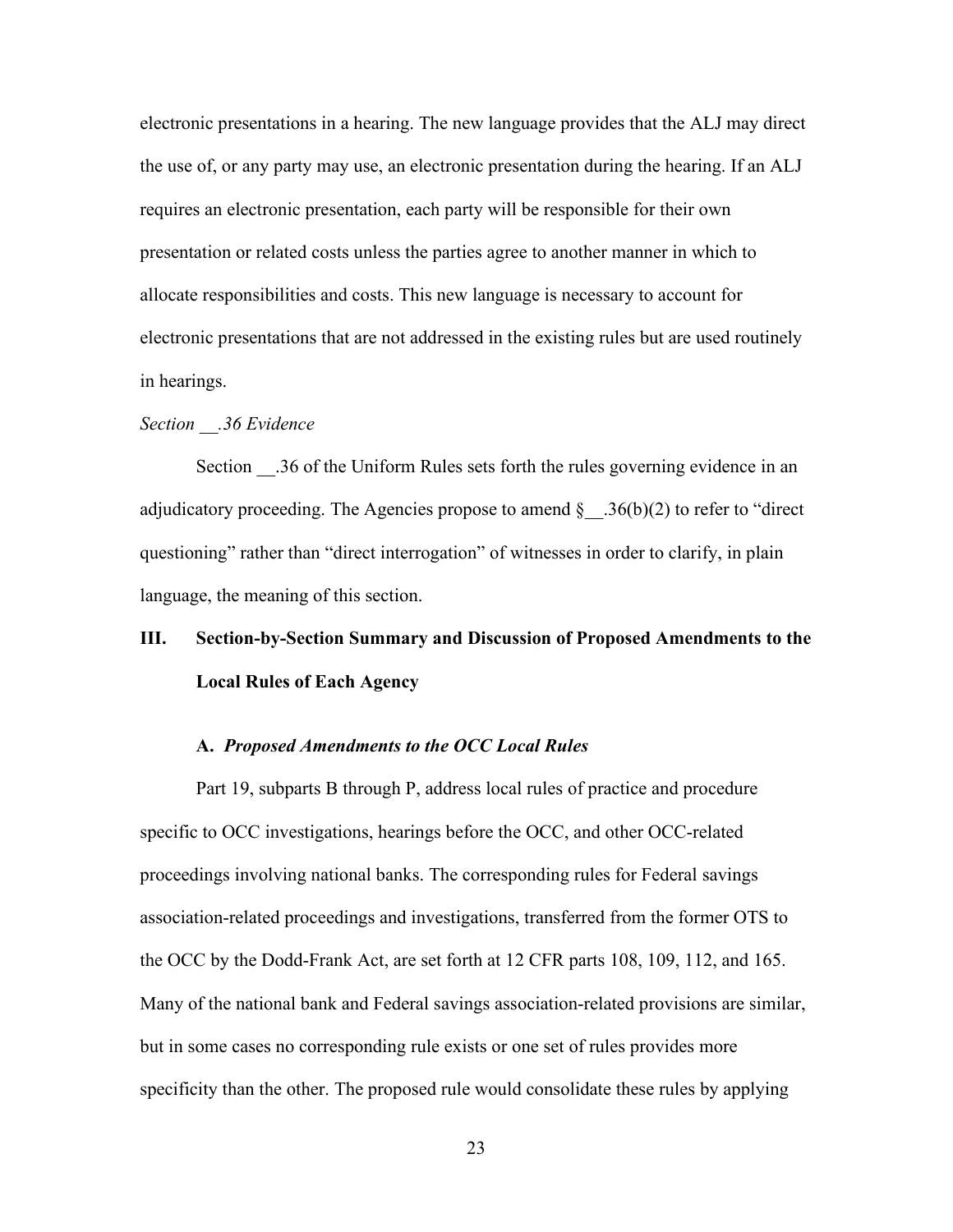part 19 to both national bank- and Federal savings association-related proceedings and investigations and remove parts 108, 109, 112, and 165. The proposed rule also would amend the local rules to add certain provisions of the Federal savings association rules that are not currently included in part 19 but that the OCC believes should apply to both Federal savings associations and national banks. In addition, the OCC proposes to reorganize certain rules in part 19, including subparts D, E, F, and G relating to actions under the Federal securities laws; add new provisions addressing the Equal Access to Justice Act (EAJA); and add a new subpart O addressing the forfeiture of a national bank, Federal savings association, or Federal branch and agency charter or franchise for certain money laundering or cash transaction offenses. As set forth in proposed subpart R, the revised consolidated rules would apply to adjudicatory actions filed on or after the effective date of the final rule resulting from this proposal.

The proposed amendments to the OCC's local rules are discussed below. *Subpart B—Procedural Rules for OCC Adjudications*. *19.100 -- Filing documents*.

Sections 19.100 and 109.104 $(g)$  require that all filings with or referred to the Comptroller or ALJ in any proceeding under parts 19 or 109, respectively, be filed with the OCC Hearing Clerk. The two provisions are substantively the same except that  $\S$ 19.100 provides a more detailed description of the types of filings to which the rule applies. As a result of the proposed application of part 19 to Federal savings associations and removal of part 109, § 19.100 also would apply to filings in Federal savings association-related proceedings. Furthermore, the proposed rule would amend  $\S$  19.100 to remove the OCC filing street address and to require the filing to be made in a manner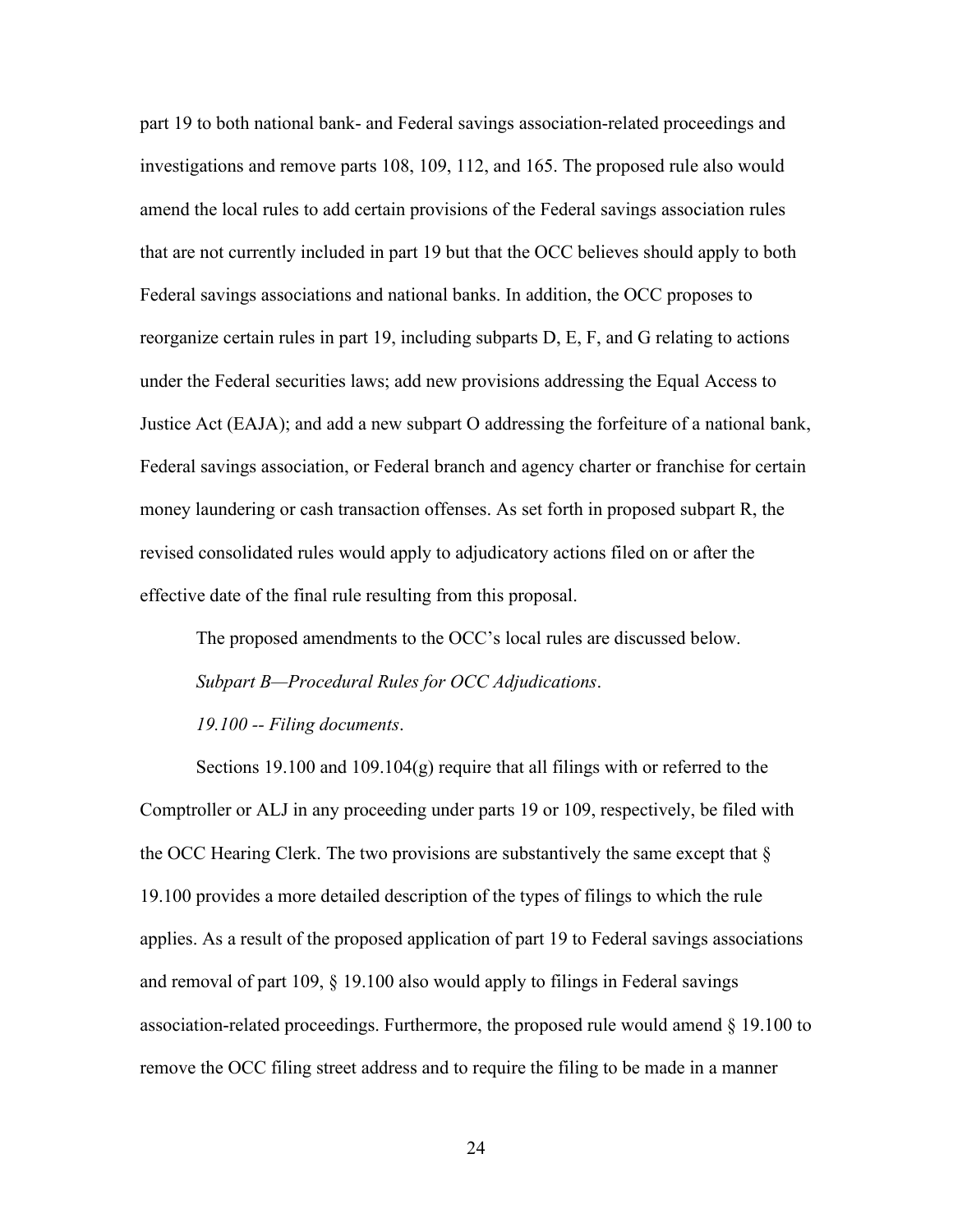prescribed by  $\S 19.10(b)$  and (c). Section 19.10(b) and (c) prescribe the permissible filing methods and list form and content requirements for filing papers with the OCC. As amended by this proposal, filings would be permitted by electronic mail or other electronic means designated by the Comptroller or the ALJ. Lastly, the proposal would amend the current provision to clarify that the materials filed include any attachments or exhibits to the listed documents.

#### *19.101 Delegation to OFIA*

Both §§ 19.101 and 109.101 provide that an ALJ at the Office of Financial Institution Adjudication (OFIA) will conduct actions brought under the respective subpart A rules. As a result of the proposed application of part 19 to Federal savings associations, § 19.101 would apply to adjudicatory actions brought against either national banks or Federal savings associations. The proposal would make one stylistic revision to § 19.101 to remove the passive sentence structure.

#### *19.102 Civil money penalties*

The proposed rule would add a new  $\S$  19.102 that would incorporate parts of  $\S$ 109.103(b), which provides rules for the payment of civil money penalties. The national bank rules do not address this topic with specificity, and the OCC has determined that these provisions, which clarify when parties must pay civil money payments, should be applicable to both national banks and Federal savings associations. As a result of this amendment, respondents would be required to pay civil money penalties assessed pursuant to subpart A of part 19 within 60 days after the issuance of the notice of assessment, unless the OCC requires a different time for payment. If a respondent has made a timely request for a hearing to challenge the assessment of the penalty, the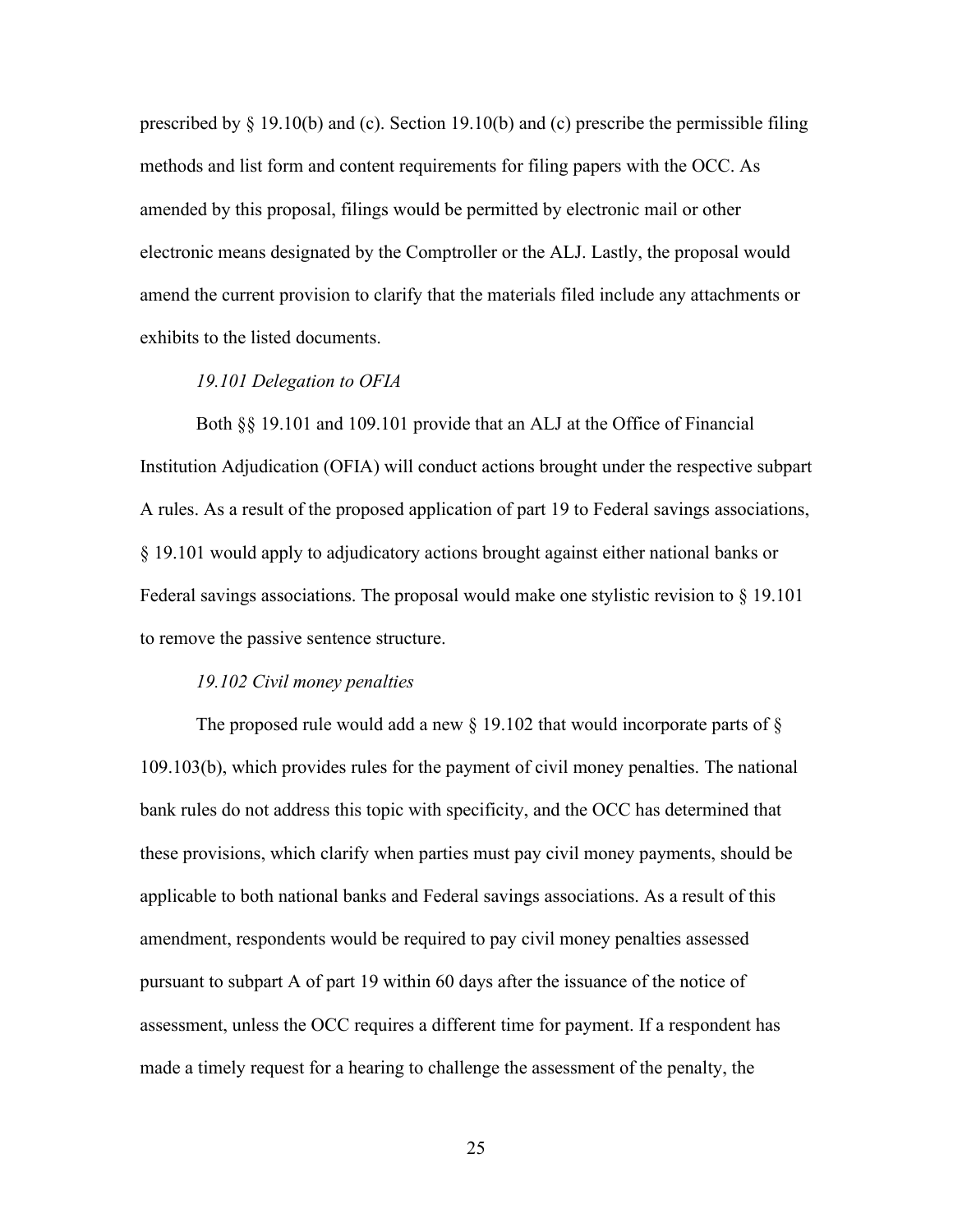respondent would not be required to pay the penalty until the OCC has issued a final order of assessment. In such instances, the respondent would be required to pay the penalty within 60 days of service of the final order unless the OCC requires a different time for payment.

*Subpart C—Removals, Suspensions, and Prohibitions When a Crime Is Charged or a Conviction is Obtained*.

Subpart C of part 19 includes the rules applicable in hearings brought against any institution-affiliated party<sup>10</sup> who the OCC has suspended or removed from office or prohibited from further participation in the affairs a depository institution pursuant to section  $8(g)$  of the FDIA (12 U.S.C. 1818 $(g)$ ). Part 108 applies similar rules to officers, directors, or other persons participating in the conduct of the affairs of a Federal savings association, Federal savings association subsidiary, or affiliate service corporation, although part 108 differs slightly on certain procedural issues. As described below, the proposed rule would amend subpart C to incorporate certain provisions of part 108 that would be helpful to the OCC in these adjudicatory actions, specifically apply amended subpart C to both national banks and Federal savings associations, and remove part 108. Although part 108 does not use the term "institution-affiliated party," the OCC believes

<sup>&</sup>lt;sup>10</sup> "Institution-affiliated party," as defined in § 19.3 by reference to section 3(u) of the FDIA (12 U.S.C. 1813(u)), means: (1) any director, officer, employee, or controlling stockholder (other than a bank holding company or savings and loan holding company) of, or agent for, an insured depository institution; (2) any other person who has filed or is required to file a change-in-control notice with the appropriate Federal banking agency under 12 U.S.C. 1817(j); (3) any shareholder (other than a bank holding company or savings and loan holding company), consultant, joint venture partner, and any other person as determined by the appropriate Federal banking agency who participates in the conduct of the affairs of an insured depository institution; and (4) any independent contractor (including any attorney, appraiser, or accountant) who knowingly or recklessly participates in any violation of any law or regulation, any breach of fiduciary duty, or any unsafe or unsound practice which caused or is likely to cause more than a minimal financial loss to, or a significant adverse effect on, the insured depository institution.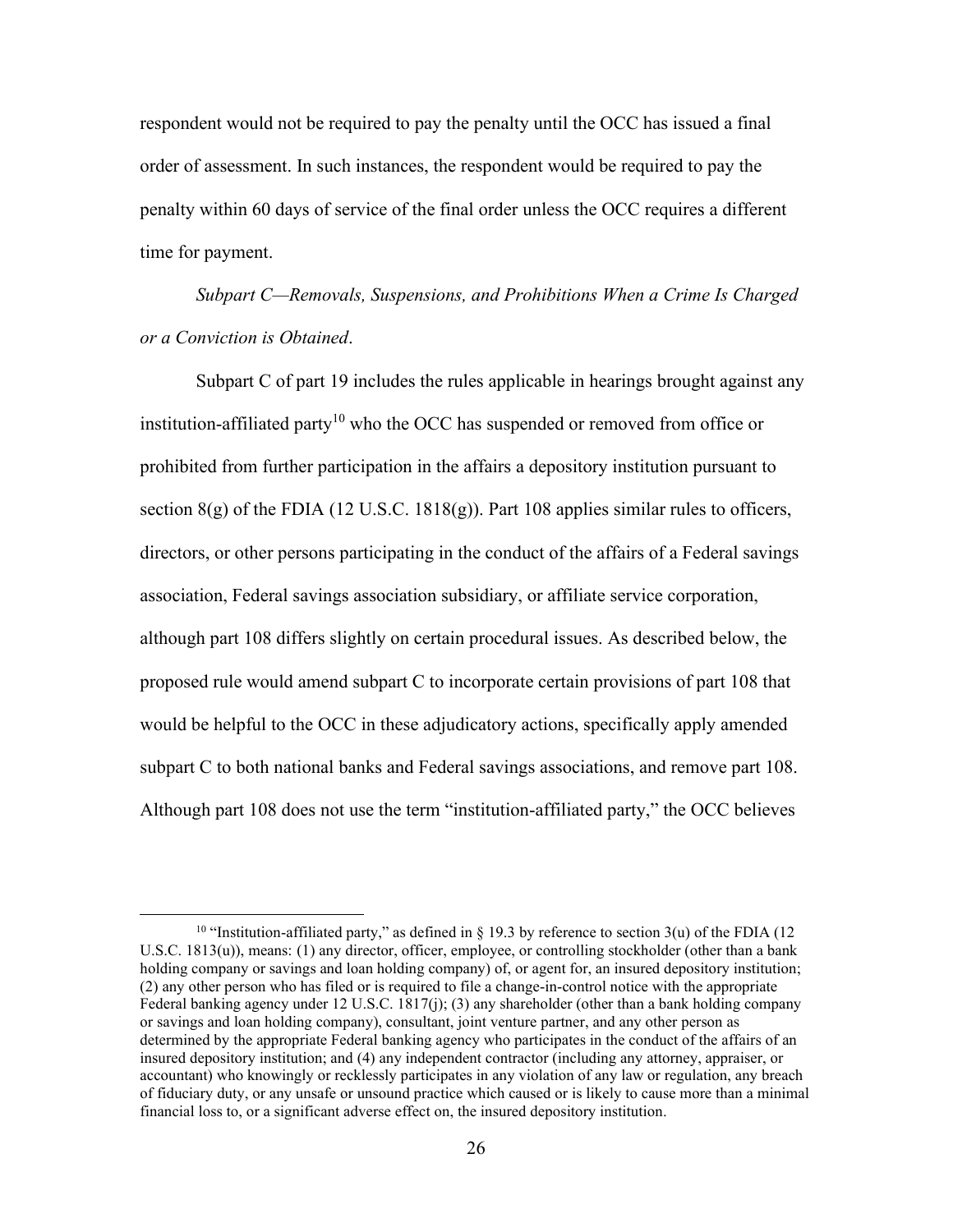that the scope of part 108 is similar in substance to this term as defined in  $\S$  19.3 by reference to the FDIA.

## *19.110 Scope*

The proposed rule would amend  $\S$  19.110 to include a definitions section for subpart C similar to the one for Federal savings associations in  $\S$  108.2 to enhance the understanding and application of the rule and simplify the rule text. New  $\S$  19.110(b) would define "petitioner" to mean an individual who has filed a petition for informal hearing under subpart C; "depository institution" to mean any national bank, Federal savings association, or Federal branch of a foreign bank; and "OCC Supervisory Office" to mean the Senior Deputy Comptroller or Deputy Comptroller of the OCC department or office responsible for supervision of the depository institution, or, in the case of an individual no longer affiliated with a particular depository institution, the Deputy Comptroller for Special Supervision. Furthermore, the proposal would label the existing paragraph in § 19.110 as paragraph (a), Scope, and retitle the section heading to account for the addition of definitions.

#### *19.111 Suspension, removal, or prohibition*

The proposed rule would reorganize § 19.111 into paragraphs; retitle the section heading, as well as the subpart, to clarify that it applies to institution-affiliated parties and remove passive sentence structure. In newly designated  $\S$  19.111(a), the proposal would correct an omission in current § 19.111, which provides that the Comptroller may serve a notice of suspension or order of removal or prohibition pursuant to 12 U.S.C. 1818(g) on an institution-affiliated party and must serve a copy of this notice or order on the appropriate depository institution. Because 12 U.S.C. 1818(g) also provides for a notice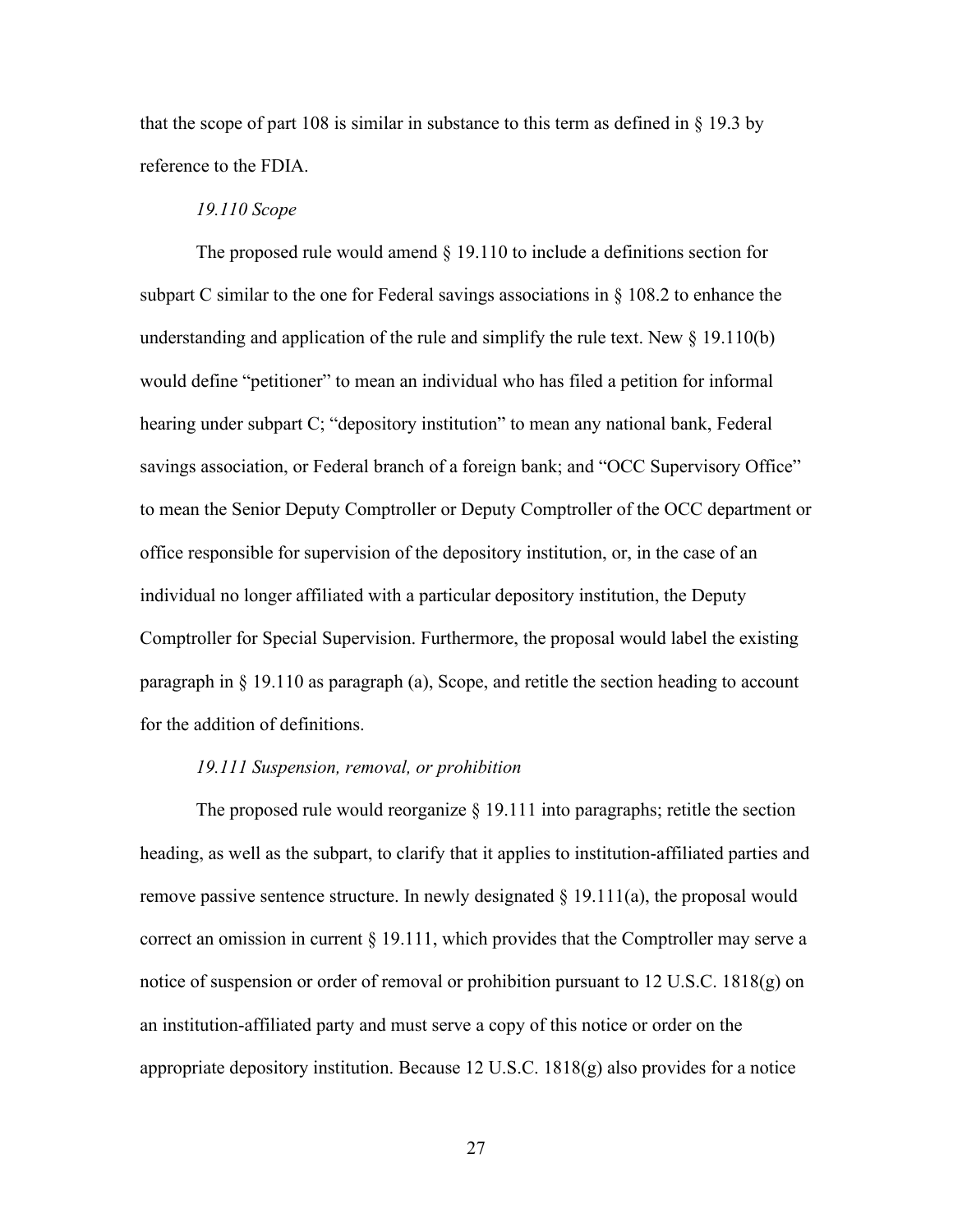of prohibition, the proposed rule would add a reference to this notice of prohibition to this paragraph. In addition,  $\S$  108.4 provides for method of service by the Comptroller. Like  $\S$ 108.4, newly designated § 19.111(a) would specify the manner of service by the Comptroller, providing that the Comptroller serve the notice or order in the manner set forth in  $\S$  19.11(c), Service of papers. The OCC also proposes to move the information regarding a request for a hearing by the institution-affiliated party to a separate paragraph § 19.111(b); add the ability to send the hearing request by same day courier service or overnight delivery service, in addition to by certified mail or by personal service with a signed receipt as provided under the current rule; and add the caveat that this submission rule applies unless instructed otherwise by the Comptroller. This proposed revision also utilizes the newly defined term "OCC Supervisory Office."

In addition, the proposed rule would include in  $\S$  19.111(b)(2) a provision similar to § 108.5(b) that requires an institution-affiliated party in a request for a hearing to admit or deny each allegation, or state that they lack sufficient information to admit or deny each allegation, which would be treated as a denial. Proposed  $\S$  19.111(b)(2) also provides that denials must fairly meet the substance of each allegation denied and that general denials are not permitted; when the institution-affiliated party denies part of an allegation, that part must be denied and the remainder specifically admitted; and any allegation in the notice or order which is not denied is deemed admitted for purposes of the proceeding. Furthermore, similar to  $\S 108.5(c)$ , proposed  $\S 19.111(b)(2)$  provides that the request must state with particularity how the institution-affiliated party intends to show that its continued service to or participation in the affairs of the institution would not pose a threat to the interests of the institution's depositors or impair public confidence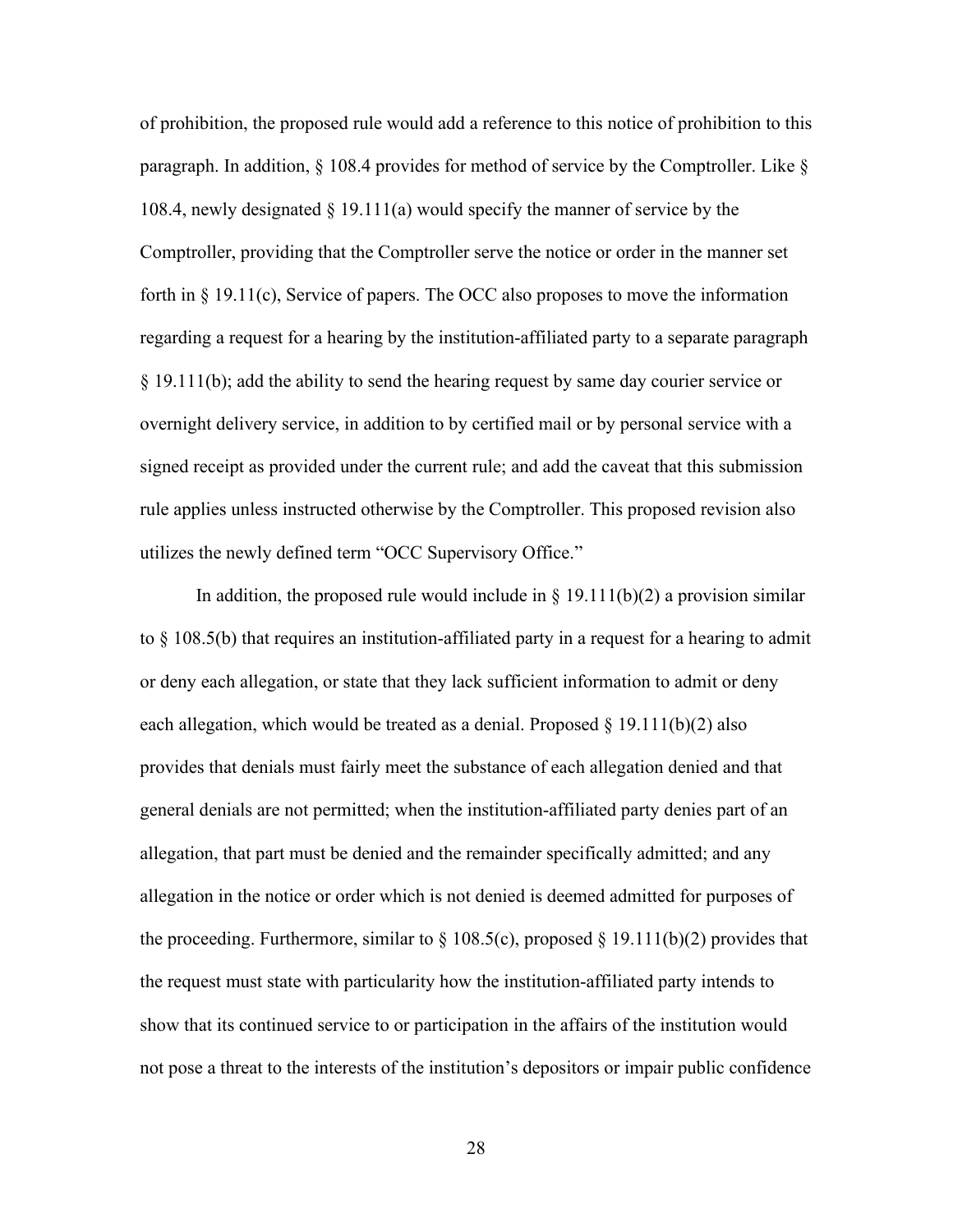in any institution. The OCC believes that adopting these provisions from the Federal savings association rule should help narrow the issues to be contested and make this rule more consistent with the adjudicatory rule in § 19.19.

Furthermore, the proposed rule would add the default provision included in § 108.8 to § 19.111, as new paragraph (c). Under this new paragraph, if the institutionaffiliated party fails to timely file a petition for a hearing pursuant to  $\S$  19.111(b); fails to appear at a hearing either in person or by attorney, or fails to submit a written argument where oral argument has been waived pursuant to  $\S 19.112(c)$ , the notice of suspension or prohibition would remain in effect until the information, indictment, or complaint is finally disposed of and the order of removal or prohibition would remain in effect until terminated by the OCC. The OCC believes the application of this provision to national banks should clarify that there are consequences if a petitioner fails to appear or fails to answer.

#### *19.112 Informal hearing*

The proposal would make a number of changes to § 19.112, which provides the procedures for informal suspension or removal hearings before the OCC involving an institution-affiliated party. In  $\S$  19.112(a), the proposal would update the name of the OCC's Enforcement and Compliance Division to OCC Enforcement. The proposal also would remove the requirement in this paragraph that the OCC Supervisory Office notify the appropriate OCC District Counsel of the hearing, as this is an unnecessary step.

In  $\S 19.112(c)(2)$ , the proposal would add language to clarify that, when responding to a petitioner's submissions, the OCC would serve other parties in the manner set forth in  $\S$  19.11(c).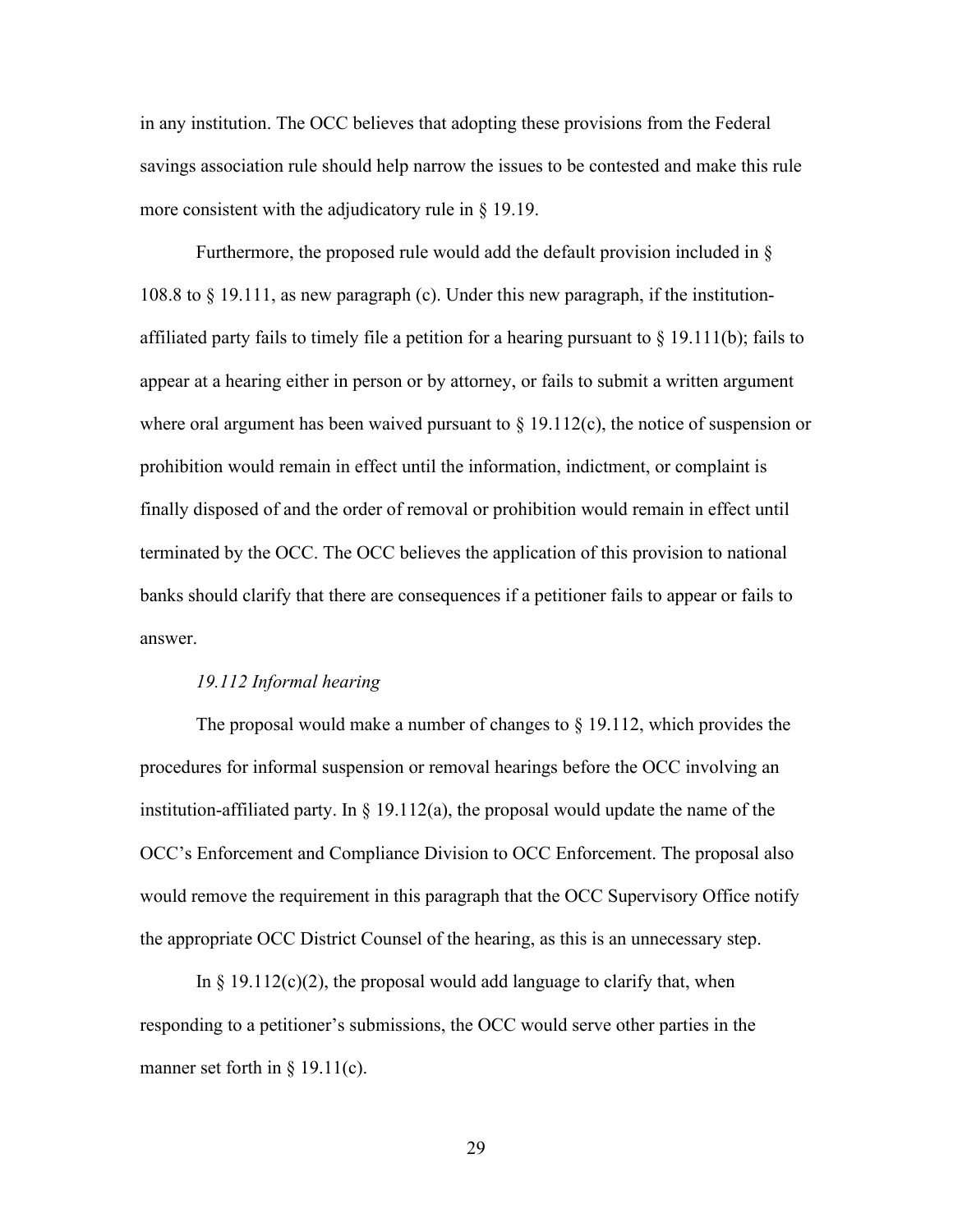In  $\S$  19.112(d), the proposal would amend paragraph (d)(2), which provides that the informal hearing is not governed by formal rules of evidence, to clarify that these inapplicable formal rules of evidence include the Federal Rules of Evidence, as provided in § 19.36. The proposal also would clarify paragraph  $(d)(3)(i)$  by breaking up the first sentence into two sentences. In paragraph  $(d)(3)(ii)$ , the proposal would provide that the presiding officer may require, instead of permit as in the current paragraph, a shorter time period in which the parties may request oral testimony or witnesses at a hearing, which is the more accurate action for a presiding officer. As in  $\S 19.27(c)$ , the proposal also would amend  $\S 19.112(d)(3)(ii)$  to provide that, by stipulation of the parties or by order of the presiding officer, a court reporter or other authorized person may administer the required oath to a witness remotely without being in the physical presence of the witness. This amendment would update the current oath requirement for witnesses to account for remote proceedings and conform this provision to  $\S 19.112(d)(4)$ , which permits electronic presentations at the hearing. In paragraph  $(d)(3)(iii)$ , the proposal would make technical changes to the different actions a presiding officer may take related to a suspension or prohibition based on an indictment, information, or complaint and a removal or prohibition with respect to a conviction or pre-trial diversion program to better reflect 12 U.S.C. 1818(g). Throughout paragraph (d) the proposal would make technical corrections by replacing "appointed OCC attorney" with "OCC."

The proposed rule also would add a new paragraph (d)(4) to  $\S$  19.112 to provide rules governing electronic presentations in the course of a hearing. As in proposed § 19.35(c), this provision would provide that, based on the circumstances of each hearing, the presiding officer may direct the use of, or any party may elect to use, an electronic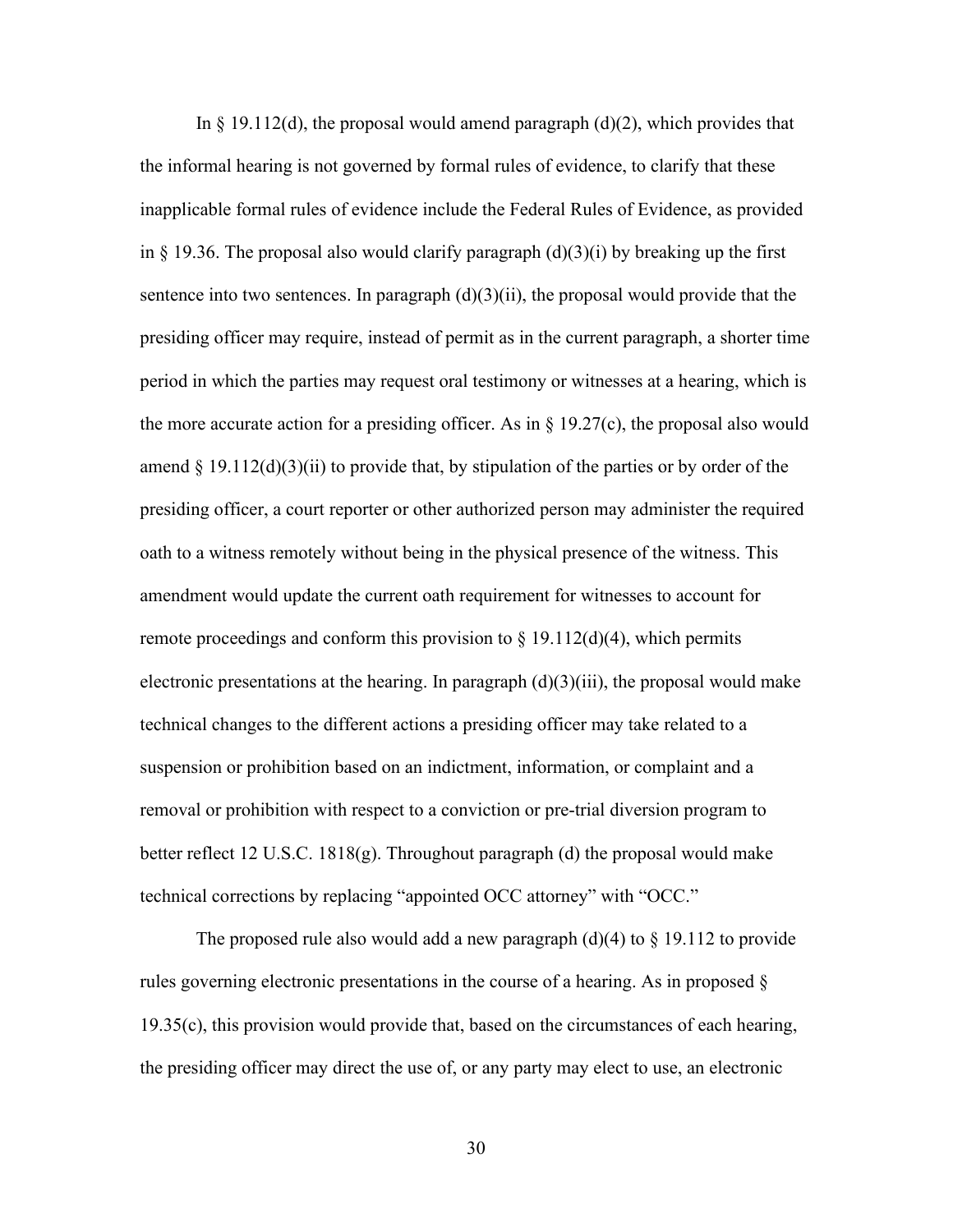presentation during the hearing. If the presiding officer requires an electronic presentation, each party would be responsible for its own presentation or related costs unless the parties agree to allocate presentation responsibilities and costs differently. This new language is necessary to account for the routine use of electronic presentations in hearings that existing rules do not address.

Throughout  $\S$  19.112, the proposal would utilize the newly defined term "OCC" Supervisory Office" and remove passive sentence structure.

#### *19.113 Recommended and final decisions*

The proposed rule would make a number of changes to  $\S$  19.113, which provides the procedures for decisions by the presiding officer and the OCC. The proposal would update  $\S 19.113(c)$  to permit the Comptroller to notify the petitioner of a decision by electronic mail or other electronic means, if the petitioner consents, instead of by registered mail. The proposal also would make technical changes to paragraph (c) by replacing "when" with "if" in describing whether the petitioner has waived an oral hearing, replacing the "must" with "will" in describing the Comptroller's notification of the decision, and replacing the "and" with "or" in describing the actions that the Comptroller may affirm, terminate, or modify in its final decision. In  $\S$  19.113(d), the proposal would clarify that there could be more than one charge against an institutionaffiliated party. In  $\S$  19.113(f), the proposal would remove the passive sentence structure. Lastly, the proposal would add headings to each paragraph.

*Subparts D through G – Actions under the Federal Securities Laws***.**

Subparts D, E, F, and G of part 19 set forth the procedures applicable to actions taken by the OCC with respect to banks pursuant to various provisions of the Federal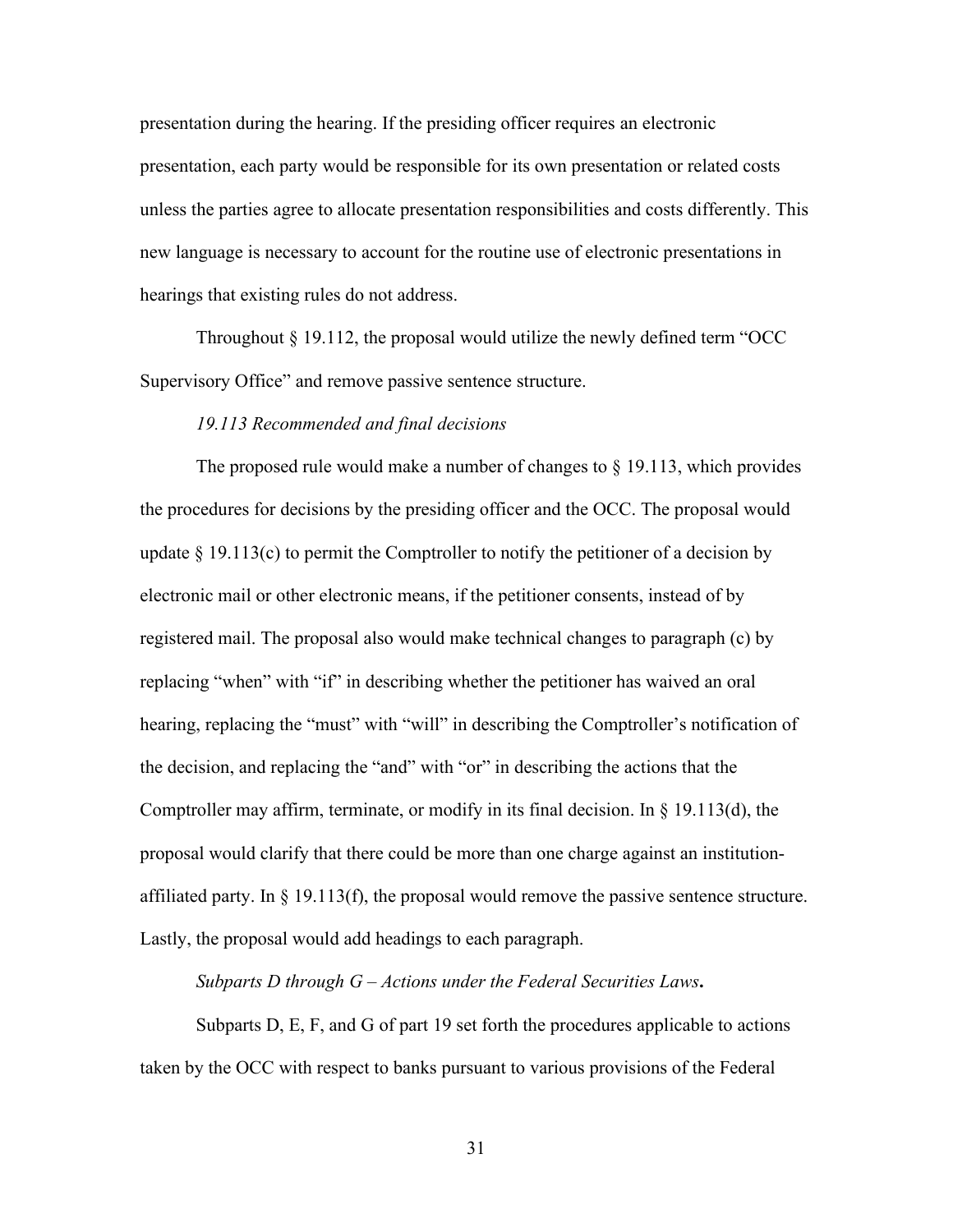securities laws, including the Securities Exchange Act of 1934 (Exchange Act). Specifically, subpart D addresses exemption hearings under section 12(h) of the Exchange Act, subpart E addresses disciplinary proceedings, subpart F addresses civil money penalties, and subpart G addresses cease and desist authority. Although these Federal securities laws also apply to Federal savings associations, there are no comparable provisions in OCC regulations for Federal savings associations. Instead, the former OTS relied on the authority granted under the Exchange Act for these actions rather than incorporating the authority into its rules and specified in  $\S$  109.100(c) that the Uniform Rules of Practice and Procedure in part 109, subpart A applied to proceedings under the Exchange Act. The OCC proposes to amend the rules in subparts D, E, F, and G to apply to Federal savings associations and to make other changes, described below. To streamline the rules, the OCC also proposes to combine subparts D, E, F, and G into one subpart D entitled "Actions under the Federal Securities Laws," reserve subparts E, F and G; and remove § 109.100(c).

*19.120 Exemption Hearings Under Section 12(h) of the Securities Exchange Act of 1934*

The proposed rule would move the provisions in subpart D of part 19 to a new § 19.120. Current subpart D governs informal hearings by the Comptroller to determine whether, pursuant to authority in sections 12(h) and (i) of the Exchange Act (15 U.S.C. 78*l*(h) and (i)), to exempt an issuer or a class of issuers from the provisions of sections 12(g), 13, or 14 of the Exchange Act (15 U.S.C. 78*l*(g), 78m or 78n) or whether to exempt any officer, director, or beneficial owner of securities of an issuer from section 16 of the Exchange Act (15 U.S.C. 78p). This subpart currently covers issuers that are banks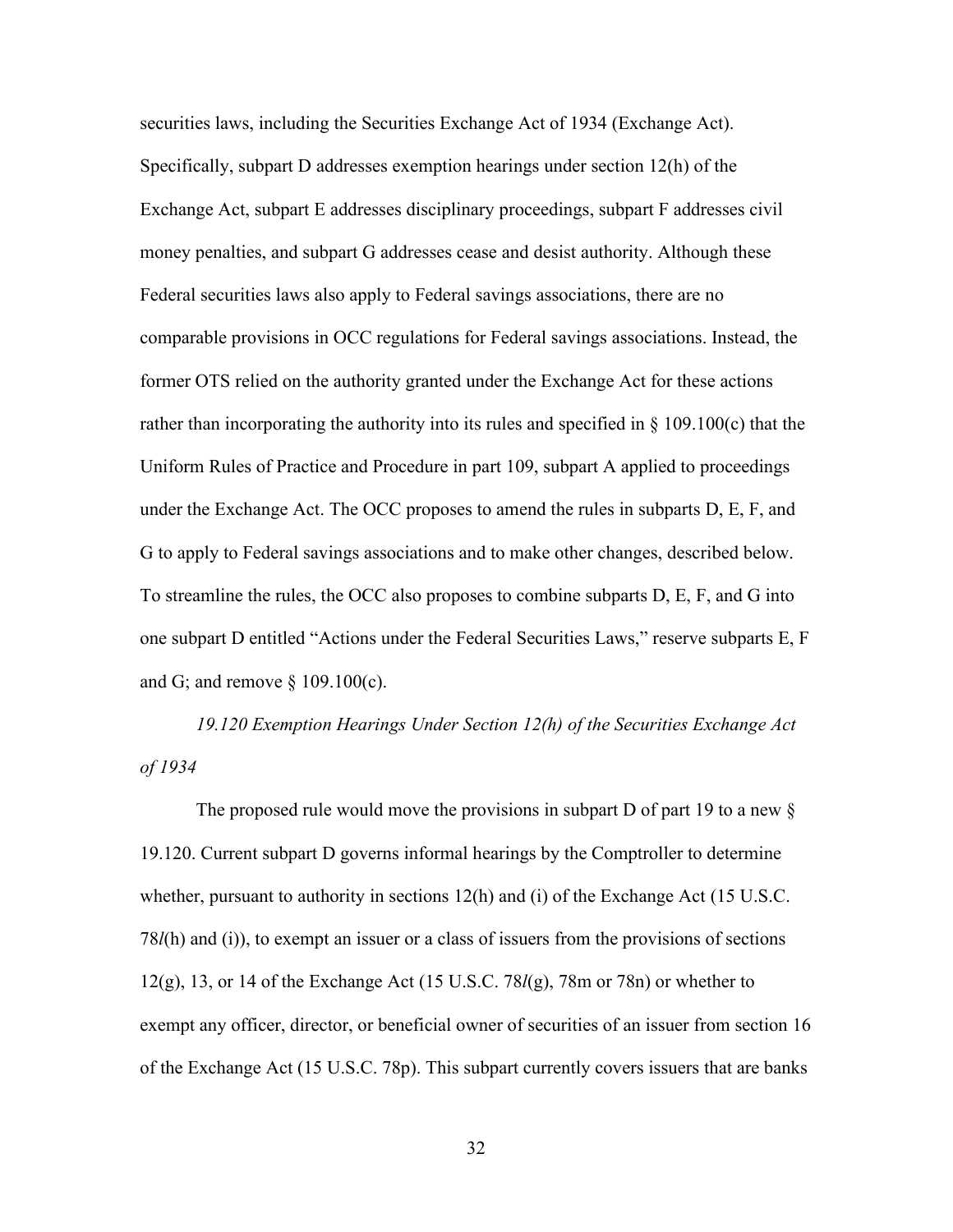whose securities are registered pursuant to section  $12(g)$  of the Exchange Act (15 U.S.C. 78*l*(g)). In addition to proposing to apply this provision to issuers that are Federal savings associations, the OCC proposes the following changes.

Specifically, the proposal would clarify in proposed  $\S$  19.120(a) that this section would apply to national bank and Federal savings association issued securities that may be subject to registration in addition to those securities already registered. This change would permit a national bank or Federal savings association to obtain an exemption from the OCC in advance of registering.

The OCC also proposes that when an applicant provides a copy of its newspaper notice of an exemption hearing to its shareholders pursuant to  $\S$  19.120(c) it must do so in the same manner as is customary for shareholder communications, which could be through electronic means. This change should make it easier and less burdensome to comply with this notice requirement.

In addition, as in proposed  $\S$  19.35(c) and 19.112(d)(4), the proposed rule would add a provision,  $\S 19.120(d)(8)$ , governing electronic presentations in the course of an Exchange Act-related hearing. This provision would provide that, based on the circumstances of each hearing, the presiding officer may direct the use of, or any party may elect to use, an electronic presentation during the hearing. If the presiding officer requires an electronic presentation during the hearing, each party would be responsible for its own presentation and related costs unless the parties agree to another manner by which to allocate presentation responsibilities and costs. As indicated above, this new language is necessary to account for the routine use of electronic presentations in hearings that the existing rule does not currently address. The proposed rule would make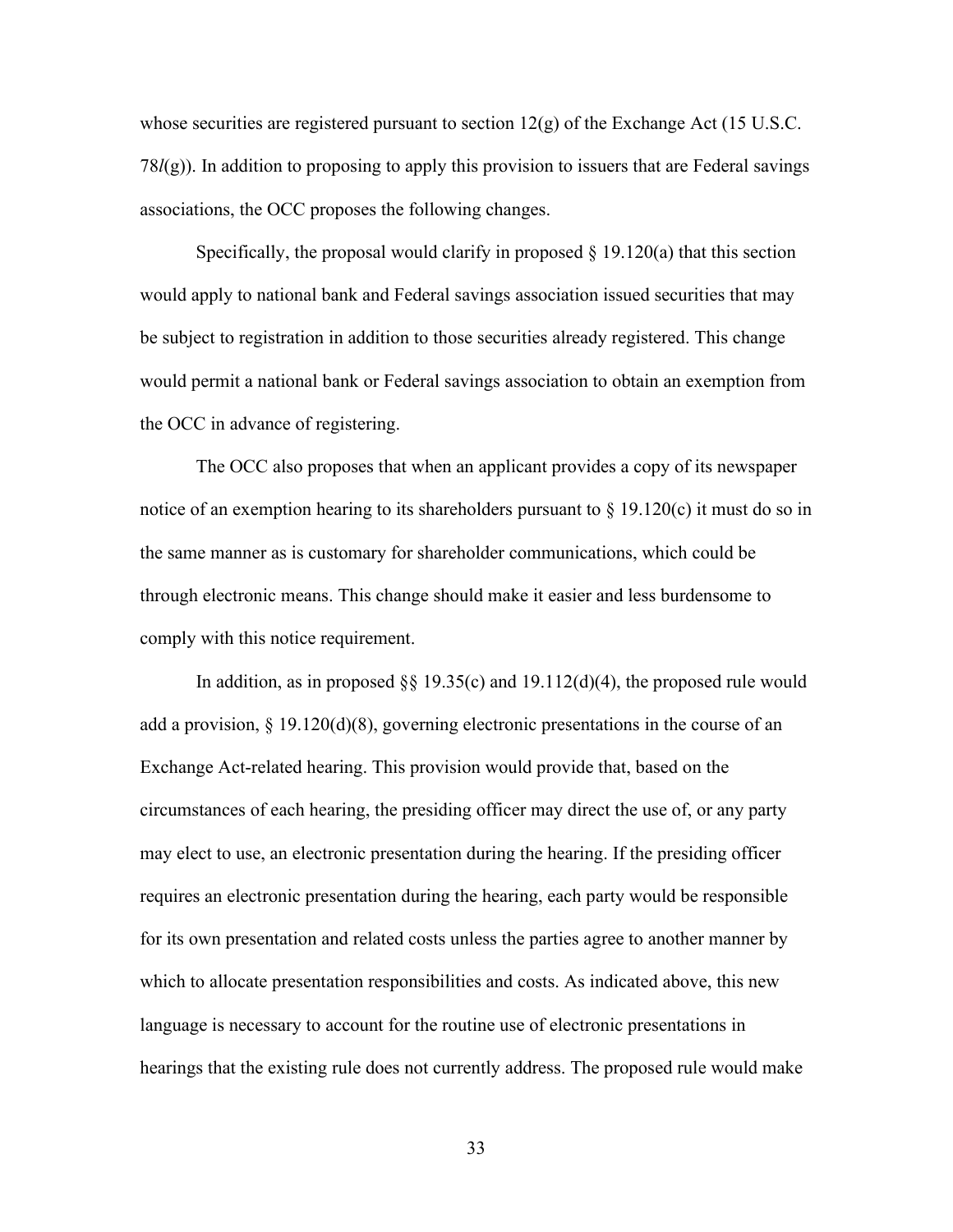a conforming change in  $\S19.120(d)(6)$  that would allow, by stipulation of the parties or by order of the presiding officer, a court reporter or other authorized person to administer the required oath to a witness remotely without being in the physical presence of the witness. Furthermore, the proposed rule would clarify in proposed  $\S$  19.120(d)(9) that a transcript of the hearing may be provided by electronic means.

Lastly, the OCC proposes technical changes to § 19.120. The proposed rule would make minor, non-substantive changes in provisions redesignated as paragraphs (b) and (c), remove passive sentence structure in text redesignated as paragraph  $(d)(9)$ , allow for more than one applicant in provisions redesignated as paragraphs  $(d)(4)$  and  $(5)$  and  $(e)$ , and change references in this section to the "Securities and Corporate Practices Division" to "Bank Advisory" to reflect the reorganization of the OCC's Law Department.

## *19.121 Disciplinary proceedings involving the Federal securities laws*

The proposed rule would move the provisions in subpart  $E$  of part 19 to a new  $\S$ 19.121. Current subpart E governs proceedings by the Comptroller to determine whether to take disciplinary actions against banks that are transfer agents, municipal securities dealers, government securities brokers, government securities dealers, or persons associated with or seeking to become associated with these institutions.<sup>11</sup> The proposal would apply this section to Federal savings associations by defining "bank" to mean a national bank or Federal savings association, and, when referring to a government securities broker or government securities dealer, a Federal branch or agency of a foreign bank. In addition, the proposed rule would define "transfer agent," "municipal securities

<sup>&</sup>lt;sup>11</sup> Pursuant to sections  $3(a)(34)(G)(i)$  and  $15C(c)(2)(A)$  of the Exchange Act (15 U.S.C.  $78c(a)(34)(G)(i)$  and  $78o-5(c)(2)(A)$ , the OCC also may take disciplinary actions against Federal branches and agencies of foreign banks that are government securities brokers or government securities dealers or persons associated with or seeking to become associated with these entities.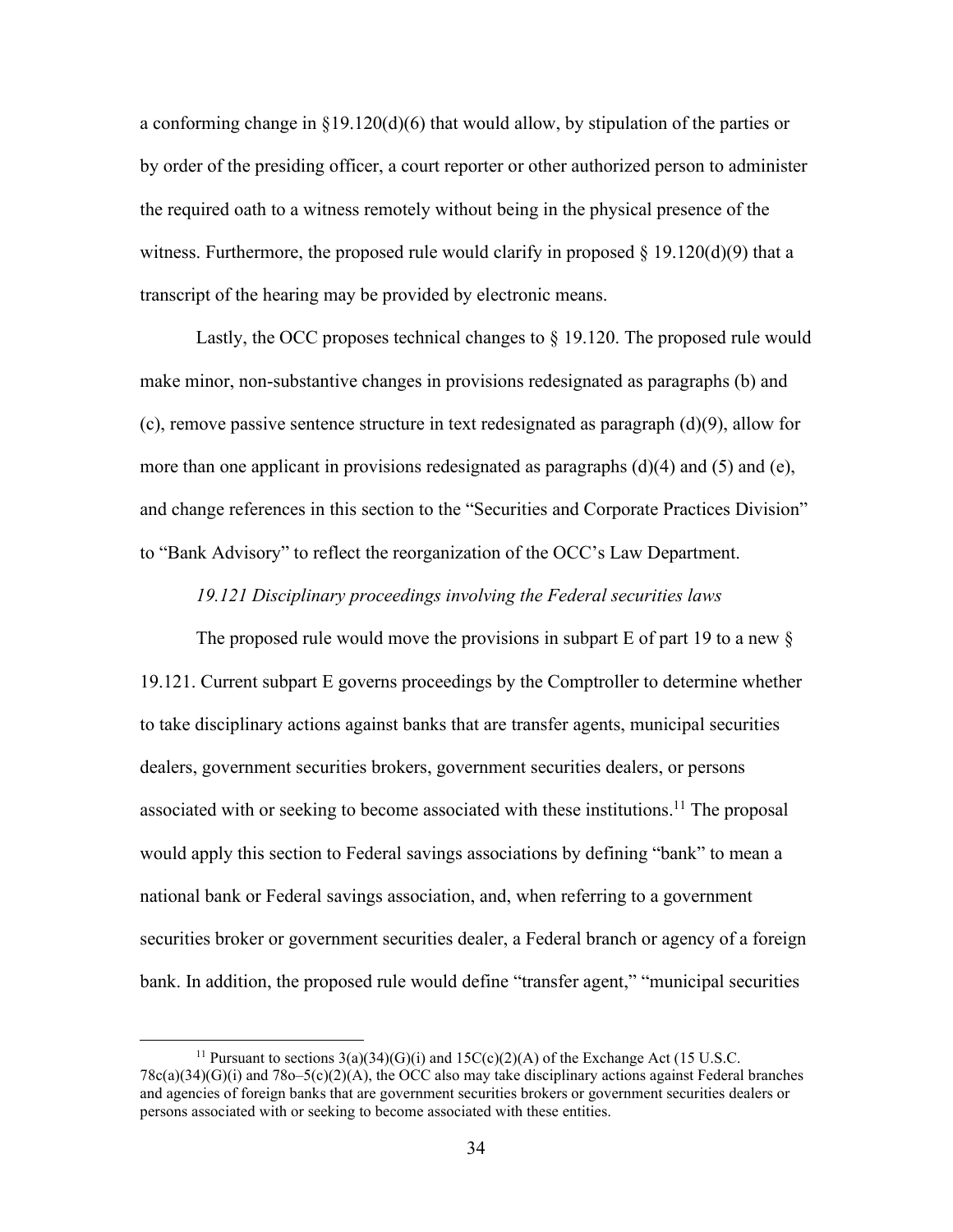dealer," "government securities broker," "government securities dealer," and person associated with a person engaged in these activities or with a bank engaged in these activities by cross-referencing to definitions in the Exchange Act. The proposal also makes conforming changes to these defined terms throughout the section. The OCC also is proposing technical changes to terms used in this section to correlate them more closely with terms used in the Exchange Act, including the addition to the scope of  $\S$ 19.121 of any person seeking to become associated with a government securities broker or government securities dealer. Furthermore, the OCC proposes to remove the reference to the Comptroller's delegate in redesignated paragraph  $(a)(2)$ . The definition of "Comptroller" in § 19.3, which applies to § 19.121, includes a person delegated to perform the functions of the Comptroller of the Currency. Therefore, this reference is unnecessary. Lastly, the OCC proposes a clarifying change to replace the term "party" with the more accurate term "respondent" in redesignated paragraphs  $(b)(1)$  and  $(c)(2)$ .

#### *19.122 Civil money penalty authority under Federal securities laws*

The proposed rule would move the provisions in subpart  $F$  of part 19 to a new  $\S$ 19.122. Current subpart F governs proceedings by the Comptroller to determine whether to impose a civil money penalty against banks that are transfer agents, municipal securities dealers, government securities brokers, government securities dealers, or persons associated with or seeking to become associated with these institutions.<sup>12</sup> As with proposed § 19.121, the proposed rule would apply this provision to Federal savings associations by defining "bank" to mean a national bank or Federal savings association and, when referring to a government securities broker or government securities dealer, a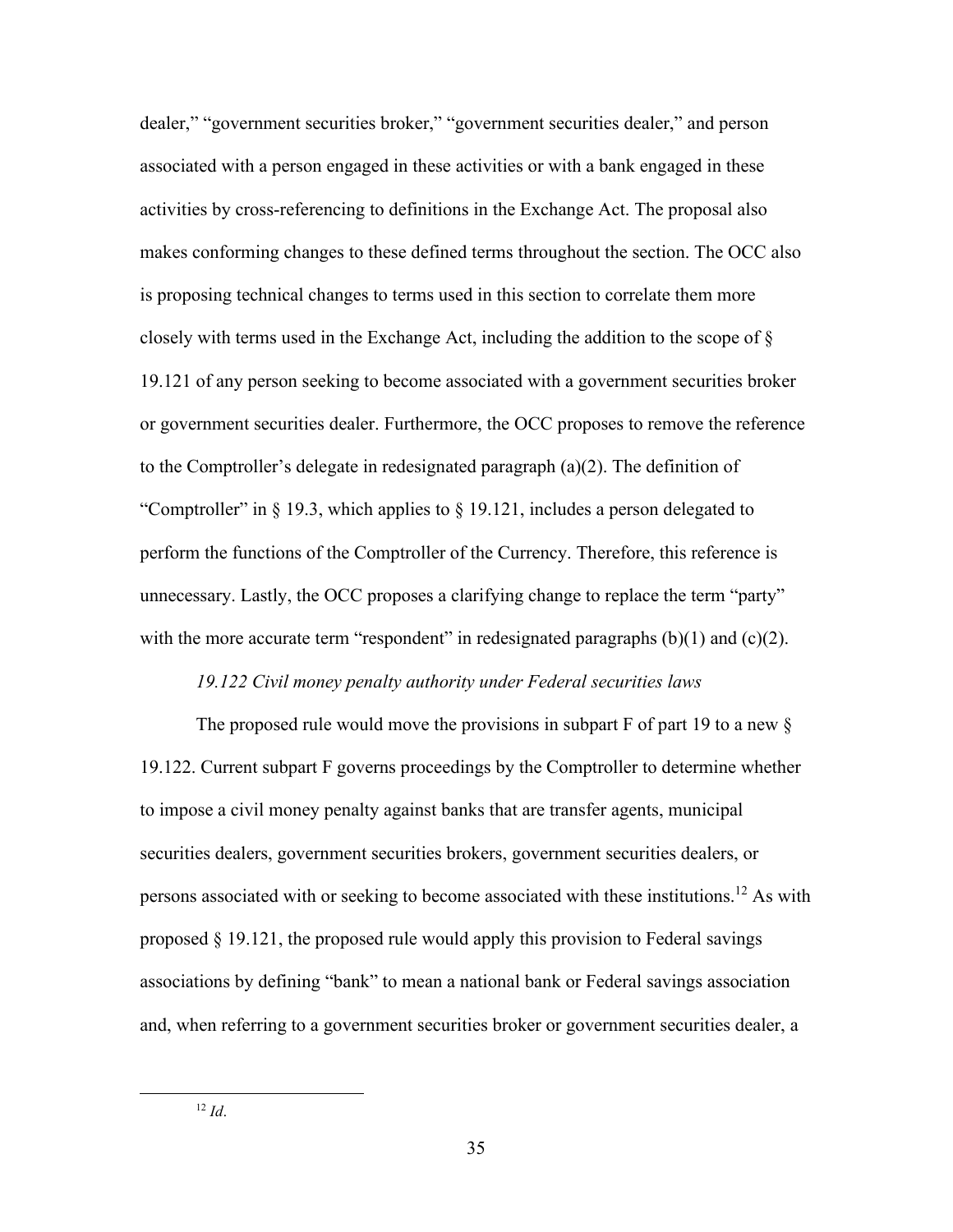Federal branch or agency of a foreign bank. The OCC also proposes to define "transfer agent," "municipal securities dealer," "government securities broker," "government securities dealer," and person engaged in these activities or person associated with a bank engaged in these activities by cross-referencing to definitions in the Exchange Act. Lastly, as with proposed  $\S$  19.121, the OCC has made other technical changes to terms used in this section to correlate them more closely with terms used in the Exchange Act, including the addition of persons seeking to become associated with a government securities broker or government securities dealer to the scope of this section.

## *19.123 Cease and desist authority under Federal securities laws*

The proposed rule would move the provisions in subpart G of part 19 to a new § 19.123. Current subpart G governs proceedings by the Comptroller to determine whether to initiate cease-and-desist proceedings against a national bank for violations of sections 12, 13, 14(a), 14(c), 14(d), 14(f), and 16 of the Exchange Act (15 U.S.C. 78*l*, 78m, 78n(a), 78n(c), 78n(d), 78n(f), and 78p) or implementing regulations. The proposed rule would apply this provision to both national banks and Federal savings associations. It also would update this provision by adding violations enacted by, or rules or regulations enacted thereunder, the Sarbanes-Oxley Act in 2002, as amended,  $^{13}$  specifically sections 301<sup>14</sup> (audit committees), 302 (corporate responsibility for financial reports), 303 (improper influence on conduct of audits), 304 (forfeiture of certain bonuses and profits), 306 (insider trades during pension fund blackout periods), 401(b) (accuracy of financial reports), 404 (management assessment of internal controls), 406 (code of ethics for senior

<sup>13</sup> Pub. L. 107–204, 116 Stat. 745 (2002).

<sup>&</sup>lt;sup>14</sup> Adding section  $10A(m)$  to the Exchange Act.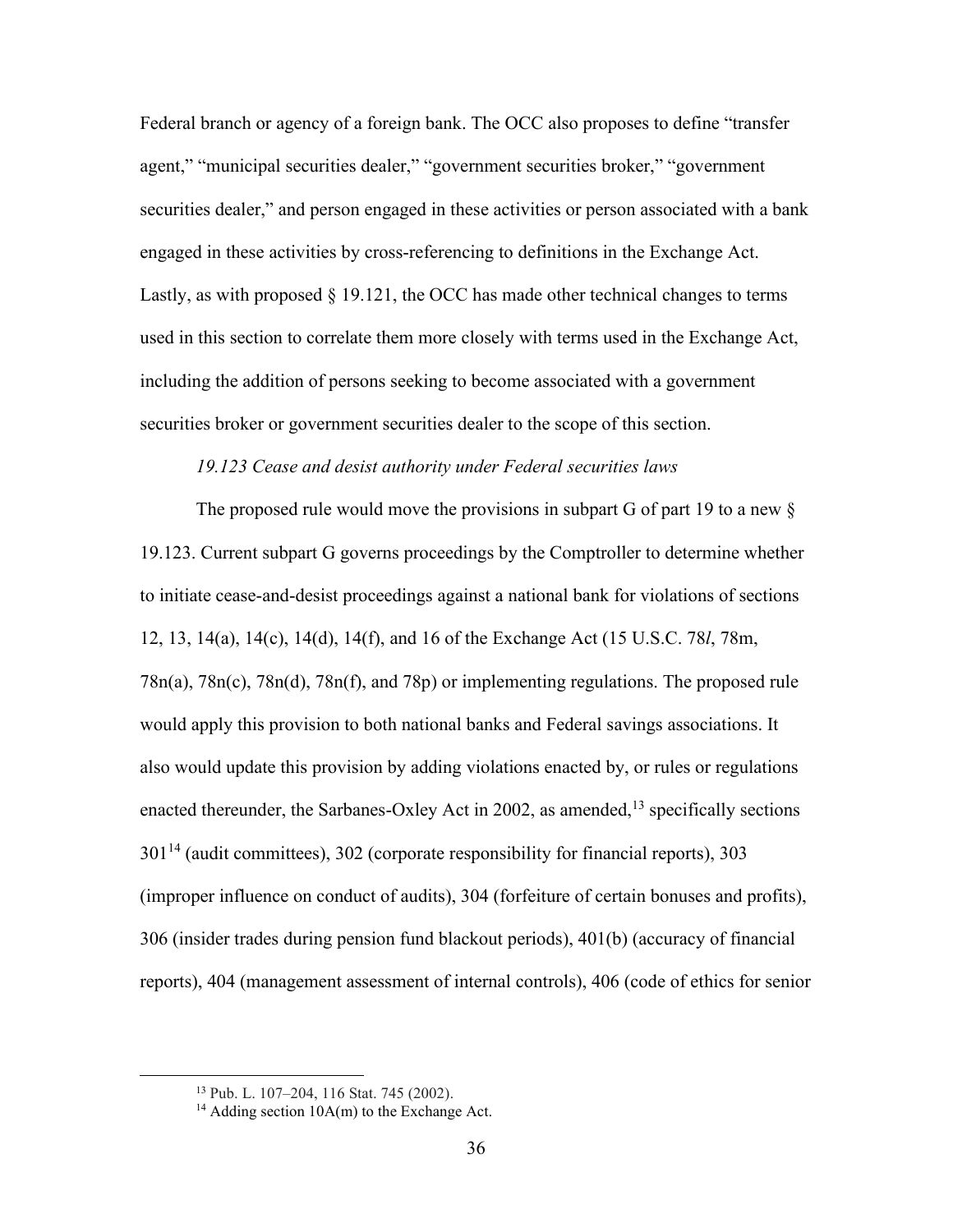financial officers), and 407 (disclosure of audit committee financial expert)<sup>15</sup> (15 U.S.C. 78j-1(m), 7241, 7242, 7243, 7244, 7261, 7262, 7264, and 7265).

*Subpart H—Change in Bank Control*.

The Change in Bank Control Act (CBCA), which added section 7(j) to the FDIA (12 U.S.C. 1817(j)) and which the OCC has implemented at 12 CFR 5.50, provides that no person may acquire control of an insured depository institution unless the appropriate Federal bank regulatory agency has been given prior written notice of the proposed acquisition. If, after investigating and soliciting comment on the proposed acquisition, the agency disapproves the acquisition, the agency must mail a written notification to the filer within three days of the decision. The filer may then request an agency hearing on the proposed acquisition within 10 days of receipt of the disapproval notice. The Uniform Rules in part 19, subpart A, and part 109, subpart A, apply to hearings for filers whose proposed acquisition of a national bank or Federal savings association, respectively, under the CBCA has been disapproved by the OCC. Subpart H of part 19 provides additional hearing procedures for insured national banks. Section 5.50, which applies to both national banks and Federal savings associations, directs filers who wish to pursue a hearing for a disapproval decision to part 19, subpart H. However, subpart H refers only to national banks.

Because 12 CFR 5.50 applies to both national banks and Federal savings associations, the proposed rule would amend subpart H by adding language that would make it specifically applicable to Federal savings associations in addition to national banks. Furthermore, because 12 CFR 5.50 applies to both *insured and uninsured*

<sup>15</sup> 15 U.S.C. 78j-1(m), 7241, 7242, 7243, 7244, 7261, 7262, 7264, and 7265.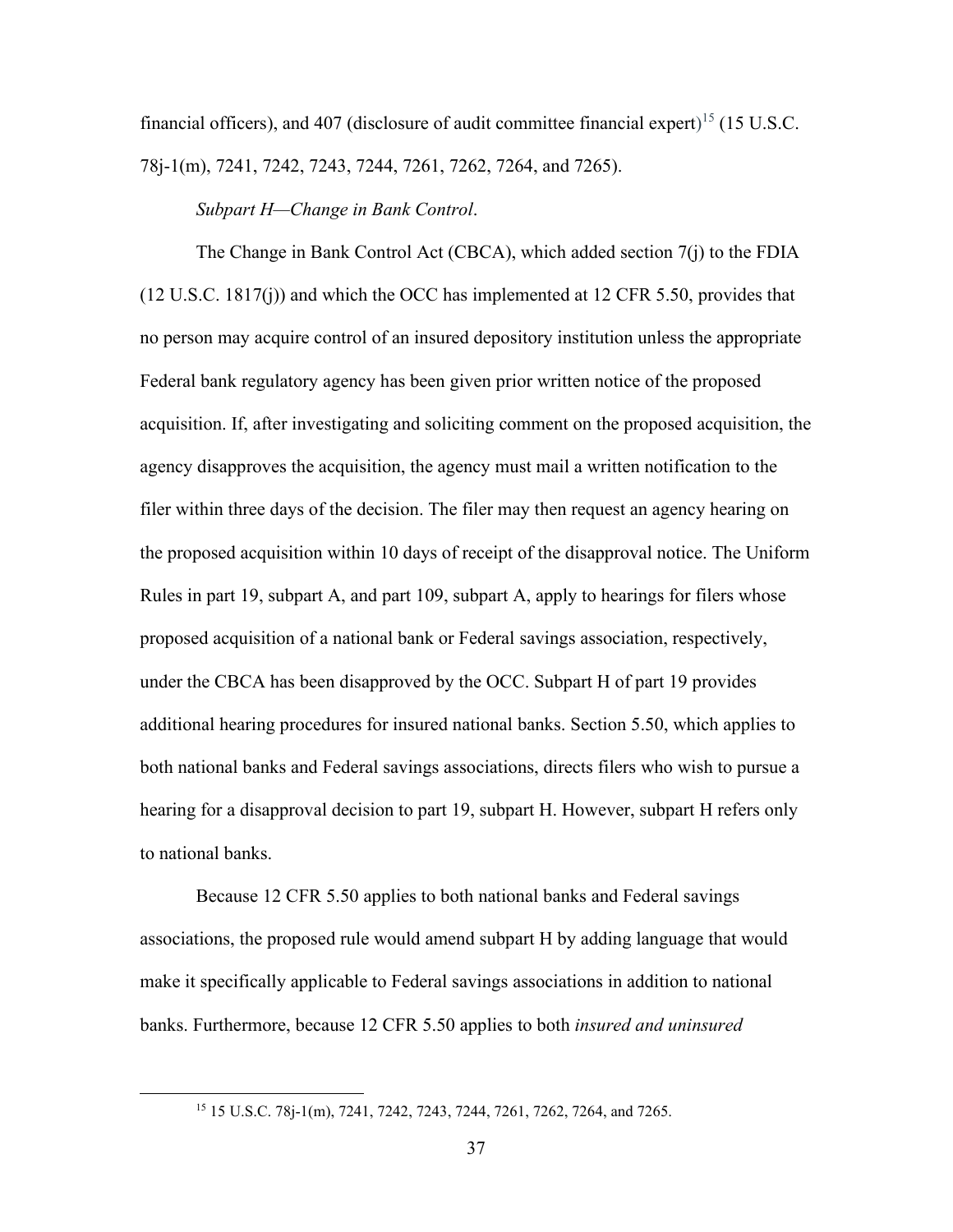institutions and refers all filers who have been disapproved under  $\S 5.50$  to the part 19 procedures, the proposed rule would amend subpart H to make it also applicable to uninsured institutions. In addition, the proposed rule would streamline subpart H by removing a description of the CBCA disapproval process and instead cross-referencing to 12 CFR 5.50 in the scope of  $\S$  19.160 and removing current paragraph (a) in  $\S$  19.161, which contains provisions relating to disapproval notification that are duplicative of 12 CFR 5.50(f). The proposal also would add section headings to  $\S$  19.160 and revise the section heading in § 19.161.

#### *Subpart I—Discovery Depositions and Subpoenas.*

Subpart I of part 19 and § 109.102 address the rules applicable to discovery depositions and subpoenas relating to national banks and Federal savings associations, respectively. These provisions are substantively similar but have slightly different wording. The proposed rule would apply part 19, subpart I to Federal savings associations and remove § 109.102. The OCC also proposes further changes to subpart I. In § 19.170(a) and (d), the proposal revises the phrase "direct knowledge of matters that are non-privileged, relevant, and material to the proceeding" to "direct knowledge of matters that are non-privileged and of material relevance to the proceeding." This change would clarify that persons being deposed have information of material relevance to the proceeding and would be consistent with the requirements for document discovery in current and proposed  $\S 19.24(b)$ . Furthermore, the proposal would amend paragraph (a) to specify that a party also may take a deposition of a hybrid fact-expert witness in addition to an expert and a person, including another party, who has direct knowledge of matters that meet the standards of the paragraph, labeled as a "fact witness" by this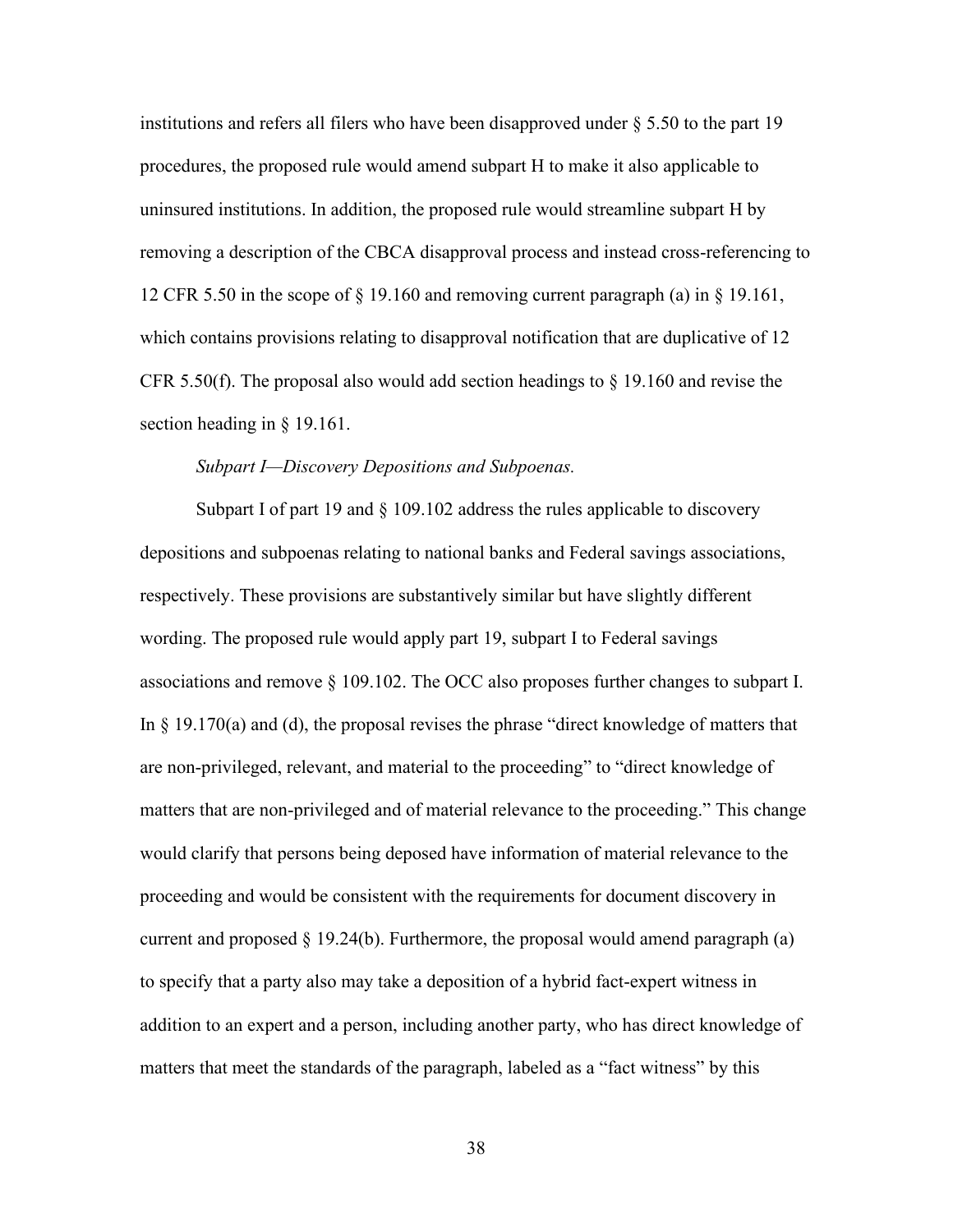amendment. This amendment would define a hybrid fact-expert witness as a fact witness who also will provide relevant expert opinion testimony based on the witness's training and experience.

The proposal also adds a new paragraph (a)(1) to  $\S$  19.170 to require a party to produce an expert report for any testifying expert or hybrid fact-expert witness before the witness's deposition and that, unless otherwise provided by the ALJ, the party must produce such report at least 20 days prior to the deposition. This new provision would ensure that a deposing party has the benefit of the expert report prior to the deposition of an expert or hybrid fact-expert witness and that the deposing party has sufficient time to review the report prior to the deposition. Furthermore, new paragraph (a)(2) of  $\S$  19.170 would provide that respondents, collectively, are limited to a combined total of five depositions from all fact witnesses and hybrid fact-expert witnesses. This paragraph also would provide that Enforcement Counsel has the same deposition limit. This limit in the number of depositions would add efficiencies to the discovery process and prevent deposition requests from delaying the completion of the proceeding. Lastly, proposed §  $19.170(a)(2)$  provides that a party is entitled to take a deposition of each expert witness designated by an opposing party. This provision would codify the right of a party to depose the opposing party's designated expert witness.

The proposal would amend  $\S$  19.170(b) to require that a deposition notice provide the manner for taking the deposition in addition to the time and place. In addition, the proposal would add language to  $\S$  19.170(b) to indicate that a deposition notice may require the witness to be deposed at any place within a State, territory, or possession of the United States or the District of Columbia in which that witness resides or has a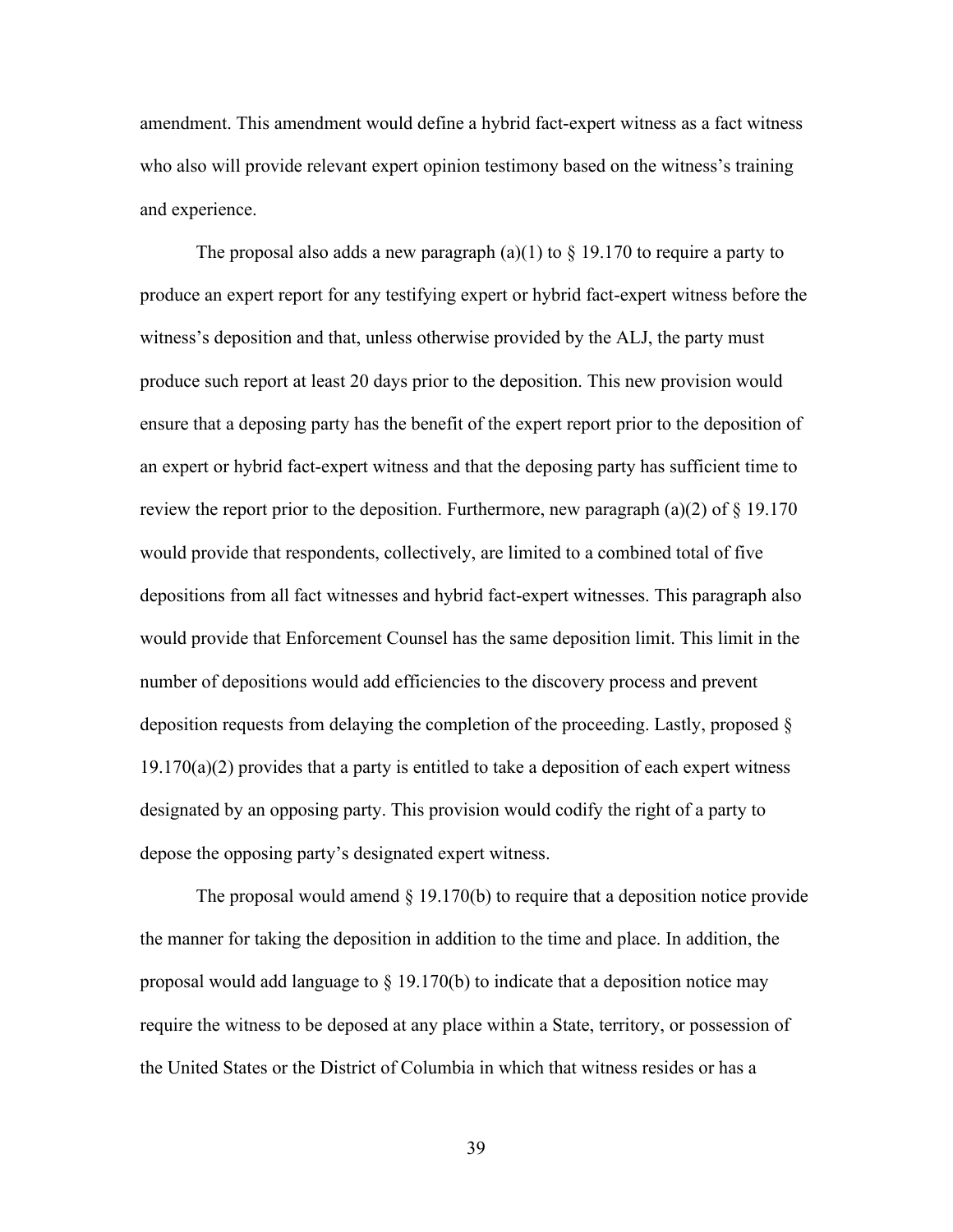regular place of employment or such other convenient place as agreed by the noticing party and the witness. Paragraph (b) also would permit the parties to stipulate, or the ALJ to order, that a deposition be taken by telephone or other remote means. The OCC believes these changes would make it easier and perhaps less costly for parties to obtain, and witnesses to provide, depositions, thereby improving the fact-finding process.

In  $\S$  19.170(c), the proposal would provide that a party may take depositions no later than 20 days before the scheduled hearing date, instead of 10 days as in the current rule, except with permission of the ALJ for good cause shown. Increasing this time before a hearing will allow all parties more time to prepare for the hearing.

As elsewhere in this proposal, the OCC proposes to amend  $\S$  19.170(d), Conduct of a deposition, to provide that, by stipulation of the parties or by order of the ALJ, a court reporter or other authorized person may administer the required oath to a deponent remotely without being in the physical presence of the deponent. This amendment would update the current oath requirement for witnesses to account for remote proceedings and conform this provision to  $\S 19.170(b)(ii)$ , which allows depositions to be taken by telephone or other remote means.

The proposal would update  $\S 19.170(e)(1)(i)$  to allow for the witness's testimony to be recorded by electronic means such as by a video recording device. The current rule only allows for recording by a stenotype machine and electronic sound recording device. The proposed change would update the rule to reflect new technology and add flexibility to the testimony process.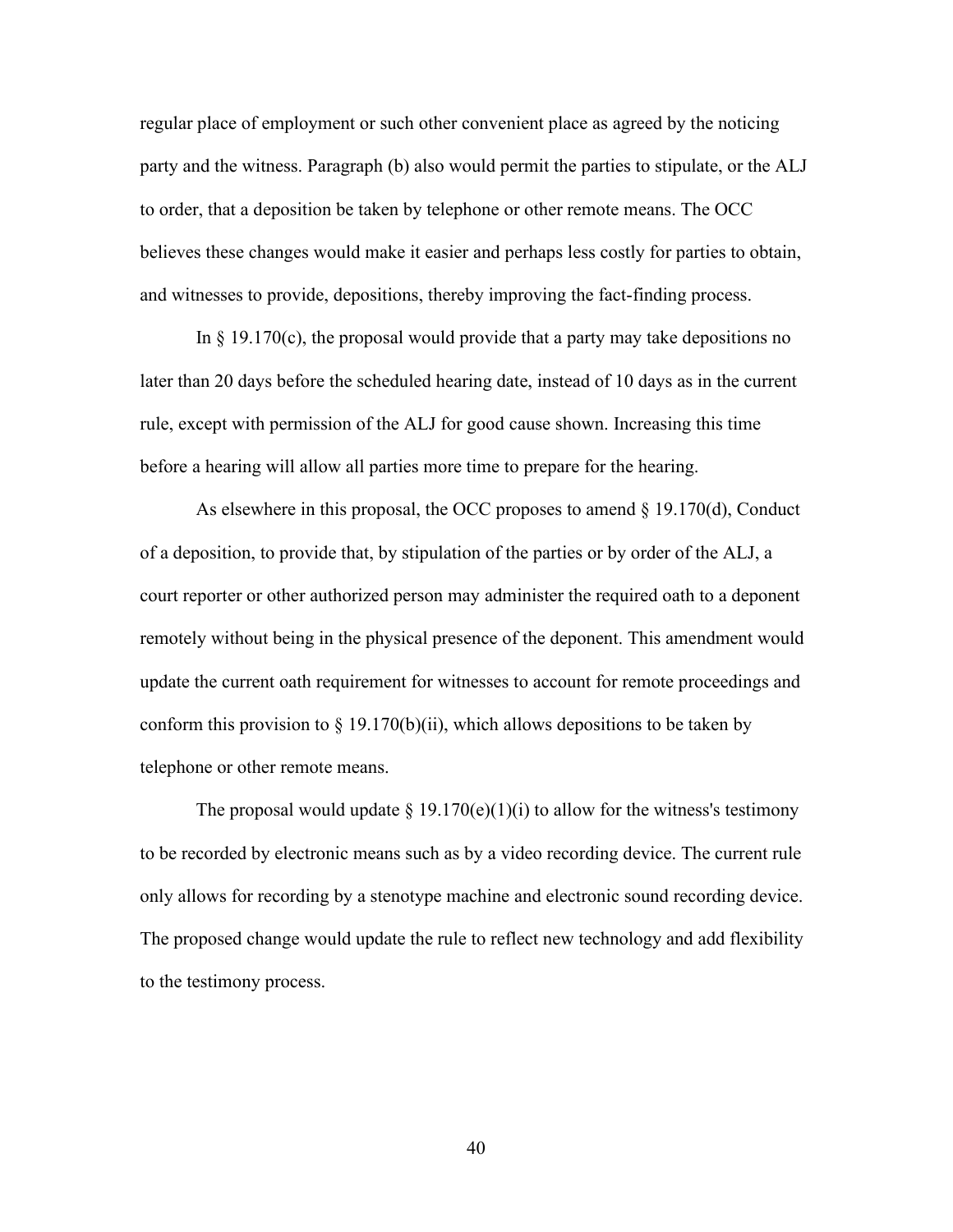Lastly, the proposal would make a non-substantive change to the heading in paragraph (a) and change the heading of paragraph (g) from "Fees" to "Expenses" to more accurately describe the subject of the paragraph.

With respect to § 19.171, the proposal would amend paragraph (a) to correct a cross-reference and conform the reference to a place located in the United States to that used elsewhere in part 19. The proposal also would amend paragraph (b)(2), which requires the party serving a subpoena to file proof of service with the ALJ, to provide that this proof of service is not required if so ordered by the ALJ. The OCC is proposing this change because, in some OCC proceedings, the ALJ indicated they did not wish to receive this proof of service. Finally, the proposal would amend paragraph (c) to provide that any party, in addition to a person named in a subpoena, may file a motion to quash or modify the subpoena. This amendment would ensure that a party has the right to seek to quash or modify a third-party deposition subpoena.

### *Subpart J—Formal Investigations*.

Subpart J of part 19 and part 112 address formal investigations against national banks and Federal savings associations, respectively. The proposed rule would amend subpart J to make it applicable to both national banks and Federal savings associations and remove part 112. Unlike the Federal savings association rule at  $\S 112.7(b)$ , subpart J does not include a provision specifically providing for motions to quash subpoenas. The OCC has determined that it is neither necessary nor appropriate to include this provision because the recipient may challenge investigative subpoenas in Federal court. However, the proposal would add a new paragraph (c) to  $\S$  19.184 of subpart J that is similar to the Federal savings association rule at  $\S 112.7(c)$ . This new paragraph would permit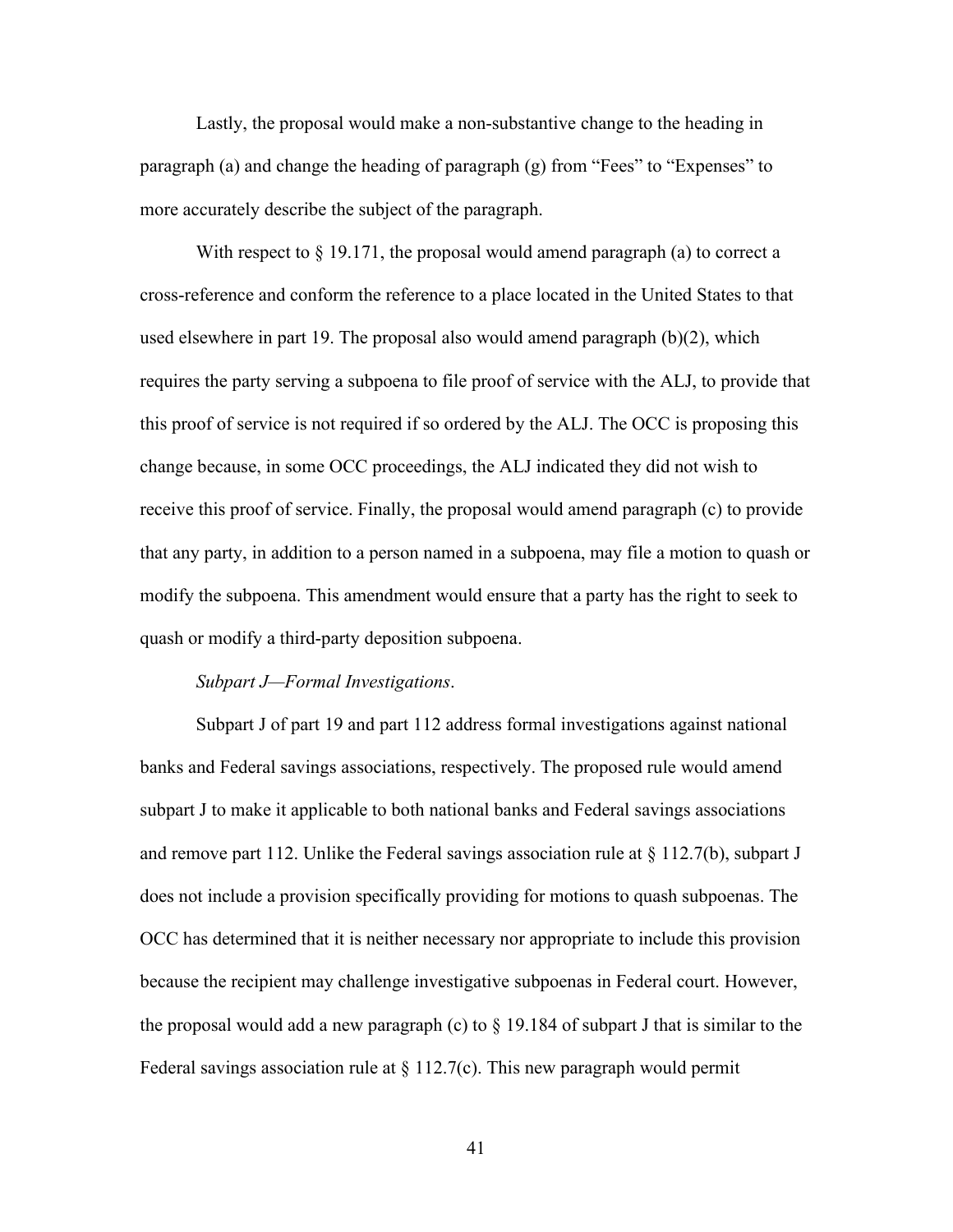subpoenas that require the attendance and testimony of witnesses or the production of documents, including electronically stored information, to be served on any person or entity within any State, territory, or possession of the United States or the District of Columbia or as otherwise provided by law. This proposed provision also would subject foreign nationals to subpoenas if service is made upon a duly authorized agent located in the United States or in accordance with international requirements for service of subpoenas. The existing rule for national banks is not clear on service of foreign nationals, and the adoption of specific language from the Federal savings association rule should eliminate the disputes that previously have arisen on this issue. Furthermore, the addition of language regarding international subpoena requirements would codify existing OCC practice.

The OCC also proposes further changes to subpart J. First, the OCC is proposing to amend § 19.181, Confidentiality of formal investigations. Currently, this provision provides that information or documents obtained in the course of a formal investigation are confidential and may be disclosed only in accordance with the provisions of 12 CFR part 4. The OCC proposes to describe in more detail the information or documents that are confidential to better ensure the confidentiality of formal investigations. Specifically, proposed § 19.181 would state that the entire record of any formal investigative proceeding, including the resolution or order of the Comptroller authorizing or terminating the proceeding; all subpoenas issued by the OCC during the investigation; and all information, documents, and transcripts obtained by the OCC in the course of a formal investigation, are confidential and may be disclosed only in accordance with the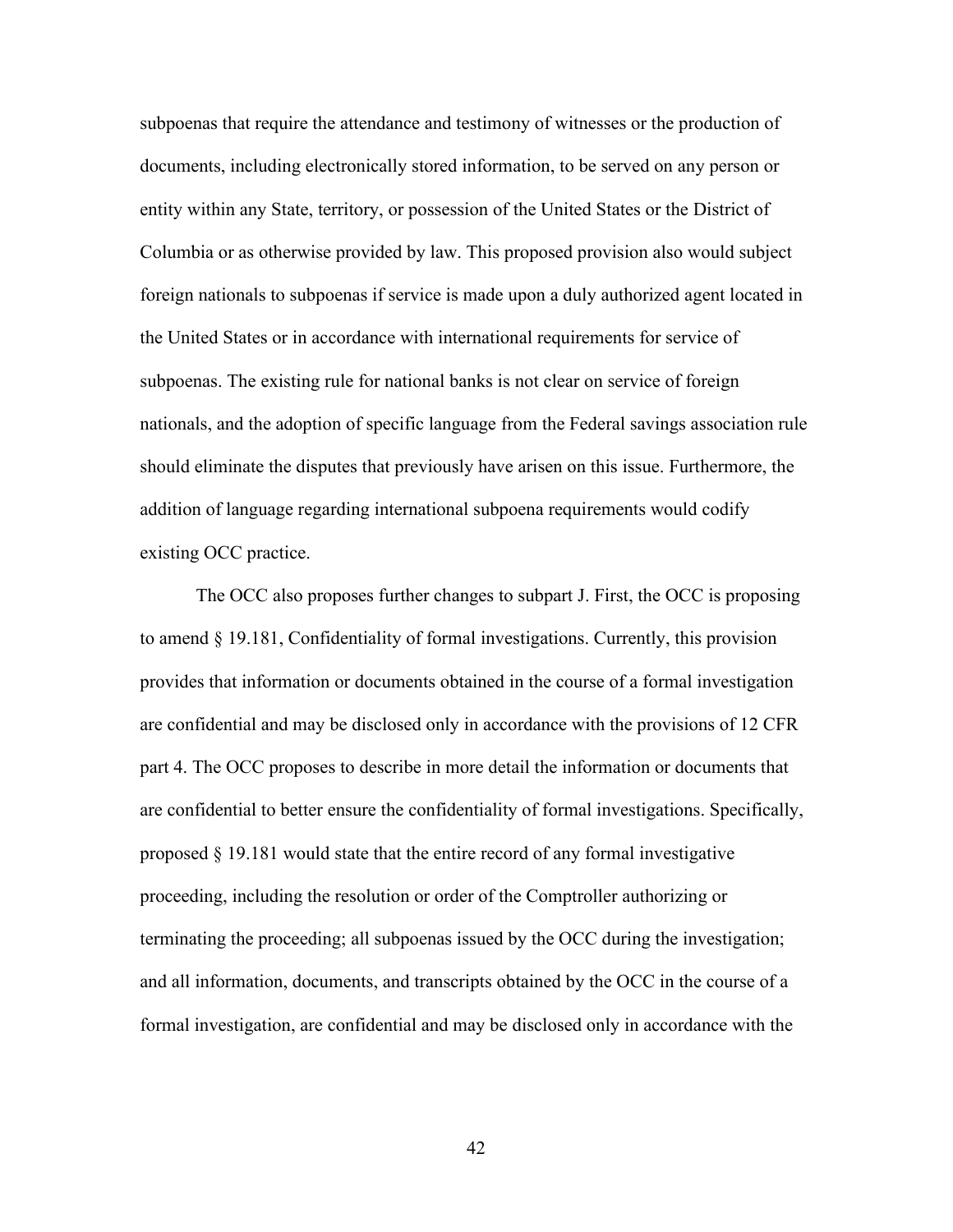provisions of part 4. The proposal also would add that this information may be disclosed pursuant to the OCC discovery obligations under subpart A of part 19.

Second, the OCC proposes to amend § 19.182, Order to conduct a formal investigation, to clarify the list of actions persons authorized to conduct an investigation may take. Currently, this section provides that these persons may, among other things, issue subpoenas *duces tecum*, administer oaths, and receive affirmations as to any matter under investigation by the Comptroller. The proposal would add that these authorized persons also may take or cause to be taken testimony under oath, issue subpoenas other than subpoenas *duces tecum,* and modify subpoenas. This amendment would make this section more consistent with the powers enumerated in the relevant underlying statutes, including 12 U.S.C. 1818(n) and 1820(c). The proposal also would make a technical correction to indicate that authorized persons may administer affirmations rather than receive affirmations. Section 19.182 also currently provides that, upon application and for good cause, the Comptroller may limit, modify, or withdraw the order at any stage of the proceedings. The proposal would clarify that the Comptroller may also terminate the order. Finally, the proposal would amend § 19.182 to specifically indicate that the persons conducting the investigation are empowered by the Comptroller to do so.

Third, the proposed rule would amend § 19.183, Rights of witnesses. Current paragraph (a) provides that any person who is compelled or requested to furnish testimony, documentary evidence, or other information with respect to any matter under formal investigation must, on request, be shown the order initiating the investigation. The proposal would amend this provision to provide that such persons may not retain copies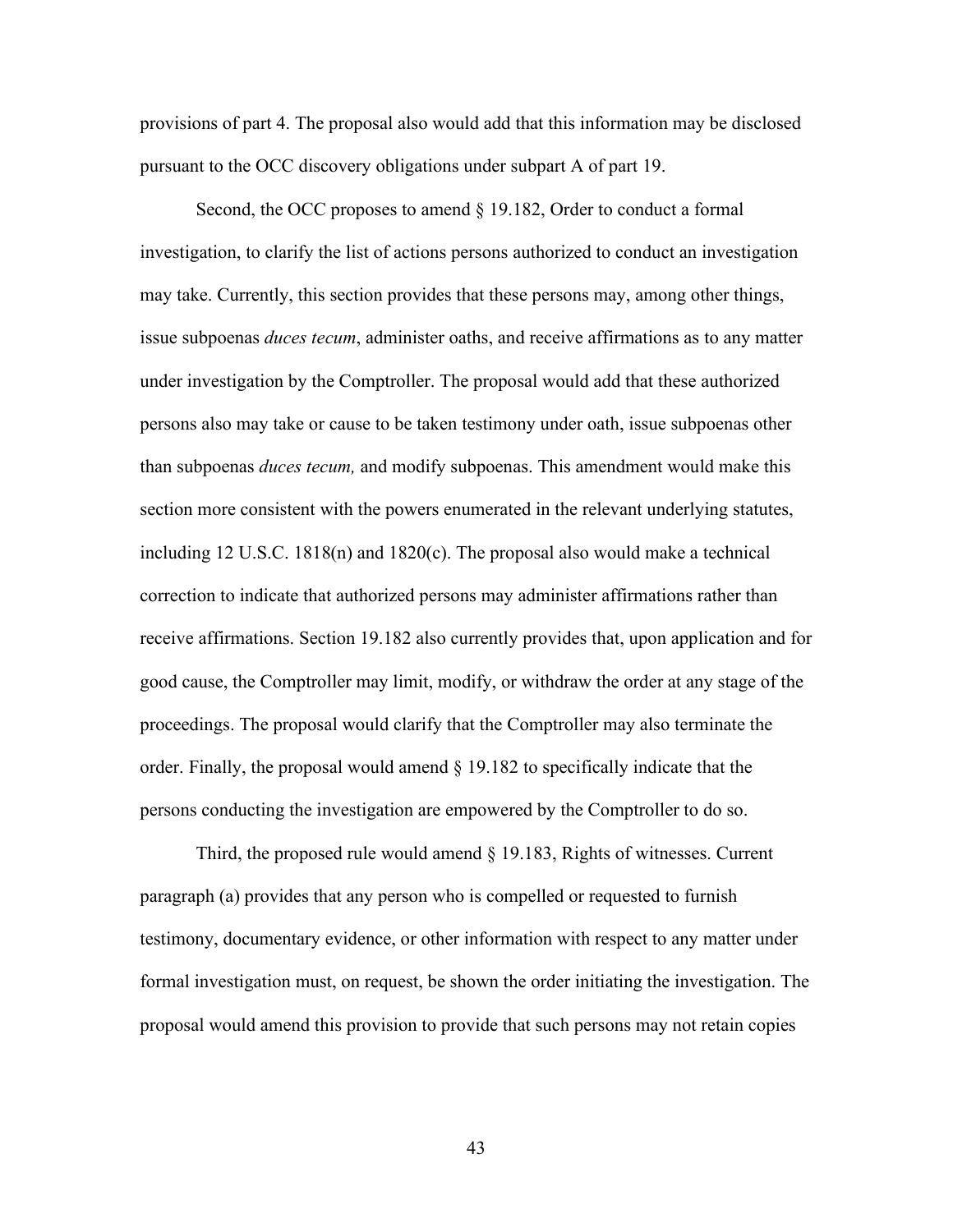of the order without first receiving written approval of the OCC. This amendment would ensure the confidentiality of the order.

Current paragraph (b) of  $\S$  19.183 provides that a person testifying in a formal investigation may be accompanied, represented, and advised by counsel, and indicates that this right to counsel means that the attorney may be present at all times while the person is testifying and that the attorney may, among other things, question the person briefly at the conclusion of the testimony to clarify answers and make summary notes during the testimony solely for use of the person testifying. The proposal would amend this description of permissible attorney activities to provide that the attorney's questioning of the person may be on the record. This change would ensure a more complete formal record of the proceeding. In addition, the proposal would provide that the notes taken by the attorney during testimony may be used solely in representing the person. This change would allow the attorney to use these notes and not restrict use of the notes to the person testifying thereby enabling the attorney to better represent their client.

Current paragraph (c) of  $\S$  19.183 provides that any person who has given or will give testimony and counsel representing the person may be excluded from the proceedings during the taking of testimony of any other witness. The proposal would amend this provision to specify that such person and counsel may be excluded during the testimony of any other person at the discretion of the OCC or the OCC's designated representative. Furthermore, the proposal would provide that neither attorney(s) for the institution(s) affiliated with the testifying person nor attorneys for any other interested persons have any right to be present during the testimony of any person not personally represented by such attorney. These changes would ensure the confidentiality and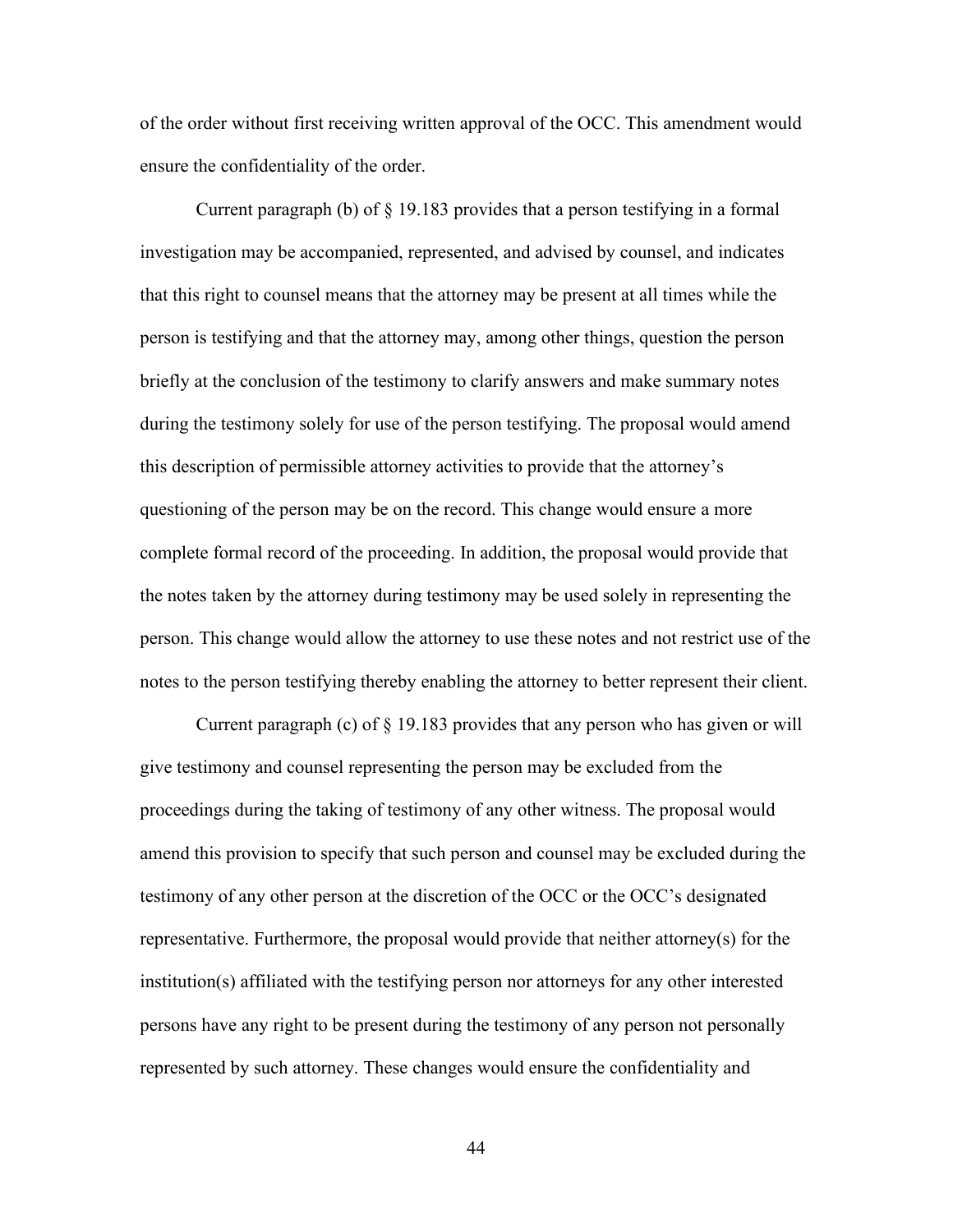integrity of the proceeding by mitigating conflicts of interest and clarify that it is the OCC or OCC's designated representative who makes the decision on exclusion.

Current paragraph (d) of § 19.183 provides that any person who is compelled to give testimony is entitled to inspect any transcript that has been made of the testimony but may not obtain a copy if the Comptroller's representatives conducting the proceedings have cause to believe that the contents should not be disclosed pending completion of the investigation. The proposal would remove the burden of proving "cause" included in this provision, as the OCC finds this unnecessary. The proposal also would eliminate the language that limits the release of the transcript pending completion of the investigation because the reasons for not disclosing the transcript may persist beyond the conclusion of any pending investigation.

Paragraph (e) of § 19.183 provides that any designated representative conducting an investigative proceeding must report to the Comptroller any instances where a person has been guilty of dilatory, obstructionist, or insubordinate conduct during the course of the proceeding or any other instance involving a violation of this part. As this paragraph does not pertain to rights of witnesses, and to make clear that this provision applies to all formal investigations covered by subpart J, the OCC proposes to redesignate this paragraph as a new § 19.185. In redesignated § 19.185, the OCC proposes replacing the phrase "has been guilty of" with "has engaged in." The phrase "has been guilty of" is unclear in the context of this rule. Furthermore, the OCC does not believe it is appropriate for a person to be found guilty of this behavior before the designated representative reports this person to the OCC. With this change, the OCC may investigate or take other action with respect to this individual to ensure the fairness and accuracy of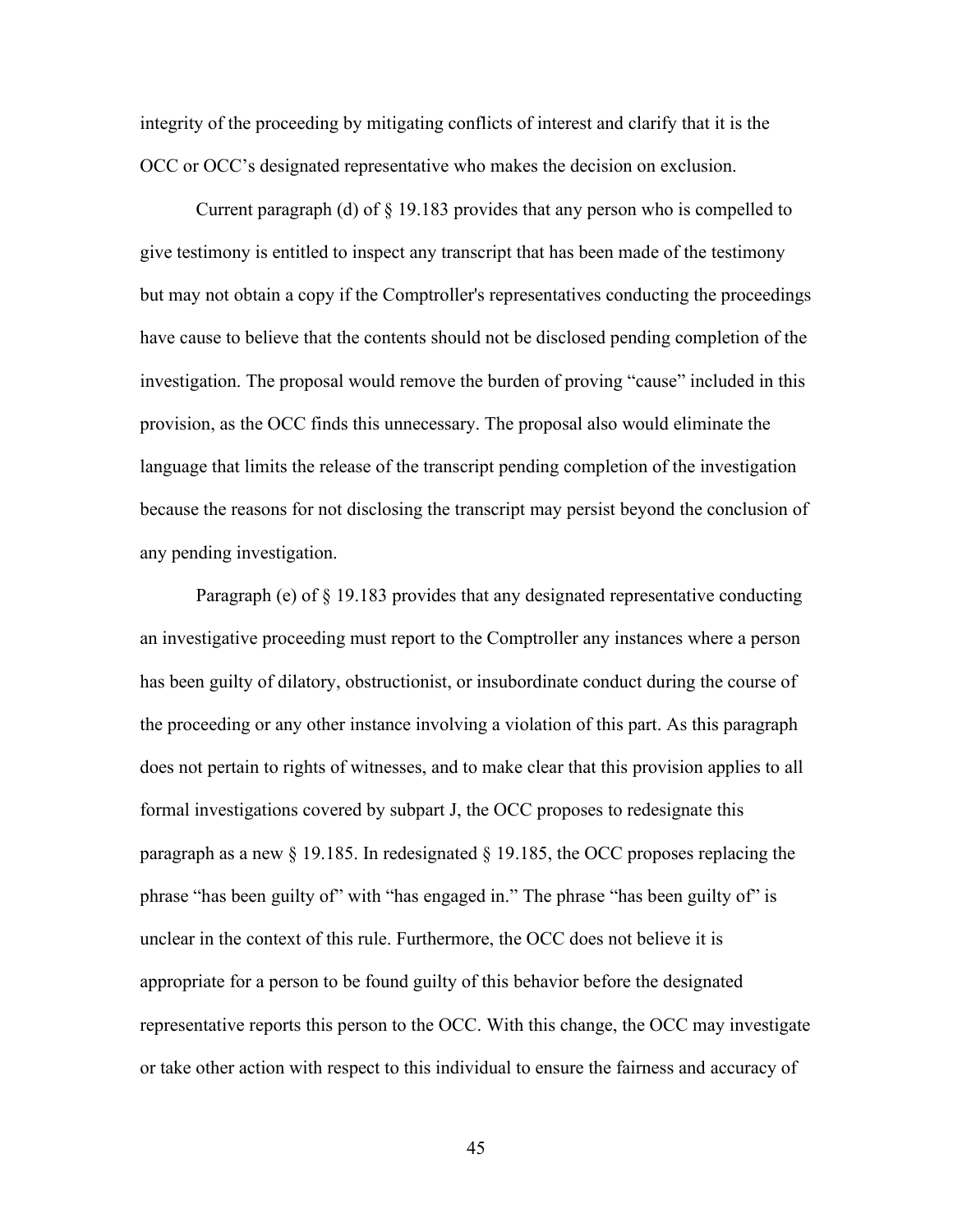the proceeding in a more timely manner. This change also conforms the scope of this provision with the scope of a similar provision, § 19.197, which involves the reporting of certain conduct of an individual practicing before the OCC.

Fourth, the proposal would amend § 19.184, Service of subpoena and payment of witness expenses, by removing the specific language in paragraph (b) regarding the payment of witnesses and instead cross-reference to the more detailed rule for witness payments contained in revised § 19.14, discussed previously.

Lastly, the OCC proposes technical changes to subpart J. The proposal would replace references to "the Comptroller" with "the OCC" in § 19.183 (b) and (d) and in redesignated § 19.185 and replace the term "representatives" with "designated representatives" in  $\S$  19.183(d)" to align the provisions more closely with the statute. The proposal also would remove the references to the "Comptroller's delegate" in §§ 19.180 and 19.182 as the definition of "Comptroller" in § 19.3, which applies to subpart J, includes a person delegated to perform the functions of the Comptroller of the Currency. In addition, the proposal would add reference to Federal branches and agencies in  $\S$ 19.180 to more completely describe those entities that are subject to the OCC's examination authority. Finally, the proposal would add section headings to § 19.183.

*Subpart K—Parties and Representational Practice Before the OCC; Standards of Conduct.*

Subpart K of part 19 contains rules relating to parties and representational practice before the OCC. The OCC is proposing mostly technical changes to this subpart.

First, in § 19.190, Scope, the proposal would make a confirming change to a cross-reference to reflect this rulemaking's proposed amendments to subpart D.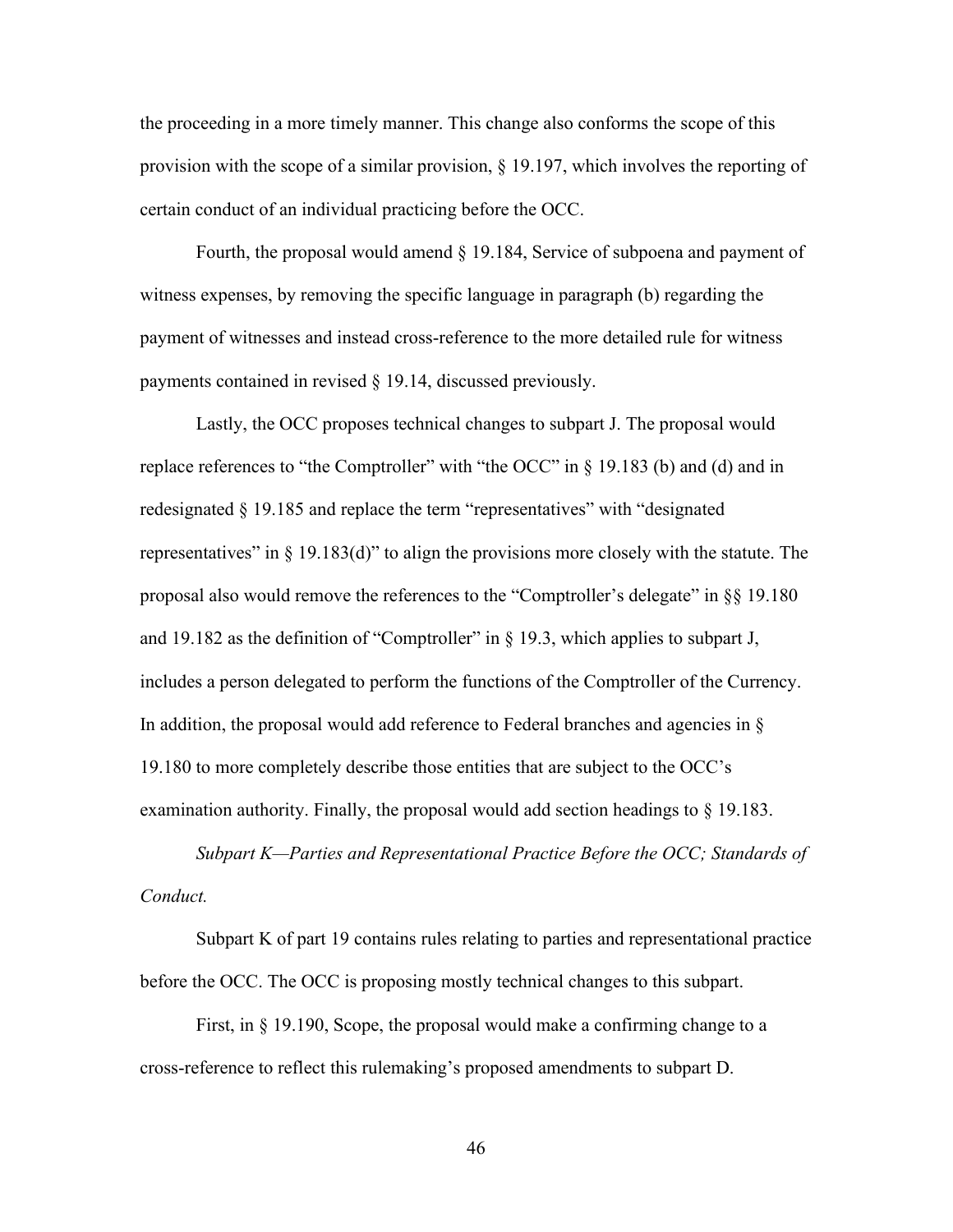Second, the proposal would amend the definition of "practice before the OCC" in paragraph (a) of  $\S$  19.191, Definitions. Currently, the OCC defines the term to include any matters connected with presentations to the OCC or any of its officers or employees relating to a client's rights, privileges, or liabilities under laws or regulations administered by the OCC. The proposed rule would clarify this statement so that it applies to both written and oral presentations. Section 19.191(a) also provides that the term "practice before the OCC" does not include work prepared for a bank solely at its request for use in the ordinary course of its business. The proposal would amend this statement so that it also includes work prepared for a Federal savings association and a Federal branch or agency of a foreign bank, and change "bank" to "national bank." These changes are part of the OCC's application of part 19 to Federal savings associations and the OCC's specific inclusion of Federal branches and agencies in part 19 to clarify the application of part 19 to all entities supervised by the OCC.

Third, the proposal would amend § 19.194, Eligibility of attorneys and accountants to practice, by removing the phrase "who is qualified to practice as an attorney" in paragraph (a) and the phrase "who is qualified to practice as a certified public accountant or public accountant" in paragraph (b). Section 19.191 defines the terms "attorney" and "accountant" and these definitions reference qualification requirements. Therefore, these phrases are superfluous.

Fourth, the proposal would amend § 19.196, Disreputable conduct, which provides a nonexclusive list of disreputable conduct for which an individual may be censured, debarred, or suspended from practice before the OCC. Paragraph (d) of this section includes on this list disbarment or suspension from practice as an attorney or as a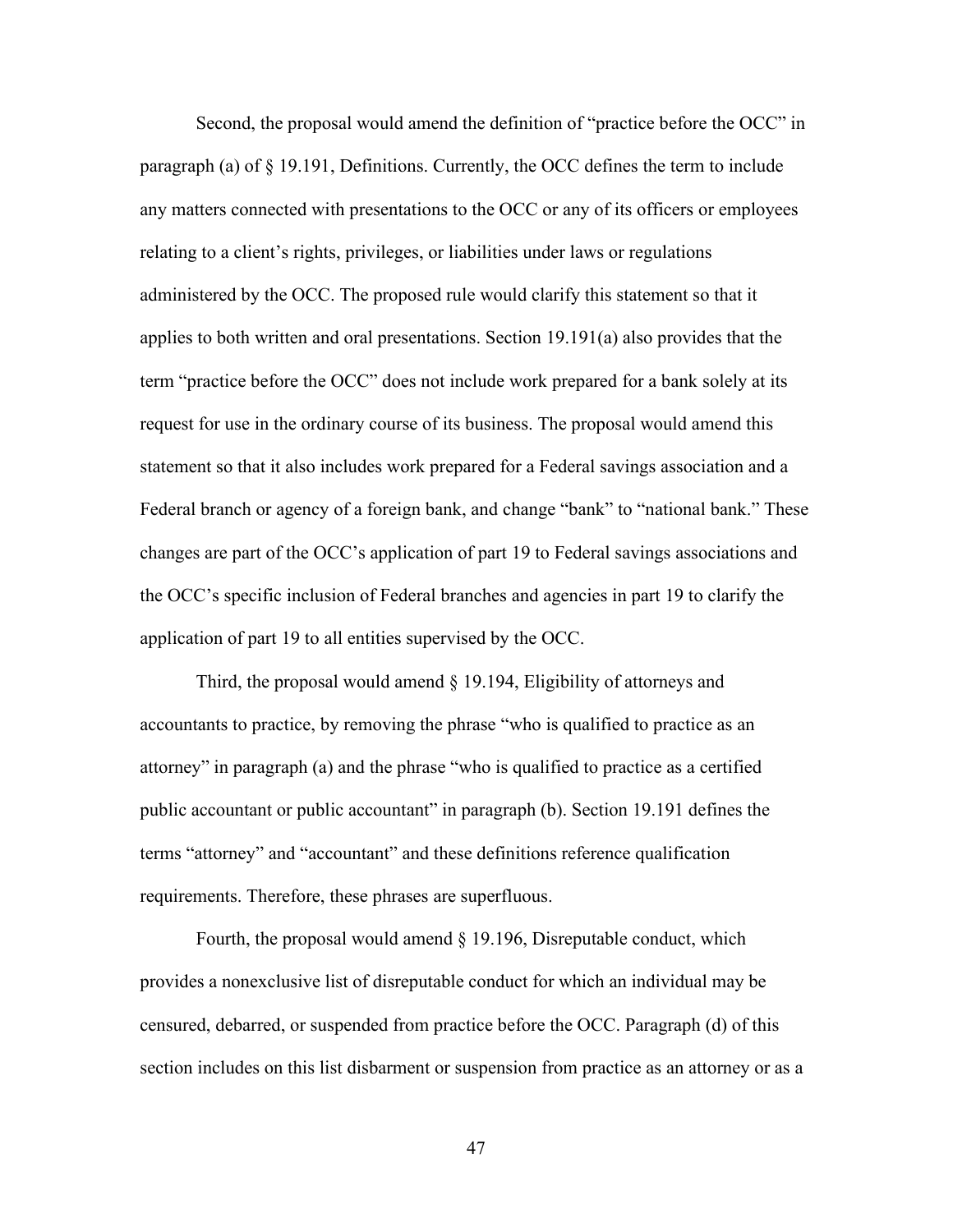certified public accountant or public accountant by any duly constituted authority of any State, possession, or commonwealth of the United States or the District of Columbia for the conviction of a felony or misdemeanor involving moral turpitude in matters relating to the supervisory responsibilities of the OCC, where the conviction has not been reversed on appeal. The proposed rule would delete the phrase "in matters relating to the supervisory responsibilities of the OCC" so as not to limit the felony or misdemeanor conviction to only OCC-related matters. The OCC believes that an individual engaged in any of the conduct listed in this section, whether or not related to OCC supervisory matters, should not practice before the OCC.

Fifth, the proposal would replace the reference to the OTS in  $\S$  19.196(g) with "the former OTS," as the OTS no longer exists.

Sixth, the proposal would amend § 19.197, which provides the standards and rules for initiating disciplinary proceedings. Paragraph (a) of this section provides that an individual, including any employee of the OCC, who has reason to believe that an individual practicing before the OCC in a representative capacity has engaged in any conduct that would serve as a basis for censure, suspension, or debarment under § 19.192 (such as contemptuous conduct, materially injuring or prejudicing another party, violating a law or order, or unduly delaying proceedings) may report this conduct to the OCC or a person delegated to receive this information by the Comptroller. The OCC is proposing to broaden the application of this paragraph to conduct under all of subpart K, which includes incompetence (§ 19.195) and disreputable conduct (§ 19.196), instead of conduct only under § 19.192. The OCC believes that an individual found to be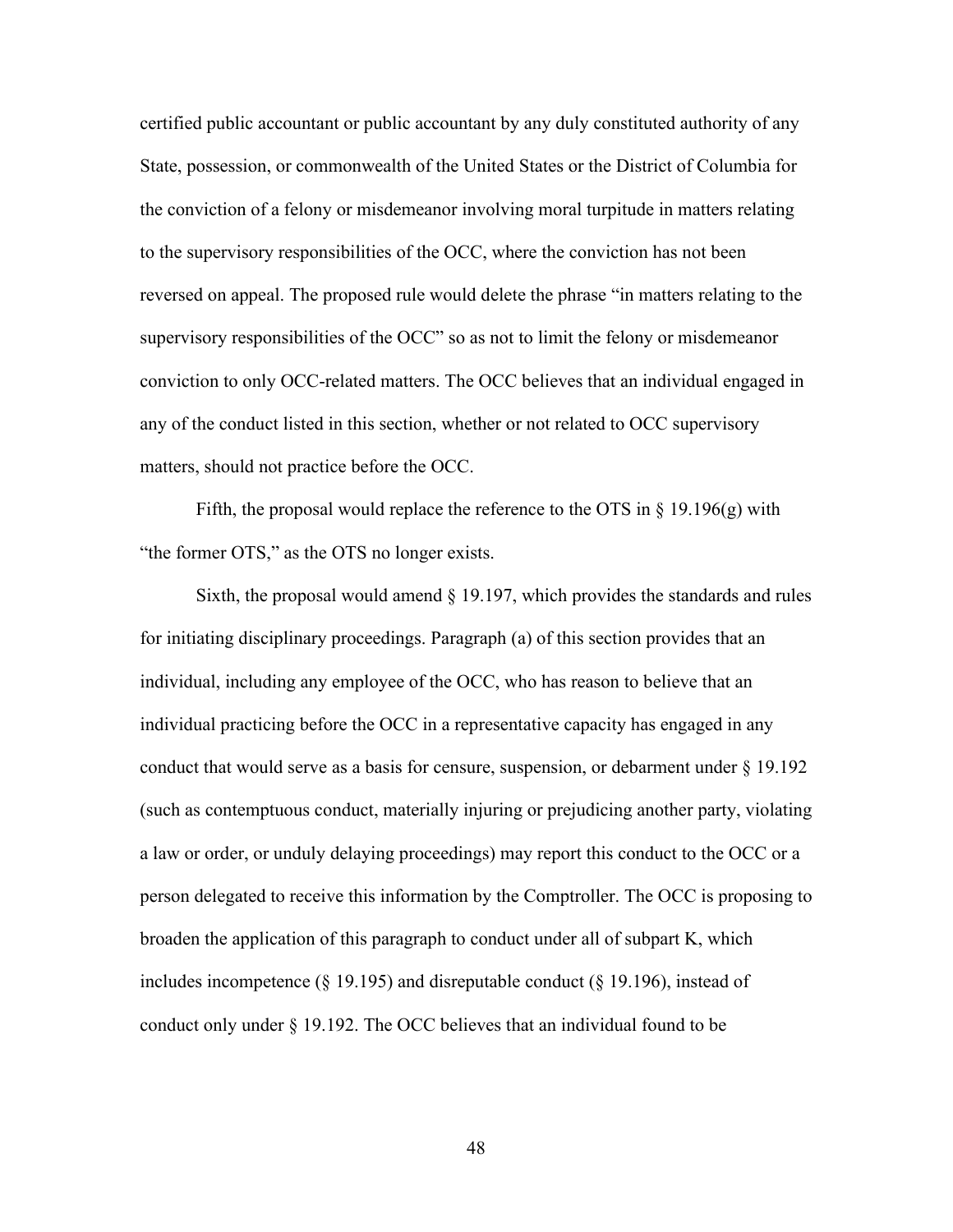incompetent or to have engaged in disreputable conduct also should be subject to a disciplinary proceeding under this section.

Seventh, the proposal would amend § 19.198, Conferences, to add the terms "censure" in paragraph (a) and "debarment" in paragraph (b) to correct missing references. The proposal also would change the heading on § 19.198(b) from "Resignation or voluntary suspension" to "Voluntary suspension or debarment" so that it more accurately reflects the subject of the paragraph.

Eighth, the proposal would amend paragraph (a) of § 19.200, which provides that if the final order against the respondent is for debarment, the individual may not practice before the OCC unless otherwise permitted to do so by the Comptroller, by clarifying that the Comptroller's permission to permit such practice is pursuant to  $\S$  19.201. Section 19.201 provides that the Comptroller may entertain a petition for reinstatement after the expiration of the time period designated in the order of debarment and that the Comptroller may grant reinstatement only if satisfied that the petitioner is likely to act in accordance with part 19 and if granting reinstatement would not be contrary to the public interest. Section 19.201 further provides that any request for reinstatement is limited to written submissions unless the Comptroller, in their discretion, affords the petitioner a hearing. The amendment merely confirms that a debarred respondent only may be reinstated pursuant to the process set forth in § 19.201. It makes no substantive change. The proposal also would revise the heading of § 19.200 to reflect the order of topics covered by the section.

Ninth, the proposal would remove the references to the "Comptroller's delegate" in §§ 19.197(b) and (c), 19.199, and 19.200(d) as the definition of "Comptroller" in §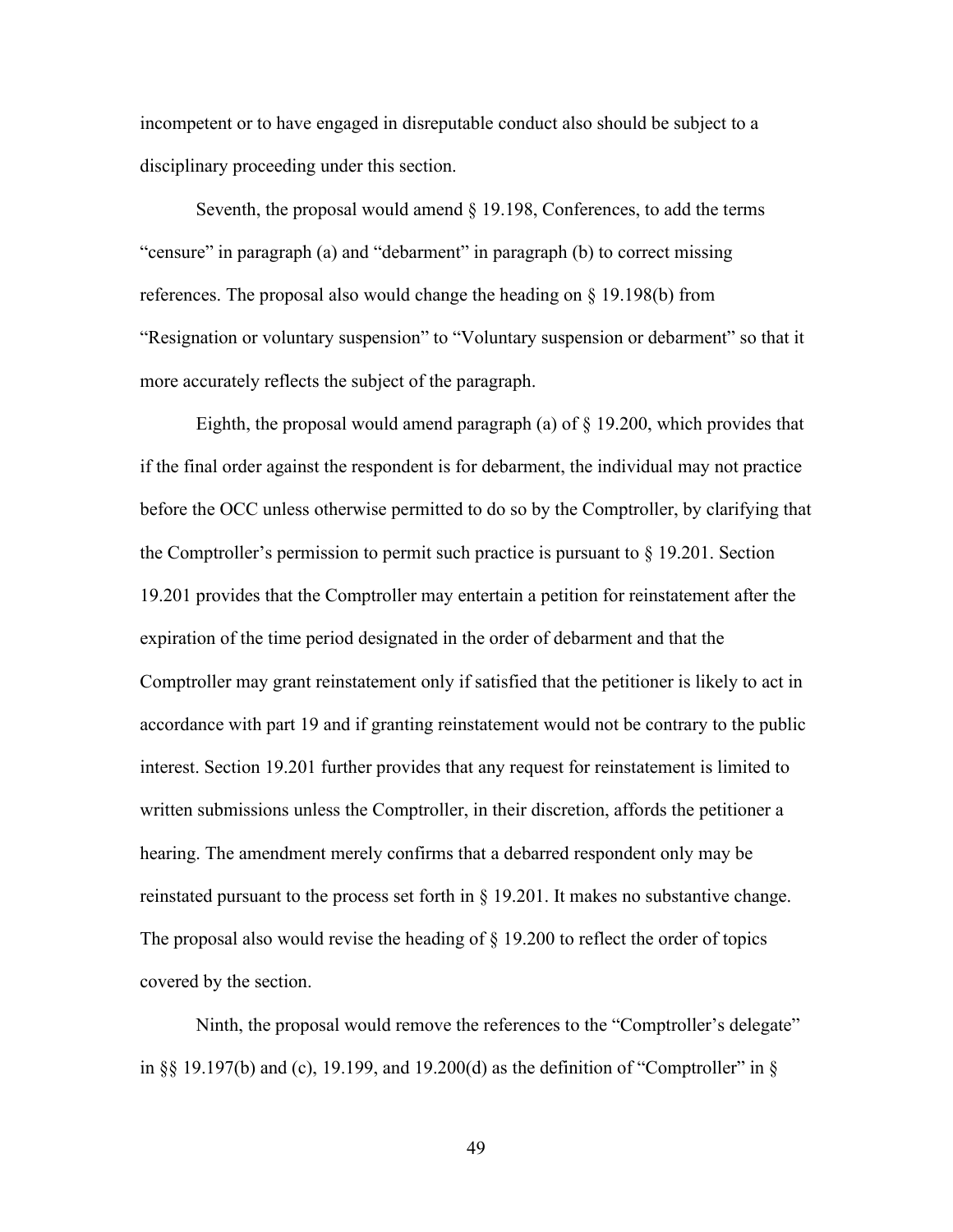19.3, which applies to subpart K, includes a person delegated to perform the functions of the Comptroller of the Currency.

Finally, the proposal would make several minor, nonsubstantive wording changes throughout subpart K.

### *Subpart L—Equal Access to Justice Act*.

In general,  $E A J A$ , <sup>16</sup> codified at 5 U.S.C. 504, authorizes the payment of attorney's fees and other expenses to eligible parties who prevail over the United States in certain adversary adjudications, absent a showing by the government that its position was substantially justified or that special circumstances make an EAJA award unjust. EAJA requires each agency to issue rules that establish uniform procedures for the submission and consideration of applications for an EAJA award.<sup>17</sup> The OCC currently meets this requirement in subpart L of part 19, which provides that EAJA implementing regulation promulgated by the U.S. Department of the Treasury (Treasury), set forth at 31 CFR part 6, are applicable to formal adjudicatory proceedings under part 19. The OCC is proposing to delete the cross-reference to the Treasury regulation and amend subpart L to set forth EAJA regulations specifically applicable to certain OCC adversary adjudications conducted under part 19.

The OCC has based proposed subpart L on the revised model rule implementing EAJA published in 2019 by the Administrative Conference of the United States (ACUS)

<sup>&</sup>lt;sup>16</sup> Pub. L. 96–481, title II, sec. 203(a)(1), (c) (1980), revived and amended Pub. L. 99–80, sec. 1, 6 (1985).

 $17\,5$  U.S.C. 504(c)(1). EAJA also requires that each agency issue its EAJA rule after consultation with the Chairman of ACUS.  $5 \text{ U.S. C. } 504 \text{ (c)}(1)$ . Pursuant to instructions provided by ACUS in the preamble to the Model Rule, the OCC will notify the Office of the Chairman of ACUS of the proposed rule and will consider any comments provided by ACUS when drafting a final rule. *See* 84 FR 38934.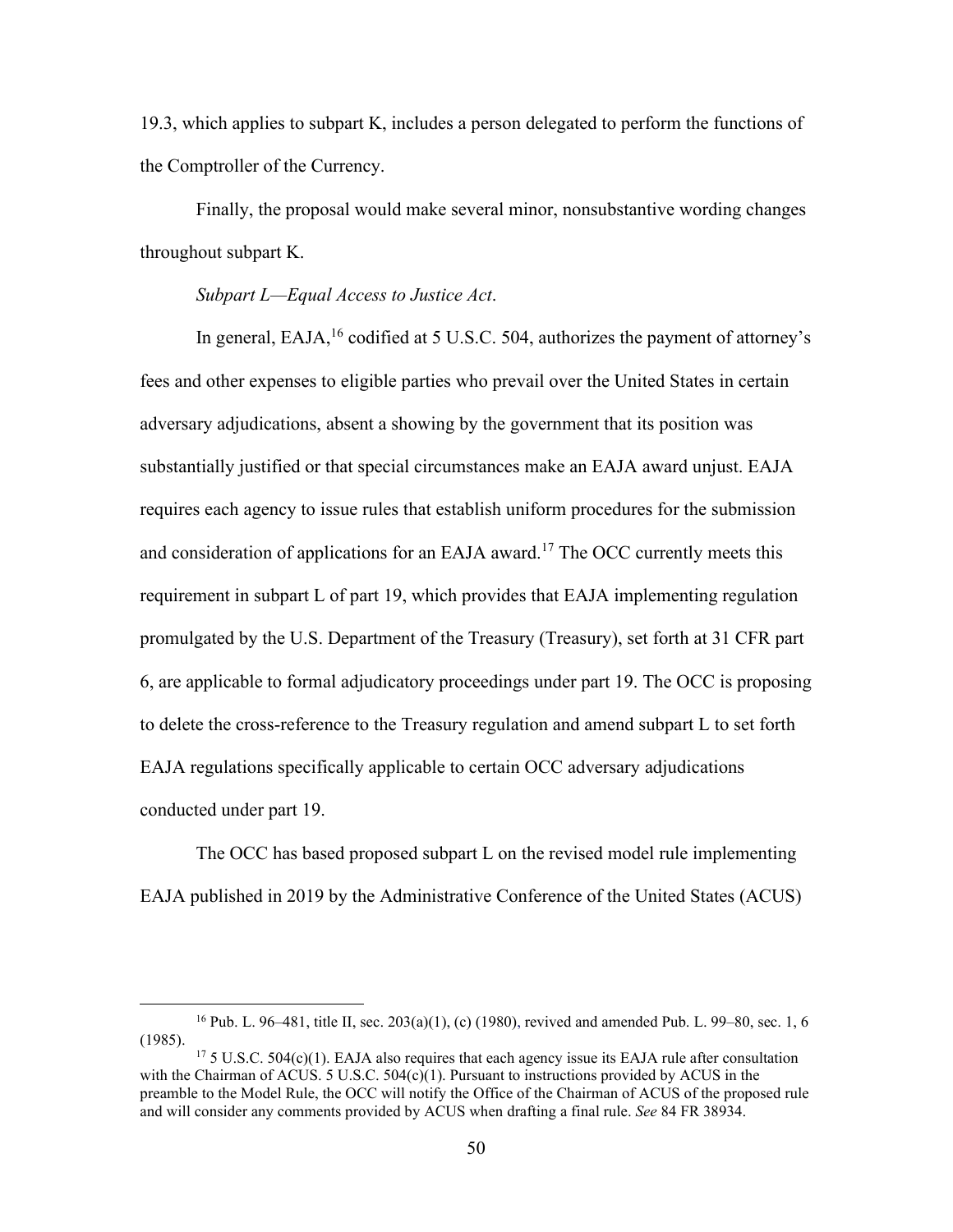(Model Rule).<sup>18</sup> As discussed below, the OCC has customized the proposed rule in certain places to reflect the OCC's procedures in adversary adjudications, reorganized a few provisions included in the Model Rule, made other changes based on the Treasury EAJA rule as well as the EAJA rules of the Board and  $FDIC<sup>19</sup>$  and made non-substantive grammatical or stylistic changes. Although the Treasury, Board, and FDIC EAJA rules are based on earlier versions of the ACUS model rule, the OCC believes that these provisions remain useful and clarify the application of EAJA to OCC adversary proceedings.

*Authority and scope; waiver*. Proposed § 19.205 describes the general purpose and scope of EAJA. Specifically, an eligible party may receive an award of attorney fees and other expenses when it prevails over an agency in certain administrative proceedings (adversary adjudications) unless the agency's position was substantially justified or special circumstances make an award unjust. Furthermore, as provided in the Treasury regulations, and as determined by EAJA caselaw, this proposed provision provides that no presumption under this subpart arises that the agency's position was not substantially justified because the agency did not prevail.<sup>20</sup>

The proposed rule does not contain the provision in the Model Rule that permits an eligible party, even if not a prevailing party, to receive an award under EAJA when it successfully defends against an excessive demand made by the agency. Although EAJA

<sup>18</sup> 84 FR 38934 (Aug. 18, 2019). ACUS originally issued an EAJA model rule in 1981 (46 FR 32900 (June 25, 1981)) and previously revised its model rule in 1986 (51 FR 16659 (May 6, 1986) (previously codified at 1 CFR 315)). ACUS issued its model rule to assist agencies when adopting their EAJA rules and encourages agencies to set out and implement this model rule as part of their own EAJA rules. *Id*. The Treasury EAJA rule is based on the 1981 EAJA model rule.

<sup>19</sup> 12 CFR 263, subpart G (Board) and 12 CFR 308, subpart P (FDIC). Both the Board and FDIC EAJA rules are based on the earlier versions of the ACUS model rule.

<sup>20</sup> *See* 31 CFR 6.5*. See also, e.g.*, *Pierce v. Underwood*, 487 U.S. 552 (1988); *Miles v. Bowen*, 632 F. Supp. 282 (M.D. Ala. 1986).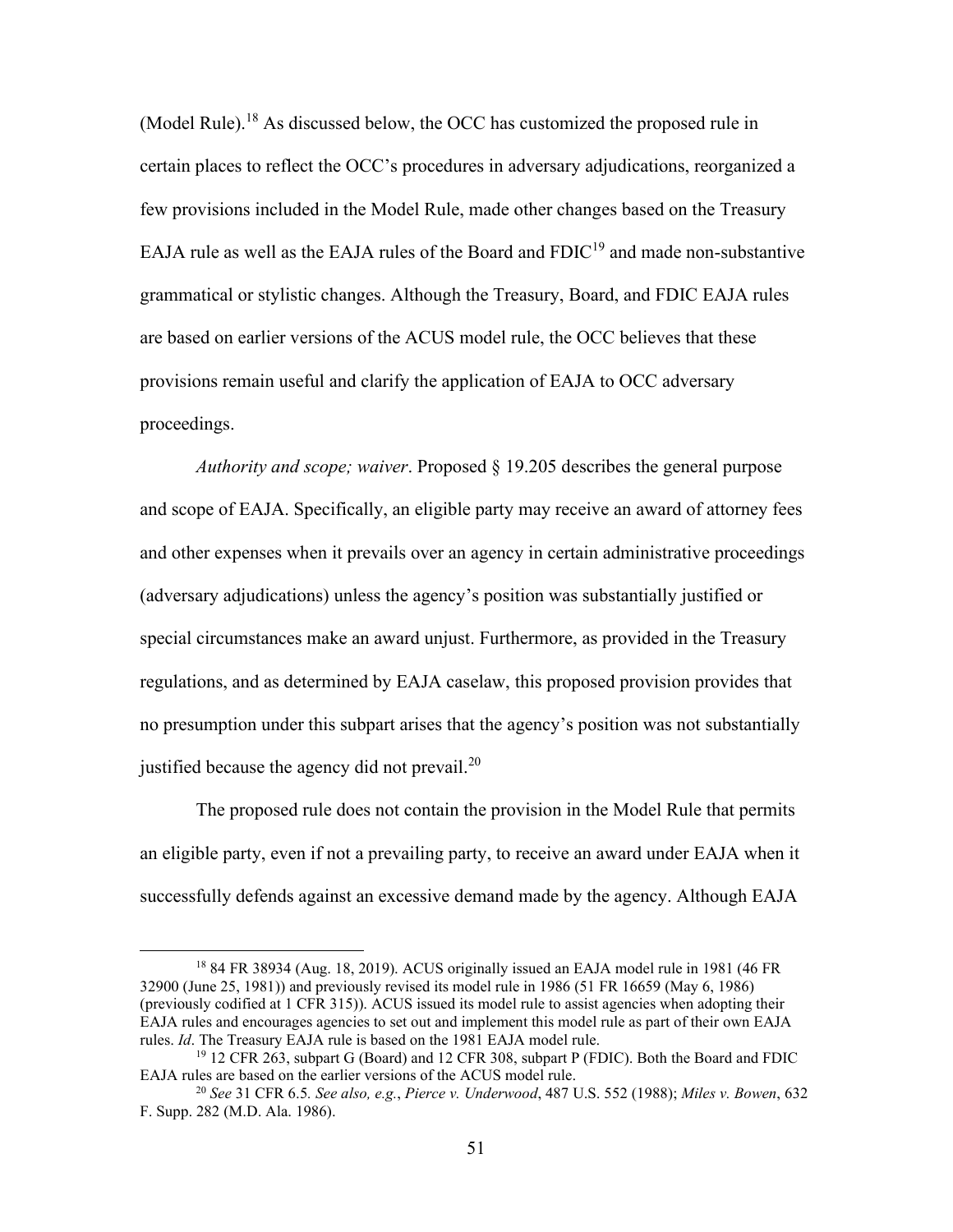permits excessive demand awards, EAJA specifically provides that excessive demand awards be paid "only as a consequence of appropriations provided in advance."<sup>21</sup> Because the OCC is not an appropriated agency and instead receives its funding through assessments on the institutions it regulates, the OCC believes that this EAJA excessive demand provision does not apply to the OCC. Consequently, the OCC's proposed EAJA rule does not include provisions in the Model Rule specifically related to excessive demand awards.

As provided in proposed  $\S$  19.205(b), the OCC has determined that proceedings listed in §§ 19.1, 19.110, 19.120, 19.190, 19.230, and 19.241 meet the EAJA definition of "adjudicatory adjudications" and are covered by subpart L.

Paragraph (c) of § 19.205 provides that after reasonable notice to the parties, the presiding officer or OCC may waive, for good cause shown, any provision contained in subpart L as long as the waiver is consistent with the terms and purpose of the EAJA. Although this provision is not included in the ACUS model rule, the OCC finds that this provision would provide useful discretion to the presiding officer and the OCC, as relevant, during the EAJA process and would provide for the smoother conduct of EAJA proceedings should Congress subsequently amend EAJA and the OCC has not yet updated its corresponding EAJA implementing regulations.

*Definitions*. Proposed § 19.206 sets forth definitions of terms used in this subpart. Unless otherwise noted, these definitions are substantively identical to the definitions in the Model Rule and based on the definitions in EAJA.

 $21$  5 U.S.C. 504(a)(4).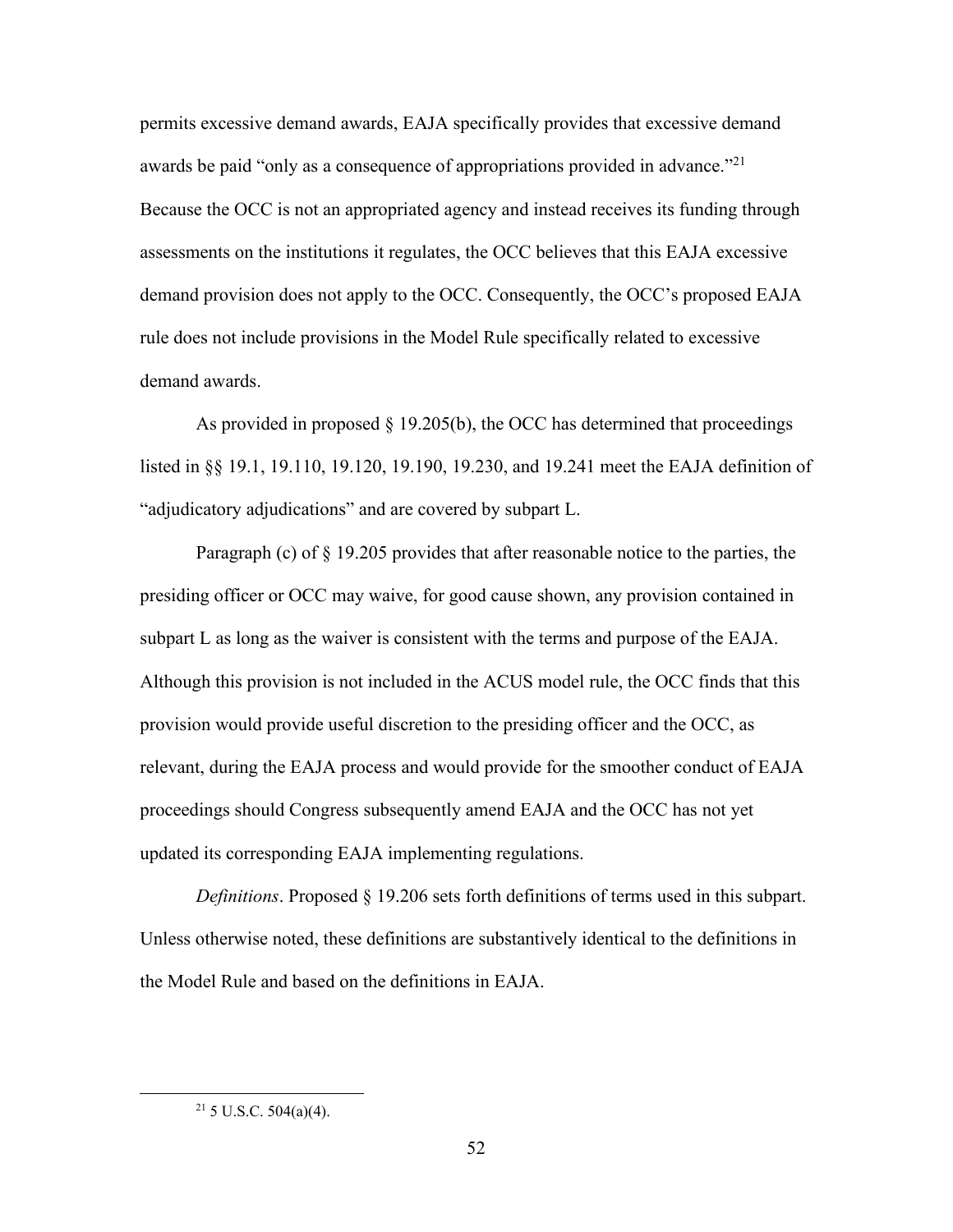Paragraph (a) would define "adversary adjudication" to mean an adjudication under 5 U.S.C. 554 in which the position of the OCC is represented by Enforcement Counsel.<sup>22</sup> With certain exceptions, section 554 applies to adjudications required by statute to be determined on the record after opportunity for an agency hearing.<sup>23</sup> 19.230, and 19.241. Unlike EAJA and the Model Rule, the OCC's proposed definition would not specifically exclude from this definition adjudications related to setting rates, licensing decisions, contract appeals, and the Religious Freedom Restoration Act of 1993.<sup>24</sup> These categories of adjudications are not covered by part 19 and therefore a specific exclusion in the OCC rule is not necessary.

Paragraph (b) would define "final disposition" as the date on which a decision or order disposing of the merits of the proceeding, or any other complete resolution of the proceeding such as a settlement or voluntary dismissal becomes final and unappealable, both within the OCC and to the courts.<sup>25</sup>

Paragraph (c) would define "party" to mean a party, defined in 5 U.S.C. 551(3),  $^{26}$ that is (1) an individual whose net worth did not exceed \$2,000,000 at the time that the adversary adjudication was initiated or (2) any owner of an unincorporated businesses, or

<sup>22</sup> *See* 5 U.S.C. 504(b)(1)(C) and § 2.01(b) of the Model Rule.

<sup>&</sup>lt;sup>23</sup> Section 554 of title 5 does not apply to: (1) a matter subject to a subsequent trial of the law and the facts de novo in a court; (2) the selection or tenure of an employee, except a [sic] administrative law judge appointed under section 3105 of this title; (3) proceedings in which decisions rest solely on inspections, tests, or elections; (4) the conduct of military or foreign affairs functions; (5) cases in which an agency is acting as an agent for a court; or (6) the certification of worker representatives. 5 U.S.C. 504(a).

<sup>&</sup>lt;sup>24</sup> EAJA and the Model Rule specifically (i) exclude an adjudication for the purpose of establishing or fixing a rate or for the purpose of granting or renewing a license, (ii) any appeal of a decision made pursuant to section 7103 of title 41 before an agency board of contract appeals as provided in section 7105 of title 41, (iii) any hearing conducted under chapter 38 of title 31, and (iv) the Religious Freedom Restoration Act of 1993.

<sup>25</sup> *See* § 2.01(e) of the Model Rule.

<sup>&</sup>lt;sup>26</sup> Section 551(3) defines "party" to include a person or agency named or admitted as a party, or properly seeking and entitled as of right to be admitted as a party, in an agency proceeding, and a person or agency admitted by an agency as a party for limited purposes.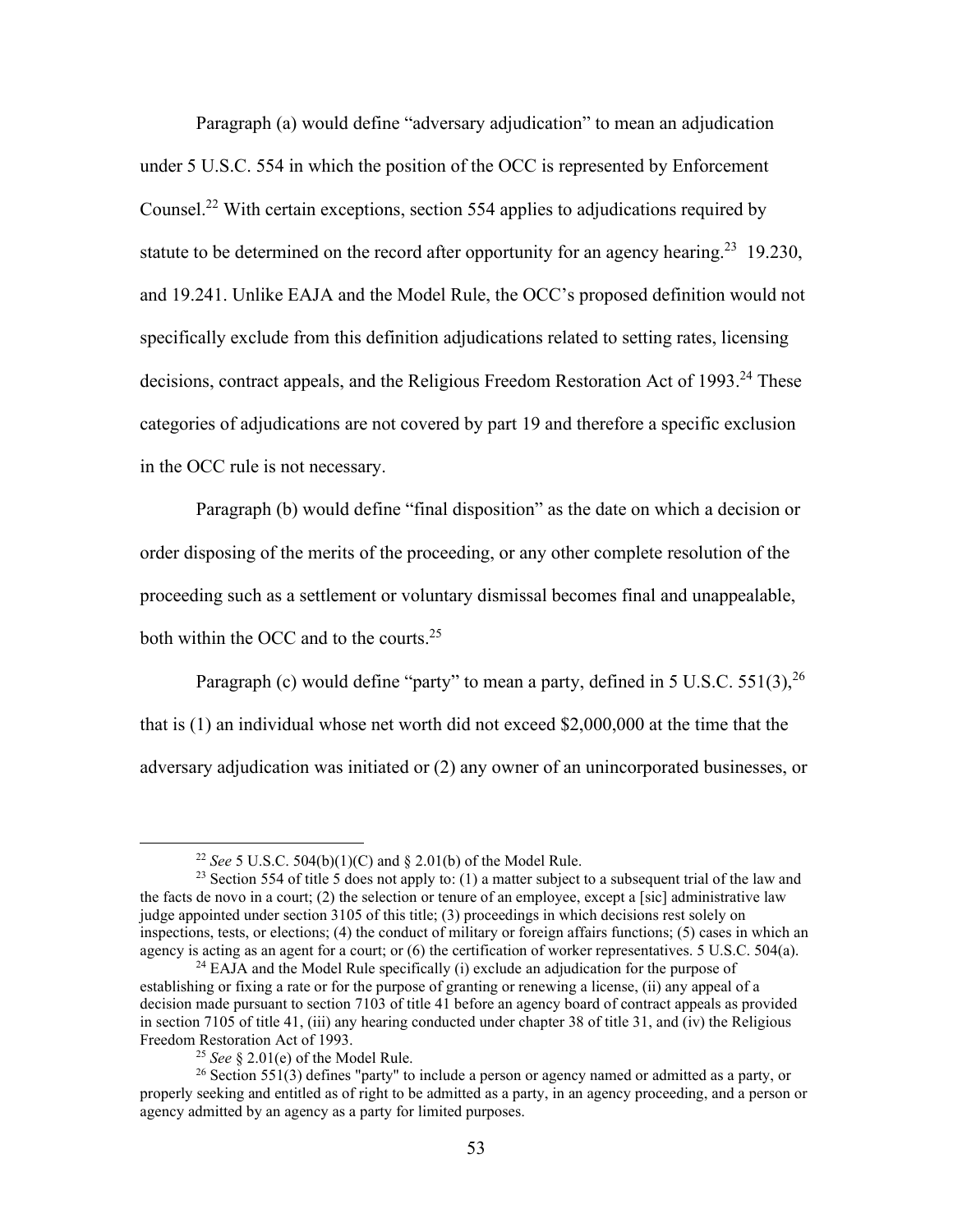any partnership, corporation, unit of local government or organization with a net worth not exceeding \$7,000,000 and no more than 500 employees at the time that the adversary adjudication was initiated, except that the net worth limitation does not apply to certain tax-exempt organizations described in section  $501(c)(3)$  of the Internal Revenue Code of 1986 or a cooperative association as defined in section 15(a) of the Agricultural Marketing Act.<sup>27</sup> This proposed definition also provides that the net worth and number of employees of the applicant and, where appropriate, any of its affiliates must be aggregated when determining the applicability of this definition. The OCC is including this aggregation provision, which is not included in the Model Rule, because, as discussed below, the OCC is proposing to require information on affiliates for certain parties.

Paragraph (d) would define "position of the OCC" to mean the OCC's position in an adversary adjudication as well as the action or failure to act by the OCC upon which the adversary adjudication is based. This paragraph also would provide that fees and other expenses may not be awarded to a party for any portion of the adversary adjudication if the party has unreasonably drawn out the proceeding.<sup>28</sup>

Paragraph (e) would define "presiding officer" as an official, whether an administrative law judge or otherwise, that presided over the adversary adjudication or the official presiding over an EAJA proceeding.<sup>29</sup> As noted below in proposed  $\S$  19.207,

<sup>27</sup> *See* 5 U.S.C. 504(b)(1)(B) and § 2.01(f) of the Model Rule.

<sup>28</sup> *See* 5 U.S.C. 504(b)(1)(E) and § 2.01(g) of the Model Rule.

<sup>&</sup>lt;sup>29</sup> *See* the definition of "adjudicative officer" in 5 U.S.C. 504(b)(1)(D) and § 2.01(a) of the Model Rule. The OCC has chosen to use the term "presiding officer" instead of "adjudicative officer" as that is the term used elsewhere in part 19.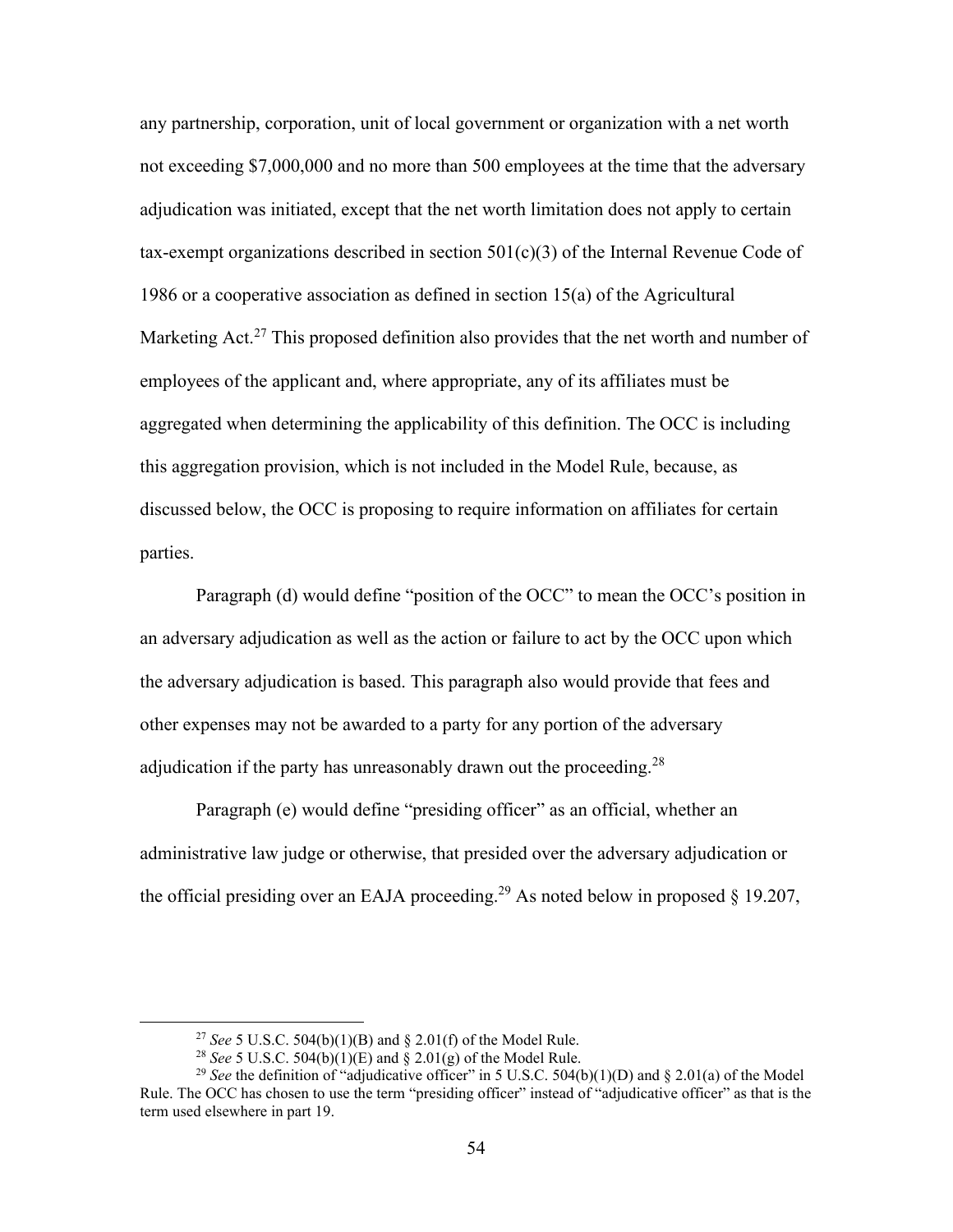upon receipt of an EAJA application, the OCC will, to the extent feasible, refer the matter to the official who heard the underlying adversary adjudication.

*Application requirements.* Proposed § 19.207 sets out application requirements for a party seeking an award under EAJA. This section would require a party to file an application with the OCC within 30 days after the OCC's final disposition of the adversary adjudication. It would require the application to include (1) the identity of the applicant and the adjudicatory proceeding for which an award is sought; (2) a showing that the applicant has prevailed and identification of the OCC position that the applicant alleges was not substantially justified; (3) the basis for the applicant's belief that the position was not substantially justified; (4) unless the applicant is an individual, the number of employees of the applicant and a brief description of the type and purpose of the organization or business; (5) a showing of how the applicant meets the definition of "party" under proposed § 19.206(e), including documentation of net worth pursuant to proposed  $\S$  19.208; (6) documentation of the fees and expenses sought per proposed  $\S$ 19.209; (7) signature by the applicant or the applicant's authorized officer or attorney; (8) any other matter the applicant wishes the OCC to consider in determining whether and in what amount an award should be made; and (9) written verification under penalty of perjury that the information contained in the information provided is true and correct. These application requirements are based on  $\S 3.01$  of the Model Rule,<sup>30</sup> except for the provision, taken from the Treasury rule,  $31$  providing that the applicant may include other matters for the OCC to consider. The OCC believes that this further information could

<sup>30</sup> *See also* 5 U.S.C. 504(a)(2).

<sup>31</sup> 31 CFR 6.8(d).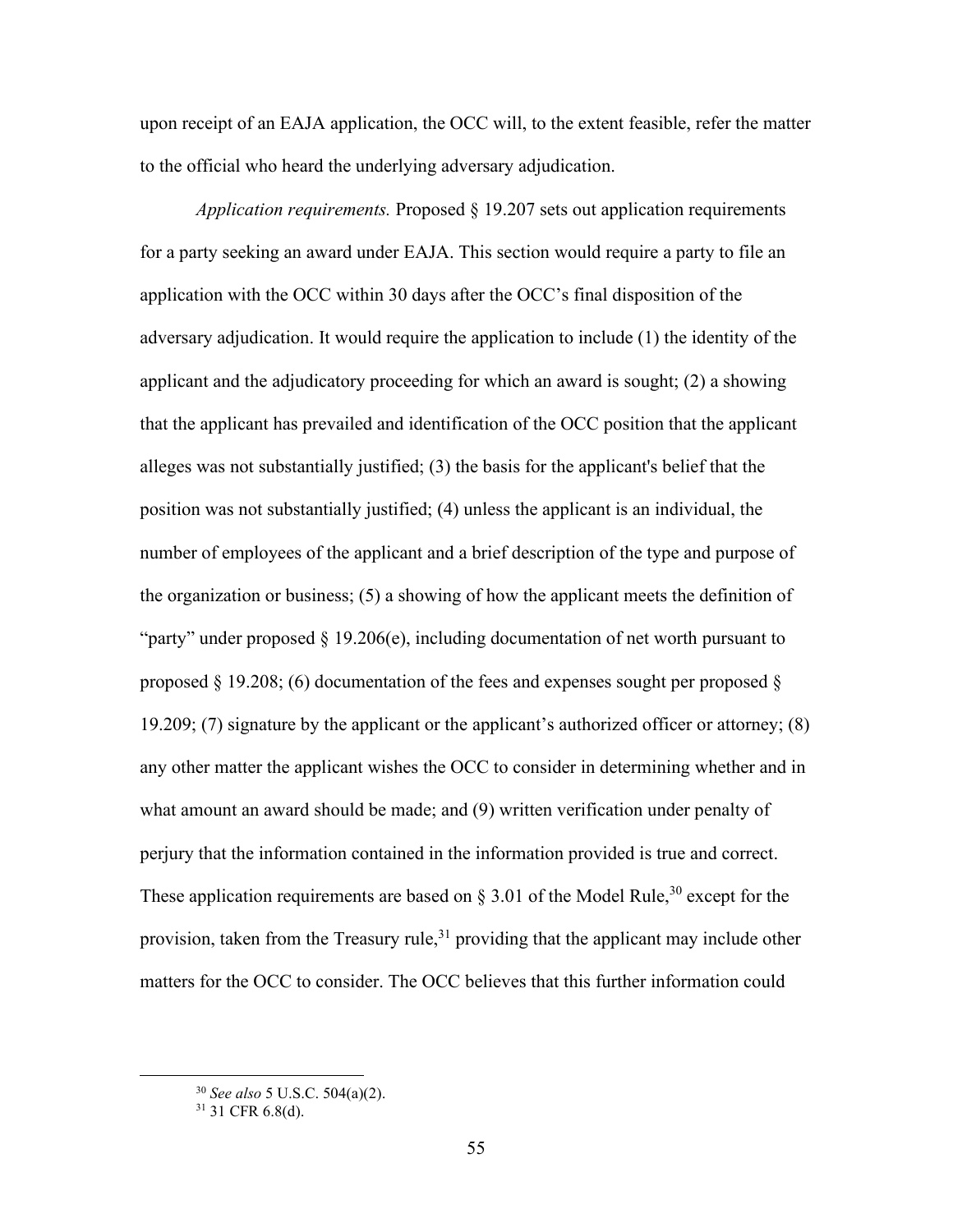assist the presiding officer when reviewing the EAJA claim and, by including this information at the application stage, may make the EAJA process more efficient.

Although not included in EAJA or the Model Rule, proposed § 19.207(c) provides that, upon receipt of an EAJA application, the OCC will to the extent feasible refer the matter to the official who heard the underlying adversary adjudication. The OCC is proposing this provision because it believes that the official presiding over the adversary proceeding subject to the EAJA application is in the best position to review the EAJA application, and that this referral directive should be included in the proposed rule for clarity.

*Net worth exhibit.* Proposed § 19.208 requires specific net worth documentation to accompany certain EAJA applications. This documentation is necessary to determine whether the applicant meets the definition of "party" under proposed  $\S$  19.206(c) and therefore be eligible for an EAJA award. Paragraph (a) would require an applicant, other than an applicant that is a non-profit or a cooperative association, to provide with its EAJA application a detailed exhibit of the applicant's, and where applicable, any of its affiliates' net worth at the time the adversary adjudication was initiated. Unless otherwise required, this paragraph would permit this exhibit to be in any form convenient to the applicant that provides full disclosure of the applicant's and affiliates' assets and liabilities sufficient to determine whether the applicant qualifies under the standards of this subpart. Furthermore, this paragraph would permit a presiding officer to require an applicant to file additional information to determine its eligibility for an award. These net worth exhibit requirements are taken from § 3.02 of the Model Rule, except that the proposal would require the net worth information from affiliates, where appropriate.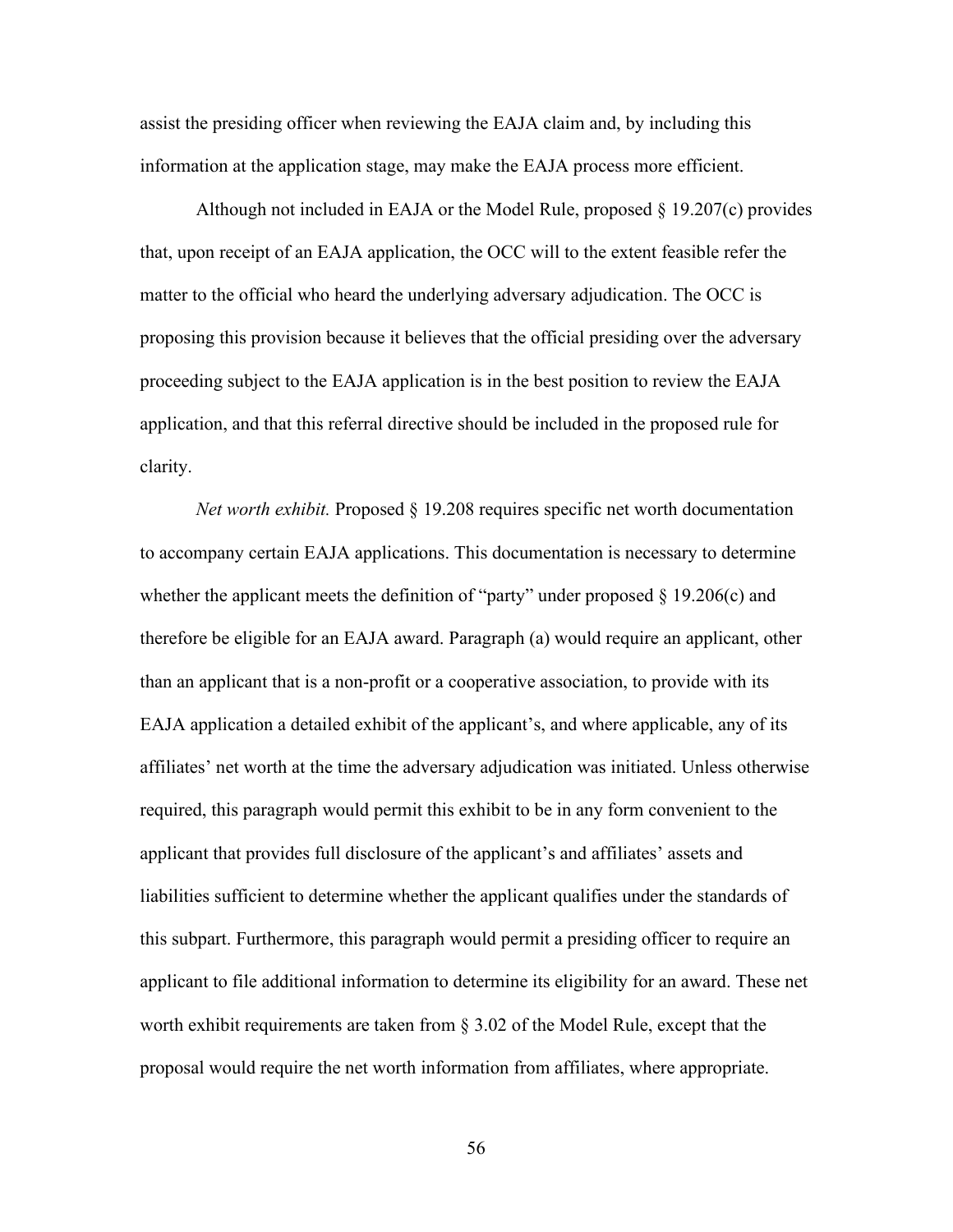Because of the structure and interrelatedness of many financial institutions, the OCC believes that affiliate net worth will often prove relevant when determining eligibility for an EAJA award. The OCC notes that the EAJA rules issued by Treasury, the Board, and the FDIC require net worth information from affiliates to determine eligibility under  $EAJA.<sup>32</sup>$ 

Proposed § 19.208 also includes further provisions included in the Board's and the FDIC's EAJA regulation but not included in the Model Rule.<sup>33</sup> These provisions provide more detailed information as to what the OCC will accept in satisfaction of the net worth exhibit requirement or pertain specifically to national banks and Federal savings associations. Specifically, paragraph (a)(1) would permit the use of unaudited financial statements for individual applicants as well as certain financial statements or reports submitted to a Federal or State agency for determining individual net worth, unless the presiding officer or the OCC otherwise requires. For applicants or affiliates that are not banks or savings associations, paragraph  $(a)(2)$  provides that net worth will be considered to be the excess of total assets over total liabilities as of the date the underlying proceeding was initiated. For banks and savings associations, paragraph  $(a)(3)$ would require the submission of a Consolidated Report of Condition and Income (Call Report) and would provide that net worth would be the total equity capital as reported in the Call Report filed for the last reporting date before the initiation of the proceeding.

Similar to § 3.02 of the model rule, paragraph (b) would provide that the net worth exhibit will be included in the public record of the proceeding unless an applicant

<sup>32</sup> *See* 31 CFR 6.4(f) (Treasury); 12 CFR part 263.105 (Board); and 12 CFR part 308.177 (FDIC). <sup>33</sup> *Id*.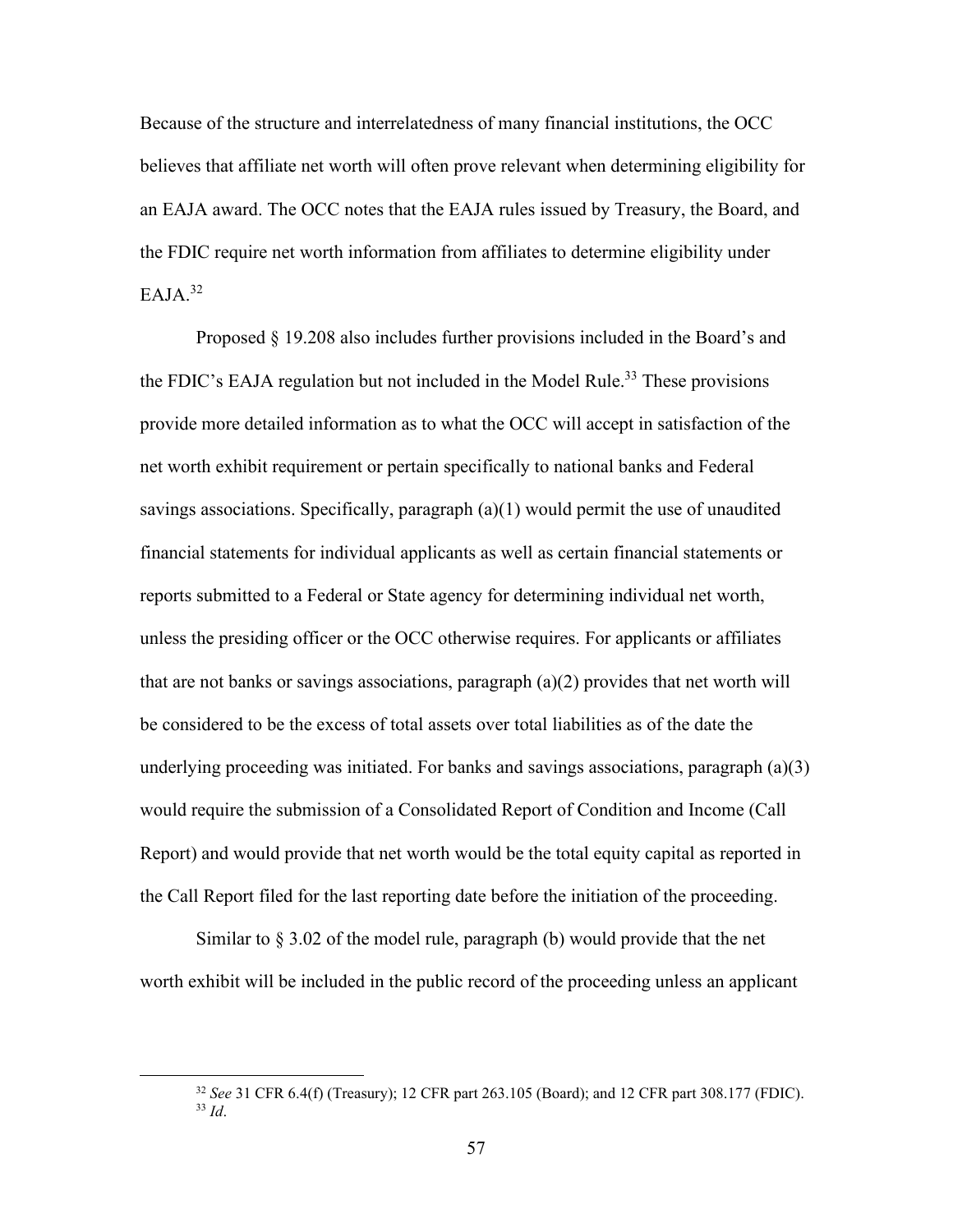believes that there are legal grounds for withholding it from disclosure and requests that the documents be filed under seal or otherwise treated as confidential.

*Documentation of fees and expenses.* As provided in the § 3.03 of the Model Rule, proposed § 19.209 would require applications to be accompanied by adequate documentation of the fees and other expenses incurred after initiation of the adversary adjudication. This information is necessary to determine any EAJA award. Specifically, this section would require a separate itemized statement for each professional firm or individual whose services are covered by the application showing the hours spent in connection with the proceeding by each individual, a description of the specific services provided, the rate at which each fee has been computed, any expenses for which reimbursement is sought, the total amount claimed, and the total amount paid or payable by the applicant or by any other person or entity for the services provided. This section also would authorize a presiding officer to require an applicant to provide vouchers, receipts, or other substantiation for any fees or expenses claimed.

Unlike the Model Rule, this provision also provides that an application seeking an increase in fees to account for inflation pursuant to proposed  $\S 19.215(d)(1)(i)$ , discussed below, also must include adequate documentation of the change in the consumer price index for the attorney or agent's locality.

*Filing and service of documents.* As in § 4.01 of the Model Rule, proposed § 19.210 requires that applications for an award, or any accompanying documentation related to an application, be filed and served on all parties to the proceeding in accordance with § 19.11, Service of papers, except for confidential information pursuant to proposed  $\S$  19.208(b).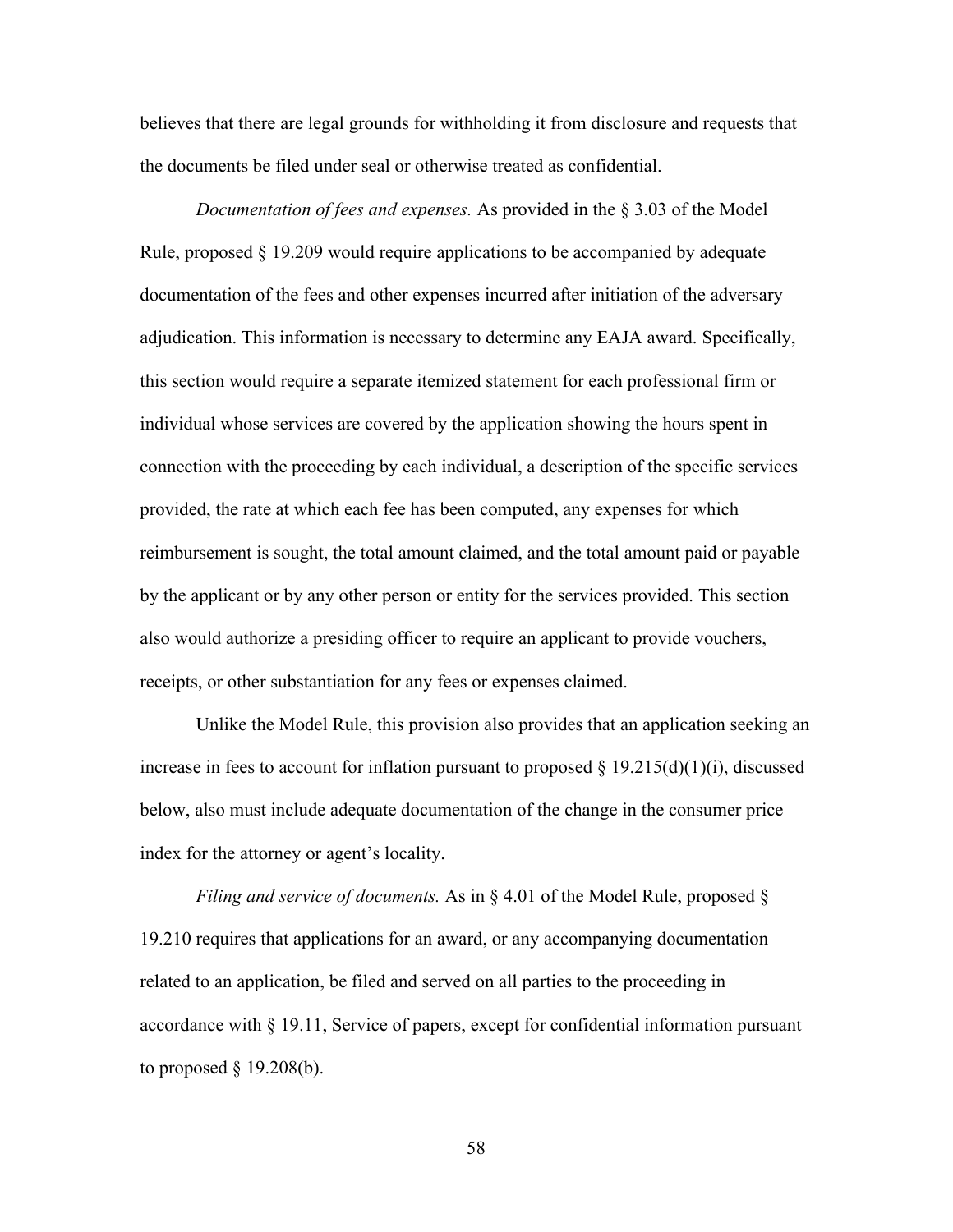*Answer to application.* As provided in § 4.02 of the Model Rule, proposed § 19.211 provides that Enforcement Counsel may file an answer to an EAJA application within 30 days after service of the application except in cases involving settlement negotiations under proposed § 19.213. This section would provide that failure to file an answer within 30 days may be treated as consent to the award requested unless Enforcement Counsel requests an extension of time for filing or files a statement of intent to negotiate a settlement under proposed  $\S$  19.213. This section would require the answer to explain in detail any objections to the award requested and identify the facts supporting Enforcement Counsel's position. For any facts not already in the record of the proceeding, Enforcement Counsel would be required to provide supporting affidavits or a request for further proceedings under proposed § 19.214 with the answer. Unlike the Model Rule, proposed  $\S 19.211$  does not include information related to settlement negotiations and instead cross-references to § 19.213, which discusses settlement of an EAJA award. The OCC believes that, for ease of use, all settlement provisions should be included in the same section of the regulation.

*Reply.* As in § 4.03 of the Model Rule, proposed § 19.212 would permit an applicant to reply within 15 days after service of an answer. For facts not already in the record, the applicant would be required to provide supporting affidavits or a request for further proceedings pursuant to  $\S 19.214$  with the answer.

*Settlement.* As in § 4.04 of the Model Rule, proposed § 19.213 would provide that the applicant and Enforcement Counsel may agree to a proposed settlement before final action on the application, either in connection with a settlement of the underlying proceeding or after conclusion of an underlying proceeding, in accordance with the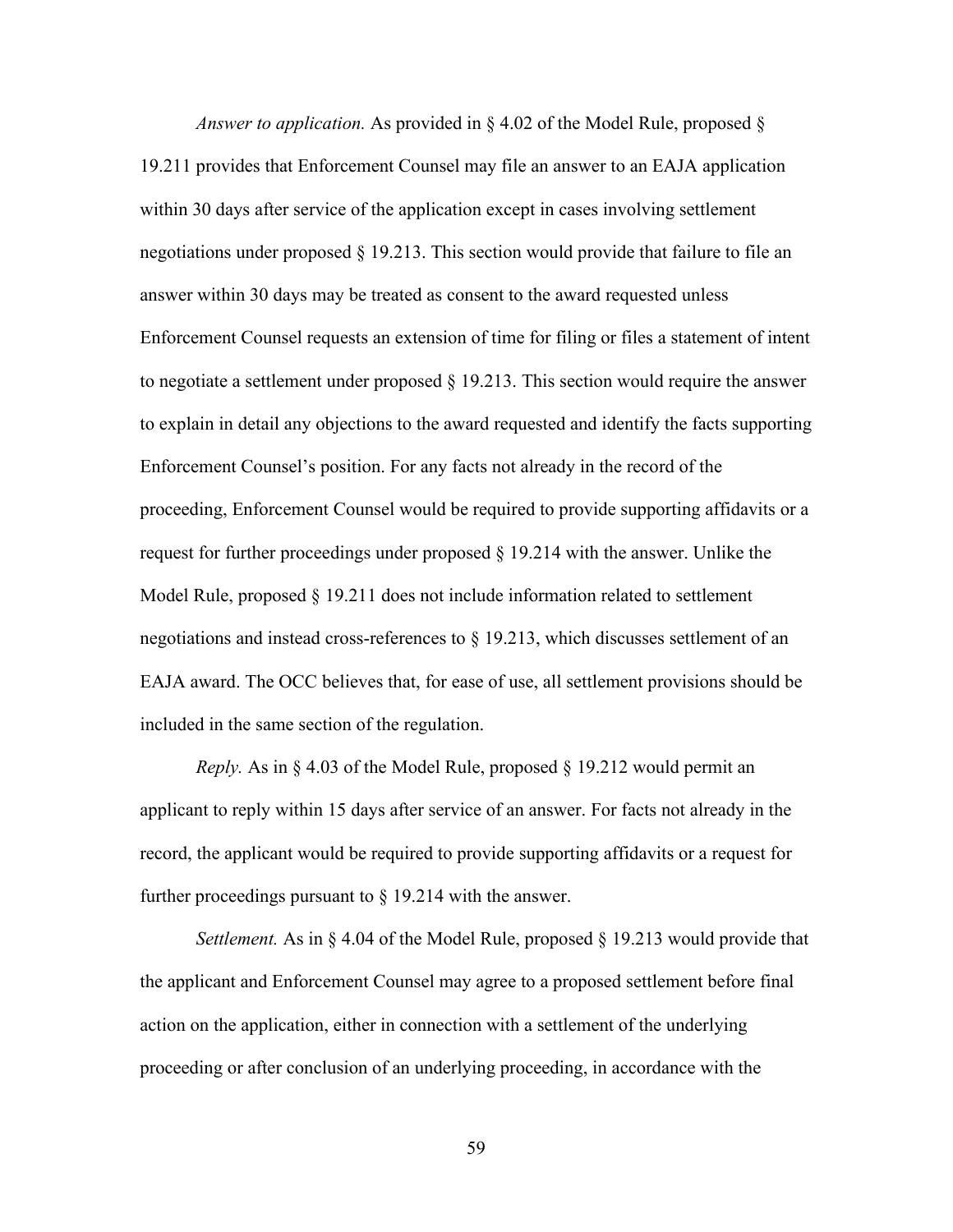OCC's standard settlement procedure pursuant to § 19.15, Opportunity for informal settlement. In a case where a prevailing party and Enforcement Counsel agree on a proposed settlement of an award before an EAJA application has been filed, this section would require the application to be filed with the proposed settlement. Proposed § 19.213 also would clarify that, if a proposed settlement of an underlying proceeding provides for each side to pay its own expenses and the settlement is accepted, no application under this subpart may be filed. However, this section differs from  $\S 4.04$  of the Model Rule by including a provision the Model Rule includes in its section relating to an answer to an application,  $\S 4.02$ . Specifically, proposed  $\S 19.213$  would specify that, if after an application is submitted, Enforcement Counsel and the applicant believe that they can reach a settlement, they may file a joint statement of their intent to negotiate a settlement. Filing this statement would extend the time for filing an answer under proposed § 19.211 for an additional 30 days. Further extensions could be granted by the presiding officer at the joint request of the applicant and Enforcement Counsel. As indicated above, the OCC believes that this provision is better placed in § 19.213 so that all settlement information is included in the same section of the regulation.

*Further Proceedings.* Ordinarily, the determination of an EAJA award would be made on the basis of the written record. However, proposed  $\S$  19.214(a) would permit an applicant or Enforcement Counsel to request the filing of additional written submissions, an informal conference, oral argument, discovery, or an evidentiary hearing with respect to issues other than whether the OCC's position was substantially justified, such as issues involving the applicant's eligibility or substantiation of fees or expenses. The presiding officer may permit these further proceedings if necessary for a full and fair decision on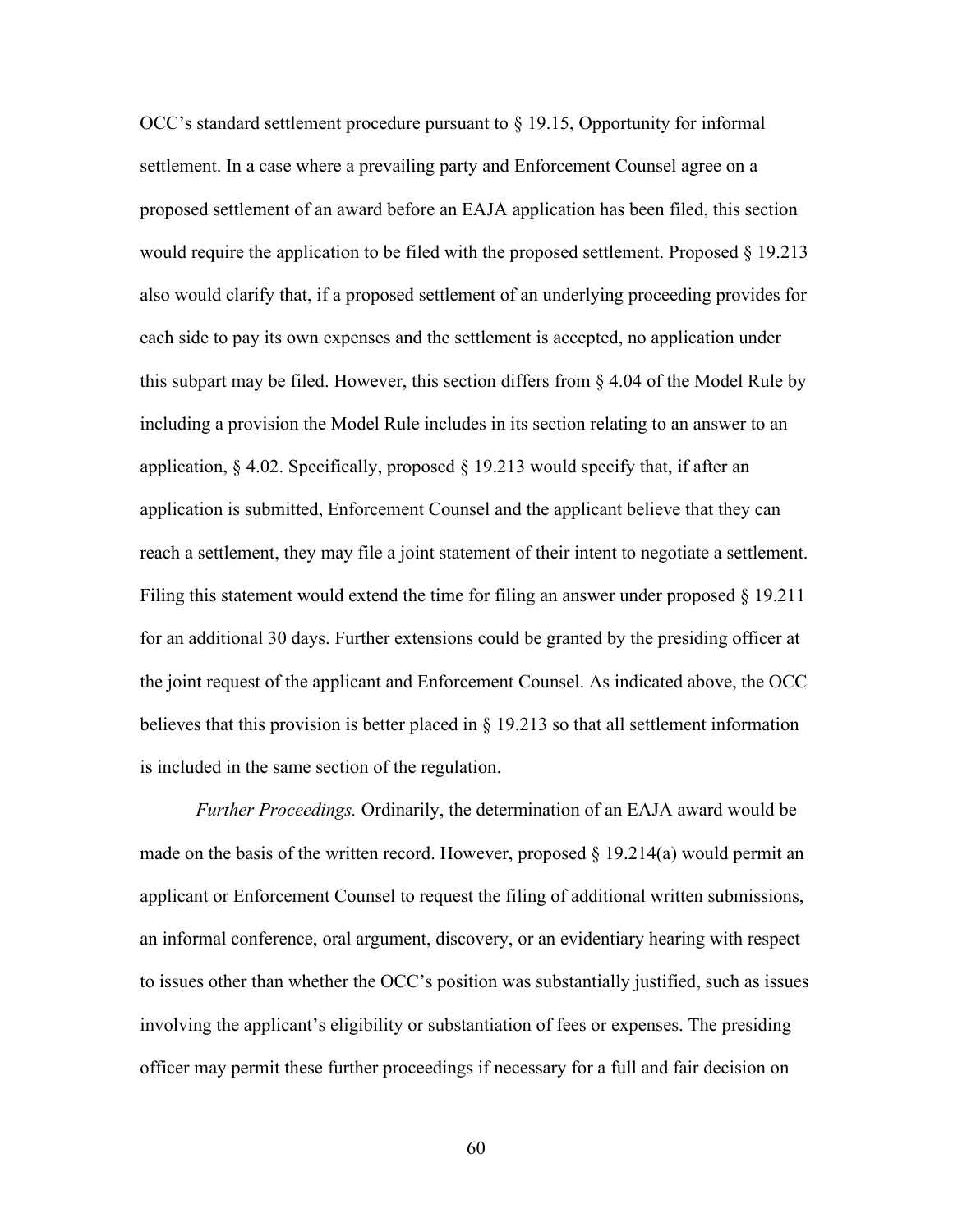the application. The presiding officer also may order these additional proceedings on its own initiative. In addition, paragraph (a) would require that further proceedings be held as promptly as possible so as not to delay resolution of the EAJA application. The proposed rule lists applicant eligibility or substantiation of fees and expenses as examples of permissible issues for further proceedings. Paragraph (a) is based on § 4.05 of the Model Rule. However, proposed § 19.214 does not contain the Model Rule's statement regarding the basis for a decision on whether the OCC's position was substantially justified. The OCC believes it is more appropriate to include this statement in § 19.215, Decisions. In addition, to list all possible further proceedings available more completely, the proposed rule also permits the applicant or Enforcement Counsel to request an informal conference, which is not listed in the Model Rule.

As in  $\S 4.05$  of the Model Rule, paragraph (b) of proposed  $\S 19.214$  would require that any request for further proceedings specifically identify the information sought or any disputed issues and explain why additional proceedings are necessary to resolve the issues.

*Decision*. The OCC's proposed section on EAJA decisions, § 19.215, is based on 5 U.S.C. 504(a)(3) and in part on § 4.06 of the Model Rule. Proposed paragraph (a) of § 19.215 provides that a presiding officer must base its decision on whether the position of the OCC was substantially justified on the administrative record as a whole of the adversary adjudication for which fees and other expenses are sought. The Model Rule includes this provision in its section on further proceedings, §19.214. However, the OCC believes this requirement better belongs in the section of the rule outlining EAJA decisions because it provides parameters for the presiding officer's decision.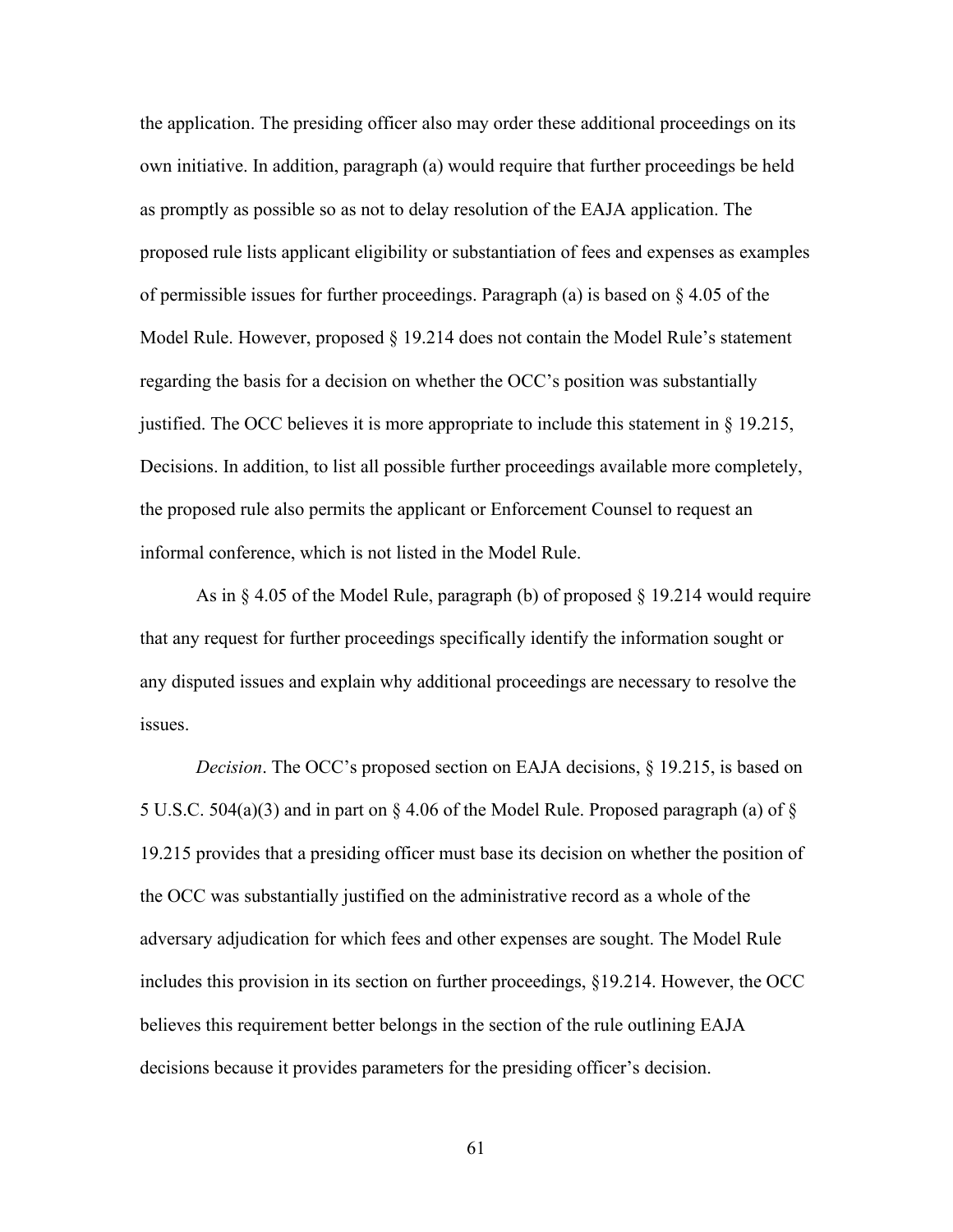As in § 4.06 of the Model Rule, proposed paragraph (b) of § 19.215 would mandate the timing of the presiding officer's decisions. It would require the presiding officer to issue a recommended decision in writing on an EAJA application within 90 days after the time for filing a reply or within 90 days of the completion of further proceedings held pursuant to proposed  $\S$  19.214.<sup>34</sup>

Also as in 4.06 of the Model Rule, proposed paragraph (c) of § 19.215 provides that a decision must include written findings and conclusions on an applicant's eligibility and status as a prevailing party. The decision must also include, if applicable, an explanation of the reasons for any difference between the amount requested and the amount awarded, findings on whether the OCC's position was substantially justified, whether the applicant unduly and unreasonably protracted the proceedings, or whether special circumstances would make an award unjust. Paragraph (c) differs from  $\S 4.06$  of the Model Rule in that it includes language taken from § 4.05 of the Model Rule. Specifically, paragraph (c) provides that the presiding officer must determine whether or not the position of the OCC was substantially justified on the basis of the administrative record as a whole of the adversary adjudication for which fees and other expenses are sought.

Proposed paragraph (d) of § 19.215 would provide the requirements for EAJA decisions. Paragraphs (d)(1), (2) and (3) of proposed  $\S$  19.215 are not included in the Model Rule but are based on the EAJA statute, provisions included in the FDIC and Board EAJA rules,<sup>35</sup> and provisions included in the prior ACUS model rule that ACUS

 $34$  The Model Rule provides that an agency may determine the specific time period for this section.  $35$  12 CFR 263.106, 308.175.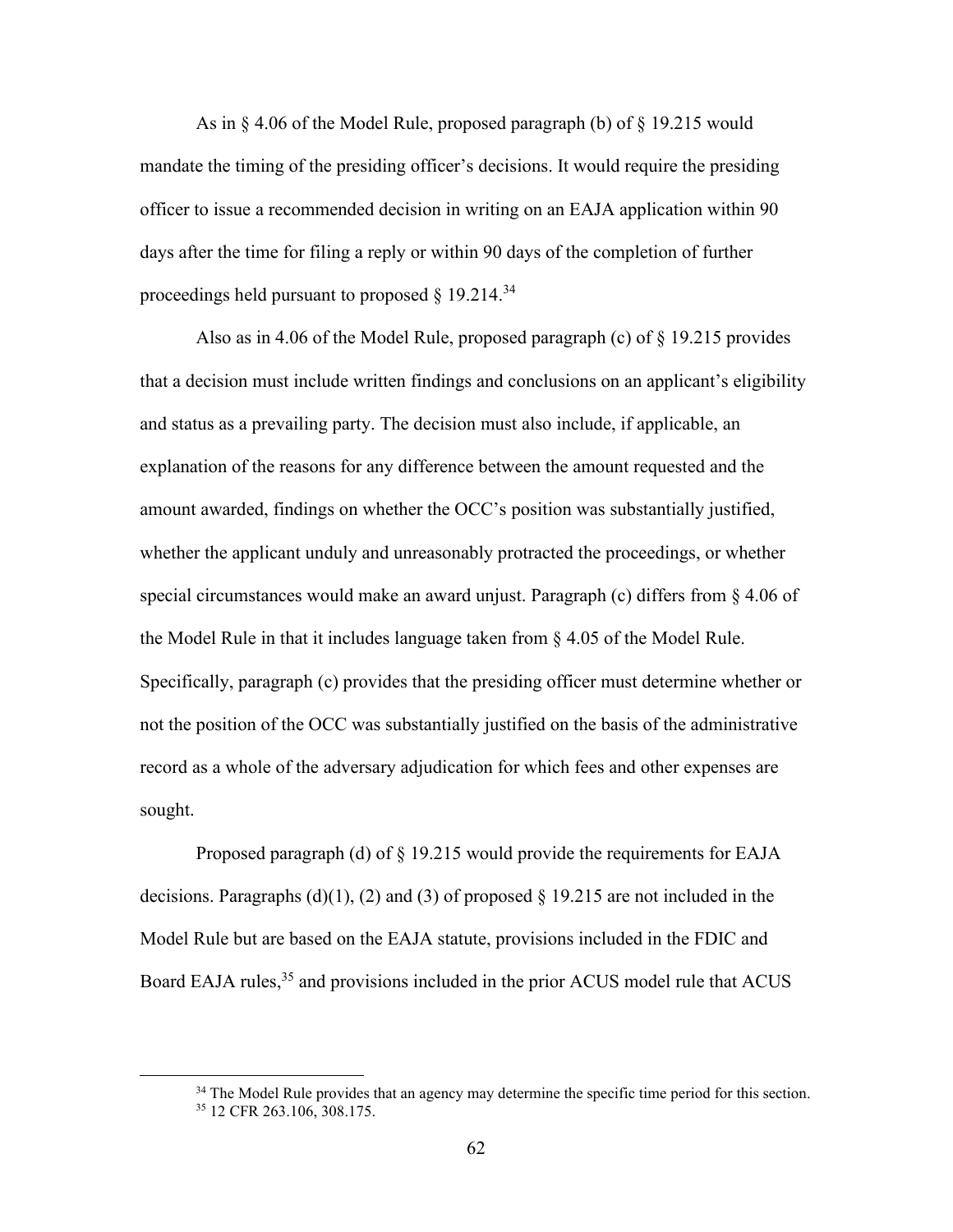determined were largely substantive matters beyond the Conference's statutory charge.<sup>36</sup> The OCC believes that these provisions provide important details on the basis for EAJA award amounts that should apply to all EAJA applications and be included in its EAJA regulation.

Specifically, proposed  $\S 19.215(d)(1)$  provides that EAJA awards may include the reasonable expenses of expert witnesses; the reasonable cost of any study, analysis, report, test, or project; and reasonable attorney or agent fees incurred after initiation of the adversary adjudication subject to the EAJA application. This paragraph also provides that the presiding officer will base awards on prevailing market rates for the kind and quality of the services furnished, even if the services were provided without charge or at reduced rate to the applicant. However, no award for the fee of an attorney or agent under this subpart may exceed the hourly rate specified in EAJA (5 U.S.C. 504(b)(1)(A)) except, as permitted by EAJA, to account for inflation as requested by the applicant and documented in the EAJA application or if a special factor, such as the limited availability of qualified attorneys or agents for the proceedings involved, justifies a higher fee.<sup>37</sup> Pursuant to EAJA, this paragraph also would prohibit an award for expert witness fees that exceed the highest rate paid for expert witnesses by the OCC.<sup>38</sup>

Proposed  $\S 19.215(d)(2)$  would provide factors the presiding officer should consider in determining the reasonableness of the attorney, agent, or expert witness fees. These factors are: (1) if in private practice, the attorney's, agent's, or witness's customary fee for similar services; (2) if an employee of the applicant, the fully allocated cost of the

<sup>36</sup> *See* 84 FR 38934.

 $37 5$  U.S.C.  $504(b)(1)(A)$ .

<sup>38</sup> *Id*.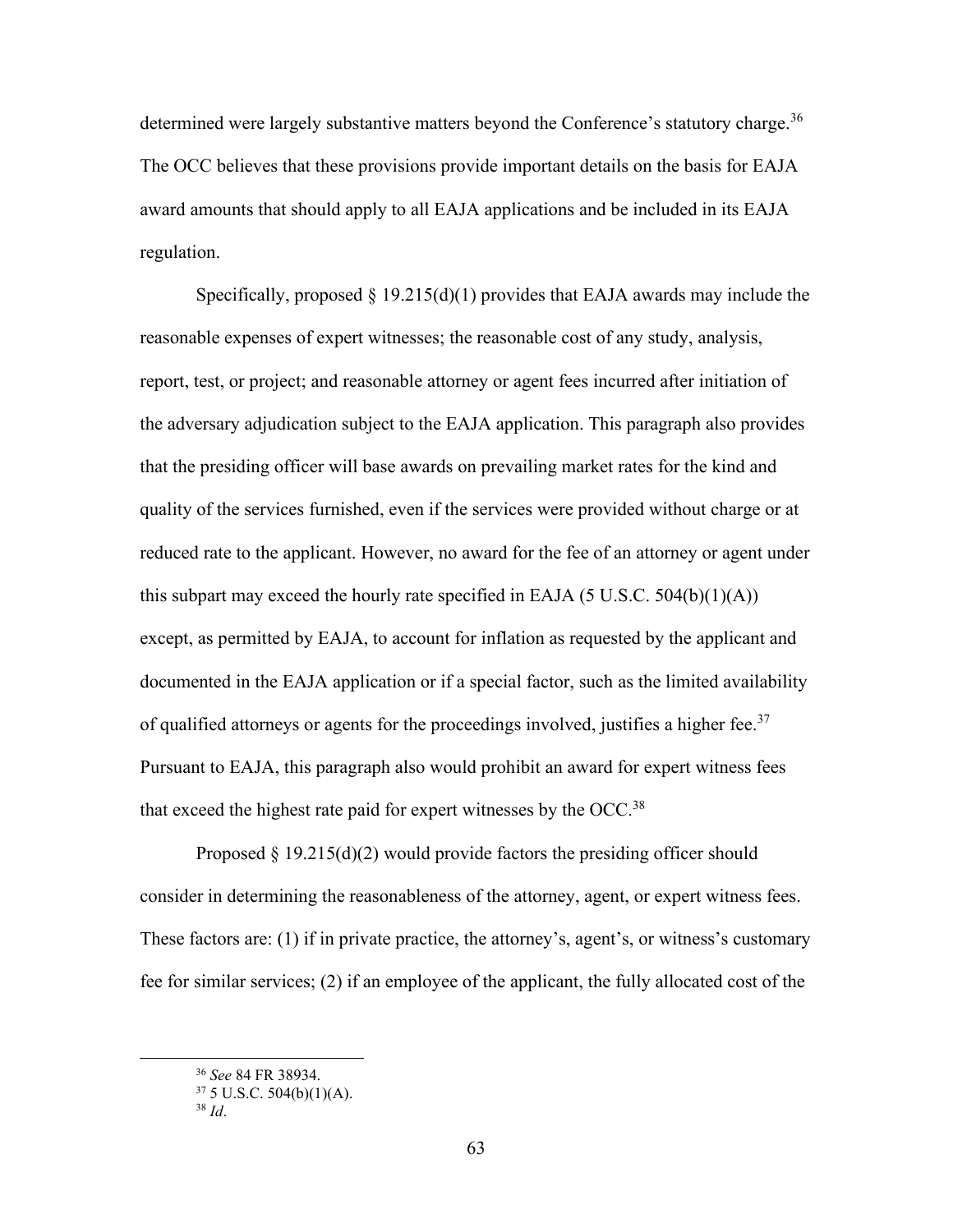attorney's, agent's, or witness's services; (3) the prevailing rate for similar services in the community in which the attorney, agent, or witness ordinarily perform services; (4) the time actually spent in the representation of the applicant; (5) the time reasonably spent in light of the difficulty or complexity of the issues in the proceeding; and (6) any other factors as may bear on the value of the services provided.

Proposed  $\S 19.215(d)(3)$  would provide parameters for the award of costs for any study, analysis, report, test, project, or similar matter. Specifically, the presiding officer may award the reasonable cost of these services prepared on behalf of the applicant to the extent that the charge for the service does not exceed the prevailing rate for similar services and the presiding officer finds that the service was necessary for preparation of the applicant's case.

As in § 4.06 of the Model Rule, proposed paragraph (d)(4) would permit a presiding officer to reduce the amount to be awarded or deny an award to the extent that the party during the proceedings engaged in conduct that unduly and unreasonably protracted final resolution of the matter in controversy. Unlike § 4.06 of the Model Rule, paragraph (d)(4) also would permit the presiding officer to reduce or deny the award if special circumstances would make the award sought unjust. This provision is included in 5 U.S.C.  $504(a)(1)$  and in the Treasury rule<sup>39</sup> and is noted in the authority and scope section of this rule, proposed  $\S$  19.205(a). The OCC believes it would be helpful to include it in § 19.215 as this section is specifically related to the decision making of the presiding officer.

<sup>39</sup> *See* 31 CFR 6.14.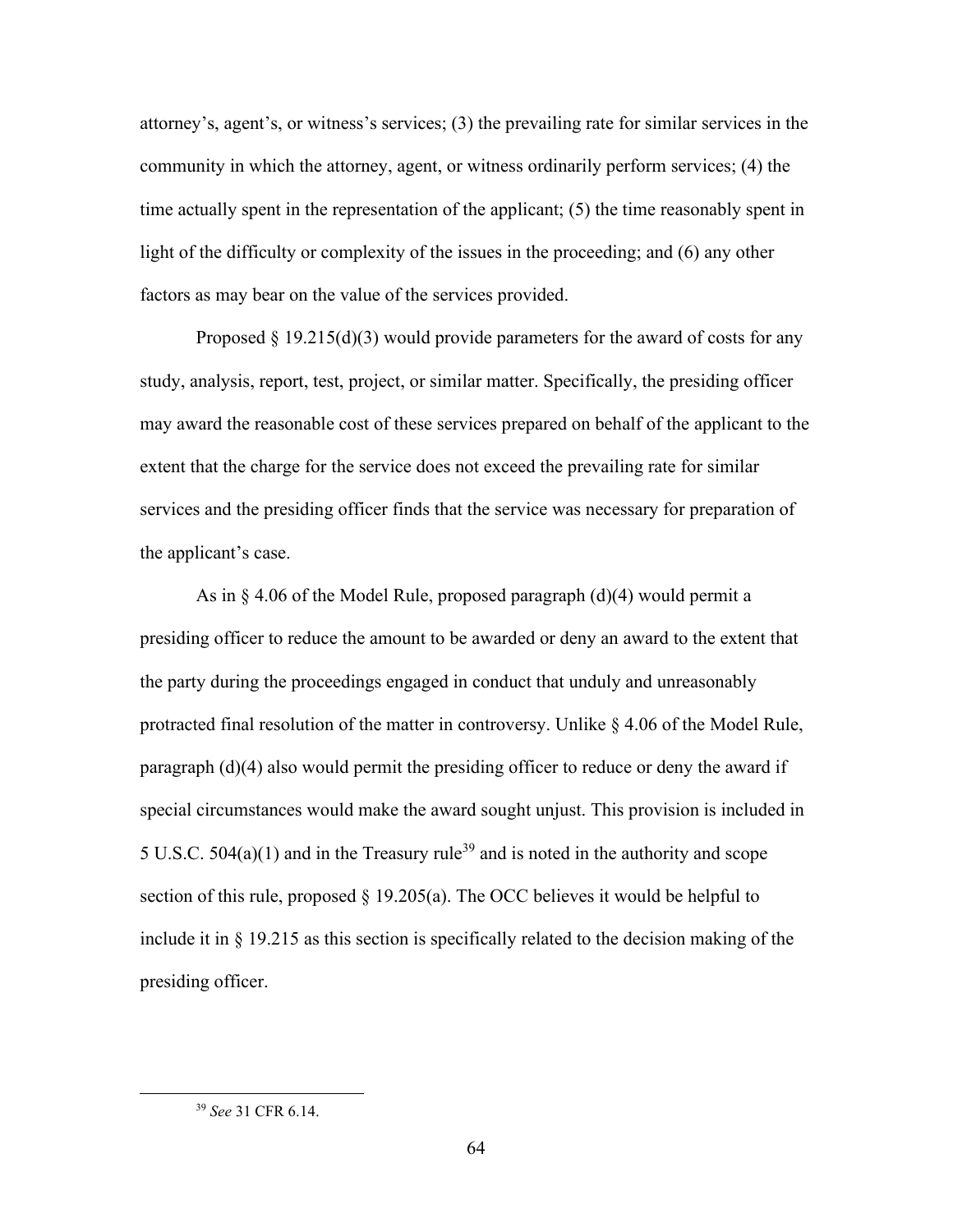Finally, proposed paragraph (e) of § 19.215 would provide that the Comptroller will issue a final decision on the EAJA application or remand the application to the presiding officer for further proceedings in accordance with § 19.40, Review by the Comptroller. This provision is not included in the Model Rule. However, the OCC believes for clarity and completeness that its proposed EAJA rule should specify the final agency action on the EAJA application, as delineated in part 19.

*Agency review.* As in § 4.07 of the Model Rule, proposed § 19.216 allows an applicant or Enforcement Counsel to seek review of the presiding officer's decision on the EAJA application, in accordance with  $\S$  19.39, Exceptions to recommended decision. However, proposed § 19.216 does not include the provision in the Model Rule that permits the agency to review the decision on its own initiative. The OCC does not believe that this provision is necessary because the proposed rule includes a separate provision in § 19.215(d) that is not included in the Model rule that provides for a final decision on the EAJA application by the Comptroller or the Comptroller's remand of the application to the presiding officer for further proceedings.

*Judicial review.* As provided by 5 U.S.C. 504(c)(2) and in § 4.08 of the Model Rule, proposed § 19.217 provides for judicial review of final OCC decisions on awards in accordance with  $5$  U.S.C.  $504(c)(2)$ .

*Stay of decision concerning award.* As in § 4.09 of the Model Rule, proposed § 19.218 provides for an automatic stay of an EAJA proceeding until the OCC's final disposition of the decision on which the application is based and either the time period for judicial review has expired, or if judicial review is sought, final disposition is made by a court and no further judicial review is available.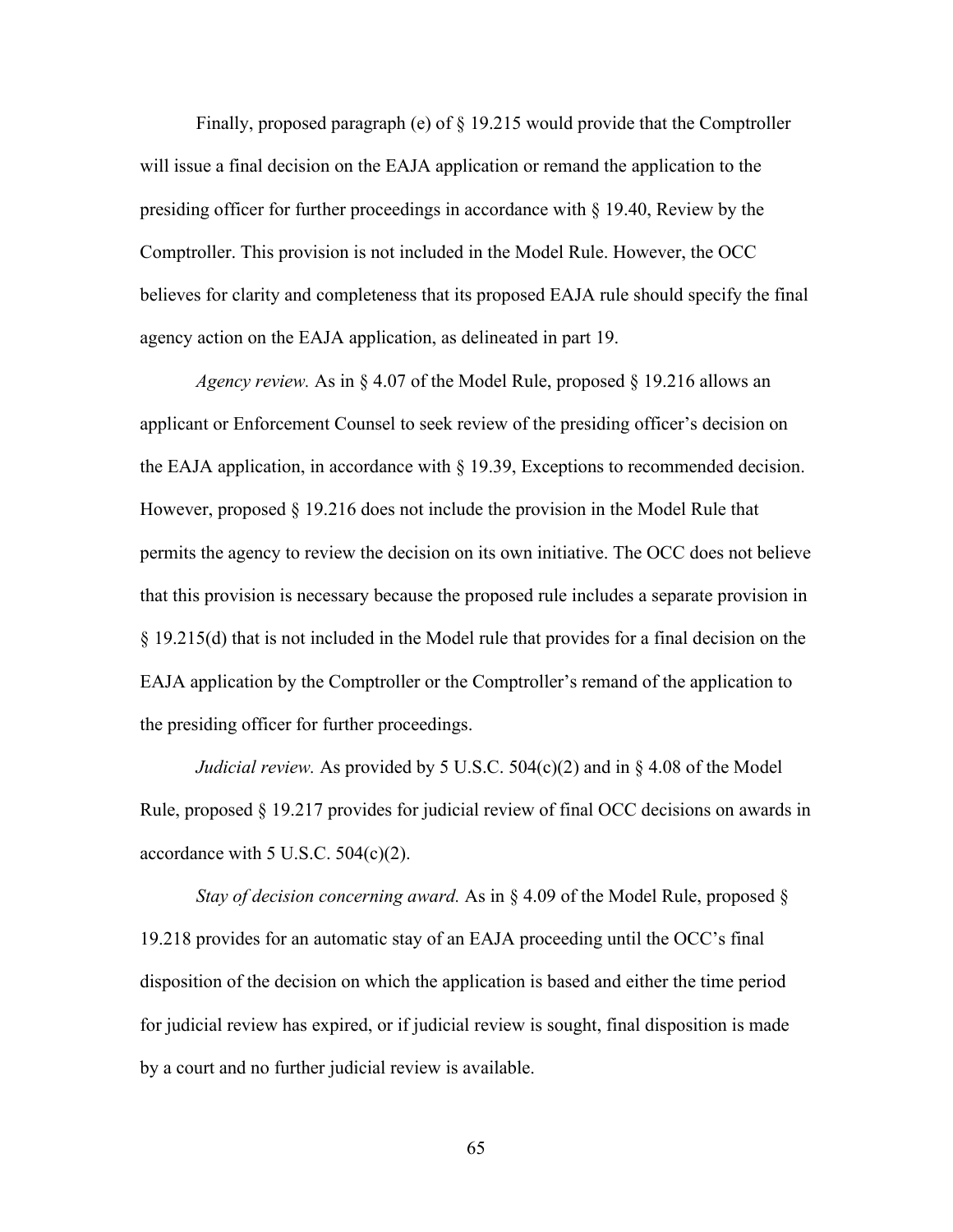*Payment of award.* As in § 4.10 of the Model Rule, proposed § 19.219 provides that an applicant seeking payment of an award must submit to the OCC's Litigation Group a copy of the final decision granting the award accompanied by a certification that the applicant will not seek review of the decision in the United States courts. This proposed section also would provide that the OCC pay any amount owed to an applicant within 90 days.

# *Subpart M—Procedures for Reclassifying an Insured Depository Institution Based on Criteria Other Than Capital*.

Subpart M of part 19 and 12 CFR 165.8 set out procedures for reclassifying a national bank or Federal savings association, respectively, to a lower capital category based on criteria other than capital, pursuant to section 38 of the FDIA (12 U.S.C. 1831o) and the prompt corrective action rule, 12 CFR part 6. These procedures are substantively the same, and the proposed rule would amend subpart M to include Federal savings associations in addition to national banks and remove  $\S$  165.8. As this subpart currently also applies to insured Federal branches of foreign banks, the proposed rule would specifically include insured Federal branches in the scope section. Specifically, the proposal would replace the term "bank" each time it appears in subpart M with the term "insured depository institution," and define this term to mean an insured national bank, an insured Federal savings association, an insured Federal savings bank, and an insured Federal branch of a foreign bank. The proposal also would replace the incorrect reference to subpart M with a reference to part 6 in  $\S$  19.220. In addition, the proposal would make a conforming change to  $\S 19.221(b)(3)$  to replace the phrase "a written appeal of the proposed classification" with "a written response to the proposed reclassification," which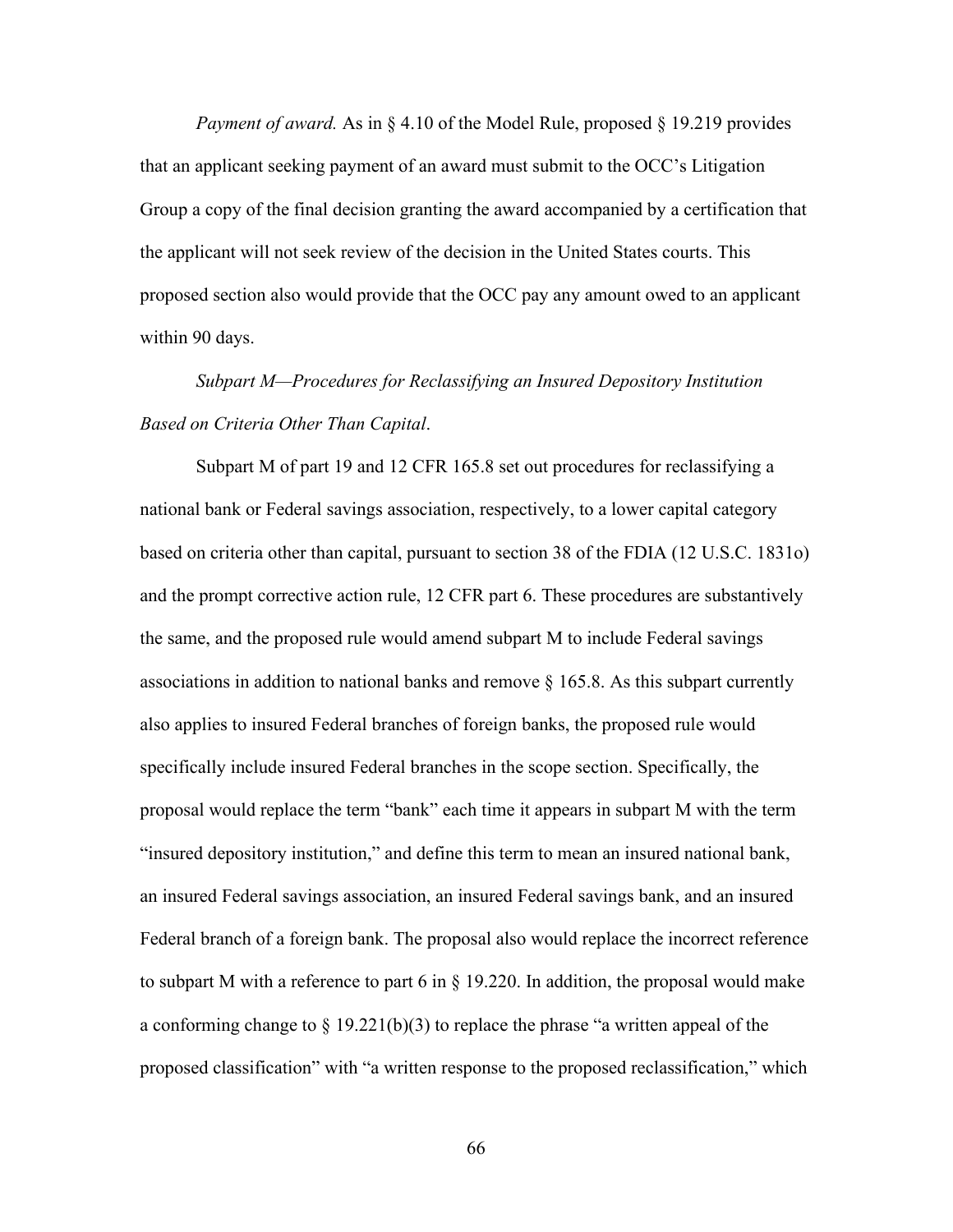is the terminology used elsewhere in this section. Furthermore, as in proposed  $\S$  19.35, 19.112, and 19.120, the OCC proposes to add a new paragraph  $(3)$  to  $\S$  19.221(g) to provide rules governing electronic presentations in the course of a hearing. Specifically, this provision would provide that, based on the circumstances of each hearing, the presiding officer may direct the use of, or any party may elect to use, an electronic presentation during the hearing. If required by the presiding officer, each party would be responsible for its own presentation and related costs unless the parties agree otherwise. As indicated previously, this new language is necessary to account for the routine use of electronic presentations that current part 19 does not address. The OCC also proposes a conforming change in paragraph  $(g)(2)$  that would allow, by stipulation of the parties or by order of the presiding officer, a court reporter or other authorized person to administer the required oath to a witness remotely without being in the physical presence of the witness. Additionally, the proposal would revise the heading to subpart M to include insured depository institutions and to describe the subject of the subpart more accurately. Lastly, the proposal would make technical changes to 12 CFR 6.3, 6.4, and 6.5 to remove the separate references to  $\S$  165.8 with respect to savings associations.

## *Subpart N—Order To Dismiss a Director or Senior Executive Officer*.

Subpart N of part 19 and 12 CFR 165.9 set out procedures associated with an order to dismiss a director or senior executive officer of a national bank or Federal savings association, respectively, pursuant to an order issued under section 38 of the FDIA (12 U.S.C. 1831o) and, with respect to national banks, the prompt corrective action rule, 12 CFR part 6. Subpart N and  $\S$  165.9 are substantively the same, and the proposed rule would apply subpart N to Federal savings associations in addition to national banks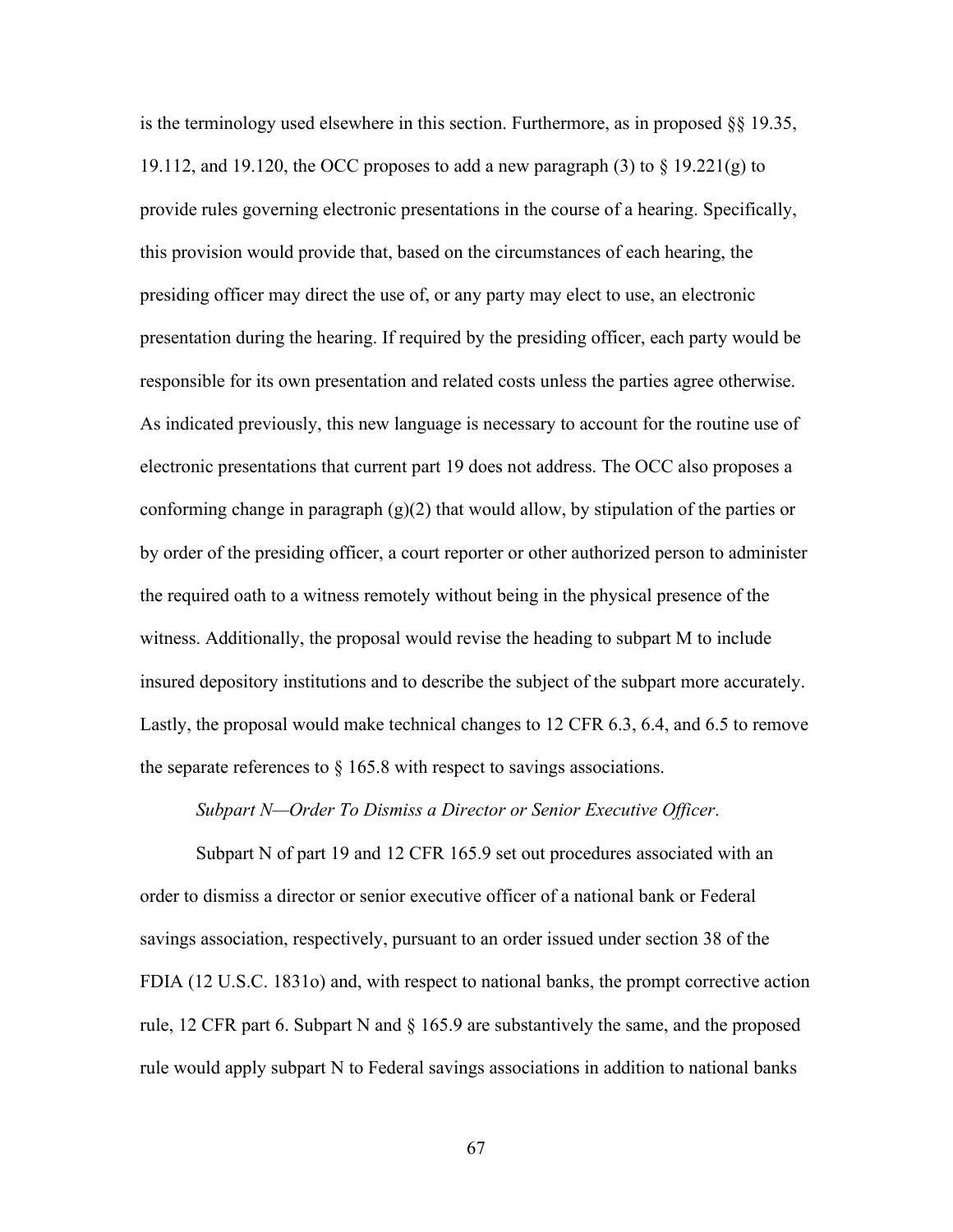and remove § 165.9. The proposal also would replace the term "bank" each time it appears in § 19.230 with the term "insured depository institution" and define the term based on section 3 of the FDIA (12 U.S.C. 1813(c)(2)) to mean an insured national bank, an insured Federal savings association, an insured Federal savings bank, or an insured Federal branch of a foreign bank.

The OCC also is proposing to amend paragraph (b) of  $\S$  19.231 This paragraph provides that a director or senior executive officer who has been served with a directive for dismissal has 10 calendar days to file a written request for reinstatement, unless the OCC allows further time as requested of the Respondent. The proposal would provide that failure by the Respondent to file this request within the specified time period will constitute a waiver of the opportunity to respond and consent to the dismissal. The OCC is proposing to add this statement to the rule to clarify the result of a failure to request reinstatement. The OCC also is proposing a stylistic revision to § 19.231(b) to remove passive sentence structure.

In addition, the proposal would amend  $\S$  19.231(c), which requires that the OCC issue an order directing an informal hearing to commence no later than 30 days after receipt of the request for a hearing unless the respondent requests a later date. The proposed amendment would provide that a later hearing date may occur only if permitted by the OCC, and, therefore, the request for an extension would not be automatically approved. This change would allow the OCC some discretion as to how far into the future a hearing may take place.

The OCC also proposes to amend  $\S$  19.231(d) to provide rules governing electronic presentations in the course of a hearing. Specifically, this provision would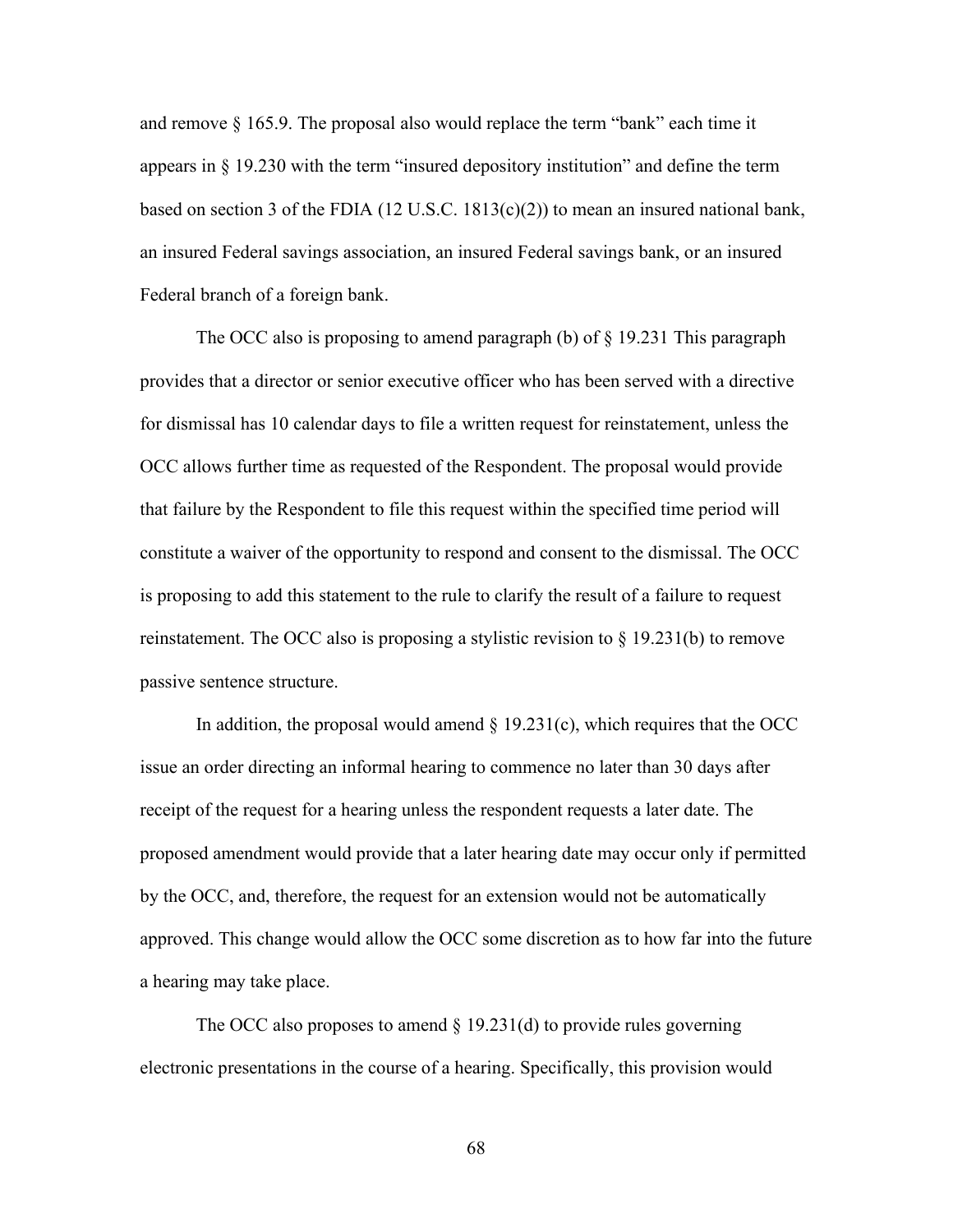provide that, based on the circumstances of each hearing, the presiding officer may direct the use of, or any party may elect to use, an electronic presentation during the hearing. If required by the presiding officer, each party would be responsible for its own presentation and related costs unless the parties agree otherwise. This new language is necessary to account for the routine use of electronic presentations that current part 19 does not address. The OCC also proposes a conforming change in  $\S$  19.231(d)(5) that would allow, by stipulation of the parties or by order of the presiding officer, a court reporter or other authorized person to administer the required oath to a witness remotely without being in the physical presence of the witness. The proposed rule also would make a clarifying change in paragraph (d)(1), Hearing procedures. Among other things, this paragraph provides that a Respondent has the right to introduce relevant written materials and to present oral argument. The proposal would clarify that these written materials and oral arguments would be made at the hearing. This clarification ensures that the Respondent is aware that this right is provided during the hearing and not outside of the hearing context. The proposed rule also would move the sentence regarding oral testimony and witnesses in paragraph  $(d)(1)$  to paragraph  $(d)(5)$  to better organize paragraph (d) and add paragraph headings.

Furthermore, the proposal would revise the heading of subpart N to describe the subject of the subpart more accurately.

Lastly, the proposal would make technical changes to 12 CFR 6.6 to remove the separate reference to § 165.9 with respect to Federal savings associations.

Because §§ 165.8 and 165.9 are the only sections in current part 165, the proposal would remove part 165 in its entirety.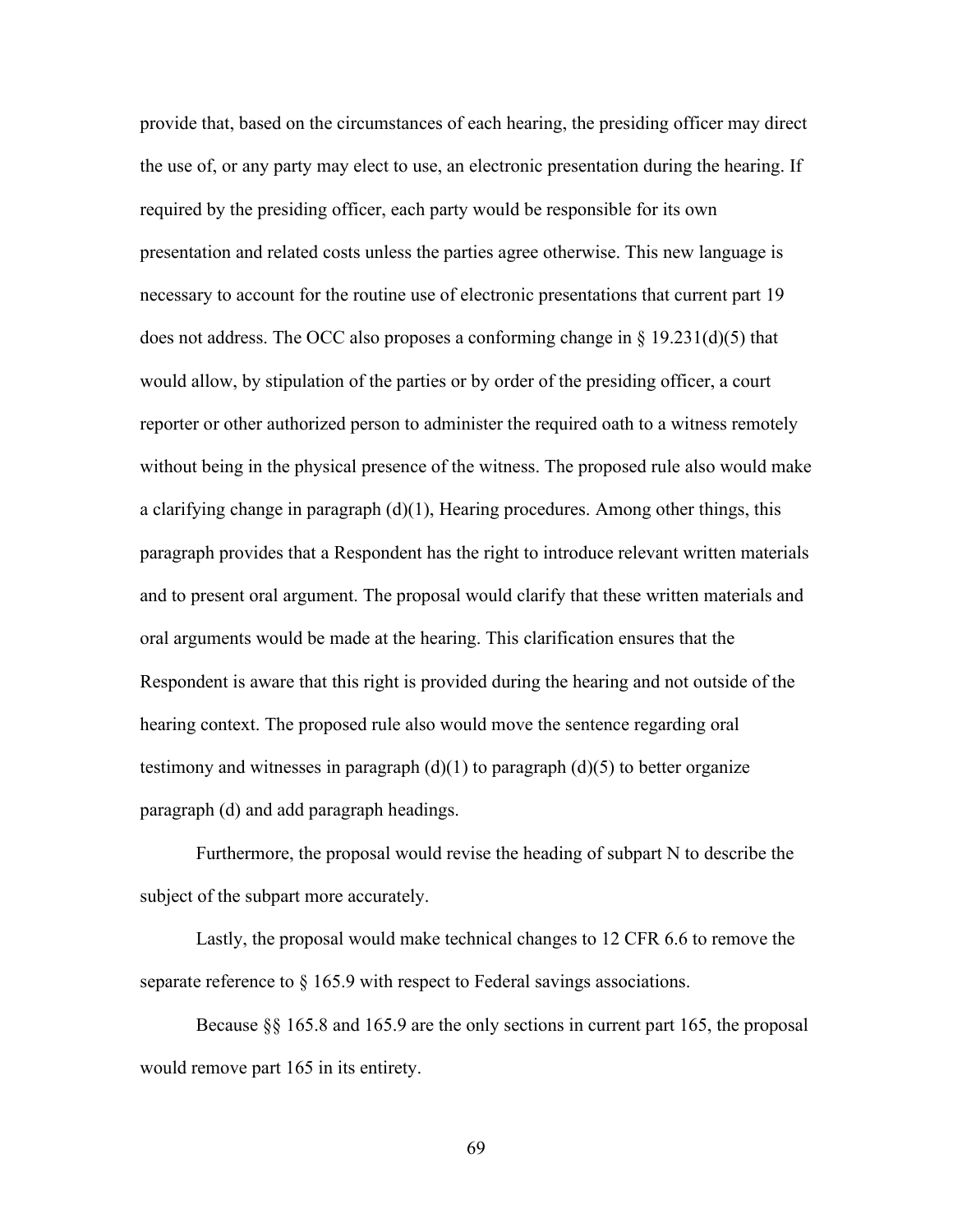### *Subpart O—Civil Money Penalty Inflation Adjustments.*

Subpart O of part 19 and § 109.103 provide the statutorily required formula to calculate inflation adjustments for civil money penalties assessed against national banks and savings associations, respectively. These sections also indicate that the OCC will publish, on or before January 15 of each calendar year, an annual notice in the *Federal Register* of the maximum penalties the OCC may assess. The OCC is proposing to retain subpart O and remove  $\S$  109.103. No amendments are necessary to apply subpart O to Federal savings associations. The proposal would amend the section heading to be more descriptive and make a stylistic revision in paragraph (a) to remove passive sentence structure.

*Subpart Q – Forfeiture of Franchise for Money Laundering or Cash Transaction Reporting Offenses*

Twelve U.S.C. 93(d)(1) requires the Comptroller, after receiving notification from the U.S. Attorney General of a conviction of a criminal offense under section 1956 or 1957 of title 18 (18 U.S.C. 1956, 1957) or under section 5322 or 5324 of title 31 (31 U.S.C. 5322, 5324), to issue to the convicted national bank or Federal branch or agency of foreign bank a notice of the Comptroller's intent to terminate all rights, privileges and franchises of the bank or Federal branch or agency and to schedule a pretermination hearing. The offenses include financial crimes, including money laundering (18 U.S.C. 1956), engaging in monetary transactions in criminally derived property (18 U.S.C. 1957), and structuring transactions to evade reporting requirements (31 U.S.C. 5324). Twelve U.S.C. 1464(w) imposes the same requirement with respect to convicted Federal savings associations.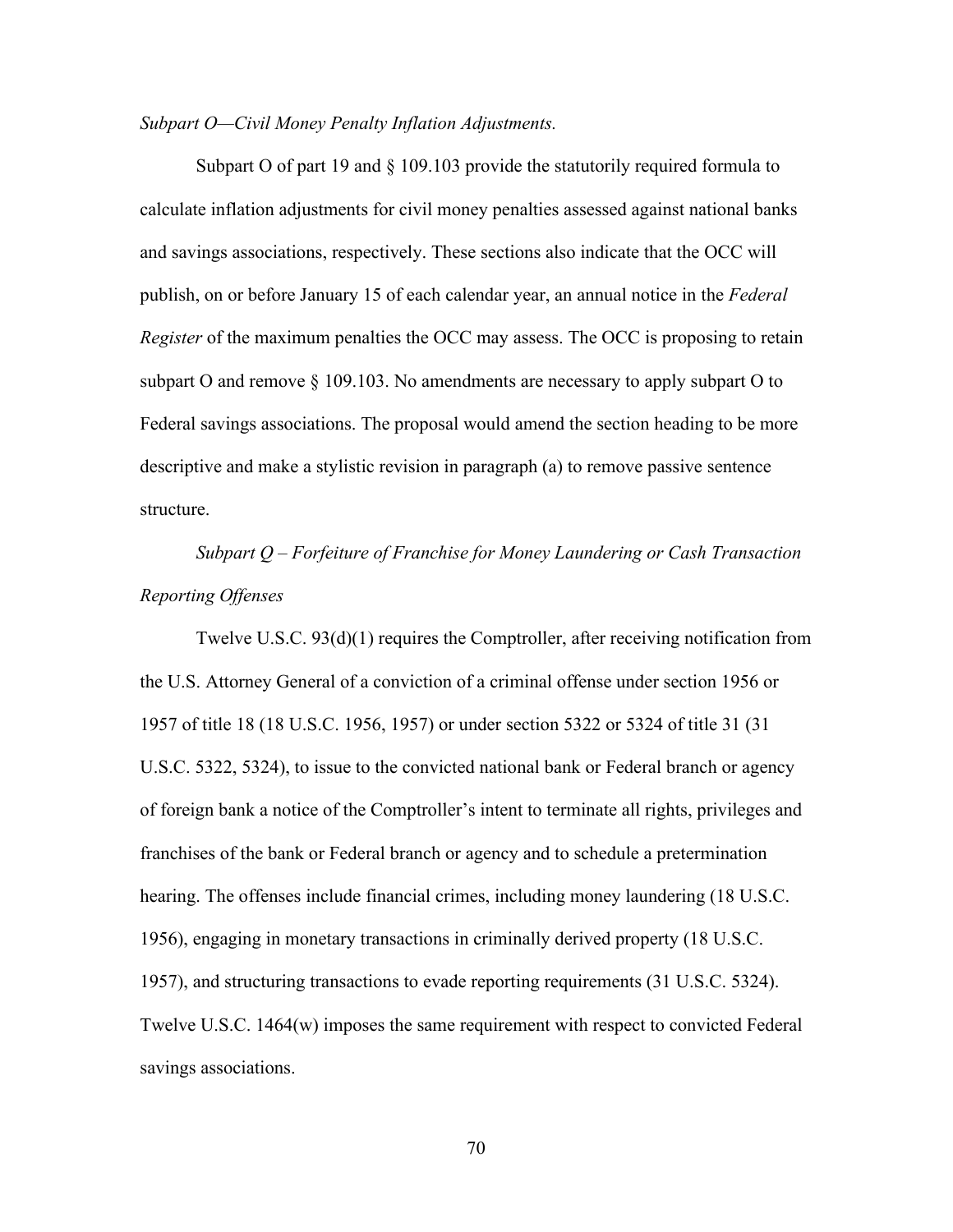Part 19 currently does not include specific procedures for a charter pretermination hearing. The OCC proposes adding a new subpart Q that sets forth APA compliant procedures for pretermination hearings, which will be conducted before a presiding officer appointed by the Comptroller. The proposed procedures are largely analogous to the deposit insurance termination hearing procedures instituted by the FDIC and NCUA for insured State depository institutions and Federally insured credit unions, respectively, that are convicted of the same offenses.

Specifically, proposed § 19.250 makes subpart A applicable, except as provided in new subpart Q, to proceedings by the Comptroller to determine whether, pursuant to 12 U.S.C. 93(d) or 12 U.S.C. 1464(w), as applicable, to terminate all rights, privileges, and franchises of a national bank, Federal savings association, or Federal branch or agency convicted of a criminal offense under 18 U.S.C. 1956 or 1957 or 31 U.S.C. 5322 or 5324.

Proposed § 19.251(a) provides that, after receiving written notification from the U.S. Attorney General of a conviction of a criminal offense under sections 18 U.S.C. 1956 or 1957 or 31 U.S.C. 5322 or 5324, the Comptroller will issue a written notice of intent to terminate all rights, privileges and franchises to the convicted national bank, Federal savings association, or Federal branch or agency and schedule a pretermination hearing. Proposed § 19.251(b) details the requisite contents of the notice and proposed § 19.251(c) provides that failure to answer the notice would be deemed consent to the termination and that the Comptroller may order the termination. The proposed notice of intent to terminate is similar to the notice in § 19.18 except that the subpart Q notice of intent would list the basis of termination pursuant to factors listed in proposed § 19.253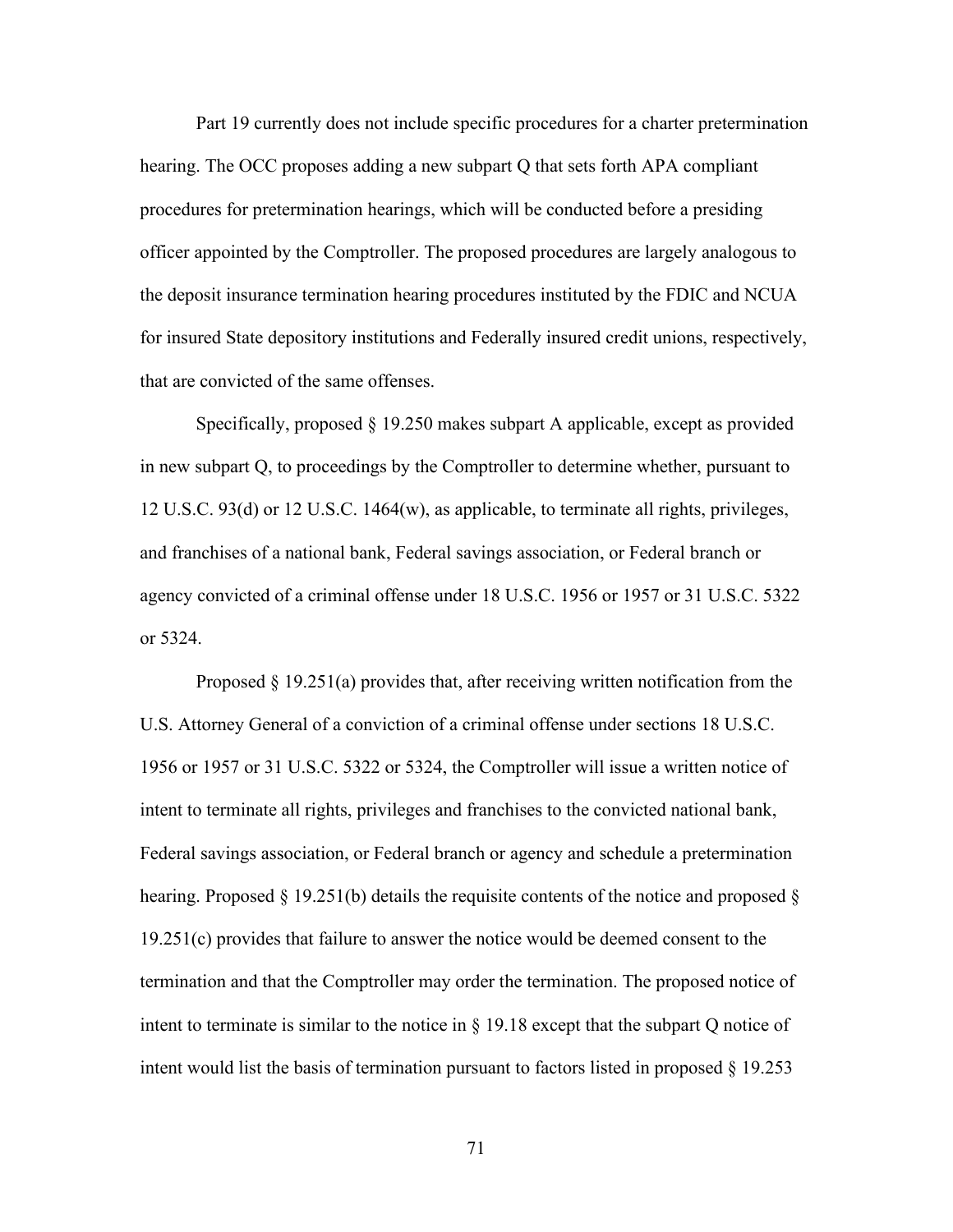instead of the statement of matters of fact or law; the time within which to file an answer in response to the notice of intent will be established by the presiding officer instead of by law or regulation; and the answer must be filed with the OCC instead of with OFIA. Proposed § 19.251(d) provides that the OCC will serve the notice upon the national bank, Federal savings association, or Federal branch or agency in the manner set forth in §  $19.11(c)$ .

Proposed § 19.252 provides that the Comptroller will designate a presiding officer to conduct the pretermination hearing. The presiding officer would have the same powers set forth in  $\S$  19.5, including the discretion necessary to conduct the pretermination hearing in a manner that avoids unnecessary delay. Proposed § 19.252 also provides that the presiding officer may limit the use of discovery and limit opportunities to file written memoranda, briefs, affidavits, or other materials or documents to avoid relitigating facts already stipulated to by the parties, conceded to by the institution, or otherwise already firmly established by the underlying criminal conviction.

Proposed § 19.253 provides the factors the Comptroller will take into account when determining whether or not to terminate a franchise as set forth in 12 U.S.C.  $93(d)(1)(C)(2)$  and  $1464(w)(1)(C)(2)$ . The factors are the extent to which directors or senior executive officials knew of or were involved in the criminal offense; the extent to which the offense occurred despite the existence of policies and procedures within the institution designed to prevent the occurrence of the offense; the extent to which the institution fully cooperated with law enforcement authorities regarding the investigation of the offense; the extent to which the institution has implemented additional internal controls since the commission of the offense to prevent a reoccurrence; and the extent to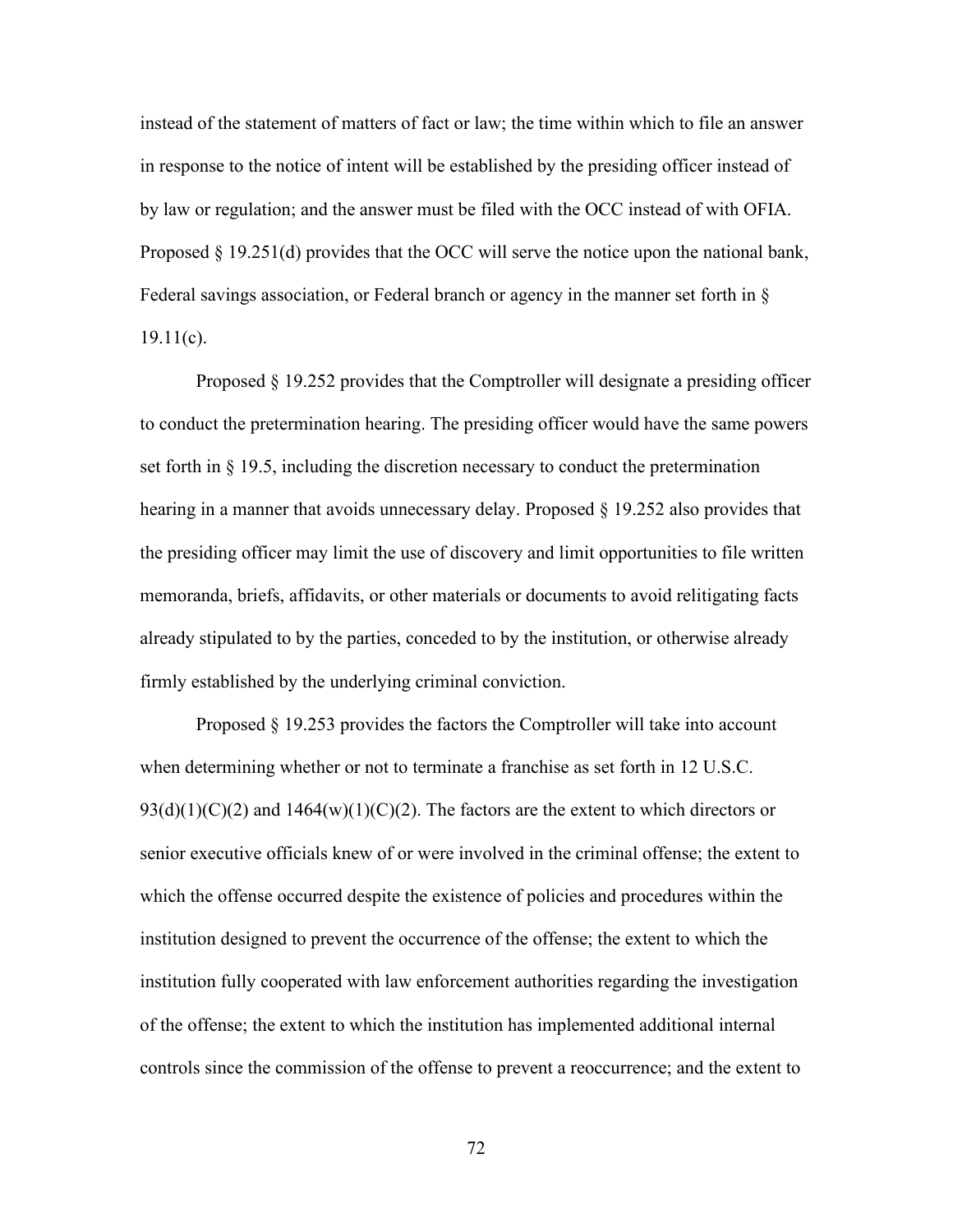which the interest of the local community in having adequate deposit and credit services available would be threatened by the forfeiture of the franchise.

Lastly, proposed § 19.254 delineates the right of judicial review under 12 U.S.C. 1818(h) of a termination order as required by 12 U.S.C.  $93(d)(1)(C)$  and  $1464(w)(1)(C)$ .

#### *Subpart R—Effective Date*.

The OCC is proposing a new subpart R to part 19 to address questions about the effective date of the amendments to part 19 and their application to proceedings and investigations in progress. Specifically, subpart R provides that the rules of practice and procedure set forth in subparts A through E and H, I, J, L, M, N, P, and Q (as revised or added by this rulemaking) would apply to adjudicatory proceedings initiated on or after the effective date of a final rule. Rules applicable to national banks, Federal savings associations, or Federal branches and agencies in effect prior to this effective date would continue to govern actions initiated and in process prior to this effective date. This timing would ensure that parties to adjudicatory proceedings involving national banks, Federal savings associations, or Federal branches and agencies would have adequate notice of the rules governing those proceedings.

#### *Technical changes*

The proposed rule would make technical changes throughout parts B through P by (1) replacing the word "shall" with "must," "will," or other appropriate language, which is the more current rule writing convention for imposing an obligation and is the recommended drafting style of the *Federal Register*; (2) conforming citation styles and providing more detailed references to the cited statutes; (3) conforming abbreviations, including replacing the use of the term "administrative law judge" with "ALJ; (4)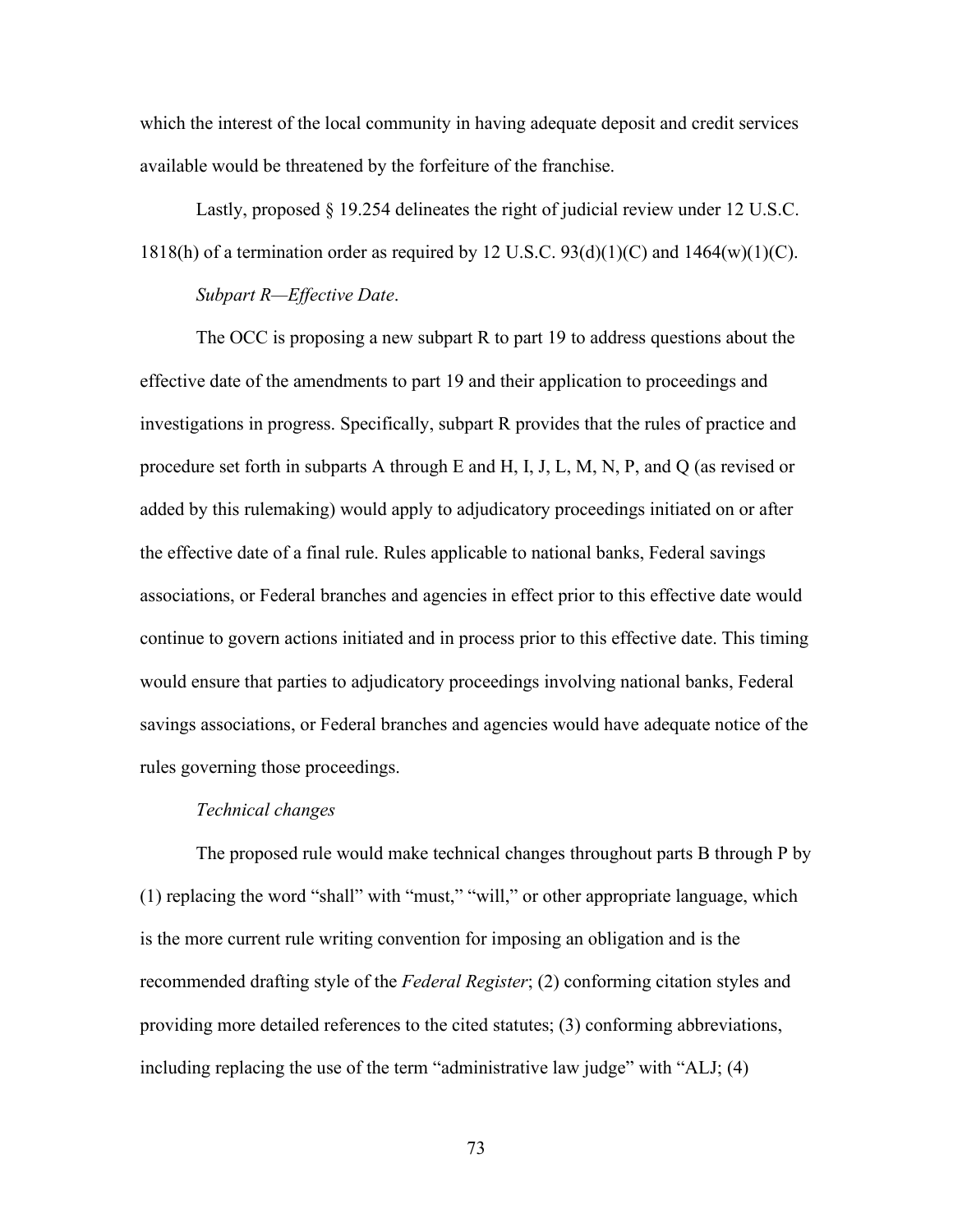replacing gender references such as "him," "his" or "her" with gender neutral terminology; and (5) and making other non-substantive grammatical, clarifying, organizational, and stylistic changes. The proposal also makes a technical change to 12 CFR 3.405 to correct the reference to part 19 and remove the reference to part 109 with respect to savings associations because this rulemaking proposes to remove part 109 and apply part 19 to Federal savings associations.

#### *B. Proposed Amendments to the Board's Local Rules*

Part 263, subparts B through J, contain rules specific to Board proceedings. The Board proposes several amendments to subpart B that supplement the Uniform Rules, the creation of a new subpart K establishing rules governing all Board formal investigations, and the elimination of subpart L of Regulation LL (12 CFR part 238), which would be replaced by the new subpart K. The proposed amendments are described below. The Board invites comments on all aspects of this proposal.

# *Subpart B – Board Local Rules Supplementing the Uniform Rules. Technical changes*

The proposal makes three general non-substantive changes to the language of the Board's Local Rules (12 CFR 265.50 – 263.56). First, consistent with Federal Register drafting guidelines, the proposal replaces the word "shall" throughout the Local Rules with the terms "must," "will," or other appropriate language. Second, the proposal replaces gender specific references with gender neutral language. And third, the proposal replaces the term "administrative law judge" with the abbreviation "ALJ" as this shortened form is commonly used and understood. These changes are proposed throughout the Local Rules and will not be discussed in the individual sections below.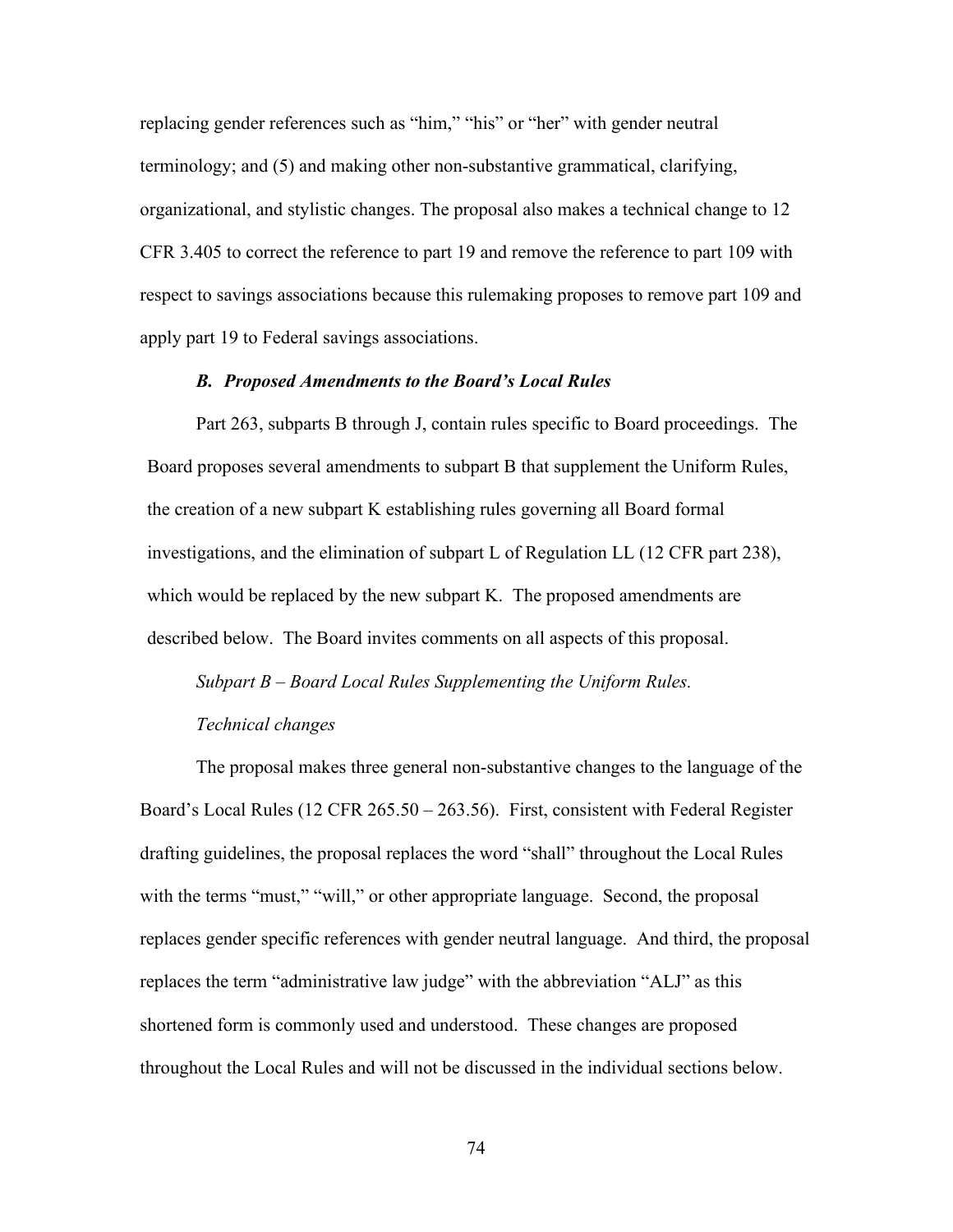# *Section 263.52 Address for filing.*

The proposal adds a second sentence providing an electronic mail address  $(OSEC-Litigation@frb.gov)$  for papers to be filed electronically with the Secretary of the Board. The Board recognizes that electronic filings have become more frequent and deems it appropriate to identify the electronic mail address that must be used to file papers electronically with the Board.

# *Section 263.53 Discovery depositions.*

The proposal makes four changes to this section to provide for the increasing frequency of depositions by remote means. First, the proposal changes  $\S 263.53(b)$  to require parties to state in the application the manner (*e.g.*, remote means, in person) in which the deposition is to be taken, in addition to the place and time. Second, the proposal changes  $\S 263.53(c)$  to include the proposed manner of the deposition as a factor to be considered by the ALJ in determining whether a deposition is unnecessary, unreasonable, oppressive, excessive in scope or unduly burdensome. Third, the proposal adds that a deposition subpoena may require the witness to be deposed where the witness resides or has a regular place of employment, by remote means, or such other convenient place or manner as the ALJ fixes. This language is consistent with  $\S 263.27(a)(2)$  and provides explicitly for depositions by remote means. And fourth, the proposal adds a sentence in  $\S 263.53(f)$  indicating that, by stipulation of the parties or order by the ALJ, a deponent may be sworn remotely and is not required to be in the physical presence of the person administering the oath. The Board believes these changes would facilitate discovery by making depositions more flexible and less burdensome.

*Section 263.55 Board as Presiding Officer.*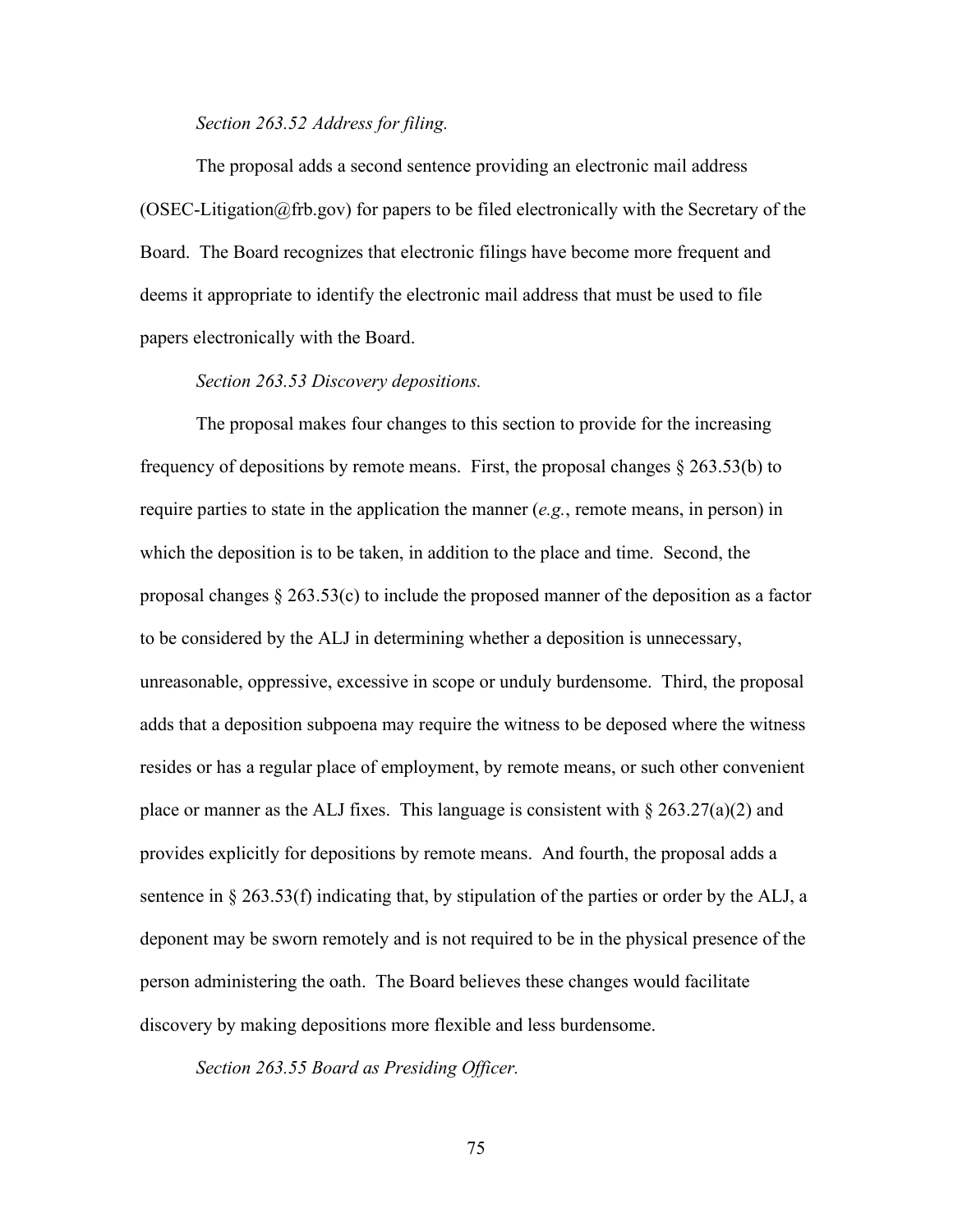Section 263.55 authorizes the Board to designate itself, one or more of its members, or an authorized officer, to act as presiding officer in a formal hearing. The proposal adds a sentence clarifying that when such designations occur, the authority of the Board or its designee will include all the authority provided to an ALJ under the rules governing formal hearings. This ensures that the authority of the Board or its designee will include all powers vested in the ALJ by the language of the rules.

# *Section 263.57 Sanctions related to conduct in adjudicatory proceedings.*

Several sections of the Uniform Rules authorize the ALJ to impose sanctions for particular types of misconduct.<sup>40</sup> However, the Uniform Rules do not specify the rules and procedures governing the sanctions available where a party generally engages in contemptuous conduct. Sanctions provisions are instead found in the local rules of other banking regulators.<sup>41</sup> To date, the Board has not adopted a similar sanctions provision. The proposal fills this void by adding a new section establishing the rules governing the imposition of sanctions against parties or persons participating in administrative adjudicatory proceedings. The proposed new section: (a) explicitly authorizes the ALJ to impose sanctions against parties or persons; (b) describes the sanctions the ALJ may impose; (c) describes procedures for imposing sanctions: and (d) establishes that the ALJ or the Board may impose other sanctions authorized by applicable statute or regulation.

First, subsection (a) establishes that the ALJ may impose sanctions against any party or person who violates a statute, regulation, or order. In addition, sanctions may only be imposed where such violation constitutes contemptuous conduct, materially

<sup>40</sup> *See, e.g.,* 12 CFR 263.6(b) (authorizing the exclusion or suspension of counsel for misconduct); 12 CFR 263.9 (authorizing various sanctions against a party or counsel for *ex parte* communications); 12 CFR 263.23(e) (authorizing sanctions for dilatory conduct).

<sup>41</sup> *See* 12 CFR 308.108 (FDIC); 12 CFR 19.192 (OCC).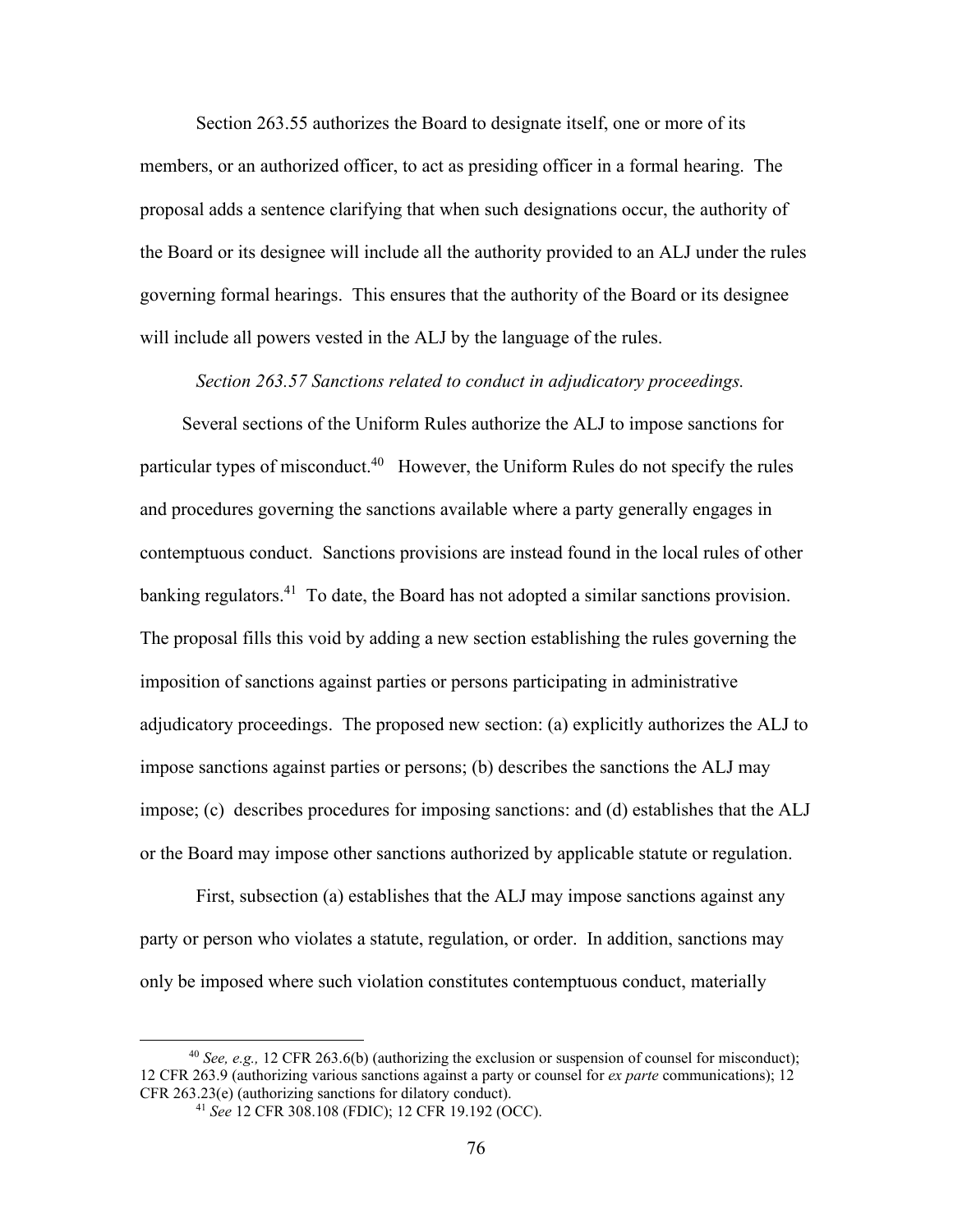injures another party, amounts to a clear and unexcused violation, or unduly delays the proceedings.

Second, subsection (b) describes the sanctions the ALJ may impose against parties or persons. Appropriate sanctions include: (1) issuing an order making findings against a party; (2) rejecting or striking testimony or other evidence offered by a party; (3) precluding the party from contesting specific issues or findings, offering or challenging certain evidence, or making late filings or conditioning such late filings; (4) assessing reasonable expenses incurred by the other party as a result of the misconduct; and (5) excluding the party or person from the adjudicatory proceeding. This list is nonexhaustive. As expressed in subsection (d), the ALJ or the Board may impose other sanctions authorized by an applicable statute or regulation.

Third, subsection (c) describes procedures for imposing and reviewing sanctions. First, sanctions could be imposed upon the motion of any party or upon the ALJ's own motion, although the ALJ would be required to submit to the Board any sanction that includes a final order on the merits. Second, no sanction beyond refusal to accept late filings may imposed without affording the party or person to be sanctioned the opportunity to be heard. And third, an order imposing sanctions would be subject to interlocutory review like any other order. Finally, subsection (d) clarifies that an ALJ or the Board may also impose any other restriction or sanction authorized by another applicable statute or regulation.

The Board believes that this new proposed section promotes fairness and transparency in adjudicatory proceedings by providing clear standards governing the authority of the ALJ to manage the conduct of the proceedings when presented with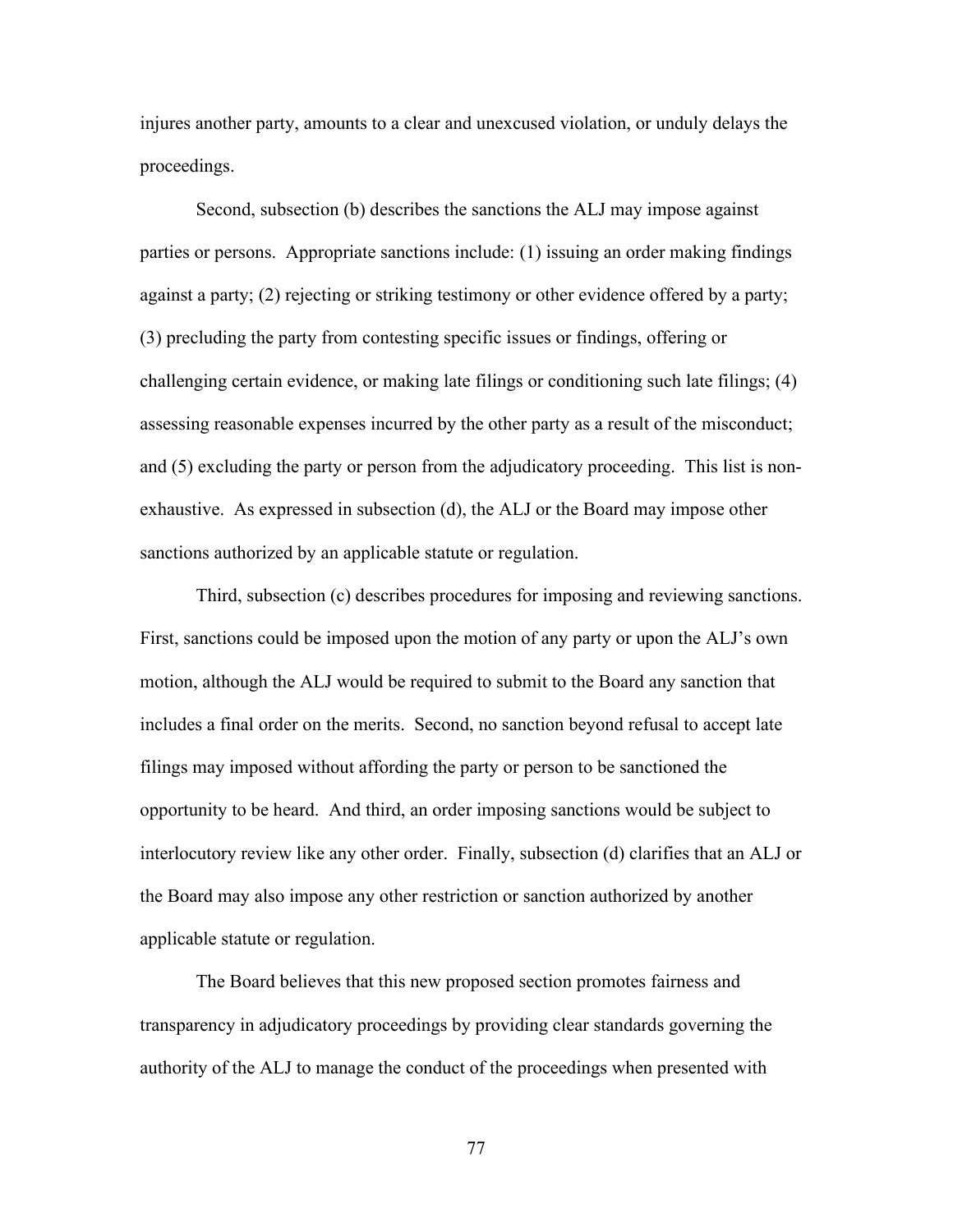contemptuous conduct.42 In addition, because this proposed section is modeled on the sanctions provisions already adopted by other banking regulators, it promotes uniformity in the rules of banking regulators.

# *Subpart K – Formal Investigative Proceedings.*

Under section 8(n) of the Federal Deposit Insurance Act and other statutory provisions, the Board has authority to conduct formal investigations, including authority to administer oaths, take depositions, and issue subpoenas in connection with the Board's examination and enforcement authority.<sup>43</sup> In 2011, the Board adopted regulations previously issued by the OTS which govern formal investigations of savings and loan holding companies and their subsidiaries under Home Owners' Loan Act.<sup>44</sup> These regulations, which are found in subpart L of Regulation LL (12 CFR part 238), do not govern formal investigations of other banking institutions or individuals under the Board's jurisdiction. While the Board has long-standing practices concerning the conduct of formal administrative investigations involving other banking organizations or individuals within its jurisdiction, these practices have heretofore not been incorporated in regulations governing such formal investigations.

 $42$  The Board believes that the power to impose sanctions is inherent in the ALJ's power to "regulate the course of a proceeding,"  $\overline{5}$  U.S.C.  $\overline{556(c)(5)}$ , and to "do all things necessary and appropriate to discharge the duties of a presiding officer." 12 CFR 263.5(b)(11).

 $43$  12 U.S.C. 1818(n).

<sup>44</sup> In 2011, pursuant to section 312 of the Dodd-Frank Wall Street Reform and Consumer Protection Act ("Dodd-Frank Act") (12 U.S.C. 5412), the responsibility for the supervision and regulation of savings and loan holding companies and their non-savings association subsidiaries transferred from the former-OTS to the Board. Shortly thereafter, the Board adopted an interim final rule that provided for the corresponding transfer of certain OTS regulations necessary for the Board to administer the statutes relating to supervision of savings and loan holding companies, including provisions governing formal investigative proceedings set forth at subpart L of Regulation LL (12 CFR 238.111-117) (*see* 76 FR 56508 (September 13, 2011)).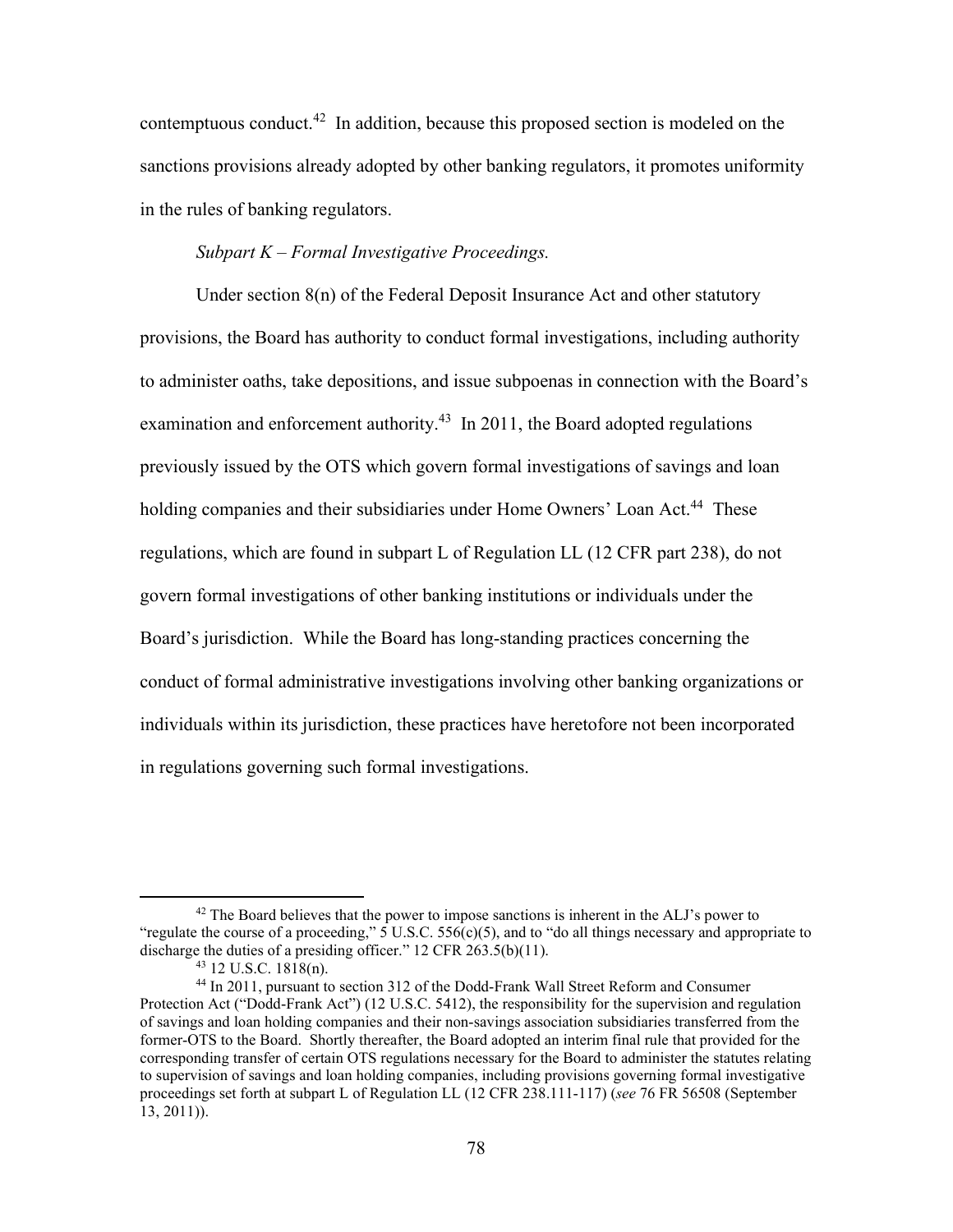The Board now proposes to codify and clarify its long-standing practices concerning the conduct of formal administrative investigations and promulgate rules governing all formal investigations of organizations and individuals within the Board's jurisdiction. The proposal deletes subpart L of Regulation LL and replaces it with a new section (subpart K to 12 CFR part 263). This new section establishes a single set of rules governing formal investigations for all Board-regulated organizations, including but not limited to state member banks, foreign banks, bank holding companies and their subsidiaries, savings and loan holding companies and their subsidiaries, Edge Act and agreement corporations, nonbank financial companies that the Financial Stability Oversight Council has determined should be supervised by the Board pursuant to section 113 of the Dodd-Frank Act (nonbank financial companies) or any subsidiaries of such companies, 45 and any other entity or individual that the Board has authority to investigate or bring an enforcement action against. Proposed subpart K would govern only the conduct of formal investigations; administrative adjudicatory proceedings would continue to be governed by the Board's Uniform Rules and Local Rules (subparts A and B of 12 CFR 263).

Proposed subpart K is modeled on the investigative procedures of other Federal financial industry enforcement agencies, including the FDIC and OCC. Like the existing rules of these agencies, proposed subpart K would, among other things, define a formal investigative proceeding by the Board and its scope; delineate some of the powers of the Board's designated representatives conducting formal investigative proceedings; require the confidentiality of formal investigative proceedings; provide for certain rights of

<sup>45</sup> 12 U.S.C. 5323; 12 U.S.C. 5362.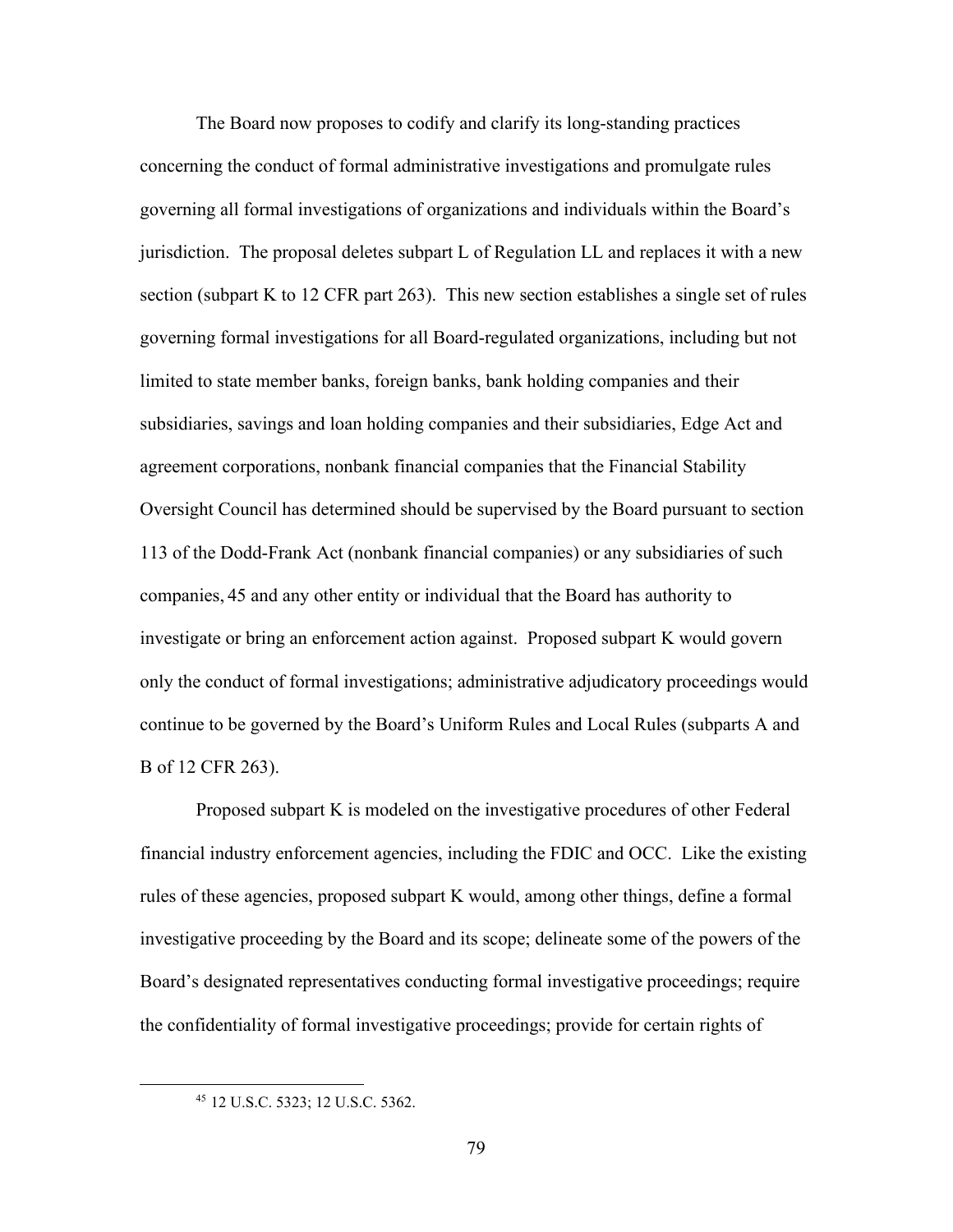witnesses in formal investigative proceedings; and establish investigative subpoena procedures.

The proposed rules authorize the Board or the General Counsel or the General Counsel's designee (in accordance with 12 CFR 265.6) to commence a formal investigation by issuing an order of investigation which designates both the purpose of the investigation and the "designated representatives" of the Board. These designated representatives would be authorized to administer oaths, to take and preserve testimony under oath, and to issue subpoenas *ad testificandum* and subpoenas *duces tecum* and to apply to the appropriate court to enforce such subpoenas.

The proposed rules also set forth the rights of persons from whom the Board seeks to compel information in a formal investigation. Specifically, the proposed rules describe a person's right to counsel during investigative testimony, an attorney's ability to advise and question a witness during investigative testimony, and the ability of a witness to obtain a copy of any testimony the witness provided. The proposed rules would also require the confidentiality of formal investigative proceedings and generally require sequestration of witnesses.

Proposed subpart K generally incorporates the substantive provisions currently contained in subpart L of Regulation LL with two major exceptions. First, the proposed subpart K does not include provisions (currently found in 12 CFR part 238.117(b)) providing for the filing and resolution of applications seeking to quash or modify subpoenas within 10 days of their service. Since the Board already vests with the General Counsel or his or her designee the authority to quash, modify, or revoke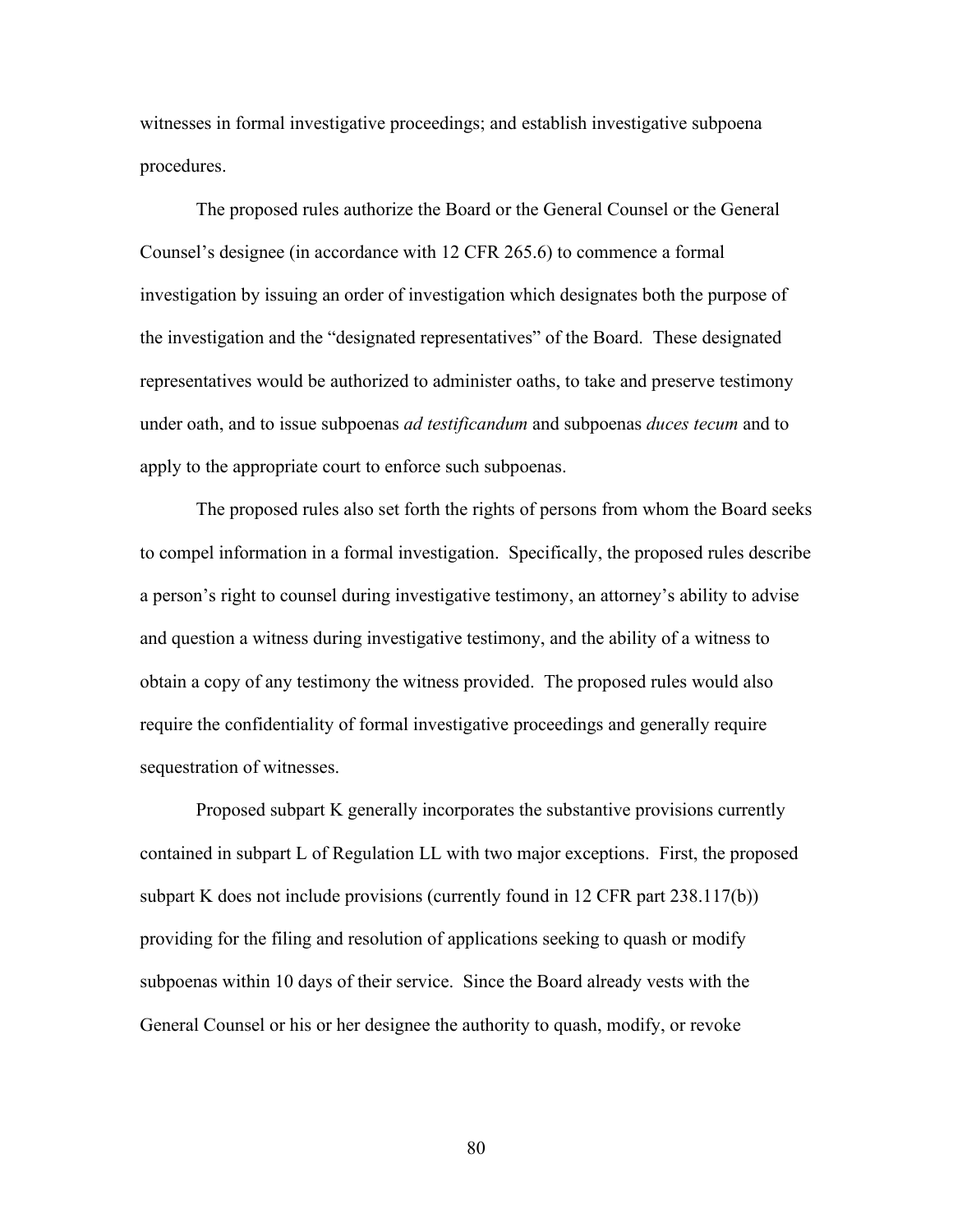subpoenas that have been issued,  $46$  any person or entity to whom a subpoena is directed may seek a modification or revocation of a subpoena by application to the General Counsel. A separate procedure is not necessary.

Second, the proposed subpart K provides that the officer supervising a formal investigative proceeding may, in certain circumstances, deny a written request for a copy of a transcript. Both subpart L of Regulation LL and the proposed rules (see 12 CFR part 238.114 and proposed rule 263.456(b)) provide that a witness may inspect a copy of the transcript without retaining a copy. Similarly, both subpart L of Regulation LL and the proposed rules (see 12 CFR part 238.114 and proposed rule 263.456(c)) provide that any request for a copy of a transcript may be denied. Although subpart L of Regulation LL vests the Board with the authority to deny a witness's request to inspect a copy of a transcript (see 12 CFR part 238.114), proposed subpart K vests the officer supervising a formal investigative proceeding with the authority to deny such request if provision of the transcript may infringe the privacy of third persons involved in the investigation, or impede or interfere with the conduct of any Board investigation.

The proposed subpart K also reorganizes or re-orders provisions currently found in subpart L of Regulation LL. For example, subpart L of Regulation LL had a separate provision regarding transcripts of investigative testimony (12 CFR part 238.114) that provides, among other things, that a witness may inspect the transcript of the witness's testimony. Proposed subpart K instead places the provision to permit inspection of a transcript of a witness's testimony in the proposed rule concerning the rights of witnesses (see proposed subpart K rule 263.456). Other provisions of proposed subpart K conform

<sup>46</sup> *See* 12 CFR part 265.6.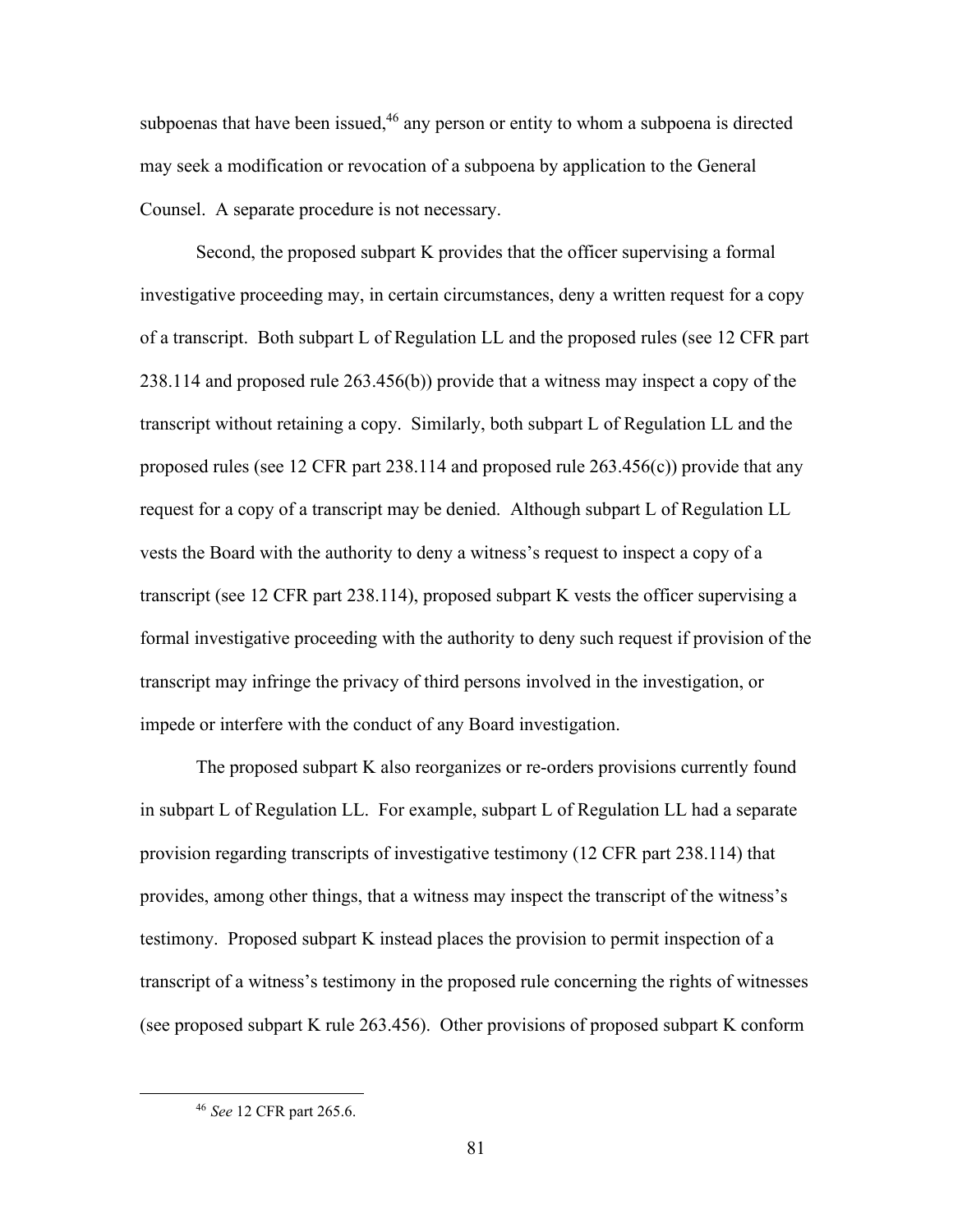provisions of subpart L of Regulation LL to current practices followed in Board investigations. For example, proposed subpart K rule 263.457, governing service of subpoenas in formal investigations, conforms to the current rules governing service of subpoenas in adjudicatory proceedings, 12 CFR part 263.11(d). These technical modifications are not intended to affect the substantive rights of parties.

In summary, proposed subpart K clarifies and centralizes the Board's existing investigative practices by codifying those procedures uniformly across all Board formal investigations.

#### *C. Proposed Amendments to the FDIC's Local Rules*

When the Uniform Rules were adopted in 1991, each Agency also adopted Local Rules to address procedures to supplement the Uniform Rules or otherwise facilitate the processing of administrative enforcement actions within an Agency. The Local Rules at issue here are set forth at 12 CFR part 308, subpart B: General Rules of Procedure, and supplement the Uniform Rules and procedures set forth in 12 CFR part 308, subpart A.

The FDIC requests comment on proposed amendments to the FDIC's Local Rules at subpart B. These revisions are intended to enhance the Uniform Rules and to further modernize and streamline the discovery process in administrative enforcement actions brought by the FDIC. The FDIC proposes changes that reflect the current processes and procedures routinely ordered by the administrative law judges (ALJs) that mirror procedures followed in the Federal court system. The FDIC also proposes to add new provisions regarding modern discovery practices, depositions, and disclosure of expert witness testimony to promote cooperation, fairness, and transparency.

Since the Local Rules were last updated, the development and utilization of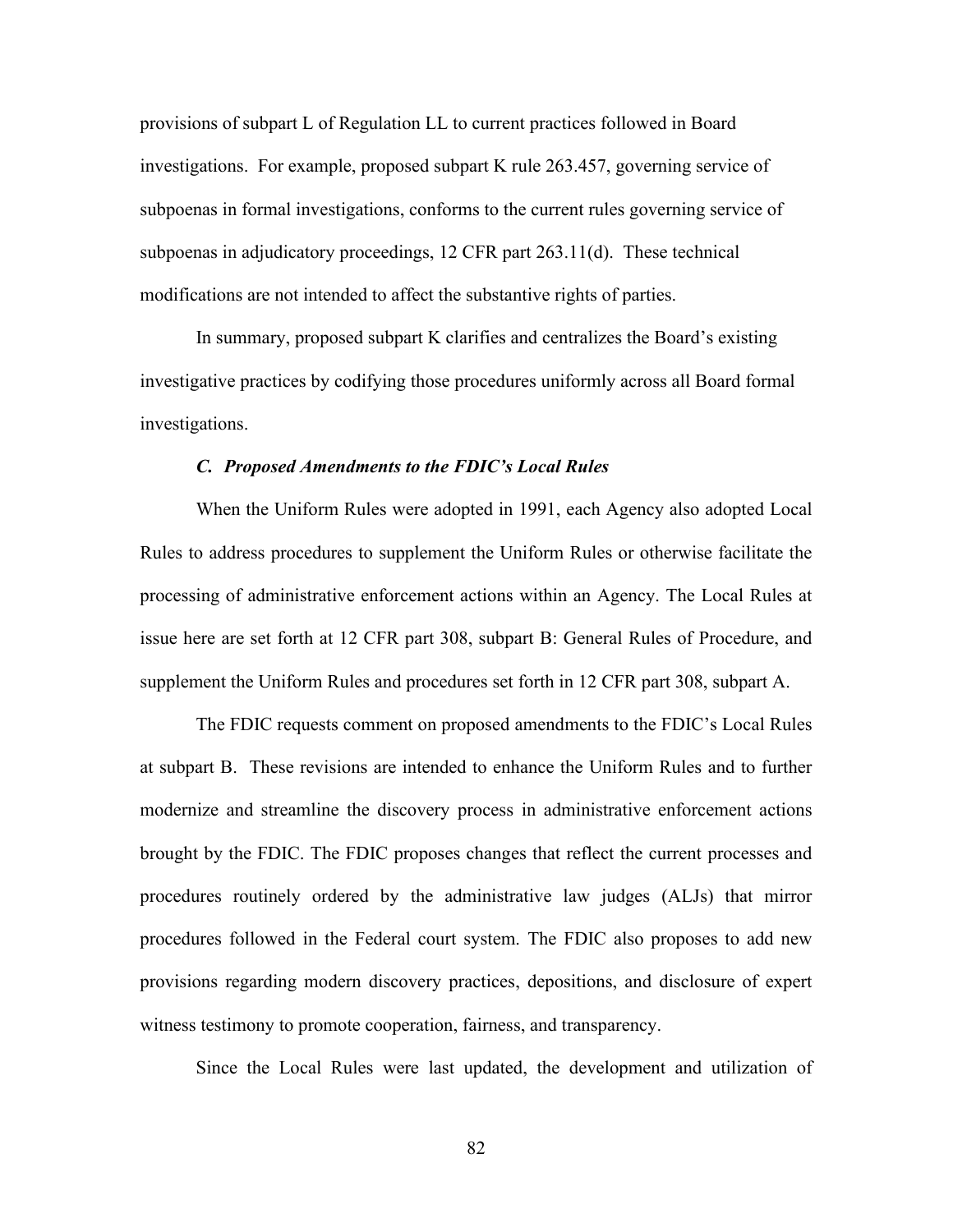electronically stored information has drastically increased the amount of potentially discoverable materials. In 2015, the Federal Rules of Civil Procedure (FRCP) were amended, in part, to address concerns regarding the volume of available materials and the effort and expense in processing those materials for discovery purposes. Although neither the FRCP, nor the Federal Rules of Evidence, apply to administrative proceedings at the FDIC, they do provide guidance and direction. Additionally, the FRCP are thoroughly vetted and considered to be best practices and procedures by the legal community. The FDIC is not adopting the FRCP; however, there are certain best practices and procedures that the FDIC believes would be advantageous to all parties to the administrative proceedings. Over the past few years, the ALJs have implemented, on a case-by-case basis, certain case management orders related to discovery procedures and requirements that mirror certain provisions of the FRCP. The FDIC wishes to formalize these procedures in the Local Rules to provide notice and clarity of the discovery rules applicable to administrative proceedings.

Similar to the changes in the Uniform Rules, the FDIC also proposes to update the language throughout its Local Rules to reflect the modernized language used in rulemaking. Where appropriate, the FDIC proposes to replace the term "shall" with "must" or "will" to reflect the current convention for a legal requirement and changes made to the FRCP in 2000. Additionally, the FDIC proposes to provide shortened references to "administrative law judge" (ALJ) and "electronically stored information" (ESI) because the shortened terms are well understood and the repetition of the shortened terms reduces the length of the regulations. These changes are proposed throughout the Local Rules and will not be discussed further in the individual sections below.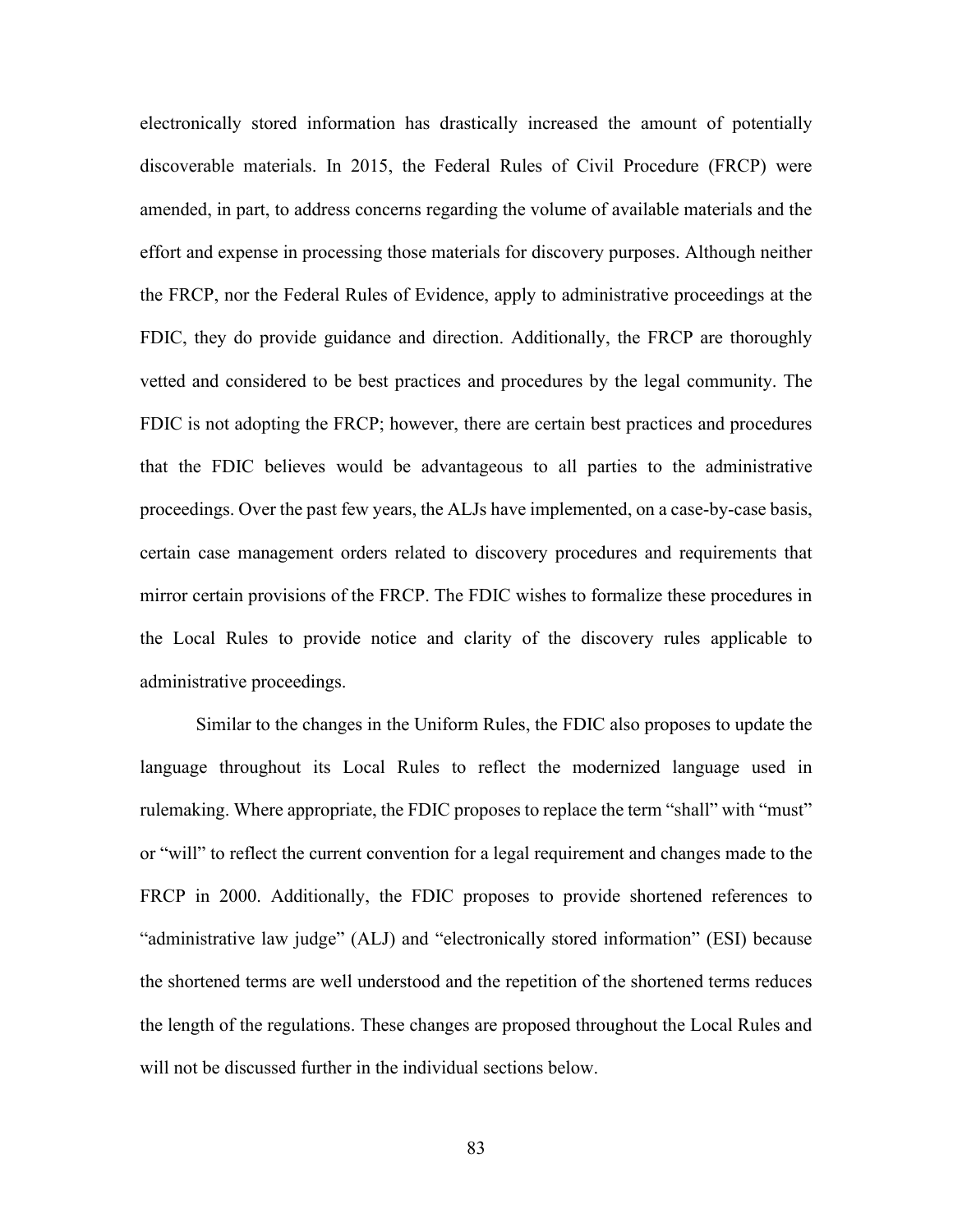*Section 308.102 Authority of Board of Directors and Administrative Officer.*

Section 308.102 contains minor changes to reflect the current internal organization of the FDIC.

#### *Section 308.103 Assignment to Administrative Law Judge (ALJ)*

Section 308.103 is being renamed to better reflect additional changes to how matters are currently assigned to an ALJ.

# *Section 308.104 Filings with the Board of Directors*

Section 308.104 provides an electronic mail address for the FDIC's Administrative Officer, who is the official custodian of the record for administrative proceedings, and with whom all parties must file an electronic copy of all pleadings.

#### *Section 308.107 Supplemental Discovery Rules*

Section 308.107 is being renamed to reflect the updates to the FDIC's discovery processes to include modern discovery practices and procedural orders issued by the ALJs and to allow for limited depositions.

#### *Section 308.107(a) Scope of Discovery*

Section 308.107(a) is a new section that describes the permitted scope of discovery. The FDIC proposes to adopt the concept of "proportionality" in discovery production and set forth limits on ESI, both of which were added to the FRCP in 2015. Because the FDIC maintains the data collected from failed insured depository institutions in its role as Receiver, it has custody and control of voluminous amounts of failed bank data. Generally, the vast majority of this information would not be materially relevant to an administrative enforcement proceeding. Instituting a requirement that discovery be proportional will decrease unnecessary expenditures and promote a more efficient process for all parties to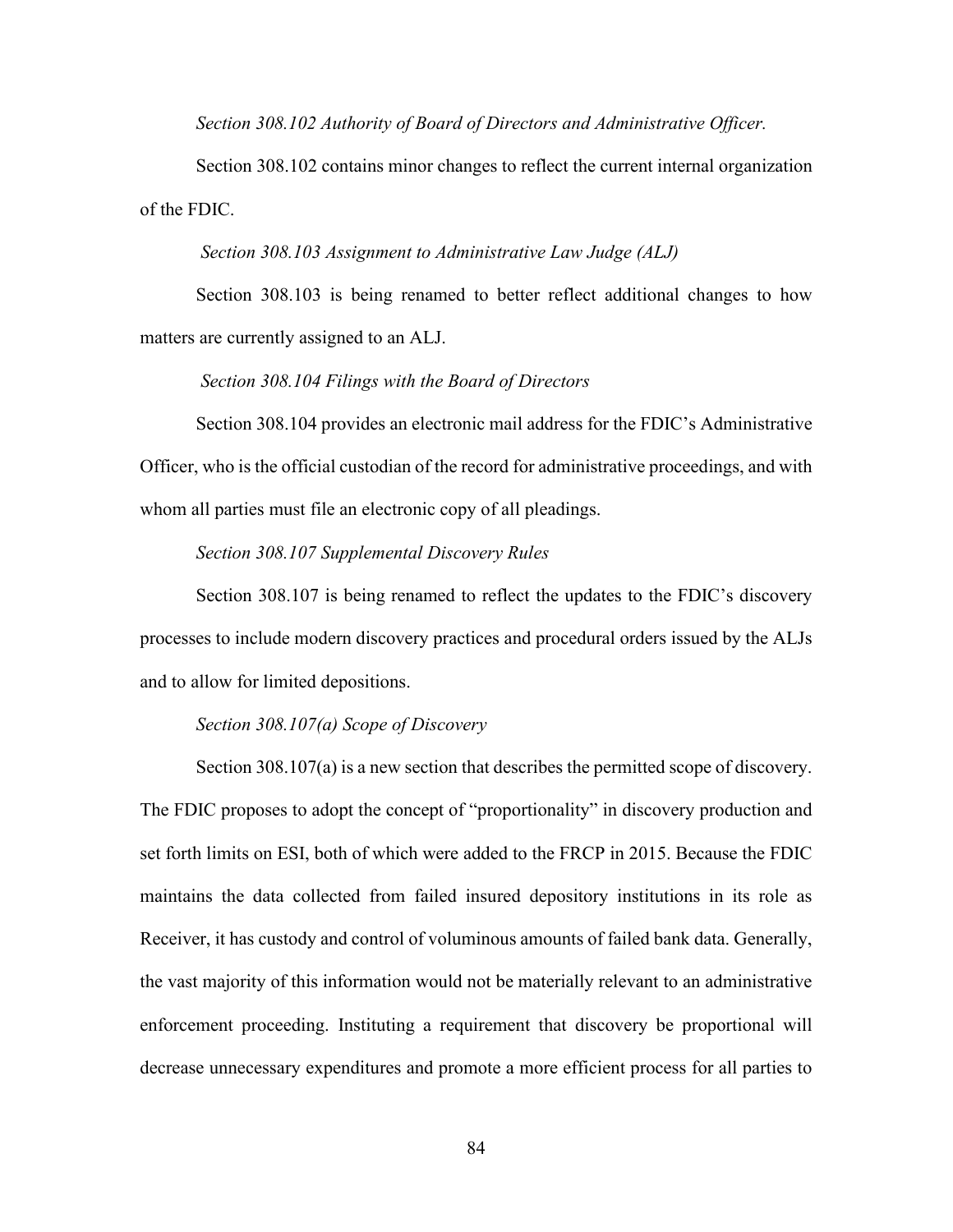the administrative proceedings.

#### *Section 308.107(b) Joint Discovery Plan*

Section 308.107(b) sets forth the FDIC's proposal to add a Joint Discovery Plan to the discovery process. Currently, the ALJs routinely require both parties agree to an ESI Plan that governs the production of ESI. The FDIC proposes to combine the current practice with certain provisions similar to the FRCP Rule 26(f)(3). This new section would require the parties to meet and confer at the beginning of the discovery process to facilitate communication and cooperation on discovery matters. The purpose is to develop a Joint Discovery Plan that meets the parties' needs, decreases discovery disputes, encourages collegiality, and conserves resources. If necessary, this section provides a mechanism for resolution of discovery disputes.

*Section 308.107(c) Document and Electronically Stored Information (ESI) Discovery*

Section 308.107(c) was created to integrate the proposed provisions of the Local Rules with the Uniform Rules. Additionally, the provisions related to the production of documents now include modern concepts from the FRCP related to the production of ESI.

#### *Section 308.107(d) Expert Witness Disclosures*

Section 308.107(d) is a new section mirroring the 1993 updates to the FRCP  $26(a)(2)$  that describe the proposed disclosures for expert witness testimony. The vast majority of modern administrative enforcement proceedings involve expert testimony; however, there are currently no rules governing how expert testimony is fairly and properly disclosed to the opposing party. As a result, the ALJs began issuing orders, on a case-bycase basis, requiring disclosure of expert testimony similar to the requirements set forth in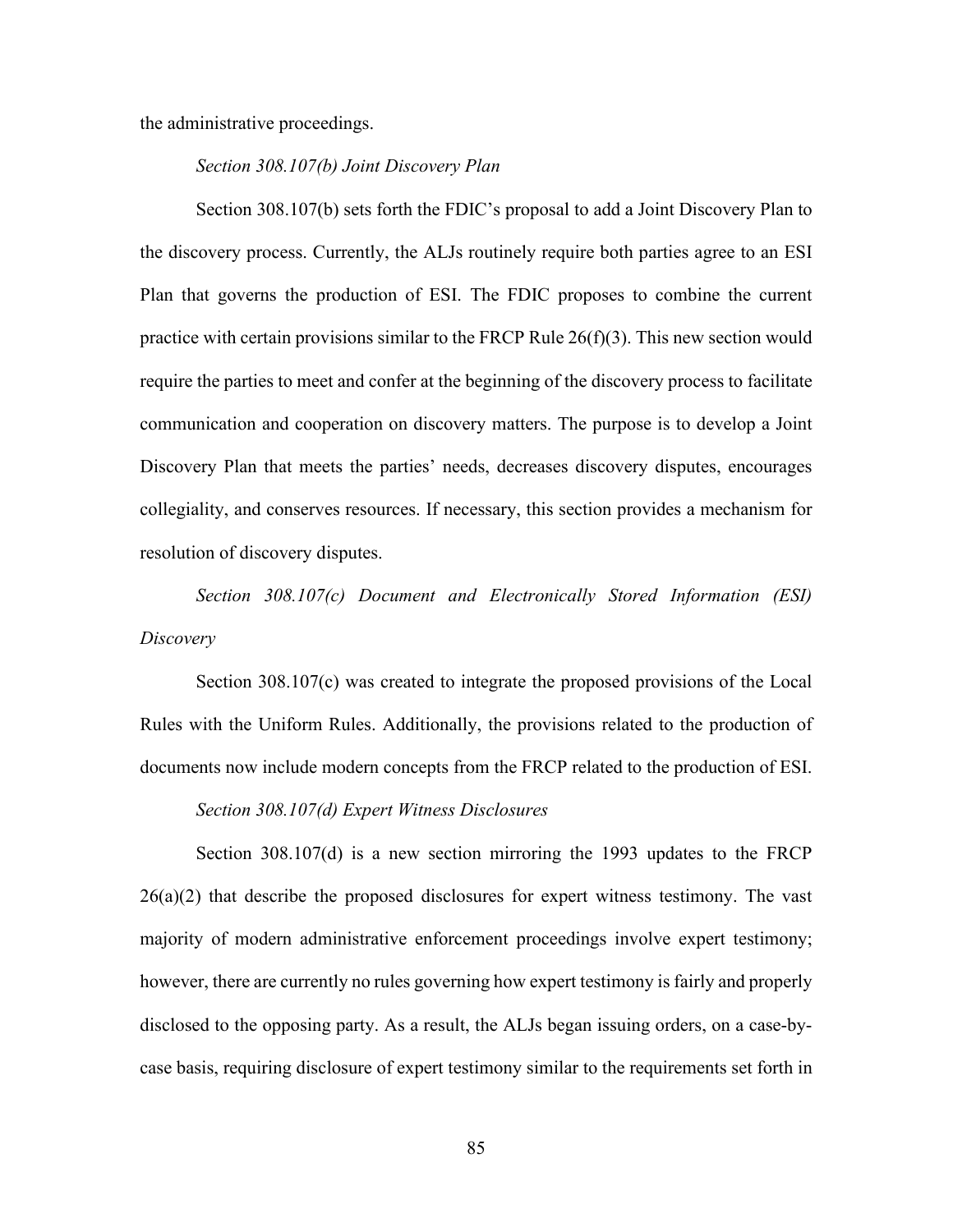FRCP  $26(a)(2)$ . The FDIC proposes to incorporate these expert witness disclosure requirements into the written rules to improve transparency and promote fairness. Similar to the 1993 and 2010 revisions to the FRCP 26(a)(2),  $\S 308.107(d)$  provides two categories of expert witnesses with two different levels of required disclosures. Section  $308.107(d)(2)(i)$  is intended for professional experts who generally do not work for a party but are specifically engaged for the purpose of providing expert testimony. Section  $308.107(d)(2)(ii)$  is intended to cover those individuals whose expertise comes from the person's regular course of business such as, a commissioned bank examiner or bank personnel, who will be offered as an expert witness at the hearing. Consistent with the FRCP 26(a)(2), these rules are intended as disclosure requirements. Similar to the Federal rules of evidence and case law, these documents are prior written disclosures of future opinion testimony to be offered at the hearing to assist the ALJ. Neither category of written disclosures are intended to serve as substitutes for expert witness testimony at the hearing. Moreover, occasionally the ALJ orders mandated more disclosure from expert witnesses than the FRCP 26(a)(2) required. The FDIC believes that the FRCP 26(a)(2) created a twotier system for disclosure that represents a legitimate and reasonable divide between the two categories of expert witnesses. Those individuals who are not in the business of providing professional expert testimony do not need to provide a heightened level of disclosures. As the Federal Rules Committee notes stated in the 2010 Amendments "[c]ourts must take care against requiring undue detail, keeping in mind that these witnesses have not been specially retained and may not be as responsive to counsel as those who have."

#### *Section 308.107(e) Depositions*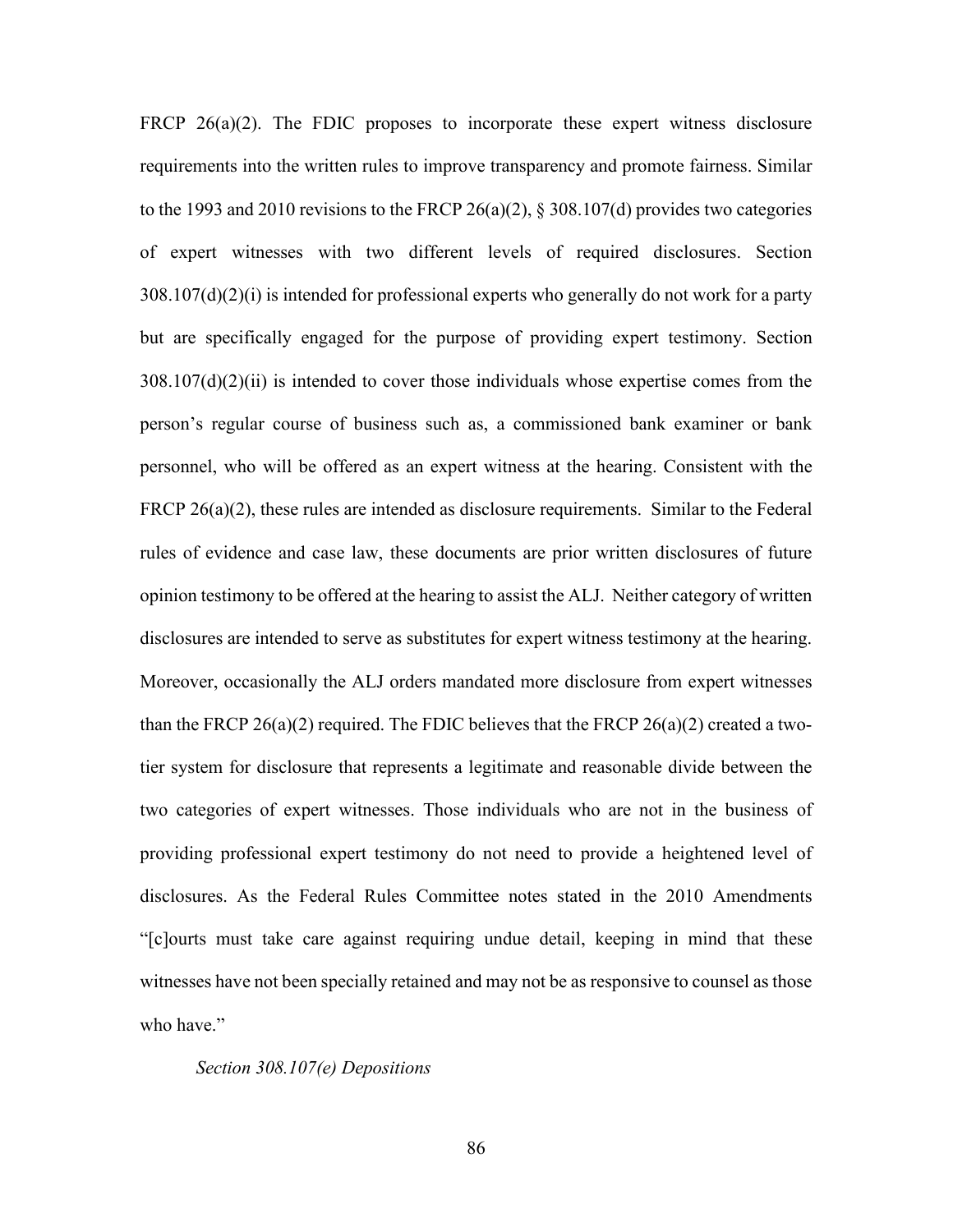Section 308.107(e) is a new section that provides for the possibility of depositions during the discovery process in cases where such discovery is appropriate. The FDIC does not currently allow for deposition discovery in its enforcement matters, and parties are not legally entitled to take depositions in administrative actions under the Administrative Procedure Act.<sup>47</sup> Nonetheless, the FDIC has observed that the OCC, the Board, and other Federal agencies have voluntarily provided respondents in administrative proceedings with an opportunity for limited depositions in appropriate cases.<sup>48</sup> For these reasons, the FDIC proposes adding the option for the parties to pursue limited depositions of individuals with direct knowledge of facts relevant to the proceeding and individuals designated as an expert in cases where such discovery is appropriate and proportional to the needs of the case.

Under  $\S$  308.107(e)(1), the FDIC is proposing limitations to ensure that any depositions that do take place do not cause undue delay or burden. Under the FDIC's proposed rules, any deposition discovery would be limited by the requirement that discovery be proportional to the needs of the case, as required for all discovery under § 308.107(a). Additionally, depositions would only be allowed where the information sought from the depositions cannot be obtained from another source that is more convenient, less burdensome, or less expensive. Finally, the FDIC is proposing that, in the absence of extraordinary circumstances, depositions will be limited to individuals expected to testify at the hearing. The FDIC believes that the limitations proposed strike an appropriate

<sup>47</sup> *See, e.g., Starr Comm'r of Internal Revenue*, 226 F.2d 721,722 (7th Cir. 1955), *cert. denied,* 350 U.S. 993 (1955); *McClelland v. Andrus*, 606 F.2d 1278, 1285 (D.C. Cir. 1979); *Jones Total Health Care Pharmacy, LLC v. Drug Enforcement Administration*, 881 F.3d 823, 834 (C.A.11, 2018).

<sup>&</sup>lt;sup>48</sup> Until recently, the rules of practice governing administrative actions before the Securities and Exchange Commission (SEC) were similar to those in the Uniform Rules, allowing for the taking of depositions only upon a showing that a deponent will be unlikely to be able to attend and testify at a hearing. In 2016, the SEC amended its rules of practice to remove this restriction and to allow parties with broader, albeit still limited, access to depositions in administrative proceedings. 81 Fed. Reg. 50211 (July 13, 2016).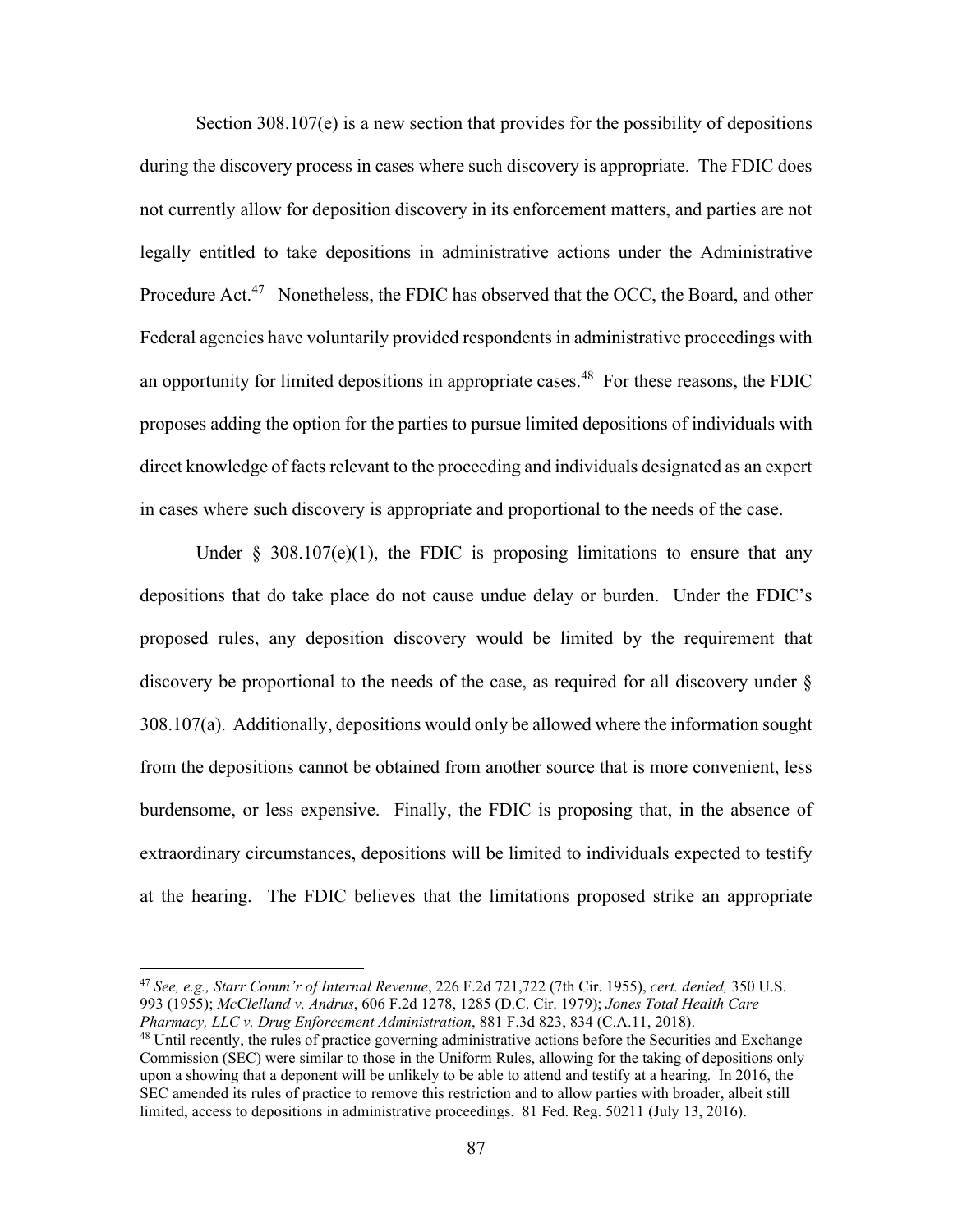balance between the potential for a demonstrable need for depositions in some cases and the interest in resolving cases efficiently.

The remainder of the § 308.107(e) sets forth various procedural rules that will apply to any deposition discovery, including notices, transcription, timing and duration of depositions. These provisions are largely adapted from procedures under the FRCP and those used by the OCC and the Board.

# *Section 308.107(f) Discovery Motions*

Section 308.107(f) is a new section aimed at clarifying certain matters related to discovery motions. Section  $308.107(f)(1)$  clarifies that the ALJ must limit inappropriate discovery either on motion, or on their own initiative. Section 308.107(f)(2) provides that parties may move to terminate depositions that are being conducted in bad faith or an inappropriate manner. Section 308.107(f)(3) clarifies that the provisions of § 308.25(f), governing motions to compel document discovery, apply equally to all motions to compel discovery.

#### **IV. Discussion of OCC Changes to Part 4, Service of Process**

The OCC proposes to amend subpart A of 12 CFR part 4, Organization and Functions, to add a new  $\S 4.8$  that would address service of process. This new provision would put private parties on notice of the established process they should use in serving the OCC, Comptroller, or officers or employees of the OCC in a private action. Codifying this process in the rule should help avoid possible confusion as to where and how private parties serve the OCC, Comptroller, or officers or employees of the OCC, which should ensure that the OCC has adequate notice to respond to a complaint or other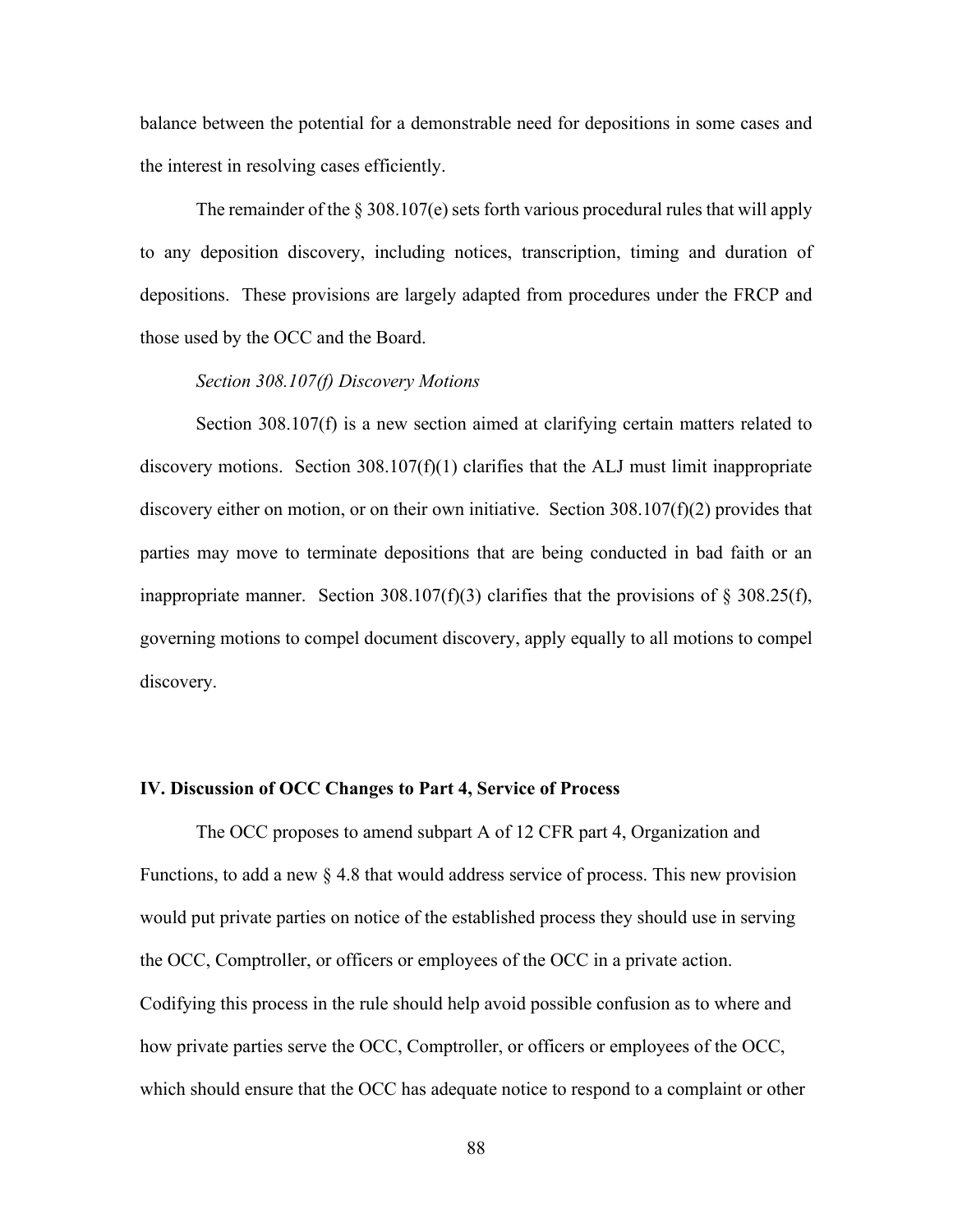filing. The proposal provides that "officers" are officials who are not employees of the OCC, such as an ALJ.

Specifically, proposed  $\S 4.8(a)$  provides that paragraphs (b), (c), and (d) of this section apply to service of process upon the OCC, the Comptroller acting in his official capacity, officers or employees of the OCC who are sued in their official capacity, and officers or employees of the OCC who are sued in an individual capacity for an act or omission occurring in connection with duties performed on the behalf of the OCC. Proposed § 4.8(b) provides that service of process for actions in Federal courts should be made upon the OCC, the Comptroller, or officers or employees of the OCC by serving the United States under the procedures set forth in the Federal Rules of Civil Procedure governing the service of process upon the United States and its agencies, co**r**porat**i**ons, officers, or employees.<sup>49</sup> Proposed § 4.8(c) provides that service of process for actions brought in State courts should be made upon the OCC, the Comptroller, or officers or employees of the OCC by sending copies of the summons and complaint by registered or certified mail to the Chief Counsel, Office of the Comptroller of the Currency, Washington, DC 20219. Proposed  $\S 4.8(c)$  also encourages parties to provide copies of the summons and complaint to the appropriate United States Attorney in accordance with the procedures set forth in the Federal Rules of Civil Procedure governing the service of process upon the United States and its agencies, corporations, officers, or employees.<sup>50</sup> Proposed § 4.8(d) provides that only the Washington, DC headquarters office of the OCC is authorized to accept service of a summons or complaint and that the OCC, the Comptroller, or officers or employees of the OCC should be served with a copy of the

<sup>49</sup> *See* Rule 4(i) of the Federal Rules of Civil Procedure. <sup>50</sup> *Id.*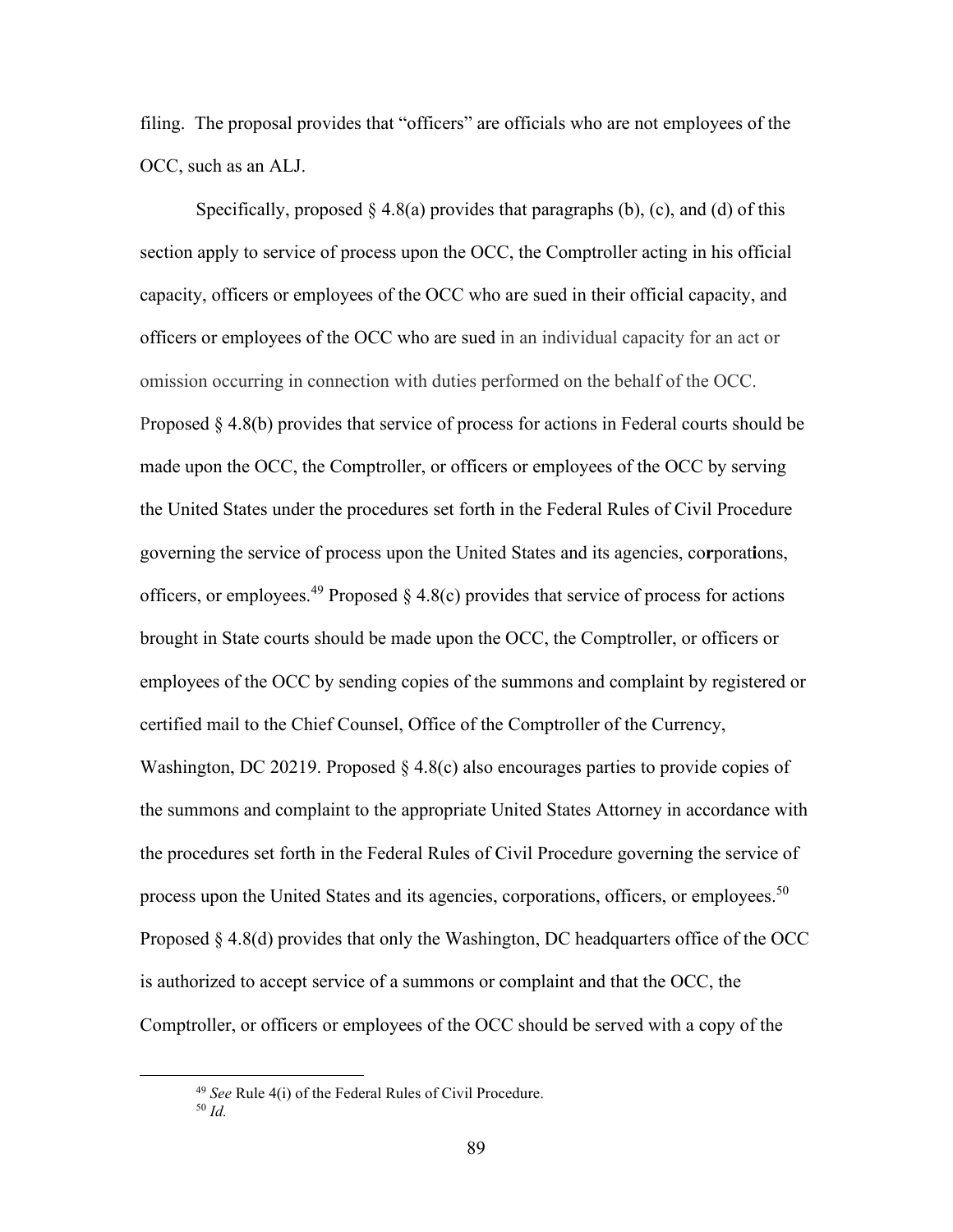summons or complaint at the Washington, DC headquarters office in accordance with § 4.8(b) or (c). This provision would clarify that a summons or complaint should not be sent to another office of the OCC.

Finally, proposed  $\S$  4.8(e) provides that the OCC is not an agent for service of process upon a national bank, Federal savings association, or Federal branch or agency of a foreign bank. Instead, it directs parties to serve a summons or complaint upon the institution in accordance with the laws and procedures for the court in which the action has been filed. The OCC intends this provision to prevent further instances of parties attempting to serve a national bank through the OCC.

# **V. Regulatory Analysis**

#### **A. Regulatory Flexibility Act**

*OCC*: The Regulatory Flexibility Act  $(RFA)^{51}$  requires an agency, in connection with a proposed rule, to prepare an Initial Regulatory Flexibility Analysis (IRFA) describing the impact of the rule on small entities (defined by the Small Business Administration (SBA) for purposes of the RFA to include commercial banks and savings institutions with total assets of \$600 million or less and trust companies with total assets of \$41.5 million or less)<sup>52</sup> or to certify that the proposed rule would not have a significant economic impact on a substantial number of small entities.

The OCC currently supervises approximately 1,122 institutions (commercial banks, trust companies, Federal savings associations, and branches or agencies of foreign

<sup>51</sup> 5 U.S.C. 601 et seq.

<sup>&</sup>lt;sup>52</sup> See the SBA's size thresholds for commercial banks and savings institutions, and trust companies, 13 CFR 121.201.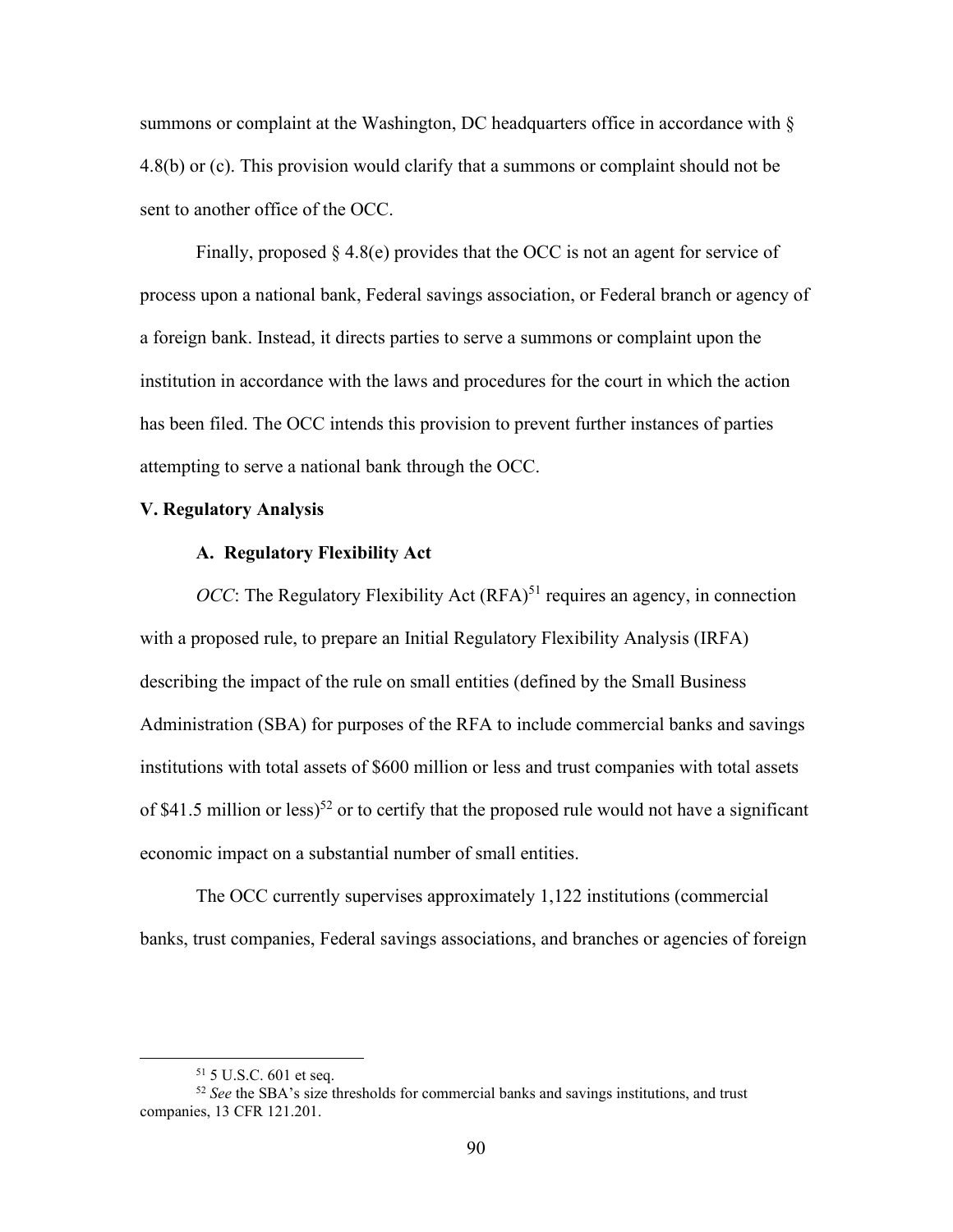banks, collectively banks), of which  $669$  are small entities.<sup>53</sup> The rule could impact any OCC-supervised institution, including any of these small entities. However, it is unlikely that the proposed rule, if implemented, would impact more than a *de minimis* number of OCC-supervised institutions in any given year.<sup>54</sup> Furthermore, the proposed rule would facilitate the orderly determination of administrative proceedings and its proposed changes are primarily updates and clarifications of administrative procedure and in general reflect current practices. Therefore, the OCC concludes that the proposed rule would not impose more than minimal costs on institutions that may be impacted. Because the OCC estimates that expenditures, if any, associated with the proposed rule would be *de minimis,* the OCC certifies that the proposed rule would not have a significant economic impact on a substantial number of small entities supervised by the OCC. Accordingly, an IRFA is not required.

*Board*: The RFA generally requires an agency to consider the impact of the agency's proposed rules on small entities and to conduct an IRFA of any rule subject to notice-and-comment rulemaking requirements, unless the head of the agency certifies that the rule will not, if promulgated, have a significant economic impact on a substantial number of small entities.<sup>55</sup> An IRFA must contain  $(1)$  a description of the reasons why action by agency is being considered; (2) a succinct statement of the objectives of, and

<sup>53</sup> Consistent with the General Principles of Affiliation 13 CFR 121.103(a), the OCC counts the assets of affiliated financial institutions when determining if it should classify an institution as a small entity. The OCC used December 31, 2020, to determine size because a "financial institution's assets are determined by averaging the assets reported on its four quarterly financial statements for the preceding year." *See* footnote 8 of the SBA's *Table of Size Standards*.

 $54$  Based on activity during the past five years, approximately 23 banks (an average of less than 5 per year) would be impacted by the proposed changes to part 19 subparts A, B, C, I, L, and M. Furthermore, during the past five years the OCC has not received any Equal Access to Justice Act (EAJA) applications from a bank for the payment of attorney's fees.

 $5\overline{5}$  5 U.S.C. 601-612.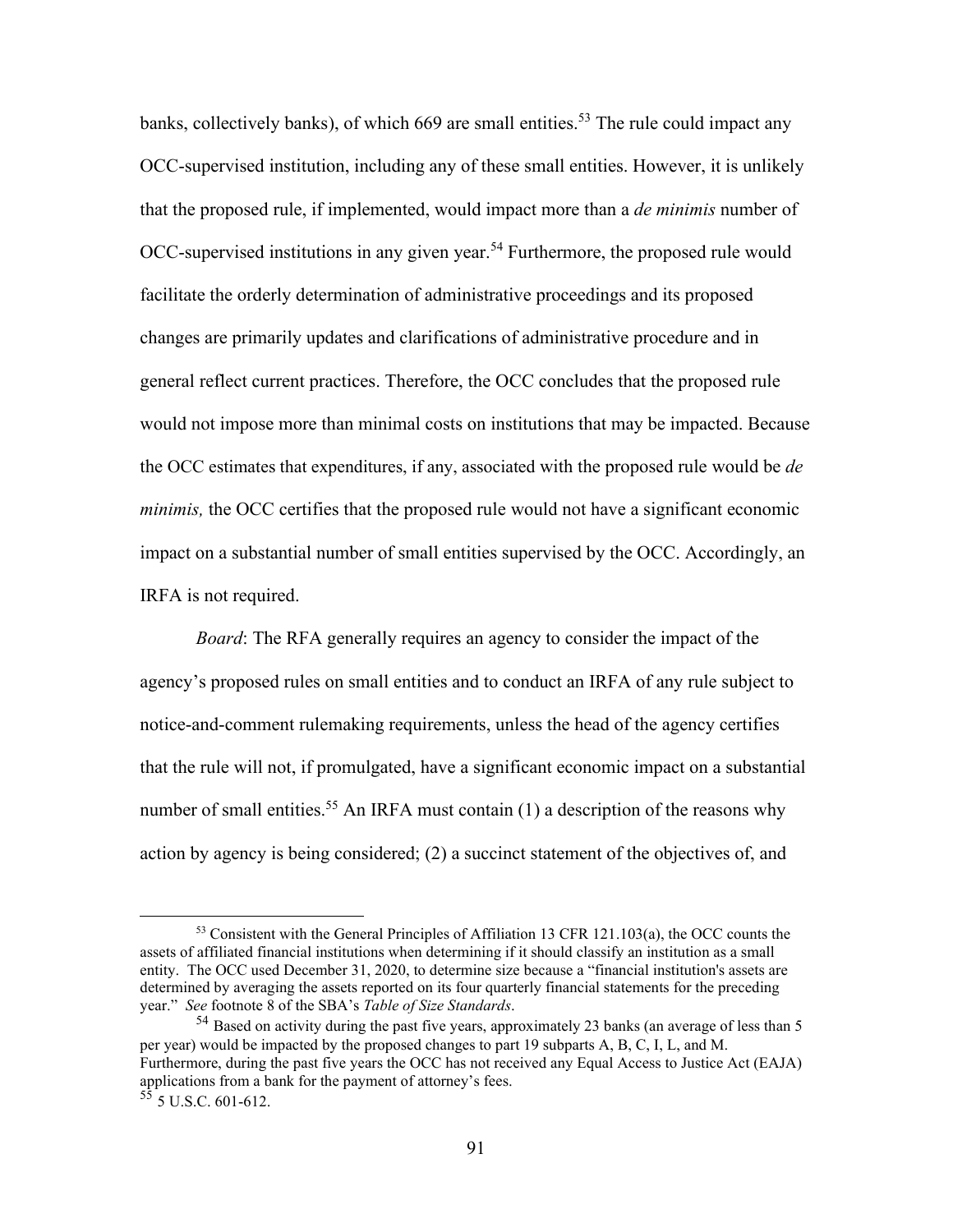legal basis for, the proposed rule; (3) a description of, and where feasible, an estimate of the number of small entities to which the proposed rule will apply; (4) a description of the projected reporting, recordkeeping, and other compliance requirements of the proposed rule; (5) an identification, to the extent practicable, of all relevant Federal rules which may duplicate, overlap with, or conflict with the proposed rule; and (6) a description of any significant alternatives to the proposed rule which accomplish its stated objectives.

As stated in this notice of proposed rulemaking, the Agencies are proposing amendments to the Uniform Rules and to their local rules to recognize the use of electronic communications in all aspects of administrative hearings and to otherwise increase the efficiency and fairness of administrative adjudications. In addition, the Board is proposing to establish a single set of rules governing all formal investigations. The proposed rules only establish procedures governing Board formal investigations and adjudicatory proceedings. The proposed rules would not impose any requirement on regulated entities, and regulated entities would not need to take any action in response to the proposed rules. As such, the proposed rules will not have a significant economic impact on a substantial number of small entities. The proposed rules will not duplicate, overlap with, or conflict with other Federal rules, as they would only apply to Board formal investigations and administrative adjudications. Finally, the Board believes there are no significant alternatives to the proposed rules. The Board welcomes comments on this analysis.

*FDIC*: The RFA requires that, in connection with a notice of proposed rulemaking, an agency prepare and make available for public comment an initial regulatory flexibility analysis that describes the impact of the proposed rule on small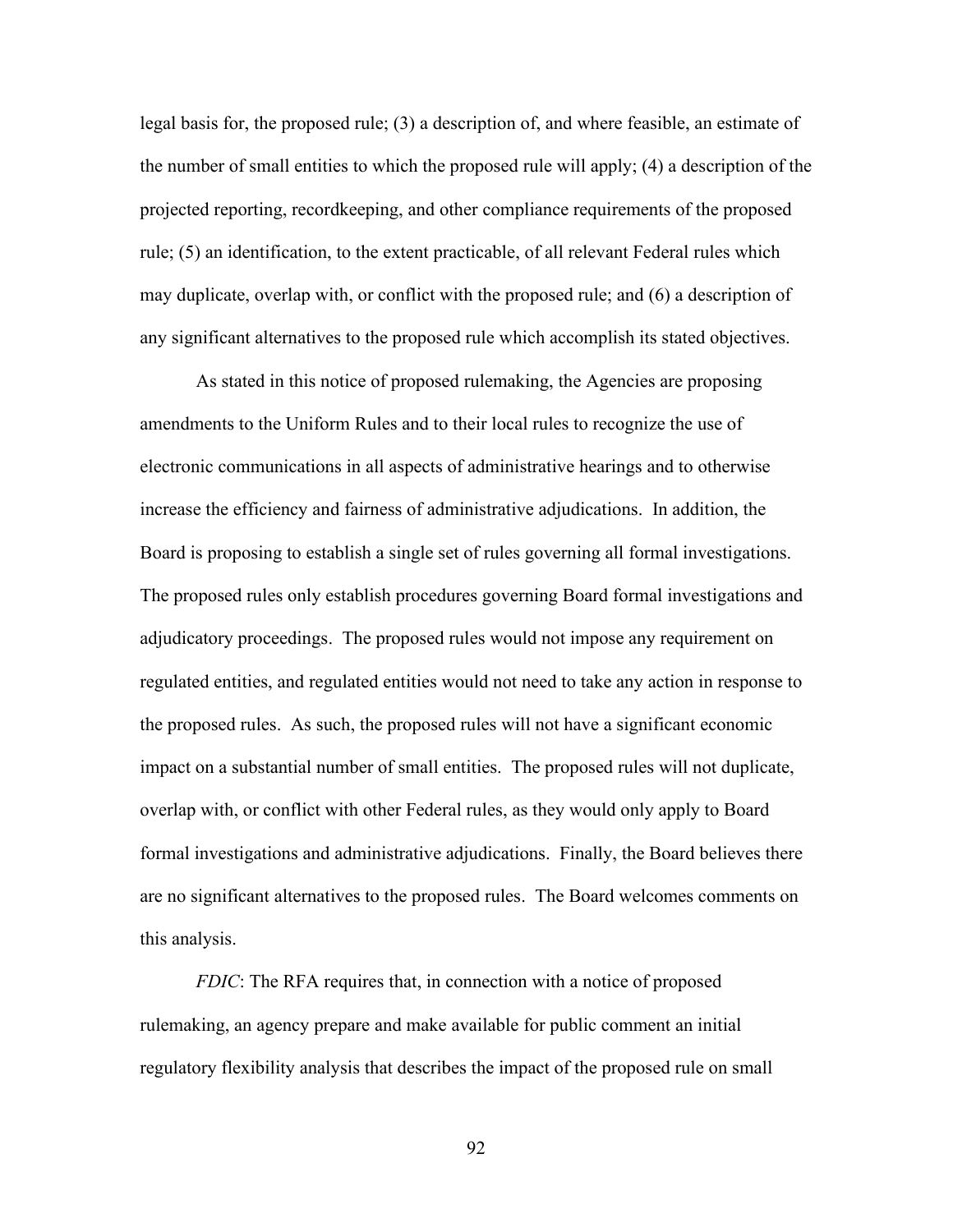entities.<sup>56</sup> However, a regulatory flexibility analysis is not required if the agency certifies that the rule will not have a significant economic impact on a substantial number of small entities, and publishes its certification and a short explanatory statement in the Federal Register together with the rule. The SBA has defined "small entities" to include banking organizations with total assets of less than or equal to  $$600$  million.<sup>57</sup> Generally, the FDIC considers a significant effect to be a quantified effect in excess of 5 percent of total annual salaries and benefits per institution, or 2.5 percent of total noninterest expenses. The FDIC believes that effects in excess of these thresholds typically represent significant effects for FDIC-supervised institutions.

As of the quarter ending March 31, 2021, the FDIC supervised 3,215 depository institutions,<sup>58</sup> of which 2,333 were considered small for the purposes of the RFA.<sup>59</sup> As previously discussed, the Agencies are proposing changes to the Uniform Rules to recognize the use of electronic communications in all aspects of administrative hearings and to otherwise increase the efficiency and fairness of administrative adjudications. The FDIC is also proposing to modify the Local Rules of administrative practice and procedure. If adopted, the proposed amendments would apply to administrative proceedings held by the FDIC and would not impose any requirement on regulated entities. Further, the FDIC typically brings less than five formal administrative

<sup>56</sup> 5 U.S.C. 601, et seq.

<sup>&</sup>lt;sup>57</sup> The SBA defines a small banking organization as having \$600 million or less in assets, where "a financial institution's assets are determined by averaging the assets reported on its four quarterly financial statements for the preceding year." See 13 CFR 121.201 (as amended by 84 FR 34261, effective August 19, 2019). "SBA counts the receipts, employees, or other measure of size of the concern whose size is at issue and all of its domestic and foreign affiliates." See 13 CFR 121.103. Following these regulations, the FDIC uses a covered entity's affiliated and acquired assets, averaged over the preceding four quarters, to determine whether the FDIC-supervised institution is "small" for the purposes of RFA.

<sup>&</sup>lt;sup>58</sup> FDIC-supervised institutions are set forth in 12 U.S.C.  $1813(q)(2)$ .

<sup>59</sup> FDIC Call Report data, March 31, 2021.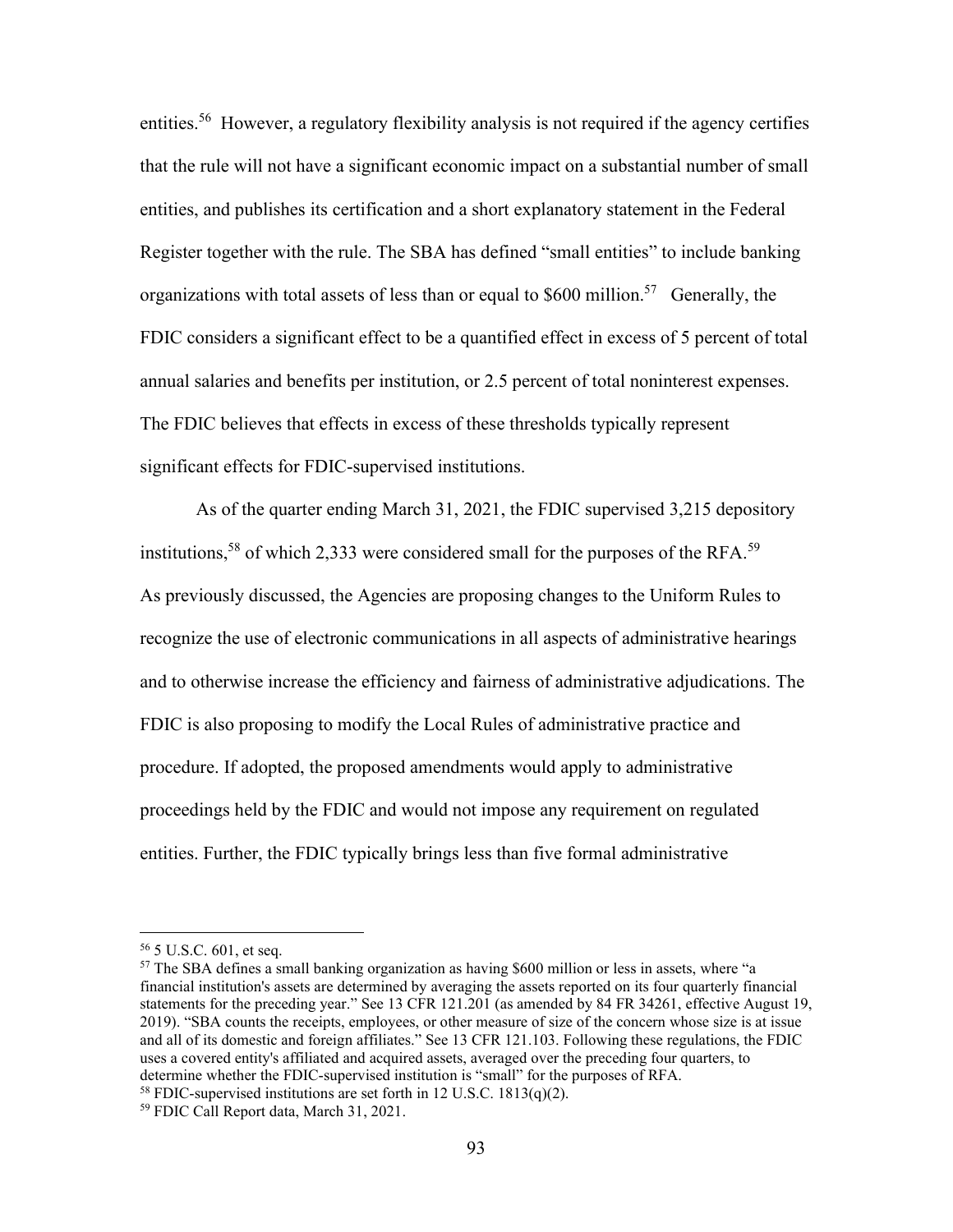proceedings annually. Finally, the proposed amendments are primarily updates and clarifications of administrative procedure and impose no significant additional burdens on small entities. Therefore, the FDIC concludes that the proposed rule will not have a significant impact on a substantial number of small entities. For the reasons described above and pursuant to 5 U.S.C. 605(b), the FDIC certifies that the proposed rule will not have a significant economic impact on a substantial number of small entities. The FDIC invites comments on all aspects of the supporting information provided in this RFA section. In particular, would this proposed rule have any significant effects on small entities that the FDIC has not identified?

*NCUA*: The RFA generally requires that, in connection with a notice of proposed rulemaking, an agency prepare and make available for public comment an initial regulatory flexibility analysis that describes the impact of a proposed rule on small entities. A regulatory flexibility analysis is not required, however, if the agency certifies that the rule will not have a significant economic impact on a substantial number of small entities (defined for purposes of the RFA to include Federally insured credit unions with assets less than \$100 million) and publishes its certification and a short, explanatory statement in the Federal Register together with the rule. The proposed rule would amend the Uniform Rules to recognize the use of electronic communications in all aspects of administrative hearings and to otherwise increase the efficiency and fairness of administrative adjudications. The proposed changes consist of updates and clarifications of administrative procedure and impose no significant new burdens on credit unions, parties to administrative actions, or counsel. Accordingly, the NCUA certifies that the proposed rule will not have a significant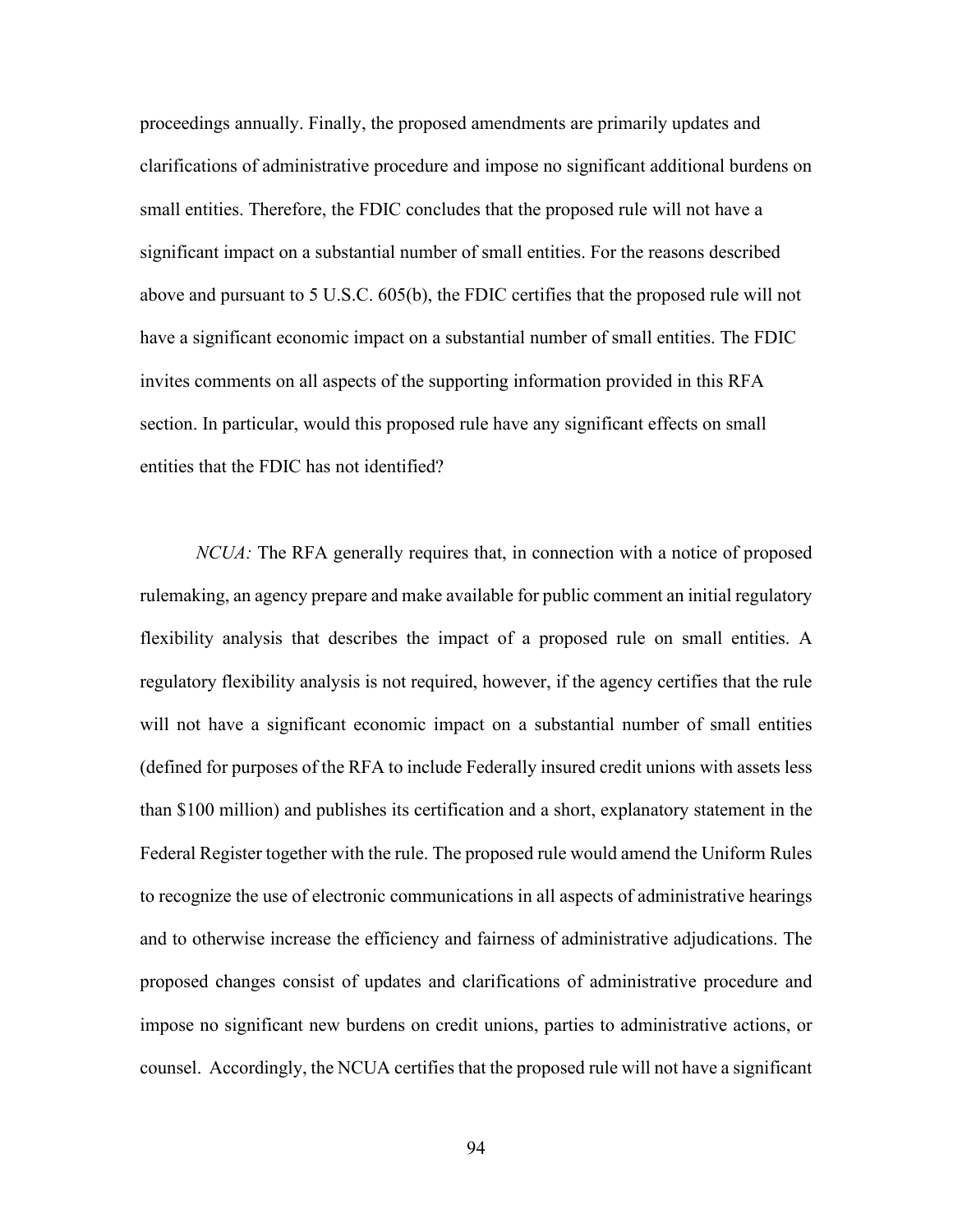economic impact on a substantial number of small credit unions.

# **B. Paperwork Reduction Act**

The Paperwork Reduction Act of 1995<sup>60</sup> (PRA) states that no agency may conduct or sponsor, nor is the respondent required to respond to, an information collection unless it displays a currently valid Office of Management and Budget (OMB) control number. The Agencies have reviewed this proposed rule and determined that it does not create any information collection or revise any existing collection of information. Accordingly, no PRA submissions to OMB will be made with respect to this proposed rule. The Board reviewed the rule under the authority delegated to the Board by OMB.

#### **C. OCC Unfunded Mandates Reform Act of 1995**

The OCC analyzed the proposed rule under the factors set forth in the Unfunded Mandates Reform Act of 1995.<sup>61</sup> Under this analysis, the OCC considered whether the proposal includes a Federal mandate that may result in the expenditure by State, local, and Tribal governments, in the aggregate, or by the private sector, of \$100 million or more in any one year (\$ 158 million as adjusted for inflation). The UMRA does not apply to regulations that incorporate requirements specifically set forth in law.

As discussed above, the OCC estimates that expenditures, if any, associated with the proposed rule would be *de minimis*. Therefore, the OCC concludes that the proposed rule would not result in an expenditure of \$158 million or more annually by State, local, and tribal governments, or by the private sector. Because the proposed rule does not trigger

<sup>60</sup> 44 U.S.C. 3501–3521.

<sup>61</sup> 2 U.S.C. 1532.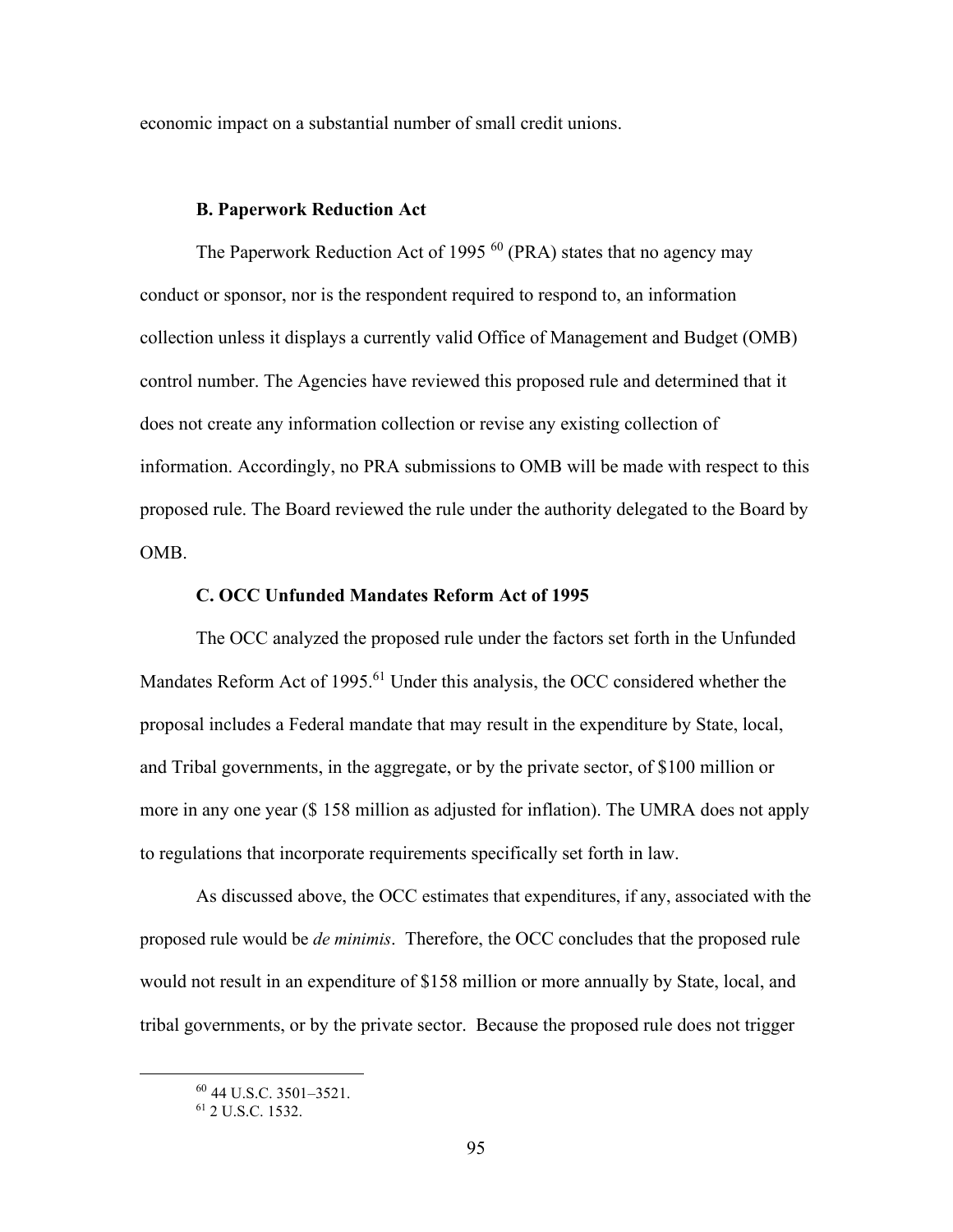the UMRA cost threshold, the OCC has not prepared the written statement described in section 202 of the UMRA.

#### **D. Riegle Community Development and Regulatory Improvement Act**

Pursuant to section 302(a) of the Riegle Community Development and Regulatory Improvement Act (RCDRIA), $^{62}$  in determining the effective date and administrative compliance requirements for new regulations that impose additional reporting, disclosure, or other requirements on insured depository institutions (IDIs), the OCC, Board, and FDIC must consider, consistent with principles of safety and soundness and the public interest: (1) any administrative burdens that such regulations would place on depository institutions, including small depository institutions, and customers of depository institutions; and (2) the benefits of such regulations. In addition, section 302(b) of RCDRIA requires new regulations and amendments to regulations that impose additional reporting, disclosures, or other new requirements on IDIs generally to take effect on the first day of a calendar quarter that begins on or after the date on which the regulations are published in final form.<sup>63</sup> The Agencies invite comments that will further inform their consideration of RCDRIA.

#### **E. Plain Language**

Section 722 of the Gramm-Leach-Bliley Act<sup>64</sup> requires the OCC, Board, and FDIC to use plain language in all proposed and final rules published after January 1, 2000. The Agencies have sought to present the proposed rule in a simple and straightforward manner and invite comment on the use of plain language. For example:

 $62$  12 U.S.C. § 4802(a).

<sup>63</sup> 12 U.S.C. 4802.

<sup>64</sup> Pub. L. 106-102, section 722, 113 Stat. 1338, 1471 (1999), 12 U.S.C. 4809.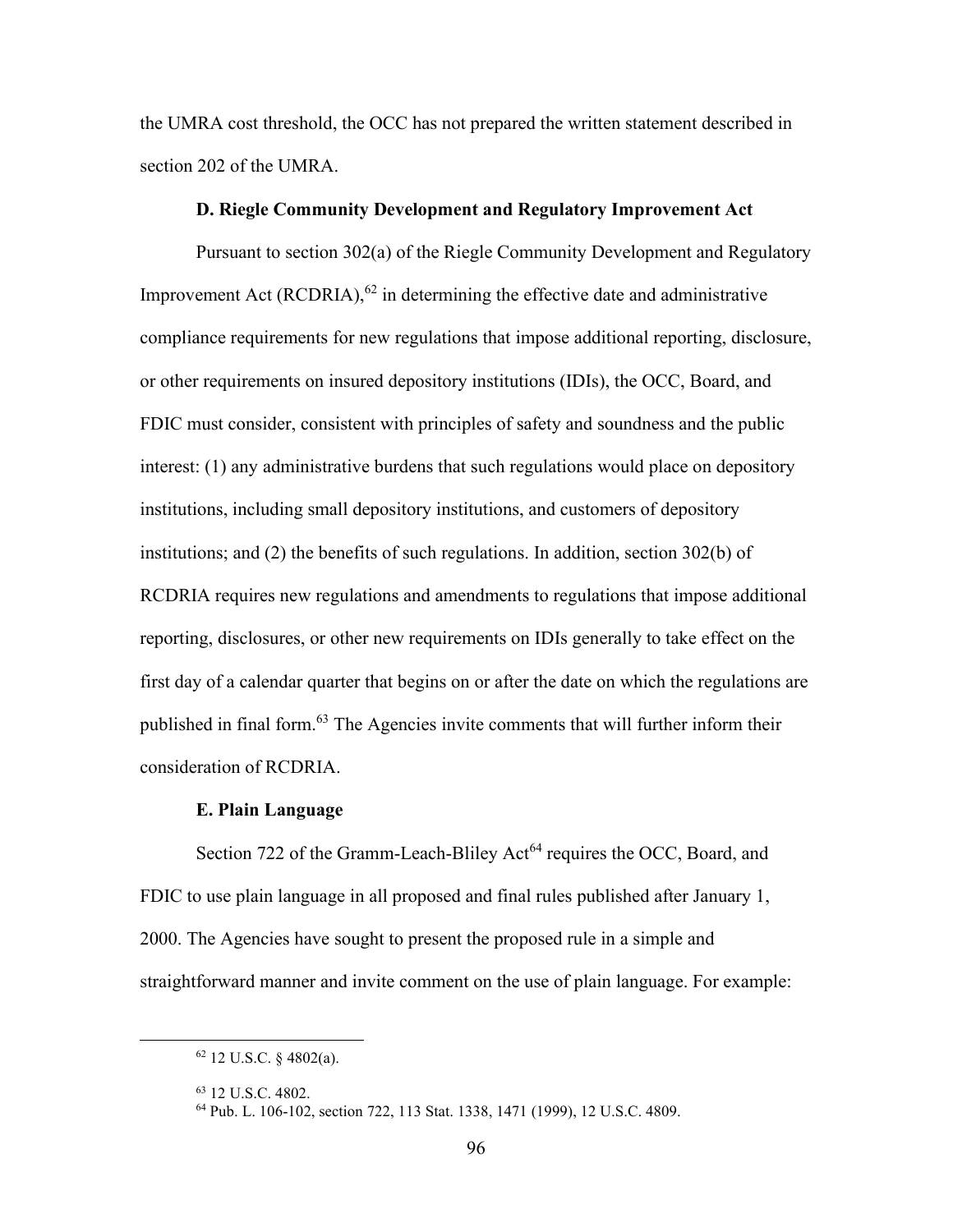- Have the Agencies organized the material to inform your needs? If not, how could the Agencies present the proposed rule more clearly?
- Are the requirements in the proposed rule clearly stated? If not, how could the proposed rule be more clearly stated?
- Does the proposed rule contain technical language or jargon that is not clear? If so, which language requires clarification?
- Would a different format (grouping and order of sections, use of headings, paragraphing) make the proposed rule easier to understand? If so, what changes would achieve that?
- Is this section format adequate? If not, which of the sections should be changed and how?
- What other changes can the Agencies incorporate to make the proposed rule easier to understand?

# **F. NCUA Executive Order 13132**

Executive Order 13132 encourages independent regulatory agencies to consider the impact of their actions on state and local interests. In adherence to fundamental federalism principles, the NCUA, an independent regulatory agency as defined in 44 U.S.C. 3502(5), voluntarily complies with the principles of the executive order. This rulemaking will not have a substantial direct effect on the states, on the connection between the National Government and the states, or on the distribution of power and responsibilities among the various levels of government. The NCUA has determined that this proposed rule does not constitute a policy that has federalism implications for purposes of the executive order.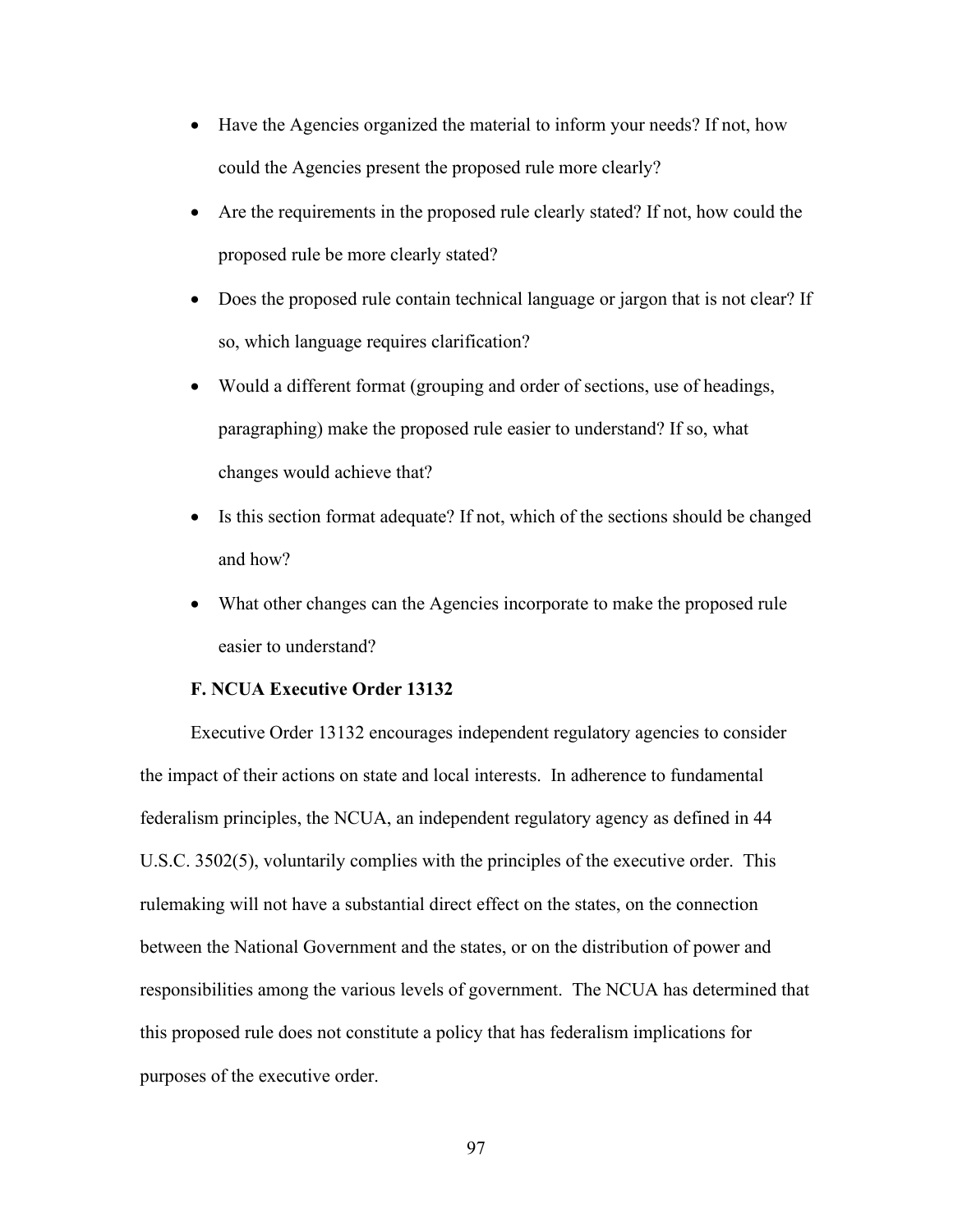# **G. NCUA Assessment of Federal Regulations and Policies on Families**

The NCUA has determined that this proposed rule will not affect family wellbeing within the meaning of section 654 of the Treasury and General Government Appropriations Act, 1999, Pub. L. 105-277, 112 Stat. 2681 (1998).<sup>65</sup>

#### **Text of Proposed Uniform Rules (All Agencies)**

# **Subpart A – Uniform Rules of Practice and Procedure**

- § .1 [Reserved]
- § .2 Rules of construction.
- § .3 [Reserved]
- § .4 Authority of the [Agency Head].
- § .5 Authority of the administrative law judge.
- § .6 Appearance and practice in adjudicatory proceedings.
- § .7 Good faith certification.
- § .8 Conflicts of interest.
- § \_\_.9 *Ex parte* communications.
- § .10 Filing of papers.
- § \_\_.11 Service of papers.
- § .12 Construction of time limits.
- § .13 Change of time limits.
- § .14 Witness fees and expenses.
- § .15 Opportunity for informal settlement.

<sup>65</sup> Public Law 105–277, 112 Stat. 2681 (1998).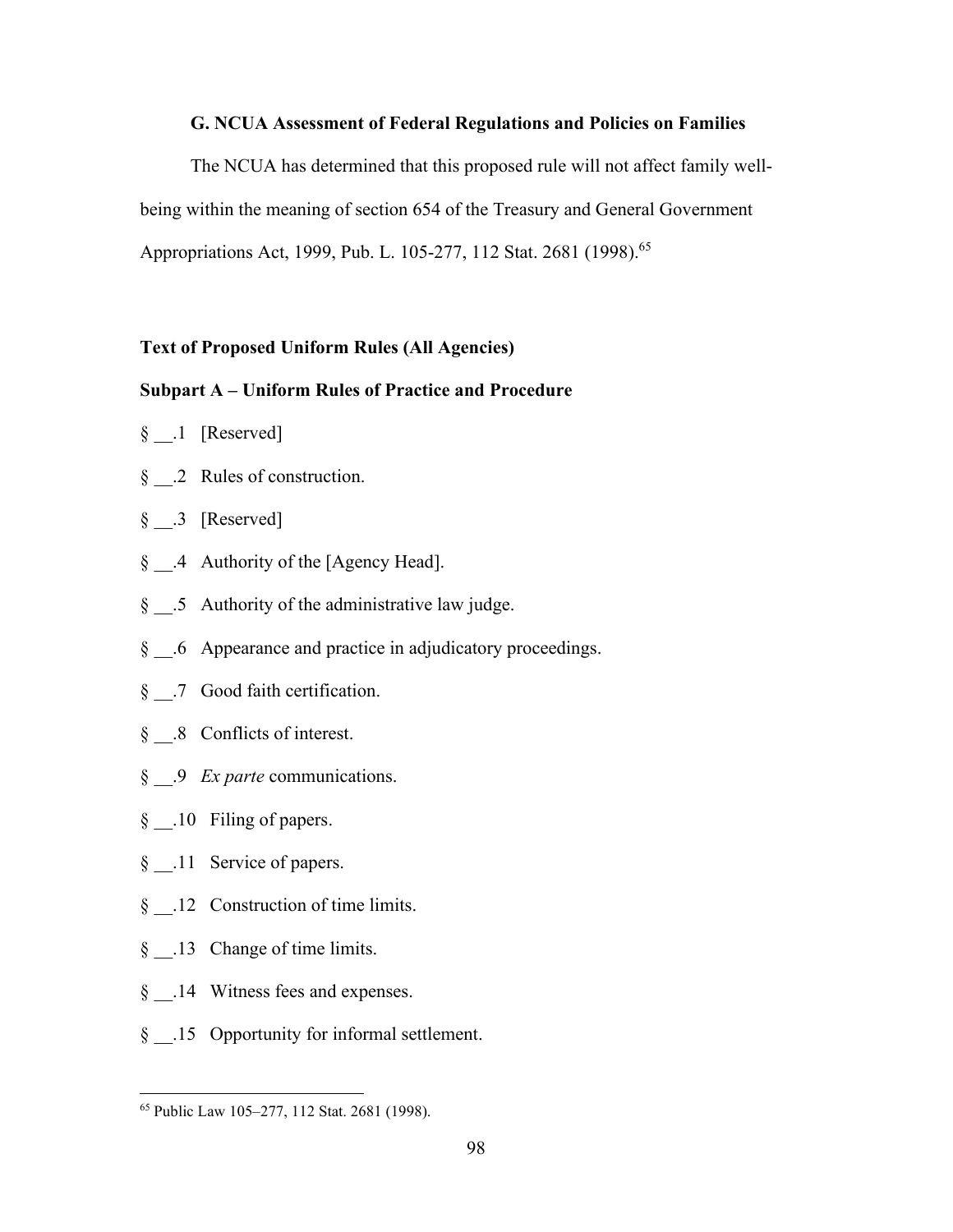- § \_\_.16 [AGENCY]'s right to conduct examination.
- § 17 Collateral attacks on adjudicatory proceeding.
- § .18 Commencement of proceeding and contents of notice.
- § .19 Answer.
- § \_\_.20 Amended pleadings.
- § \_\_\_.21 Failure to appear.
- § \_\_.22 Consolidation and severance of actions.
- § .23 Motions.
- § .24 Scope of document discovery.
- § \_\_.25 Request for document discovery from parties.
- § \_\_.26 Document subpoenas to nonparties.
- § 27 Deposition of witness unavailable for hearing.
- § .28 Interlocutory review.
- § \_\_.29 Summary disposition.
- § .30 Partial summary disposition.
- § .31 Scheduling and prehearing conferences.
- § \_\_.32 Prehearing submissions.
- § .33 Public hearings.
- § .34 Hearing subpoenas.
- § \_\_\_.35 Conduct of hearings.
- § \_\_.36 Evidence.
- § \_\_.37 Post-hearing filings.
- § .38 Recommended decision and filing of record.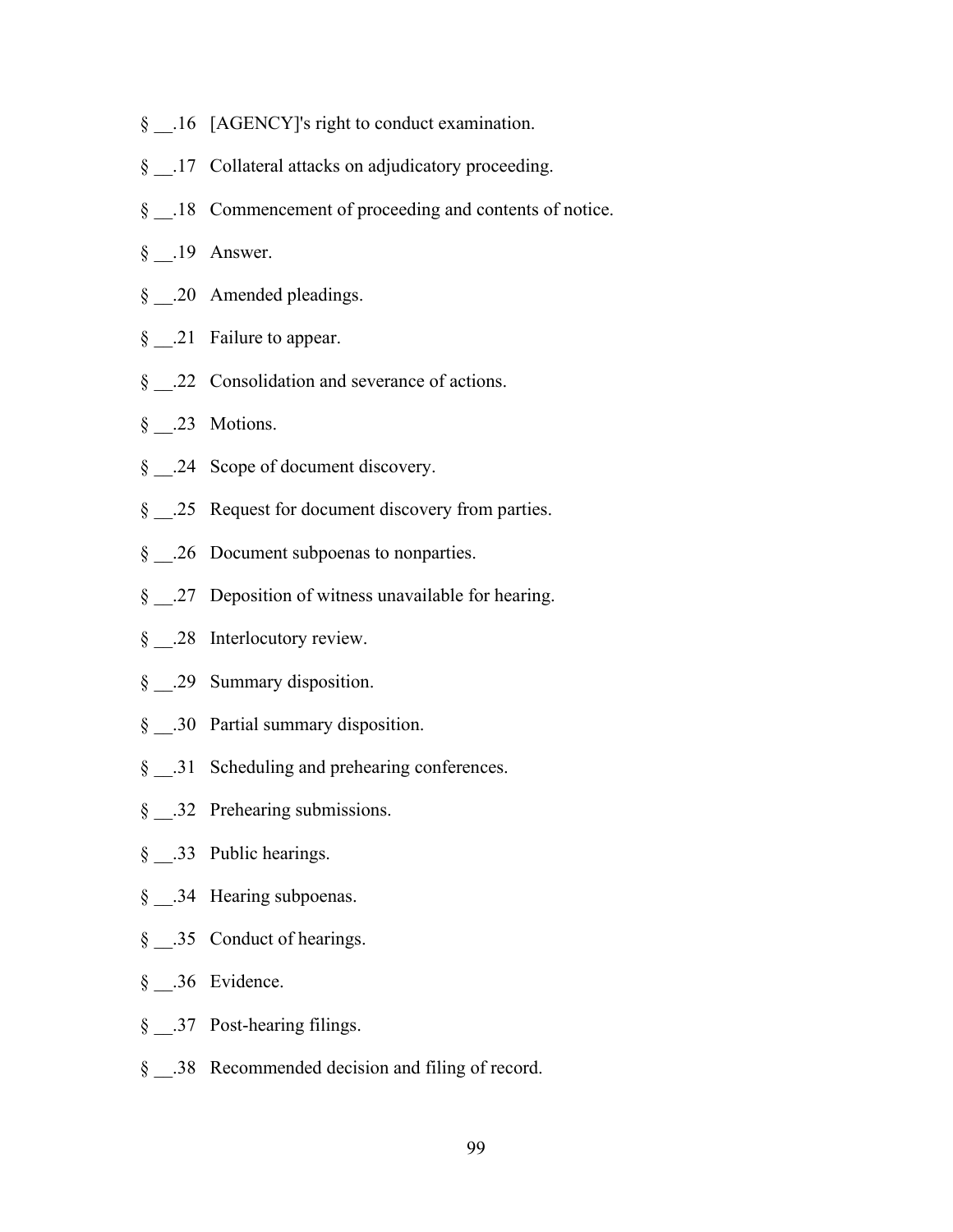- § .39 Exceptions to recommended decision.
- § .40 Review by the [Agency Head].
- § .41 Stays pending judicial review.

# **Subpart A—Uniform Rules of Practice and Procedure**

# **§ \_\_.1 [Reserved]**

# **§ \_\_.2 Rules of construction.**

For purposes of this part:

(a) Any term in the singular includes the plural, and the plural includes the singular, if such use would be appropriate;

(b) Any use of a masculine, feminine, or neuter gender encompasses all three, if such use would be appropriate;

(c) The term *counsel* includes a non-attorney representative; and

(d) Unless the context requires otherwise, a party's counsel of record, if any, may, on behalf of that party, take any action required to be taken by the party.

# **§ \_\_.3 [Reserved]**

# **§ \_\_.4 Authority of the [Agency Head].**

The [Agency Head] may, at any time during the pendency of a proceeding, perform, direct the performance of, or waive performance of, any act which could be done or ordered by the ALJ.

# **§ \_\_.5 Authority of the administrative law judge (ALJ).**

(a) *General rule*. All proceedings governed by this part must be conducted in accordance with the provisions of chapter 5 of title 5 of the United States Code. The ALJ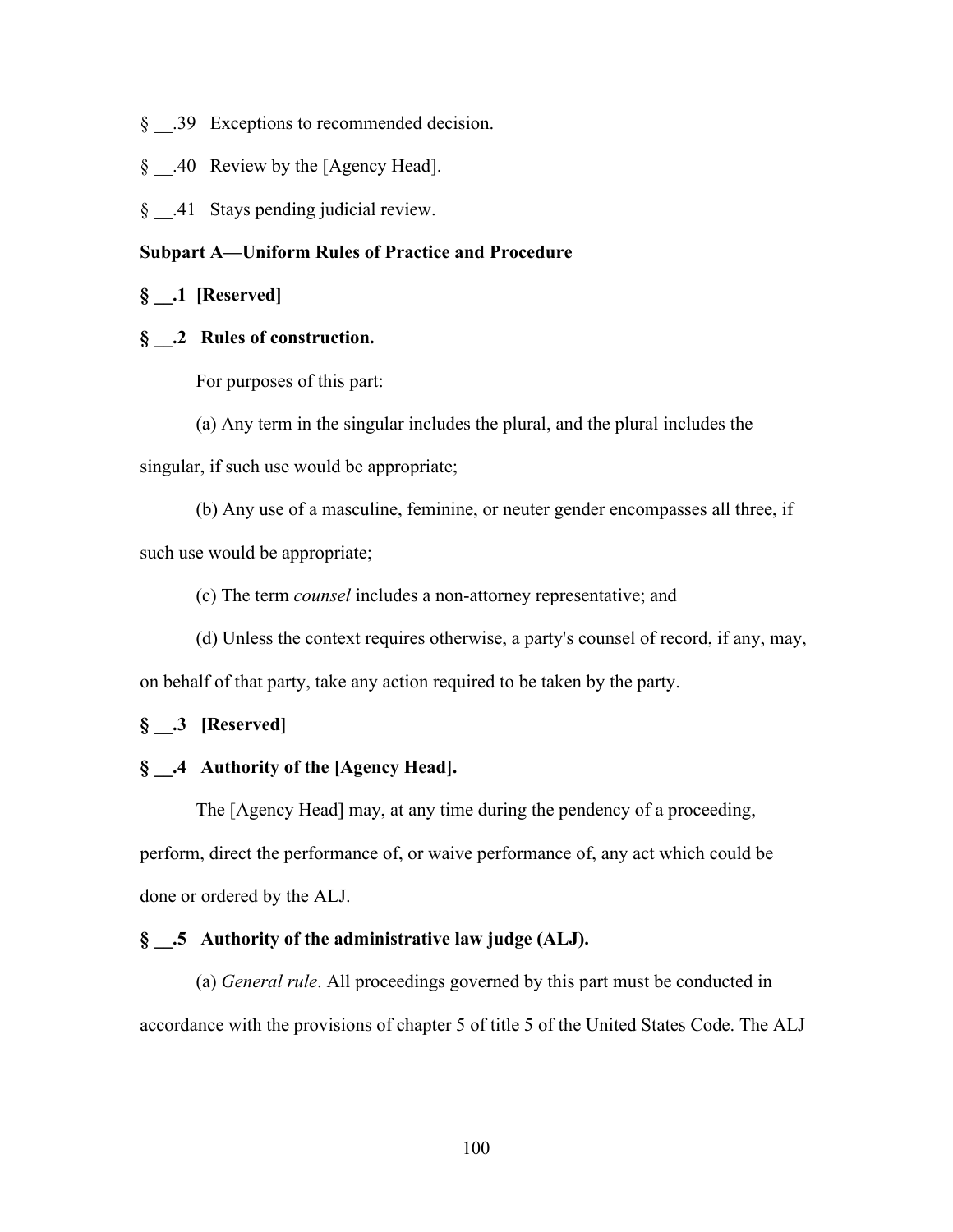has all powers necessary to conduct a proceeding in a fair and impartial manner and to avoid unnecessary delay.

(b) *Powers*. The ALJ has all powers necessary to conduct the proceeding in accordance with paragraph (a) of this section, including the following powers:

(1) To administer oaths and affirmations;

(2) To issue subpoenas, subpoenas *duces tecum*, protective orders, and other orders, as authorized by this part, and to quash or modify any such subpoenas and orders;

(3) To receive relevant evidence and to rule upon the admission of evidence and offers of proof;

(4) To take or cause depositions to be taken as authorized by this subpart;

(5) To regulate the course of the hearing and the conduct of the parties and their counsel;

(6) To hold scheduling and/or pre-hearing conferences as set forth in  $\S$  .31;

(7) To consider and rule upon all procedural and other motions appropriate in an adjudicatory proceeding, provided that only the [Agency Head] has the power to grant any motion to dismiss the proceeding or to decide any other motion that results in a final determination of the merits of the proceeding;

(8) To prepare and present to the [Agency Head] a recommended decision as provided herein;

(9) To recuse oneself by motion made by a party or on the ALJ's own motion;

(10) To establish time, place and manner limitations on the attendance of the public and the media for any public hearing; and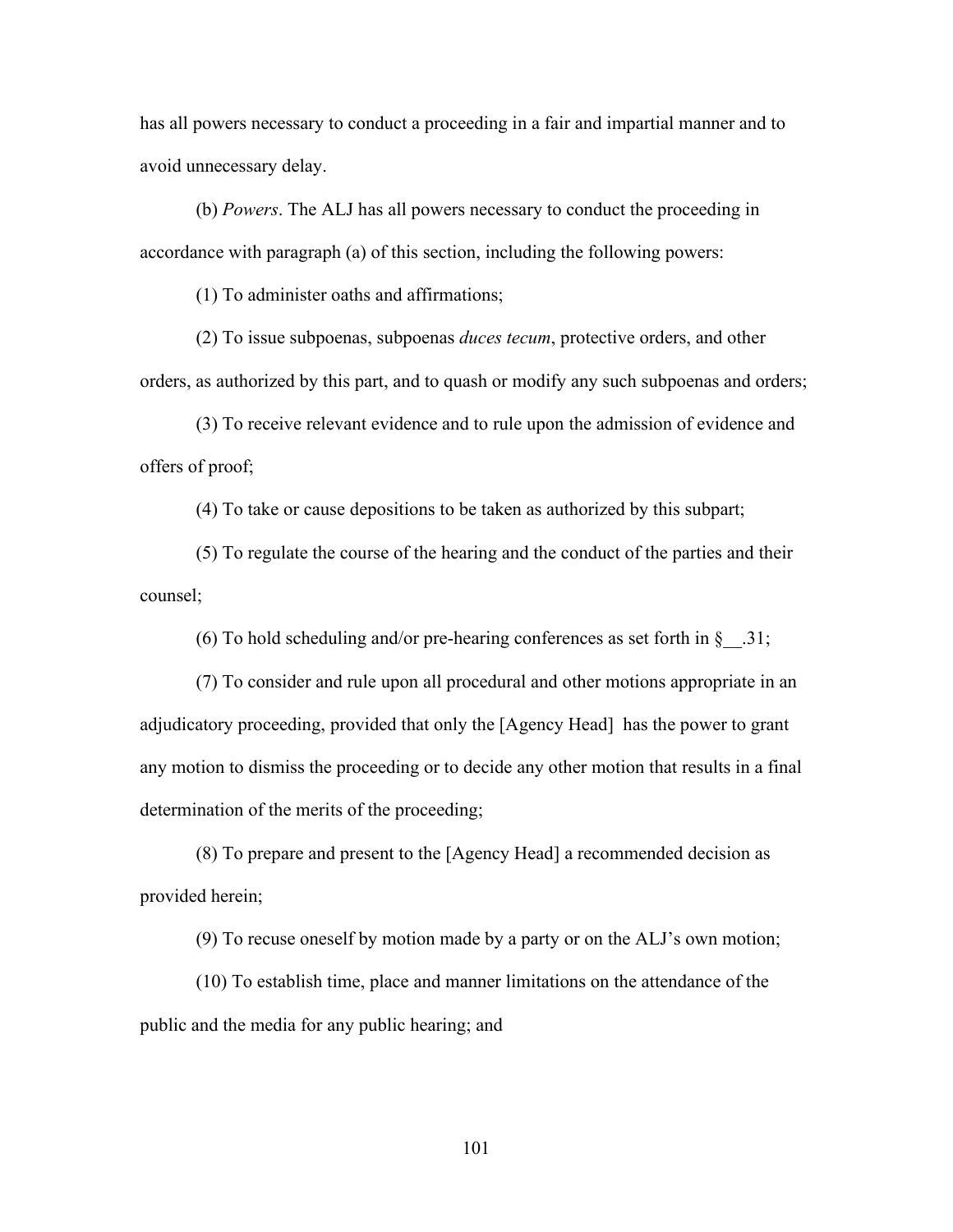(11) To do all other things necessary and appropriate to discharge the duties of an ALJ.

# **§ \_\_.6 Appearance and practice in adjudicatory proceedings.**

(a) *Appearance before the [AGENCY] or an ALJ—* (1) *By attorneys*. Any member in good standing of the bar of the highest court of any state, commonwealth, possession, territory of the United States, or the District of Columbia may represent others before the [AGENCY] if such attorney is not currently suspended or debarred from practice before the [AGENCY].

(2) *By non-attorneys*. An individual may appear on the individual's own behalf.

(3) *Notice of appearance*. (i) Any individual acting on the individual's own behalf or as counsel on behalf of a party, including the [Agency Head], must file a notice of appearance with OFIA at or before the time that the individual submits papers or otherwise appears on behalf of a party in the adjudicatory proceeding. The notice of appearance must include:

(A) A written declaration that the individual is currently qualified as provided in paragraph  $(a)(1)$  or  $(a)(2)$  of this section and is authorized to represent the particular party; and

(B) A written acknowledgement that the individual has reviewed and will comply with the Uniform Rules and Local Rules in [agency specific reference].

(ii) By filing a notice of appearance on behalf of a party in an adjudicatory proceeding, the counsel agrees and represents that the counsel is authorized to accept service on behalf of the represented party and that, in the event of withdrawal from representation, the counsel will, if required by the ALJ, continue to accept service until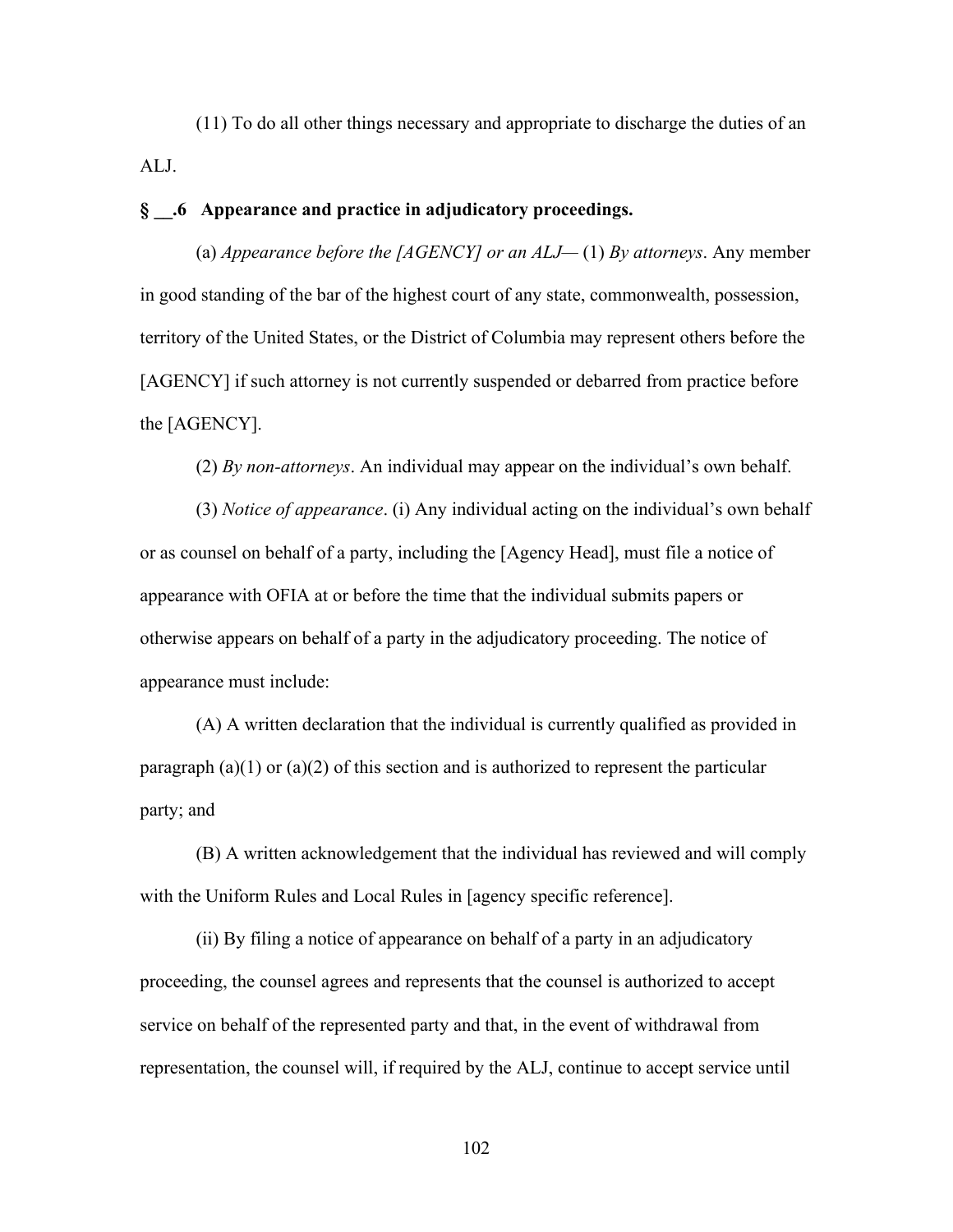new counsel has filed a notice of appearance or until the represented party indicates that the party will proceed on a *pro se* basis.

(b) *Sanctions*. Dilatory, obstructionist, egregious, contemptuous or contumacious conduct at any phase of any adjudicatory proceeding may be grounds for exclusion or suspension of counsel from the proceeding.

# **§ \_\_.7 Good faith certification.**

(a) *General requirement*. Every filing or submission of record following the issuance of a notice must be signed by at least one counsel of record in the counsel's individual name and must state that counsel's mailing address, electronic mail address, and telephone number. A party who acts as the party's own counsel must sign that person's individual name and state that person's mailing address, electronic mail address, and telephone number on every filing or submission of record. Electronic signatures may be used to satisfy the signature requirements of this section.

(b) *Effect of signature*. (1) The signature of counsel or a party will constitute a certification: the counsel or party has read the filing or submission of record; to the best of the counsel's or party's knowledge, information, and belief formed after reasonable inquiry, the filing or submission of record is well-grounded in fact and is warranted by existing law or a good faith argument for the extension, modification, or reversal of existing law; and the filing or submission of record is not made for any improper purpose, such as to harass or to cause unnecessary delay or needless increase in the cost of litigation.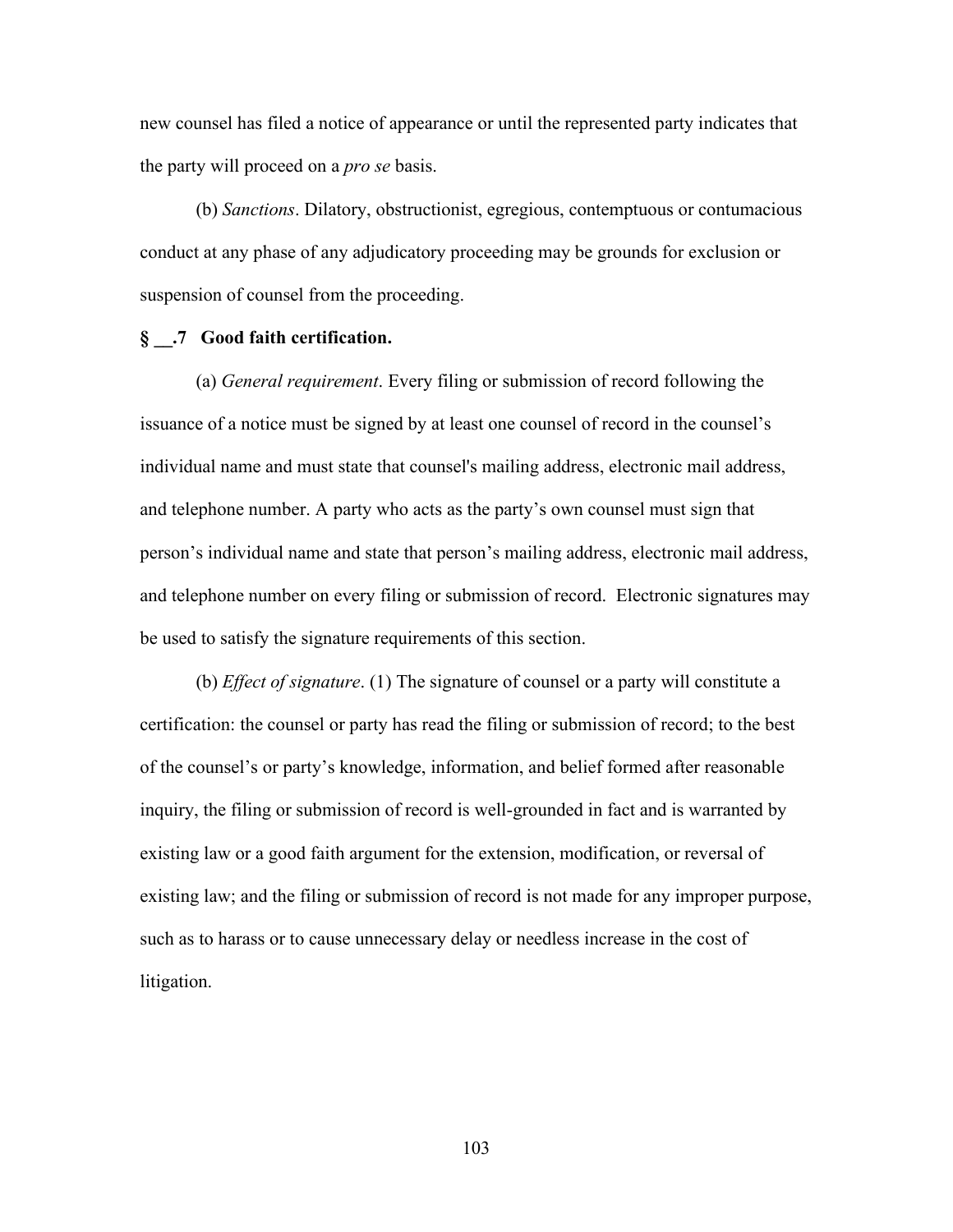(2) If a filing or submission of record is not signed, the ALJ will strike the filing or submission of record, unless it is signed promptly after the omission is called to the attention of the pleader or movant.

(c) *Effect of making oral motion or argument*. The act of making any oral motion or oral argument by any counsel or party constitutes a certification that to the best of the counsel's or party's knowledge, information, and belief formed after reasonable inquiry, the counsel's or party's statements are well-grounded in fact and are warranted by existing law or a good faith argument for the extension, modification, or reversal of existing law, and are not made for any improper purpose, such as to harass or to cause unnecessary delay or needless increase in the cost of litigation.

#### **§ \_\_.8 Conflicts of interest.**

(a) *Conflict of interest in representation*. No person may appear as counsel for another person in an adjudicatory proceeding if it reasonably appears that such representation may be materially limited by that counsel's responsibilities to a third person or by the counsel's own interests. The ALJ may take corrective measures at any stage of a proceeding to cure a conflict of interest in representation, including the issuance of an order limiting the scope of representation or disqualifying an individual from appearing in a representative capacity for the duration of the proceeding.

(b) *Certification and waiver*. If any person appearing as counsel represents two or more parties to an adjudicatory proceeding or also represents a non-party on a matter relevant to an issue in the proceeding, counsel must certify in writing at the time of filing the notice of appearance required by  $\S$  . 6(a):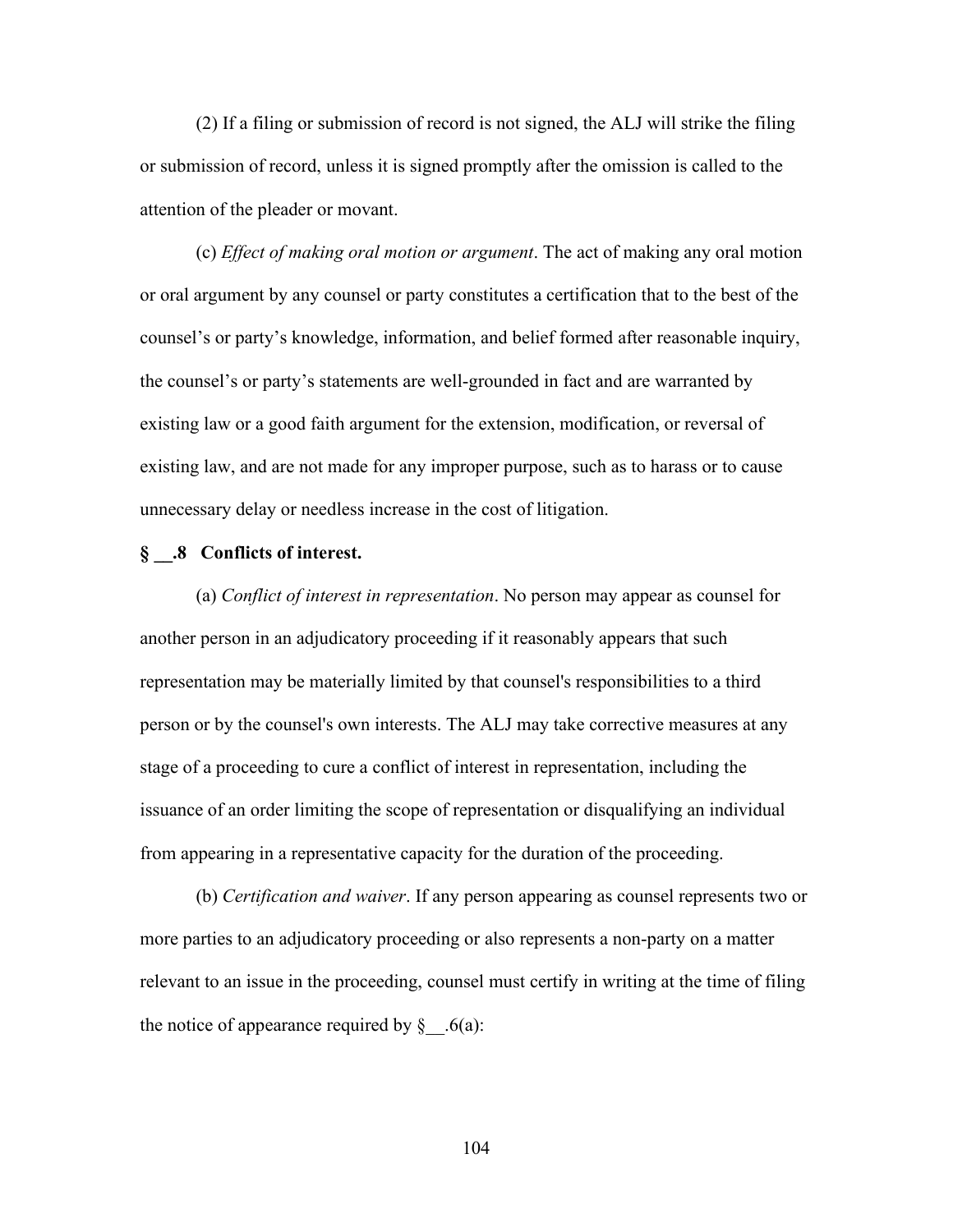(1) That the counsel has personally and fully discussed the possibility of conflicts of interest with each such party and non-party; and

(2) That each such party and non-party waives any right it might otherwise have had to assert any known conflicts of interest or to assert any non-material conflicts of interest during the course of the proceeding.

# **§ \_\_.9** *Ex parte* **communications.**

(a) *Definition* — (1) *Ex parte communication* means any material oral or written communication relevant to the merits of an adjudicatory proceeding that was neither on the record nor on reasonable prior notice to all parties that takes place between:

(i) An interested person outside the [AGENCY] (including such person's counsel); and

(ii) The ALJ handling that proceeding, the [Agency Head], or a decisional employee.

(2) *Exception*. A request for status of the proceeding does not constitute an *ex parte* communication.

(b) *Prohibition of ex parte communications*. From the time the notice is issued by the [Agency Head] until the date that the [Agency Head] issues a final decision pursuant to  $\S$  .40(c):

(1) An interested person outside the [AGENCY] must not make or knowingly cause to be made an *ex parte* communication to the [Agency Head], the ALJ, or a decisional employee; and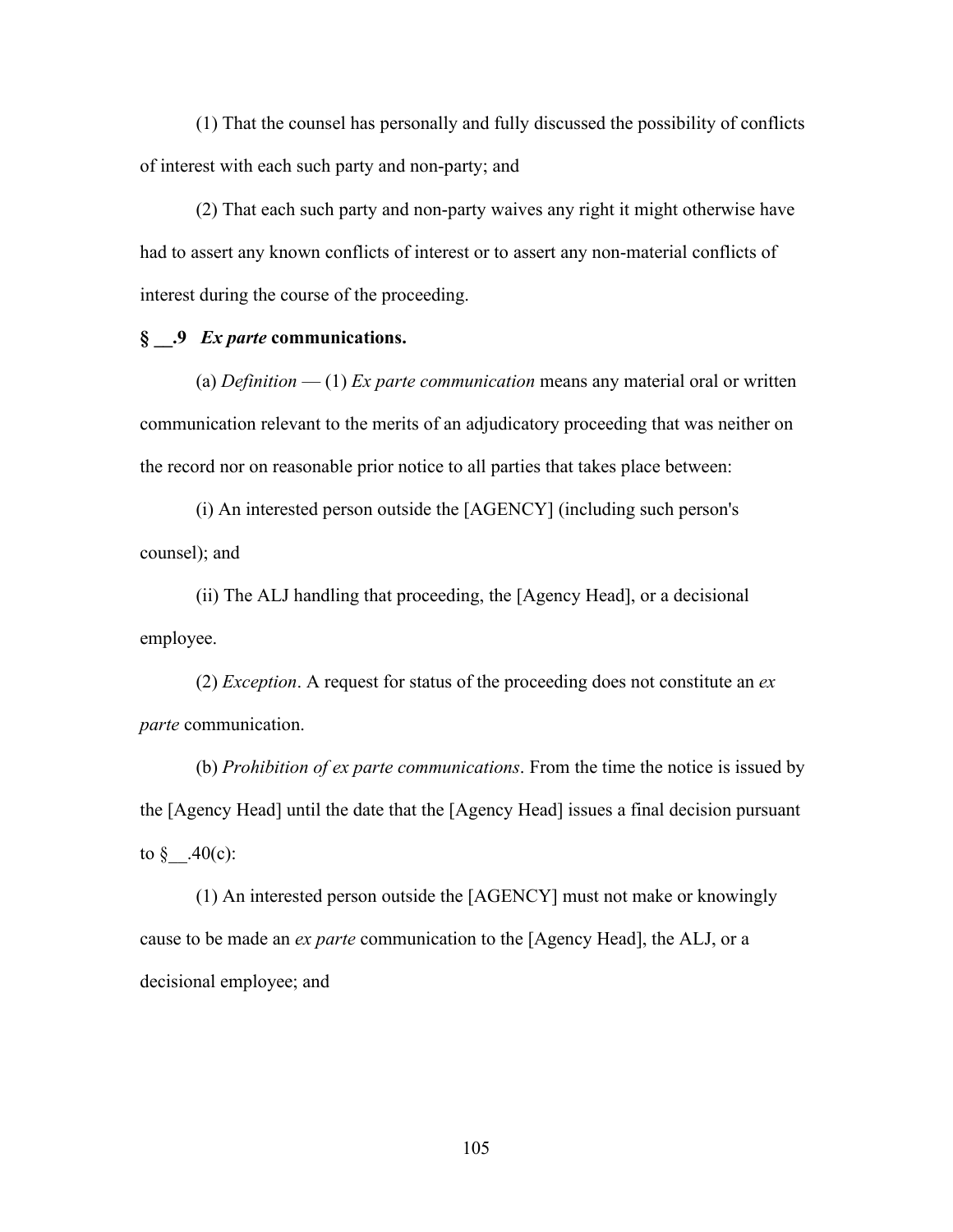(2) The [Agency Head], ALJ, or decisional employee may not make or knowingly cause to be made to any interested person outside the [AGENCY] any *ex parte* communication.

(c) *Procedure upon occurrence of ex parte communication*. If an *ex parte* communication is received by the ALJ, the [Agency Head] or any other person identified in paragraph (a) of this section, that person will cause all such written communications (or, if the communication is oral, a memorandum stating the substance of the communication) to be placed on the record of the proceeding and served on all parties. All other parties to the proceeding may, within ten days of service of the *ex parte* communication, file responses thereto and to recommend any sanctions that they believe to be appropriate under the circumstances. The ALJ or the [Agency Head] then determines whether any action should be taken concerning the *ex parte* communication in accordance with paragraph (d) of this section.

(d) *Sanctions*. Any party or counsel to a party who makes a prohibited *ex parte* communication, or who encourages or solicits another to make any such communication, may be subject to any appropriate sanction or sanctions imposed by the [Agency Head] or the ALJ including, but not limited to, exclusion from the proceedings and an adverse ruling on the issue which is the subject of the prohibited communication.

(e) *Separation of functions*. (1) *In general*. Except to the extent required for the disposition of *ex parte* matters as authorized by law, the ALJ may not:

(i) Consult a person or party on a fact in issue unless on notice and opportunity for all parties to participate; or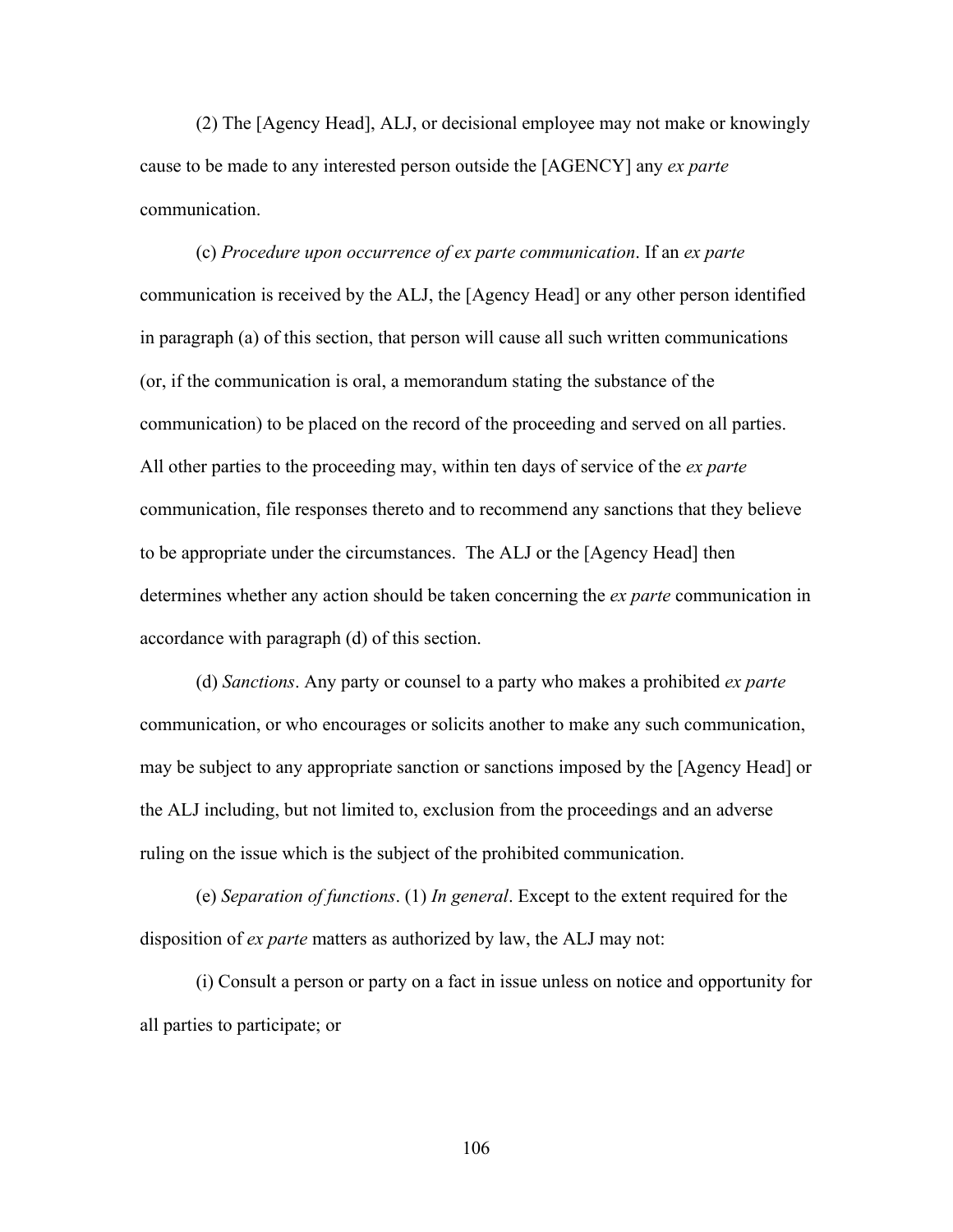(ii) Be responsible to or subject to the supervision or direction of an employee or agent engaged in the performance of investigative or prosecuting functions for the [AGENCY].

(2) *Decision process*. An employee or agent engaged in the performance of investigative or prosecuting functions for the [AGENCY] in a case may not, in that or a factually related case, participate or advise in the decision, recommended decision, or agency review of the recommended decision under §\_\_.40, except as witness or counsel in administrative or judicial proceedings.

# **§ \_\_.10 Filing of papers.**

(a) *Filing*. Any papers required to be filed, excluding documents produced in response to a discovery request pursuant to  $\S$ § .25 and .26, must be filed with OFIA, except as otherwise provided.

(b) *Manner of filing*. Unless otherwise specified by the [Agency Head] or the ALJ, filing may be accomplished by:

(1) Electronic mail or other electronic means designated by the [Agency Head] or the ALJ;

(2) Personal service;

(3) Delivering the papers to a same day courier service or overnight delivery service; or

(4) Mailing the papers by first class, registered, or certified mail.

(c) *Formal requirements as to papers filed—* (1) *Form*. All papers filed must set forth the name, mailing address, electronic mail address, and telephone number of the counsel or party making the filing and must be accompanied by a certification setting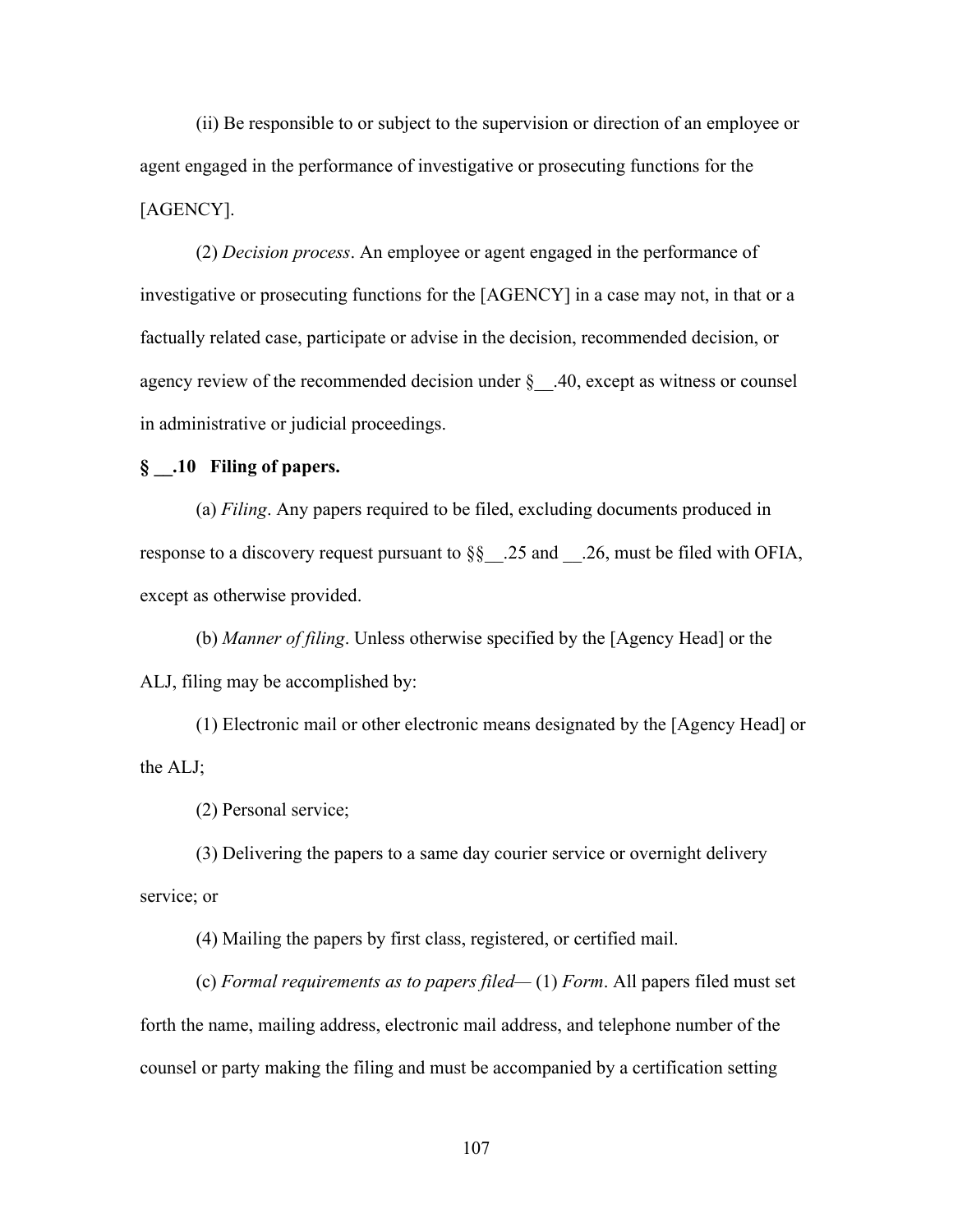forth when and how service has been made on all other parties. All papers filed must be double-spaced and printed or typewritten on an  $8 \frac{1}{2} \times 11$  inch page and must be clear and legible.

(2) *Signature*. All papers must be dated and signed as provided in §\_\_.7.

(3) *Caption*. All papers filed must include at the head thereof, or on a title page, the name of the [AGENCY] and of the filing party, the title and docket number of the proceeding, and the subject of the particular paper.

# **§ \_\_.11 Service of papers.**

(a) *By the parties*. Except as otherwise provided, a party filing papers must serve a copy upon the counsel of record for all other parties to the proceeding so represented, and upon any party not so represented.

(b) *Method of service*. Except as provided in paragraphs (c)(2) and (d) of this section, a serving party must use one of the following methods of service:

(1) Electronic mail or other electronic means;

(2) Personal service;

(3) Delivering the papers by same day courier service or overnight delivery service; or

(4) Mailing the papers by first class, registered, or certified mail.

(c) *By the [Agency Head] or the ALJ*. (1) All papers required to be served by the [Agency Head] or the ALJ upon a party who has appeared in the proceeding in accordance with §\_\_.6 will be served by electronic mail or other electronic means designated by the [Agency Head] or ALJ.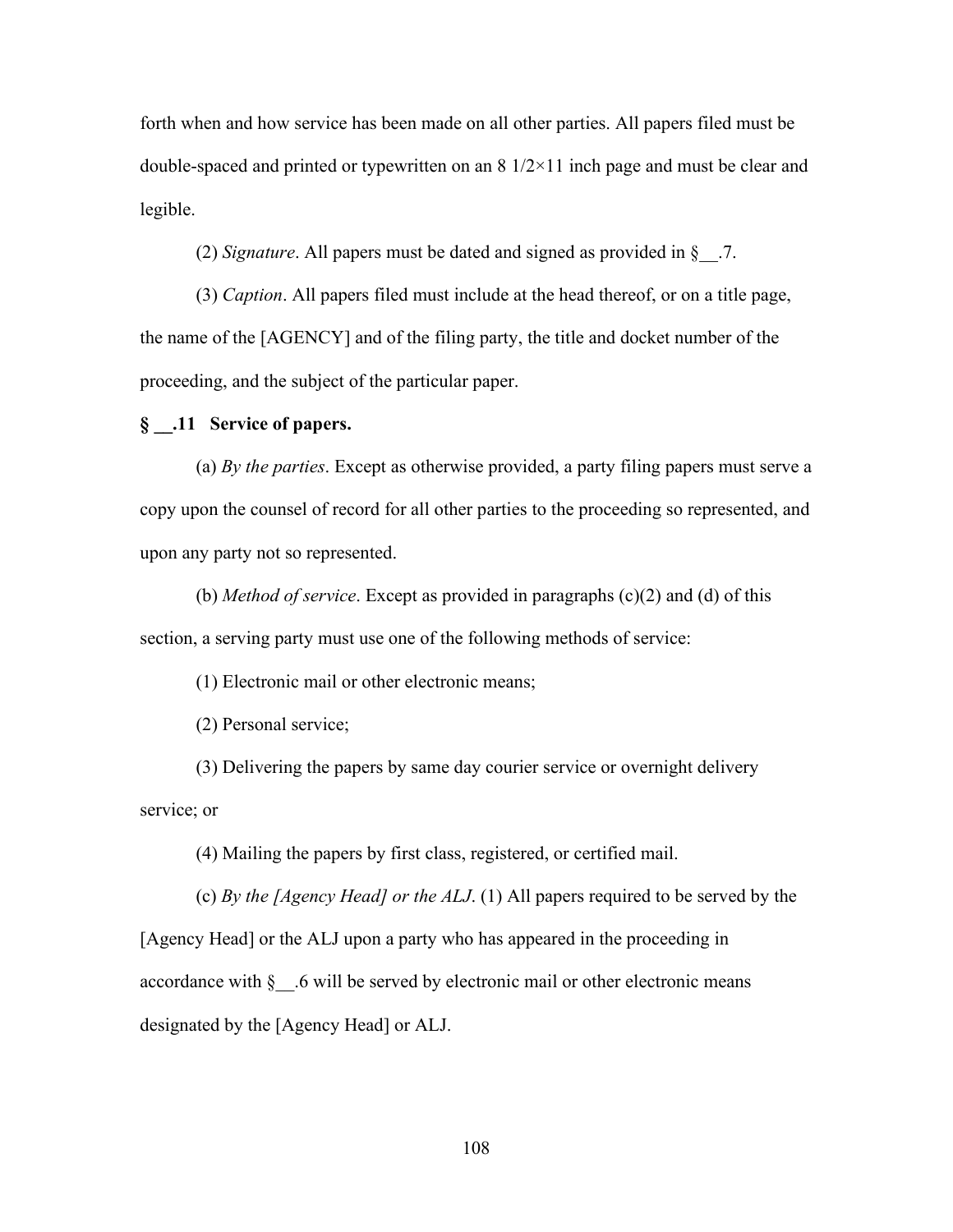(2) If a respondent has not appeared in the proceeding in accordance with  $\S$  .6, the [Agency Head] or the ALJ will serve the respondent by any of the following methods:

(i) By personal service;

(ii) If the person to be served is an individual, by delivery to a person of suitable age and discretion at the physical location where the individual resides or works;

(iii) If the person to be served is a corporation or other association, by delivery to an officer, managing or general agent, or to any other agent authorized by appointment or by law to receive service and, if the agent is one authorized by statute to receive service and the statute so requires, by also mailing a copy to the respondent;

(iv) By registered or certified mail, delivery by a same day courier service, or by an overnight delivery service to the respondent's last known mailing address; or

(v) By any other method reasonably calculated to give actual notice.

(d) *Subpoenas*. Service of a subpoena may be made:

(1) By personal service;

(2) If the person to be served is an individual, by delivery to an individual a person of suitable age and discretion at the physical location where the individual resides or works;

(3) If the person to be served is a corporation or other association, by delivery to an officer, managing or general agent, or to any other agent authorized by appointment or by law to receive service and, if the agent is one authorized by statute to receive service and the statute so requires, by also mailing a copy to the party;

(4) By registered or certified mail, delivery by a same day courier service, or by an overnight delivery service to the person's last known mailing address; or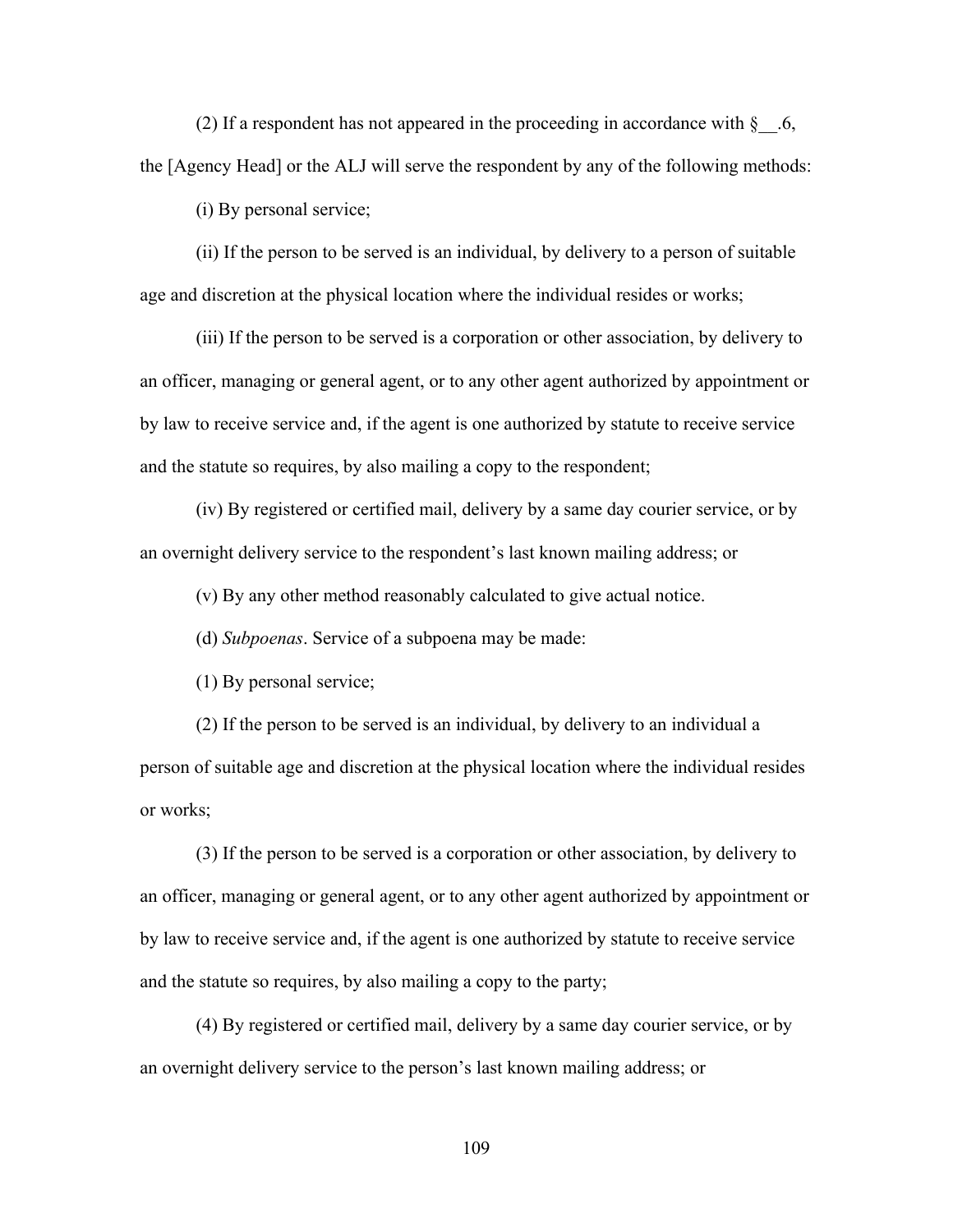(5) By any other method reasonably calculated to give actual notice.

(e) *Area of service*.Service in any state, territory, possession of the United States, or the District of Columbia, on any person or company doing business in any state, territory, possession of the United States, or the District of Columbia, or on any person as otherwise provided by law, is effective without regard to the place where the hearing is held, provided that if service is made on a foreign bank in connection with an action or proceeding involving one or more of its branches or agencies located in any state, territory, possession of the United States, or the District of Columbia, service must be made on at least one branch or agency so involved.

#### **§ \_\_.12 Construction of time limits.**

(a) *General rule*. In computing any period of time prescribed by this subpart, the date of the act or event that commences the designated period of time is not included. The last day so computed is included unless it is a Saturday, Sunday, or Federal holiday. When the last day is a Saturday, Sunday, or Federal holiday, the period runs until the end of the next day that is not a Saturday, Sunday, or Federal holiday. Intermediate Saturdays, Sundays, and Federal holidays are included in the computation of time. However, when the time period within which an act is to be performed is ten days or less, not including any additional time allowed for in paragraph (c) of this section, intermediate Saturdays, Sundays, and Federal holidays are not included.

(b) *When papers are deemed to be filed or served*. (1) Filing and service are deemed to be effective:

(i) In the case of transmission by electronic mail or other electronic means, upon transmittal by the serving party;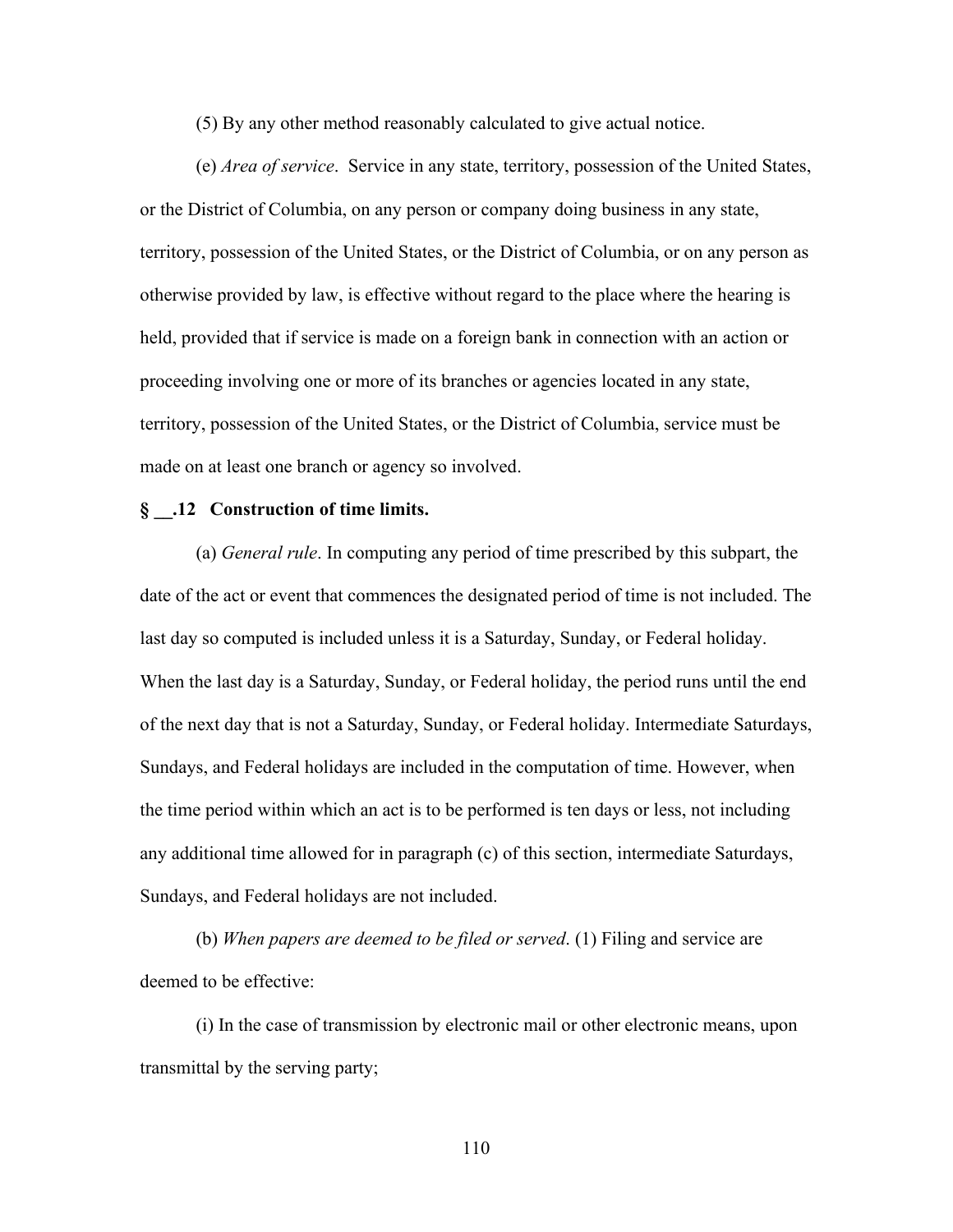(ii) In the case of overnight delivery service or first class, registered, or certified mail, upon deposit in or delivery to an appropriate point of collection; or

(iii) In the case of personal service or same day courier delivery, upon actual service.

(2) The effective filing and service dates specified in paragraph  $(b)(1)$  of this section may be modified by the [Agency Head] or ALJ in the case of filing or by agreement of the parties in the case of service.

(c) *Calculation of time for service and filing of responsive papers*. Whenever a time limit is measured by a prescribed period from the service of any notice or paper, the applicable time limits are calculated as follows:

(1) If service is made by electronic mail or other electronic means or by same day courier delivery, add one calendar day to the prescribed period;

(2) If service is made by overnight delivery service, add two calendar days to the prescribed period; or

(3) If service is made by first class, registered, or certified mail, add three calendar days to the prescribed period.

#### **§ \_\_.13 Change of time limits.**

Except as otherwise provided by law, the ALJ may, for good cause shown, extend the time limits prescribed by the Uniform Rules or by any notice or order issued in the proceedings. After the referral of the case to the [Agency Head] pursuant to  $\S$  . 38, the [Agency Head] may grant extensions of the time limits for good cause shown. Extensions may be granted at the motion of a party after notice and opportunity to respond is afforded all non-moving parties or on the [Agency Head]'s or the ALJ's own motion.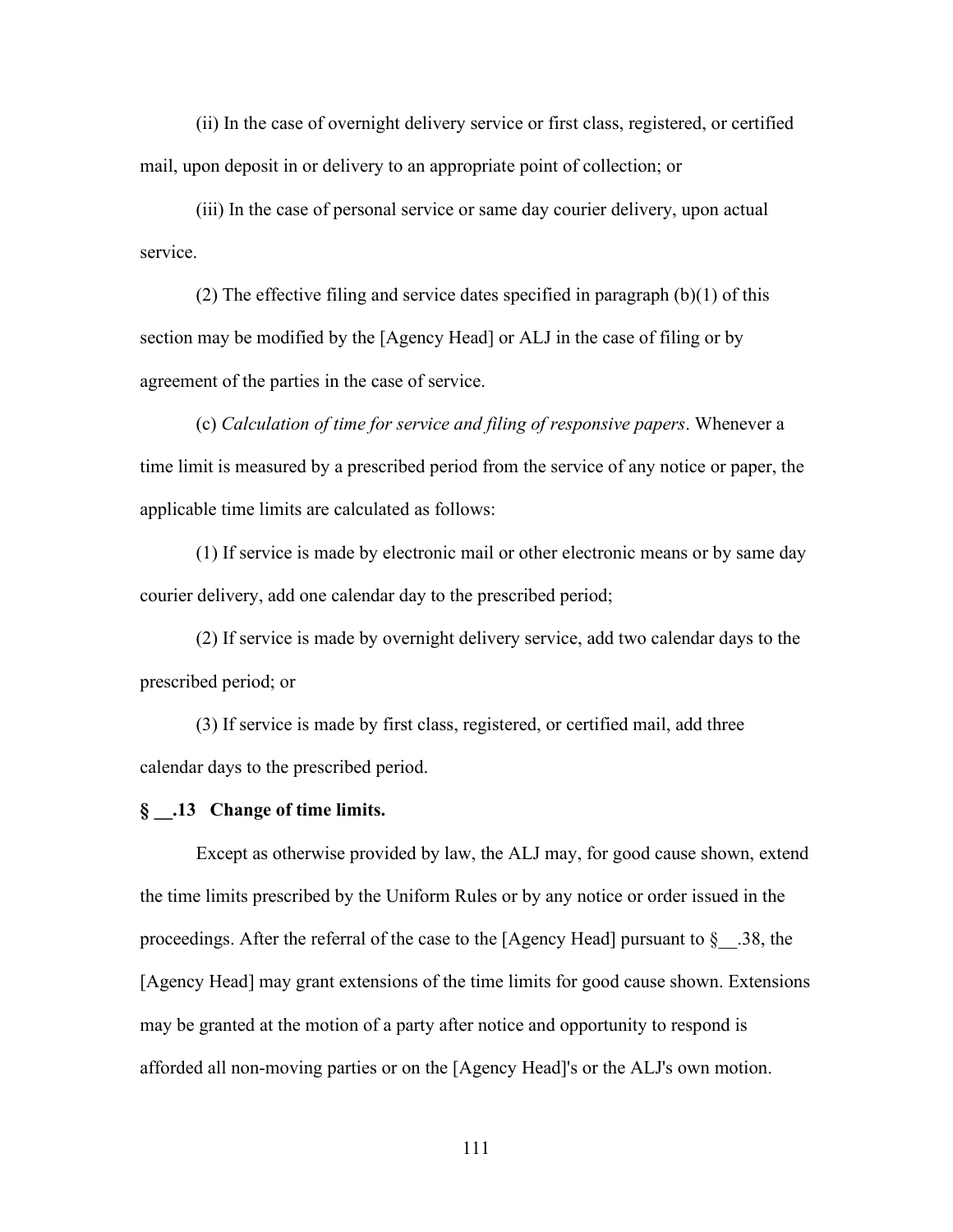# **§ \_\_.14 Witness fees and expenses.**

(a) *In general*. A witness, including an expert witness, who testifies at a deposition or hearing will be paid the same fees for attendance and mileage as are paid in the United States district courts in proceedings in which the United States is a party, except as provided in paragraph (b) and unless otherwise waived.

(b) *Exception for testimony by a party*. In the case of testimony by a party, no witness fees or mileage need to be paid. The [AGENCY] will not be required to pay any fees to, or expenses of, any witness not subpoenaed by the [AGENCY].

(c) *Timing of payment*. Fees and mileage in accordance with this paragraph must be paid in advance by the party requesting the subpoena, except that fees and mileage need not be tendered in advance where the [AGENCY] is the party requesting the subpoena.

# **§ \_\_.15 Opportunity for informal settlement.**

Any respondent may, at any time in the proceeding, unilaterally submit to Enforcement Counsel written offers or proposals for settlement of a proceeding, without prejudice to the rights of any of the parties. Any such offer or proposal may only be made to Enforcement Counsel. Submission of a written settlement offer does not provide a basis for adjourning or otherwise delaying all or any portion of a proceeding under this part. No settlement offer or proposal, or any subsequent negotiation or resolution, is admissible as evidence in any proceeding.

# **§ \_\_.16 [AGENCY]'s right to conduct examination.**

Nothing contained in this subpart limits in any manner the right of the [AGENCY] to conduct any examination, inspection, or visitation of any institution or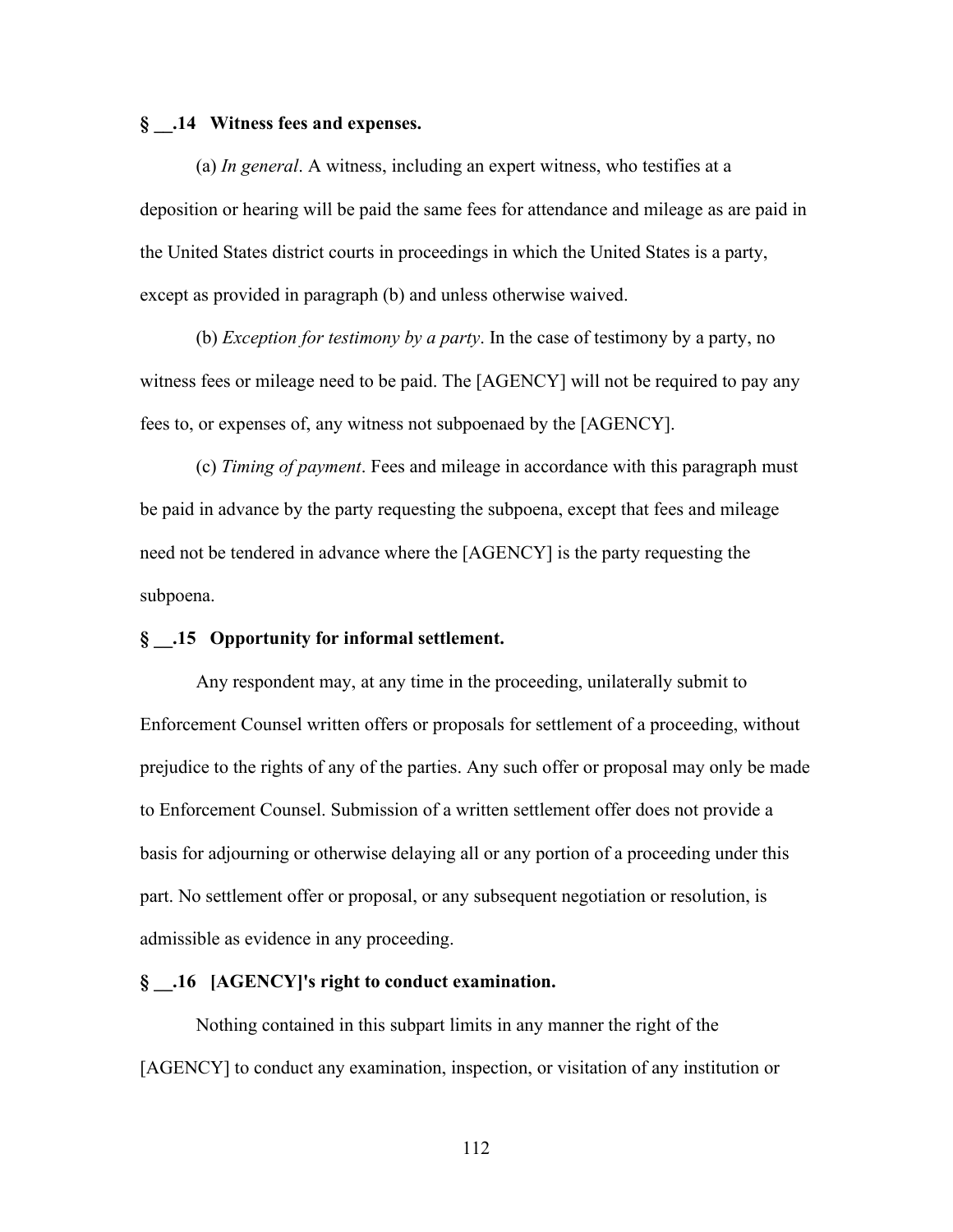institution-affiliated party, or the right of the [AGENCY] to conduct or continue any form of investigation authorized by law.

# **§ \_\_.17 Collateral attacks on adjudicatory proceeding.**

If an interlocutory appeal or collateral attack is brought in any court concerning all or any part of an adjudicatory proceeding, the challenged adjudicatory proceeding will continue without regard to the pendency of that court proceeding. No default or other failure to act as directed in the adjudicatory proceeding within the times prescribed in this subpart will be excused based on the pendency before any court of any interlocutory appeal or collateral attack.

# **§ \_\_.18 Commencement of proceeding and contents of notice.**

(a) *Commencement of proceeding*. (1)(i) Except for change-in-control proceedings under section  $7(j)(4)$  of the FDIA, 12 U.S.C. 1817 $(j)(4)$ , a proceeding governed by this subpart is commenced by issuance of a notice by the [Agency Head].

(ii) The notice must be served by Enforcement Counsel upon the respondent and given to any other appropriate financial institution supervisory authority where required by law. Enforcement Counsel may serve the notice upon counsel for the respondent, provided that Enforcement Counsel has confirmed that counsel represents the respondent in the matter and will accept service of the notice on behalf of the respondent.

(iii) Enforcement Counsel must file the notice with OFIA.

(2) Change-in control proceedings under section  $7(j)(4)$  of the FDIA (12 U.S.C. 1817(j)(4)) commence with the issuance of an order by the [Agency Head].

(b) *Contents of notice*. Notice pleading applies. The notice must provide: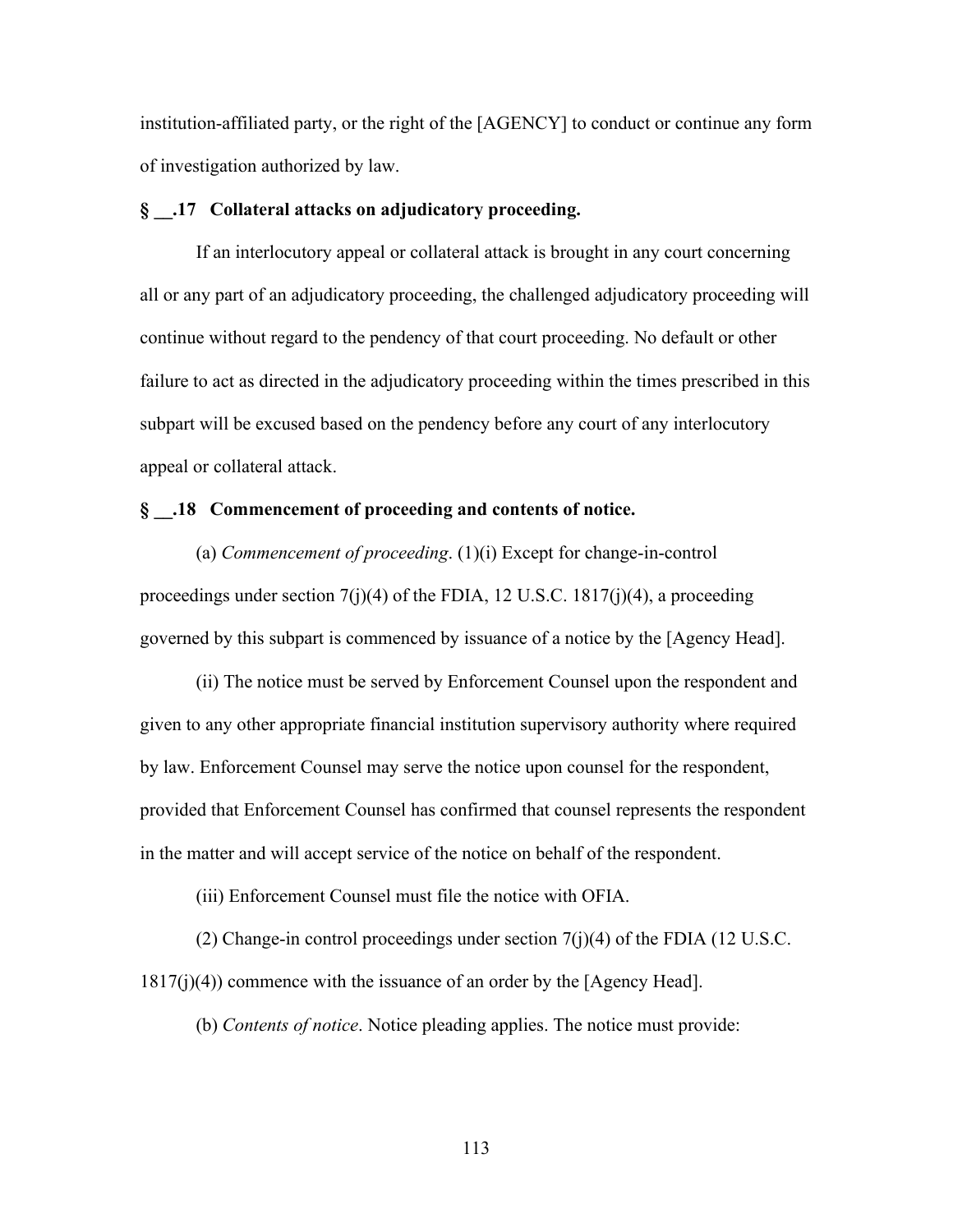(1) The legal authority for the proceeding and for the [AGENCY]'s jurisdiction over the proceeding;

(2) Matters of fact or law showing that the [AGENCY] is entitled to relief;

(3) A proposed order or prayer for an order granting the requested relief;

(4) The time, place, and nature of the hearing as required by law or regulation;

(5) The time within which to file an answer as required by law or regulation;

(6) The time within which to request a hearing as required by law or regulation; and

(7) That the answer and/or request for a hearing must be filed with OFIA.

# **§ \_\_.19 Answer.**

(a) *When*. Within 20 days of service of the notice, respondent must file an answer as designated in the notice. In a civil money penalty proceeding, respondent must also file a request for a hearing within 20 days of service of the notice.

(b) *Content of answer*. An answer must specifically respond to each paragraph or allegation of fact contained in the notice and must admit, deny, or state that the respondent lacks sufficient information to admit or deny each allegation of fact. A statement of lack of information has the effect of a denial. Denials must fairly meet the substance of each allegation of fact denied; general denials are not permitted. When a respondent denies part of an allegation, that part must be denied and the remainder specifically admitted. Any allegation of fact in the notice which is not denied in the answer is deemed admitted for purposes of the proceeding. A respondent is not required to respond to the portion of a notice that constitutes the prayer for relief, or proposed order. The answer must set forth affirmative defenses, if any, asserted by the respondent.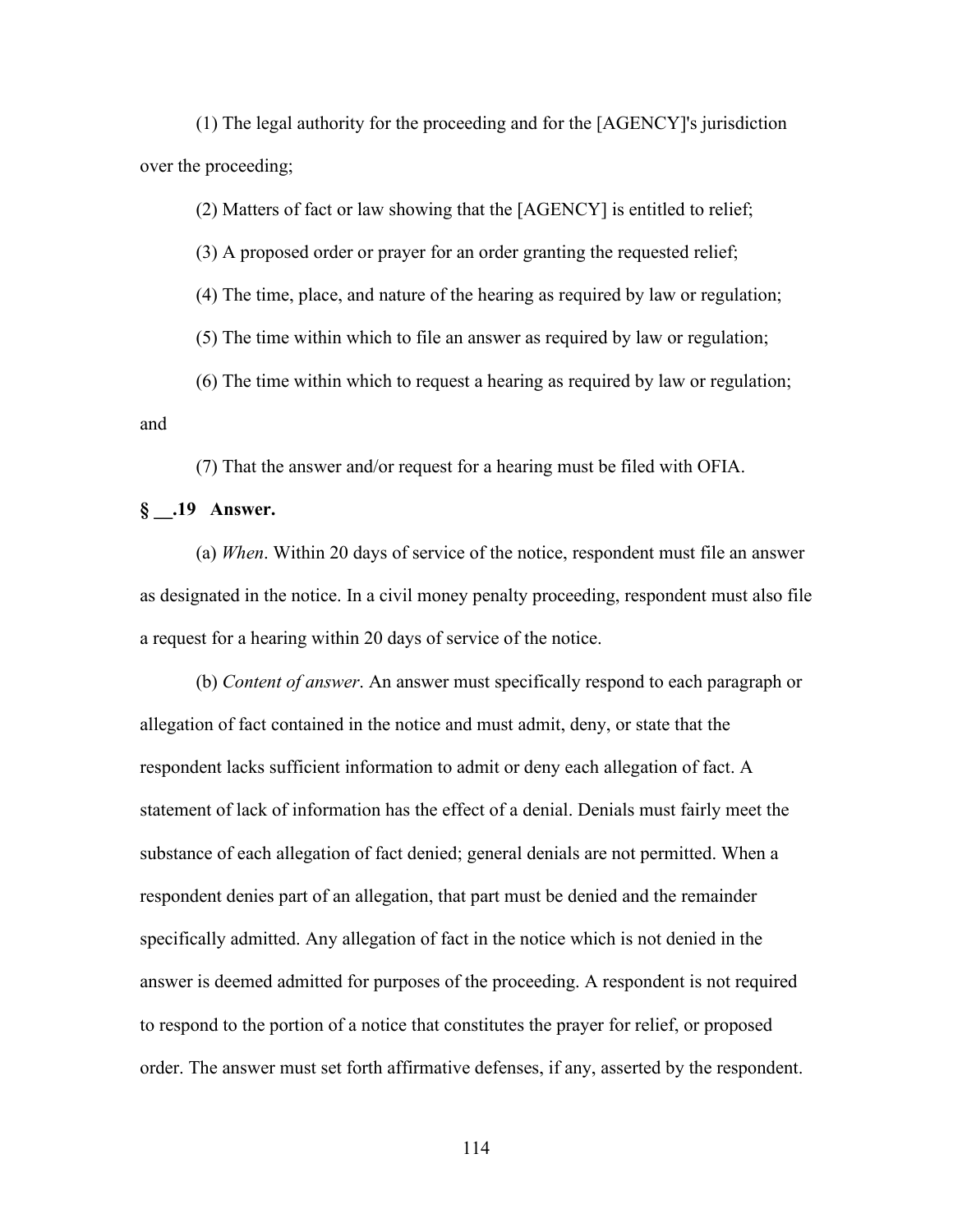(c) *Default—* (1) *Effect of failure to answer*.Failure of a respondent to file an answer required by this section within the time provided constitutes a waiver of the respondent's right to appear and contest the allegations in the notice. If no timely answer is filed, Enforcement Counsel may file a motion for entry of an order of default. Upon a finding that no good cause has been shown for the failure to file a timely answer, the ALJ will file with the [Agency Head] a recommended decision containing the findings and the relief sought in the notice. Any final order issued by the [Agency Head] based upon a respondent's failure to answer is deemed to be an order issued upon consent.

(2) *Effect of failure to request a hearing in civil money penalty proceedings*. If respondent fails to request a hearing as required by law within the time provided, the notice of assessment constitutes a final and unappealable order of the [Agency Head] without further action by the ALJ.

#### **§ \_\_.20 Amended pleadings.**

(a) *Amendments*. The notice or answer may be amended or supplemented at any stage of the proceeding. The respondent must answer an amended notice within the time remaining for the respondent's answer to the original notice, or within ten days after service of the amended notice, whichever period is longer, unless the [Agency Head] or ALJ orders otherwise for good cause.

(b) *Amendments to conform to the evidence*. When issues not raised in the notice or answer are tried at the hearing by express or implied consent of the parties, they will be treated in all respects as if they had been raised in the notice or answer, and no formal amendments are required. If evidence is objected to at the hearing on the ground that it is not within the issues raised by the notice or answer, the ALJ may admit the evidence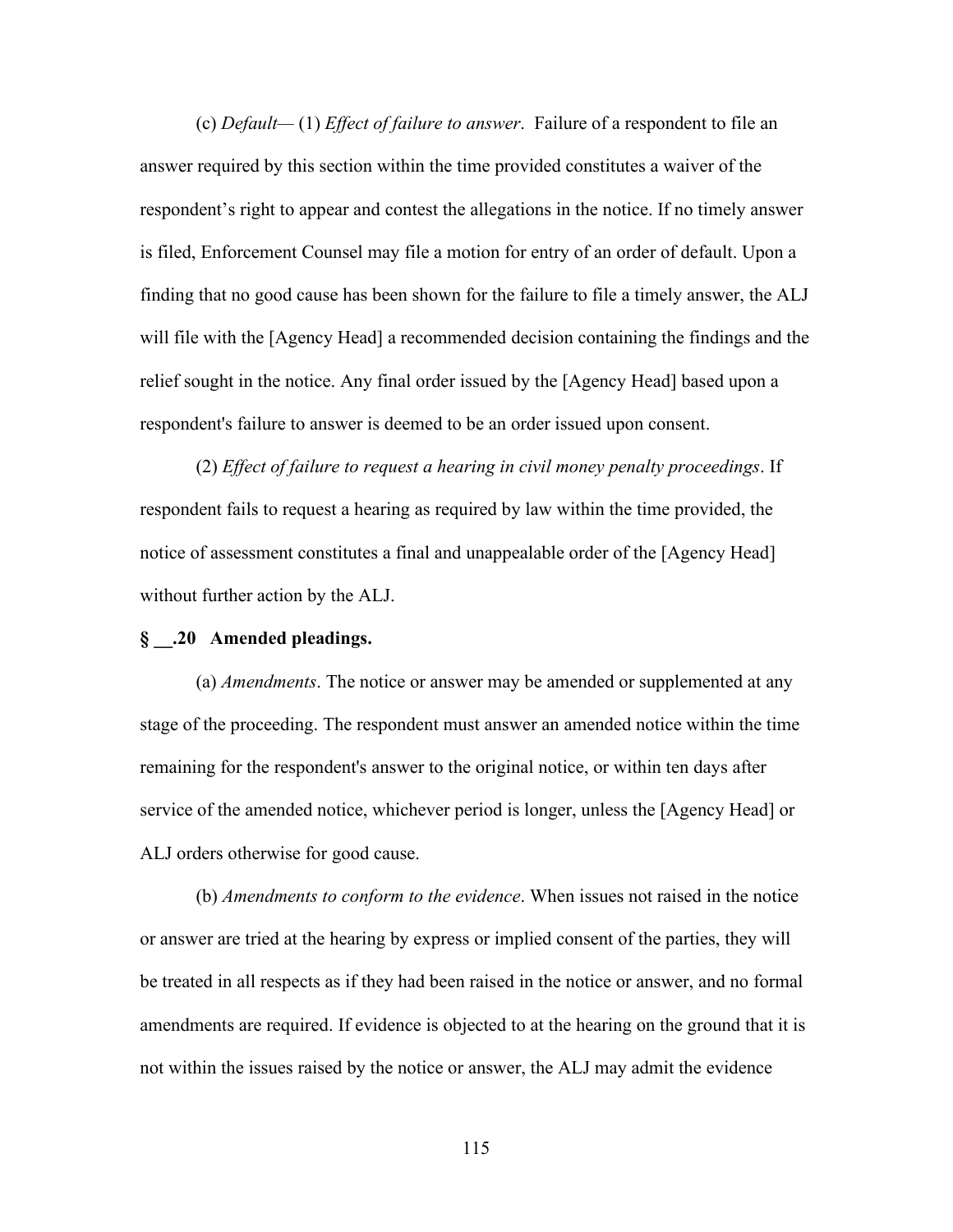when admission is likely to assist in adjudicating the merits of the action and the objecting party fails to satisfy the ALJ that the admission of such evidence would unfairly prejudice that party's action or defense upon the merits. The ALJ may grant a continuance to enable the objecting party to meet such evidence.

#### **§ \_\_.21 Failure to appear.**

Failure of a respondent to appear in person at the hearing or by a duly authorized counsel constitutes a waiver of respondent's right to a hearing and is deemed an admission of the facts as alleged and consent to the relief sought in the notice. Without further proceedings or notice to the respondent, the ALJ will file with the [Agency Head] a recommended decision containing the findings and the relief sought in the notice.

# **§ \_\_.22 Consolidation and severance of actions.**

(a) *Consolidation*. (1) On the motion of any party, or on the ALJ's own motion, the ALJ may consolidate, for some or all purposes, any two or more proceedings, if each such proceeding involves or arises out of the same transaction, occurrence, or series of transactions or occurrences, or involves at least one common respondent or a material common question of law or fact, unless such consolidation would cause unreasonable delay or injustice.

(2) In the event of consolidation under paragraph  $(a)(1)$  of this section, appropriate adjustment to the prehearing schedule must be made to avoid unnecessary expense, inconvenience, or delay.

(b) *Severance*. The ALJ may, upon the motion of any party, sever the proceeding for separate resolution of the matter as to any respondent only if the ALJ finds: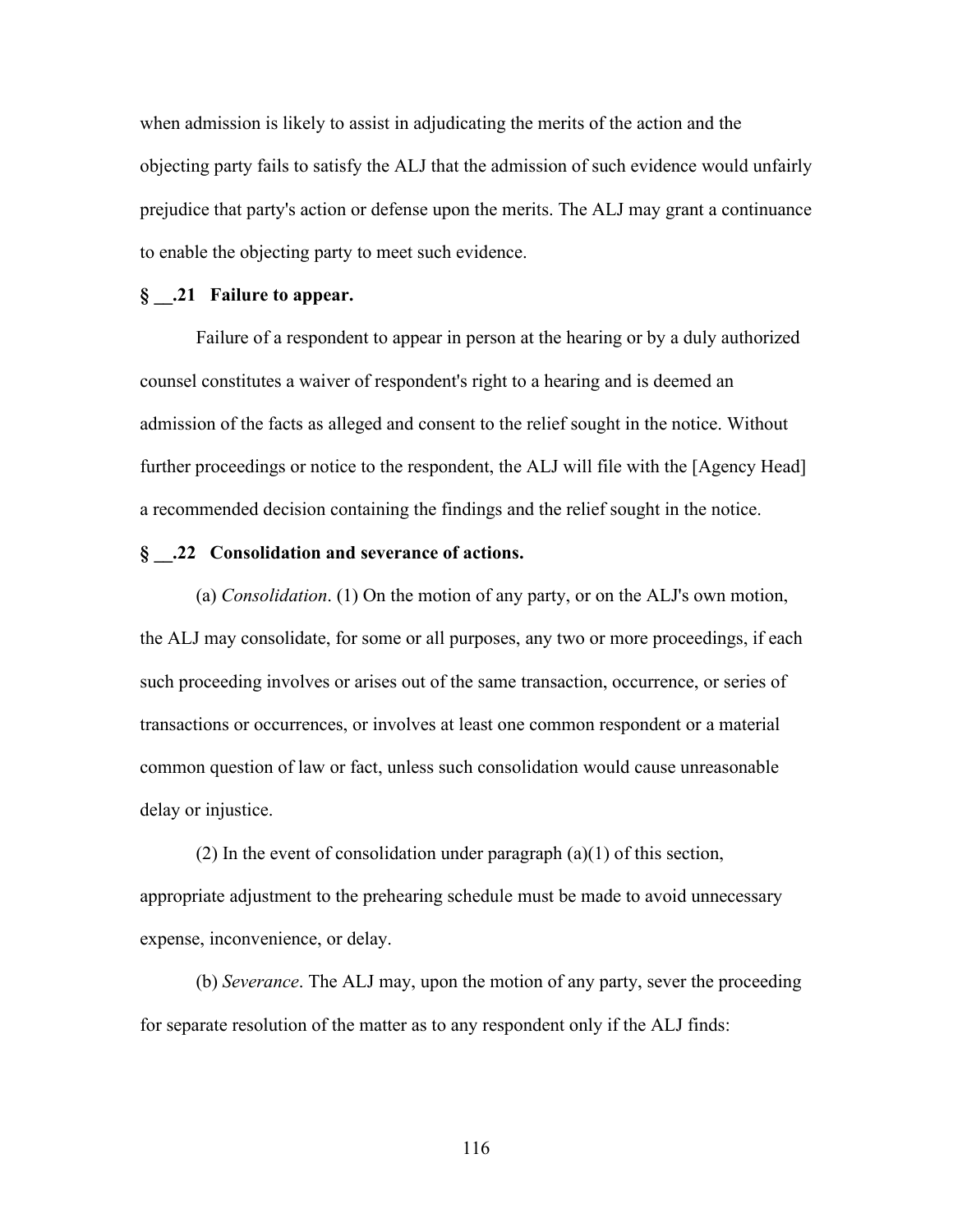(1) Undue prejudice or injustice to the moving party would result from not severing the proceeding; and

(2) Such undue prejudice or injustice would outweigh the interests of judicial economy and expedition in the complete and final resolution of the proceeding.

# **§ \_\_.23 Motions.**

(a) *In writing*. (1) Except as otherwise provided herein, an application or request for an order or ruling must be made by written motion.

(2) All written motions must state with particularity the relief sought and must be accompanied by a proposed order.

(3) No oral argument may be held on written motions except as otherwise directed by the ALJ. Written memoranda, briefs, affidavits or other relevant material or documents may be filed in support of or in opposition to a motion.

(b) *Oral motions*. A motion may be made orally on the record unless the ALJ directs that such motion be reduced to writing.

(c) *Filing of motions*. Motions must be filed with the ALJ, except that following the filing of the recommended decision, motions must be filed with the [Agency Head].

(d) *Responses*. (1) Except as otherwise provided herein, within ten days after service of any written motion, or within such other period of time as may be established by the ALJ or the [Agency Head], any party may file a written response to a motion. The ALJ will not rule on any oral or written motion before each party has had an opportunity to file a response.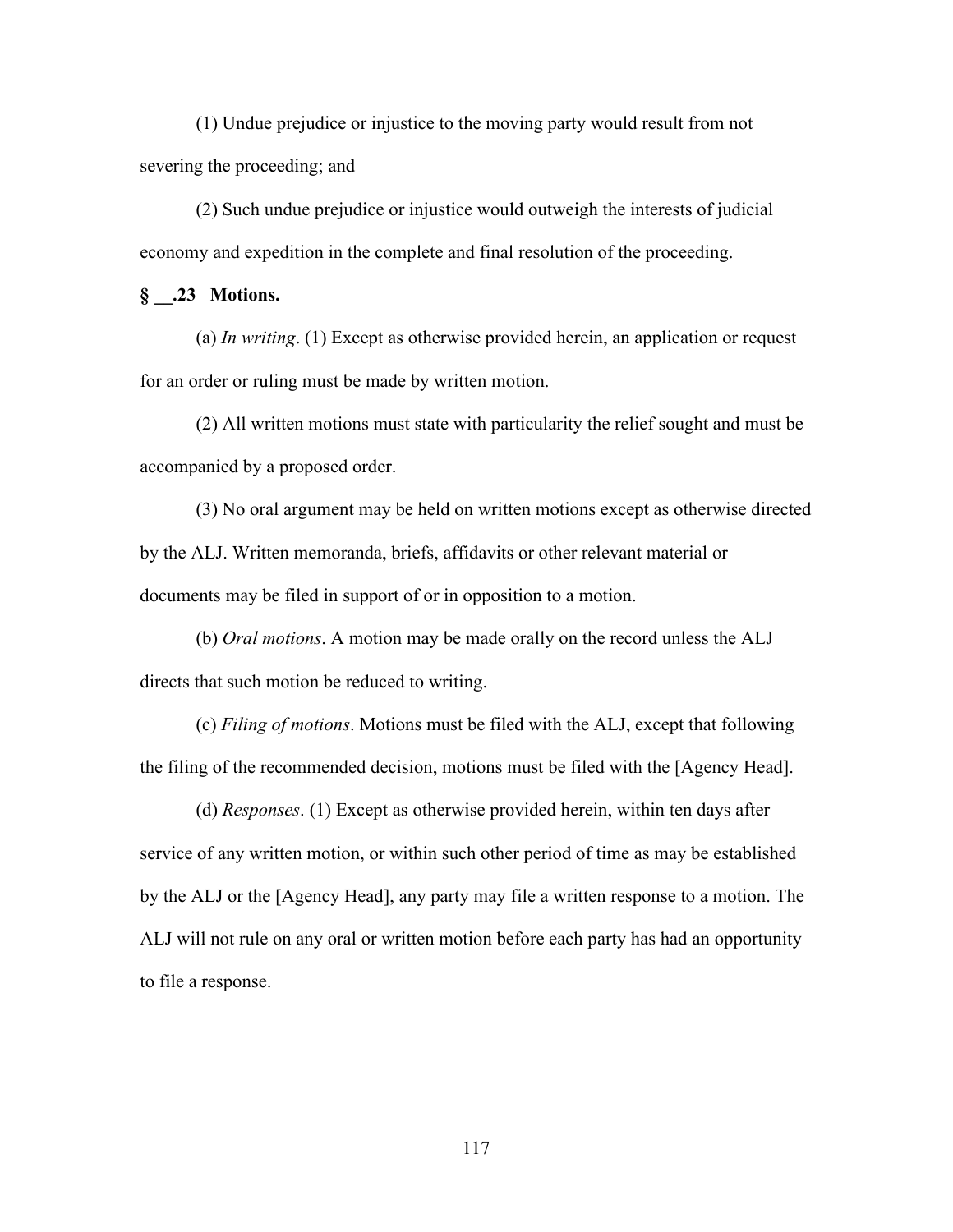(2) The failure of a party to oppose a written motion or an oral motion made on the record is deemed a consent by that party to the entry of an order substantially in the form of the order accompanying the motion.

(e) *Dilatory motions*. Frivolous, dilatory or repetitive motions are prohibited. The filing of such motions may form the basis for sanctions.

(f) *Dispositive motions*. Dispositive motions are governed by §§\_\_.29 and \_\_.30.

# **§ \_\_.24 Scope of document discovery.**

(a) *Limits on discovery*. (1) Subject to the limitations set out in paragraphs (b), (c), and (d) of this section, a party to a proceeding under this subpart may obtain document discovery by serving a written request to produce documents. For purposes of a request to produce documents, the term *documents* includes writings, drawings, graphs, charts, photographs, recordings, electronically stored information, and other data or data compilations stored in any medium from which information can be obtained either directly or, if necessary, after translation by the responding party, into a reasonably usable form.

(2) Discovery by use of deposition is governed by [agency specific reference] of this part.

(3) Discovery by use of either interrogatories or requests for admission is not permitted.

(4) Any request to produce documents that calls for irrelevant material; or that is unreasonable, oppressive, excessive in scope, unduly burdensome, or repetitive of previous requests, or that seeks to obtain privileged documents will be denied or modified. A request is unreasonable, oppressive, excessive in scope, or unduly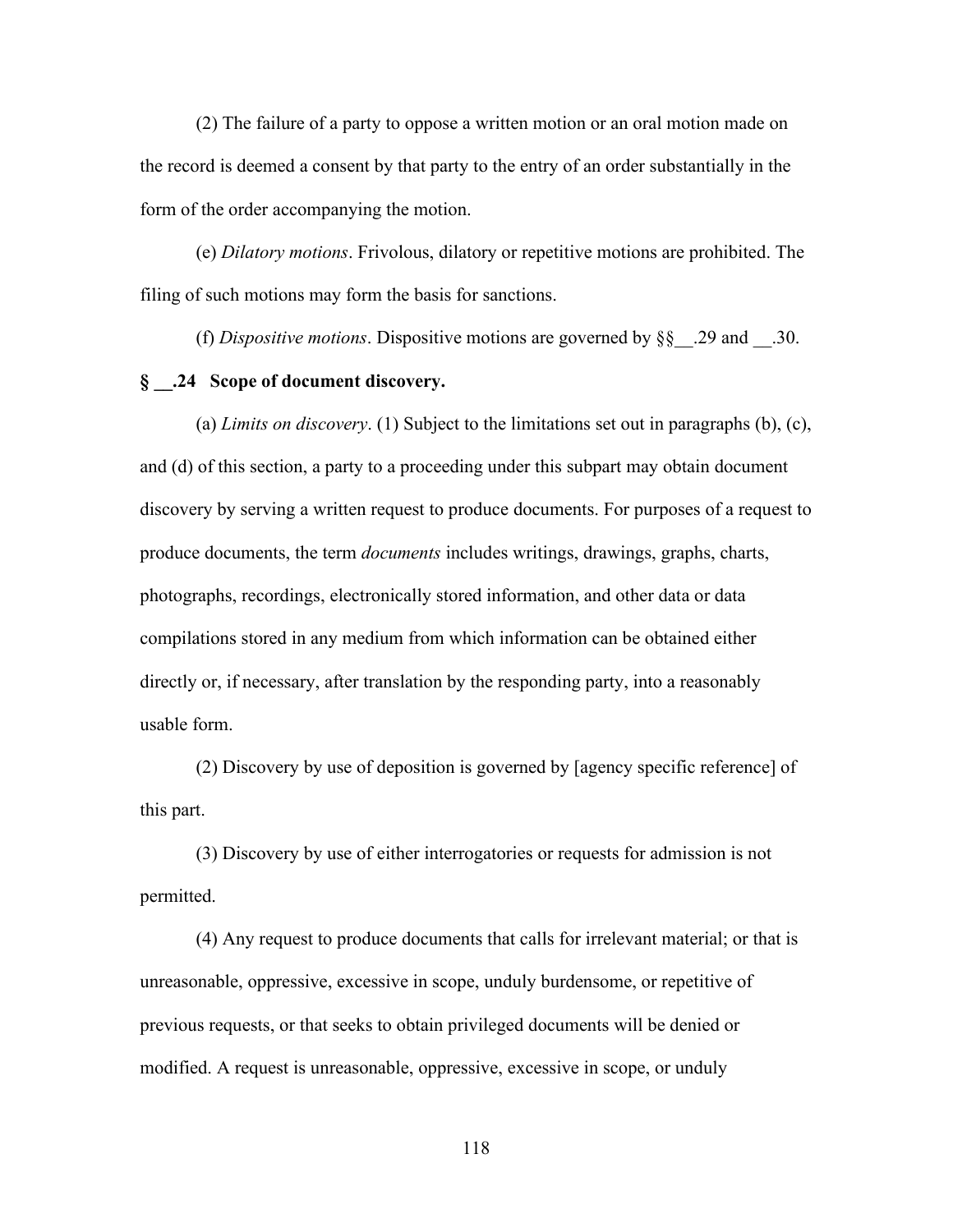burdensome if, among other things, it fails to include justifiable limitations on the time period covered and the geographic locations to be searched, or the time provided to respond in the request is inadequate.

(b) *Relevance*. A party may obtain document discovery regarding any nonprivileged matter that has material relevance to the merits of the pending action.

(c) *Privileged matter*. Privileged documents are not discoverable. Privileges include the attorney-client privilege, attorney work-product doctrine, bank examination privilege, law enforcement privilege, any government's or government agency's deliberative process privilege, and any other privileges the Constitution, any applicable act of Congress, or the principles of common law provide.

(d) *Time limits*. All document discovery, including all responses to discovery requests, must be completed by the date set by the ALJ and no later than 30 days prior to the date scheduled for the commencement of the hearing, except as provided in the Local Rules. No exceptions to this time limit are permitted, unless the ALJ finds on the record that good cause exists for waiving the requirements of this paragraph.

# **§ \_\_.25 Request for document discovery from parties.**

#### (a) *Document requests*.

(1) Any party may serve on any other party a request to produce and permit the requesting party or its representative to inspect or copy any discoverable documents that are in the possession, custody, or control of the party upon whom the request is served. In the case of a request for inspection, the responding party may produce copies of documents or of electronically stored information instead of permitting inspection.

(2) The request: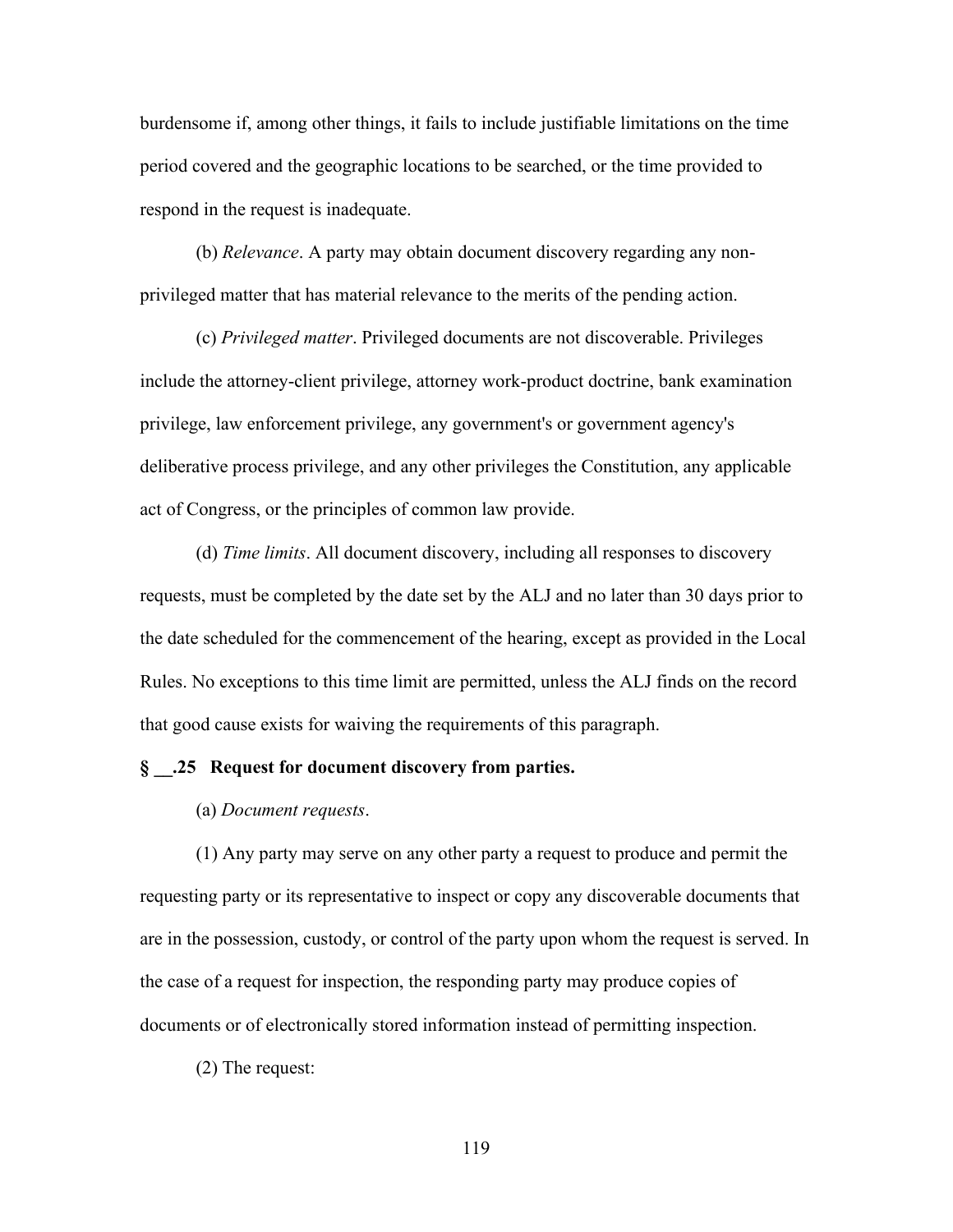(i) Must describe with reasonable particularity each item or category of items to be inspected or produced; and

(ii) Must specify a reasonable time, place, and manner for the inspection or production.

(b) *Production or copying*. (1) Unless otherwise specified by the ALJ or agreed upon by the parties, the producing party must produce copies of documents as they are kept in the usual course of business or organized to correspond to the categories of the request, and electronically stored information must be produced in a form in which it is ordinarily maintained or in a reasonably usable form.

(2) *Costs*. The producing party must pay its own costs to respond to a discovery request, unless otherwise agreed by the parties.

(c) *Obligation to update responses*. A party who has responded to a discovery request with a response that was complete when made is not required to supplement the response to include documents thereafter acquired, unless the responding party learns:

(1) The response was materially incorrect when made; or

(2) The response, though correct when made, is no longer true and a failure to amend the response is, in substance, a knowing concealment.

(d) *Motions to limit discovery*. (1) Any party that objects to a discovery request may, within 20 days of being served with such request, file a motion in accordance with the provisions of  $\S$  . 23 to strike or otherwise limit the request. If an objection is made to only a portion of an item or category in a request, the portion objected to must be specified. Any objections not made in accordance with this paragraph and  $\S$  . 23 are waived.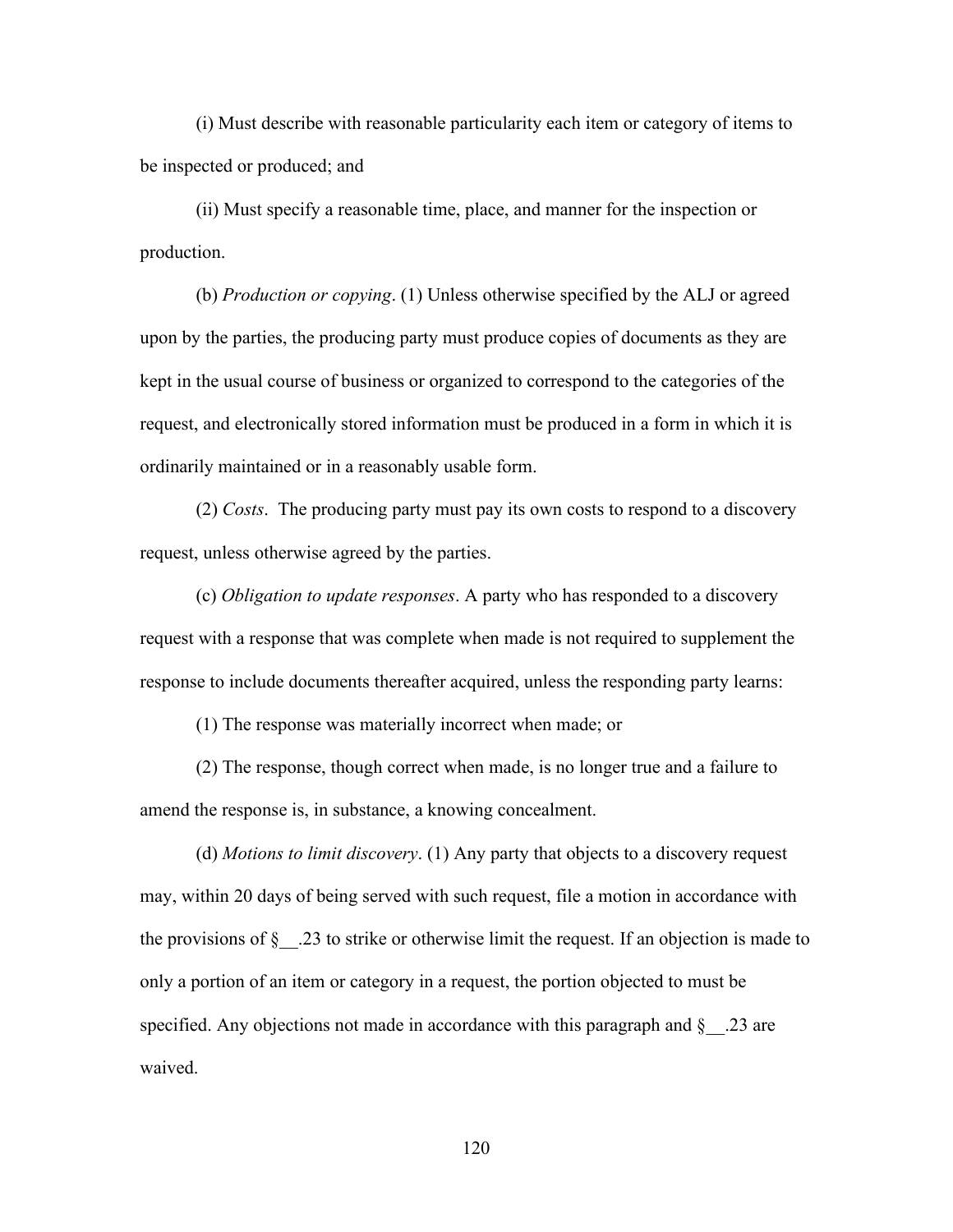(2) The party who served the request that is the subject of a motion to strike or limit may file a written response within ten days of service of the motion. No other party may file a response.

(e) *Privilege*. At the time other documents are produced, the producing party must reasonably identify all documents withheld on the grounds of privilege and must produce a statement of the basis for the assertion of privilege. When similar documents that are protected by attorney-client privilege, attorney work-product doctrine, bank examination privilege, law enforcement privilege, any government's or government agency's deliberative process privilege, or any other privileges of the Constitution, any applicable act of Congress, or the principles of common law, or are voluminous, these documents may be identified by category instead of by individual document. The ALJ retains discretion to determine when the identification by category is insufficient.

(f) *Motions to compel production*. (1) If a party withholds any documents as privileged or fails to comply fully with a discovery request, the requesting party may, within ten days of the assertion of privilege or of the time the failure to comply becomes known to the requesting party, file a motion in accordance with the provisions of  $\S$  .23 for the issuance of a subpoena compelling production.

(2) The party who asserted the privilege or failed to comply with the document request may file a written response to a motion to compel within ten days of service of the motion. No other party may file a response.

(g) *Ruling on motions*. After the time for filing responses pursuant to this section has expired, the ALJ will rule promptly on all motions filed pursuant to this section. If the ALJ determines that a discovery request, or any of its terms, calls for irrelevant material,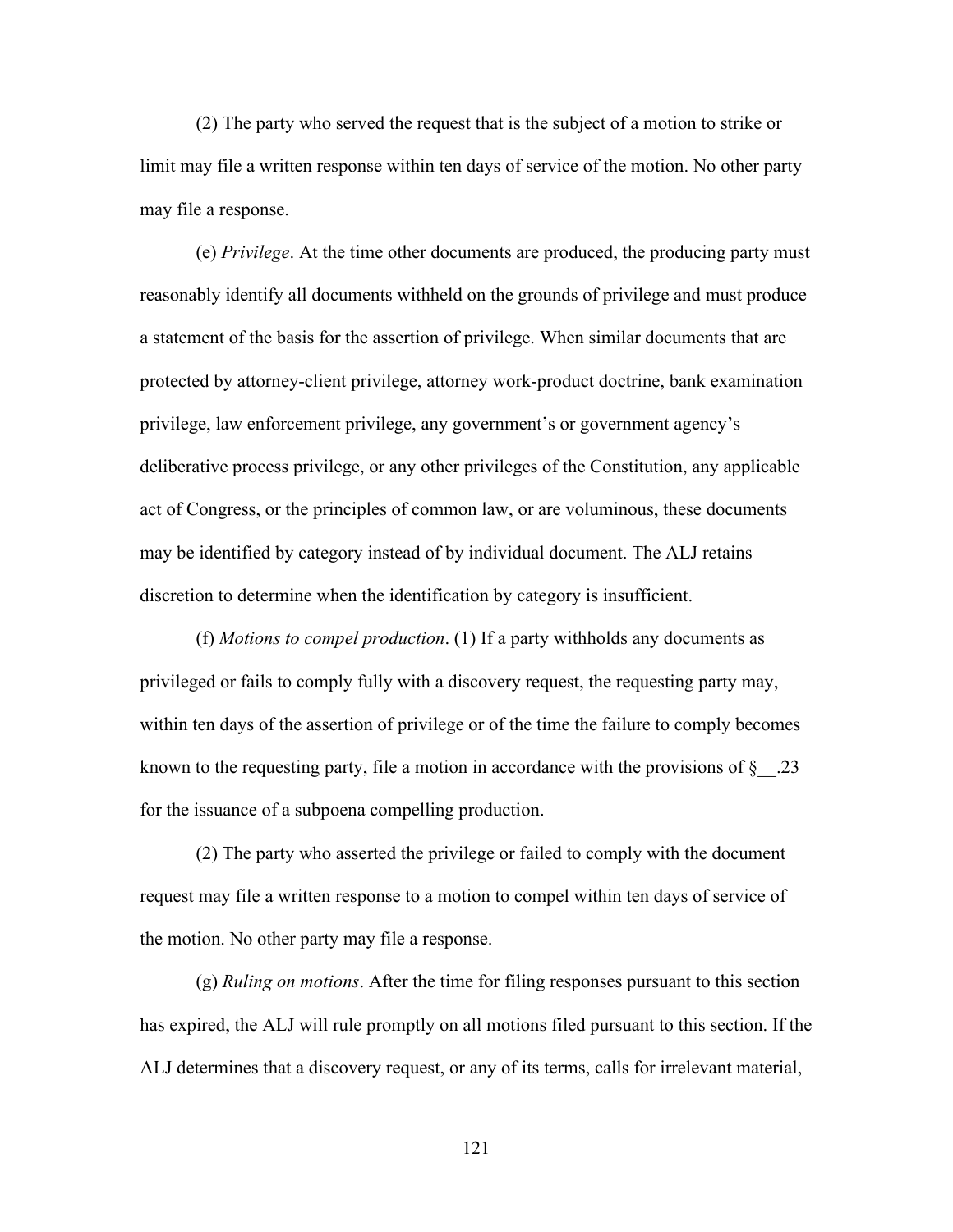is unreasonable, oppressive, excessive in scope, unduly burdensome, or repetitive of previous requests, or seeks to obtain privileged documents, the ALJ may deny or modify the request, and may issue appropriate protective orders, upon such conditions as justice may require. The pendency of a motion to strike or limit discovery or to compel production is not a basis for staying or continuing the proceeding, unless otherwise ordered by the ALJ. Notwithstanding any other provision in this part, the ALJ may not release, or order a party to produce, documents withheld on grounds of privilege if the party has stated to the ALJ its intention to file a timely motion for interlocutory review of the ALJ's order to produce the documents, and until the motion for interlocutory review has been decided.

(h) *Enforcing discovery subpoenas*. If the ALJ issues a subpoena compelling production of documents by a party, the subpoenaing party may, in the event of noncompliance and to the extent authorized by applicable law, apply to any appropriate United States district court for an order requiring compliance with the subpoena. A party's right to seek court enforcement of a subpoena will not in any manner limit the sanctions that may be imposed by the ALJ against a party who fails to produce subpoenaed documents.

#### **§ \_\_.26 Document subpoenas to nonparties.**

(a) *General rules*. (1) Any party may apply to the ALJ for the issuance of a document discovery subpoena addressed to any person who is not a party to the proceeding. The application must contain a proposed document subpoena and a brief statement showing the general relevance and reasonableness of the scope of documents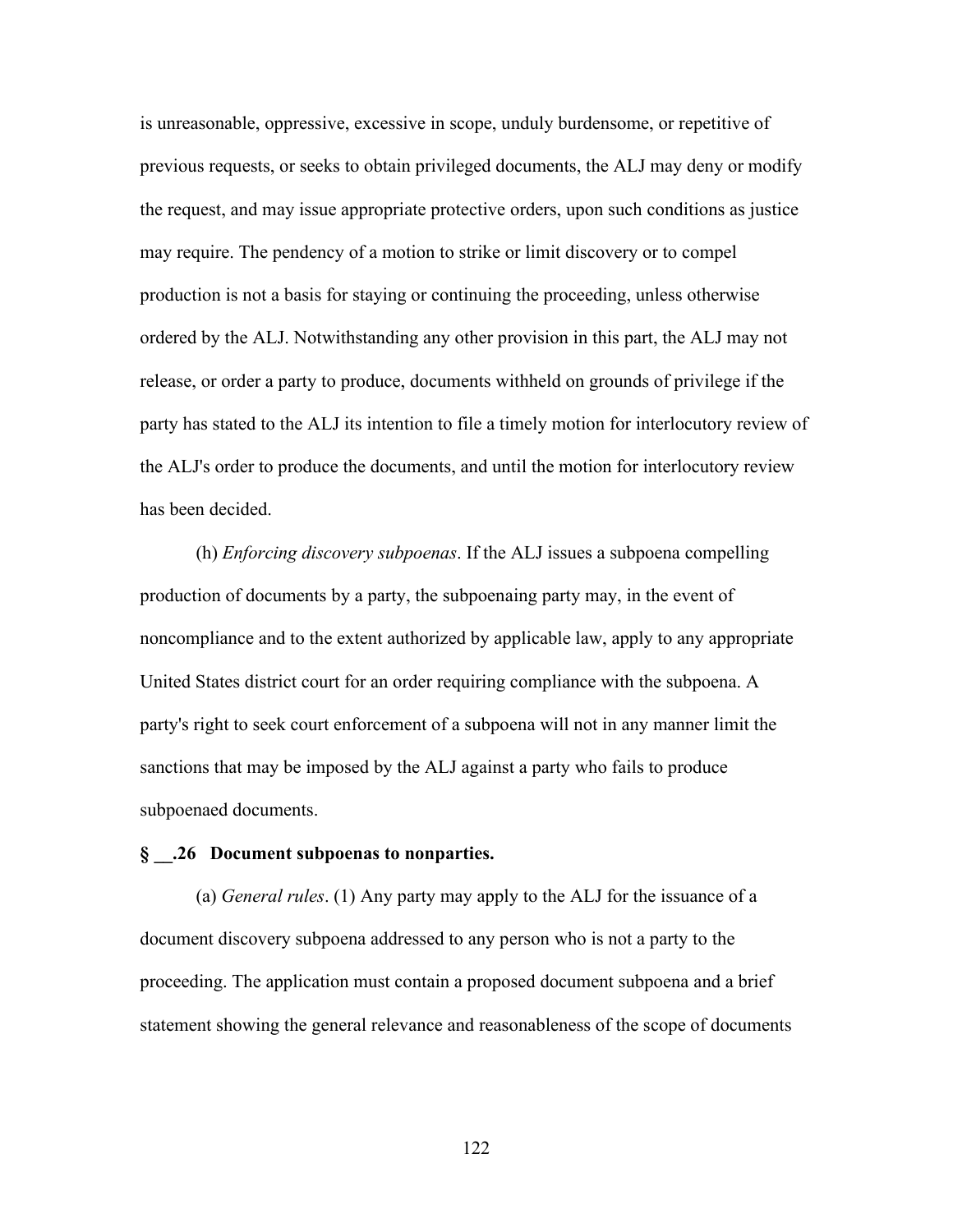sought. The subpoenaing party must specify a reasonable time, place, and manner for making production in response to the document subpoena.

(2) A party may apply for a document subpoena under this section only within the time period during which such party could serve a discovery request under  $\S$  .24(d). The party obtaining the document subpoena is responsible for serving it on the subpoenaed person and for serving copies on all parties. Document subpoenas may be served in any state, territory, or possession of the United States, the District of Columbia, or as otherwise provided by law.

(3) The ALJ will promptly issue any document subpoena requested pursuant to this section. If the ALJ determines that the application does not set forth a valid basis for the issuance of the subpoena, or that any of its terms are unreasonable, oppressive, excessive in scope, or unduly burdensome, the ALJ may refuse to issue the subpoena or may issue it in a modified form upon such conditions as may be consistent with the Uniform Rules.

(b) *Motion to quash or modify*. (1) Any person to whom a document subpoena is directed may file a motion to quash or modify such subpoena with the ALJ. The motion must be accompanied by a statement of the basis for quashing or modifying the subpoena. The movant must serve the motion on all parties, and any party may respond to such motion within ten days of service of the motion.

(2) Any motion to quash or modify a document subpoena must be filed on the same basis, including the assertion of privilege, upon which a party could object to a discovery request under  $\S$  .25(d), and during the same time limits during which such an objection could be filed.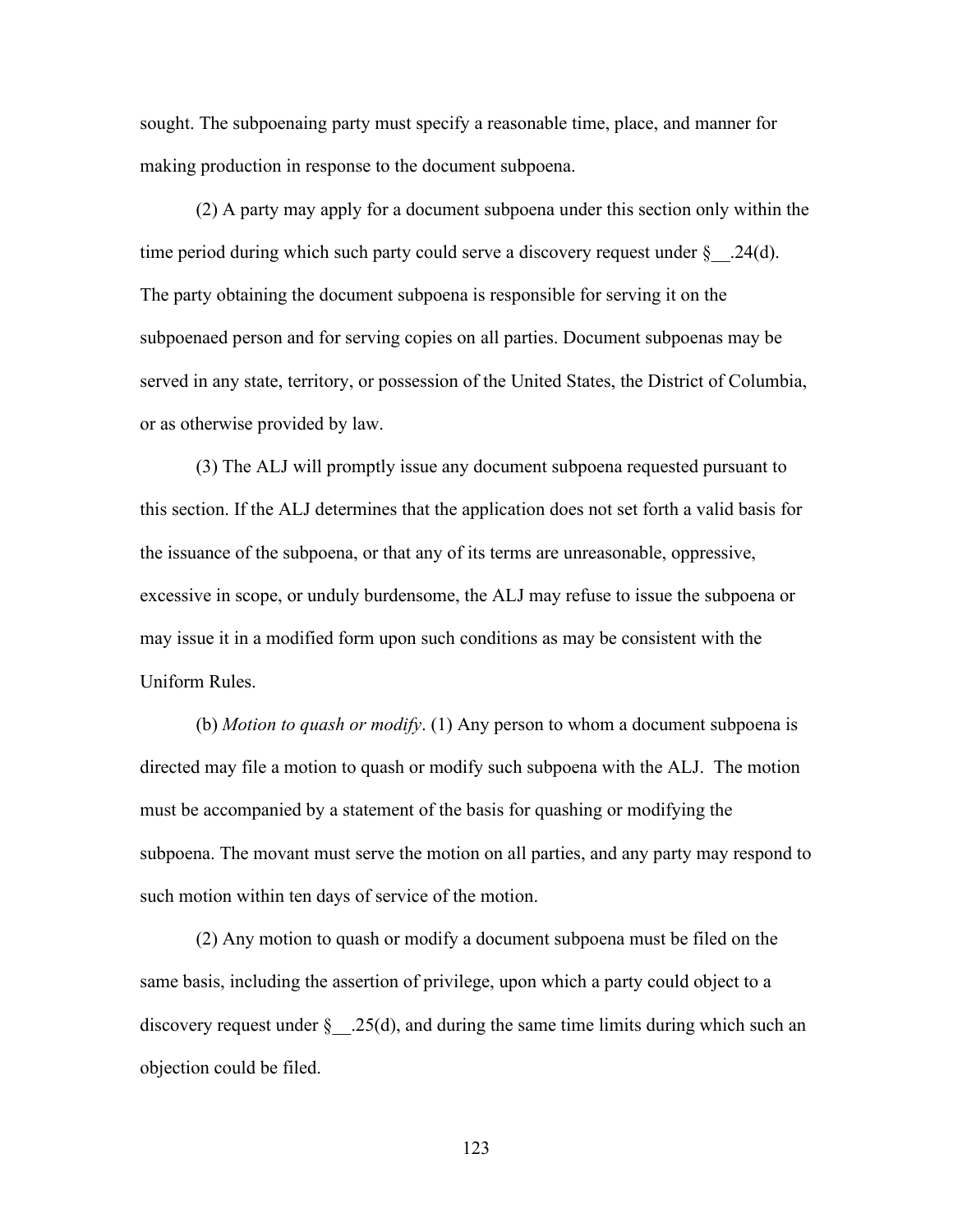(c) *Enforcing document subpoenas*. If a subpoenaed person fails to comply with any subpoena issued pursuant to this section or any order of the ALJ, which directs compliance with all or any portion of a document subpoena, the subpoenaing party or any other aggrieved party may, to the extent authorized by applicable law, apply to an appropriate United States district court for an order requiring compliance with so much of the document subpoena as the ALJ has not quashed or modified. A party's right to seek court enforcement of a document subpoena will in no way limit the sanctions that may be imposed by the ALJ on a party who induces a failure to comply with subpoenas issued under this section.

### **§ \_\_.27 Deposition of witness unavailable for hearing.**

(a) *General rules*. (1) If a witness will not be available for the hearing, a party desiring to preserve that witness's testimony for the record may apply in accordance with the procedures set forth in paragraph (a)(2) of this section, to the ALJ for the issuance of a subpoena, including a subpoena *duces tecum*, requiring the attendance of the witness at a deposition. The ALJ may issue a deposition subpoena under this section upon showing:

(i) The witness will be unable to attend or may be prevented from attending the hearing because of age, sickness or infirmity, or will otherwise be unavailable;

(ii) The witness' unavailability was not procured or caused by the subpoenaing party;

(iii) The testimony is reasonably expected to be material; and

(iv) Taking the deposition will not result in any undue burden to any other party and will not cause undue delay of the proceeding.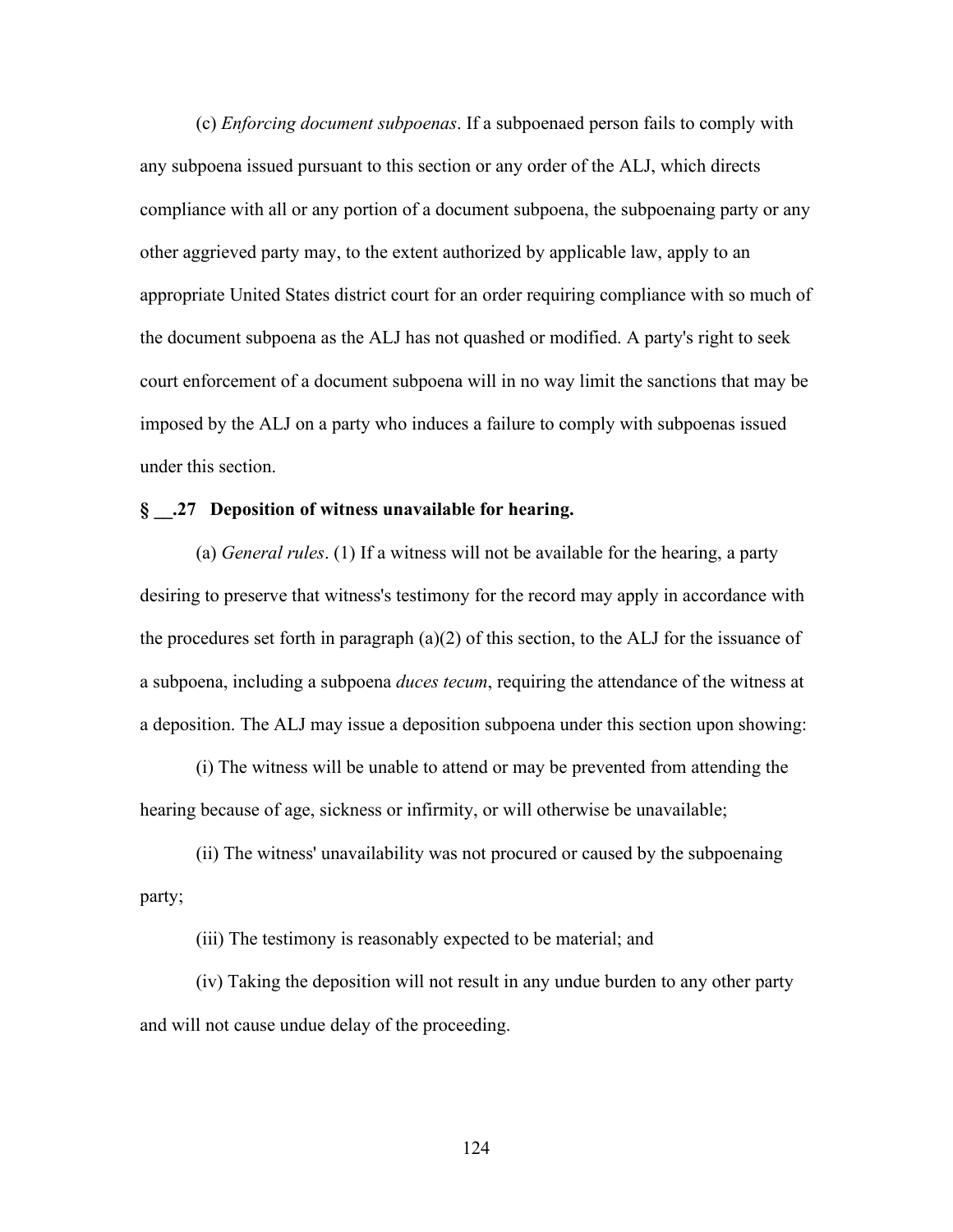(2) The application must contain a proposed deposition subpoena and a brief statement of the reasons for the issuance of the subpoena. The subpoena must name the witness whose deposition is to be taken and specify the time, manner, and place for taking the deposition. A deposition subpoena may require the witness to be deposed at any place within the country in which that witness resides or has a regular place of employment, by remote means, or such other convenient place or manner, as the ALJ fixes.

(3) Any requested subpoena that sets forth a valid basis for its issuance must be promptly issued, unless the ALJ requires a written response or requires attendance at a conference concerning whether the requested subpoena should be issued.

(4) The party obtaining a deposition subpoena is responsible for serving it on the witness and for serving copies on all parties. Unless the ALJ orders otherwise, no deposition under this section may be taken on fewer than ten days' notice to the witness and all parties.

(b) *Objections to deposition subpoenas*. (1) The witness and any party who has not had an opportunity to oppose a deposition subpoena issued under this section may file a motion with the ALJ to quash or modify the subpoena prior to the time for compliance specified in the subpoena, but not more than ten days after service of the subpoena.

(2) A statement of the basis for the motion to quash or modify a subpoena issued under this section must accompany the motion. The motion must be served on all parties.

(c) *Procedure upon deposition*. (1) Each witness testifying pursuant to a deposition subpoena must be duly sworn. By stipulation of the parties or by order of the ALJ, a court reporter or other person authorized to administer an oath may administer the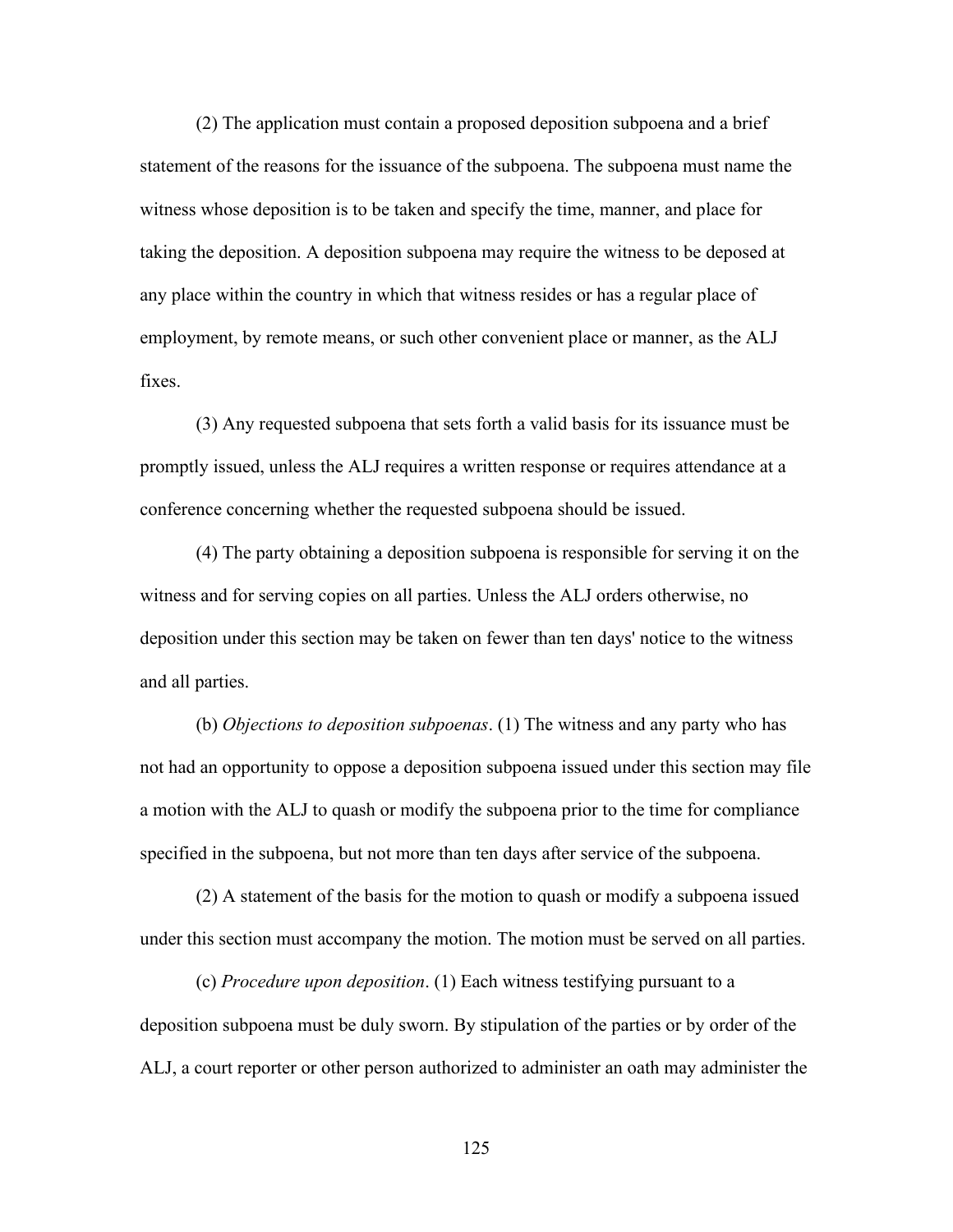oath remotely without being in the physical presence of the deponent. Each party must have the right to examine the witness. Objections to questions or documents must be in short form, stating the grounds for the objection. Failure to object to questions or documents is not deemed a waiver except where the ground for the objection might have been avoided if the objection had been timely presented. All questions, answers, and objections must be recorded.

(2) Any party may move before the ALJ for an order compelling the witness to answer any questions the witness has refused to answer or submit any evidence the witness has refused to submit during the deposition.

(3) The deposition must be subscribed by the witness, unless the parties and the witness, by stipulation, have waived the signing, or the witness is ill, cannot be found, or has refused to sign. If the deposition is not subscribed by the witness, the court reporter taking the deposition must certify that the transcript is a true and complete transcript of the deposition.

(d) *Enforcing subpoenas*. If a subpoenaed person fails to comply with any subpoena issued pursuant to this section, or fails to comply with any order of the ALJ, which directs compliance with all or any portion of a deposition subpoena under paragraph (b) or  $(c)(2)$  of this section, the subpoenaing party or other aggrieved party may, to the extent authorized by applicable law, apply to an appropriate United States district court for an order requiring compliance with the portions of the subpoena with which the subpoenaed party has not complied. A party's right to seek court enforcement of a deposition subpoena in no way limits the sanctions that may be imposed by the ALJ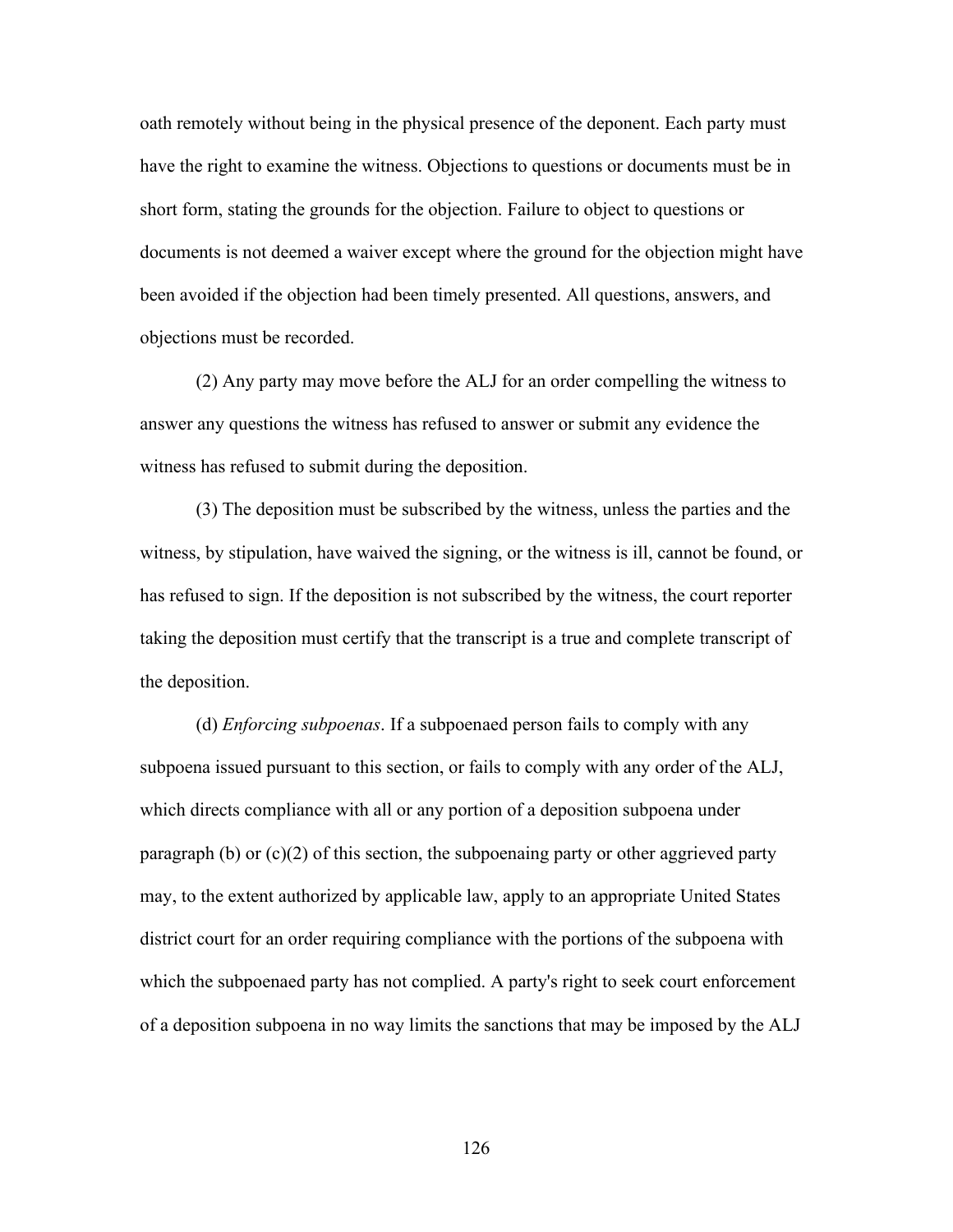on a party who fails to comply with, or procures a failure to comply with, a subpoena issued under this section.

# **§ \_\_.28 Interlocutory review.**

(a) *General rule*. The [Agency Head] may review a ruling of the ALJ prior to the certification of the record to the [Agency Head] only in accordance with the procedures set forth in this section and  $\S$  .23.

(b) *Scope of review*. The [Agency Head] may exercise interlocutory review of a ruling of the ALJ if the [Agency Head] finds:

(1) The ruling involves a controlling question of law or policy as to which substantial grounds exist for a difference of opinion;

(2) Immediate review of the ruling may materially advance the ultimate termination of the proceeding;

(3) Subsequent modification of the ruling at the conclusion of the proceeding would be an inadequate remedy; or

(4) Subsequent modification of the ruling would cause unusual delay or expense.

(c) *Procedure*. Any request for interlocutory review must be filed by a party with the ALJ within ten days of the ruling and must otherwise comply with  $\S$  . 23. Any party may file a response to a request for interlocutory review in accordance with  $\S$  .23(d). Upon the expiration of the time for filing all responses, the ALJ will refer the matter to the [Agency Head] for final disposition.

(d) *Suspension of proceeding*. Neither a request for interlocutory review nor any disposition of such a request by the [Agency Head] under this section suspends or stays the proceeding unless otherwise ordered by the ALJ or the [Agency Head].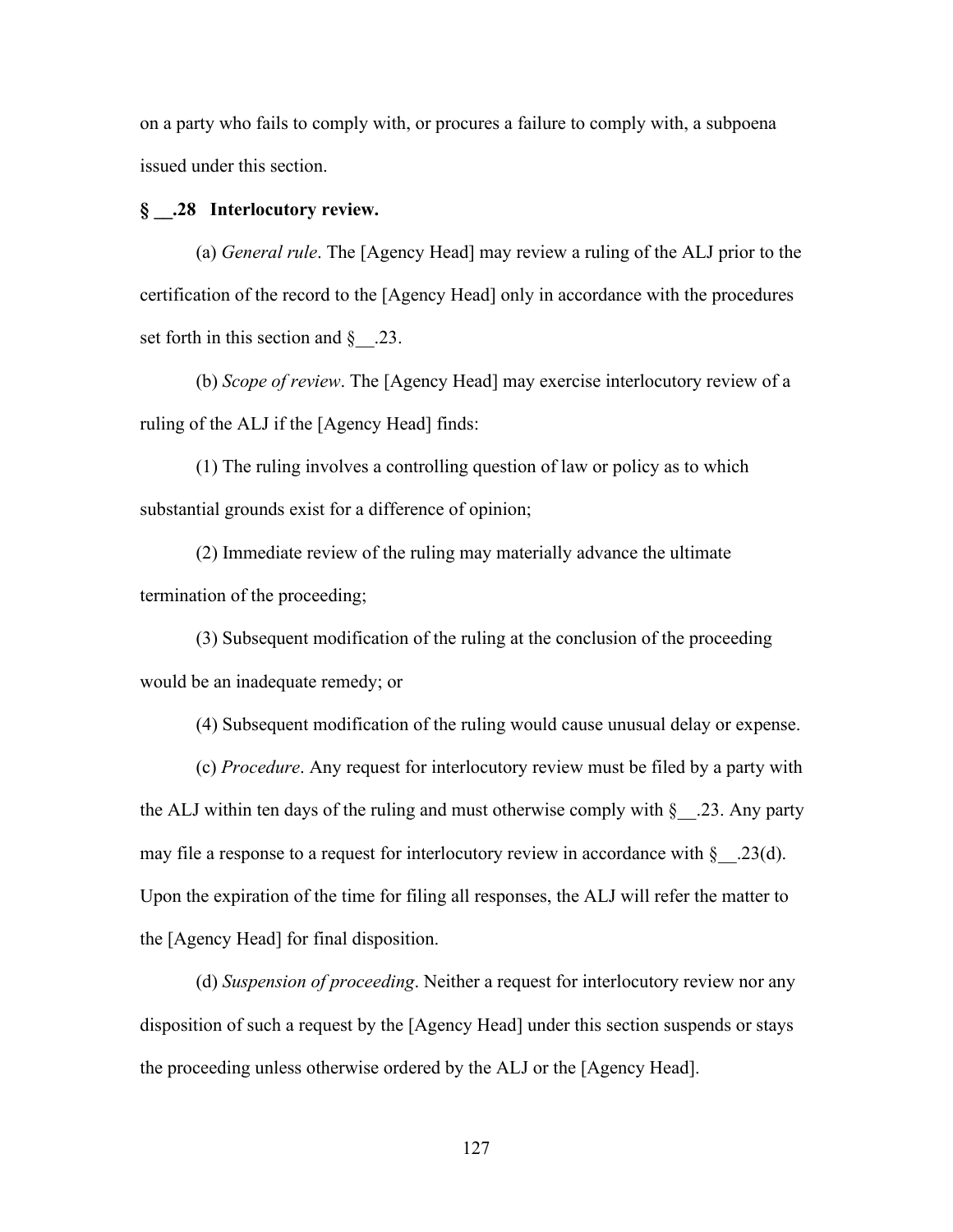## **§ \_\_.29 Summary disposition.**

(a) *In general*. The ALJ will recommend that the [Agency Head] issue a final order granting a motion for summary disposition if the undisputed pleaded facts, admissions, affidavits, stipulations, documentary evidence, matters as to which official notice may be taken, and any other evidentiary materials properly submitted in connection with a motion for summary disposition show:

(1) There is no genuine issue as to any material fact; and

(2) The moving party is entitled to a decision in its favor as a matter of law.

(b) *Filing of motions and responses*. (1) Any party who believes there is no genuine issue of material fact to be determined and that the party is entitled to a decision as a matter of law may move at any time for summary disposition in its favor of all or any part of the proceeding. Any party, within 20 days after service of such a motion, or within such time period as allowed by the ALJ, may file a response to such motion.

(2) A motion for summary disposition must be accompanied by a statement of the material facts as to which the moving party contends there is no genuine issue. Such motion must be supported by documentary evidence, which may take the form of admissions in pleadings, stipulations, depositions, investigatory depositions, transcripts, affidavits and any other evidentiary materials that the moving party contends supports the moving party's position. The motion must also be accompanied by a brief containing the points and authorities in support of the contention of the moving party. Any party opposing a motion for summary disposition must file a statement setting forth those material facts as to which the opposing party contends a genuine dispute exists. Such opposition must be supported by evidence of the same type as that submitted with the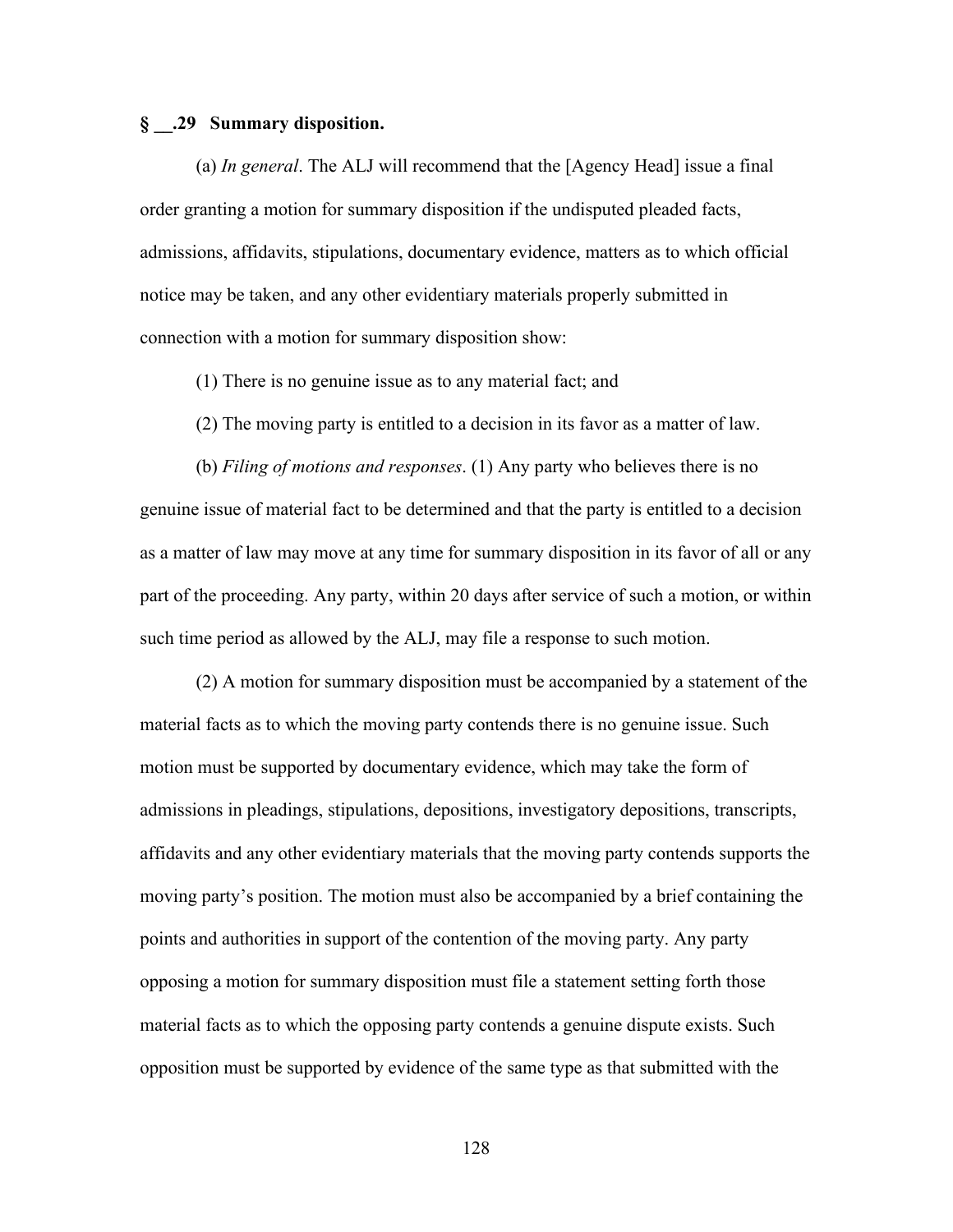motion for summary disposition and a brief containing the points and authorities in support of the contention that summary disposition would be inappropriate.

(c) *Hearing on motion*. At the written request of any party or on the ALJ's own motion, the ALJ may hear oral argument on the motion for summary disposition.

(d) *Decision on motion*. Following receipt of a motion for summary disposition and all responses thereto, the ALJ will determine whether the moving party is entitled to summary disposition. If the ALJ determines that summary disposition is warranted, the ALJ will submit a recommended decision to that effect to the [Agency Head]. If the ALJ finds that no party is entitled to summary disposition, the ALJ will make a ruling denying the motion.

#### **§ \_\_.30 Partial summary disposition.**

If the ALJ determines that a party is entitled to summary disposition as to certain claims only, the ALJ will defer submitting a recommended decision as to those claims. A hearing on the remaining issues must be ordered. Those claims for which the ALJ has determined that summary disposition is warranted will be addressed in the recommended decision filed at the conclusion of the hearing.

#### **§ \_\_.31 Scheduling and prehearing conferences.**

(a) *Scheduling conference*. Within 30 days of service of the notice or order commencing a proceeding, the ALJ will direct counsel for all parties to meet with the ALJ at a specified time and manner prior to the hearing for the purpose of scheduling the course and conduct of the proceeding. This meeting is called a "scheduling conference." The schedule for the identification of potential witnesses, the time for and manner of discovery, and the exchange of any prehearing materials including witness lists,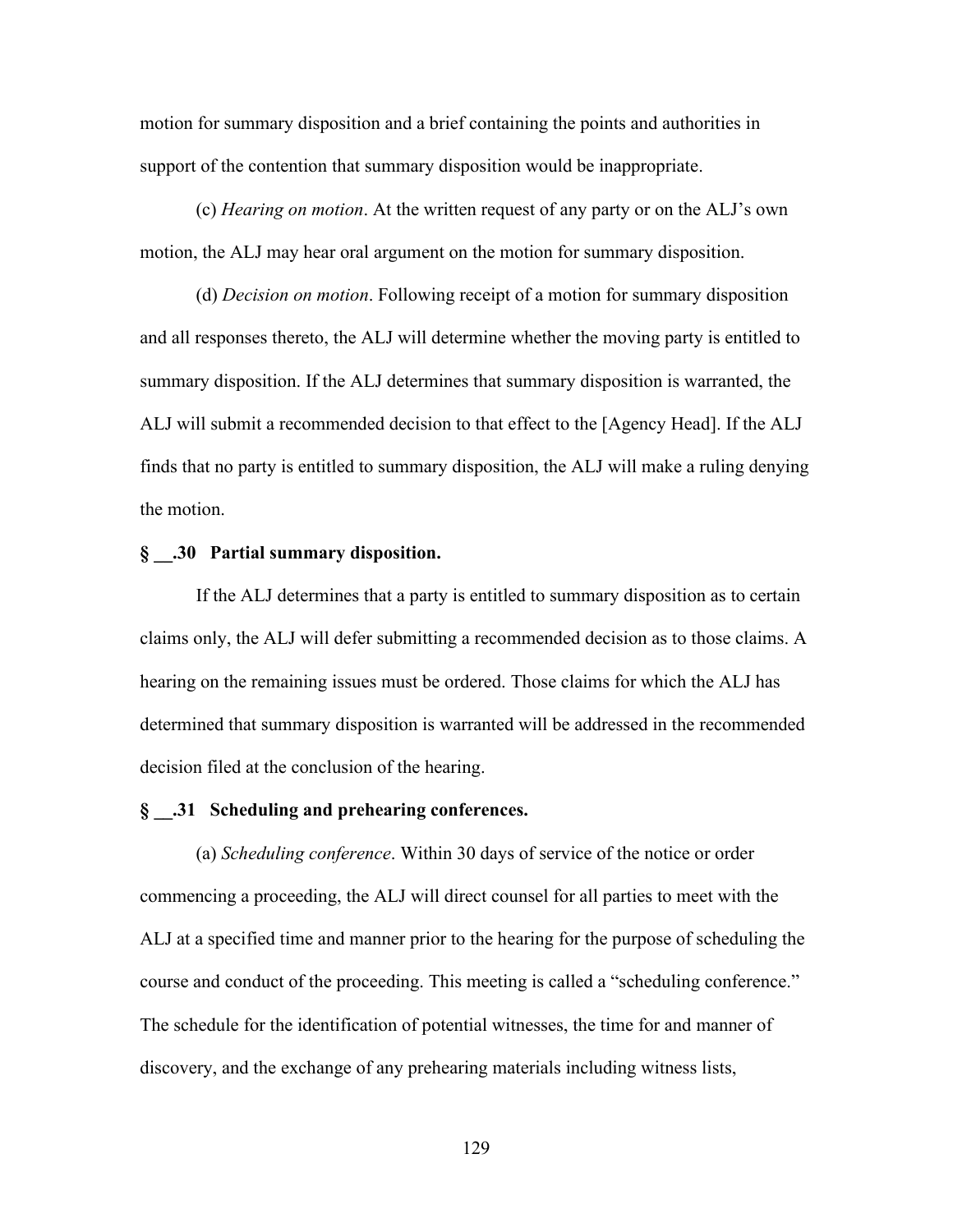statements of issues, stipulations, exhibits and any other materials may also be determined at the scheduling conference.

(b) *Prehearing conferences*. The ALJ may, in addition to the scheduling conference, on the ALJ's own motion or at the request of any party, direct counsel for the parties to confer with the ALJ at a prehearing conference to address any or all of the following:

(1) Simplification and clarification of the issues;

(2) Stipulations, admissions of fact, and the contents, authenticity and admissibility into evidence of documents;

(3) Matters of which official notice may be taken;

(4) Limitation of the number of witnesses;

(5) Summary disposition of any or all issues;

(6) Resolution of discovery issues or disputes;

(7) Amendments to pleadings; and

(8) Such other matters as may aid in the orderly disposition of the proceeding.

(c) *Transcript*. The ALJ may require that a scheduling or prehearing conference be recorded by a court reporter. A transcript of the conference and any materials filed, including orders, becomes part of the record of the proceeding. A party may obtain a copy of the transcript at the party's expense.

(d) *Scheduling or prehearing orders*. At or within a reasonable time following the conclusion of the scheduling conference or any prehearing conference, the ALJ will serve on each party an order setting forth any agreements reached and any procedural determinations made.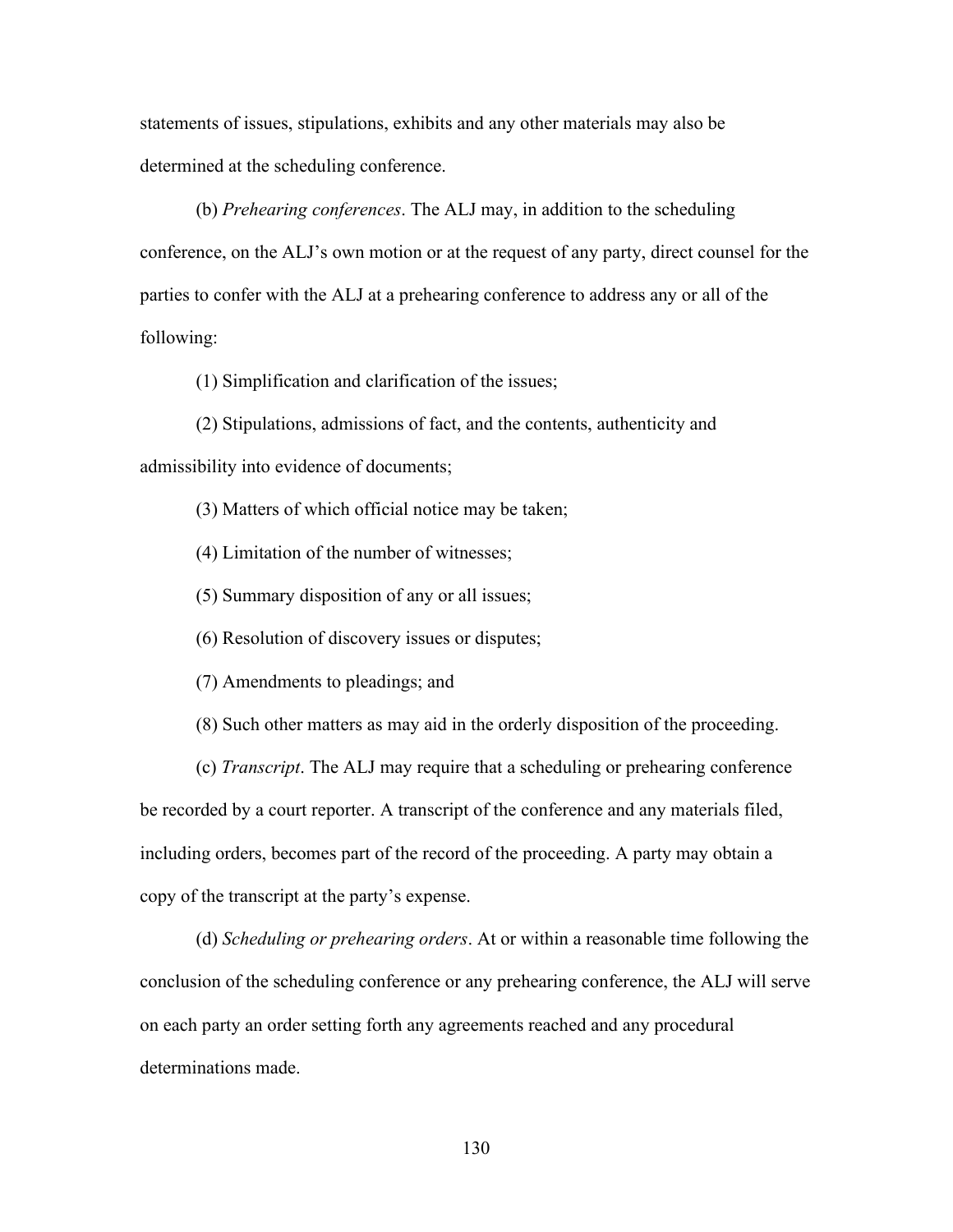# **§ \_\_.32 Prehearing submissions.**

(a) *Party prehearing* submissions. Within the time set by the ALJ, but in no case later than 20 days before the start of the hearing, each party must file with the ALJ and serve on every other party:

(1) A prehearing statement that states:

(i) The party's position with respect to the legal issues presented,

(ii) The statutory and case law upon which the party relies, and

(iii) The facts that the party expects to prove at the hearing;

(2) A final list of witnesses to be called to testify at the hearing, including the name, mailing address, and electronic mail address of each witness and a short summary of the expected testimony of each witness, which need not identify the exhibits to be relied upon by each witness at the hearing;

(3) A list of the exhibits expected to be introduced at the hearing along with a copy of each exhibit; and

(4) Stipulations of fact, if any.

(b) *Effect of failure to comply.* No witness may testify and no exhibits may be introduced at the hearing if such witness or exhibit is not listed in the prehearing submissions pursuant to paragraph (a) of this section, except for good cause shown.

### **§ \_\_.33 Public hearings.**

(a) *General rule*. All hearings must be open to the public, unless the [Agency Head], in the [Agency Head]'s discretion, determines that holding an open hearing would be contrary to the public interest. Within 20 days of service of the notice or, in the case of change-in-control proceedings under section  $7(i)(4)$  of the FDIA (12 U.S.C. 1817 $(i)(4)$ ),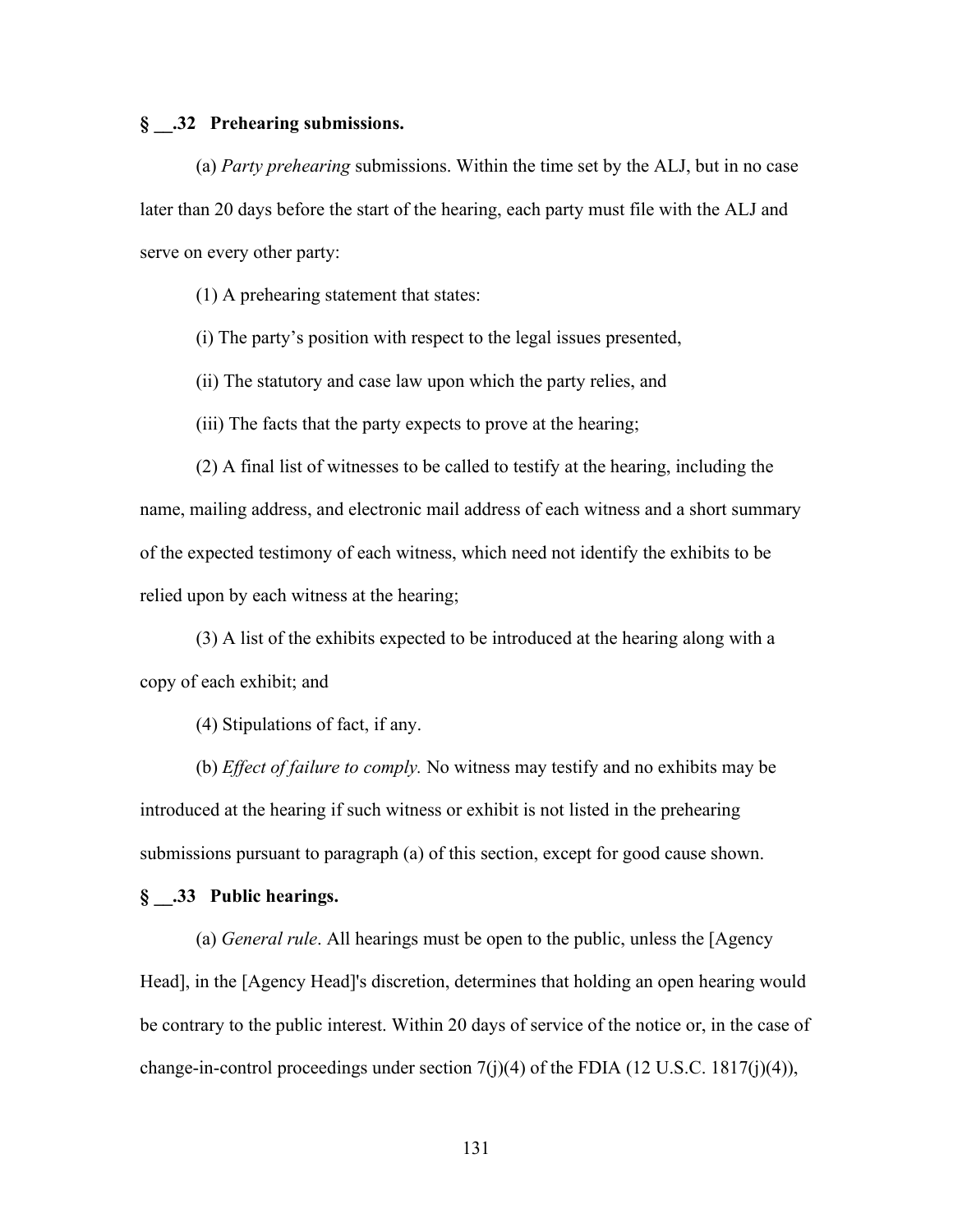within 20 days from service of the hearing order, any respondent may file with the [Agency Head] a request for a private hearing, and any party may file a reply to such a request. A party must serve on the ALJ a copy of any request or reply the party files with the [Agency Head]. The form of, and procedure for, these requests and replies are governed by  $\S$  . 23. A party's failure to file a request or a reply constitutes a waiver of any objections regarding whether the hearing will be public or private.

(b) *Filing document under seal*. Enforcement Counsel, in Enforcement Counsel's discretion, may file any document or part of a document under seal if disclosure of the document would be contrary to the public interest. The ALJ will take all appropriate steps to preserve the confidentiality of such documents or parts thereof, including closing portions of the hearing to the public.

# **§ \_\_.34 Hearing subpoenas.**

(a) *Issuance*. (1) Upon application of a party showing general relevance and reasonableness of scope of the testimony or other evidence sought, the ALJ may issue a subpoena or a subpoena *duces tecum* requiring the attendance of a witness at the hearing or the production of documentary or physical evidence at the hearing. The application for a hearing subpoena must also contain a proposed subpoena specifying the attendance of a witness or the production of evidence from any state, territory, or possession of the United States, the District of Columbia, or as otherwise provided by law at any designated place where the hearing is being conducted. The party making the application must serve a copy of the application and the proposed subpoena on every other party.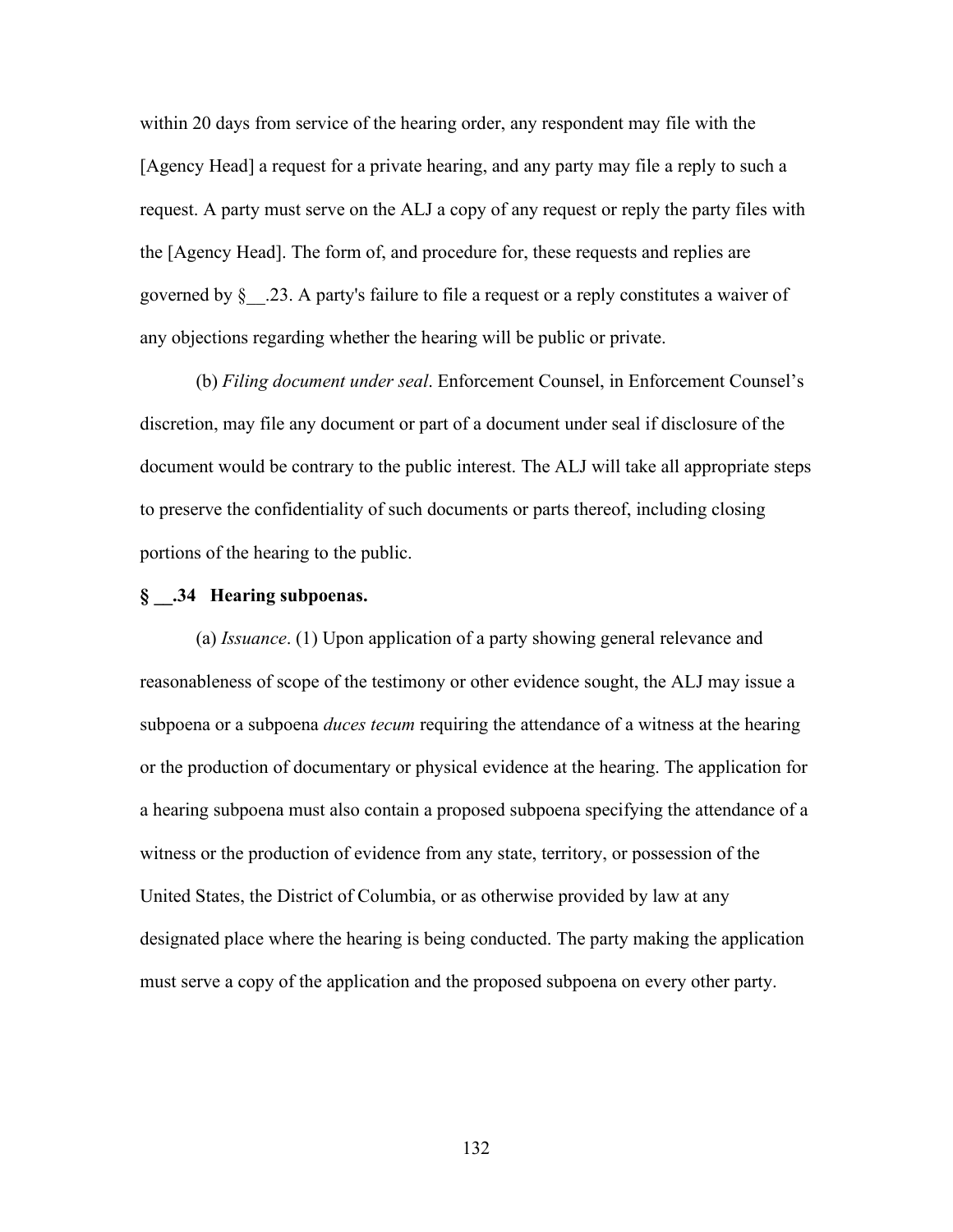(2) A party may apply for a hearing subpoena at any time before the commencement of a hearing. During a hearing, a party may make an application for a subpoena orally on the record before the ALJ.

(3) The ALJ will promptly issue any hearing subpoena requested pursuant to this section. If the ALJ determines that the application does not set forth a valid basis for the issuance of the subpoena, or that any of its terms are unreasonable, oppressive, excessive in scope, or unduly burdensome, the ALJ may refuse to issue the subpoena or may issue it in a modified form upon any conditions consistent with this subpart. Upon issuance by the ALJ, the party making the application must serve the subpoena on the person named in the subpoena and on each party.

(b) *Motion to quash or modify*. (1) Any person to whom a hearing subpoena is directed or any party may file a motion to quash or modify the subpoena, accompanied by a statement of the basis for quashing or modifying the subpoena. The movant must serve the motion on each party and on the person named in the subpoena. Any party may respond to the motion within ten days of service of the motion.

(2) Any motion to quash or modify a hearing subpoena must be filed prior to the time specified in the subpoena for compliance but not more than ten days after the date of service of the subpoena upon the movant.

(c) *Enforcing subpoenas*. If a subpoenaed person fails to comply with any subpoena issued pursuant to this section or any order of the ALJ which directs compliance with all or any portion of a document subpoena, the subpoenaing party or any other aggrieved party may seek enforcement of the subpoena pursuant to\_\_.26(c).

#### **§ \_\_.35 Conduct of hearings.**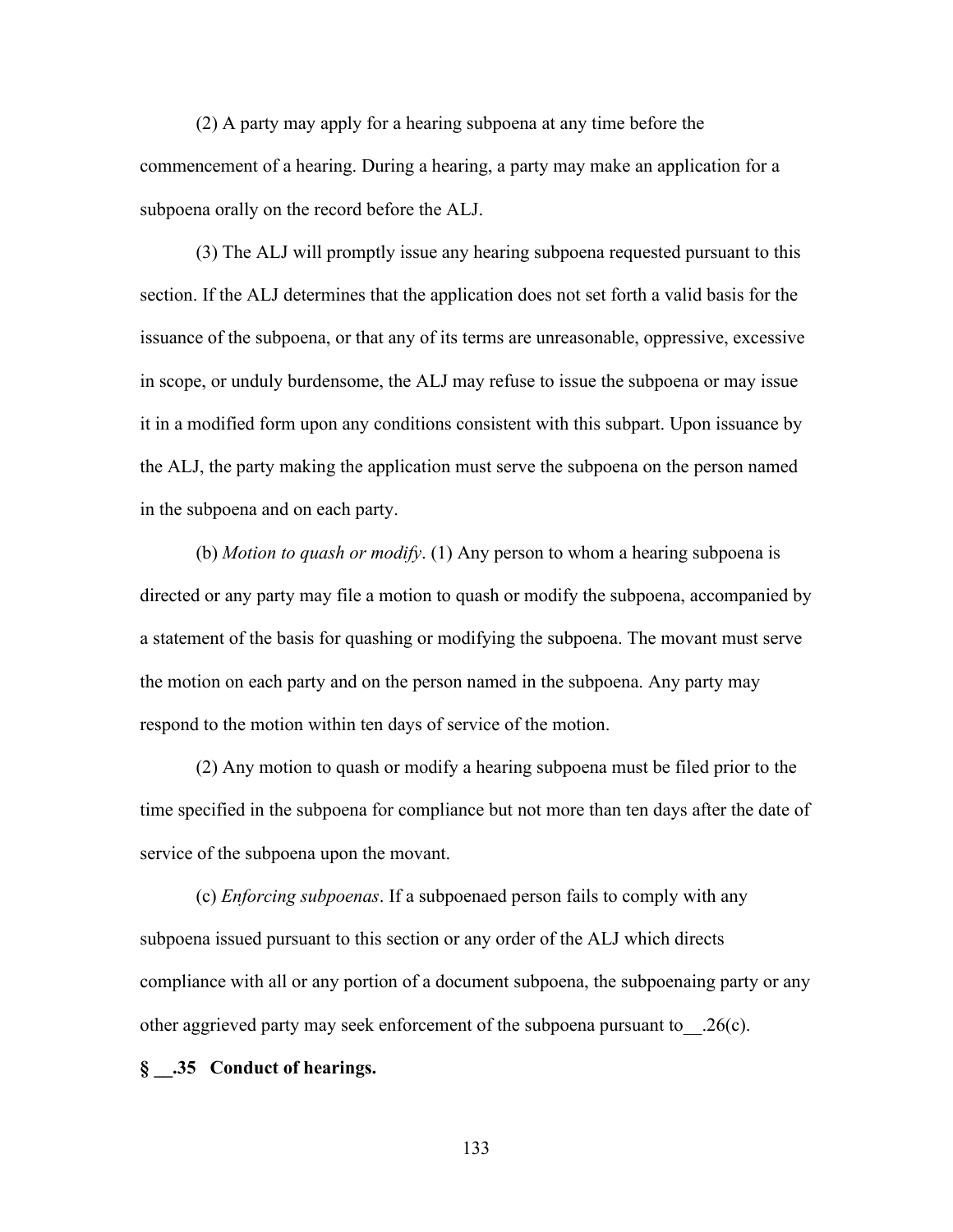(a) *General rules*. (1) Hearings must be conducted so as to provide a fair and expeditious presentation of the relevant disputed issues. Each party has the right to present its case or defense by oral and documentary evidence and to conduct such cross examination as may be required for full disclosure of the facts.

(2) *Order of hearing*. Enforcement Counsel will present its case-in-chief first, unless otherwise ordered by the ALJ, or unless otherwise expressly specified by law or regulation. Enforcement Counsel will be the first party to present an opening statement and a closing statement and may make a rebuttal statement after the respondent's closing statement. If there are multiple respondents, respondents may agree among themselves as to their order of presentation of their cases, but if they do not agree, the ALJ will fix the order.

(3) *Examination of witnesses*. Only one counsel for each party may conduct an examination of a witness, except that in the case of extensive direct examination, the ALJ may permit more than one counsel for the party presenting the witness to conduct the examination. A party may have one counsel conduct the direct examination and another counsel conduct re-direct examination of a witness, or may have one counsel conduct the cross examination of a witness and another counsel conduct the re-cross examination of a witness.

(4) *Stipulations*. Unless the ALJ directs otherwise, all stipulations of fact and law previously agreed upon by the parties, and all documents, the admissibility of which have been previously stipulated, will be admitted into evidence upon commencement of the hearing.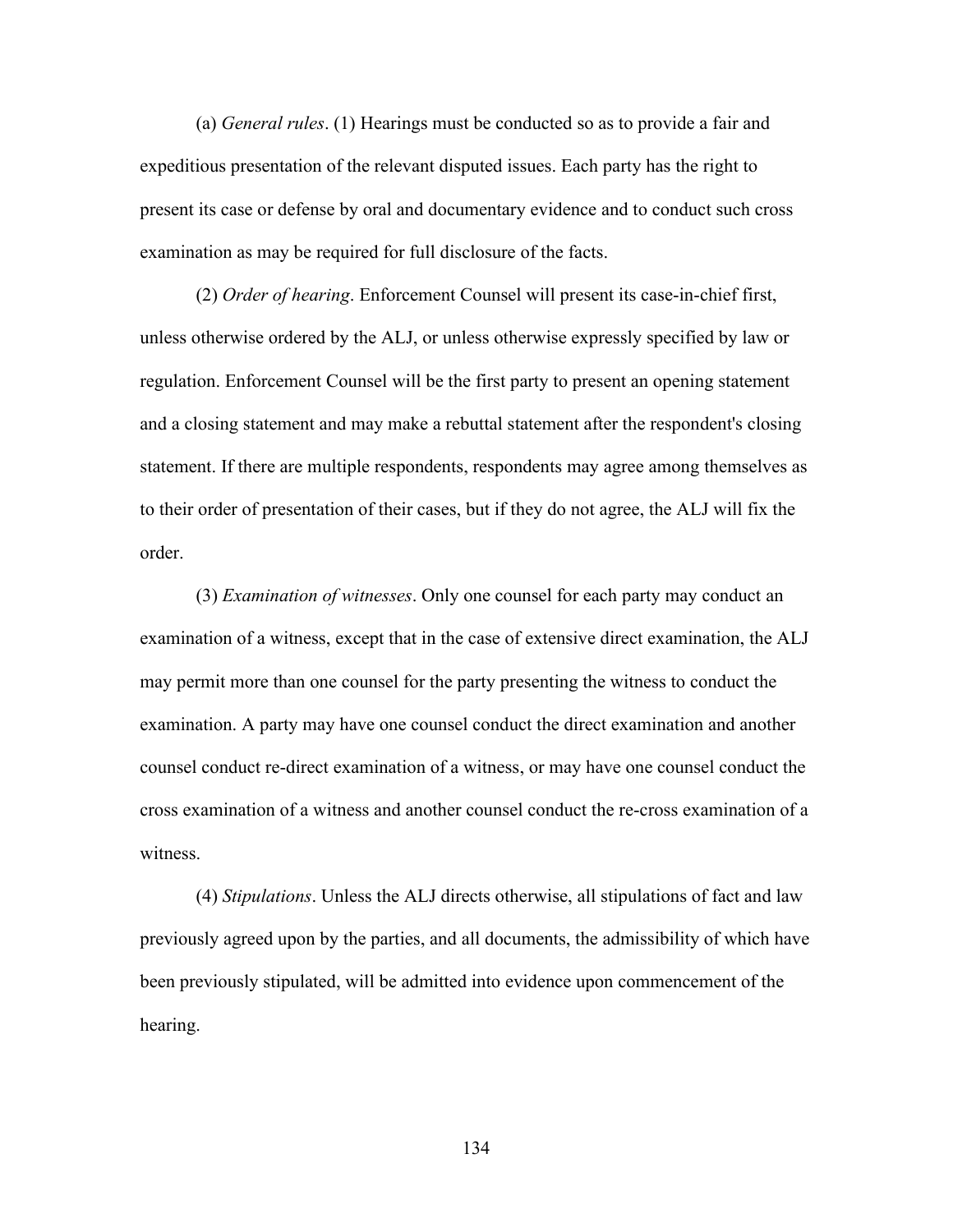(b) *Transcript*. The hearing must be recorded and transcribed. The reporter will make the transcript available to any party upon payment by that party to the reporter of the cost of the transcript. The ALJ may order the record corrected, either upon motion to correct, upon stipulation of the parties, or following notice to the parties upon the ALJ's own motion.

(c) *Electronic presentation*. Based on the circumstances of each hearing, the ALJ may direct the use of, or any party may use, an electronic presentation during the hearing. If the ALJ requires an electronic presentation during the hearing, each party will be responsible for their own presentation and related costs, unless the parties agree to another manner in which to allocate presentation responsibilities and costs.

# **§ \_\_.36 Evidence.**

(a) *Admissibility*. (1) Except as is otherwise set forth in this section, relevant, material, and reliable evidence that is not unduly repetitive is admissible to the fullest extent authorized by the Administrative Procedure Act and other applicable law.

(2) Evidence that would be admissible under the Federal Rules of Evidence is admissible in a proceeding conducted pursuant to this subpart.

(3) Evidence that would be inadmissible under the Federal Rules of Evidence may not be deemed or ruled to be inadmissible in a proceeding conducted pursuant to this subpart if such evidence is relevant, material, reliable and not unduly repetitive.

(b) *Official notice*. (1) Official notice may be taken of any material fact which may be judicially noticed by a United States district court and any material information in the official public records of any Federal or State government agency.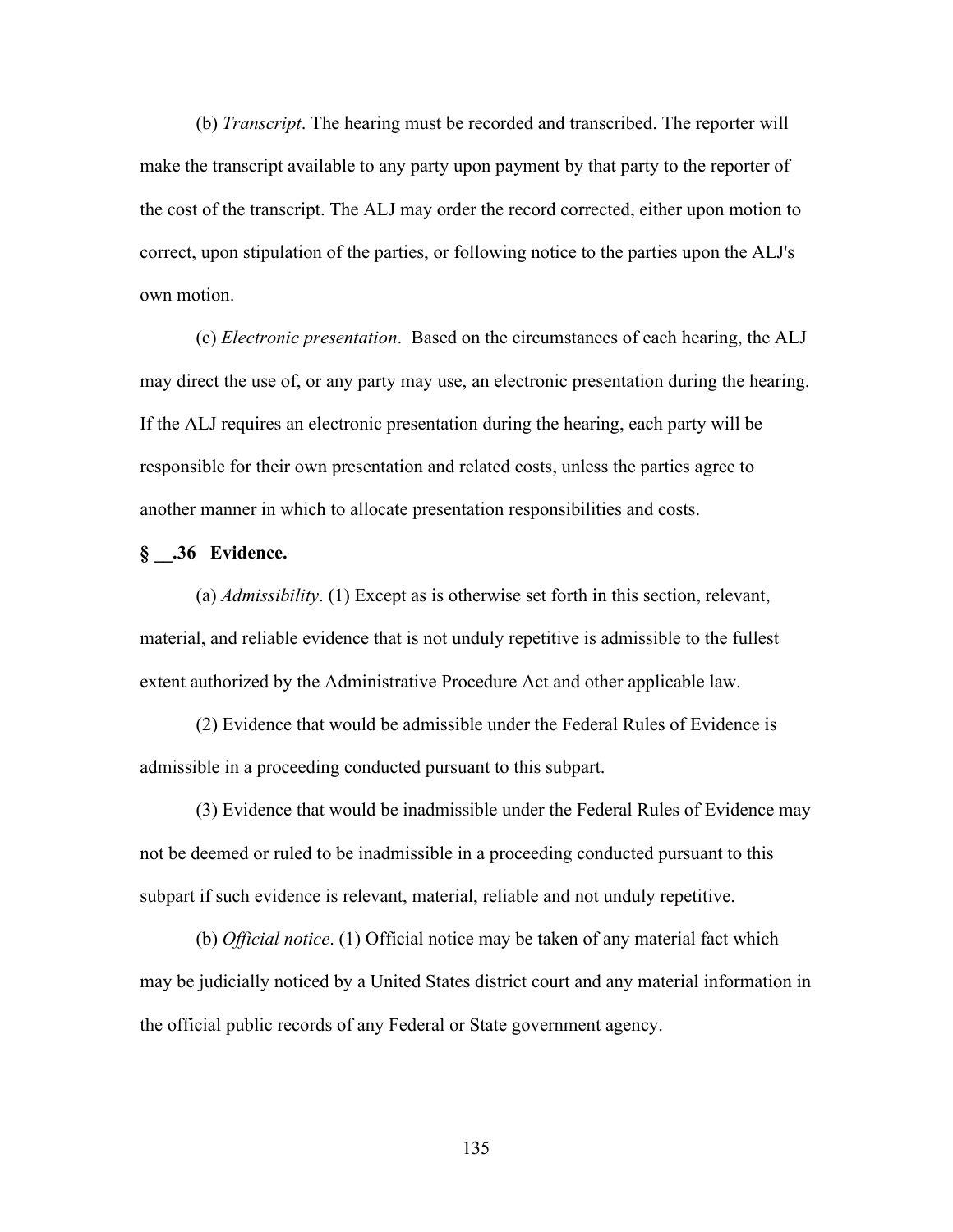(2) All matters officially noticed by the ALJ or the [Agency Head] must appear on the record.

(3) If official notice is requested or taken of any material fact, the parties, upon timely request, must be afforded an opportunity to object.

(c) *Documents*. (1) A duplicate copy of a document is admissible to the same extent as the original, unless a genuine issue is raised as to whether the copy is in some material respect not a true and legible copy of the original.

(2) Subject to the requirements of paragraph (a) of this section, any document, including a report of examination, supervisory activity, inspection or visitation, prepared by an appropriate Federal financial institutions regulatory agency or by a State regulatory agency, is admissible either with or without a sponsoring witness.

(3) Witnesses may use existing or newly created charts, exhibits, calendars, calculations, outlines or other graphic material to summarize, illustrate, or simplify the presentation of testimony. Such materials may, subject to the ALJ's discretion, be used with or without being admitted into evidence.

(d) *Objections*. (1) Objections to the admissibility of evidence must be timely made and rulings on all objections must appear on the record.

(2) When an objection to a question or line of questioning propounded to a witness is sustained, the examining counsel may make a specific proffer on the record of what the examining counsel expected to prove by the expected testimony of the witness either by representation of counsel or by direct questioning of the witness.

(3) The ALJ will retain rejected exhibits, adequately marked for identification, for the record, and transmit such exhibits to the [Agency Head].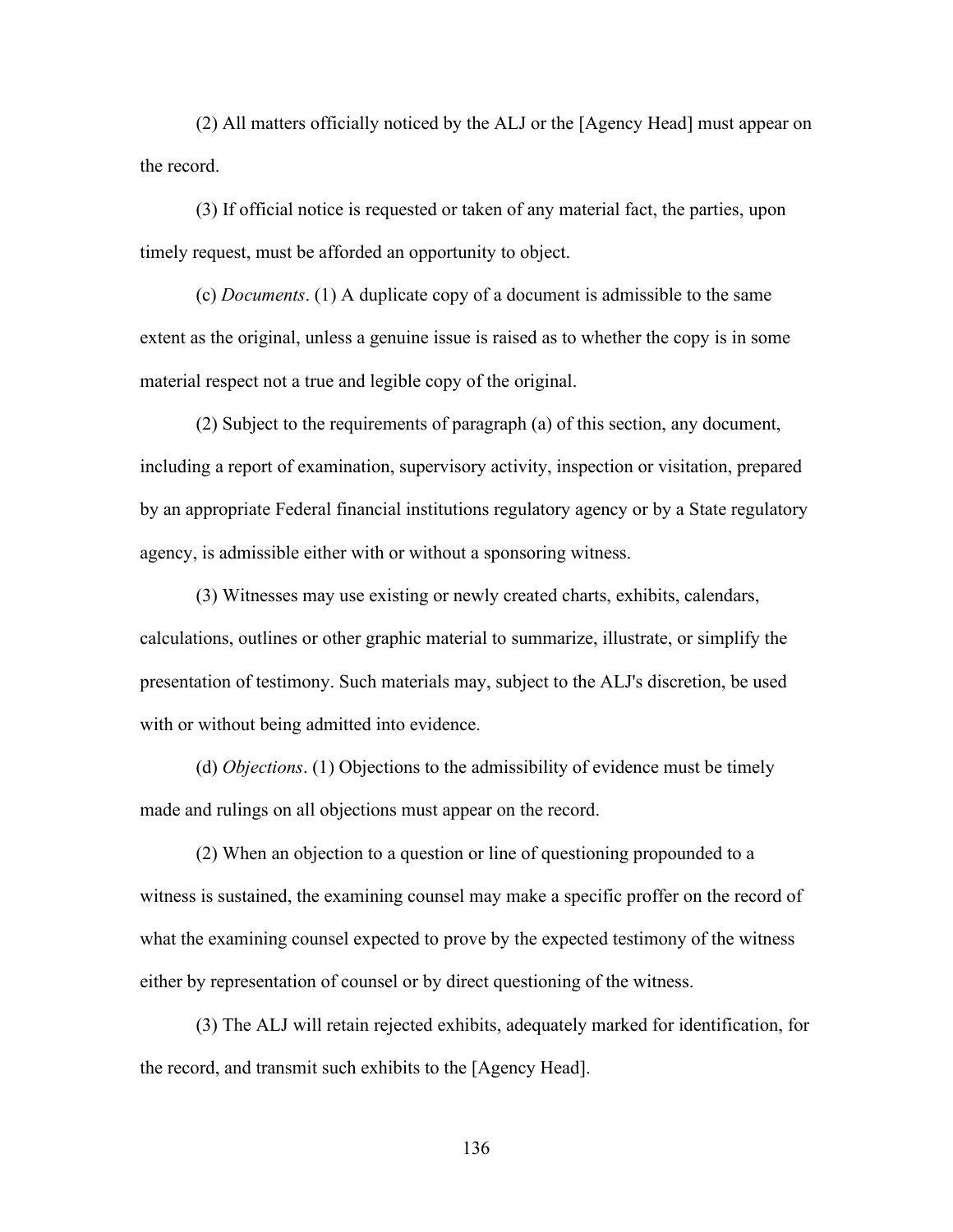(4) Failure to object to admission of evidence or to any ruling constitutes a waiver of the objection.

(e) *Stipulations*. The parties may stipulate as to any relevant matters of fact or the authentication of any relevant documents. Such stipulations must be received in evidence at a hearing and are binding on the parties with respect to the matters therein stipulated.

(f) *Depositions of unavailable witnesses*. (1) If a witness is unavailable to testify at a hearing, and that witness has testified in a deposition to which all parties in a proceeding had notice and an opportunity to participate, a party may offer as evidence all or any part of the transcript of the deposition, including deposition exhibits, if any.

(2) Such deposition transcript is admissible to the same extent that testimony would have been admissible had that person testified at the hearing, provided that if a witness refused to answer proper questions during the depositions, the ALJ may, on that basis, limit the admissibility of the deposition in any manner that justice requires.

(3) Only those portions of a deposition received in evidence at the hearing constitute a part of the record.

# **§ \_\_.37 Post-hearing filings.**

(a) *Proposed findings and conclusions and supporting briefs*. (1) Using the same method of service for each party, the ALJ will serve notice upon each party that the certified transcript, together with all hearing exhibits and exhibits introduced but not admitted into evidence at the hearing, has been filed. Any party may file with the ALJ proposed findings of fact, proposed conclusions of law, and a proposed order within 30 days following service of this notice by the ALJ or within such longer period as may be ordered by the ALJ.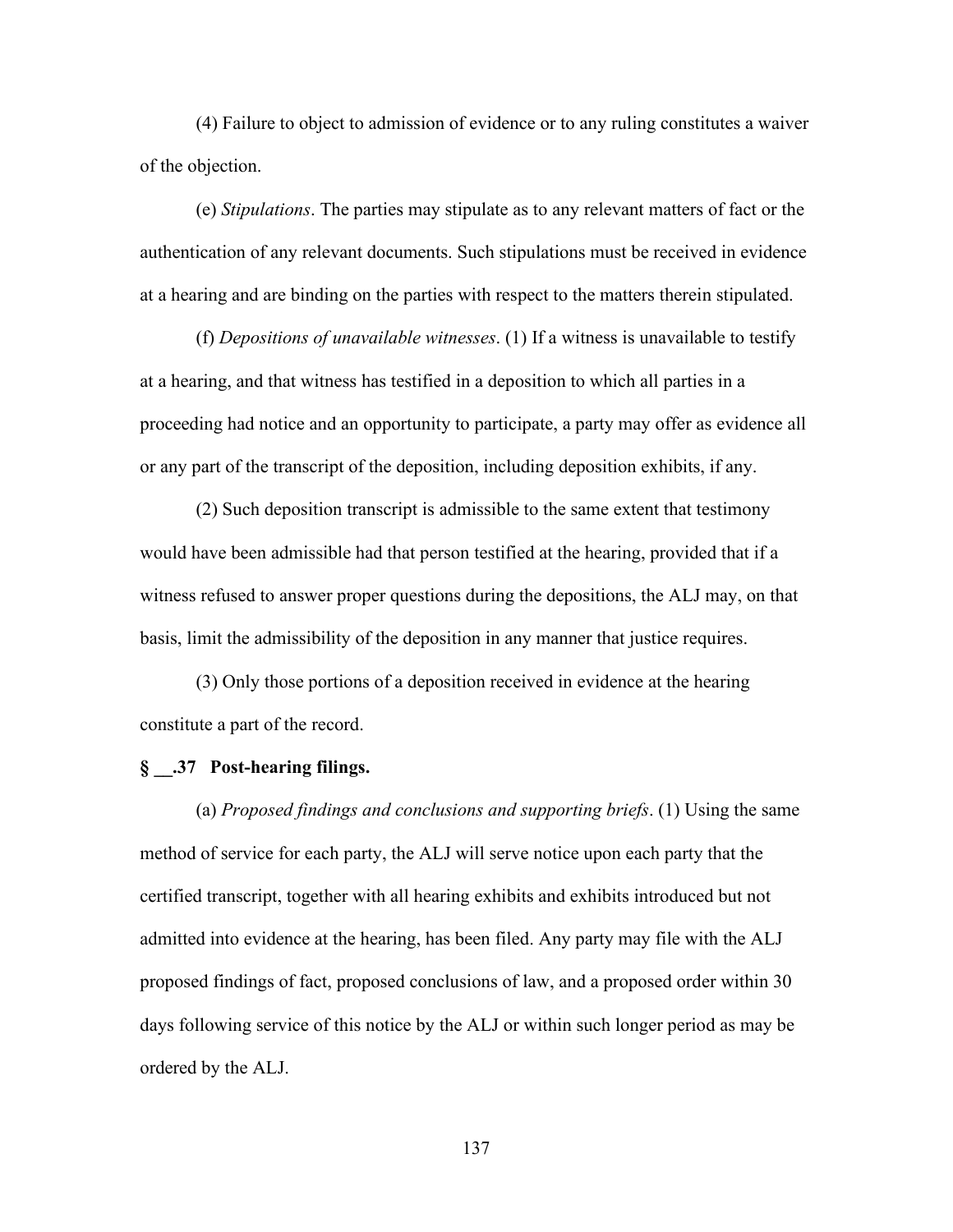(2) Proposed findings and conclusions must be supported by citation to any relevant authorities and by page references to any relevant portions of the record. A posthearing brief may be filed in support of proposed findings and conclusions, either as part of the same document or in a separate document. Any party who fails to file timely with the ALJ any proposed finding or conclusion is deemed to have waived the right to raise in any subsequent filing or submission any issue not addressed in such party's proposed finding or conclusion.

(b) *Reply briefs*. Reply briefs may be filed within 15 days after the date on which the parties' proposed findings, conclusions, and order are due. Reply briefs must be strictly limited to responding to new matters, issues, or arguments raised in another party's papers. A party who has not filed proposed findings of fact and conclusions of law or a post-hearing brief may not file a reply brief.

(c) *Simultaneous filing required*. The ALJ will not order the filing by any party of any brief or reply brief in advance of the other party's filing of its brief.

#### **§ \_\_.38 Recommended decision and filing of record.**

(a) *Filing of recommended decision and record*. Within 45 days after expiration of the time allowed for filing reply briefs under  $\S$  ... 37(b), the ALJ will file with and certify to the [Agency Head], for decision, the record of the proceeding. The record must include the ALJ's recommended decision, recommended findings of fact, recommended conclusions of law, and proposed order; all prehearing and hearing transcripts, exhibits, and rulings; and the motions, briefs, memoranda, and other supporting papers filed in connection with the hearing. The ALJ will serve upon each party the recommended decision, findings, conclusions, and proposed order.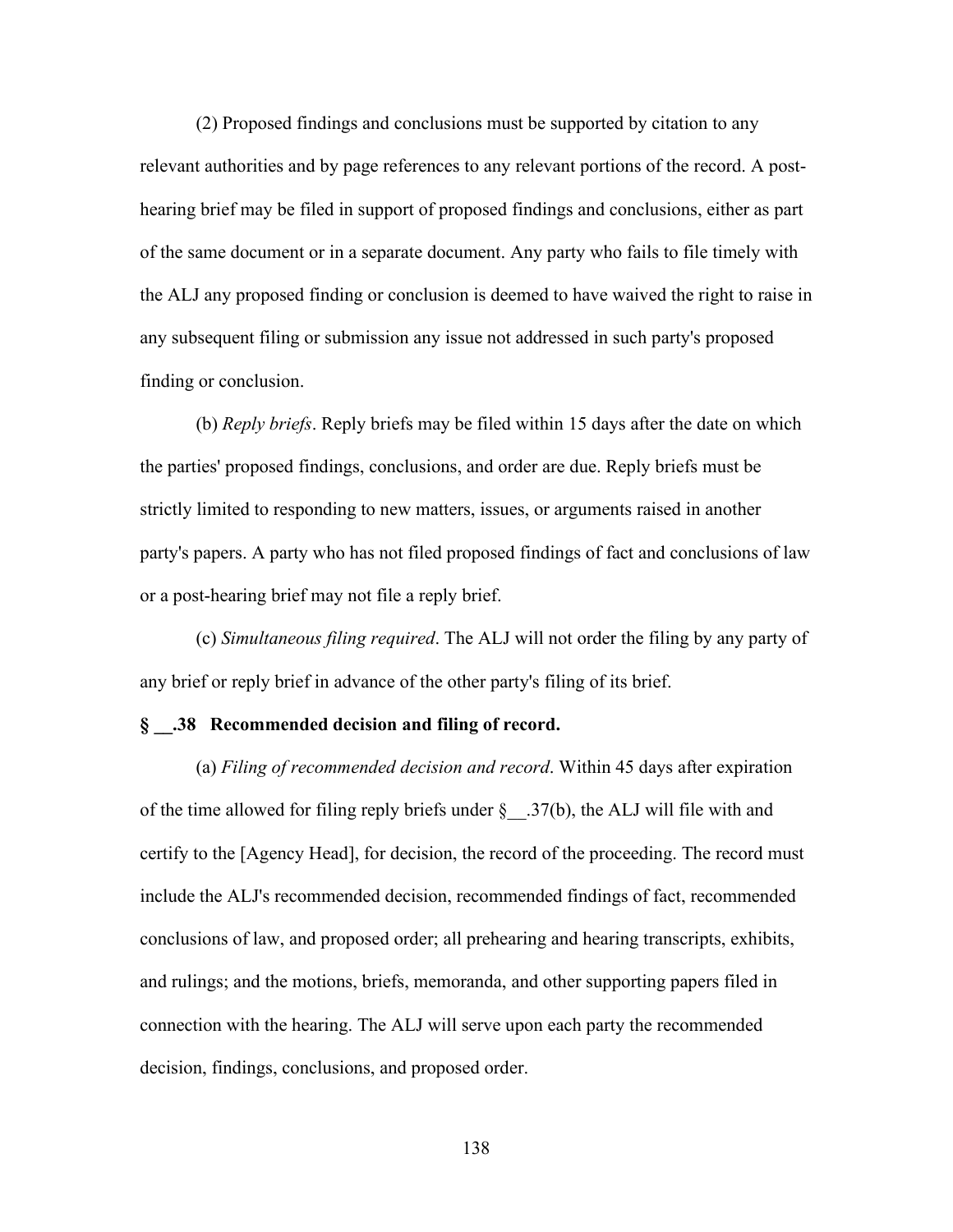(b) *Filing of index*. At the same time the ALJ files with and certifies to the [Agency Head] for final determination the record of the proceeding, the ALJ will furnish to the [Agency Head] a certified index of the entire record of the proceeding. The certified index must include, at a minimum, an entry for each paper, document or motion filed with the ALJ in the proceeding, the date of the filing, and the identity of the filer. The certified index must also include an exhibit index containing, at a minimum, an entry consisting of exhibit number and title or description for: each exhibit introduced and admitted into evidence at the hearing; each exhibit introduced but not admitted into evidence at the hearing; each exhibit introduced and admitted into evidence after the completion of the hearing; and each exhibit introduced but not admitted into evidence after the completion of the hearing.

## **§ \_\_.39 Exceptions to recommended decision.**

(a) *Filing exceptions*. Within 30 days after service of the recommended decision, findings, conclusions, and proposed order under  $\S$  38, a party may file with the [Agency Head] written exceptions to the ALJ's recommended decision, findings, conclusions or proposed order, to the admission or exclusion of evidence, or to the failure of the ALJ to make a ruling proposed by a party. A supporting brief may be filed at the time the exceptions are filed, either as part of the same document or in a separate document.

(b) *Effect of failure to file or raise exceptions*. (1) Failure of a party to file exceptions to those matters specified in paragraph (a) of this section within the time prescribed is deemed a waiver of objection thereto.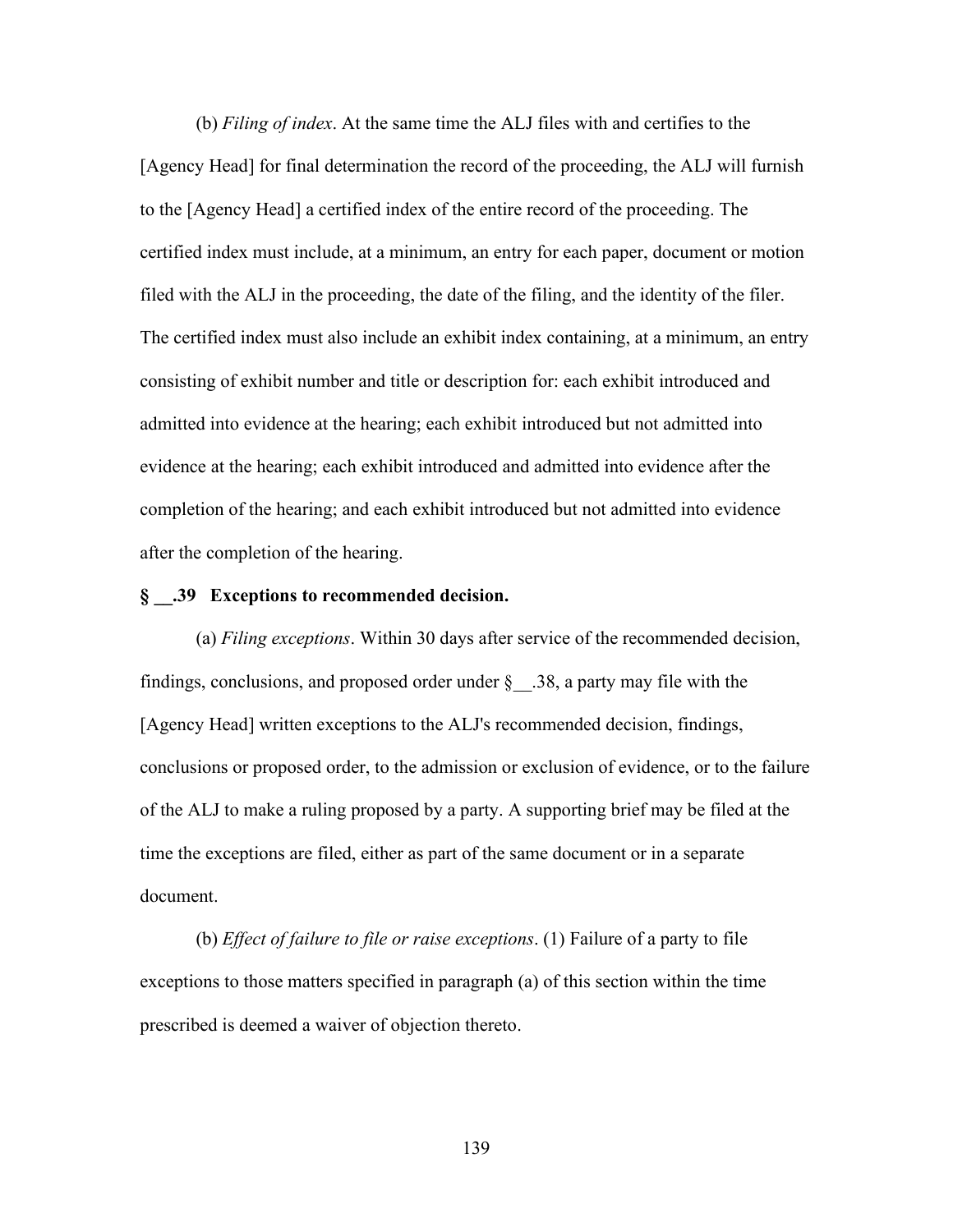(2) No exception need be considered by the [Agency Head] if the party taking exception had an opportunity to raise the same objection, issue, or argument before the ALJ and failed to do so.

(c) *Contents*. (1) All exceptions and briefs in support of such exceptions must be confined to the particular matters in, or omissions from, the ALJ's recommendations to which that party takes exception.

(2) All exceptions and briefs in support of exceptions must set forth page or paragraph references to the specific parts of the ALJ's recommendations to which exception is taken, the page or paragraph references to those portions of the record relied upon to support each exception, and the legal authority relied upon to support each exception.

# **§ \_\_.40 Review by the [Agency Head].**

(a) *Notice of submission to the [Agency Head]*. When the [Agency Head] determines that the record in the proceeding is complete, the [Agency Head] will serve notice upon the parties that the proceeding has been submitted to the [Agency Head] for final decision.

(b) *Oral argument before the [Agency Head]*. Upon the initiative of the [Agency Head] or on the written request of any party filed with the [Agency Head] within the time for filing exceptions, the [Agency Head] may order and hear oral argument on the recommended findings, conclusions, decision, and order of the ALJ. A written request by a party must show good cause for oral argument and state reasons why arguments cannot be presented adequately in writing. A denial of a request for oral argument may be set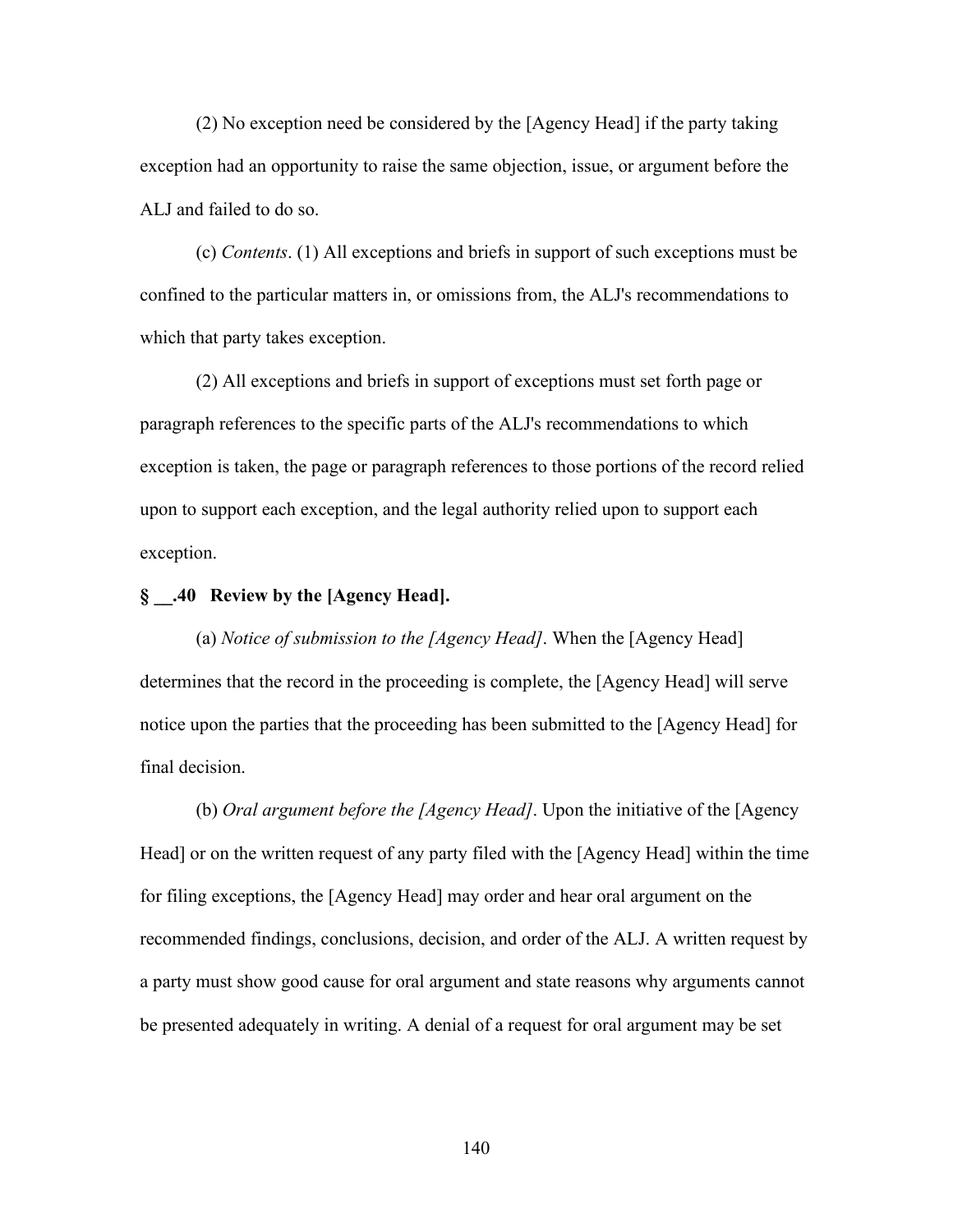forth in the [Agency Head]'s final decision. Oral argument before the [Agency Head] must be on the record.

(c) *[Agency Head]'s final decision*. (1) Decisional employees may advise and assist the [Agency Head] in the consideration and disposition of the case. The final decision of the [Agency Head] will be based upon review of the entire record of the proceeding, except that the [Agency Head] may limit the issues to be reviewed to those findings and conclusions to which opposing arguments or exceptions have been filed by the parties.

(2) The [Agency Head] will render a final decision within 90 days after notification of the parties that the case has been submitted for final decision, or 90 days after oral argument, whichever is later, unless the [Agency Head] orders that the action or any aspect thereof be remanded to the ALJ for further proceedings. Copies of the final decision and order of the [Agency Head] will be served upon each party to the proceeding, upon other persons required by statute, and, if directed by the [Agency Head] or required by statute, upon any appropriate State or Federal supervisory authority.

# **§ \_\_.41 Stays pending judicial review.**

The commencement of proceedings for judicial review of a final decision and order of the [Agency Head] may not, unless specifically ordered by the [Agency Head] or a reviewing court, operate as a stay of any order issued by the [Agency Head]. The [Agency Head] may, in the [Agency Head's discretion], and on such terms as the [Agency Head] finds just, stay the effectiveness of all or any part of an order pending a final decision on a petition for review of that order.

#### **Proposed Adoption of the Uniform Rules**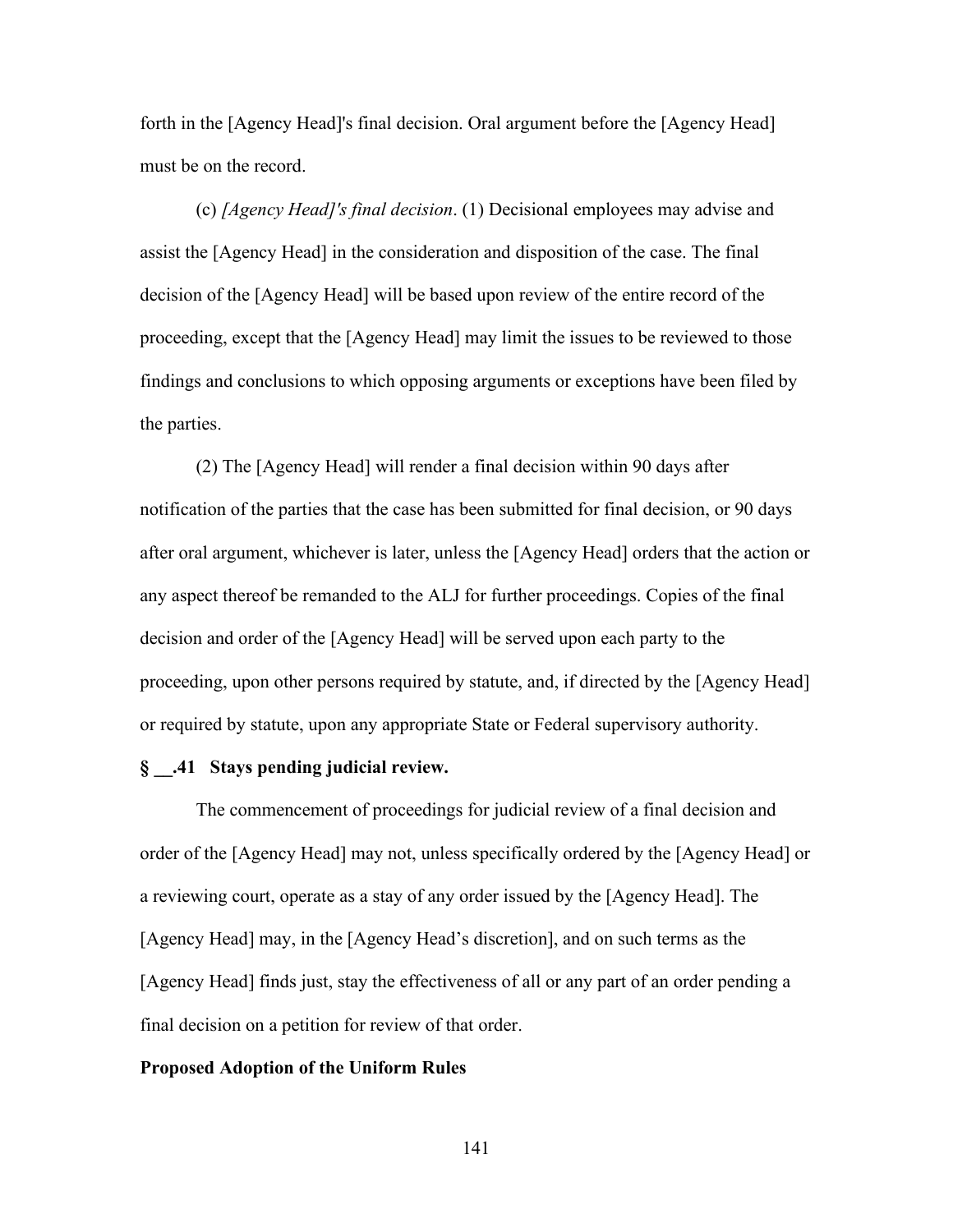The agency specific adoptions of the amendments to the Uniform Rules, which appear at the end of the common preamble, appear below.

# **List of Subjects**

# **12 CFR Part 3**

Administrative practice and procedure, Banks, banking, Federal Reserve System, Investments, National banks, Reporting and recordkeeping requirements, Savings associations.

# **12 CFR Part 4**

Administrative practice and procedure, Freedom of information, Individuals with disabilities, Minority businesses, Organization and functions (Government agencies), Reporting and recordkeeping requirements, Service of process, Women.

# **12 CFR Part 6**

Federal Reserve System, Federal savings associations, National banks, Penalties.

## **12 CFR Part 19**

Administrative practice and procedure, Crime, Equal access to justice, Federal savings associations, Investigations, National banks, Penalties, Securities.

# **12 CFR Part 108**

Administrative practice and procedure, Crime, Savings associations.

# **12 CFR Part 109**

Administrative practice and procedure, Penalties.

# **12 CFR Part 112**

Administrative practice and procedure.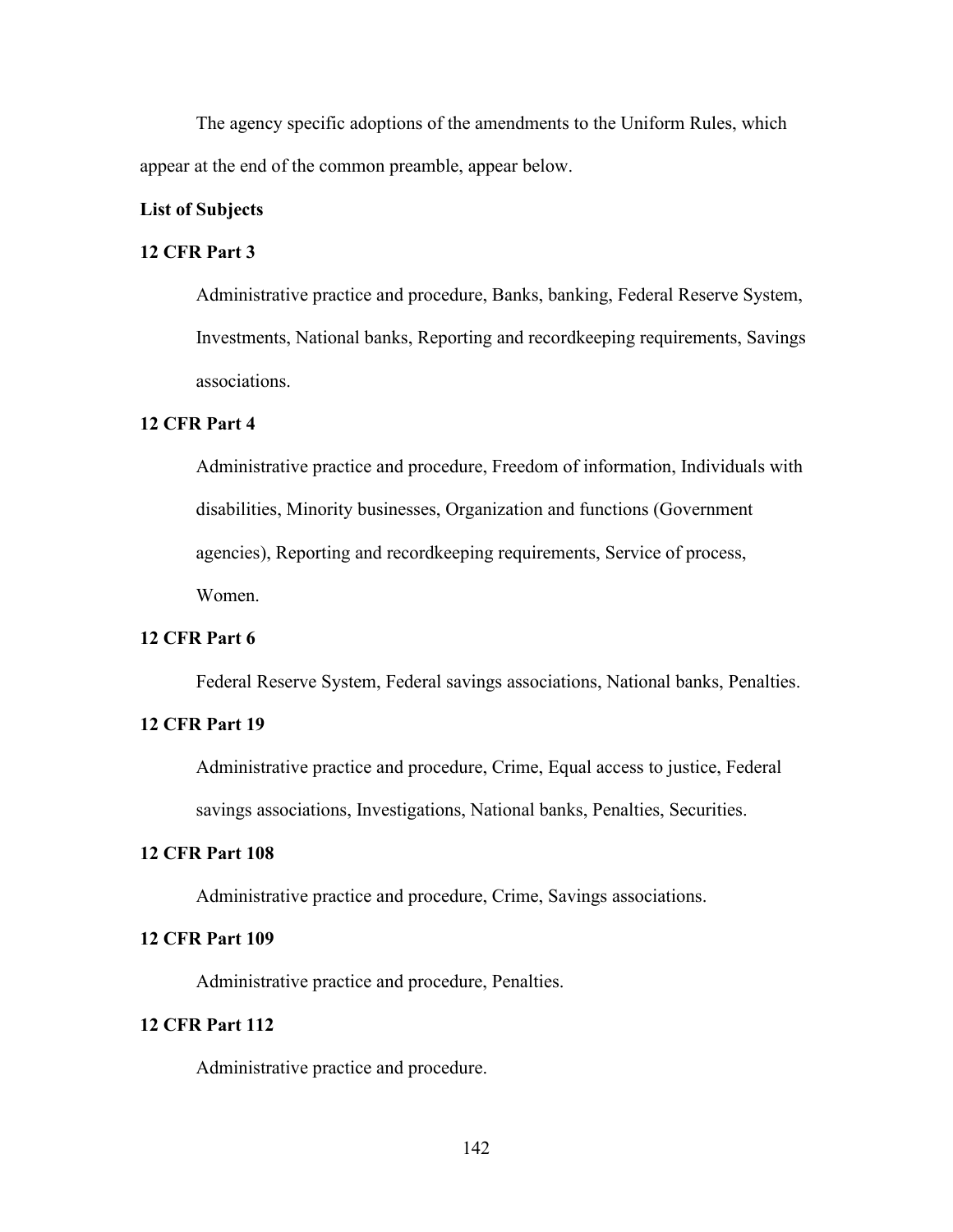# **12 CFR Part 165**

Administrative practice and procedure, Savings associations.

# **12 CFR Part 238**

Administrative practice and procedure, Savings and loan holding companies, Banks, Banking, Federal Reserve System, Holding companies, Reporting and recordkeeping requirements, Investigations, Securities.

# **12 CFR Part 263**

Administrative practice and procedure, Investigations, Federal Reserve System.

# **12 CFR Part 308**

Administrative practice and procedure, Bank deposit insurance, Banks, banking, Claims, Crime, Equal access to justice, Fraud, Investigations, Lawyers, Penalties, Savings associations**.** 

# **12 CFR Part 747**

Administrative practice and procedure, Share insurance, Claims, Credit unions, Crime, Equal access to justice, Investigations, Lawyers, Penalties**.** 

## **DEPARTMENT OF THE TREASURY**

# **Office of the Comptroller of the Currency**

For the reasons set out in the preamble, and under the authority of 12 U.S.C. 93a, the

OCC proposes to amend 12 CFR chapter I as follows:

# **PART 3 —CAPITAL ADEQUACY STANDARDS**

1. The authority citation for part 3 continues to read as follows:

**Authority:** 12 U.S.C. 93a, 161, 1462, 1462a, 1463, 1464, 1818, 1828(n), 1828 note, 1831n note, 1835, 3907, 3909, 5412(b)(2)(B), and Pub. L. 116-136, 134 Stat. 281.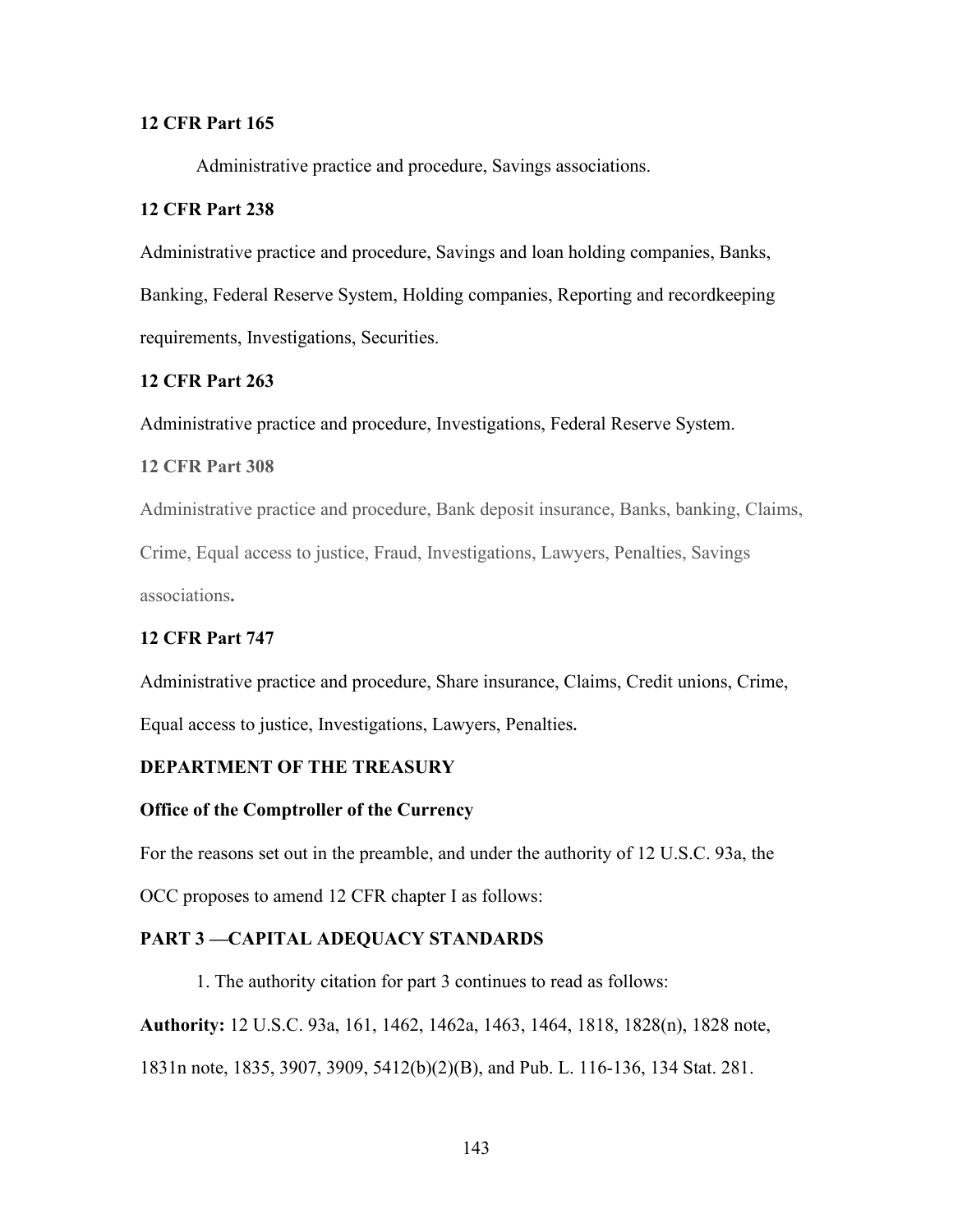# **§ 3.405 [Amended]**

 2. Section 3.405 is amended by removing the phrase "(12 CFR 19.0 through 19.21 for national banks and 12 CFR part 109 for Federal savings associations)" and adding in its place the phrase "(12 CFR part 19)".

## **PART 4— ORGANIZATION AND FUNCTIONS, AVAILABILITY AND**

# **RELEASE OF INFORMATION, CONTRACTING OUTREACH PROGRAM, POST-EMPLOYMENT RESTRICTIONS FOR SENIOR EXAMINERS**

3. The authority citation for part 19 is revised to read as follows:

**Authority:** 5 U.S.C. 504, 554-557; 12 U.S.C. 93, 93(d), 93a, 164, 481, 504, 1464(w); 1817, 1818, 1820, 1831m, 1831o, 1832, 1884, 1972, 3102, 3108, 3110, 3909, and 4717; 15 U.S.C. 78*l,* 78o-4(c), 78o-5, 78q-1, 78s, 78u, 78u-2, 78u-3, 78w, and 1639e; 28 U.S.C. 2461 note; 31 U.S.C. 330; and 42 U.S.C. 4012a.

4. Add § 4.8 to read as follows:

#### **§ 4.8 Service of process upon the OCC or the Comptroller**.

(a) *Scope*. Paragraph (b), (c), and (d) of this section apply to service of process upon the OCC, the Comptroller acting in his official capacity, officers (officials who are not employees of the OCC, such as an ALJ) or employees of the OCC who are sued in their official capacity, and officers or employees of the OCC who are sued in an individual capacity for an act or omission occurring in connection with duties performed on the behalf of the OCC.

(b) *Actions in Federal courts*. Service of process for actions in Federal courts should be made upon the OCC, the Comptroller, or officers or employees of the OCC under the procedures set forth in the Federal Rules of Civil Procedure governing the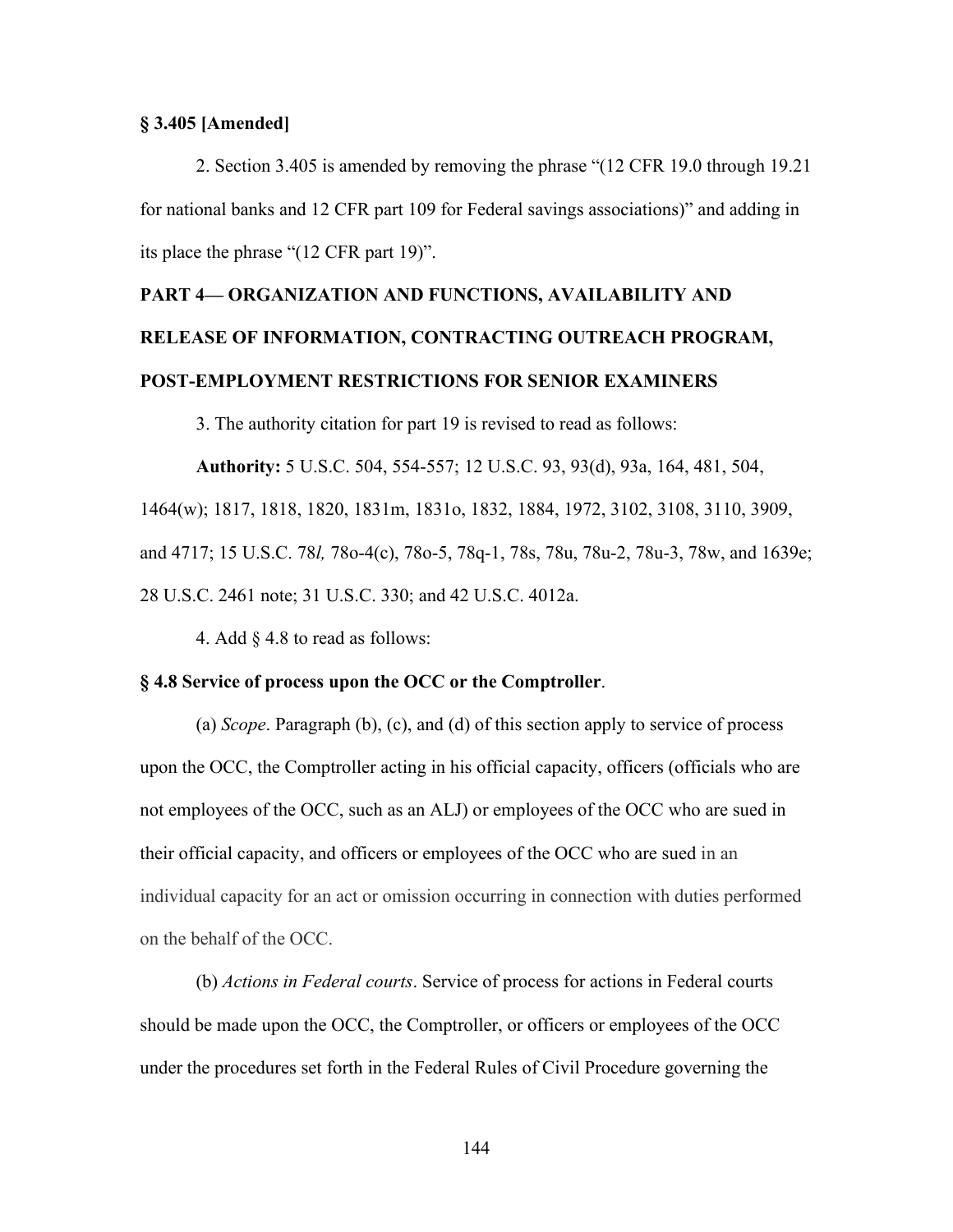service of process upon the United States and its agencies, corporations, officers, or employees.

(c) *Actions in State courts*. Service of process for actions in State courts should be made upon the OCC, the Comptroller, or officers or employees of the OCC by sending copies of the summons and complaint by registered or certified mail, same day courier service, or overnight delivery service to the Chief Counsel, Office of the Comptroller of the Currency, 400 7th Street SW., Washington, DC 20219. In these actions, parties also are encouraged to provide copies of the summons and complaint to the appropriate United States Attorney in accordance with the procedures set forth in Rule 4(i) of the Federal Rules of Civil Procedure.

(d) *Receipt of summons or complaint*. Only the Washington, DC headquarters office of the OCC is authorized to accept service of a summons or complaint. The OCC, the Comptroller, and officers or employees of the OCC should be served with a copy of the summons or complaint at the Washington, DC headquarters office in accordance with paragraphs (b) or (c).

(e) *Service of process upon a national bank, Federal savings association, or Federal branch or agency of a foreign bank*. The OCC is not an agent for service of process upon a national bank, Federal savings association*,* or Federal branch or agency of a foreign bank. Parties seeking to serve a national bank, Federal savings association, or Federal branch or agency of a foreign bank must serve the summons or complaint upon the institution in accordance with the laws and procedures for the court in which the action has been filed.

#### **PART 6—PROMPT CORRECTIVE ACTION**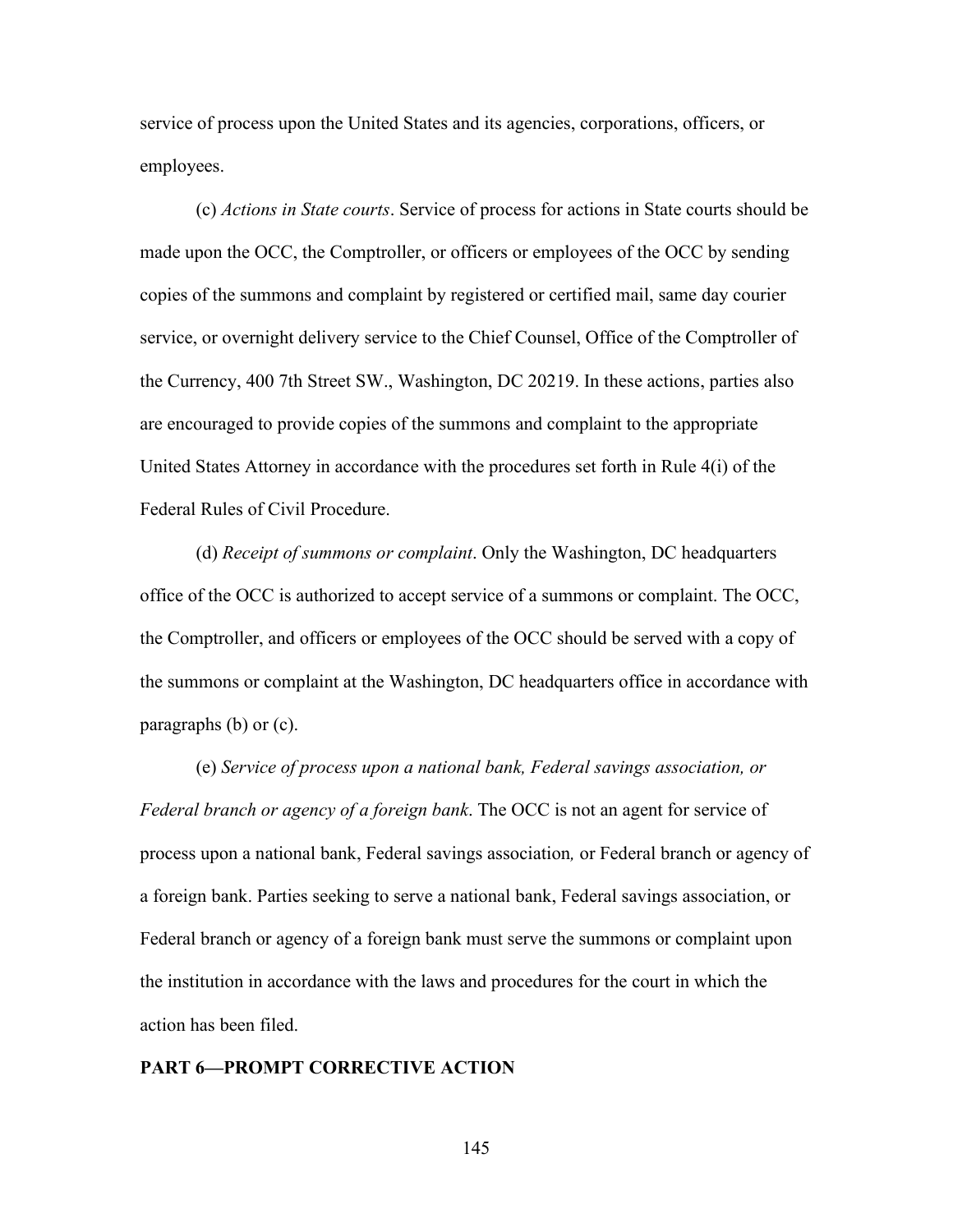5. The authority citation for part 6 continues to read as follows:

**Authority:** 12 U.S.C. 93a, 1831o, 5412(b)(2)(B).

## **§ 6.3 [Amended]**

 6. Section 6.3 is amended in paragraph (b)(3) by removing the phrase "and with respect to national banks, subpart M of part 19 of this chapter, and with respect to Federal savings associations  $\S$  165.8 of this chapter" and adding in its place the phrase "and subpart M of part 19 of this chapter".

# **§ 6.4 [Amended]**

7. Section 6.4 is amended in paragraphs (d)(1) and (2) by removing the phrase "with respect to national banks and §165.8 of this chapter with respect to Federal savings associations" each time it appears.

## **§ 6.5 [Amended]**

8. Section 6.5 is amended in paragraphs  $(a)(1)$  and  $(2)$  and paragraph  $(b)$  by removing the phrase "with respect to national banks, and §§ 6.4 and 165.8 of this chapter with respect to Federal savings associations" each time it appears.

## **§ 6.6 [Amended]**

9. Section 6.6 is amended in paragraph (b) by removing the phrase "with respect to national banks and subpart B of this part and  $\S$  165.9 of this chapter with respect to Federal savings associations".

# **PART 19—RULES OF PRACTICE AND PROCEDURE**

10. The authority citation for part 19 is revised to read as follows:

**Authority:** 5 U.S.C. 504, 554-557; 12 U.S.C. 93, 93a, 161, 164, 481, 504, 1462a, 1463(a), 1464; 1467(d), 1467a(r), 1817(j), 1818, 1820, 1831m, 1831o, 1832, 1884, 1972,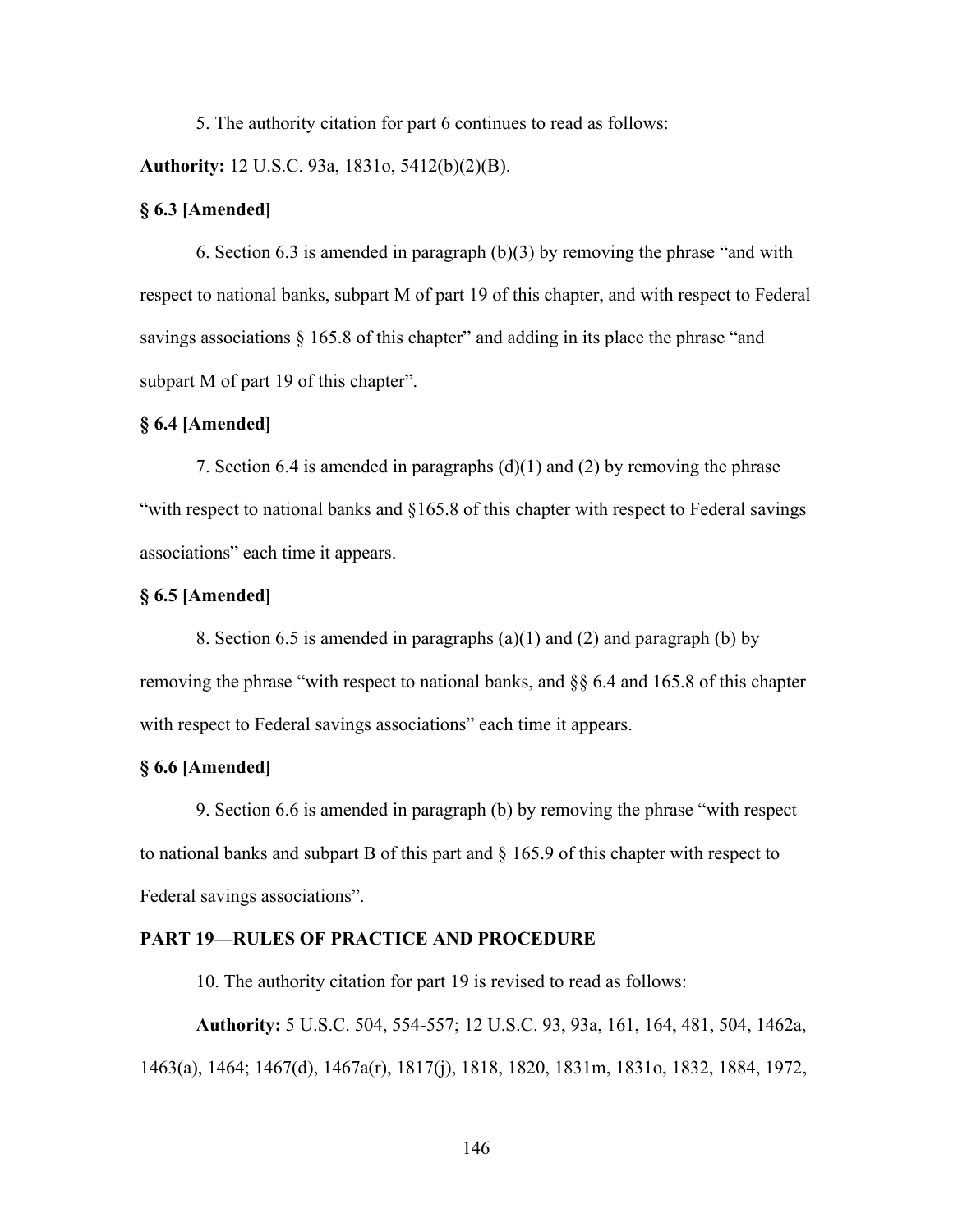3102, 3108, 3110, 3349, 3909, 4717, and 5412(b)(2)(B); 15 U.S.C. 78*l*,, 78o-4, 78o-5,

78q-1, 78s, 78u, 78u-2, 78u-3, 78w, and 1639e; 28 U.S.C. 2461; 31 U.S.C. 330 and 5321; and 42 U.S.C. 4012a.

11. Add subpart A to part 19, as set forth at the end of the common preamble.

## **Subpart A—[Amended]**

12. Section 19.1 is amended by:

a. Revising paragraph (e)(10);

b. Removing the word "and" at the end of paragraph  $(e)(11)$ ;

d. Adding paragraphs (e)(13) through (15); and

d. In paragraph (g), removing the term "FDI Act" and adding "FDIA" in its place. The revisions and additions read as follows:

**§ 19.1 Scope.**

\* \* \* \* \*

 $(e)$  \* \* \*

(10) The terms of any final or temporary order issued under section 8 of the FDIA or any written agreement executed by the OCC or the former Office of Thrift Supervision (OTS), the terms of any condition imposed in writing by the OCC or the former OTS in connection with the grant of an application or request, certain unsafe or unsound practices, breaches of fiduciary duty, or any law or regulation not otherwise provided herein, pursuant to 12 U.S.C. 1818(i)(2);

\* \* \* \* \*

(13) Section 5 of the Home Owners' Loan Act (HOLA) or any regulation or order issued thereunder, pursuant to  $12$  U.S.C.  $1464(d)$ , (s), and (v);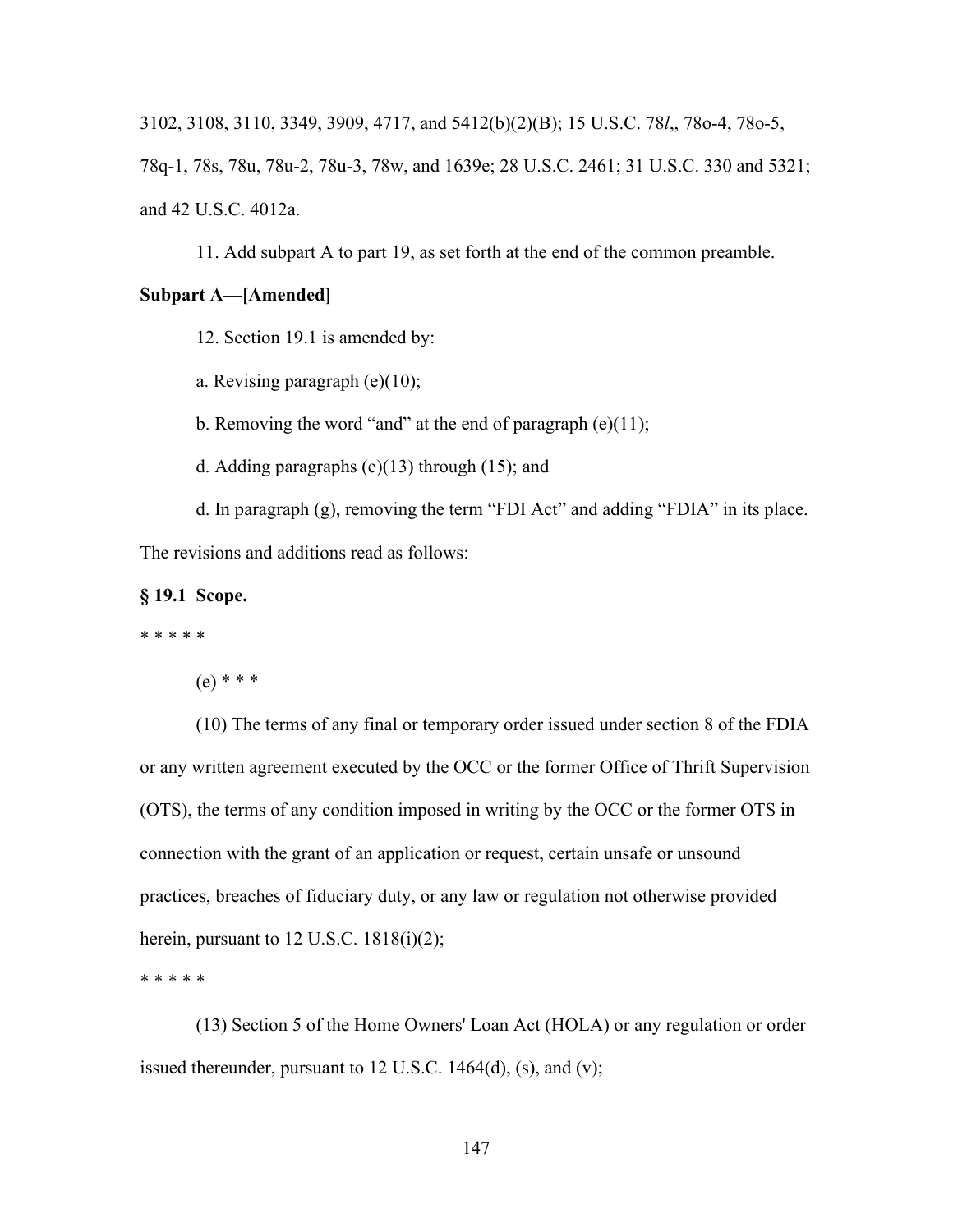(14) Section 9 of the HOLA or any regulation or order issued thereunder, pursuant to 12 U.S.C. 1467(d); and

 $(15)$  Section 10 of the HOLA, pursuant to 12 U.S.C. 1467a(r);

\* \* \* \* \*

13. Section 19.3 is amended by:

a. Revising paragraph (a) by removing the phrase "*Administrative law judge*" and adding the phrase "*Administrative law judge (ALJ)*" in its place;

b. Revising paragraph (c) by removing the phrase "under this part";

c. Removing the phrase "administrative law judge's" in paragraph (d) and adding the word "ALJ's" in its place;

d. Redesignating paragraphs (e) to (p) as paragraphs (f) to (q), respectively;

e. Adding definitions of "electronic signature" and "violation" in paragraph (e)

and newly-redesignated paragraph (q), respectively;

f. Revising newly designated paragraph (h) by adding ", Federal savings association," after "national bank";

g. Revising newly designated paragraph (l) by removing the phrase "the Office of Thrift Supervision ("OTS"),"; and

h. Revising newly designated paragraph (p) by removing "the OTS,".

The addition reads as follows:

## **§ 19.3 Definitions.**

\* \* \* \* \*

(e) Electronic signature means electronically affixing the equivalent of a signature to an electronic document filed or transmitted electronically.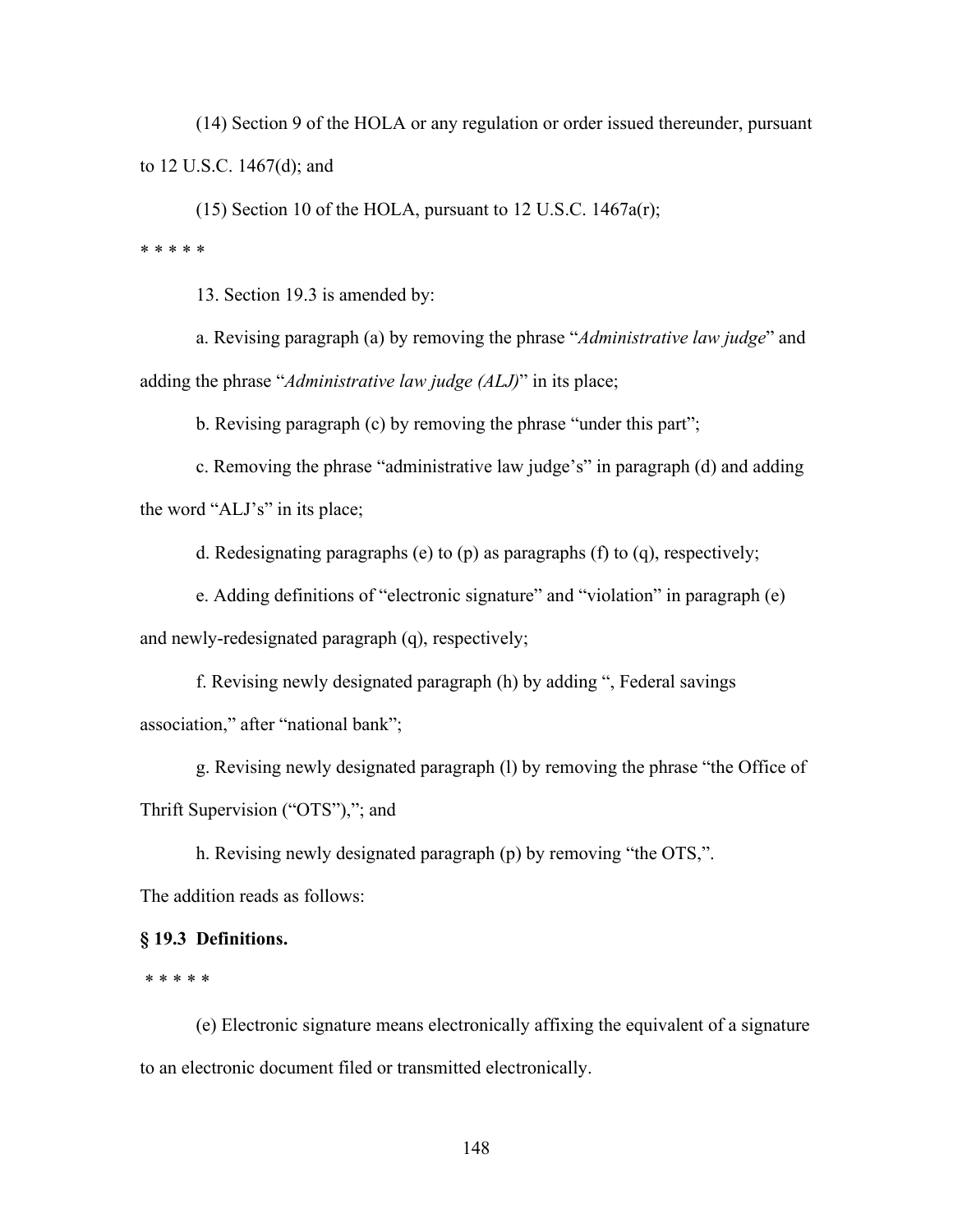\* \* \* \* \*

(q) Violation means any violation as that term is defined in section  $3(v)$  of the FDIA (12 U.S.C. 1813(v).

\* \* \* \* \*

# **Subpart B—[Amended]**

# **§ 19.100 [Amended]**

14. Section 19.100 is amended by:

a. Removing the phrase "administrative law judge" wherever it appears and adding in its place the word "ALJ";

b. Removing the phrase "Hearing Clerk, Office of the Comptroller of the

Currency, 400 7th Street, SW., Washington, DC 20219" and adding in its place the phrase "OCC Hearing Clerk in a manner prescribed by  $\S$  19.10(b) and (c)";

c. Removing the "and" before "any other papers required to be filed with the

Comptroller" in the second sentence; and

d. Adding before the period at the end of the second sentence the phrase "; and any attachments or exhibits to such documents".

15. Section 19.101 is amended to read as follows:

#### **§ 19.101 Delegation to OFIA.**

Unless otherwise ordered by the Comptroller, an ALJ assigned to OFIA conducts administrative adjudications subject to subpart A of this part.

16. Section 19.102 is added to read as follows:

# **§ 19.102 Civil money penalties.**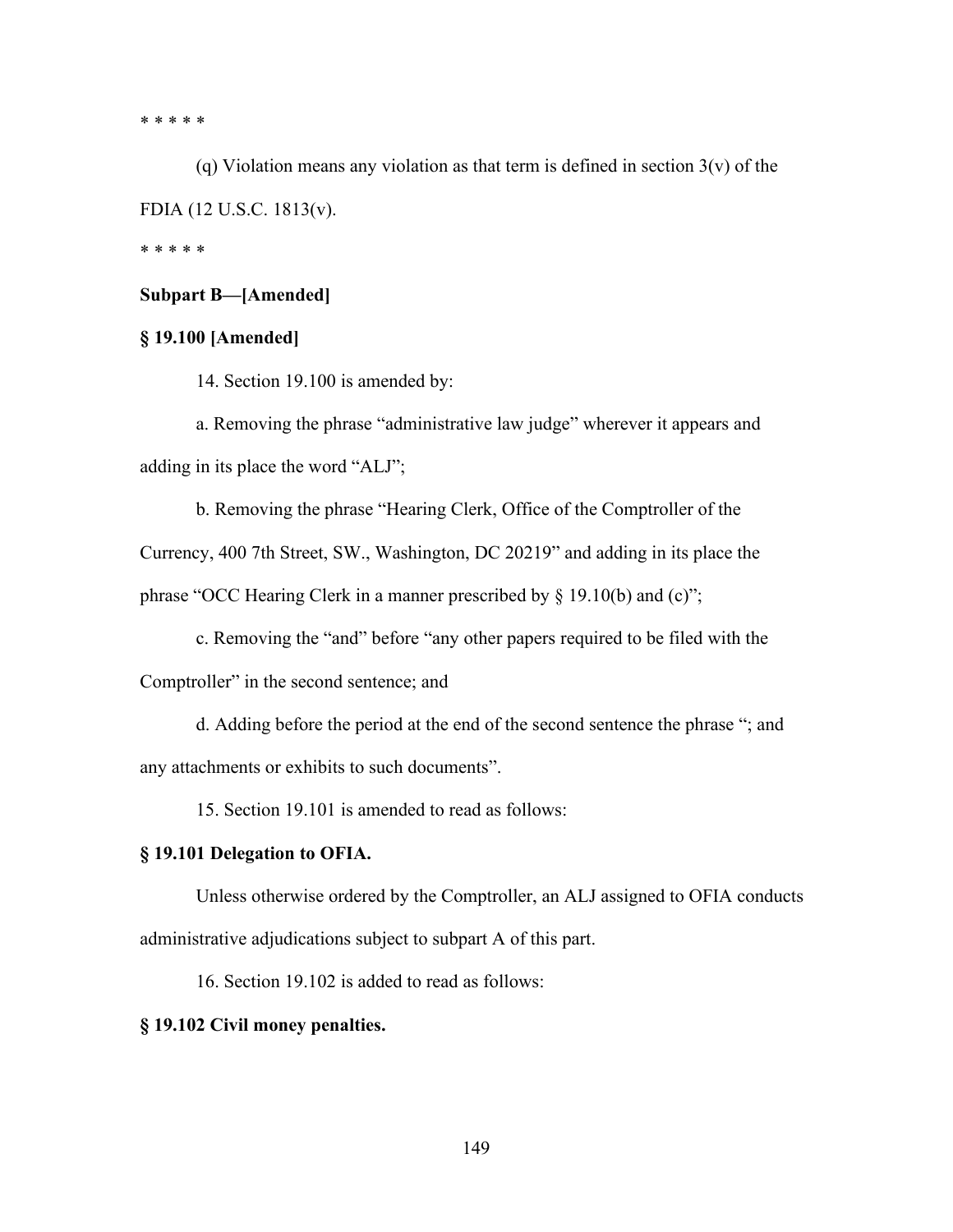A respondent must pay civil money penalties assessed pursuant to subpart A of this part within 60 days after the issuance of the notice of assessment unless the OCC requires a different time for payment. A respondent that has made a timely request for a hearing to challenge the assessment of the penalty is not required to pay the penalty until the OCC has issued a final order of assessment. In these instances, the respondent must pay the penalty within 60 days of service of the order unless the OCC requires a different time for payment.

17. The heading for subpart C is amended to read as follows:

# **Subpart C—Removals, Suspensions, and Prohibitions of an Institution-Affiliated Party When a Crime Is Charged or a Conviction Is Obtained**

18. Section 19.110 is revised to read as follows:

#### **§ 19.110 Scope and definitions.**

(a) *Scope*. This subpart applies to informal hearings afforded to any institutionaffiliated party who has been suspended or removed from office or prohibited from further participation in the affairs of any depository institution pursuant to section  $8(g)$  of the FDIA (12 U.S.C. 1818(g)) by a notice or order issued by the Comptroller.

(b) *Definitions*. As used in this subpart –

(1) The term *petitioner* means an individual who has filed a petition for an informal hearing under this subpart.

(2) The term *depository institution* means any national bank, Federal savings association, or Federal branch or agency of a foreign bank.

(3) The term *OCC Supervisory Office* means the Senior Deputy Comptroller or Deputy Comptroller of the OCC department or office responsible for supervision of the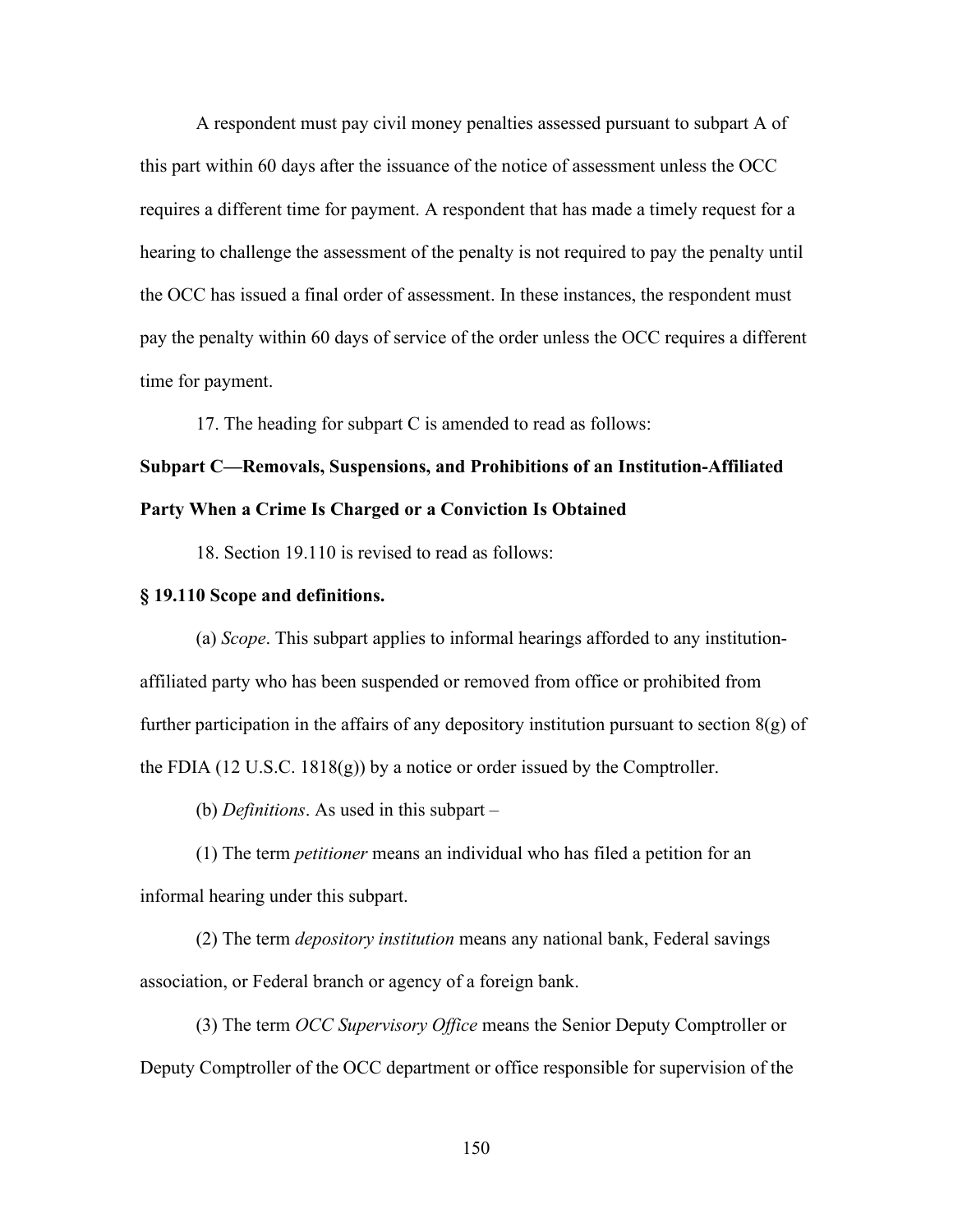depository institution or, in the case of an individual no longer affiliated with a particular depository institution, the Deputy Comptroller for Special Supervision.

19. Section 19.111 is revised to read as follows:

## **§ 19.111 Suspension, removal, or prohibition of institution-affiliated party.**

(a) *Issuance of notice or order*. The Comptroller may serve a notice of suspension or prohibition or order of removal or prohibition pursuant to section  $8(g)$  of the FDIA (12) U.S.C. 1818 $(g)$ ) on an institution-affiliated party. The Comptroller will serve a copy of this notice or order on any depository institution that the subject of the notice or order is affiliated with at the time the OCC issues the notice or order. After service of the notice or order, the institution-affiliated party must immediately cease service to, or participation in the affairs of, that depository institution and, if so determined by the OCC, any other depository institution. The notice or order will indicate the basis for suspension, removal, or prohibition and will inform the institution-affiliated party of the right to request in writing, within 30 days from the date that the institution-affiliated party was served, an opportunity to show at an informal hearing that continued service to or participation in the conduct of the affairs of any depository institution has not posed, does not pose, or is not likely to pose a threat to the interests of the depositors of, or has not threatened, does not threaten, or is not likely to threaten to impair public confidence in, any relevant depository institution. The Comptroller will serve the notice or order upon the institution-affiliated party and the related institution in the manner set forth in 12 CFR  $19.11(c)$ .

(b) *Request for hearing*. (1) *Submission*. Unless instructed otherwise in writing by the Comptroller, an institution-affiliated party must send the written request for an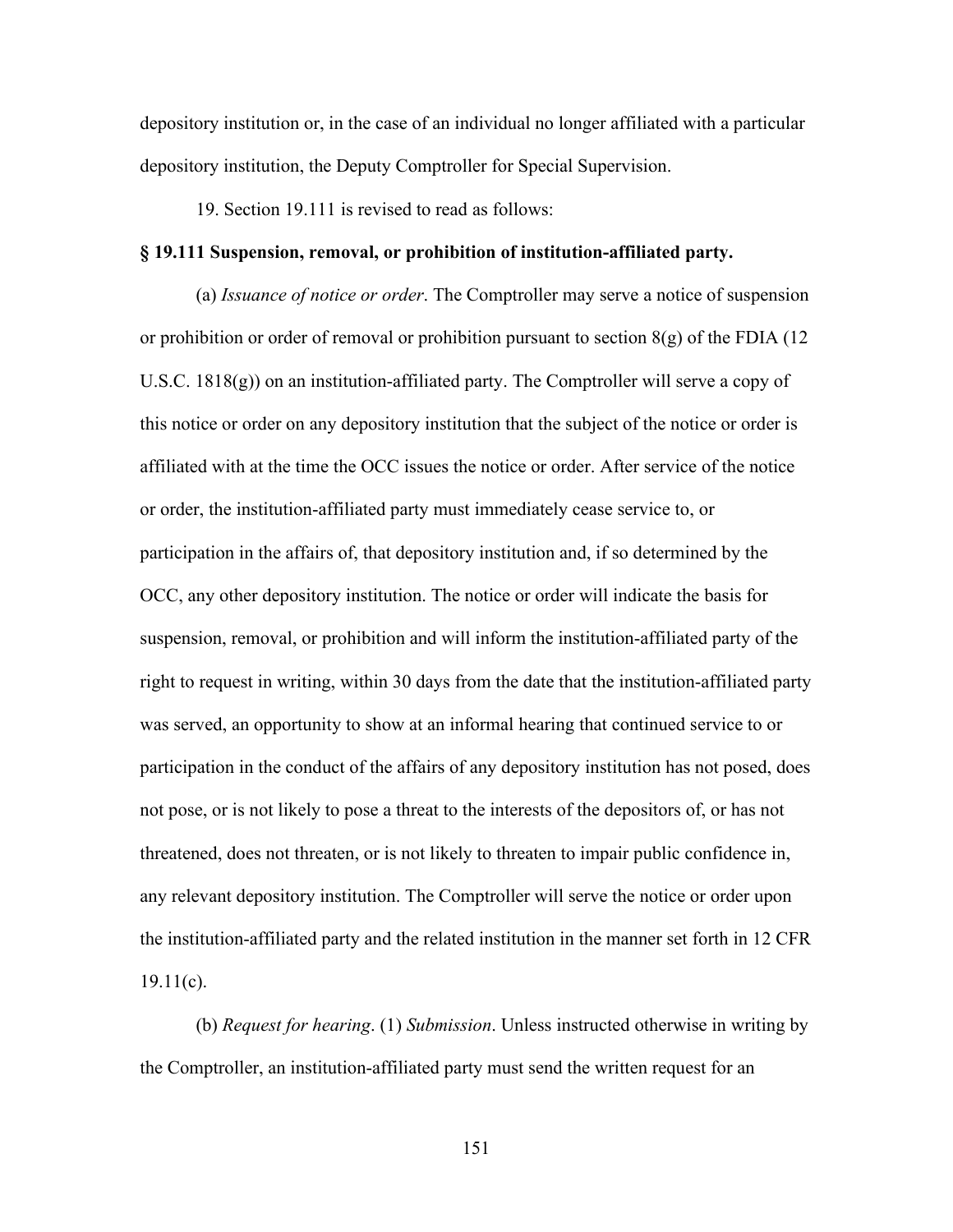informal hearing referenced in paragraph (a) of this section to the OCC Supervisory Office by certified mail, a same day courier service, an overnight delivery service, or by personal service with a signed receipt.

(2) *Content of request for a hearing*. The request filed under this section must state specifically the relief desired and the grounds on which that relief is based and must admit, deny, or state that the institution-affiliated party lacks sufficient information to admit or deny each allegation in the notice or order. A statement of lack of information has the effect of a denial. Denials must fairly meet the substance of each allegation denied; general denials are not permitted. When the institution-affiliated party denies part of an allegation, that part must be denied and the remainder specifically admitted. Any allegation in the notice or order which is not denied is deemed admitted for purposes of the proceeding. The request must state with particularity how the institution-affiliated party intends to show that its continued service to or participation in the affairs of the institution would not pose a threat to the interests of the institution's depositors or impair public confidence in any institution.

(c) *Default*. If the institution-affiliated party fails to timely file a petition for a hearing pursuant to paragraph (b) of this section, or fails to appear at a hearing, either in person or by attorney, or fails to submit a written argument where oral argument has been waived pursuant to  $\S 19.112(c)$  of this part, the notice will remain in effect until the information, indictment, or complaint is finally disposed of and the order will remain in effect until terminated by the OCC.

20. Section 19.112 is revised to read as follows:

#### **§ 19.112 Informal hearing.**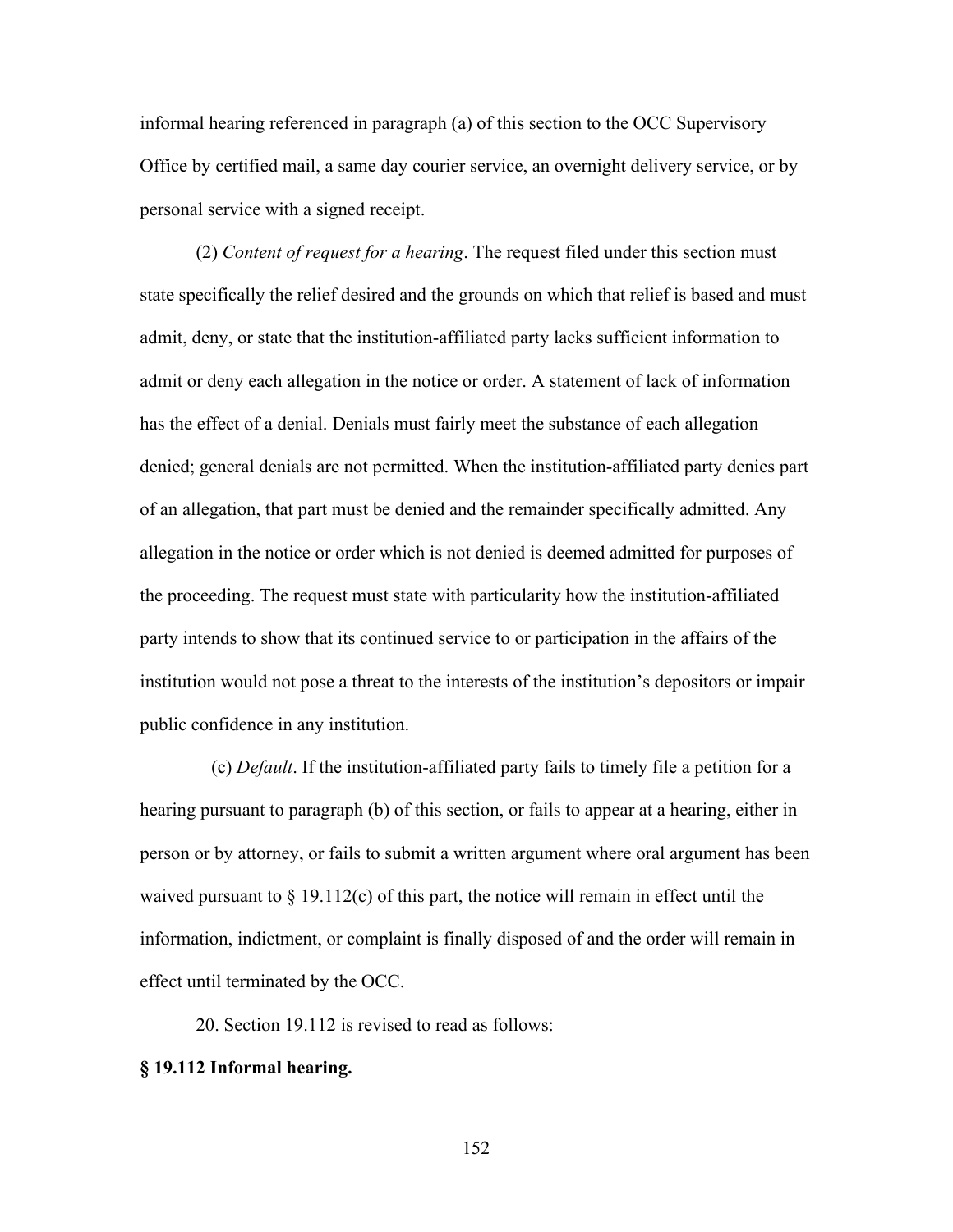(a) *Issuance of hearing order*. After receipt of a request for hearing, the OCC Supervisory Office must notify the petitioner requesting the hearing and OCC Enforcement of the date, time, and place fixed for the hearing. The OCC will hold the hearing no later than 30 days from the date when the OCC receives the request for a hearing, unless the time is extended in response to a written request of the petitioner. The OCC Supervisory Office may extend the hearing date only for a specific period of time and must take appropriate action to ensure that the hearing is not unduly delayed.

(b) *Appointment of presiding officer*. The OCC Supervisory Office must appoint one or more OCC employees as the presiding officer to conduct the hearing. The presiding officer(s) may not have been involved in a prosecutorial or investigative role in the proceeding, a factually related proceeding, or the underlying enforcement action.

(c) *Waiver of oral hearing* —(1) *Petitioner*. When the petitioner requests a hearing, the petitioner may elect to have the matter determined by the presiding officer solely on the basis of written submissions by serving on the OCC Supervisory Office and all parties a signed document waiving the statutory right to appear and make oral argument. The petitioner must present the written submissions to the presiding officer and serve the other parties not later than ten days prior to the date fixed for the hearing or within a shorter time period as the presiding officer may permit.

(2) *OCC*. The OCC may respond to the petitioner's submissions by presenting the presiding officer with a written response and by serving the other parties in the manner prescribed by § 19.11(c) not later than the date fixed for the hearing or within such other time period as the presiding officer may require.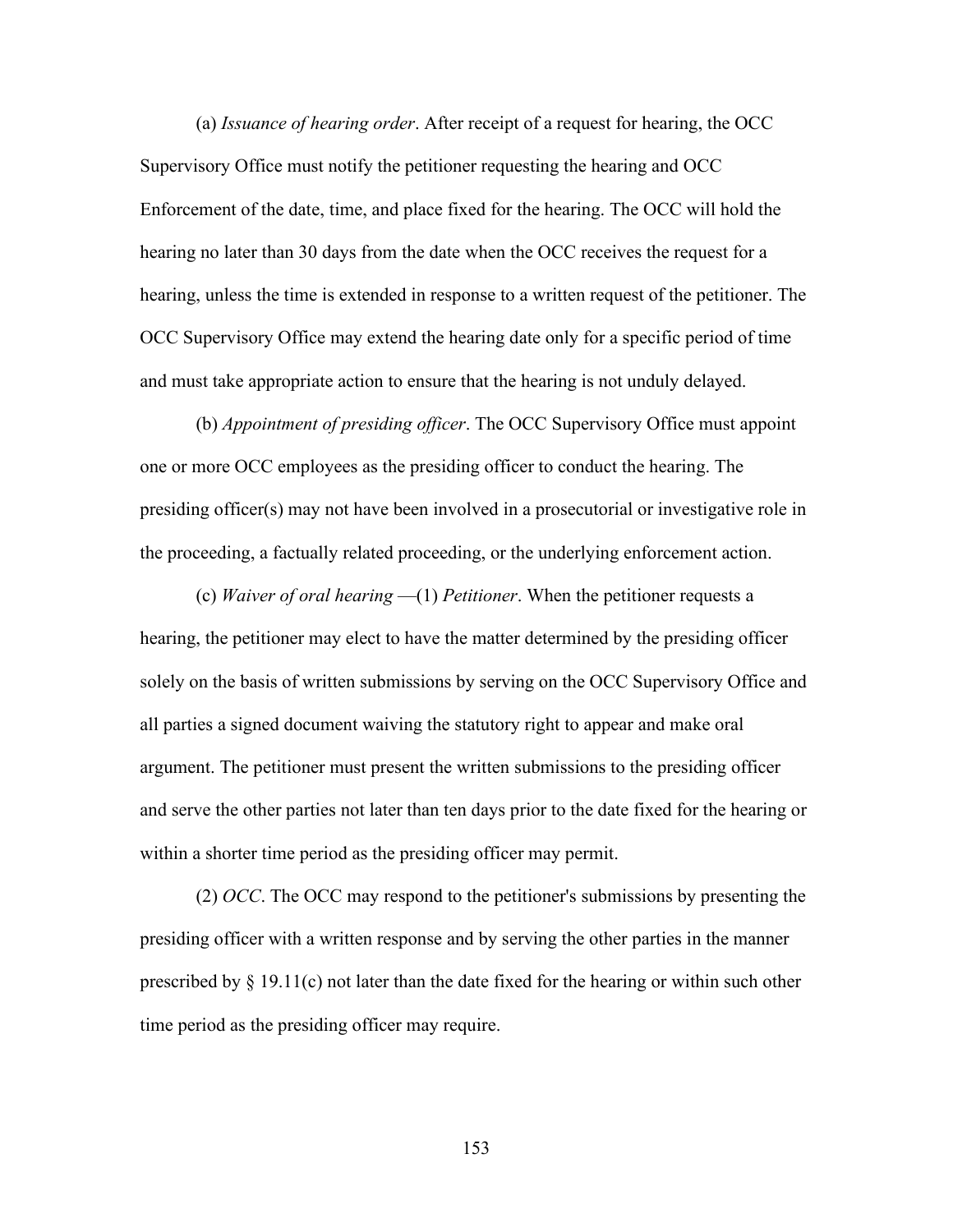(d) *Hearing procedures* —(1) *Conduct of hearing*. Hearings under this subpart are not subject to the provisions of subpart A of this part or the adjudicative provisions of the Administrative Procedure Act (5 U.S.C. 554–557).

(2) *Powers of the presiding officer*. The presiding officer must determine all procedural issues that are governed by this subpart. The presiding officer also may permit witnesses, limit the number of witnesses, and impose time limitations as they deem reasonable. The informal hearing will not be governed by formal rules of evidence, including the Federal Rules of Evidence. The presiding officer must consider all oral presentations, when permitted, and all documents the presiding officer deems to be relevant and material to the proceeding and not unduly repetitious. The presiding officer may ask questions of any person participating in the hearing and may make any rulings reasonably necessary to facilitate the effective and efficient operation of the hearing.

(3) *Presentation*. (i) The OCC and the petitioner may present relevant written materials and oral argument at the hearing. The petitioner may appear at the hearing personally or through counsel. Except as permitted in paragraph (c) of this section, each party, including the OCC, must file a copy of any affidavit, memorandum, or other written material to be presented at the hearing with the presiding officer and must serve the other parties not later than ten days prior to the hearing or within such shorter time period as permitted by the presiding officer.

(ii) If the petitioner or the OCC desires to present oral testimony or witnesses at the hearing, they must file a written request with the presiding officer not later than ten days prior to the hearing, or within a shorter time period as required by the presiding officer. The written request must include the names of proposed witnesses, along with the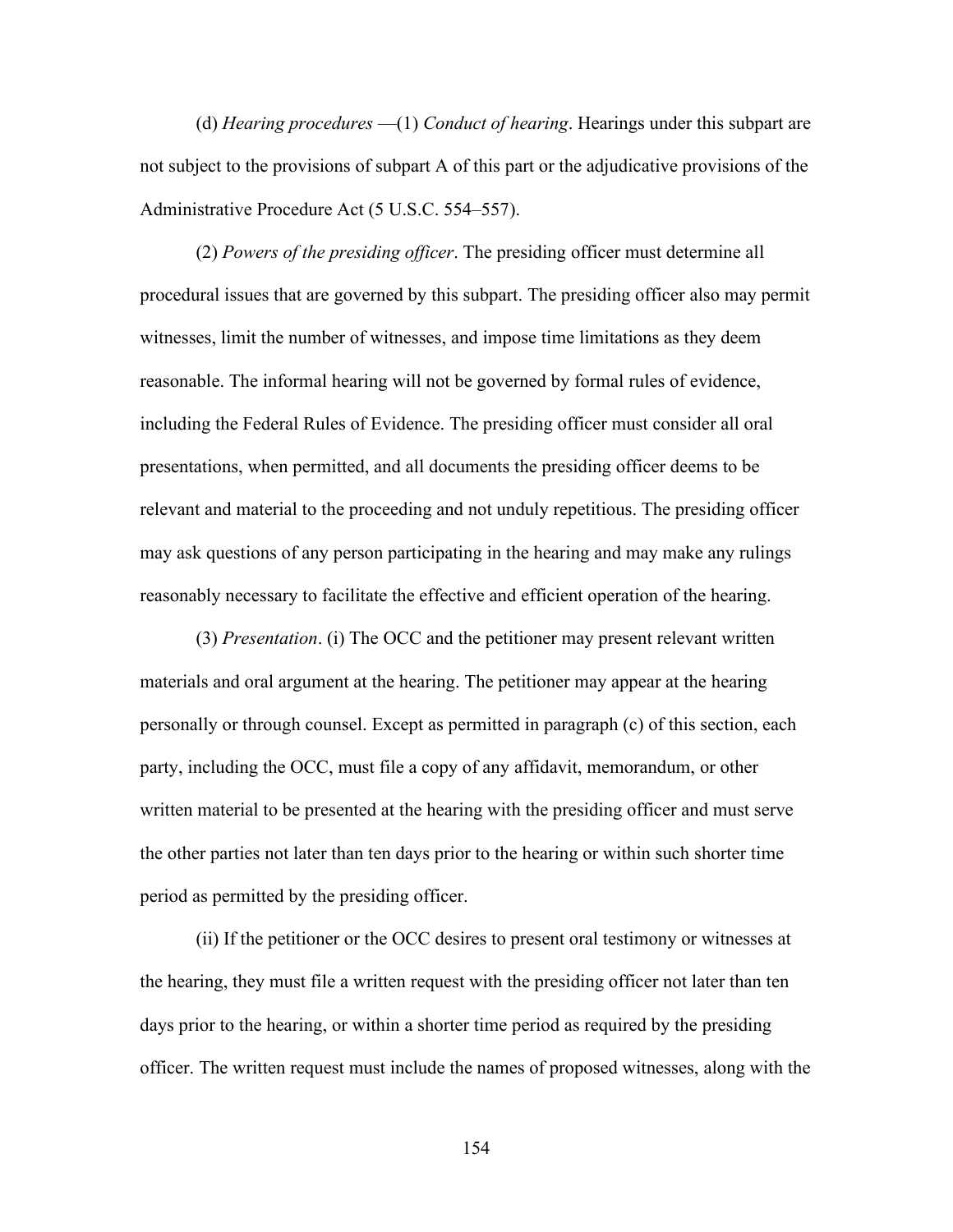general nature of the expected testimony, and the reasons why oral testimony is necessary. The presiding officer generally will not admit oral testimony or witnesses unless a specific and compelling need is demonstrated. Witnesses, if admitted, must be sworn. By stipulation of the parties or by order of the presiding officer, a court reporter or other person authorized to administer an oath may administer the oath remotely without being in the physical presence of the witness.

(iii) In deciding on any suspension or prohibition based on an indictment, information, or complaint, the presiding officer may not consider the ultimate question of the guilt or innocence of the individual with respect to the criminal charges that are outstanding. In deciding on any removal or prohibition with respect to a conviction or pre-trial diversion program, the presiding officer may not consider challenges to or efforts to impeach the validity of the conviction or the agreement to enter a pre-trial diversion program or other similar program. The presiding officer may consider facts in either situation, however, that show the nature of the events on which the criminal charges, conviction, or agreement to enter a pre-trial diversion program or other similar program was based.

(4) *Electronic presentation*. Based on the circumstances of each hearing, the presiding officer may direct the use of, or any party may elect to use, an electronic presentation during the hearing. If the presiding officer requires an electronic presentation during the hearing, each party will be responsible for their own presentation and related costs unless the parties agree to another manner by which to allocate presentation responsibilities and costs.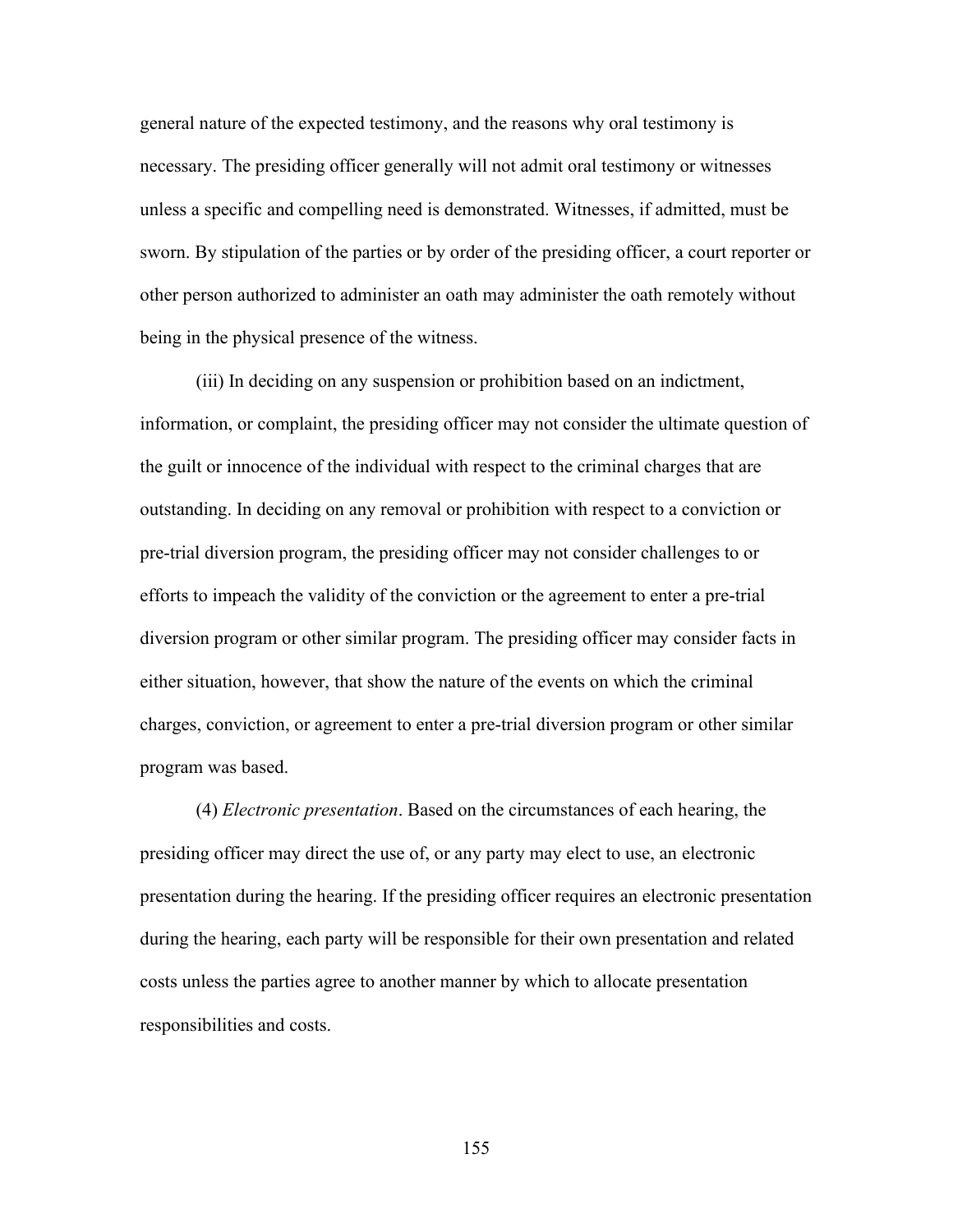(5) *Record*. A transcript of the proceedings may be taken if the petitioner requests a transcript and agrees to pay all expenses or if the presiding officer determines that the nature of the case warrants a transcript. The presiding officer may order the record to be kept open for a reasonable period following the hearing, not to exceed five business days, to permit the petitioner or the OCC to submit additional documents for the record. Thereafter, no further submissions may be accepted except for good cause shown.

21. Section 19.113 is amended by:

a. Adding paragraph headings to paragraphs (a) through (f);

b. Revising the first sentence in paragraph (c);

c. In paragraph (d), adding the phrase "or charges" after the phrase "or other disposition of the charge";

d. In the last sentence of paragraph (f), removing the phrase "No hearing need be granted" and adding in its place the phrase "The Comptroller is not required to grant a hearing".

The additions read as follows:

#### **§ 19.113 Recommended and final decisions.**

- (a) *Issuance of recommended decision*. \* \* \*
- (b) *Comments*. \* \* \*

(c) *Issuance of final decision*. Within 60 days of the conclusion of the hearing or, if the petitioner has waived an oral hearing, within 60 days from the date fixed for the hearing, the Comptroller will notify the petitioner by registered mail, or electronic mail or other electronic means if the petitioner consents, whether the suspension or removal from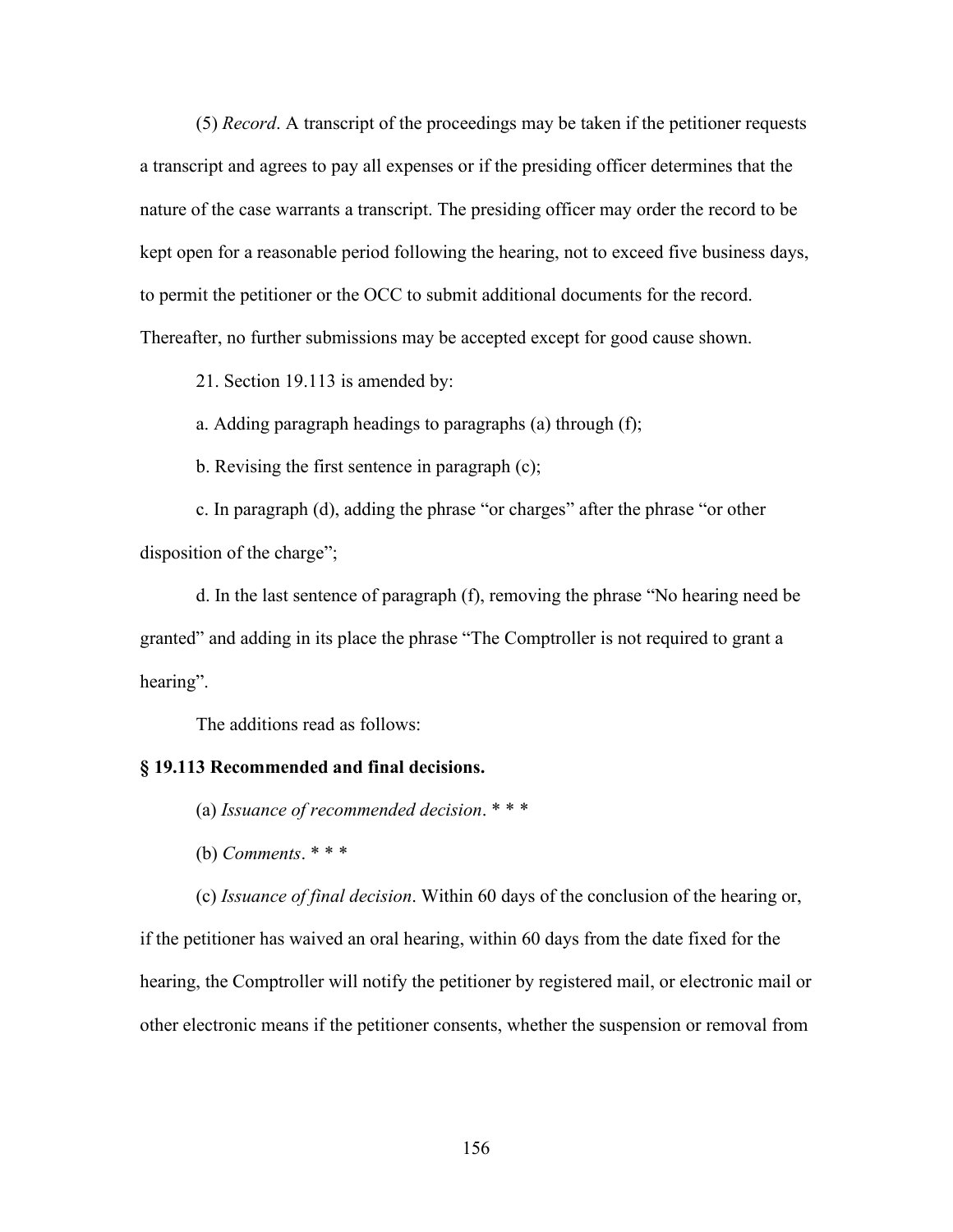office or prohibition from participation in any manner in the affairs of any depository institution will be affirmed, terminated, or modified. \* \* \*

- (d) *Other actions*. \* \* \*
- (e) *Expiration of order*. \* \* \*
- (f) *Petition for reconsideration*. \* \* \*
- 22. Revise subpart D to read as follows:

## **Subpart D—Actions under the Federal Securities Laws**

Sec.

19.120 Exemption hearings under section 12(h) of the Securities Exchange Act of 1934.

19.121 Disciplinary proceedings.

19.122 Civil money penalty authority under Federal securities laws.

19.123 Cease-and-desist authority.

# **§ 19.120 Exemption hearings under section 12(h) of the Securities Exchange Act of 1934.**

(a) *Scope*. The rules in this section apply to informal hearings that may be held by the Comptroller to determine whether, pursuant to authority in sections 12(h) and (i) of the Securities Exchange Act of 1934 (Exchange Act) (15 U.S.C. 78*l*(h) and (i)), to exempt in whole or in part an issuer or a class of issuers from the provisions of section 12(g), or from section 13 or 14 of the Exchange Act (15 U.S.C. 78*l*(g), 78m or 78n), or whether to exempt from section 16 of the Exchange Act (15 U.S.C. 78p) any officer, director, or beneficial owner of securities of an issuer. The only issuers covered by this section are national banks and Federal savings associations whose securities are registered, or which may be subject to registration, pursuant to section  $12(g)$  of the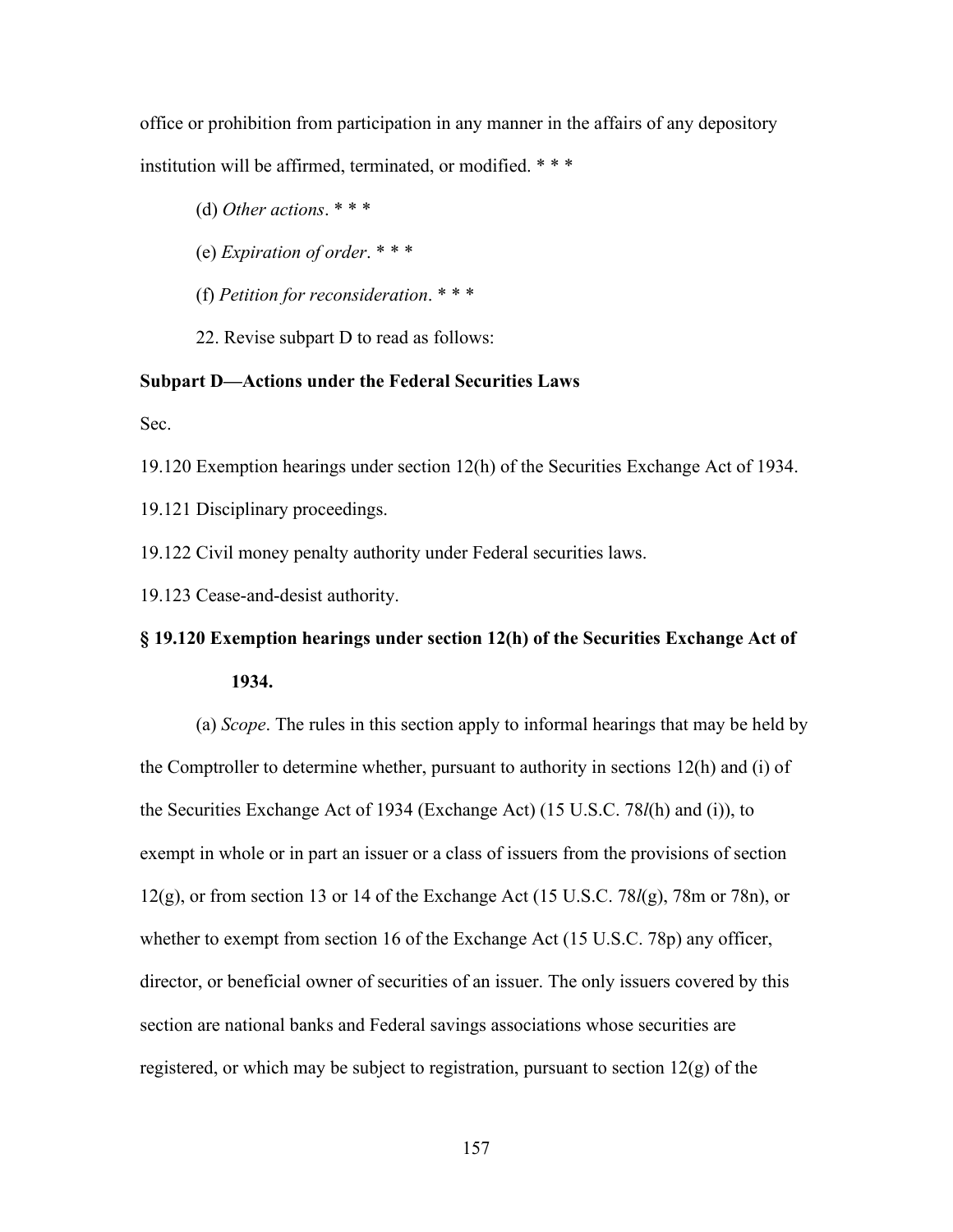Exchange Act (15 U.S.C. 78*l*(g)). The Comptroller may deny an application for exemption without a hearing.

(b) *Application for exemption*. An issuer or an individual (officer, director, or shareholder) may submit a written application for an exemption order to Bank Advisory, Office of the Comptroller of the Currency, Washington, DC 20219. The application must specify the type of exemption sought and the reasons for the exemption, including an explanation of why an exemption would not be inconsistent with the public interest or the protection of investors. Bank Advisory will inform the applicant in writing whether a hearing will be held to consider the matter.

(c) *Newspaper notice*. Upon being informed that an application will be considered at a hearing, the applicant must publish a notice one time in a newspaper of general circulation in the community where the issuer's main office is located. The notice must state: the name and title of any individual applicants; the type of exemption sought; the fact that a hearing will be held; and a statement that interested persons may submit to Bank Advisory, Office of the Comptroller of the Currency, Washington, DC 20219 within 30 days from the date of the newspaper notice, written comments concerning the application and a written request for an opportunity to be heard. The applicant must promptly provide a copy of the notice to Bank Advisory and to the national bank's or Federal savings association's shareholders in the same manner as is customary for shareholder communications.

(d) *Informal hearing*. (1) *Conduct of proceeding*. The adjudicative provisions of the Administrative Procedure Act, formal rules of evidence, and subpart A of this part do not apply to hearings conducted under this section, except as provided in § 19.100.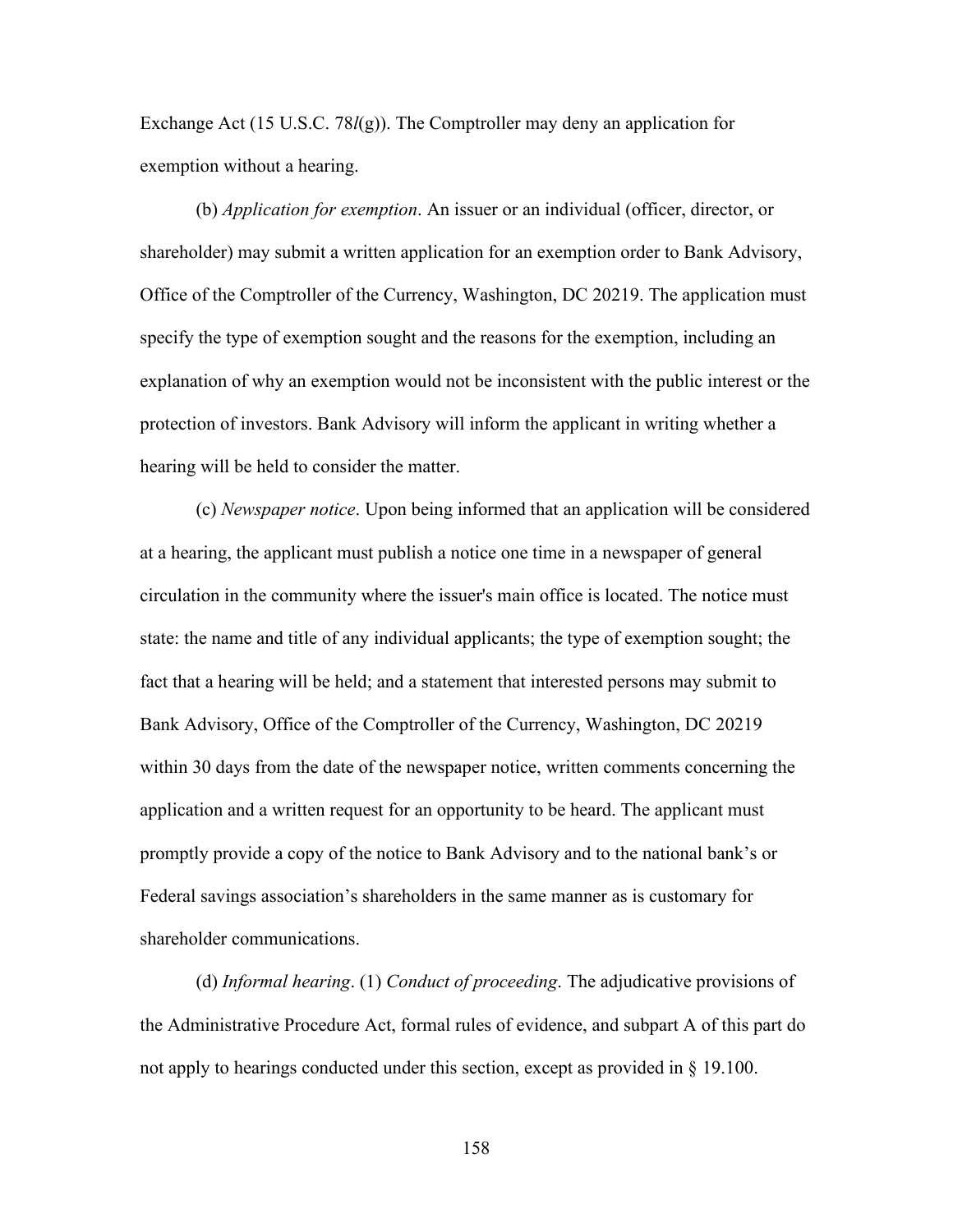(2) *Notice of hearing*. Following the comment period, the Comptroller will send a notice that fixes a date, time, and place for hearing to each applicant and to any person who has requested an opportunity to be heard.

(3) *Presiding officer*. The Comptroller will designate a presiding officer to conduct the hearing. The presiding officer must determine all procedural questions not governed by this section and may limit the number of witnesses and impose time and presentation limitations as are deemed reasonable. At the conclusion of the informal hearing, the presiding officer must issue a recommended decision to the Comptroller as to whether the exemption should be issued. The decision must include a summary of the facts and arguments of the parties.

(4) *Attendance*. Each applicant and any person who has requested an opportunity to be heard may attend the hearing with or without counsel. The hearing will be open to the public. In addition, each applicant and any other hearing participant may introduce oral testimony through such witnesses as the presiding officer may permit.

(5) *Order of presentation*. (i) Each applicant may present an opening statement of a length decided by the presiding officer. Each of the hearing participants, or one among them selected with the approval of the presiding officer, may then present an opening statement. The opening statement should summarize concisely what each applicant and participant intends to show.

(ii) Each applicant will have an opportunity to make an oral presentation of facts and materials or submit written materials for the record. One or more of the hearing participants may make an oral presentation or a written submission.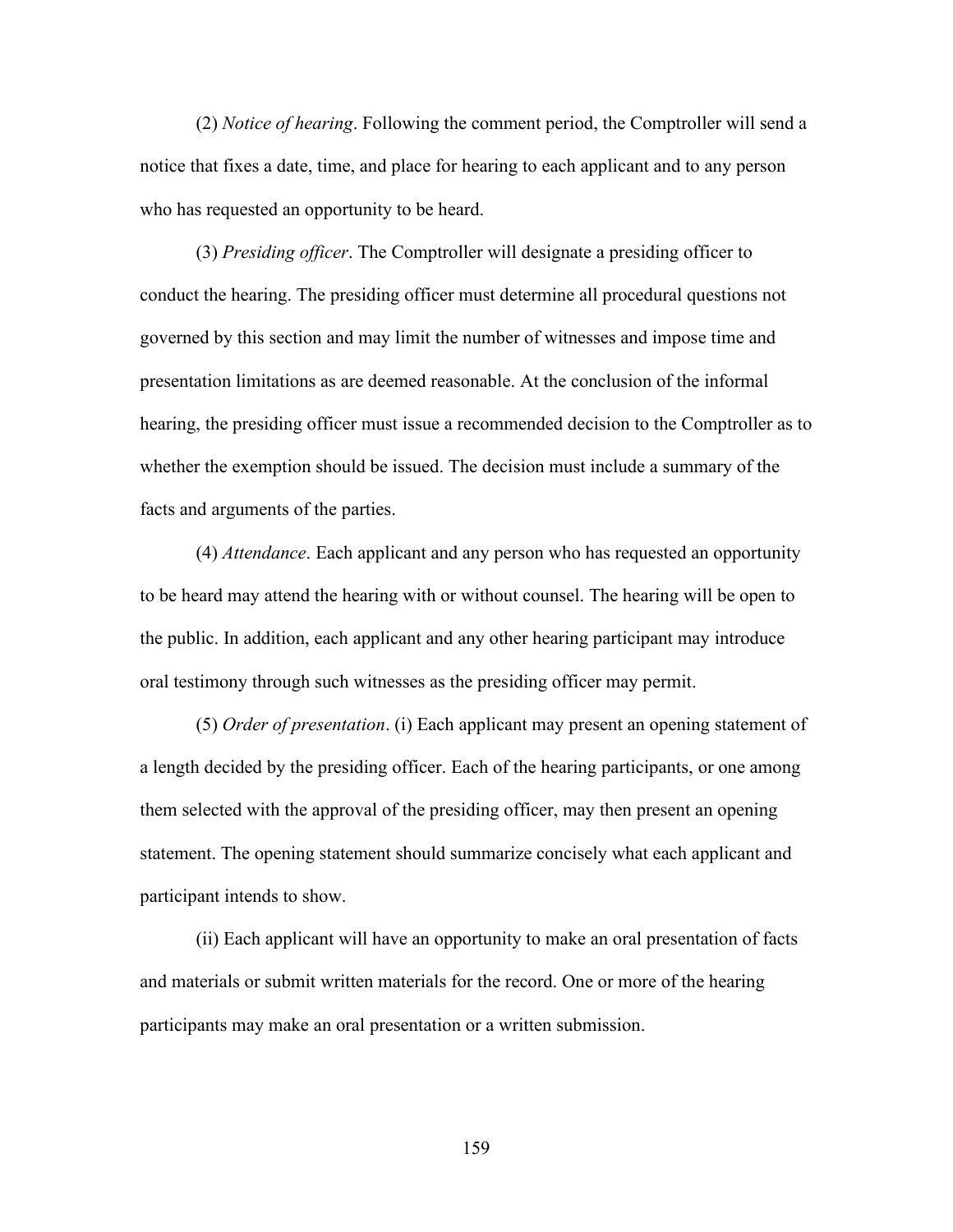(iii) After the above presentations, each applicant, followed by one or more of the hearing participants, may make concise summary statements reviewing their position.

(6) *Witnesses*. The obtaining and use of witnesses is the responsibility of the parties afforded the hearing. All witnesses must be present on their own volition, but any person appearing as a witness may be questioned by each applicant, any hearing participant, and the presiding officer. Witnesses must be sworn unless otherwise directed by the presiding officer. By stipulation of the parties or by order of the presiding officer, a court reporter or other person authorized to administer an oath may administer the oath remotely without being in the physical presence of the witness.

(7) *Evidence*. The presiding officer may exclude data or materials deemed to be improper or irrelevant. Formal rules of evidence do not apply. Documentary material must be of a size consistent with ease of handling and filing. The presiding officer may determine the number of copies that must be furnished for purposes of the hearing.

(8) *Electronic presentation*. Based on the circumstances of each hearing, the presiding officer may direct the use of, or any party may elect to use, an electronic presentation during the hearing. If the presiding officer requires an electronic presentation during the hearing, each party will be responsible for their own presentation and related costs unless the parties agree to another manner in which to allocate presentation responsibilities and costs.

(9) *Transcript*. The OCC will arrange a transcript of each proceeding with all expenses, including the furnishing of a copy to the presiding officer by electronic means or otherwise, paid by the applicant or applicants.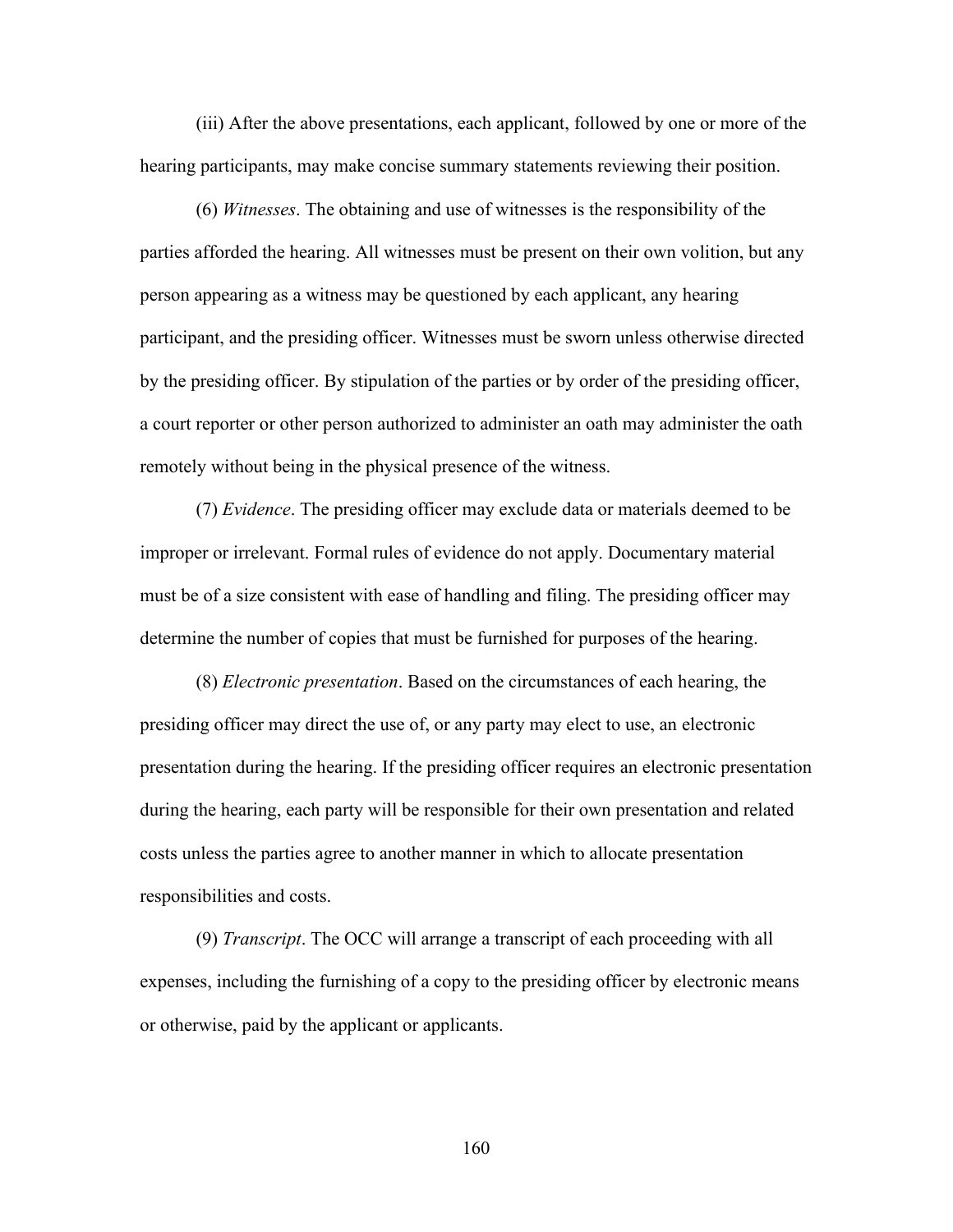(e) *Decision of the Comptroller*. Following the conclusion of the hearing and the submission of the record and the presiding officer's recommended decision to the Comptroller for decision, the Comptroller will notify each applicant and all persons who have so requested in writing of the final disposition of the application. Exemptions granted must be in the form of an order that specifies the type of exemption granted and its terms and conditions.

# **§ 19.121 Disciplinary proceedings.**

(a) *Scope*. (1) *In general*. Except as provided in this section, subpart A of this part applies to proceedings by the Comptroller to determine whether, pursuant to authority contained in sections  $15B(c)(5)$ ,  $15C(c)(2)(A)$ ,  $17A(c)(3)$ , and  $17A(c)(4)(C)$  of the Exchange Act (15 U.S.C. 78o–4(c)(5), 78o–5(c)(2)(A), 78q–1(c)(3)(A), and 78q–  $1(c)(4)(C)$ , to take disciplinary action against the following:

(i) A bank that is a municipal securities dealer, any person associated with a bank that is a municipal securities dealer, or any person seeking to become associated with a bank that is a municipal securities dealer;

(ii) A bank that is a government securities broker or government securities dealer, any person associated with a bank that is a government securities broker or government securities dealer, or any person seeking to become associated with a government securities broker or government securities dealer; or

(iii) A bank that is a transfer agent, any person associated with a bank that is a transfer agent, or any person seeking to become associated with a bank that is a transfer agent.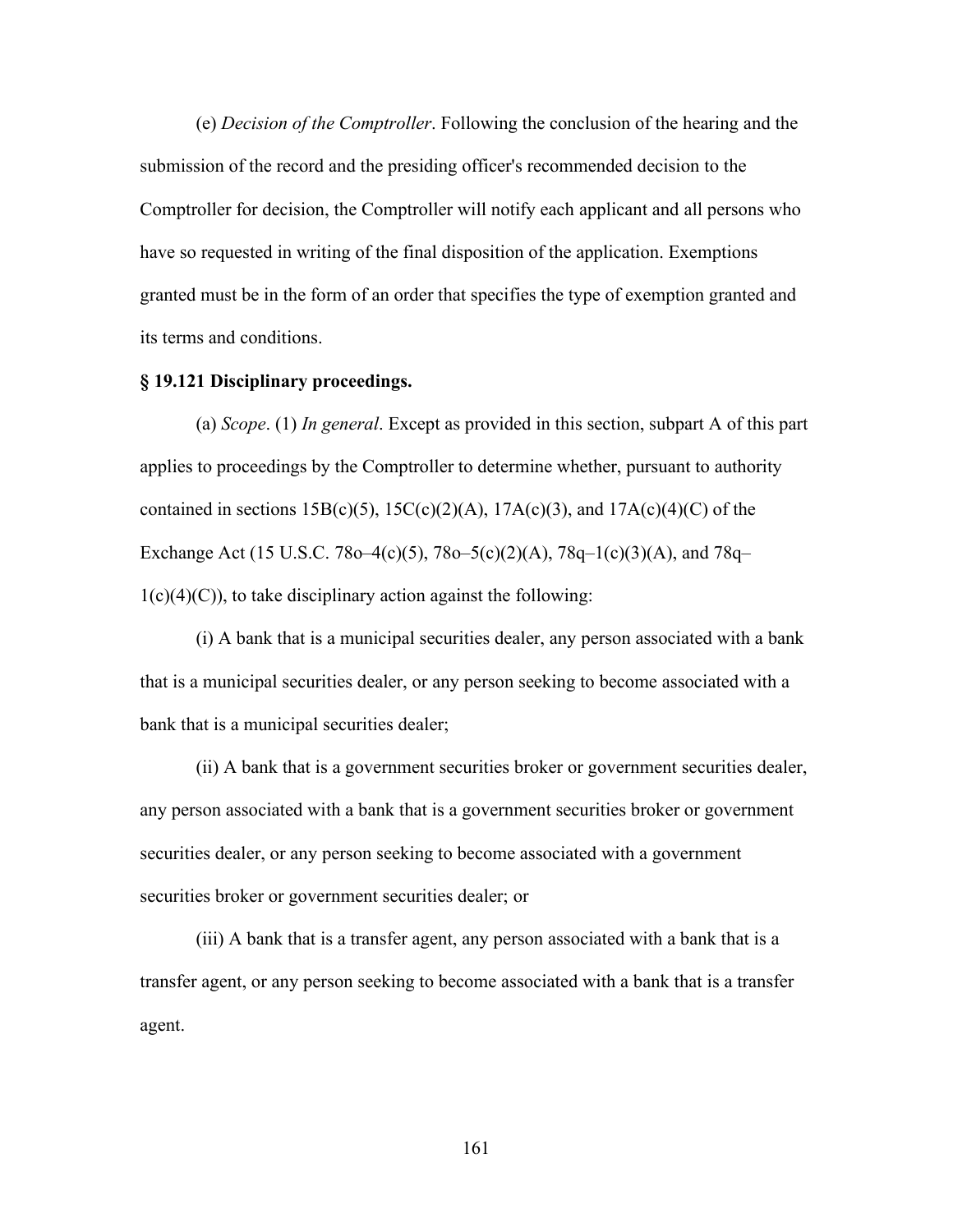(2) In addition to the issuance of disciplinary orders after opportunity for hearing, the Comptroller may issue and serve any notices and temporary or permanent cease-anddesist orders and take any actions that are authorized by section 8 of the FDIA (12 U.S.C. 1818); sections 15B(c)(5), 15C(c)(2)(B), and 17A(d)(2) of the Exchange Act (15 U.S.C.  $78o-4(c)(5)$ ,  $78o-5(c)(2)(B)$ , and  $78q-1(d)(2)$ ; and other sections of this part against the following:

(i) The parties listed in paragraph  $(a)(1)$  of this section; and

(ii) A bank that is a clearing agency.

(3) *Definitions*. As used in this section:

(i) The term *bank* means a national bank or Federal savings association, and, when referring to a government securities broker or government securities dealer, a Federal branch or agency of a foreign bank.

(ii) The terms *transfer agent, municipal securities dealer*, *government securities broker*, and *government securities dealer* have the same meaning as the terms in sections 3(a)(25), 3(a)(30), 3(a)(43), and 3(a)(44) of the Exchange Act (15 U.S.C. 78c(a)(25), 78c(a)(30), 78c(a)(43), and 78c(a)(44)), respectively.

(iii) The terms *person associated with a bank that is a municipal securities dealer*  and *person associated with a municipal securities dealer* have the same meaning as *person associated with a municipal securities dealer* in section 3(a)(32) of the Exchange Act (15 U.S.C. 78c(a)(32));

(iv) The terms *person associated with a bank that is a government securities broker or government securities dealer* and *person associated with a government securities broker or government securities dealer* have the same meaning as *person*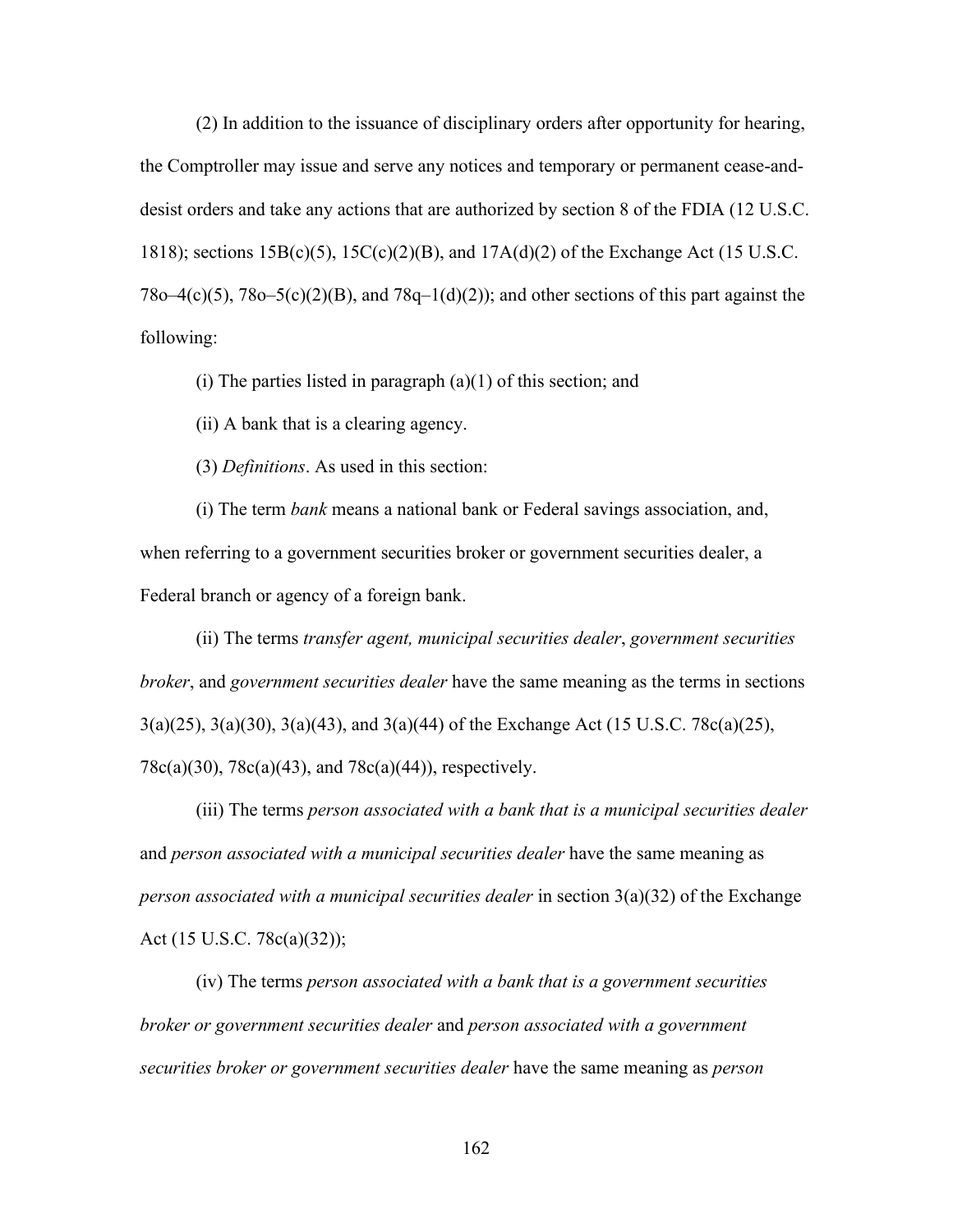*associated with a government securities broker or government securities dealer* in section  $3(a)(45)$  of the Exchange Act (15 U.S.C. 78 $c(a)(45)$ ); and

(v) The terms *person associated with a bank that is a transfer agent* and *person associated with a transfer agent* have the same meaning as *person associated with a transfer agent* in section 3(a)(49) of the Exchange Act (15 U.S.C. 78c(a)(49)).

(4) Nothing in this section impairs the powers conferred on the Comptroller by other provisions of law.

(b) *Notice of charges and answer*. (1) *In general*. Proceedings are commenced when the Comptroller serves a notice of charges on a bank or associated person. The notice must indicate the type of disciplinary action being contemplated and the grounds therefor and fix a date, time, and place for hearing. The hearing must be set for a date at least 30 days after service of the notice. A respondent served with a notice of charges may file an answer as prescribed in § 19.19. Any respondent who fails to appear at a hearing personally or by a duly authorized representative is deemed to have consented to the issuance of a disciplinary order.

(2) *Public basis of proceedings; private hearings*. All proceedings under this section must be commenced, and the notice of charges must be filed, on a public basis unless otherwise ordered by the Comptroller. Pursuant to  $\S$  19.33(a), a request for a private hearing may be filed within 20 days of service of the notice.

(c) *Disciplinary orders*. (1) *Service of order; content*. In the event of consent, or if on the record filed by the ALJ, the Comptroller finds that any act or omission or violation specified in the notice of charges has been established, the Comptroller may serve on the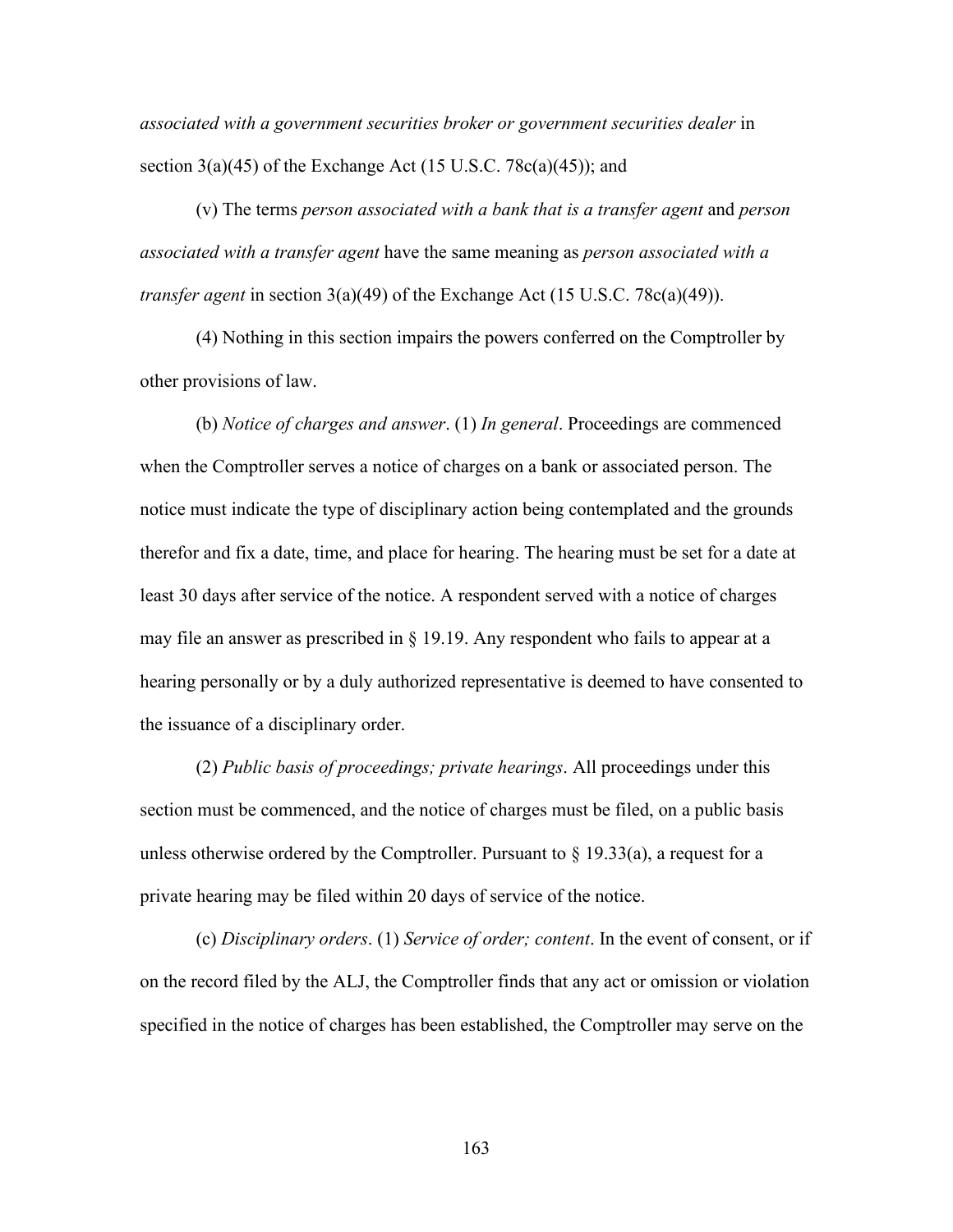bank or persons concerned a disciplinary order, as provided in the Exchange Act. The order may:

(i) Censure; limit the activities, functions, or operations of; or suspend or revoke the registration of a bank that is a municipal securities dealer;

(ii) Censure, suspend, or bar any person associated with a municipal securities dealer or seeking to become a person associated with a municipal securities dealer;

(iii) Censure; limit the activities, functions, or operations of; or suspend or bar a bank that is a government securities broker or government securities dealer;

(iv) Censure; limit the activities, functions, or operations of; or suspend or bar any person associated with or seeking to become a person associated with a government securities broker or government securities dealer;

(v) Deny registration to; limit the activities, functions, or operations of; or suspend or revoke the registration of a bank that is a transfer agent; or

(vi) Censure, limit the activities or functions of, or suspend or bar any person associated with a transfer agent or seeking to become a person associated with a transfer agent.

(2) *Effective date of order*. A disciplinary order is effective when served on the respondent or respondents involved and remains effective and enforceable until it is stayed, modified, terminated, or set aside by action of the Comptroller or a reviewing court.

(d) *Applications for stay or review of disciplinary actions imposed by registered clearing agencies*. (1) *Stays*. The rules adopted by the Securities and Exchange Commission (SEC) pursuant to section 19 of the Exchange Act (15 U.S.C. 78s) regarding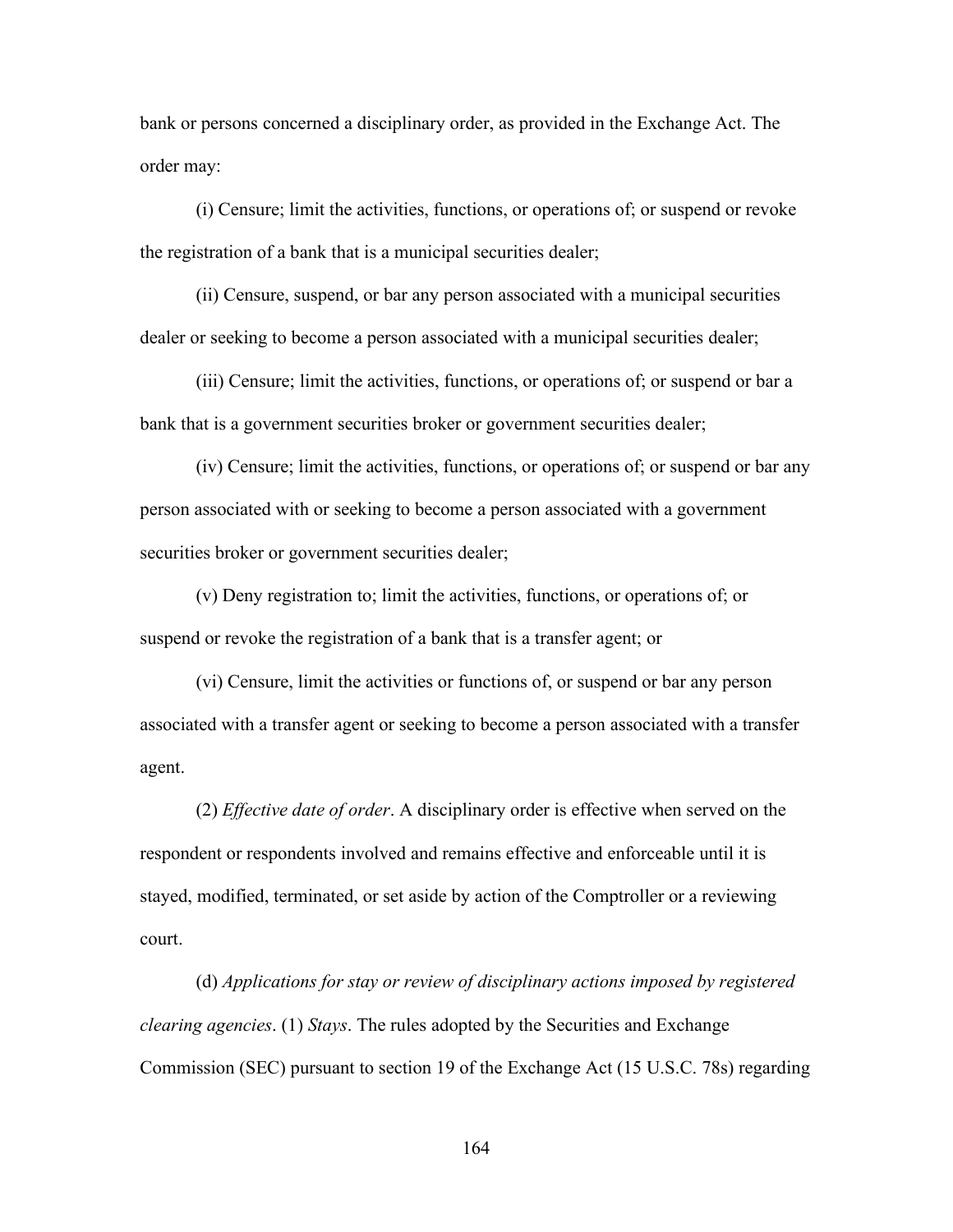applications by persons for whom the SEC is the appropriate regulatory agency for stays of disciplinary sanctions or summary suspensions imposed by registered clearing agencies (17 CFR 240.19d–2) apply to applications by banks. References to the "Commission" are deemed to refer to the "OCC."

(2) *Reviews*. The regulations adopted by the SEC pursuant to section 19 of the Exchange Act (15 U.S.C. 78s) regarding applications by persons for whom the SEC is the appropriate regulatory agency for reviews of final disciplinary sanctions, denials of participation, or prohibitions or limitations of access to services imposed by registered clearing agencies (17 CFR 240.19d-3(a)-(f)) apply to applications by banks. References to the "Commission" are deemed to refer to the "OCC."

# **§ 19.122 Civil money penalty authority under Federal securities laws.**

(a) *Scope*. Except as provided in this section, subpart A of this part applies to proceedings by the Comptroller to determine whether, pursuant to authority contained in section 21B of the Exchange Act (15 U.S.C. 78u–2), in proceedings commenced pursuant to sections 15B, 15C, and 17A of the Exchange Act (15 U.S.C. 78o–4, 78o–5, or 78q–1) for which the OCC is the appropriate regulatory agency under section  $3(a)(34)$  of the Exchange Act (15 U.S.C. 78c(a)(34)), the Comptroller may impose a civil money penalty against the following:

(1) A bank that is a municipal securities dealer, any person associated with a bank that is a municipal securities dealer, or any person seeking to become associated with a bank that is a municipal securities dealer;

(2) A bank that is a government securities broker or government securities dealer, any person associated with a bank that is a government securities broker or government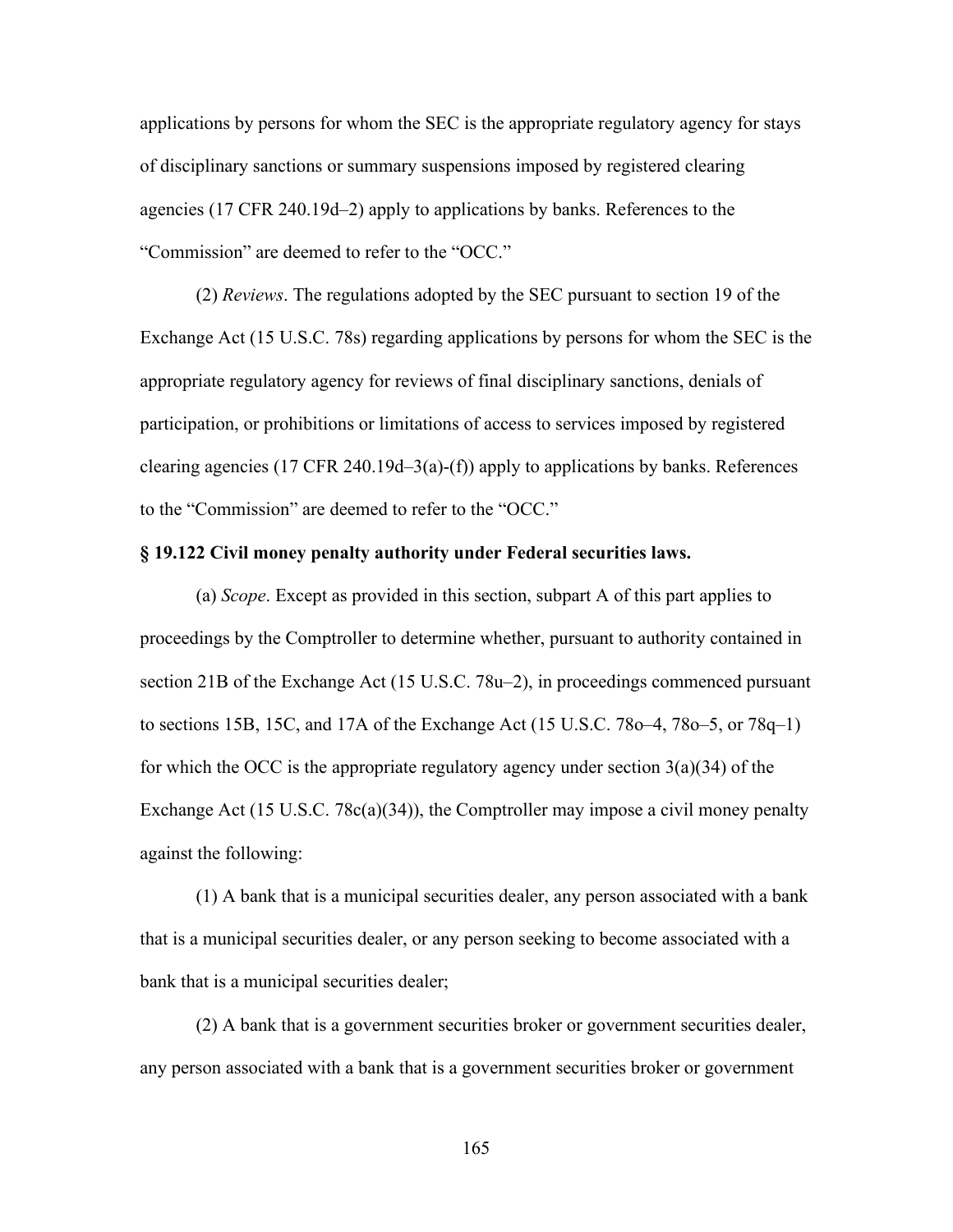securities dealer, or any person seeking to become associated with a government securities broker or government securities dealer; or

(3) A bank that is a transfer agent, any person associated with a bank that is a transfer agent, or any person seeking to become associated with a bank that is a transfer agent.

(b) *Definitions*. As used in this section:

(1) The term *bank* means a national bank or Federal savings association, and, when referring to a government securities broker or government securities dealer, a Federal branch or agency of a foreign bank.

(2) The terms *transfer agent, municipal securities dealer*, *government securities broker*, and *government securities dealer* have the same meaning as such terms in sections  $3(a)(25)$ ,  $3(a)(30)$ ,  $3(a)(43)$ , and  $3(a)(44)$  of the Exchange Act (15 U.S.C. 78c(a)(25), 78c(a)(30), 78c(a)(43), and 78c(a)(44)), respectively.

(3) The term *person associated with a bank that is a municipal securities dealer*  has the same meaning as *person associated with a municipal securities dealer* in section 3(a)(32) of the Exchange Act (15 U.S.C. 78c(a)(32));

(4) The term *person associated with a bank that is a government securities broker or government securities dealer* has the same meaning as *person associated with a government securities broker or government securities dealer* in section 3(a)(45) of the Exchange Act  $(15 \text{ U.S.C. } 78c(a)(45))$ ; and

(5) The term *person associated with a bank that is a transfer agent* has the same meaning as *person associated with a transfer agent* in section 3(a)(49) of the Exchange Act (15 U.S.C. 78c(a)(49)).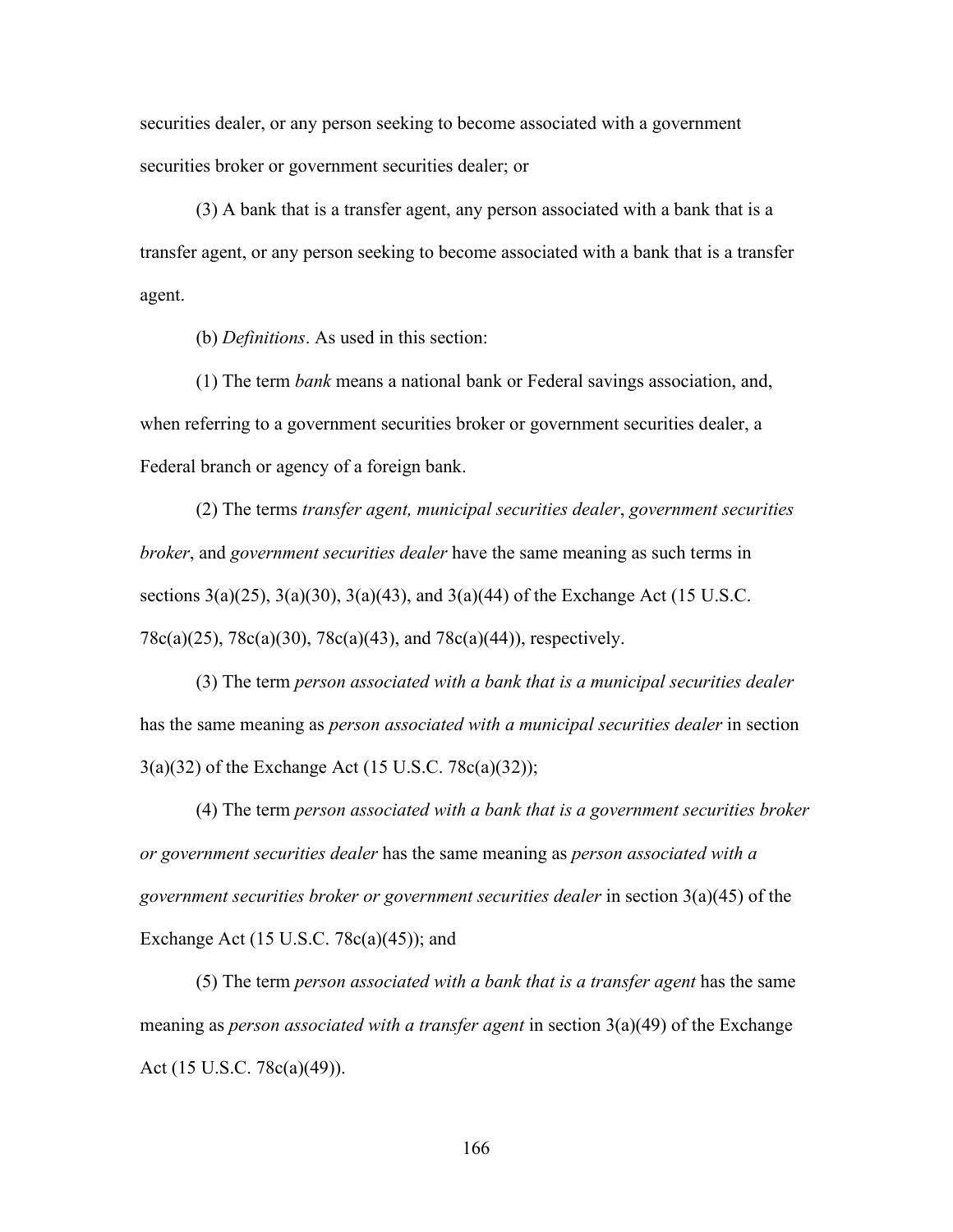(c) *Public basis of proceedings; private hearings*. All proceedings under this section must be commenced, and the notice of assessment must be filed, on a public basis, unless otherwise ordered by the Comptroller. Pursuant to  $\S$  19.33(a), any request for a private hearing may be filed within 20 days of service of the notice.

#### **§ 19.123 Cease-and-desist authority.**

(a) *Scope*. Except as provided in this section, subpart A of this part applies to proceedings by the Comptroller to determine whether, pursuant to authority contained in sections 12(i) and 21C of the Exchange Act (15 U.S.C. 78*l*(i) and 78u–3), the Comptroller may initiate cease-and-desist proceedings against a national bank or Federal savings association for violations of sections  $10A(m)$ ,  $12$ ,  $13$ ,  $14(a)$ ,  $14(c)$ ,  $14(d)$ ,  $14(f)$ , and 16 of the Exchange Act (15 U.S.C. 78j-1(m), 78*l*, 78m, 78n(a), 78n(c), 78n(d), 78n(f), and 78p); sections 302, 303, 304, 306, 401(b), 404, 406, and 407 of the Sarbanes-Oxley Act of 2002 as amended (15 U.S.C. 7241, 7242, 7243, 7244, 7261, 7262, 7264, and 7265); or regulations or rules issued thereunder.

(b) *Public basis of proceedings; private hearings*. All proceedings under this section must be commenced, and the notice of charges must be filed, on a public basis, unless otherwise ordered by the Comptroller. Pursuant to  $\S$  19.33(a), any request for a private hearing may be filed within 20 days of service of the notice.

#### **Subparts E, F and G [Removed and Reserved]**

23. Remove and reserve subparts E, F and G.

### **Subpart H – Change in Bank Control**

24. Section 19.160 is revised to read as follows:

#### **§ 19.160 Scope.**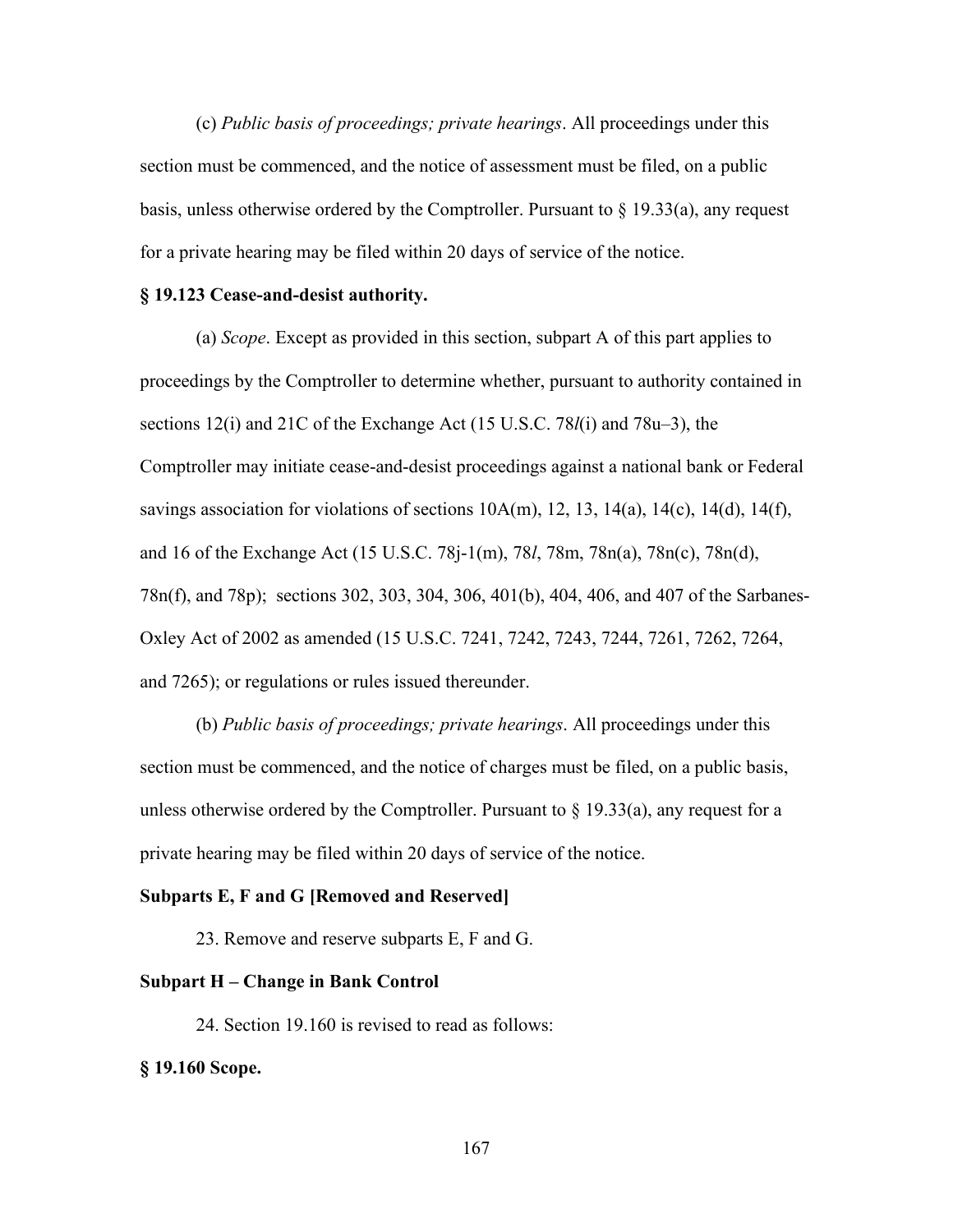(a) *Scope*. This subpart governs the procedures for a hearing requested by a person who has filed a notice that has been disapproved by the OCC for a change in control of:

(1) An insured national bank or Federal savings association pursuant to section 7(j) of the FDIA (12 U.S.C. 1817(j)) and 12 CFR 5.50; or

(2) An uninsured national bank pursuant to 12 CFR 5.50.

(b) *Applicability of subpart A*. Unless otherwise provided in this subpart, the rules in subpart A of this part set forth the procedures applicable to requests for OCC hearings under this subpart.

25. Section 19.161 is amended by:

a. Revising the section heading;

b. Removing paragraph (a);

c. Redesignating paragraphs (b) through (e) as paragraphs (a) through (d),

respectively;

d. Revising the introductory text of newly redesignated paragraph (a);

e. In newly redesignated paragraph (b) introductory text and the third sentence of newly redesignated paragraph (d), removing the word "shall" and adding in its place the word "will"; and

f. In newly redesignated paragraph (d):

i. Remove the phrase "enforcement counsel" in the second sentence and add in its place the phrase "Enforcement Counsel"; and

ii. Removing the phrase "administrative law judge" in the third sentence and adding in its place the word "ALJ".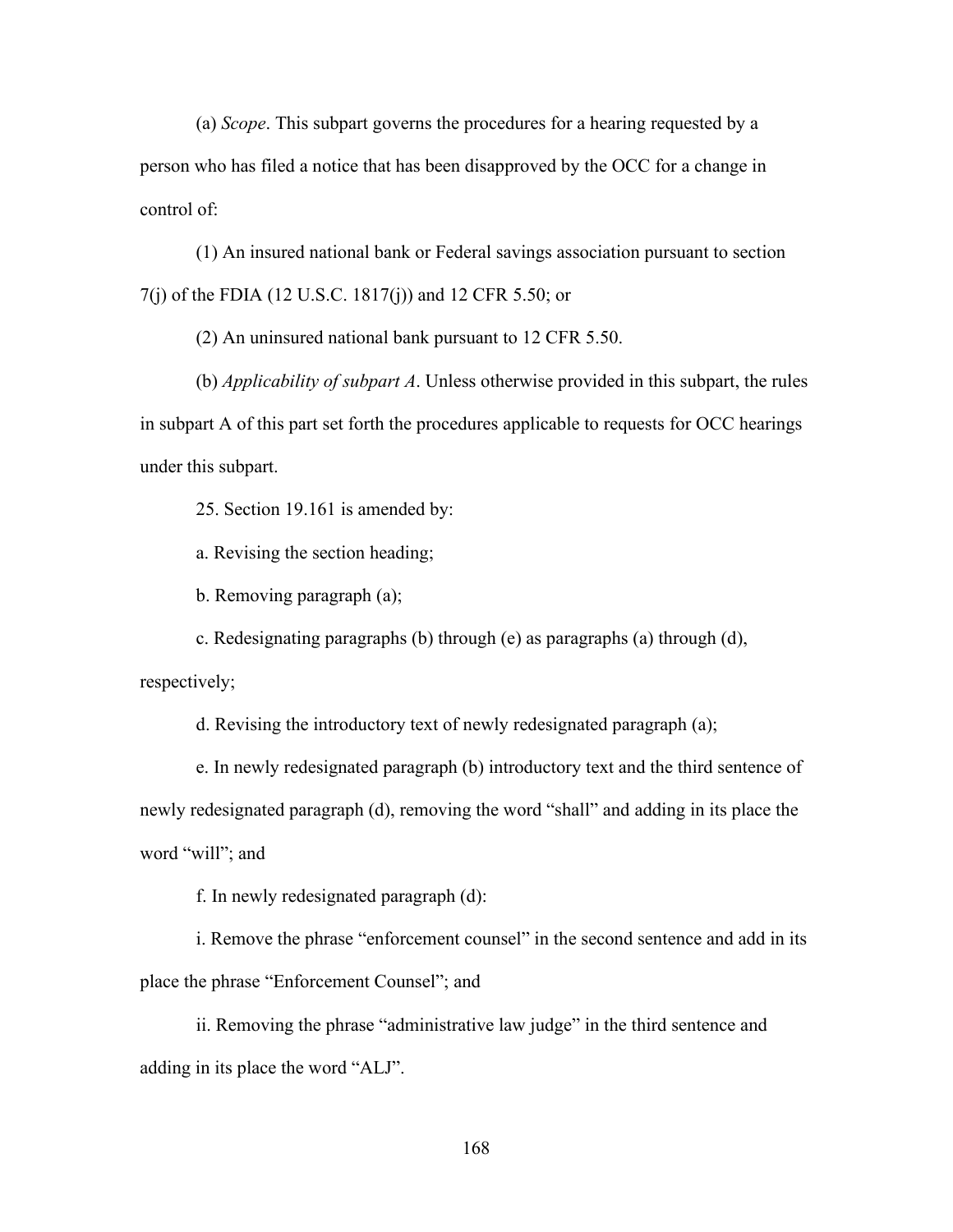The revision reads as follows:

## **§ 19.161 Hearing process.**

(a) *Hearing request*. Pursuant to 12 CFR 5.50(f)(6), following receipt of a notice of disapproval of a proposed acquisition of control of a national bank or Federal savings association, a filer may request a hearing by the OCC on the proposed acquisition. A hearing request must: *\* \* \**

\* \* \* \* \*

## **Subpart I – Discovery Depositions and Subpoenas**

26. Section 19.170 is amended by:

a. Revising paragraphs (a) and (b);

b. In paragraph (c):

(i) Removing the phrase "ten days" and adding in its place the phrase "20 days";

and

(ii) Removing the phrase "administrative law judge" and adding in its place the word "ALJ";

c. In paragraph (d), revising the first sentence;

d. In paragraph (e):

i. Removing the phrase "electronic sound" and adding in its place the phrase "electronic means, such as by sound or video" in paragraph  $(1)(i)$ ;

ii. Removing the phrase "administrative law judge" and adding in its place the word "ALJ" in paragraph (1)(iii); and

iii. Removing the phrase "the cost of the recording" and adding in its place the phrase "the cost of recording" in paragraph (2);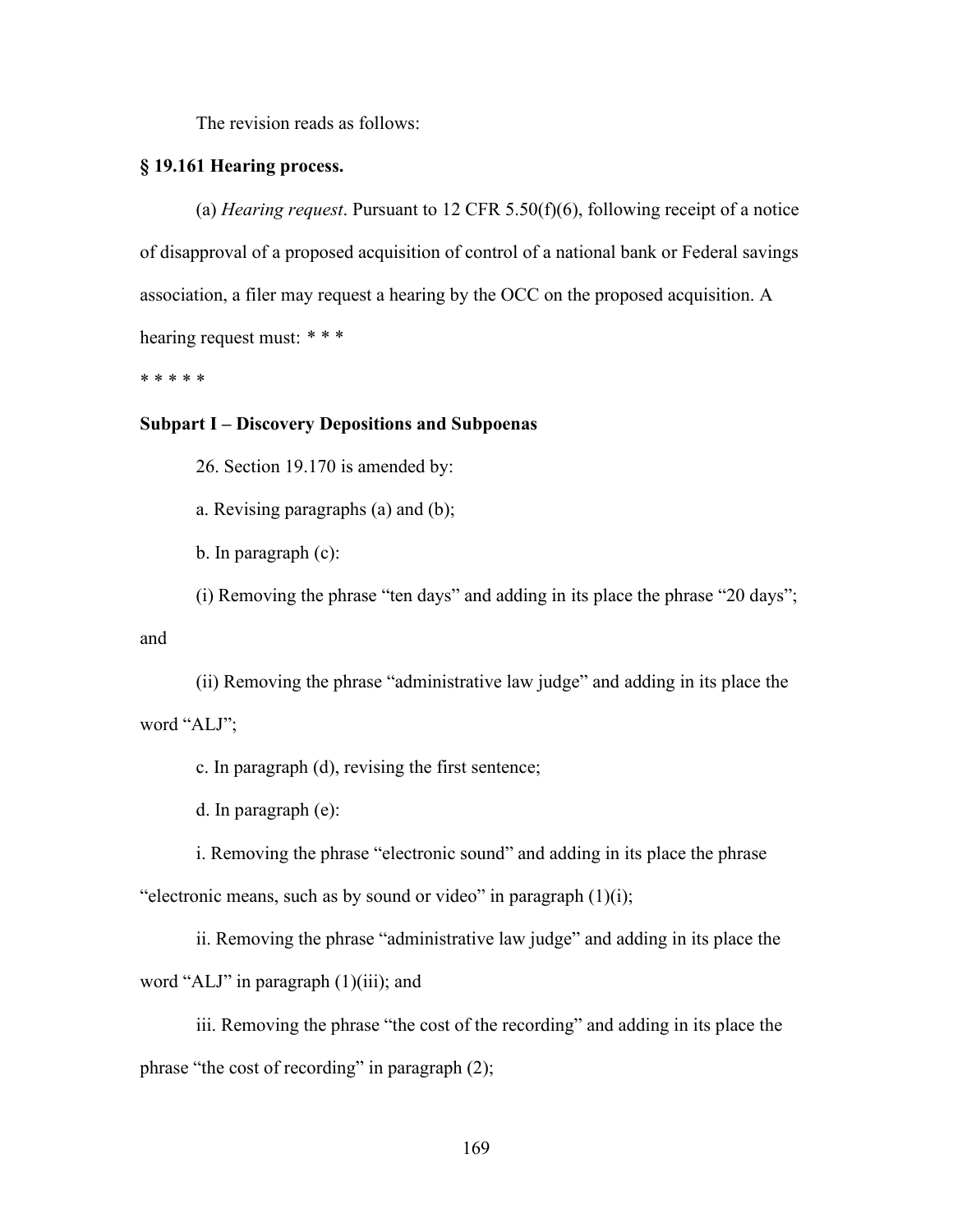e. In paragraph (f) introductory text, removing the phrase "administrative law judge shall grant such protective order", and adding in its place the phrase "ALJ may grant a protective order"; and

f. In paragraph (g):

i. Revising the heading; and

ii. Removing the word "shall" and adding in its place the word "must" wherever it appears.

The revisions read as follows:

## **§ 19.170 Discovery depositions.**

(a) *In general*. In any proceeding instituted under or subject to the provisions of subpart A of this part, a party may take the deposition of a fact witness, an expert, or a hybrid fact-expert where there is need for the deposition. A fact witness is a person, including another party, who has direct knowledge of matters that are non-privileged and of material relevance to the proceeding. A hybrid fact-expert witness is a fact witness who will also provide relevant expert opinion testimony based on the witness's training and experience. The deposition of experts is limited to those experts who are expected to testify at the hearing.

(1) *Report*. A party must produce an expert report for any testifying expert or hybrid fact-expert witness before the witness's deposition. Unless otherwise provided by the ALJ, the party must produce this report at least 20 days prior to any deposition of the expert or hybrid fact-expert witness.

(2) *Limits on Depositions*. Respondents, collectively, are limited to a combined total of five depositions from fact witnesses and hybrid fact-expert witnesses.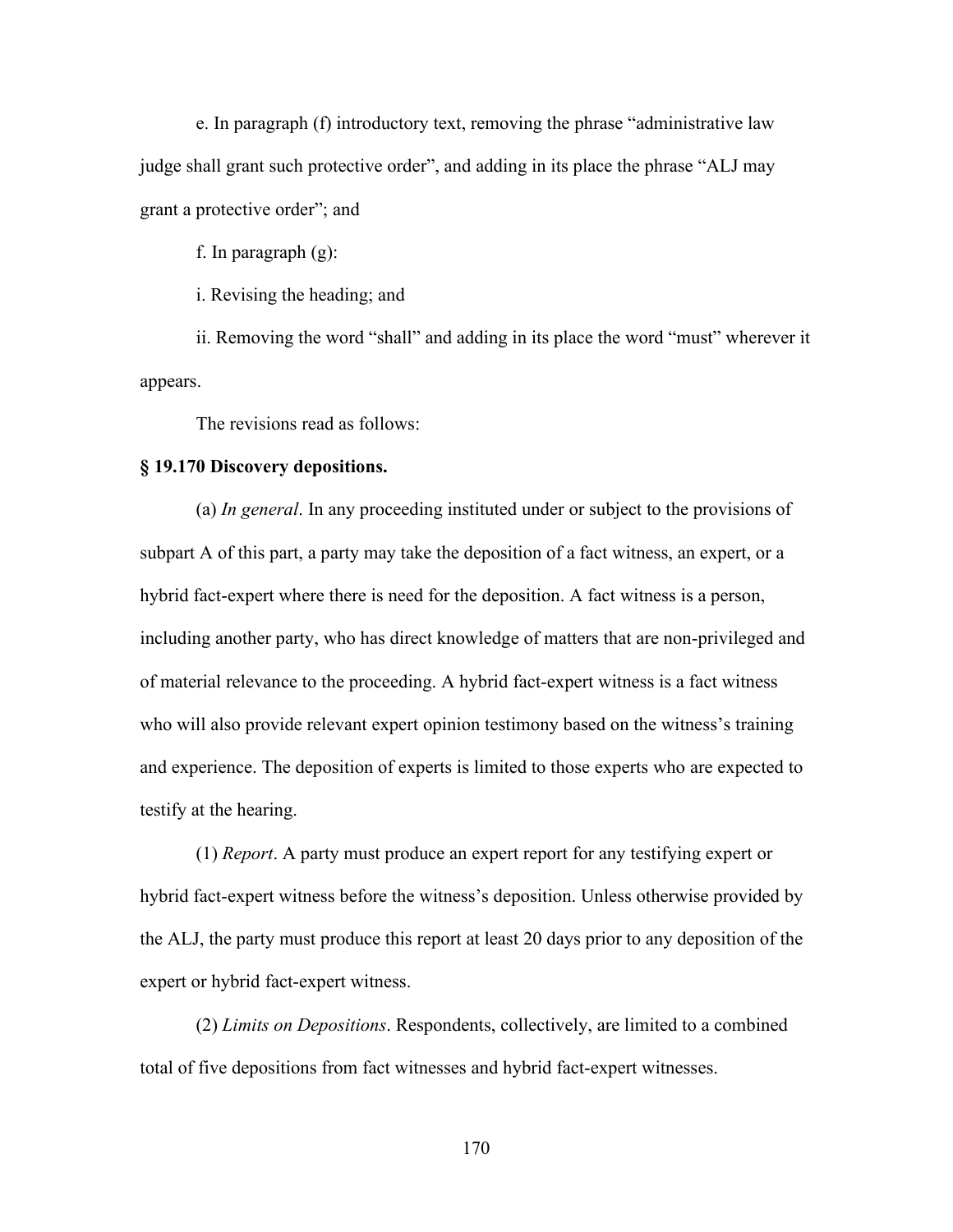Enforcement Counsel are limited to a combined total of five depositions from fact witnesses and hybrid fact-expert witnesses. A party is entitled to take a deposition of each expert witness designated by an opposing party.

(b) *Notice*. A party desiring to take a deposition must give reasonable notice in writing to the deponent and to every other party to the proceeding. The notice must state the time, manner, and place for taking the deposition, and the name and address of the person to be deposed.

(1) *Location*. A deposition notice may require the witness to be deposed at any place within a State, territory, or possession of the United States or the District of Columbia in which that witness resides or has a regular place of employment, or such other convenient place as agreed by the noticing party and the witness.

(2) *Remote participation*. The parties may stipulate, or the ALJ may order, that a deposition be taken by telephone or other remote means.

\* \* \* \* \*

 $(d)$ <sup>\*</sup> \* The witness must be duly sworn. By stipulation of the parties or by order of the ALJ, a court reporter or other person authorized to administer an oath may administer the oath remotely without being in the physical presence of the deponent. Each party will have the right to examine the witness with respect to all matters that are non-privileged and of material relevance to the proceeding and of which the witness has factual, direct, and personal knowledge. \* \* \*

\* \* \* \* \*

(g) *Expenses*. \* \* \*

# **§ 19.171 [Amended]**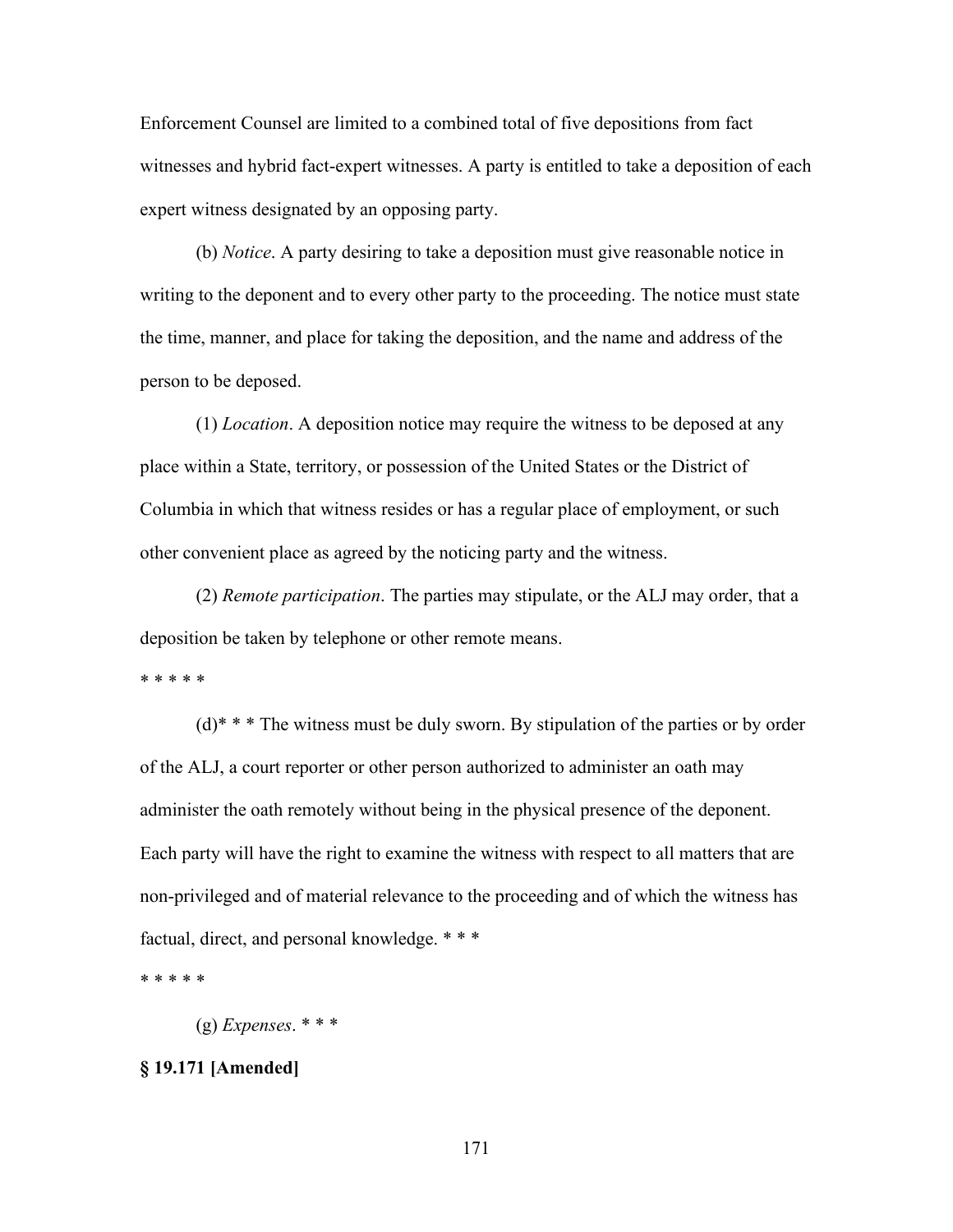27. Section 19.171 is amended by:

a. In paragraph (a):

(i) Removing the phrase "administrative law judge shall" and adding in its place the phrase "ALJ may";

(ii) Removing the phrase "under paragraph (a) of this section" and adding in its place the phrase "under § 19.170"; and

(iii) Removing the phrase "State or territory that is subject to the jurisdiction of the United States" and adding in its place the phrase "State, territory, or possession of the United States or the District of Columbia";

b. In paragraph  $(b)(2)$ , removing the phrase "administrative law judge" and adding in its place the phrase "ALJ, unless the ALJ issues an order indicating the filing of proof of service is not required.";

c. In paragraph (c):

i. Adding the phrase ", or any party," in the first sentence after the phrase "A person named in a subpoena"; and

ii. Removing the word "which" in the second sentence and adding in its place the word "that"; and

d. In paragraph (d), removing the word "shall" and adding in its place the word "must".

# **Subpart J – Formal Investigations**

28. Section 19.180 is revised to read as follows:

**§ 19.180 Scope.**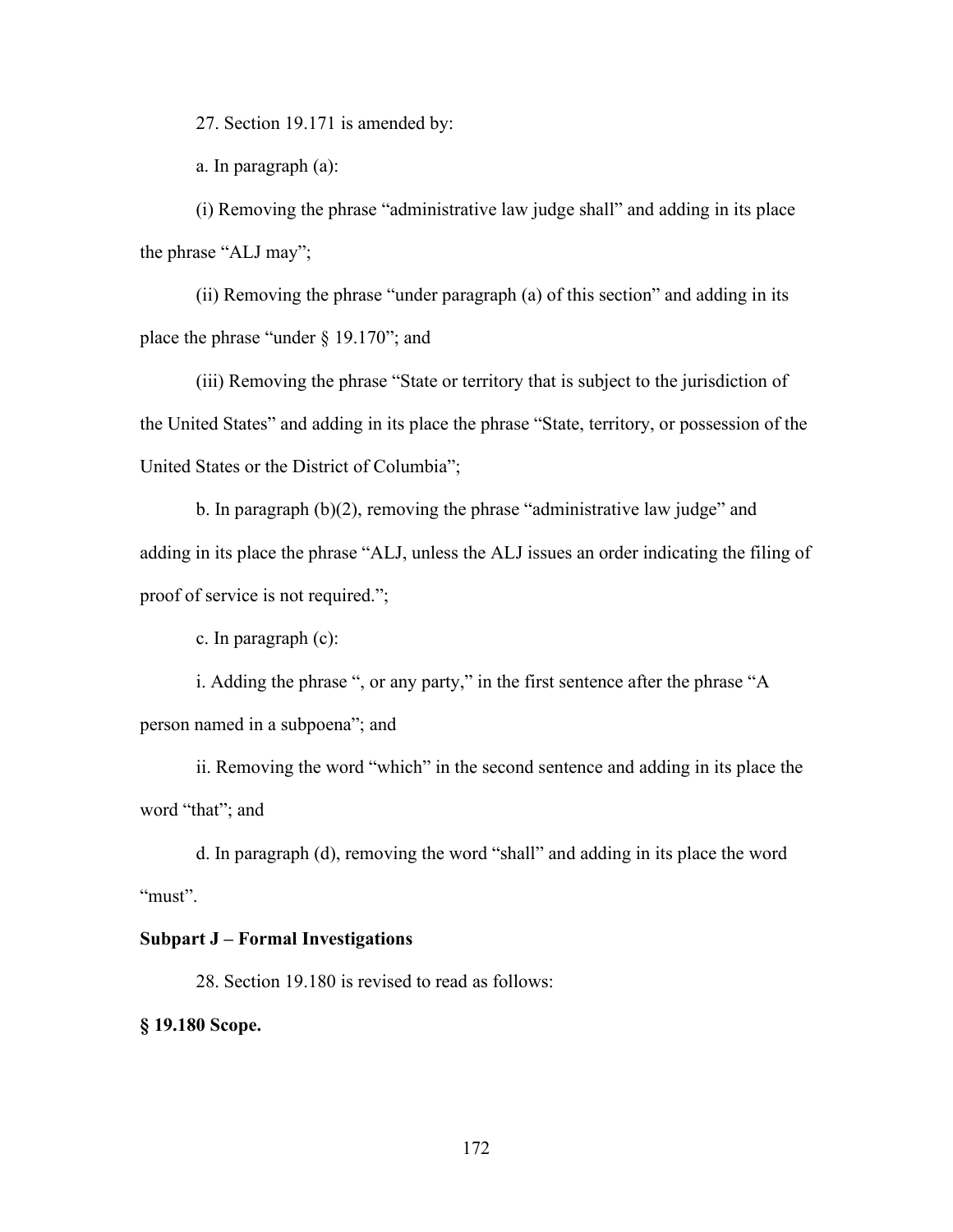This subpart and § 19.8 apply to formal investigations initiated by order of the Comptroller and pertain to the exercise of powers specified in section 5240 of the Revised Statutes of the United States (12 U.S.C. 481); section 5(d)(1)(B) of the Home Owners' Loan Act (12 U.S.C. 1464(d)(1)(B)); sections 7(j)(15), 8(n), and 10(c) of the FDIA (12 U.S.C. 1817(j)(15), 1818(n), and 1820(c)); sections 4(b) and 13(a) and (b) of the International Banking Act of 1978 (12 U.S.C. 3102(b) and 3108(a) and (b)); and section 21 of the Exchange Act (15 U.S.C. 78u). This subpart does not restrict or in any way affect the authority of the Comptroller to conduct examinations into the affairs or ownership of national banks, Federal savings associations, Federal branches and agencies, and their affiliates.

29. Section 19.181 is revised to read as follows:

#### **§ 19.181 Confidentiality of formal investigations.**

The entire record of any formal investigative proceeding, including the resolution or order of the Comptroller authorizing or terminating the proceeding; all subpoenas issued by the OCC during the investigation; and all information, documents, and transcripts obtained by the OCC in the course of a formal investigation, are confidential and may be disclosed only in accordance with the provisions of part 4 of this chapter or pursuant to OCC discovery obligations under subpart A of this part.

30. Section 19.182 is revised to read as follows:

### **§ 19.182 Order to conduct a formal investigation.**

A formal investigation begins with the issuance of an order signed by the Comptroller. The order must designate the person or persons empowered by the Comptroller to conduct the investigation. These persons are authorized, among other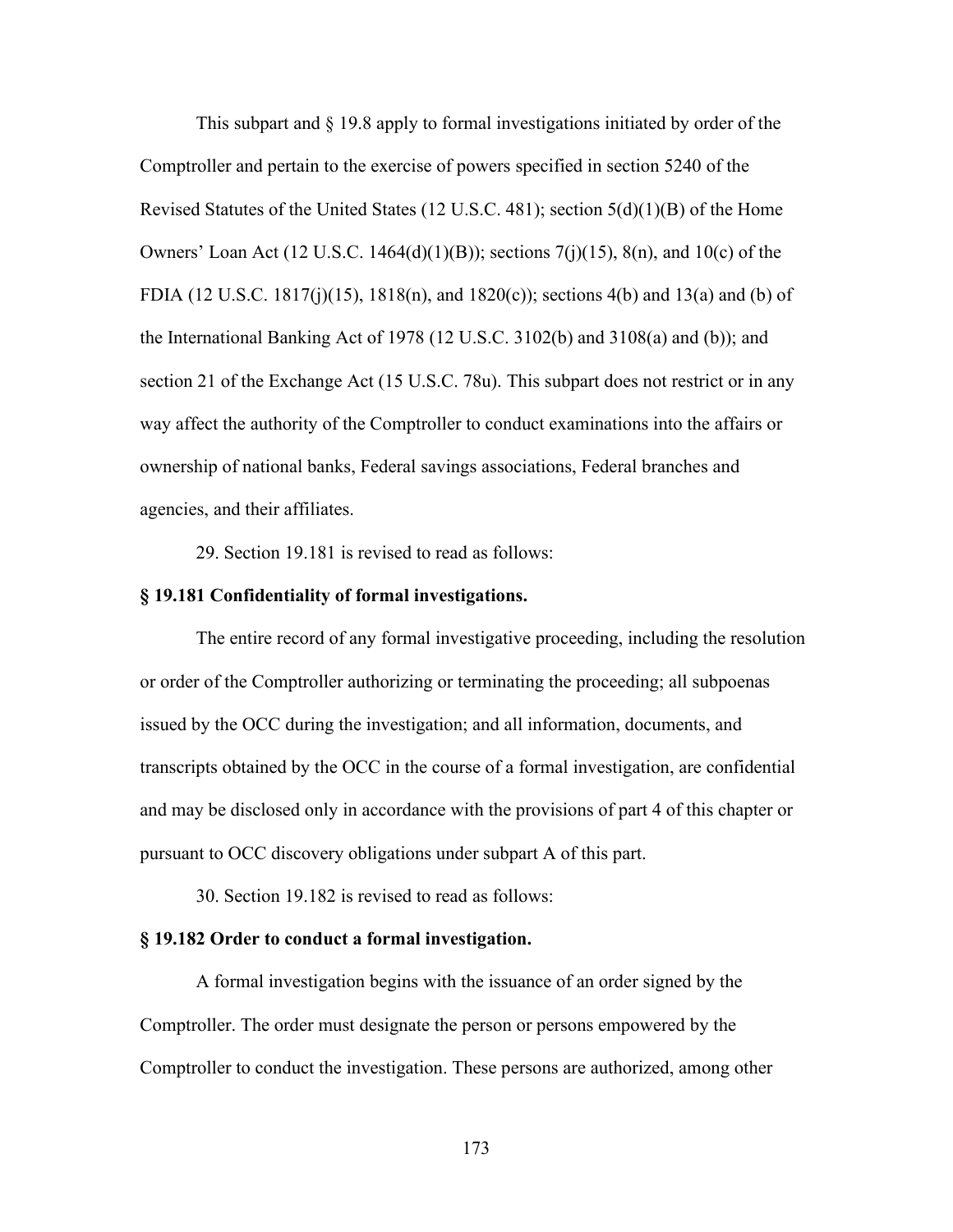things, to administer oaths and affirmations, to take or cause to be taken testimony under oath, and to issue or modify subpoenas, including subpoenas *duces tecum*, as to any matter under investigation by the Comptroller. Upon application and for good cause shown, the Comptroller may limit, modify, withdraw, or terminate the order at any stage of the proceedings.

31. Section 19.183 is revised to read as follows:

# **§ 19.183 Rights of witnesses.**

(a) *Right to be shown order*. Any person who is compelled or requested to furnish testimony, documentary evidence, or other information with respect to any matter under formal investigation must, on request, be shown the order initiating the investigation. These persons may not retain copies of the order without first receiving written approval of the OCC.

(b) *Right to counsel*. Any person who, in a formal investigation, is compelled to appear and testify, or who appears and testifies by request or permission of the OCC, may be accompanied, represented, and advised by counsel. The right to be accompanied, represented, and advised by counsel means the right of a person testifying to have an attorney present at all times while testifying and to have the attorney—

(1) Advise the person before, during, and after the conclusion of testimony;

(2) Question the person, on the record, briefly at the conclusion of testimony for the purpose of clarifying any of the answers given; and

(3) Make summary notes during the testimony solely for use in representing the person.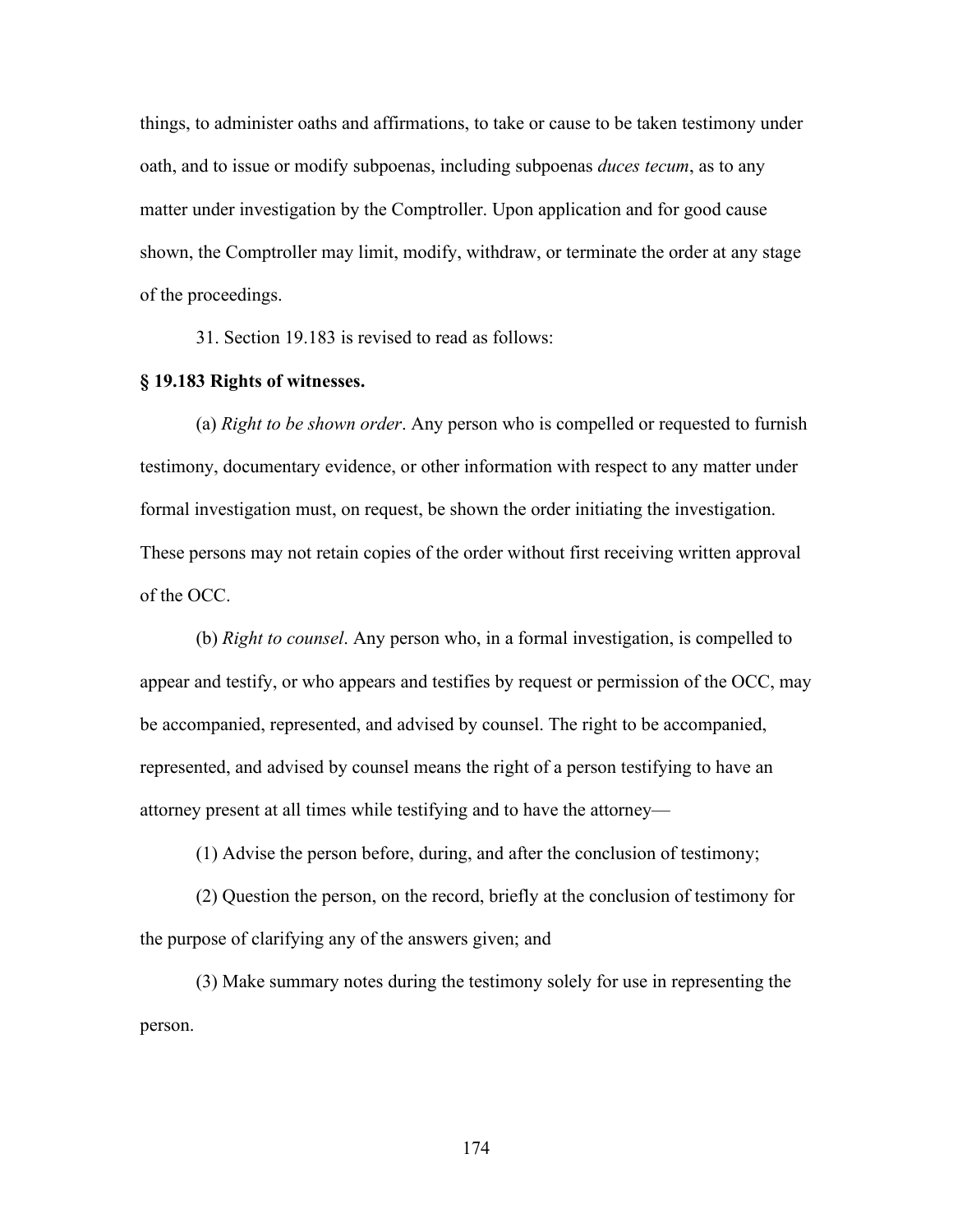(c) *Exclusion from proceedings*. Any person who has given or will give testimony and counsel representing the person may be excluded from the proceedings during the taking of testimony of any other person at the discretion of the OCC or the OCC's designated representatives. Neither attorney(s) for the institution(s) affiliated with the testifying person nor attorneys for any other interested persons have any right to be present during the testimony of any person not personally represented by such attorney.

(d) *Right to inspect testimony transcript*. Any person who is compelled to give testimony is entitled to inspect any transcript that has been made of the testimony but may not obtain a copy if the OCC or the OCC's designated representatives conducting the proceedings determine that the contents should not be disclosed.

32. Section 19.184 is amended by:

a. Revising paragraph (b); and

b. Adding a new paragraph (c).

The revision and addition read as follows:

## **§ 19.184 Service of subpoena and payment of witness expenses.**

**\* \* \* \* \***

(b) *Expenses*. The fees and expenses specified in § 19.14 apply to a witness who is subpoenaed to testify pursuant to this subpart.

(c) *Area of Service*. Subpoenas issued in connection with a formal investigation proceeding that require the attendance and testimony of witnesses or the production of documents, including electronically stored information, may be served on any person or entity within any State, territory, or possession of the United States or the District of Columbia, or as otherwise provided by law. Foreign nationals are subject to such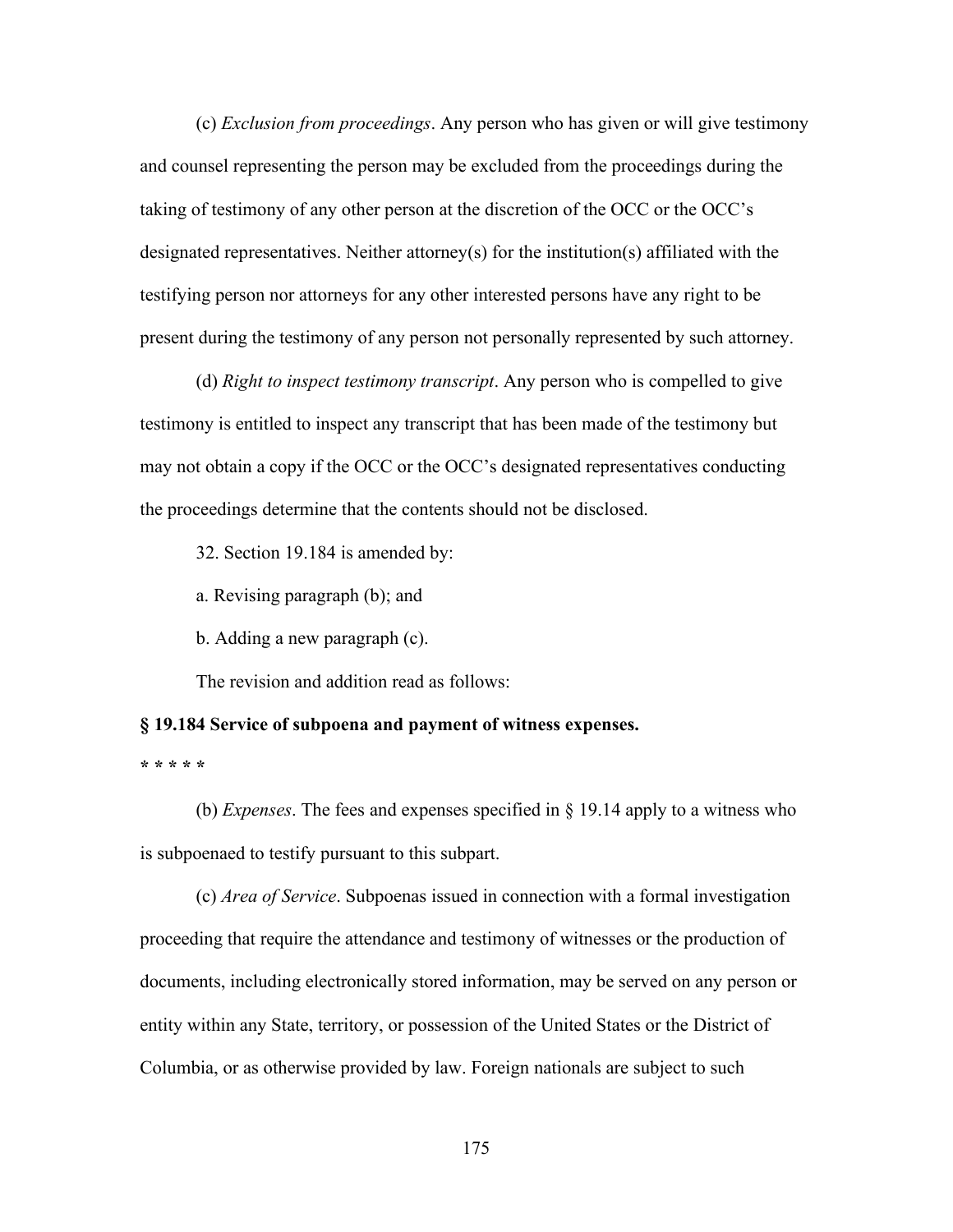subpoenas if service is made upon a duly authorized agent located in the United States or in accordance with international requirements for service of subpoenas.

33. Section 19.185 is added to subpart J to read as follows:

#### **§ 19.185 Dilatory, obstructionist, or insubordinate conduct.**

Any OCC designated representative conducting an investigative proceeding will report to the Comptroller any instances where any person has engaged in dilatory, obstructionist, or insubordinate conduct during the course of the proceeding or any other instance involving a violation of this part. The Comptroller may take such action as the circumstances warrant, including exclusion of the offending individual or individuals from participation in the proceedings.

# **Subpart K – Parties and Representational Practice Before the OCC; Standards of Conduct**

## **§ 19.190 [Amended]**

34. Section 19.190 is amended by:

a. In the second sentence by:

i. Removing the phrase "administrative law judge" and adding in its place the word "ALJ"; and

ii. Removing the phrase "subparts C and D of this part" and adding in its place the phrase "subpart C of this part and § 19.120"; and

b. In the third sentence, by removing the phrase "censure, suspension or debarment" and adding in its place the phrase "censure, suspension, or debarment".

## **§ 19.191 [Amended]**

35. Section 19.191 is amended by: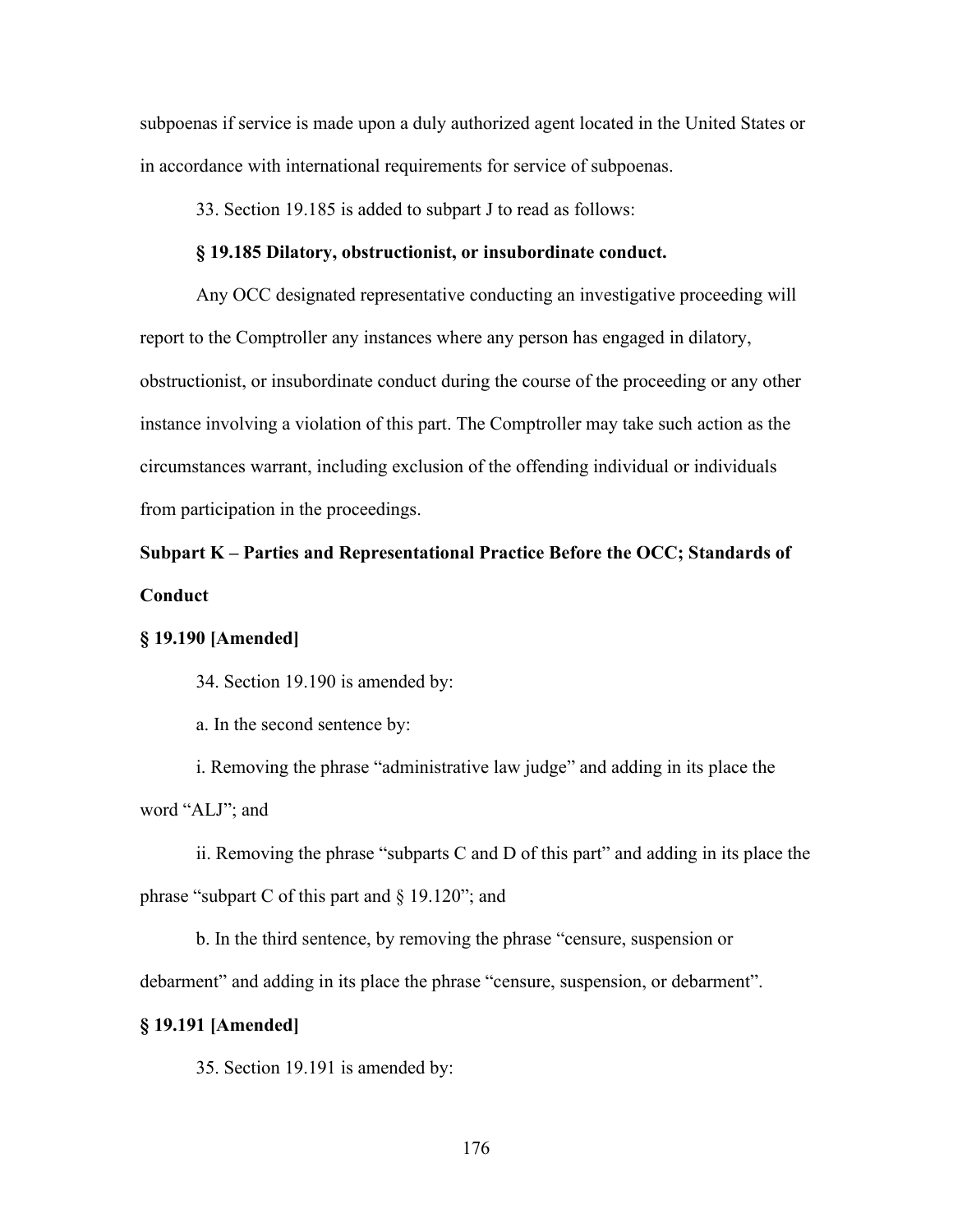a. In the introductory text, removing the word "shall";

b. In paragraph (a):

i. Adding the phrase "written or oral" before the phrase "presentations to the OCC" and adding a coma after the word "privileges" in the first sentence;

ii. Removing the word "which" and adding in its place the word "that" in the second sentence; and

iii. Removing the word "bank" and adding in its place the phrase "national bank, Federal savings association, or Federal branch or agency of a foreign bank" in the last sentence;

c. In paragraph (b), removing the phrase "territory, commonwealth, of the United States" and adding in its place the phrase "territory, or commonwealth of the United States" and

d. In paragraph (c), adding the word "or" before "commonwealth" and removing the comma after the phrase "of the United States".

36. Section 19.192 is amended by:

a. Revising the heading in paragraph (a);

b. In paragraph (c):

i. Removing the phrase "his or her" and adding in its place the word "their";

ii. Removing the phrase "administrative law judge" wherever it appears in paragraphs (1) and (2) and adding in its place the word "ALJ"; and

iii. Removing the word "shall" and adding in its place the word "will" in paragraph (1);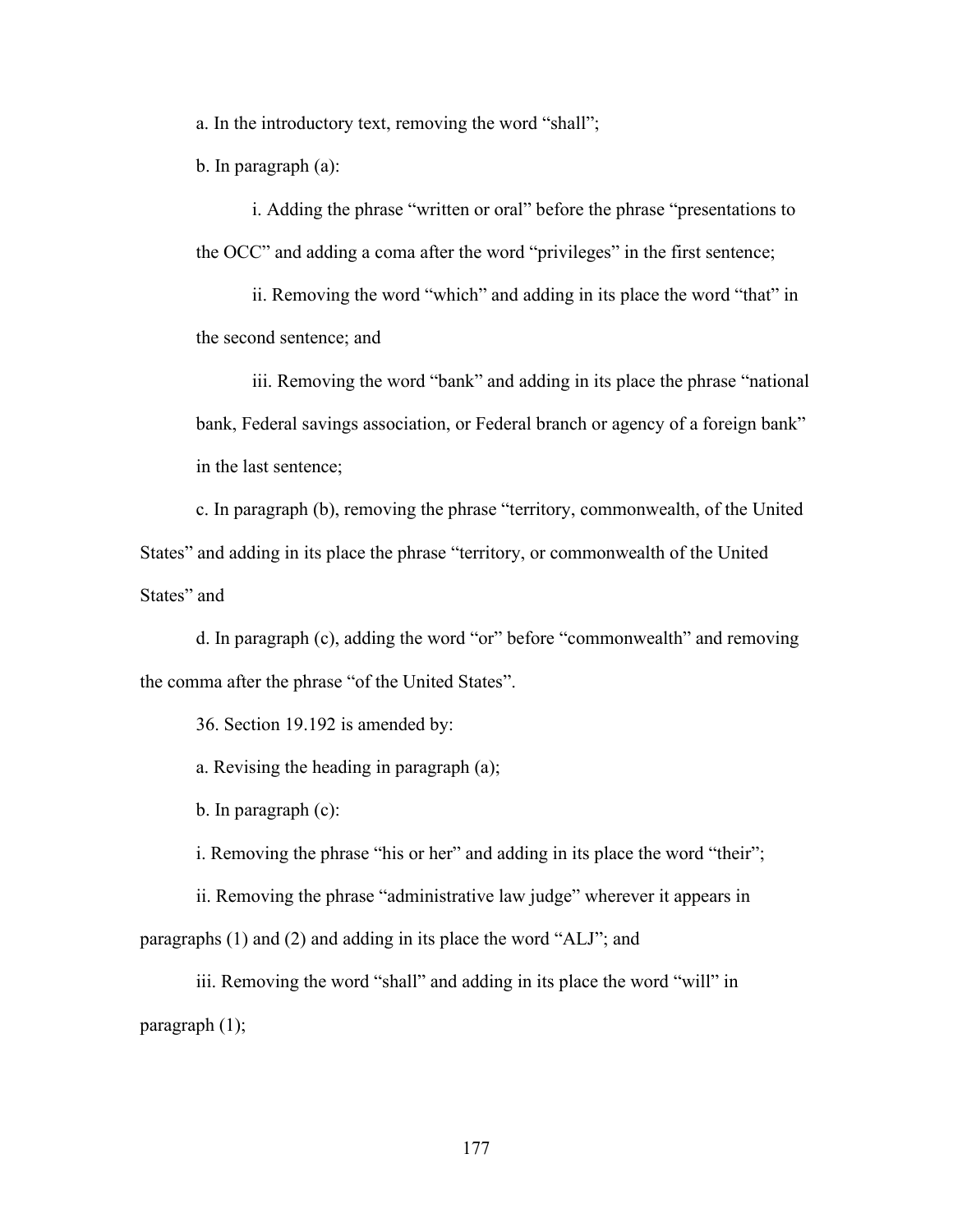e. In paragraph (d), removing the phrase "Nothing in this section shall be read as precluding the administrative law judge" and adding in its place the phrase "This section does not preclude the ALJ".

The revision reads as follows:

# **§ 19.192 Sanctions relating to conduct in an adjudicatory proceeding.**

(a) *In general*. \* \* \*

\* \* \* \* \*

37. Section 19.193 is amended by:

a. Revising the section heading; and

b. Removing the phrase "such an individual from practice before the OCC if he or

she" and adding in its pace the phrase "an individual from practice before the OCC if the individual".

The revision reads as follows:

# **§ 19.193 Censure, suspension, or debarment.**

**\* \* \* \* \***

# **§ 19.194 [Amended]**

38. Section 19.194 is amended by:

a. In paragraph (a), removing the phrase "who is qualified to practice as an attorney and is"; and

b. In paragraph (b), removing the phrase "who is qualified to practice as a certified public accountant or public accountant and is".

# **§ 19.195 [Amended]**

39. Section 19.195 is amended by: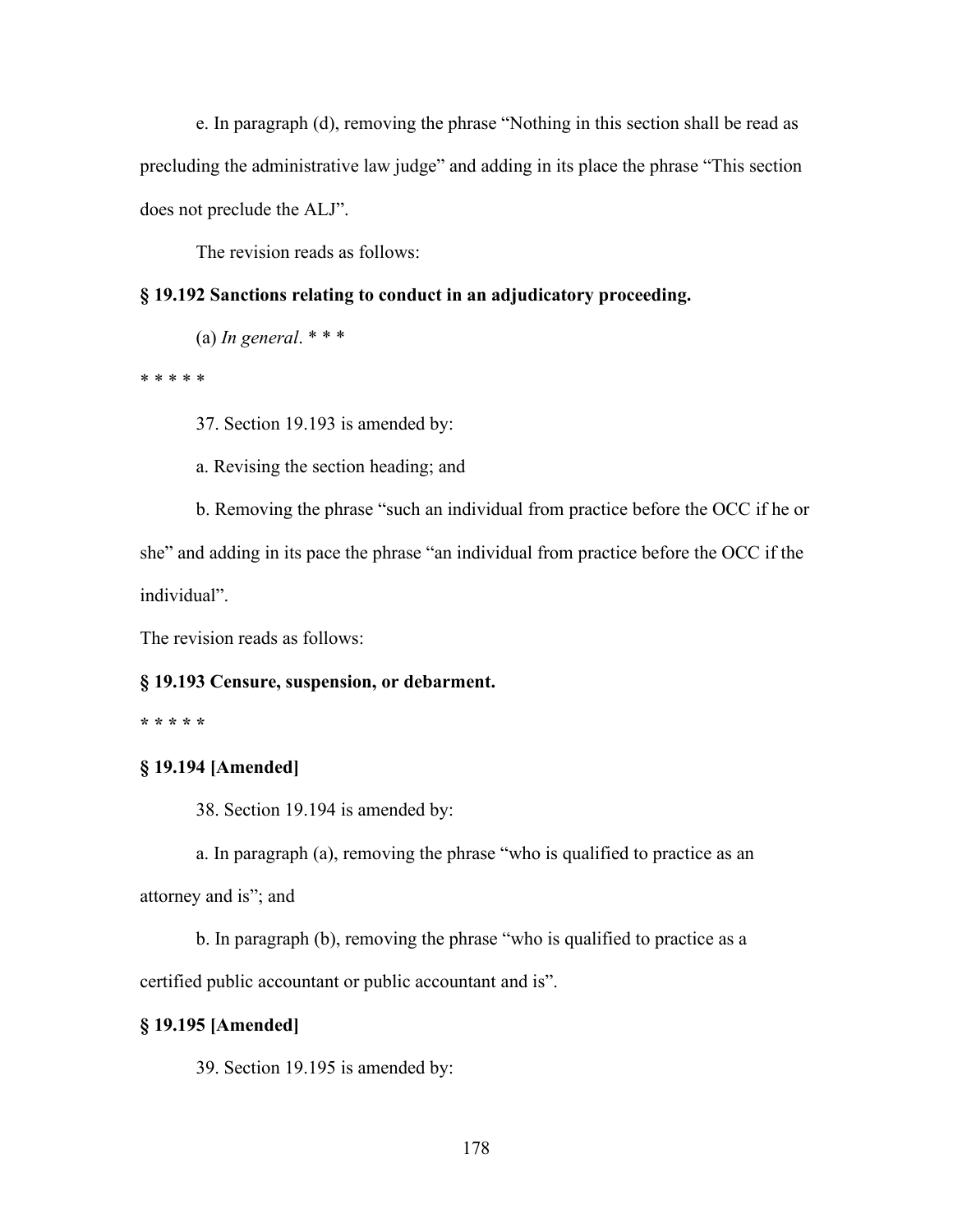a. In the introductory text, adding a comma after the word "judgment";

b. In paragraph (a), by:

i. Removing the word "which" and adding in its place the word "that"; and

ii. Removing the phrase "he or she" and adding in its place the word "they";

c. By removing the period at the end of paragraph (a) and adding in its place a semi-colon; and

d. By removing the period at the end of paragraph (b) and adding in its place "; or";

# **§ 19.196 [Amended]**

40. Section 19.196 is amended by:

a. In paragraph (c):

i. Adding a comma after the word "duress";

ii. Removing the comma after the word "coercion" and adding a semicolon in its place; and

iii. Adding a semi-colon after the word "advantage";

b. In paragraph (d) by removing the comma after the phrase "of the United States" and removing the phrase "in matters relating to the supervisory responsibilities of the OCC";

c. In paragraph (g):

i. Adding a comma after the word "debarment"; and

ii. Adding the word "former" before "OTS"; and

d. In paragraph (h), removing the phrase "Willful violation of" and adding in its place the phrase "Willfully violating".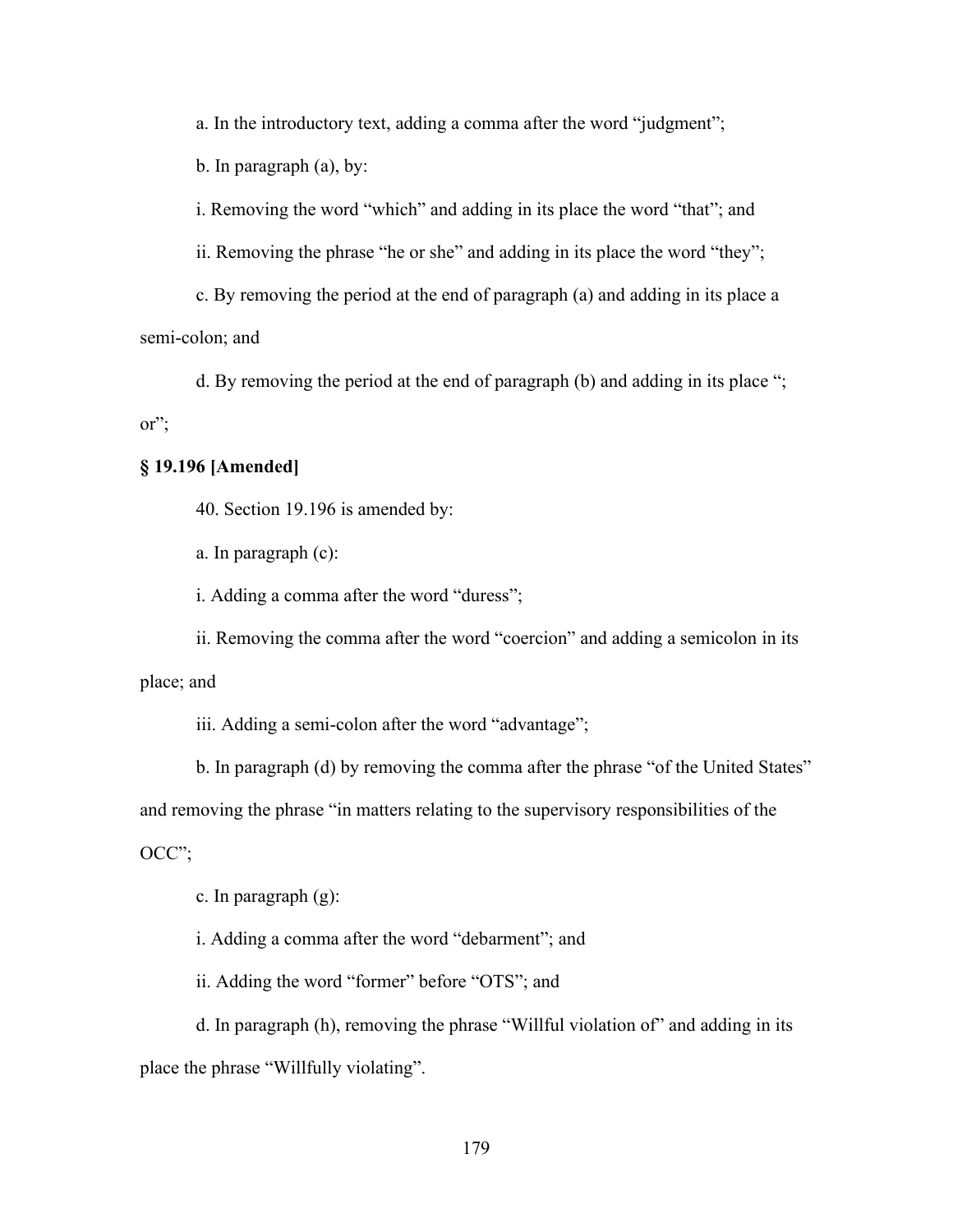# **§ 19.197 [Amended]**

41. Section 19.197 is amended by:

a. In paragraph (a):

i. Add in a comma after the word "suspension"; and

ii. Removing the citation "§ 19.192" and adding in its place the phrase "this subpart K";

b. In paragraphs (b) and (c), removing the phrase "or the Comptroller's delegate"; and

c. In paragraph (c):

i. Adding a comma after the word "suspension" in the first sentence; and

ii. Removing the word "which" wherever it appears in the second and third sentences and adding in its place the word "that".

42. Section 19.198 is amended by:

a. In paragraph (a), in the first sentence;

i. Adding a comma after the word "debarment" the first time it appears;

ii. Removing the phrase "proceeding for debarment" and adding in its place the

phrase "proceeding for censure, debarment,";

b. In paragraph (b):

i. Revising the paragraph heading; and

ii. Adding the phrase "or debarment" before the phrase "from practice" in the first sentence.

The revision reads as follows:

#### **§ 19.198 Conferences.**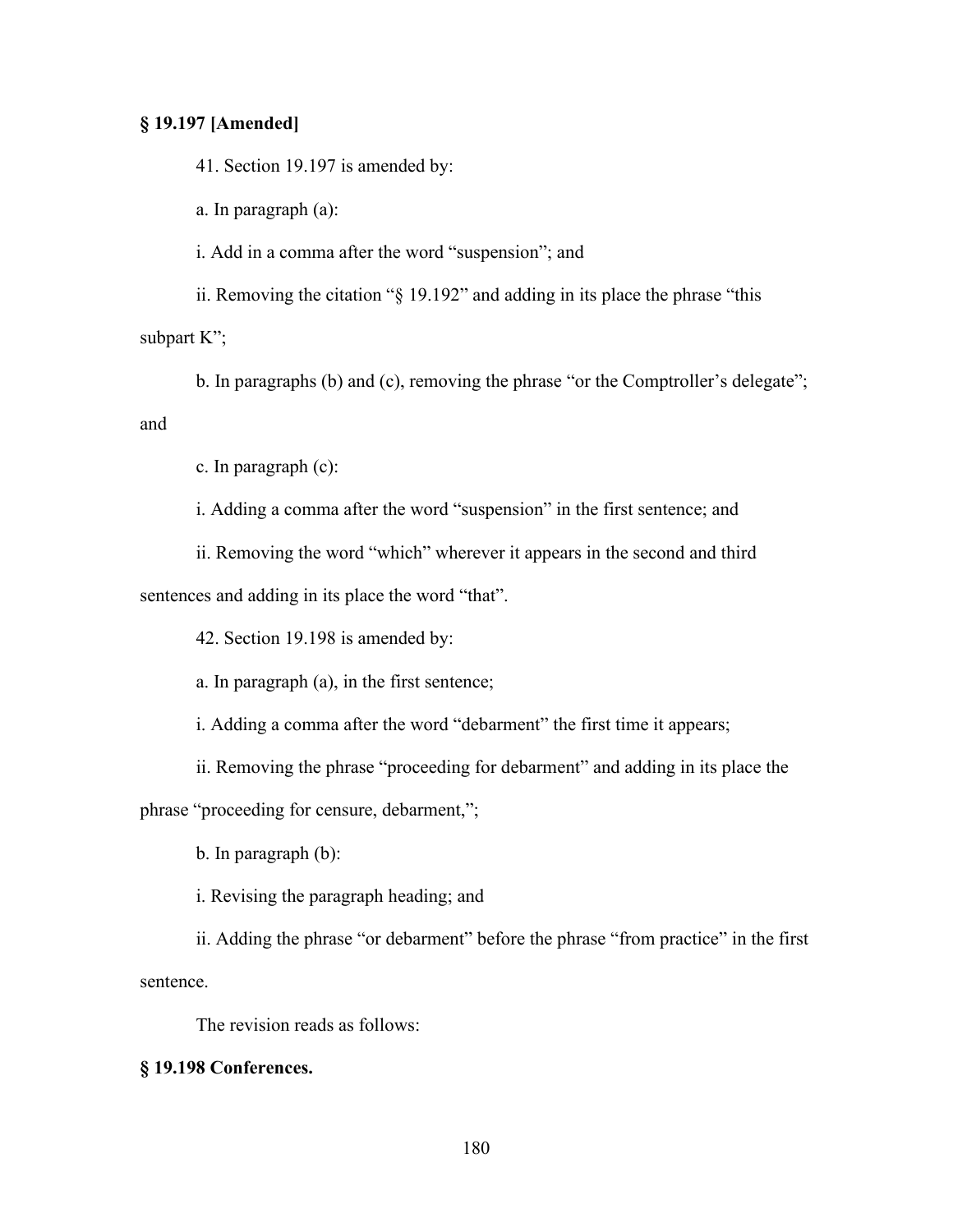\* \* \* \* \*

(b) *Voluntary suspension or debarment*. \* \* \*

## **§ 19.199 [Amended]**

43. Section 19.199 is amended by:

a. Removing the phrase "administrative law judge" wherever it appears and adding in its place the word "ALJ";

b. Removing the phrase "or the Comptroller's delegate";

c. Removing the word "shall" wherever it appears and adding in its place the word "will";

d. Removing the word "which" and adding in its place the word "that";

e. Removing the phrase "the Comptroller on his or her own initiative, or" and

adding the phrase "the Comptroller, on the Comptroller's initiative or"

f. Adding a comma after the phrase "decision to the Comptroller"; and

g. Adding a comma after the word "debar" in the last sentence.

44. Section 19.200 is amended by:

a. Revising the section heading;

b. In paragraph (a), adding the phrase "pursuant to § 19.201" at the end of the sentence; and

c. In paragraph (d),:

i. Removing the word "shall" wherever it appears and adding in its place the word "will"; and

ii. Removing the phrase "or the Comptroller's delegate".

The revision reads as follows: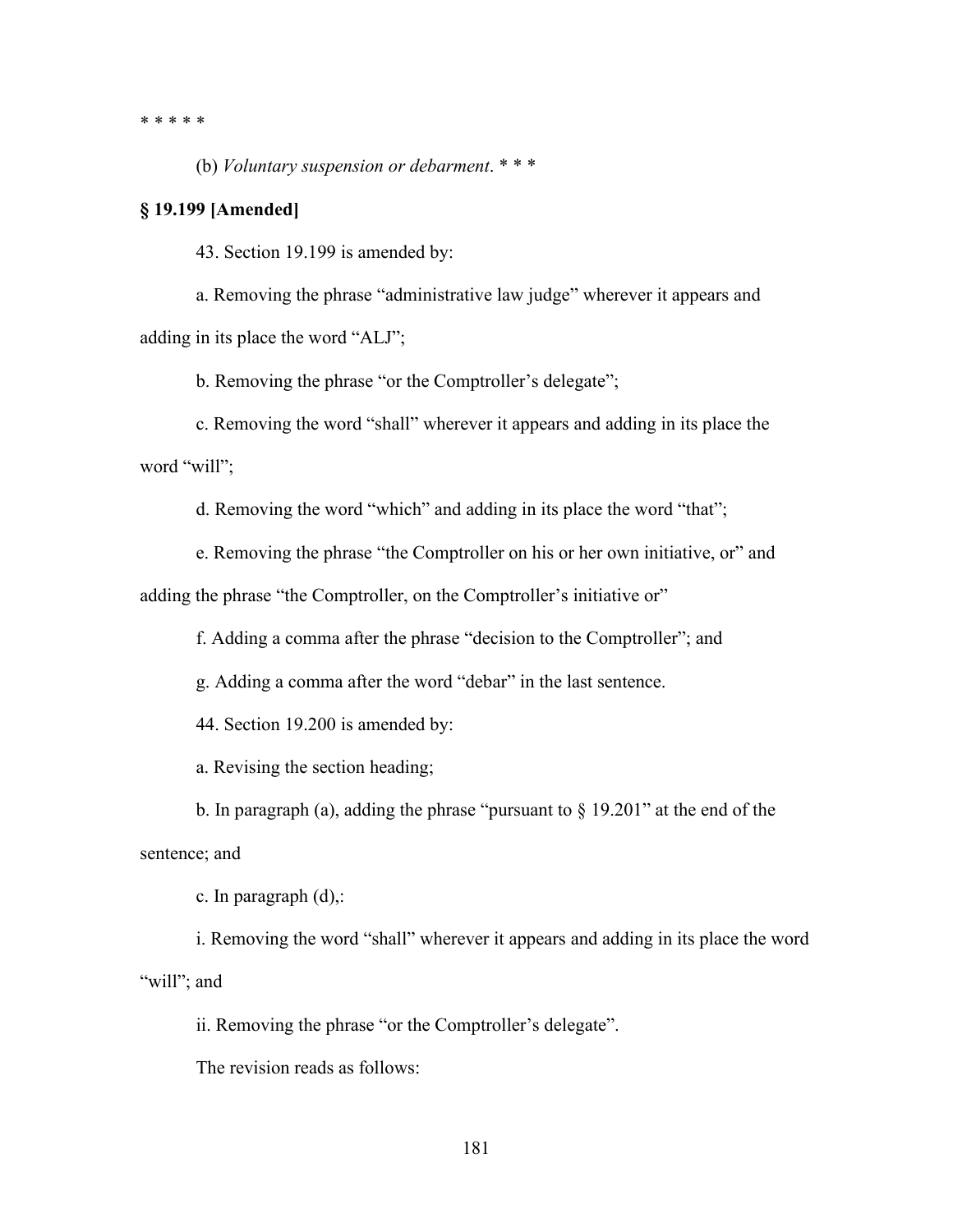## **§ 19.200 Effect of debarment, suspension, or censure.**

\* \* \* \* \*

## **§ 19.201 [Amended]**

45. Section 19.201 is amended in the last sentence by:

a. Removing the phrase "shall be" and adding in its place the word "is"; and

b. Removing the phrase "in his or her" and adding in its place the phrase "at the

Comptroller's".

46. Subpart L is revised to read as follows:

## **Subpart L—Equal Access to Justice Act**

## **Sec.**

19.205 Authority and scope; waiver.

19.206 Definitions.

- 19.207 Application requirements.
- 19.208 Net worth exhibit.
- 19.209 Documentation of fees and expenses.
- 19.210 Filing and service of documents.
- 19.211 Answer to application.
- 19.212 Reply.
- 19.213 Settlement.
- 19.214 Further proceedings.
- 19.215 Decision.
- 19.216 Agency review.
- 19.217 Judicial review.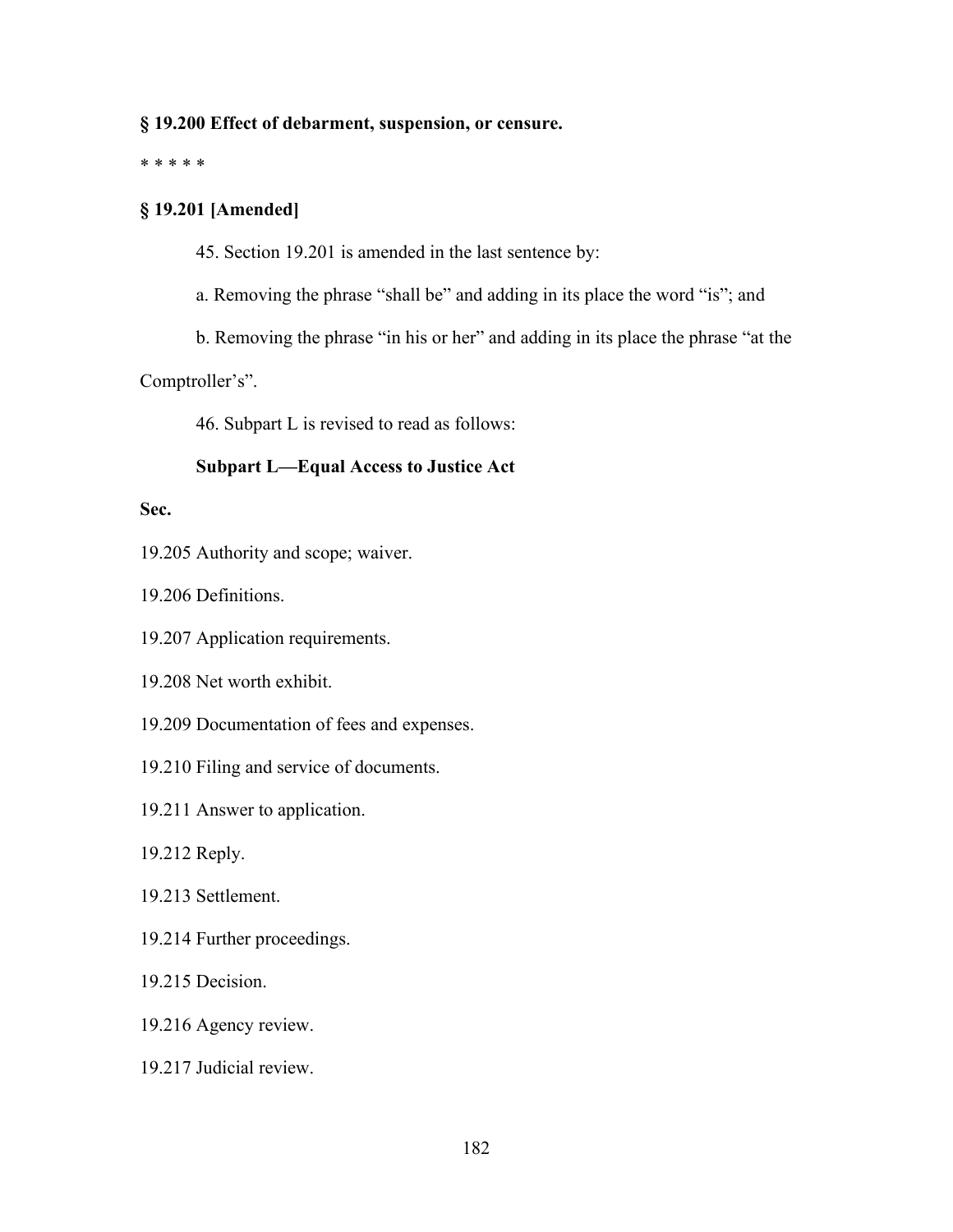19.218 Stay of decision concerning award.

19.219 Payment of award

#### **§ 19.205 Authority and scope; waiver**.

(a) *In general*. This subpart implements section 203 of the Equal Access to Justice Act (EAJA) (5 U.S.C. 504). EAJA provides for the award of attorney fees and other expenses to eligible individuals and entities that are parties in certain administrative proceedings (adversary adjudications) before agencies of the Government of the United States. An eligible party may receive an award when it prevails over an agency unless the agency's position was substantially justified or special circumstances make an award unjust. However, no presumption under this subpart arises that the agency's position was not substantially justified because the agency did not prevail.

(b) *Scope*. The types of adversary adjudications covered by this subpart are those proceedings listed in §§ 19.1, 19.110, 19.120, 19.190. 19.230, and 19.241.

(c) *Waiver*. After reasonable notice to the parties, the presiding officer or OCC may waive, for good cause shown, any provision contained in this subpart as long as the waiver is consistent with the terms and purpose of the EAJA.

#### **§ 19.206 Definitions.**

For purposes of this subpart:

(a) *Adversary adjudication* means an adjudication under 5 U.S.C. 554 in which the position of the OCC is represented by Enforcement Counsel.

(b) *Final disposition* means the date on which a decision or order disposing of the merits of a proceeding or any other complete resolution of the proceeding, such as a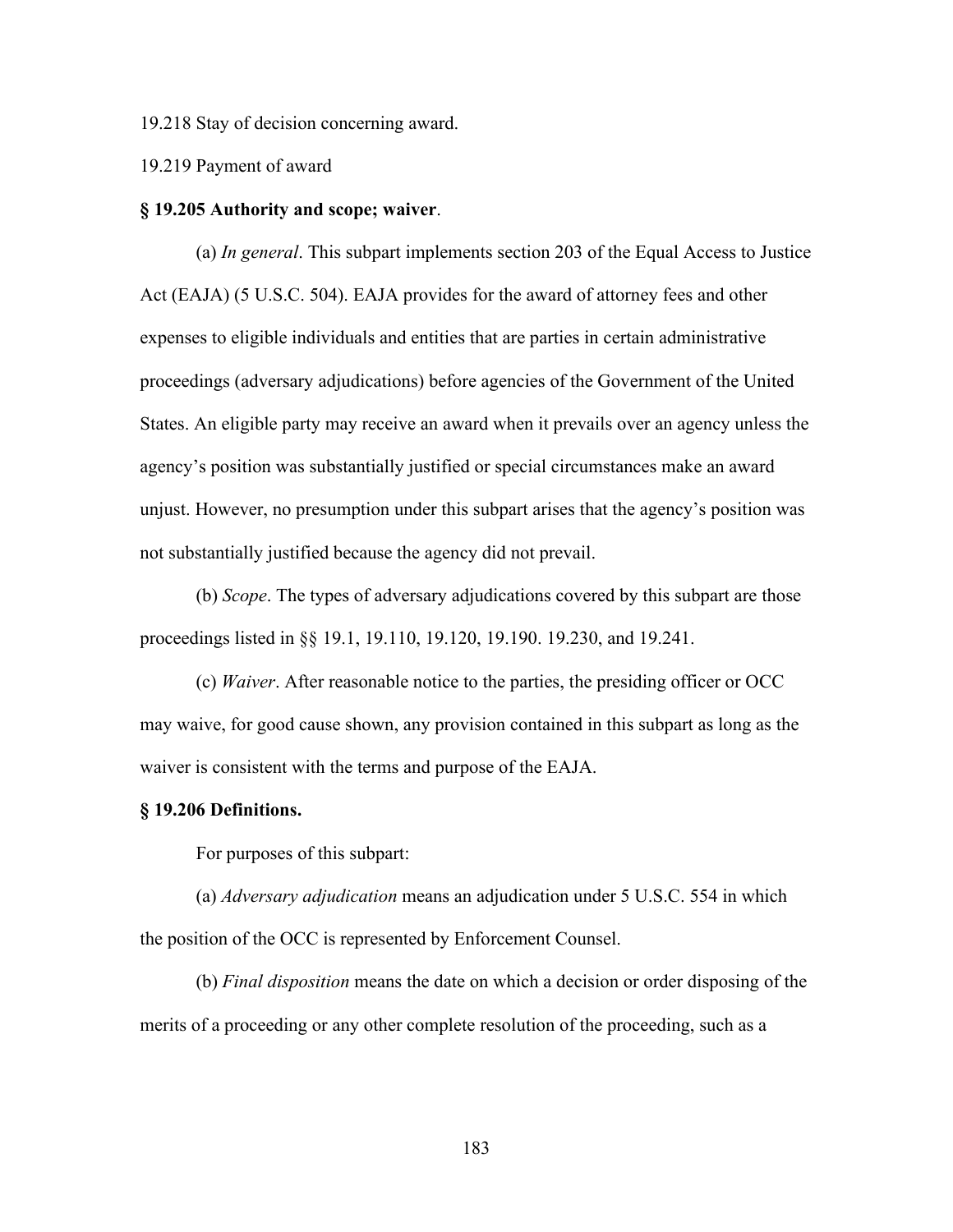settlement or voluntary dismissal, becomes final and unappealable both within the OCC and to the courts.

(c) *Party* means a party, as defined in 5 U.S.C. 551(3), that is (i) an individual whose net worth did not exceed \$2,000,000 at the time the adversary adjudication was initiated, or (ii) any owner of an unincorporated business, or any partnership, corporation, association, unit of local government, or organization, the net worth of which did not exceed \$7,000,000 at the time the adversary adjudication was initiated, and which had not more than 500 employees at the time the adversary adjudication was initiated; except that an organization described in section  $501(c)(3)$  of the Internal Revenue Code of 1986 exempt from taxation under section 501(a) of such Code, or a cooperative association as defined in section 15(a) of the Agricultural Marketing Act, may be a party regardless of the net worth of the organization or cooperative association. The net worth and number of employees of the applicant and any of its affiliates must be aggregated when determining the applicability of this definition.

(d) *Position of the OCC* means, in addition to the position taken by the OCC in the adversary adjudication, the action or failure to act by the OCC upon which the adversary adjudication is based, except that fees and other expenses may not be awarded to a party for any portion of the adversary adjudication in which the party has unreasonably protracted the proceedings.

(e) *Presiding officer* means the official, whether the official is designated as an ALJ or otherwise, that presided over the adversary adjudication or the official that presides over an EAJA proceeding.

#### **§ 19.207 Application requirements.**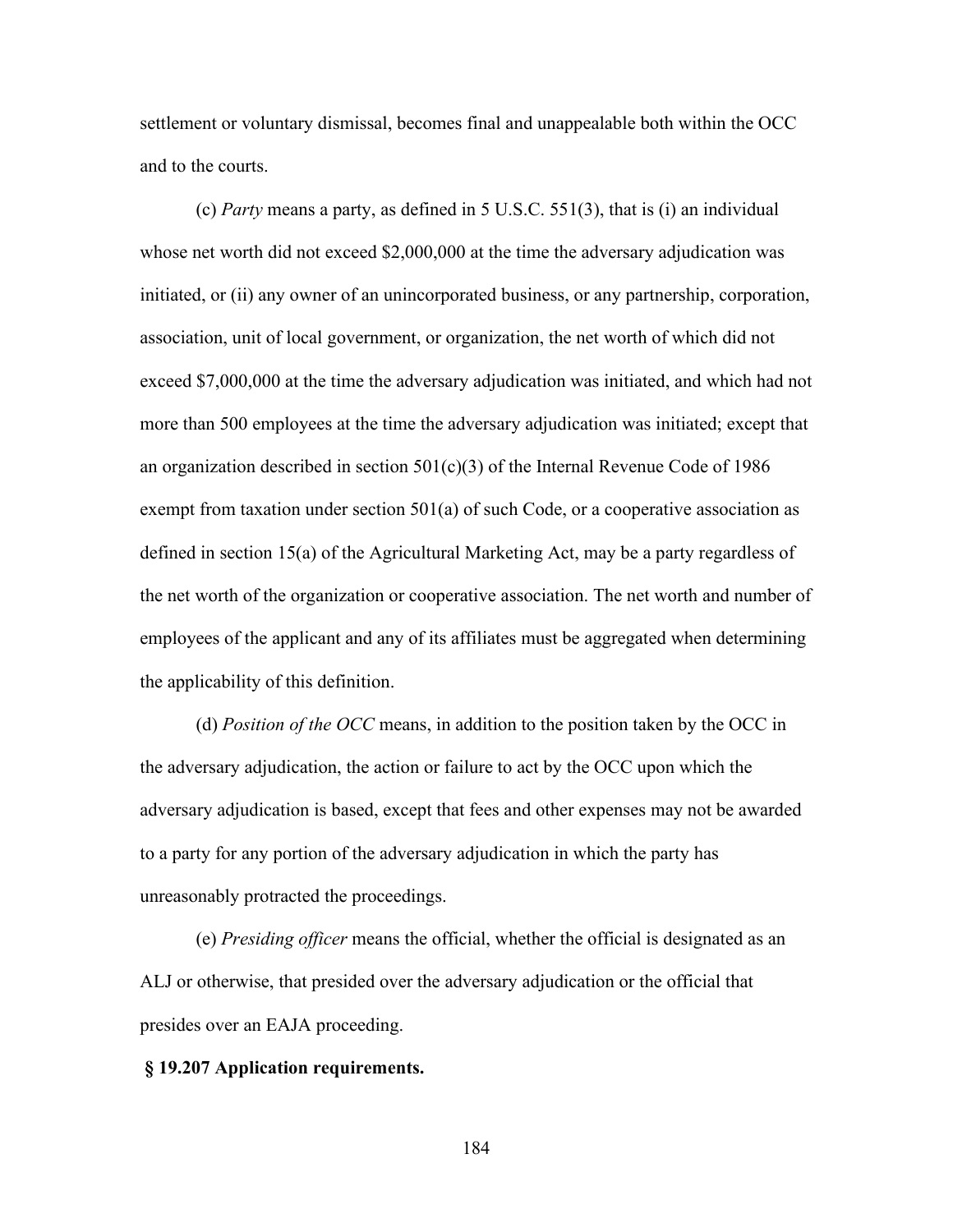(a) *Timing of application*. A party seeking an award under this subpart must file an application with the OCC within 30 days after the OCC's final disposition of the adversary adjudication.

(b) *Contents of Application*. An application for an award of fees and expenses under this section must:

(1) Identify the applicant and the proceeding for which an award is sought;

(2) Show that the applicant has prevailed and identify the position of the OCC that the applicant alleges was not substantially justified;

(3) State the basis for the applicant's belief that the OCC position was not substantially justified;

(4) Unless the applicant is an individual, state the number of employees of the applicant and describe briefly the type and purpose of its organization or business;

(5) Show that the applicant meets the definition of "party" in  $\S$  19.206(e), including documentation of its net worth pursuant to § 19.208, if applicable;

(6) State the amount of fees and expenses for which an award is sought, as documented pursuant to § 19.209;

(7) Be signed by the applicant if the applicant is an individual or by an authorized officer or attorney of the applicant;

(8) Any other matter the applicant wishes the OCC to consider in determining whether and in what amount an award should be made; and

(9) Contain or be accompanied by a written verification under penalty of perjury that the information provided in the application is true and correct.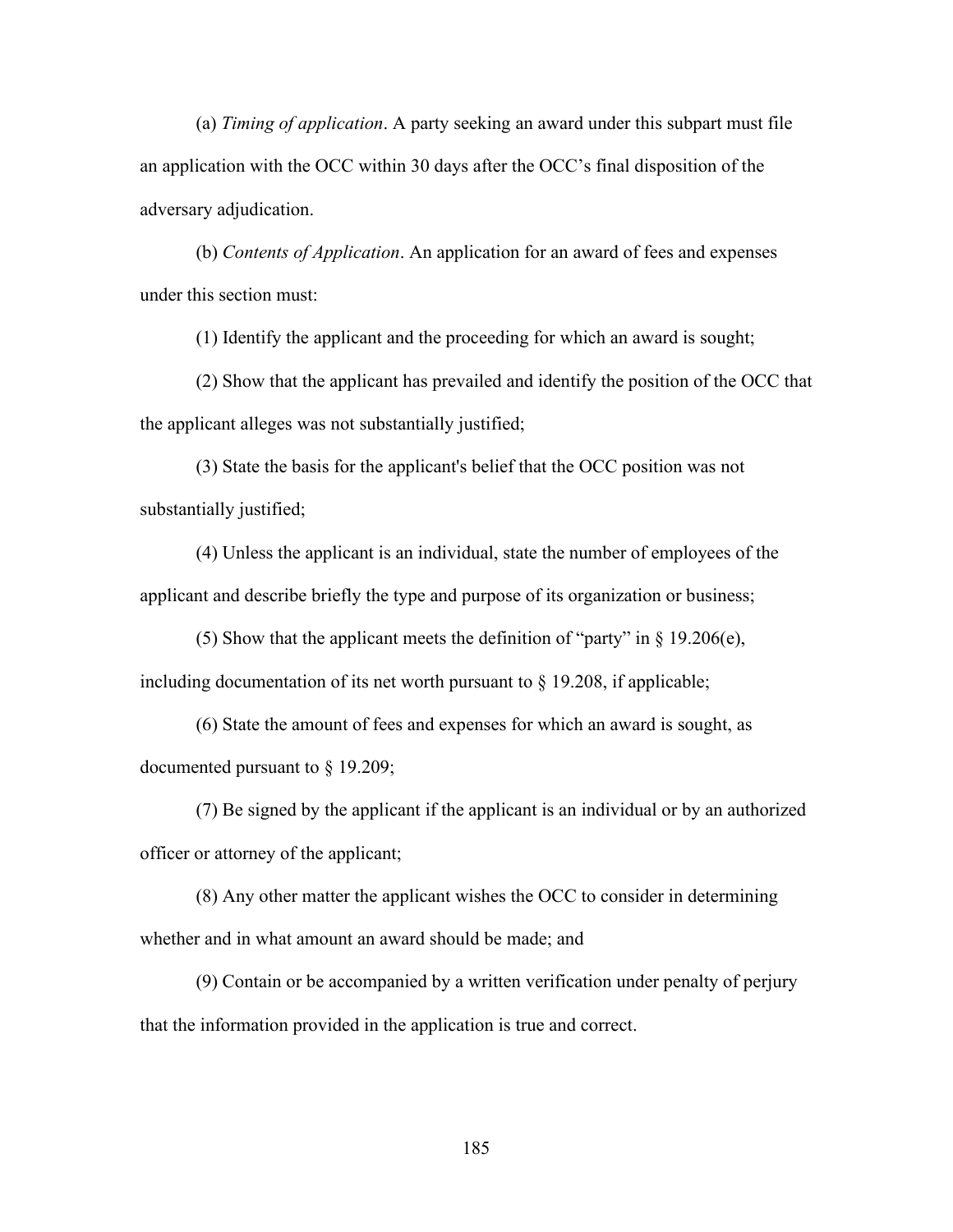(c) *Referral of application*. Upon receipt of an EAJA application, the OCC will, if feasible, refer the matter to the official who heard the underlying adversary adjudication. **§ 19.208 Net worth exhibit.**

(a) *Required information*. Each applicant, except a qualified tax exempt organization or cooperative association, must provide with its application a detailed exhibit showing the net worth of the applicant and, where appropriate, any of its affiliates at the time the adversary adjudication was initiated. Except as otherwise provided herein, this exhibit may be in any form convenient to the applicant that provides full disclosure of the applicant's and its affiliates' assets and liabilities and is sufficient to determine whether the applicant qualifies under the standards in this subpart. A presiding officer may require an applicant to file additional information to determine its eligibility for an award.

(1) Unaudited financial statements are acceptable for individual applicants as long as the statement provides a reliable basis for evaluation, unless the presiding officer or the OCC otherwise requires. Financial statements or reports filed with or reported to a Federal or State agency before the initiation of the adversary adjudication for other purposes and accurate as of a date not more than three months prior to the initiation of the proceeding are acceptable in establishing net worth as of the time of the initiation of the proceeding, unless the presiding officer or the OCC otherwise requires.

(2) In the case of applicants or affiliates that are not banks or savings associations, net worth will be considered for the purposes of this subpart to be the excess of total assets over total liabilities as of the date the underlying proceeding was initiated.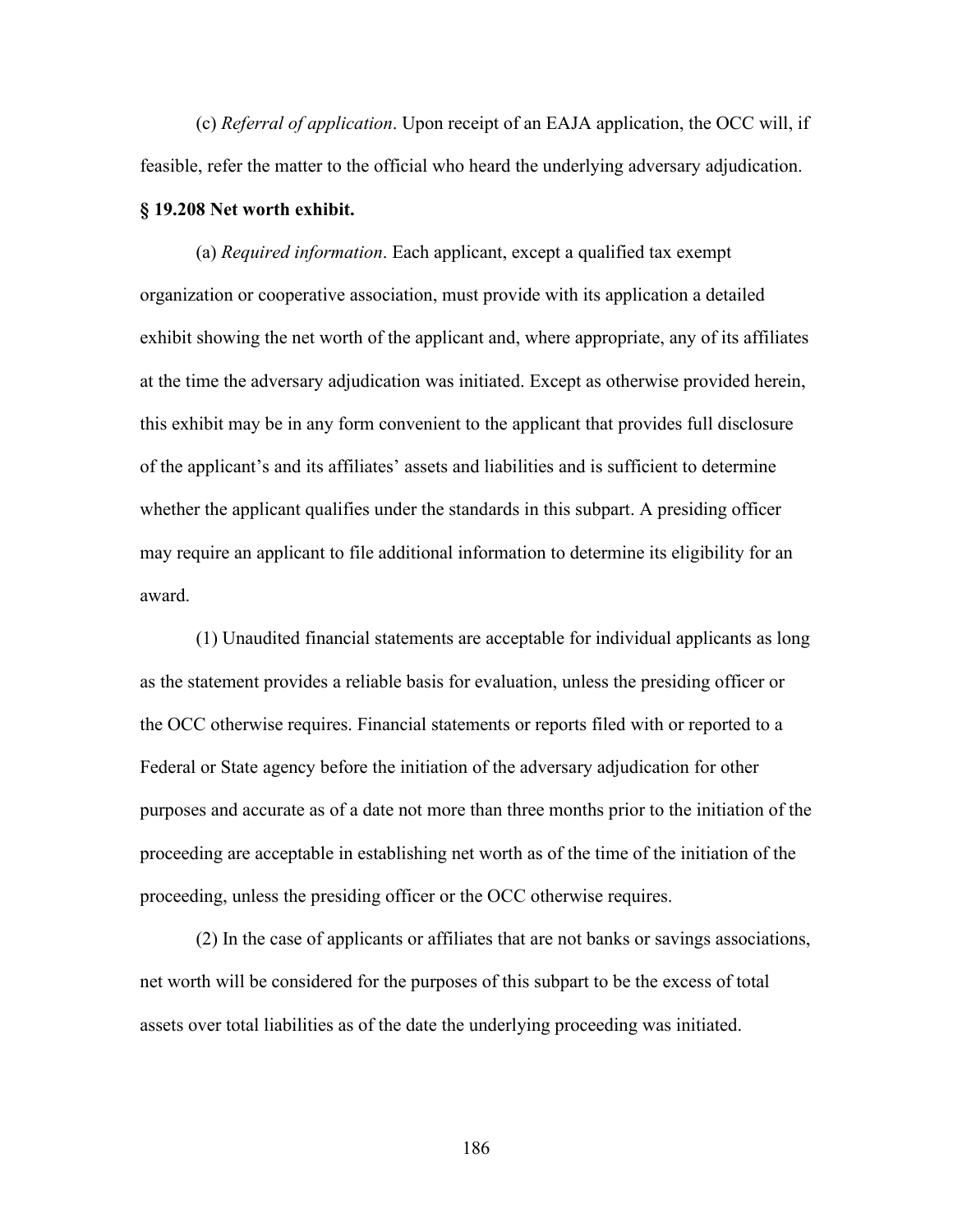(3) If the applicant or any of its affiliates is a bank or a savings association, the portion of the statement of net worth that relates to the bank or the savings association must consist of a copy of the bank's or savings association's last Consolidated Report of Condition and Income filed before the initiation of the adversary adjudication. Net worth will be considered for the purposes of this subpart to be the total equity capital as reported, in conformity with applicable instructions and guidelines, on the bank's or the savings association's Consolidated Report of Condition and Income filed for the last reporting date before the initiation of the proceeding.

(b) *Confidentiality of net worth submissions*. Ordinarily, the net worth exhibit will be included in the public record of the proceeding. However, an applicant that objects to public disclosure of information in any portion of the exhibit and believes there are legal grounds for withholding it from disclosure may request that the documents be filed under seal or otherwise be treated as confidential.

#### **§ 19.209 Documentation of fees and expenses.**

The application must be accompanied by adequate documentation of the fees and expenses incurred after initiation of the adversary adjudication, including the cost of any study, analysis, report, test, or project. An application seeking an increase in fees to account for inflation pursuant to  $\S 19.215(d)(1)(i)$  also must include adequate documentation of the change in the consumer price index for the attorney or agent's locality. The applicant must submit a separate itemized statement for each professional firm or individual whose services are covered by the application showing the hours spent in connection with the proceeding by each individual, a description of the specific services performed, the rate at which each fee has been computed, any expenses for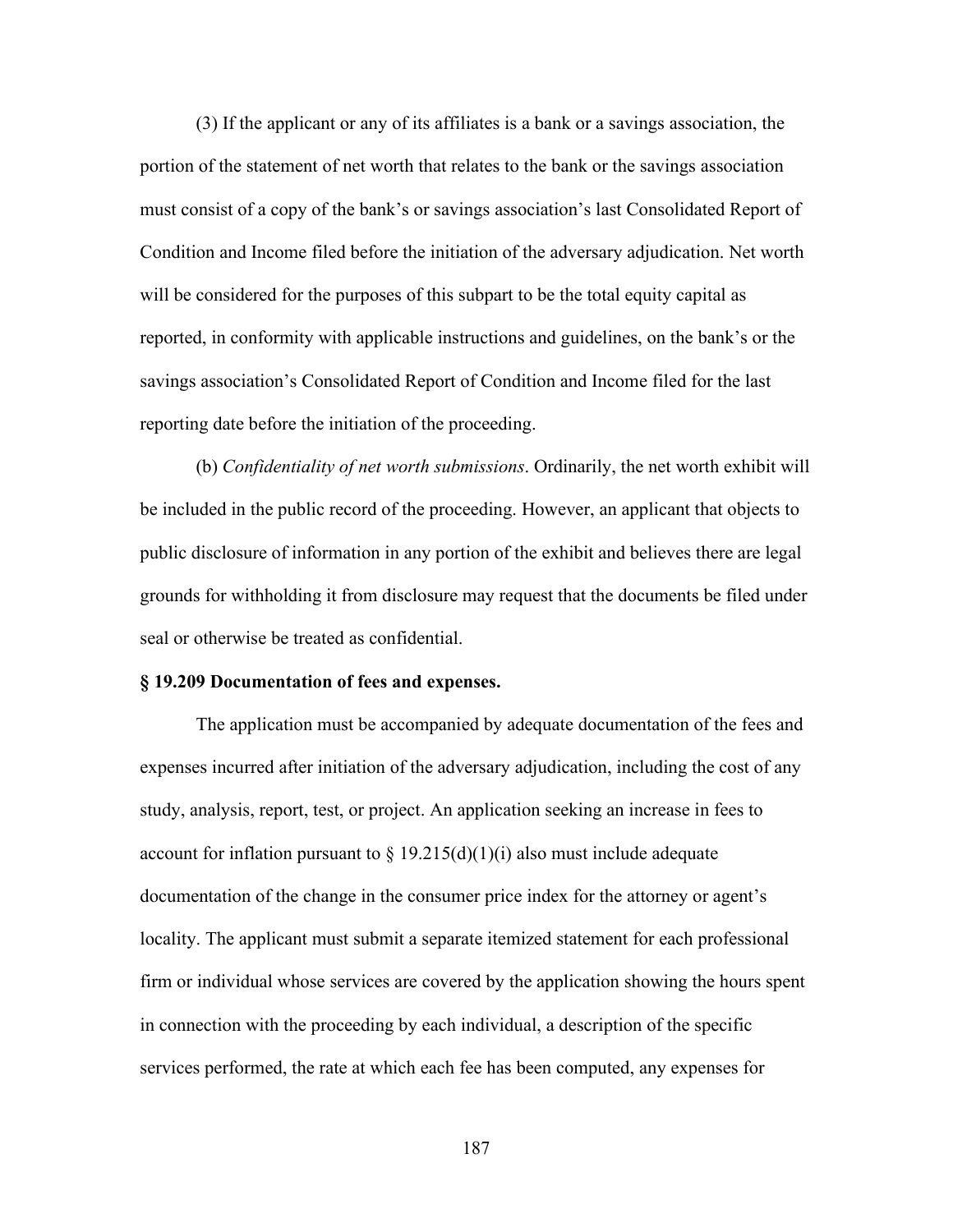which reimbursement is sought, the total amount claimed, and the total amount paid or payable by the applicant or by any other person or entity for the services provided. The presiding officer may require the applicant to provide vouchers, receipts, or other substantiation for any fees or expenses claimed.

#### **§ 19.210 Filing and service of documents.**

Any application for an award, or any accompanying documentation related to an application, must be filed and served on all parties to the proceeding in accordance with § 19.11, except as provided in § 19.208(b) for confidential financial information.

#### **§ 19.211 Answer to application.**

(a) *Filing of answer*. Except as provided in § 19.213, Enforcement Counsel may file an answer to an application within 30 days after service of the application. Unless Enforcement Counsel requests an extension of time for filing or files a statement of intent to negotiate a settlement under § 19.213, failure to file an answer within the 30-day period may be treated as a consent to the award requested.

(b) *Content of answer*. The answer must explain in detail any objections to the award requested and identify the facts relied on in support of the Enforcement Counsel's position. If the answer is based on any alleged facts not already in the record of the proceeding, Enforcement Counsel must include with the answer either supporting affidavits or a request for further proceedings under § 19.214.

#### **§ 19.212 Reply.**

Within 15 days after service of an answer, the applicant may file a reply. If the reply is based on any alleged facts not already in the record of the proceeding, the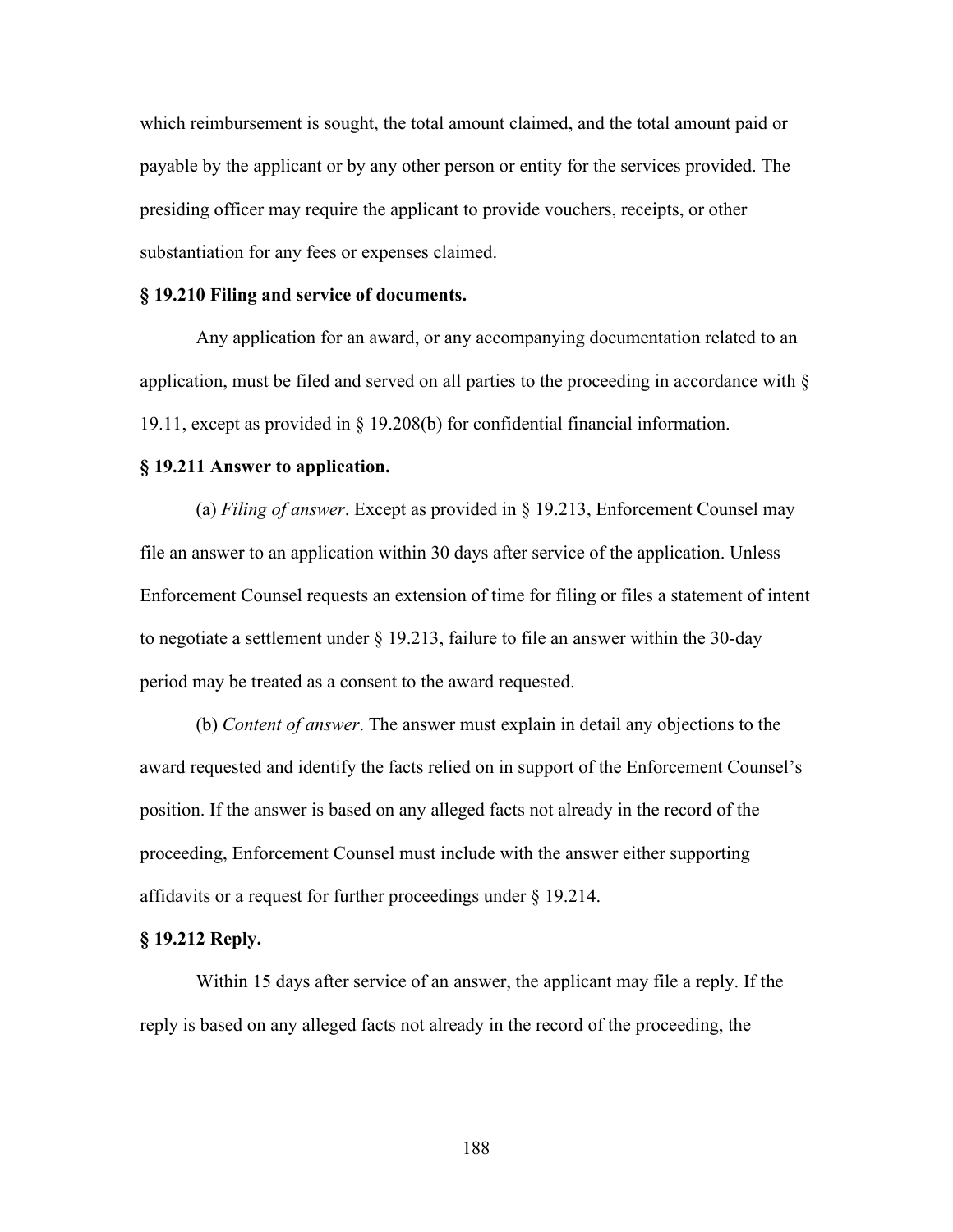applicant must include with the reply either supporting affidavits or a request for further proceedings under § 19.214.

## **§ 19.213 Settlement.**

The applicant and Enforcement Counsel may agree on a proposed settlement of the award before final action on the application, either in connection with a settlement of the underlying proceeding or after the underlying proceeding has been concluded, in accordance with § 19.15. If a prevailing party and Enforcement Counsel agree on a proposed settlement of an award before an application has been filed, the application must be filed with the proposed settlement. If a proposed settlement of an underlying proceeding provides that each side must bear its own expenses and the settlement is accepted, no application may be filed. If, after an application is filed under  $\S 19.211$ , Enforcement Counsel and the applicant believe that the issues in the application can be settled, they may jointly file a statement of their intent to negotiate a settlement. The filing of this statement will extend the time for filing an answer for an additional 30 days, and further extensions may be granted by the presiding officer upon request by Enforcement Counsel and the applicant.

## **§ 19.214 Further proceedings.**

(a) *Process for requesting further proceedings or additional information*. At the request of either the applicant or Enforcement Counsel, or on the presiding officer's own initiative, the presiding officer may, if necessary for a full and fair decision on the application, order the filing of additional written submissions; hold an informal conference or oral argument; or allow for discovery or hold an evidentiary hearing with respect to issues other than whether the OCC's position was substantially justified (such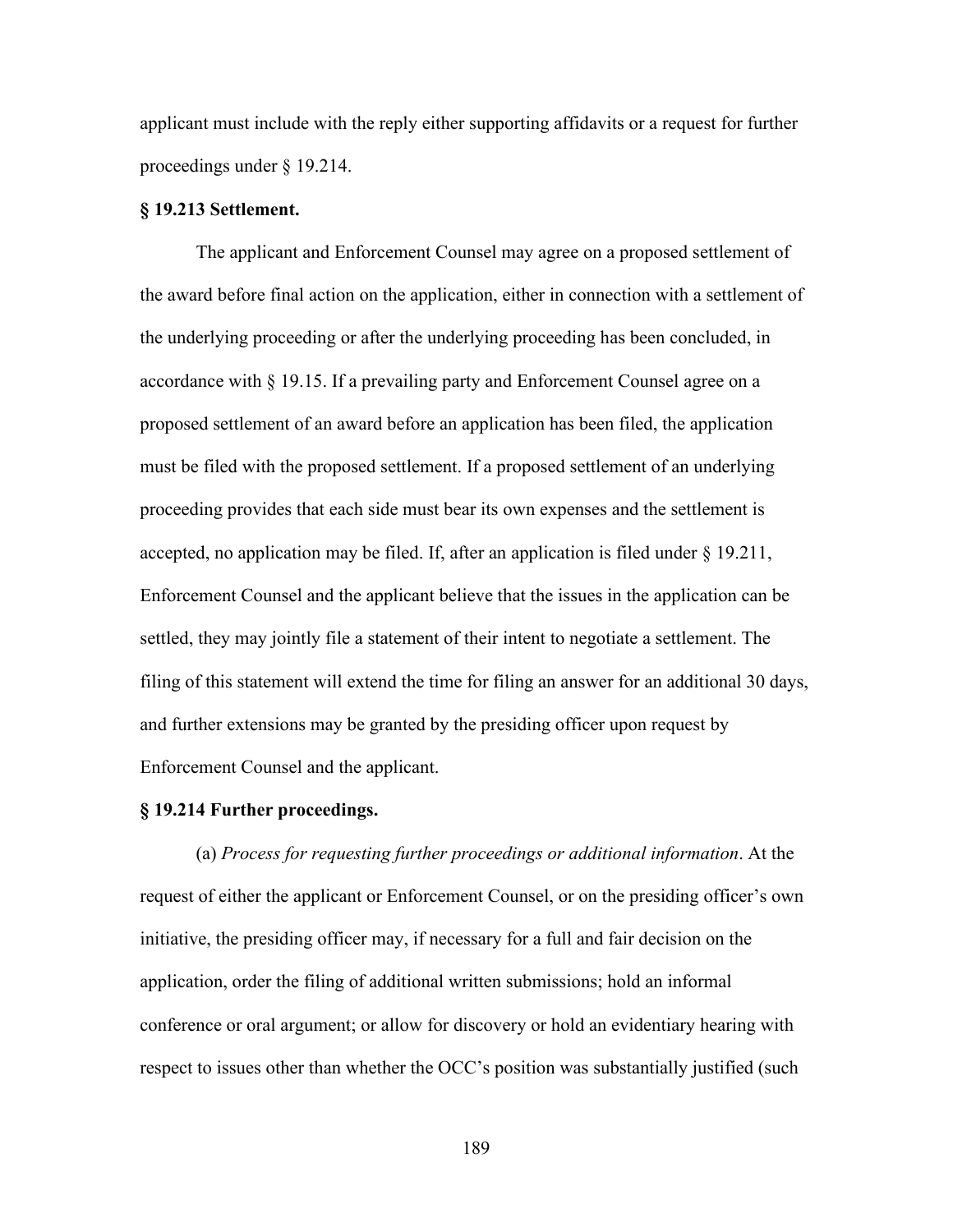as those involving the applicant's eligibility or substantiation of fees or expenses). Any written submissions must be made, oral argument held, discovery conducted, and evidentiary hearing held as promptly as possible so as not to delay a decision on the application for fees.

(b) *Requirement to identify additional information sought and reason for requesting additional proceedings*. A request for further proceedings under this section must specifically identify the information sought or the disputed issues and must explain why the additional proceedings are necessary to resolve the issues.

#### **§ 19.215 Decision.**

(a) *Basis for decision*. The presiding officer must determine whether the position of the OCC was substantially justified on the basis of the administrative record as a whole of the adversary adjudication for which fees and other expenses are sought.

(b) *Timing of decision*. The presiding officer in a proceeding under this subpart will issue a recommended decision, in writing, on the application within 90 days after the time for filing a reply or when further proceedings are held within 90 days after completion of proceedings.

(c) *Contents of decision*. The decision on the application must include written findings and conclusions on the applicant's eligibility and status as a prevailing party, and, if applicable, an explanation of the reasons for any difference between the amount requested and the amount awarded. The decision also must include, if applicable, findings on whether Enforcement Counsel's or the OCC's position was substantially justified, whether the applicant unduly and unreasonably protracted the adversary adjudication, or whether special circumstances make an award unjust.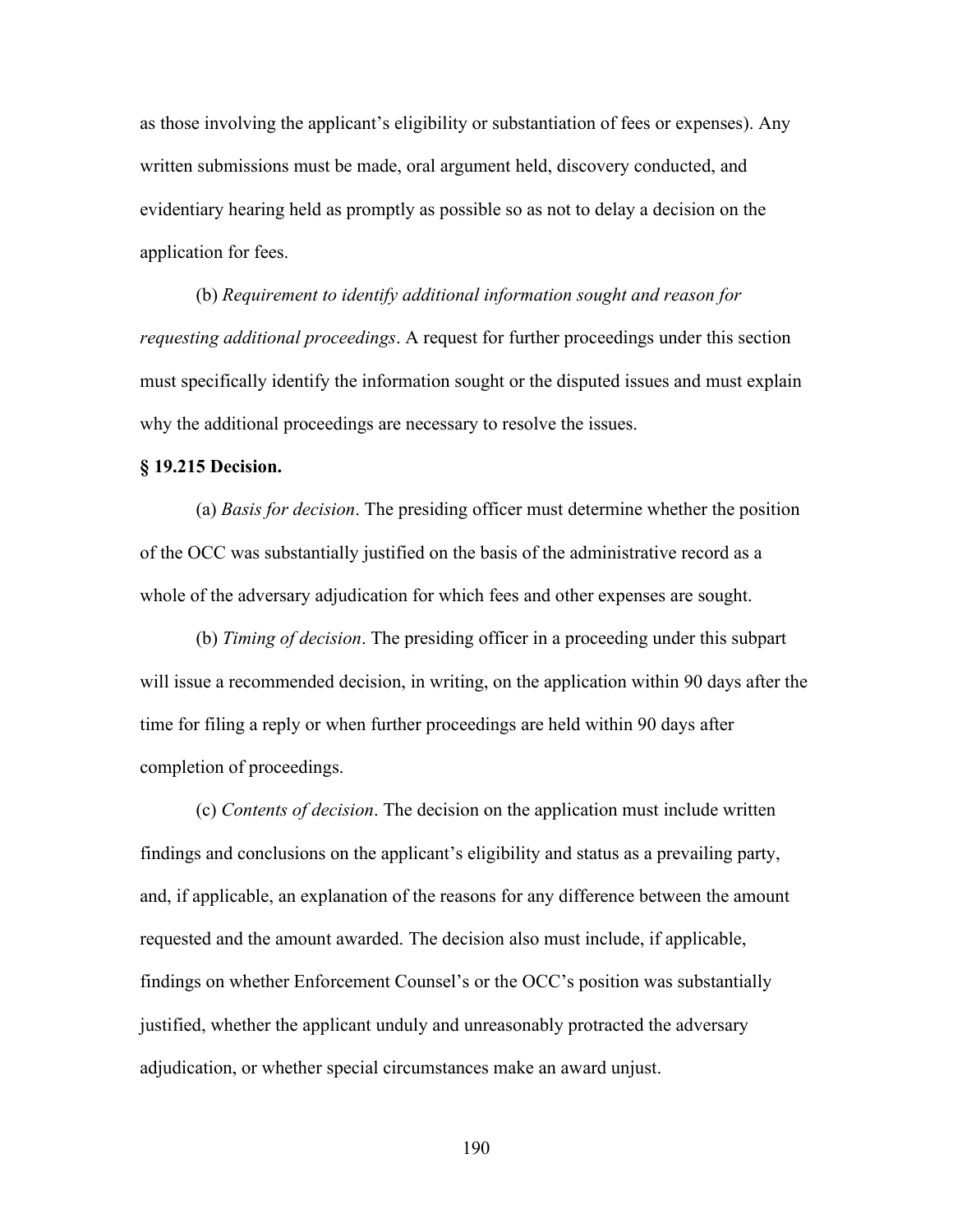(d) *Awards*. (1) *In general*. Awards under this subpart may include the reasonable expenses of expert witnesses; the reasonable cost of any study, analysis, report, test, or project; and reasonable attorney or agent fees. The applicant must have incurred these expenses, costs, and fees after initiation of the adversary adjudication subject to the EAJA application. The presiding officer will base awards on prevailing market rates for the kind and quality of the services furnished, even if the services were provided without charge or at reduced rate to the applicant, except that:

(i) No award for the fee of an attorney or agent under this subpart may exceed the hourly rate specified in 5 U.S.C. 504(b)(1)(A) except to account for inflation since the last update of the statute's maximum award upon the request of the applicant as documented in the application pursuant to § 19.209 or if a special factor, such as the limited availability of qualified attorneys or agents for the proceedings involved, justifies a higher fee; and

(ii) No award to compensate an expert witness may exceed the highest rate at which the OCC pays expert witnesses.

(2) *Award for fees of an attorney, agent, or expert witness*. In determining the reasonableness of the fee sought for an attorney, agent, or expert witness the presiding officer should consider:

(i) If in private practice, the attorney's, agent's, or witness's customary fee for similar services;

(ii) If an employee of the applicant, the fully allocated cost of the attorney's, agent's, or witness's services;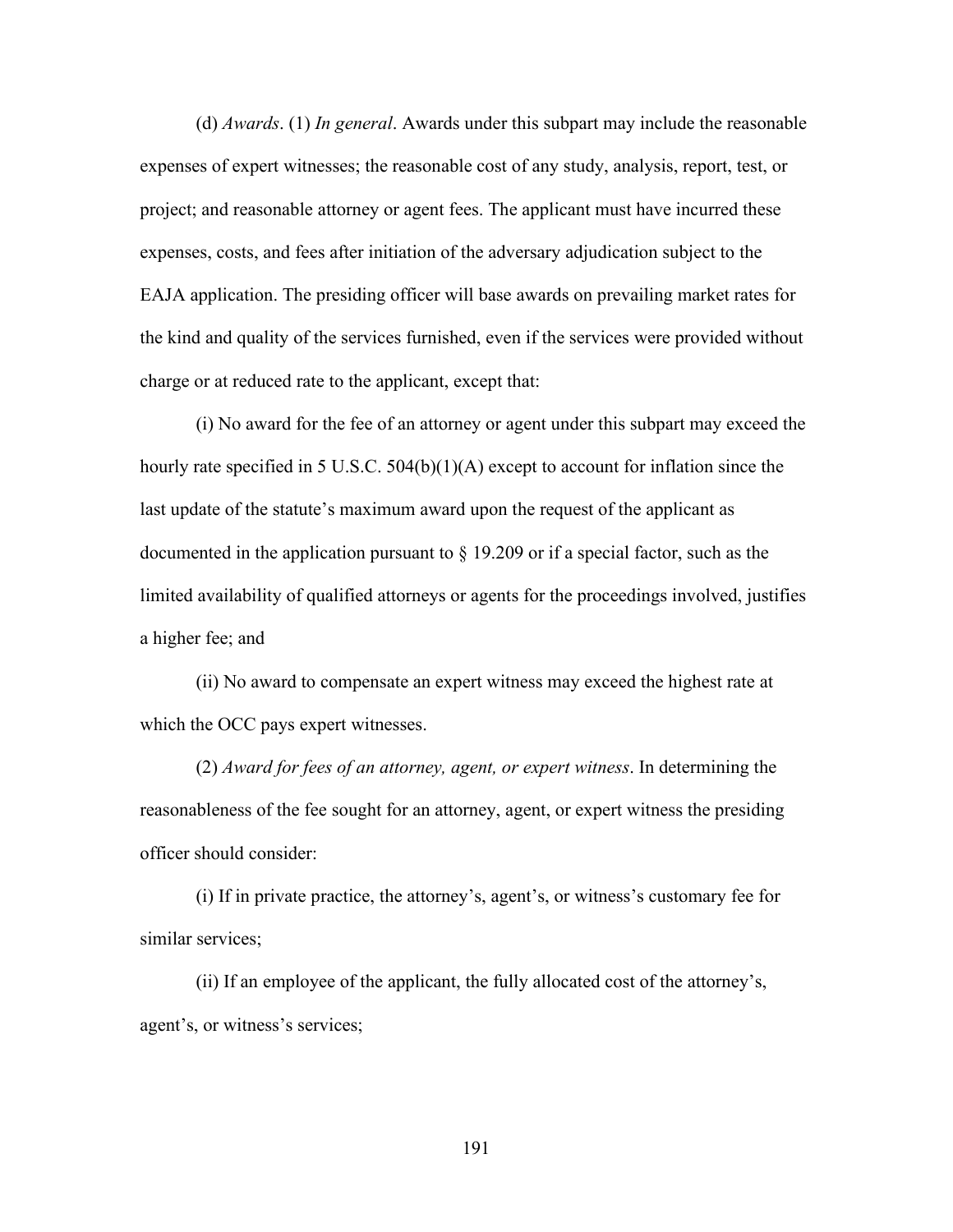(iii) The prevailing rate for similar services in the community in which the attorney, agent, or witness ordinarily perform services;

(iv) The time actually spent in the representation of the applicant;

(v) The time reasonably spent in light of the difficulty or complexity of the issues in the proceeding; and

(vi) Any other factors that may bear on the value of the services provided.

(3) *Awards for costs of a study, analysis, report, test, project, or similar matter*. The presiding officer may award the reasonable cost of any study, analysis, report, test, project, or similar matter prepared on behalf of the applicant to the extent that the charge for the service does not exceed the prevailing rate for similar services and the presiding officer finds that the study or other matter was necessary for preparation of the applicant's case.

(4) *Reduction or denial of an award*. A presiding officer may reduce the amount to be awarded, or deny any award, to the extent that the party during the course of the proceedings engaged in conduct which unduly and unreasonably protracted the final resolution of the matter in controversy or if special circumstances make the award sought unjust.

(e) *Final agency decision*. The Comptroller will issue a final decision on the application or remand the application to the presiding officer for further proceedings in accordance with § 19.40.

#### **§ 19.216 Agency review.**

Either the applicant or Enforcement Counsel may seek review of the presiding officer's decision on the fee application, in accordance with § 19.39.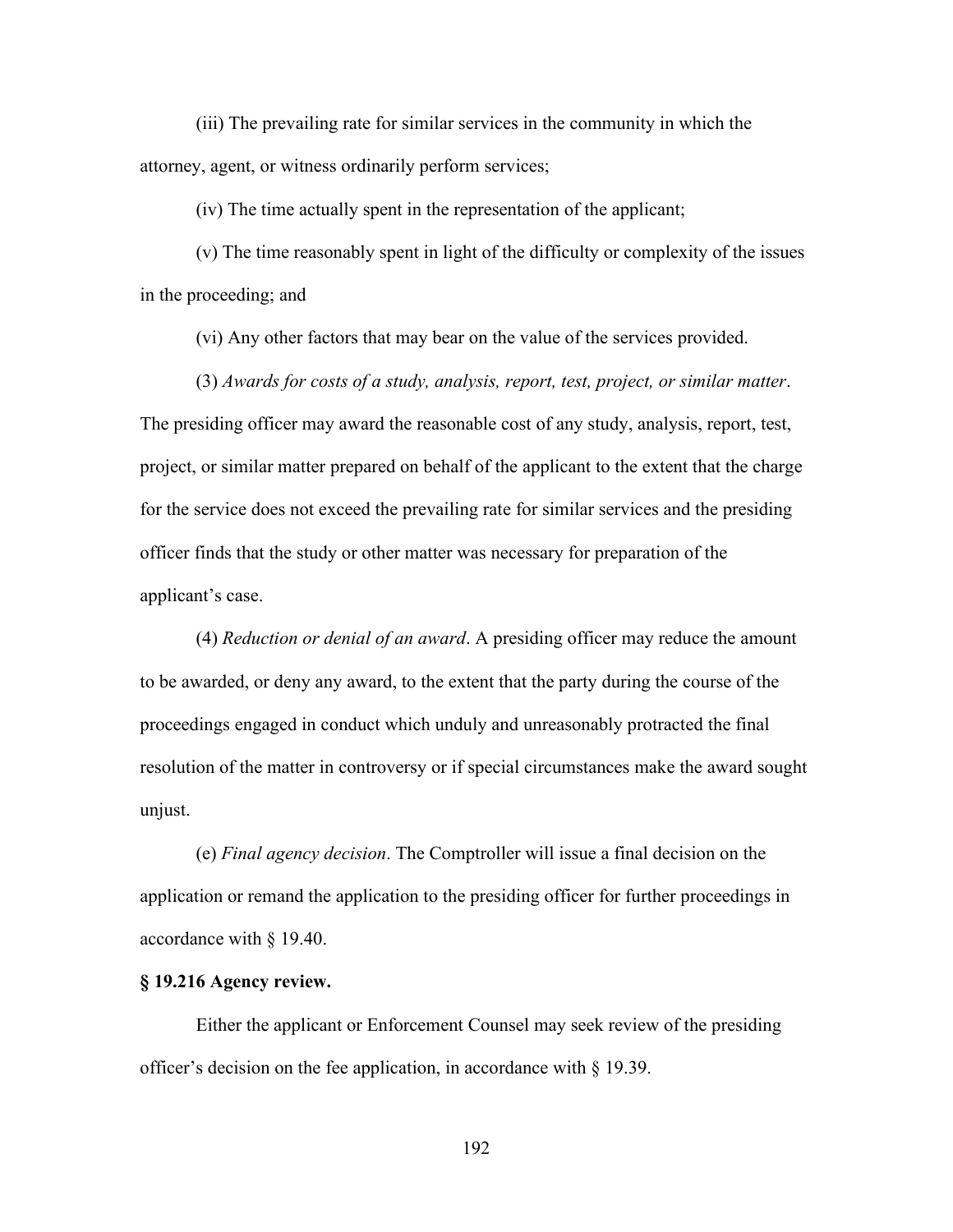## **§ 19.217 Judicial review.**

An applicant may seek judicial review of final agency decisions on awards made under this section as provided in  $5$  U.S.C.  $504(c)(2)$ .

## **§ 19.218 Stay of decision concerning award.**

Any proceedings on an application for fees under this subpart will be automatically stayed until the OCC's final disposition of the decision on which the application is based and either the time period for seeking judicial review expires, or if review has been sought, until final disposition is made by a court and no further judicial review is available.

### **§ 19.219 Payment of award.**

(a) *Requirement to submit final decision*. An applicant seeking payment of an award must submit to the OCC's Litigation Group a copy of the OCC's final decision granting the award, accompanied by a certification that the applicant will not seek review of the decision in the United States courts. Applicants should send the submissions to: Office of the Comptroller of the Currency, 400 7th St. SW., Washington, DC 20219, Attention: Director, Litigation Group.

(b) *Time frame for award payment*. The OCC will pay the amount awarded to the applicant within 90 days.

47. The heading for subpart M is revised to read as follows:

## **Subpart M—Procedures for Reclassifying an Insured Depository Institution Based on Criteria Other Than Capital Under Prompt Corrective Action**

48. Section 19.220 is revised to read as follows:

**§ 19.220 Scope.**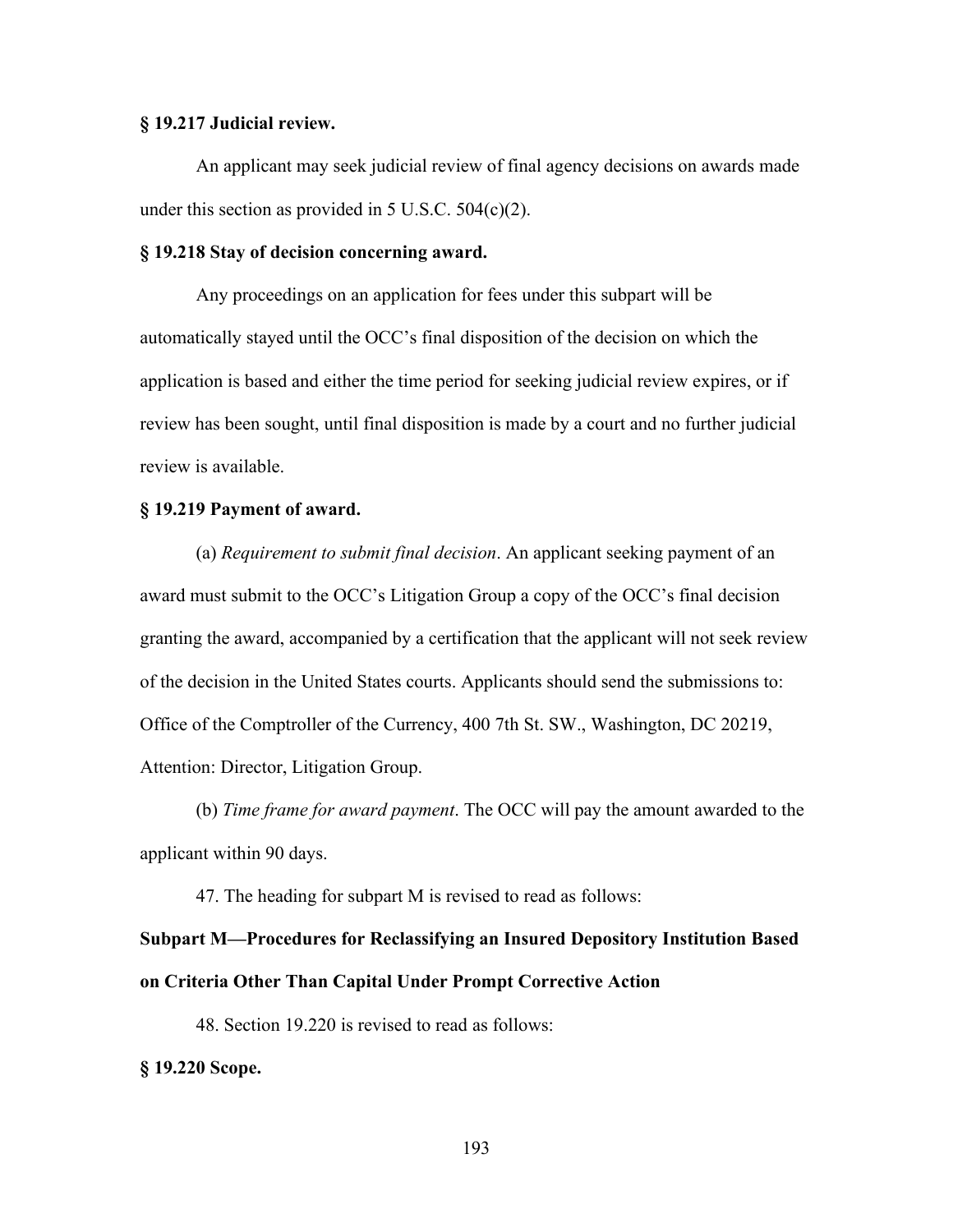This subpart applies to the procedures afforded to any insured depository institution that has been reclassified to a lower capital category by a notice or order issued by the OCC pursuant to section 38 of the FDIA (12 U.S.C. 1831o) and 12 CFR part 6 (prompt corrective action). For purposes of this subpart, *insured depository institution* means an insured national bank, an insured Federal savings association, an insured Federal savings bank, or an insured Federal branch of a foreign bank.

49. Section 19.221 is revised to read as follows:

## **§ 19.221 Reclassification of an insured depository institution based on unsafe or unsound condition or practice.**

(a) *Issuance of notice of proposed reclassification—* (1) *Grounds for reclassification*. (i) Pursuant to § 6.4 of this chapter, the OCC may reclassify a well capitalized insured depository institution as adequately capitalized or subject an adequately capitalized or undercapitalized insured depository institution to the supervisory actions applicable to the next lower capital category if:

(A) The OCC determines that the insured depository institution is in an unsafe or unsound condition; or

(B) The OCC deems the insured depository institution to be engaging in an unsafe or unsound practice and not to have corrected the deficiency.

(ii) Any action pursuant to this paragraph  $(a)(1)$  hereinafter is referred to as "reclassification."

(2) *Prior notice to institution*. Prior to taking action pursuant to § 6.4 of this chapter, the OCC will issue and serve on the insured depository institution a written notice of the OCC's intention to reclassify the insured depository institution.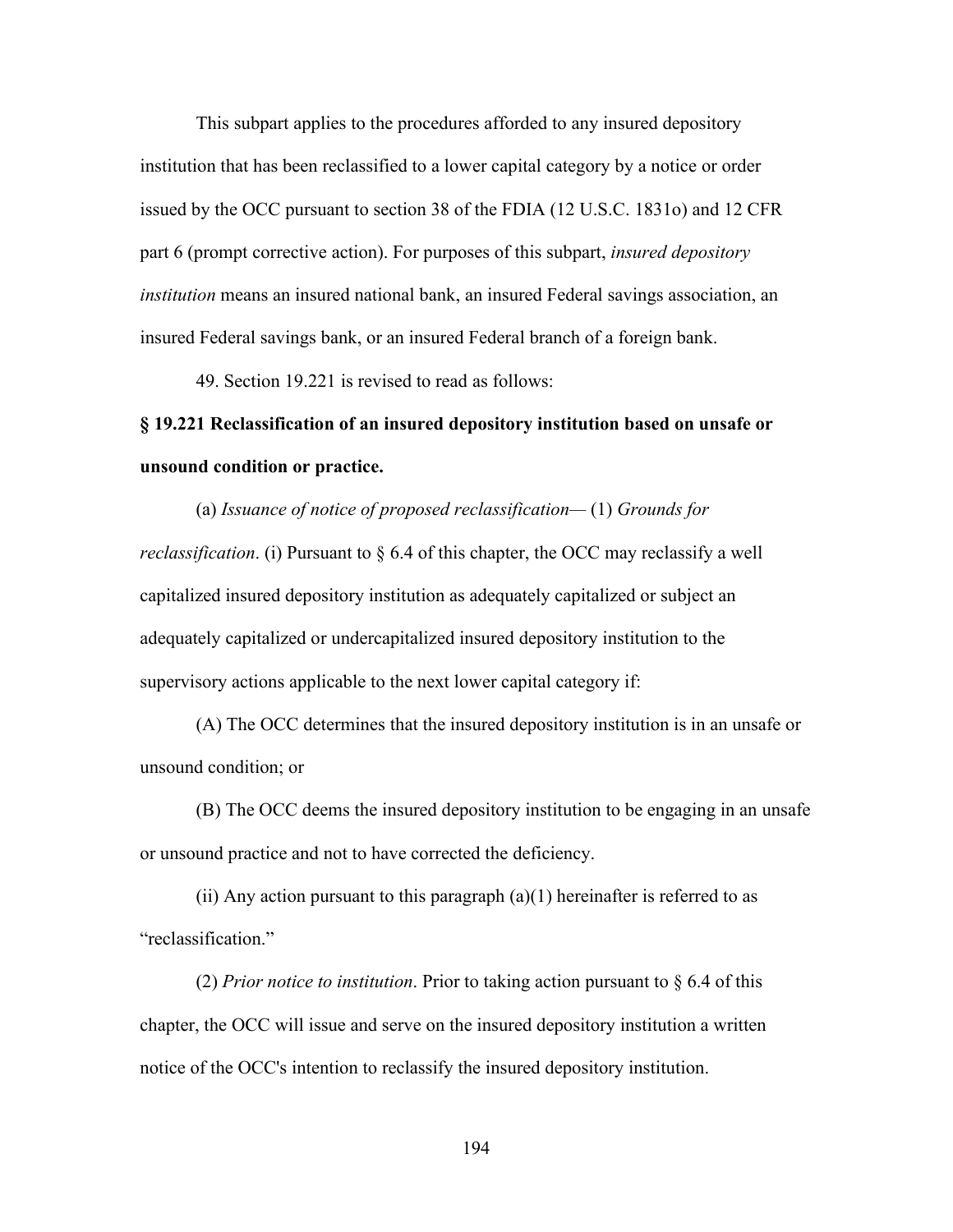(b) *Contents of notice*. A notice of intention to reclassify an insured depository institution based on unsafe or unsound condition will include:

(1) A statement of the insured depository institution's capital measures and capital levels and the category to which the insured depository institution would be reclassified;

(2) The reasons for reclassification of the insured depository institution; and

(3) The date by which the insured depository institution subject to the notice of reclassification may file with the OCC a written response to the proposed reclassification and a request for a hearing, which must be at least 14 calendar days from the date of service of the notice unless the OCC determines that a shorter period is appropriate in light of the financial condition of the insured depository institution or other relevant circumstances.

(c) *Response to notice of proposed reclassification*. An insured depository institution may file a written response to a notice of proposed reclassification within the time period set by the OCC. The response should include:

(1) An explanation of why the insured depository institution is not in unsafe or unsound condition or otherwise should not be reclassified;

(2) Any other relevant information, mitigating circumstances, documentation, or other evidence in support of the position of the insured depository institution or company regarding the reclassification.

(d) *Failure to file response*. Failure by an insured depository institution to file, within the specified time period, a written response with the OCC to a notice of proposed reclassification will constitute a waiver of the opportunity to respond and will constitute consent to the reclassification.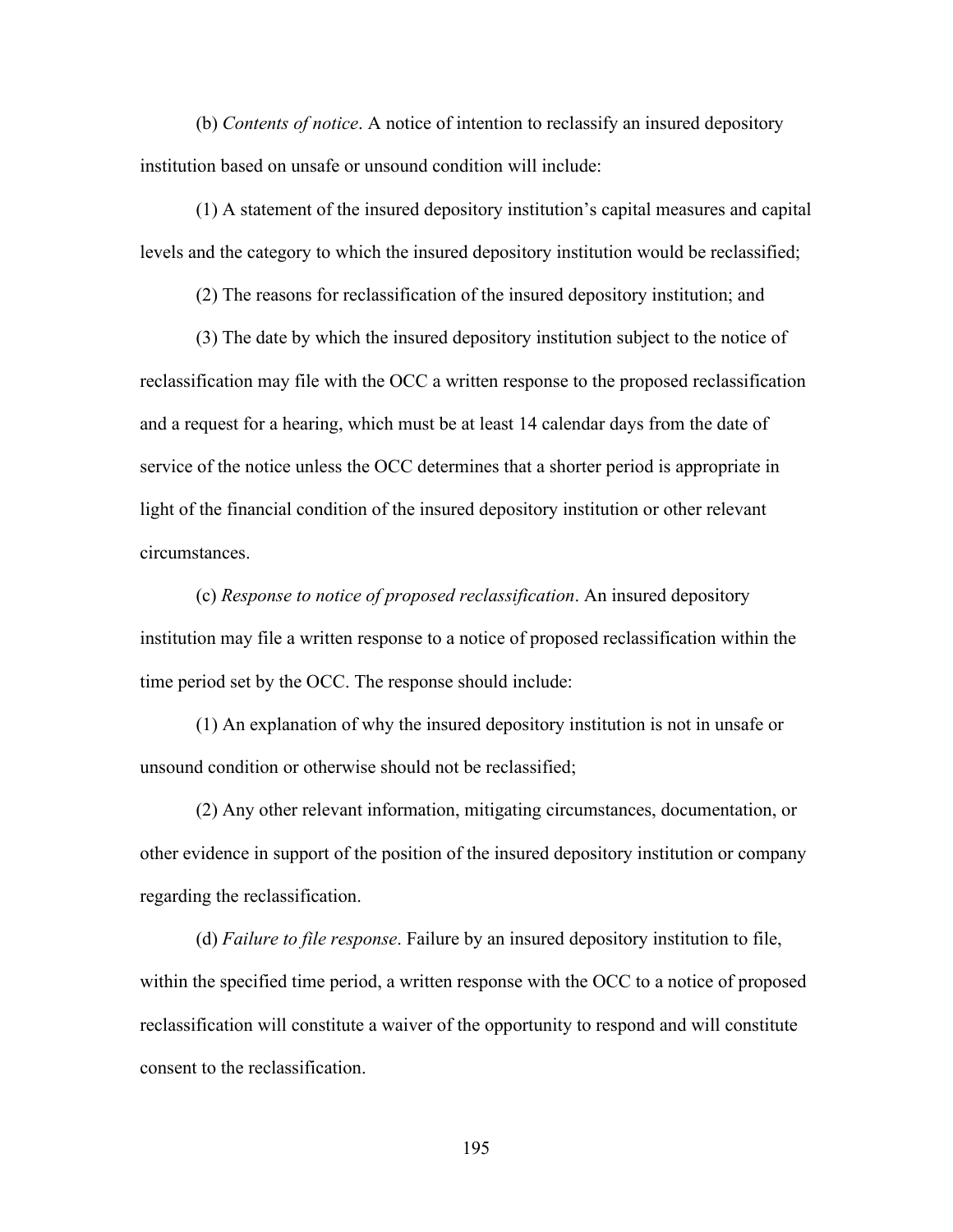(e) *Request for hearing and presentation of oral testimony or witnesses*. The response may include a request for an informal hearing before the OCC under this section. If the insured depository institution desires to present oral testimony or witnesses at the hearing, the insured depository institution must include a request to do so with the request for an informal hearing. A request to present oral testimony or witnesses must specify the names of the witnesses and the general nature of their expected testimony. Failure to request a hearing will constitute a waiver of any right to a hearing, and failure to request the opportunity to present oral testimony or witnesses will constitute a waiver of any right to present oral testimony or witnesses.

(f) *Order for informal hearing*. Upon receipt of a timely written request that includes a request for a hearing, the OCC will issue an order directing an informal hearing to commence no later than 30 days after receipt of the request, unless the OCC allows further time at the request of the insured depository institution. The hearing will be held in Washington, DC or at such other place as may be designated by the OCC before a presiding officer(s) designated by the OCC to conduct the hearing.

(g) *Hearing procedures*. (1) The insured depository institution has the right to introduce relevant written materials and to present oral argument at the hearing. The insured depository institution may introduce oral testimony and present witnesses only if expressly authorized by the OCC or the presiding officer(s). Neither the provisions of the Administrative Procedure Act (5 U.S.C. 554–557) governing adjudications required by statute to be determined on the record nor the Uniform Rules of Practice and Procedure in subpart A of this part apply to an informal hearing under this section unless the OCC orders that such procedures will apply.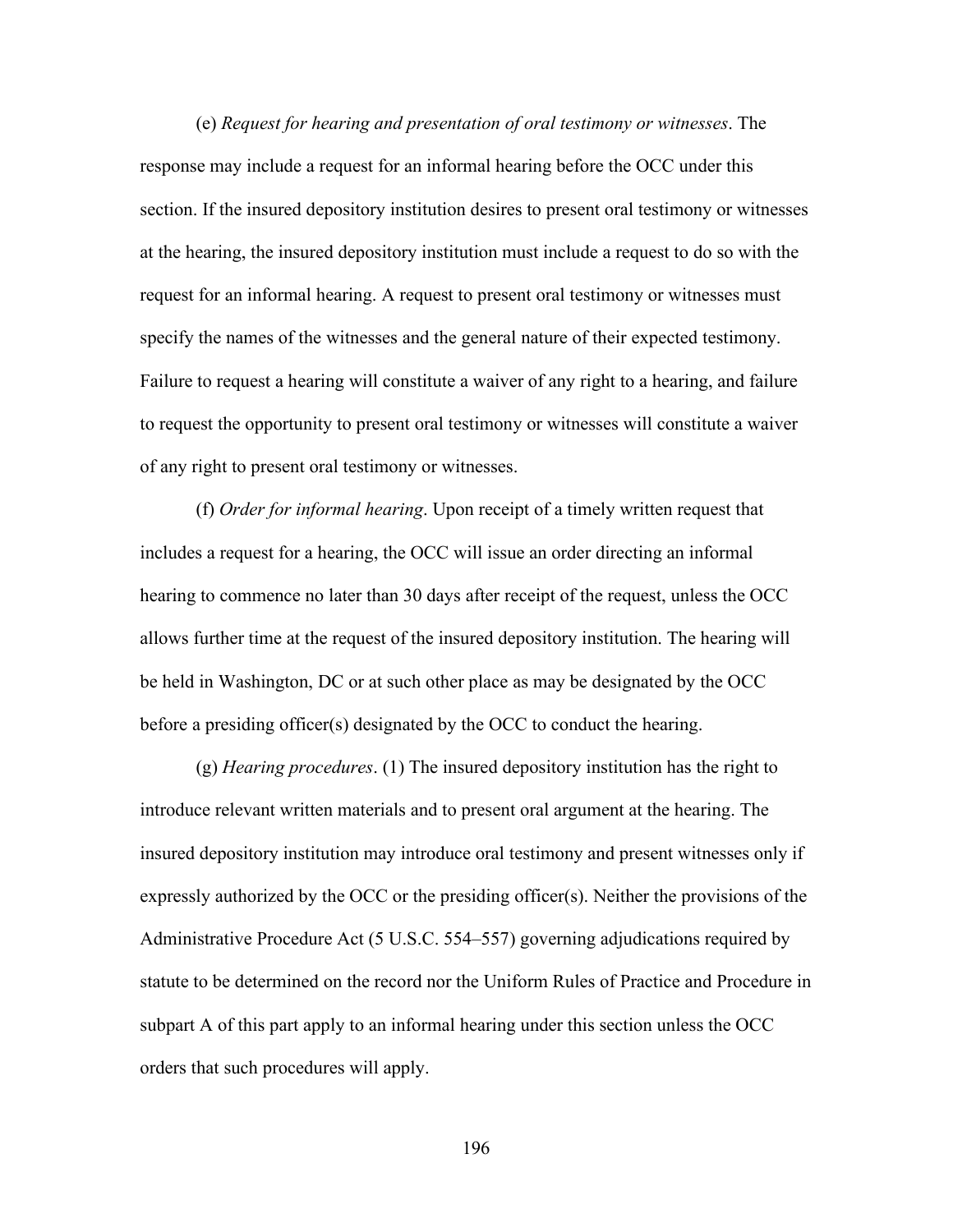(2) The informal hearing will be recorded and a transcript furnished to the insured depository institution upon request and payment of the cost thereof. Witnesses need not be sworn unless specifically requested by a party or the presiding officer(s). If so requested, and by stipulation of the parties or by order of the presiding officer, a court reporter or other person authorized to administer an oath may administer the oath remotely without being in the physical presence of the witness. The presiding officer(s) may ask questions of any witness.

(3) Based on the circumstances of each hearing, the presiding officer may direct the use of, or any party may elect to use, an electronic presentation during the hearing. If the presiding officer requires an electronic presentation during the hearing, each party will be responsible for its own presentation and related costs unless the parties agree to another manner by which to allocate presentation responsibilities and costs.

(4) The presiding officer(s) may order that the hearing be continued for a reasonable period (normally five business days) following completion of oral testimony or argument to allow additional written submissions to the hearing record.

(h) *Recommendation of presiding officer(s)*. Within 20 calendar days following the date the hearing and the record on the proceeding are closed, the presiding officer(s) will make a recommendation to the OCC on the reclassification.

(i) *Time for decision*. Not later than 60 calendar days after the date the record is closed or the date of the response in a case where no hearing was requested, the OCC will decide whether to reclassify the insured depository institution and notify the insured depository institution of the OCC's decision.

#### **§ 19.222 [Amended]**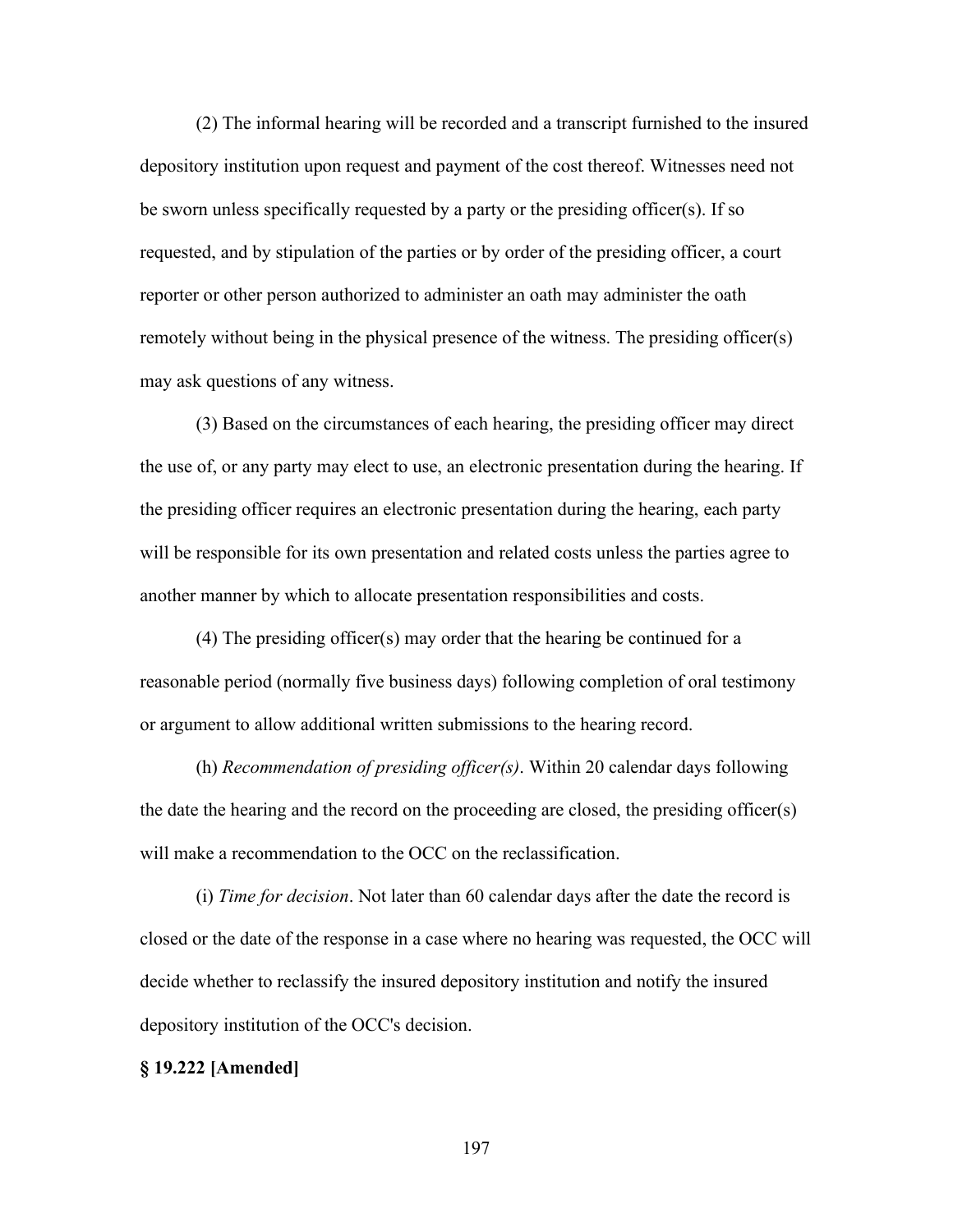50. Section 19.222 is amended by:

a. Removing the word "bank" in the first and second sentence and adding in its place the phrase "insured depository institution"; and

b. Removing the word "shall" in the second sentence and adding in its place the word "will".

51. The heading for subtitle N is revised to read as follows:

## **Subpart N—Order To Dismiss a Director or Senior Executive Officer under Prompt Corrective Action**

52. Section 19.230 is amended by:

a. Removing the phrase "12 U.S.C. 1831o and part 6 of this chapter" and adding in its place the phrase "section 38 of the FDIA (12 U.S.C. 1831o) and 12 CFR part 6 (prompt corrective action)"; and

b. Adding a second sentence.

The revision reads as follows:

### **§ 19.230 Scope.**

\* \* \* For purposes of this subpart, *insured depository institution* means an insured national bank, an insured Federal savings association, an insured Federal savings bank, or an insured Federal branch of a foreign bank.

53. Section 19.231 is revised to read as follows:

#### **§ 19.231 Order to dismiss a director or senior executive officer.**

(a) *Service of notice*. When the OCC issues and serves a directive on an insured depository institution pursuant to subpart B of 12 CFR part 6 requiring the insured depository institution to dismiss from office any director or senior executive officer under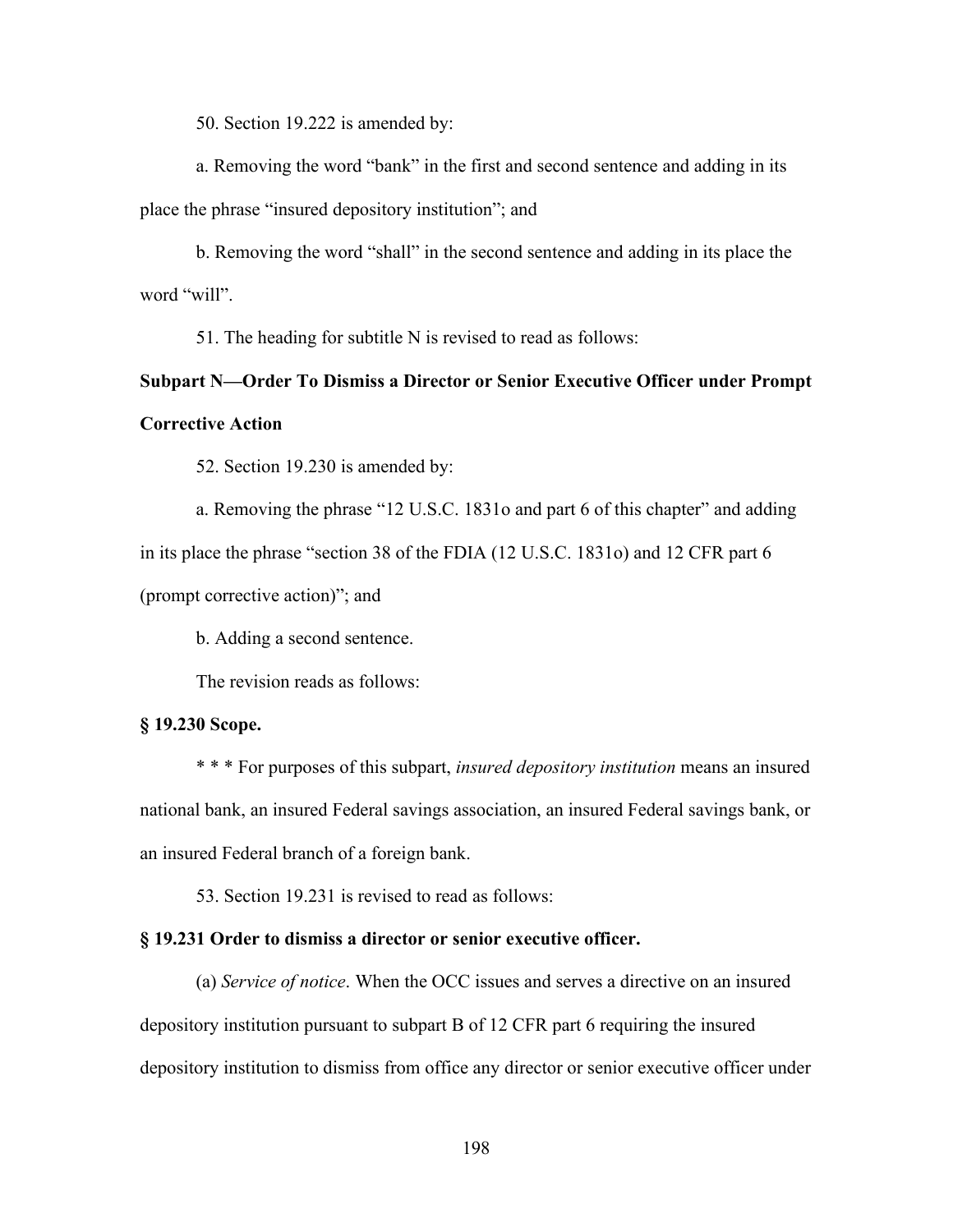section  $38(f)(2)(F)(ii)$  of the FDIA, the OCC will also serve a copy of the directive, or the relevant portions of the directive where appropriate, upon the person to be dismissed.

(b) *Response to directive* —(1) *Request for reinstatement*. A director or senior executive officer who has been served with a directive under paragraph (a) of this section (Respondent) may file a written request for reinstatement. The Respondent must file this request for reinstatement within 10 calendar days of the receipt of the OCC directive, unless further time is allowed by the OCC at the request of the Respondent. Failure by the Respondent to file a written request for reinstatement with the OCC within the specified time period will constitute a waiver of the opportunity to respond and will constitute consent to the dismissal.

(2) *Contents of request; informal hearing*. The request for reinstatement must include reasons why the Respondent should be reinstated and may include a request for an informal hearing before the OCC or its designee under this section. If the Respondent desires to present oral testimony or witnesses at the hearing, the Respondent must include a request to do so with the request for an informal hearing. The request to present oral testimony or witnesses must specify the names of the witnesses and the general nature of their expected testimony. Failure to request a hearing will constitute a waiver of any right to a hearing, and failure to request the opportunity to present oral testimony or witnesses will constitute a waiver of any right or opportunity to present oral testimony or witnesses.

(3) *Effective date*. Unless otherwise ordered by the OCC, the dismissal will remain in effect while a request for reinstatement is pending.

(c) *Order for informal hearing*. Upon receipt of a timely written request from a Respondent for an informal hearing on the portion of a directive requiring an insured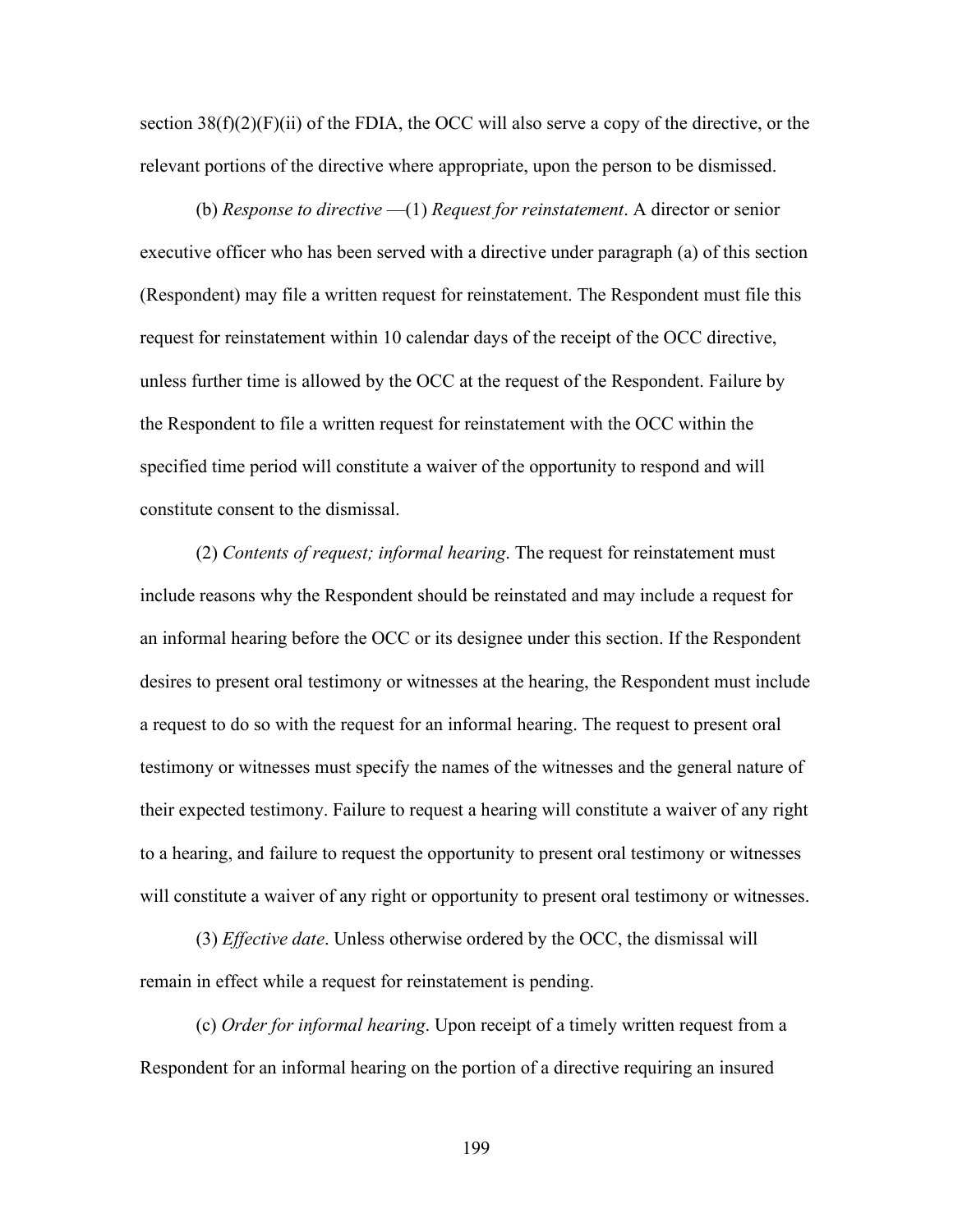depository institution to dismiss from office any director or senior executive officer, the OCC will issue an order directing an informal hearing to commence no later than 30 days after receipt of the request, unless the OCC allows further time at the request of the Respondent. The hearing will be held in Washington, DC, or at such other place as may be designated by the OCC, before a presiding officer(s) designated by the OCC to conduct the hearing.

(d) *Hearing procedures*. (1) *Role of respondent*. A Respondent may appear at the hearing personally or through counsel. A Respondent has the right to introduce relevant written materials and to present oral argument at the hearing.

(2) *Application of Administrative Procedure Act and Uniform Rules of Practice and Procedure*. Neither the provisions of the Administrative Procedure Act (5 U.S.C. 554-557) governing adjudications required by statute to be determined on the record nor the Uniform Rules of Practice and Procedure in subpart A of this part apply to an informal hearing under this section unless the OCC orders that such procedures will apply.

(3) *Electronic presentation*. Based on the circumstances of each hearing, the presiding officer may direct the use of, or any party may elect to use, an electronic presentation during the hearing. If the presiding officer requires an electronic presentation during the hearing, each party will be responsible for its own presentation and related costs unless the parties agree to another manner in which to allocate presentation responsibilities and costs.

(4) *Recordings; transcript*. The informal hearing will be recorded and a transcript furnished to the Respondent upon request and payment of the cost thereof.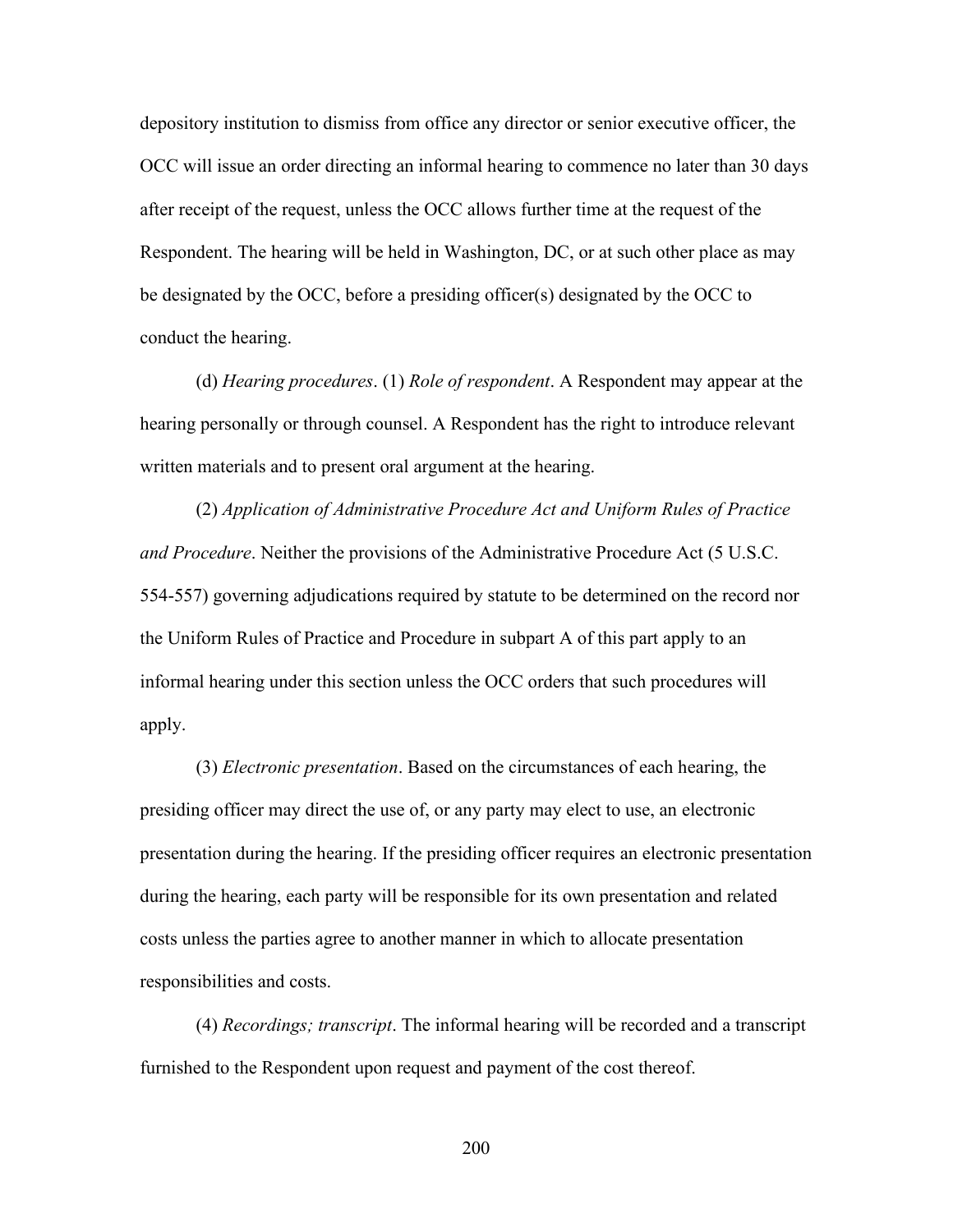(5) *Witnesses*. A Respondent may introduce oral testimony and present witnesses only if expressly authorized by the OCC or the presiding officer(s). Witnesses need not be sworn, unless specifically requested by a party or the presiding officer(s). If so requested, and by stipulation of the parties or by order of the presiding officer, a court reporter or other person authorized to administer an oath may administer the oath remotely without being in the physical presence of the witness. The presiding officer(s) may ask questions of any witness.

(6) *Continuance*. The presiding officer(s) may order that the hearing be continued for a reasonable period (normally five business days) following completion of oral testimony or argument to allow additional written submissions to the hearing record.

(e) *Standard for review*. A Respondent bears the burden of demonstrating that their continued employment by or service with the insured depository institution would materially strengthen the insured depository institution's ability:

(1) To become adequately capitalized, to the extent that the directive was issued as a result of the insured depository institution's capital level or failure to submit or implement a capital restoration plan; and

(2) To correct the unsafe or unsound condition or unsafe or unsound practice, to the extent that the directive was issued as a result of classification of the insured depository institution based on supervisory criteria other than capital, pursuant to section 38(g) of the FDIA.

(f) *Recommendation of presiding officer*. Within 20 calendar days following the date the hearing and the record on the proceeding are closed, the presiding officer(s) will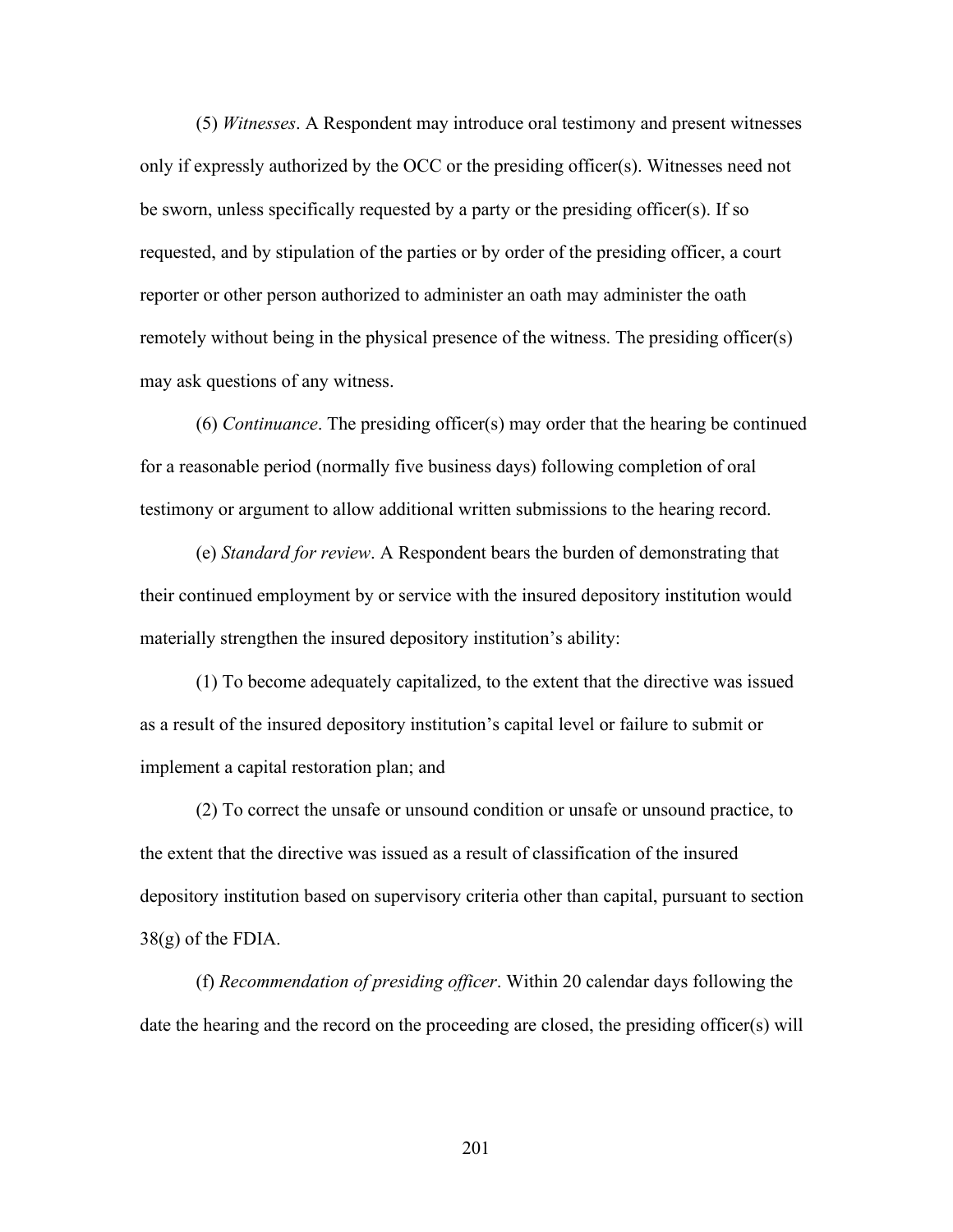make a recommendation to the OCC concerning the Respondent's request for reinstatement with the insured depository institution.

(g) *Time for decision*. Not later than 60 calendar days after the date the record is closed or the date of the response in a case where no hearing was requested, the OCC will grant or deny the request for reinstatement and notify the Respondent of the OCC's decision. If the OCC denies the request for reinstatement, the OCC will set forth in the notification the reasons for the OCC's action.

54. The heading for subpart O is amended to read as follows:

## **Subpart O—Civil Money Penalty Inflation Adjustments**

## **§ 19.240 [Amended]**

55. Section 19.240 is amended in paragraph (a) by removing the phrase "inflation adjustment is calculated by" and adding in its place the phrase "OCC calculates the inflation adjustment by".

56. Subpart Q is added to read as follows:

## **Subpart Q—Forfeiture of Franchise for Money Laundering or Cash Transaction**

## **Reporting Offenses**

Sec.

19.250 Scope.

19. 251 Notice and hearing.

19.252 Presiding officer.

19.253 Grounds for termination.

19.254 Judicial review.

#### **§ 19.250 Scope.**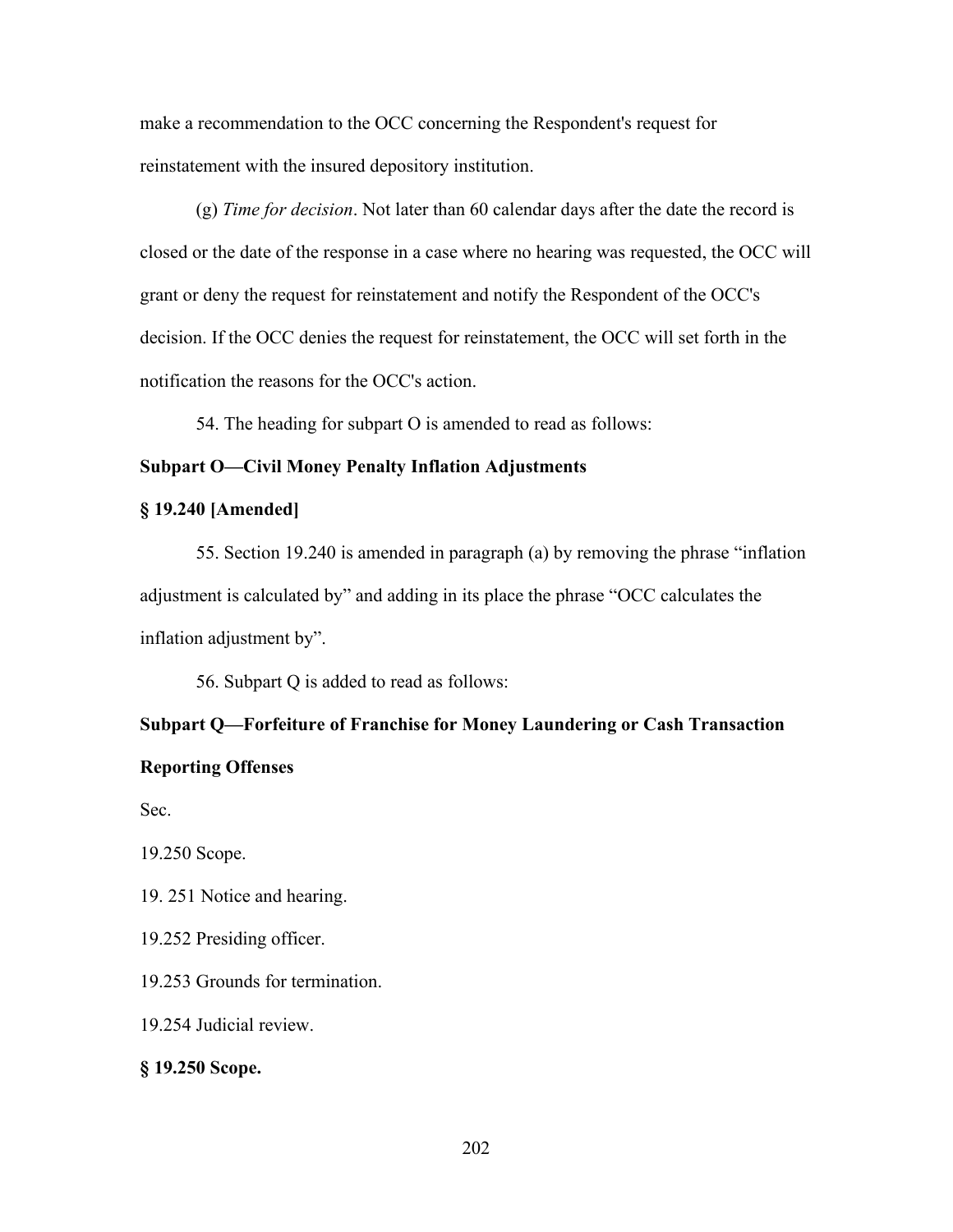Except as provided in this subpart, subpart A of this part applies to proceedings by the Comptroller to determine whether, pursuant to 12 U.S.C. 93(d) or 12 U.S.C. 1464(w), as applicable, to terminate all rights, privileges, and franchises of a national bank, Federal savings association, or Federal branch or agency convicted of a criminal offense under 18 U.S.C. 1956 or 1957 or 31 U.S.C. 5322 or 5324.

## **§ 19.251 Notice and hearing.**

(a) *In general*. After receiving written notification from the Attorney General of the United States of a conviction of a criminal offense under 18 U.S.C. 1956 or 1957 or 31 U.S.C. 5322 or 5324, the Comptroller will:

(1) Issue to the national bank, Federal savings association, or Federal branch or agency a written notice of the Comptroller's intention to terminate all rights, privileges, and franchises of the national bank, Federal savings association, or Federal branch or agency pursuant to section 12 U.S.C. 93(d) or 12 U.S.C. 1464(w); and

(2) Schedule a pretermination hearing.

(b) *Contents of notice*. The notice issued pursuant to paragraph (a)(1) of this section must set forth:

(1) The legal authority for the proceeding and for the OCC's jurisdiction over the proceeding;

(2) The basis of termination pursuant to the factors listed in 12 CFR 19.253;

(3) A proposed order or prayer for an order of termination;

(4) The time, place, and nature of the hearing as required by law or regulation;

(5) The time within which to file an answer as established by the presiding officer;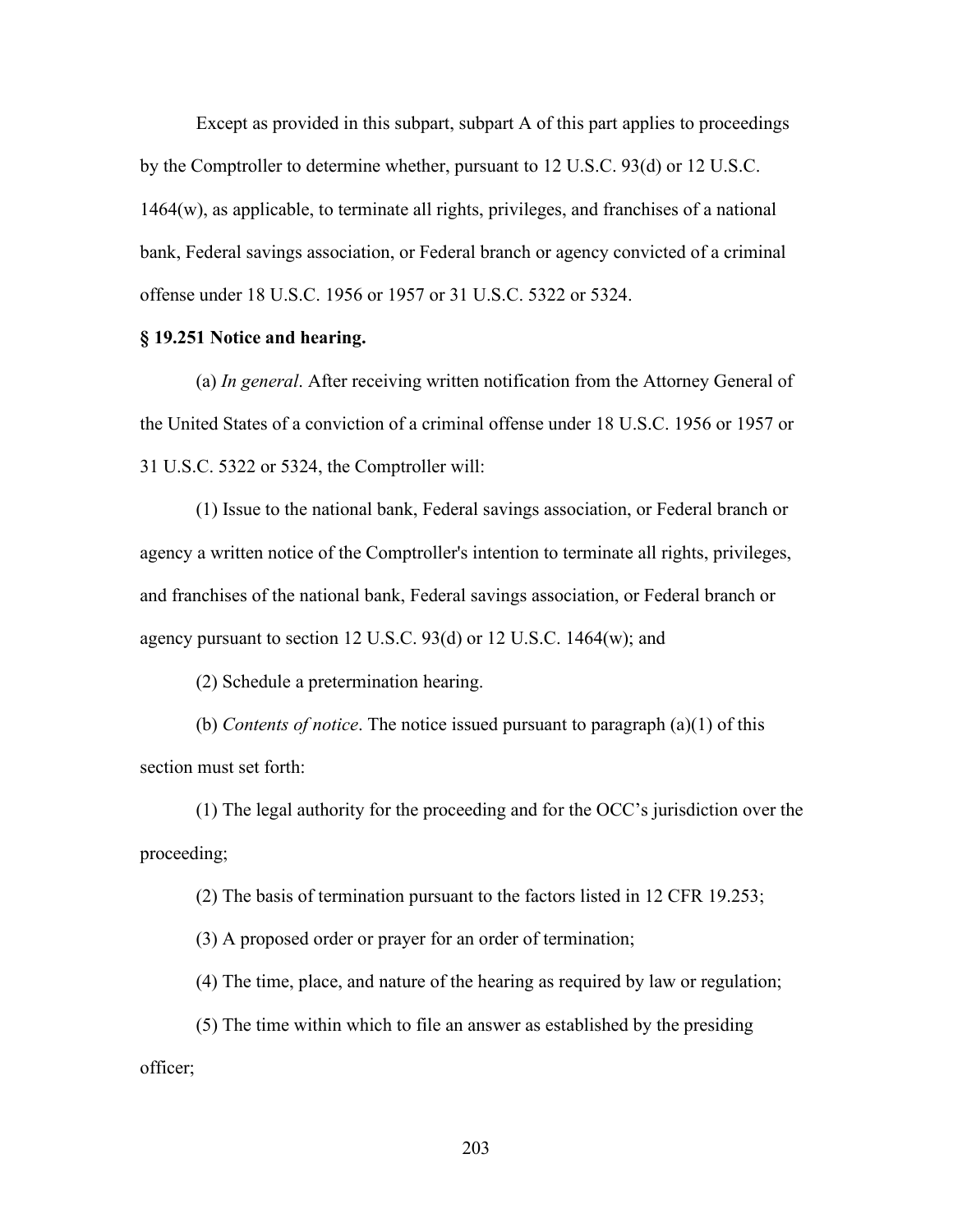(6) That the answer must be filed with the OCC.

(c) *Failure to file an answer*. Unless the national bank, Federal savings association, or Federal branch or agency files an answer within the time specified in the notice, it will be deemed to have consented to termination of its rights, privileges and franchises and the Comptroller may order the termination of such rights, privileges, and franchises.

(d) *Service*. The OCC will serve the notice upon the national bank, Federal savings association, or Federal branch or agency in the manner set forth in 12 CFR  $19.11(c)$ .

#### **§ 19.252 Presiding officer.**

(a) *Appointment*. The Comptroller will designate a presiding officer to conduct the pretermination hearing under this subpart.

(b) *Powers*. The presiding officer has the same powers set forth in 12 CFR 19.5, including the discretion necessary to conduct the pretermination hearing in a manner that avoids unnecessary delay. In addition, the presiding officer may limit the use of discovery and limit opportunities to file written memoranda, briefs, affidavits, or other materials or documents to avoid relitigation of facts already stipulated to by the parties; conceded to by the national bank, Federal savings association, or Federal branch or Federal agency; or otherwise already firmly established by the underlying criminal conviction.

#### **§ 19.253 Grounds for termination.**

In determining whether to terminate a franchise, the Comptroller will take into account the following factors: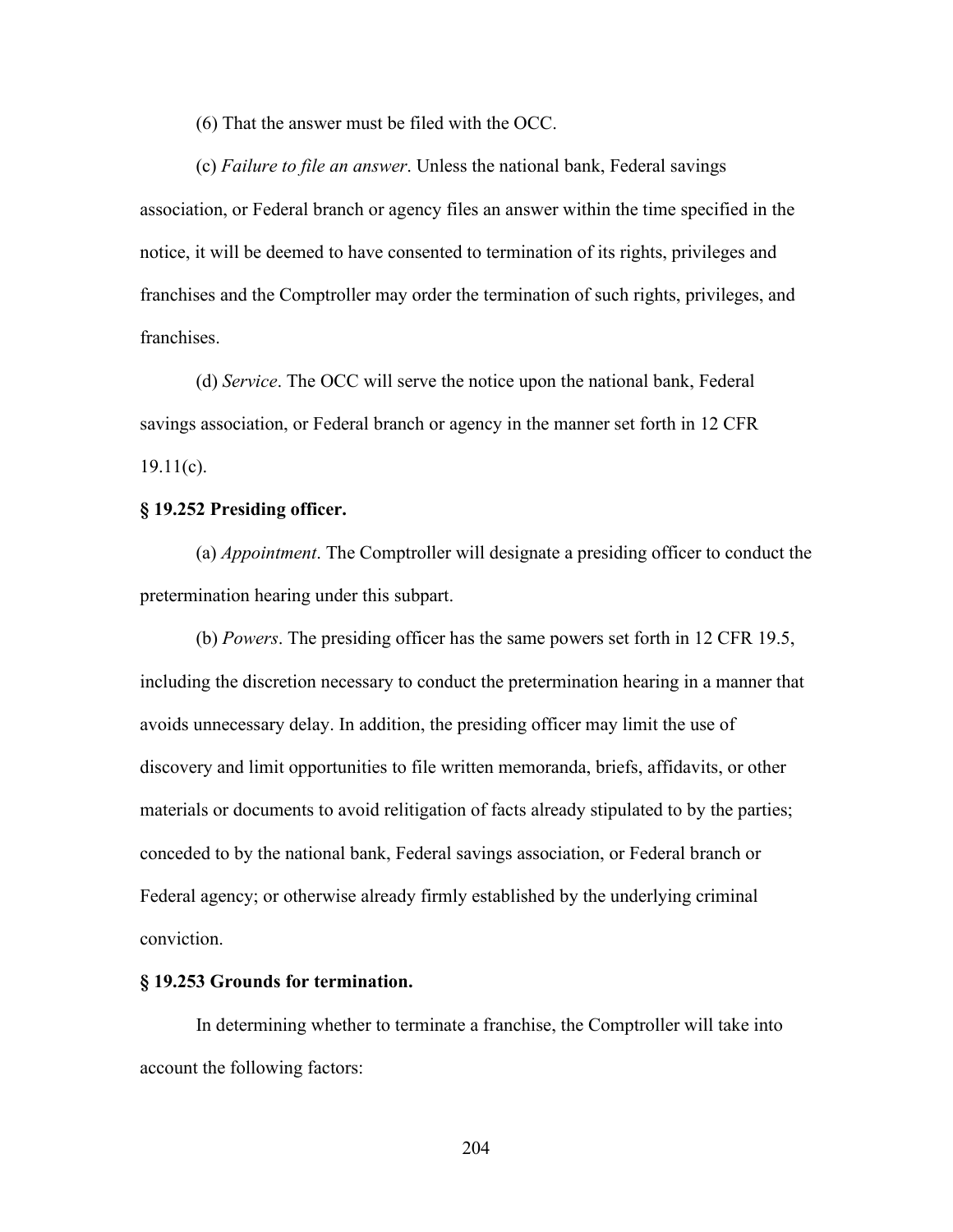(a) The extent to which directors or senior executive officers of the national bank, Federal savings association, or Federal branch or agency knew of, or were involved in, the commission of the money laundering offense of which the national bank, Federal savings association, or Federal branch or agency was found guilty;

(b) The extent to which the offense occurred despite the existence of policies and procedures within the national bank, Federal savings association, or Federal branch or Federal agency which were designed to prevent the occurrence of the offense;

(c) The extent to which the national bank, Federal savings association, or Federal branch or agency has fully cooperated with law enforcement authorities with respect to the investigation of the money laundering offense of which the national bank, Federal savings association, or Federal branch or agency was found guilty;

(d) The extent to which the national bank, Federal savings association, or Federal branch or agency has implemented additional internal controls (since the commission of the offense of which the national bank, Federal savings association, or Federal branch or agency was found guilty) to prevent the occurrence of any money laundering offense; and

(e) The extent to which the interest of the local community in having adequate deposit and credit services available would be threatened by the forfeiture of the franchise.

## **§ 19.254 Judicial review.**

Any national bank, Federal savings association, or Federal branch or agency of a foreign bank whose rights, privileges and franchises have been terminated by order of the Comptroller under this part has the right of judicial review of such order pursuant to 12 U.S.C. 1818(h).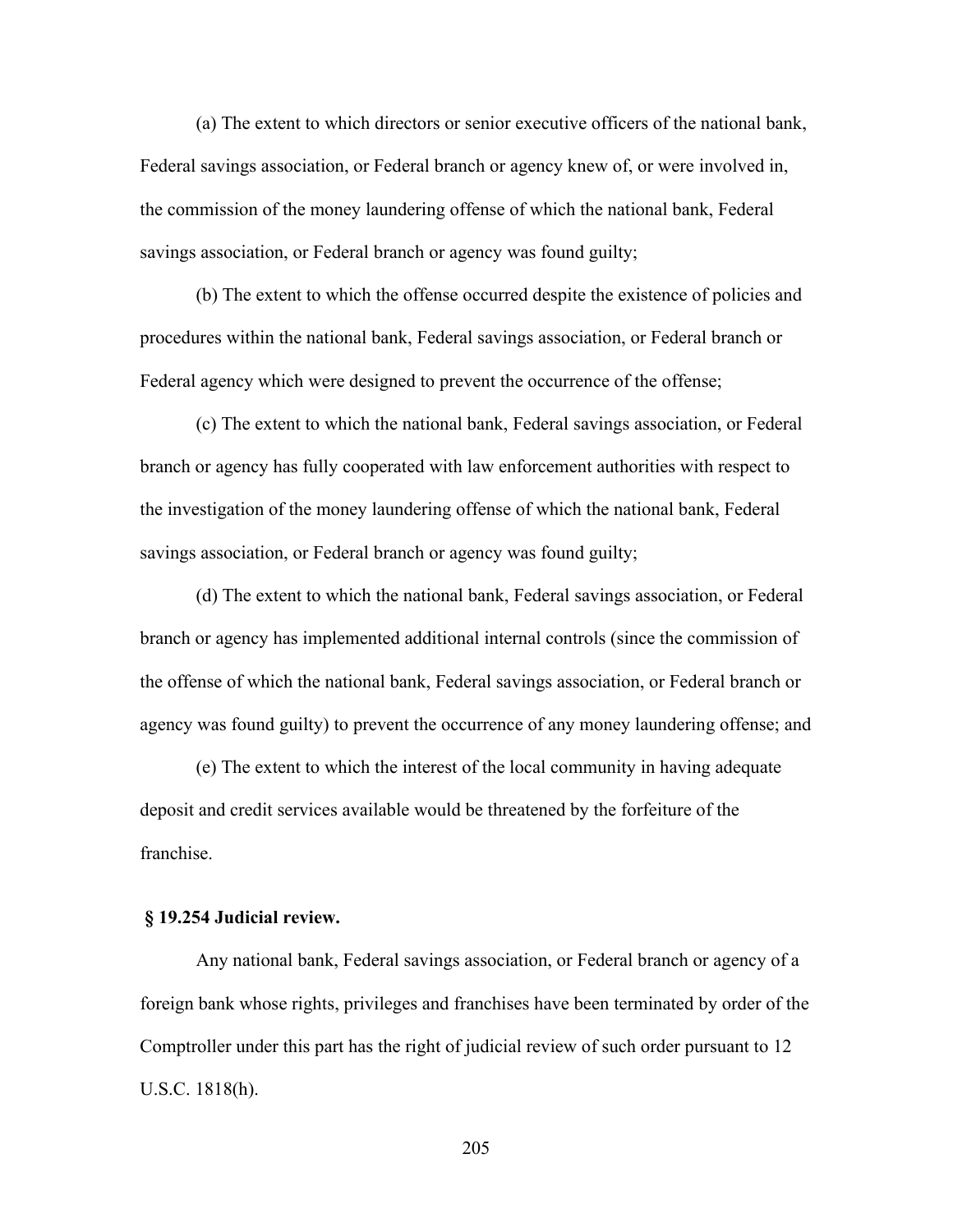57. Subpart R is added to read as follows:

## **Subpart R— Effective Date.**

### **§ 19.260 Effective date**

The Uniform Rules of Practice and Procedure set forth in Subparts A through E and H, I, J, L, M, N, P, and Q will apply to adjudicatory proceedings initiated on or after [INSERT EFFECTIVE DATE OF RULE]. Actions filed and in process before the effective date will continue to be governed by the Rules of Practice and Procedure for national banks, Federal savings associations, and Federal branches and agencies that were in place prior to [INSERT EFFECTIVE DATE OF RULE].]

## **PART 108 [REMOVED]**

58. Part 108 is removed.

## **PART 109 [REMOVED]**

59. Part 109 is removed.

## **PART 112 [REMOVED]**

60. Part 112 is removed.

## **PART 165 [REMOVED]**

61. Part 165 is removed.

## **BOARD OF GOVERNORS OF THE FEDERAL RESERVE SYSTEM**

## **Authority and Issuance**

For the reasons stated in the preamble, the Board proposes to amend parts 238 and

263 of the Code of Federal Regulations as follows:

## **Part 238 – Savings and Loan Holding Companies**

#### **Subpart L — [Removed and Reserved]**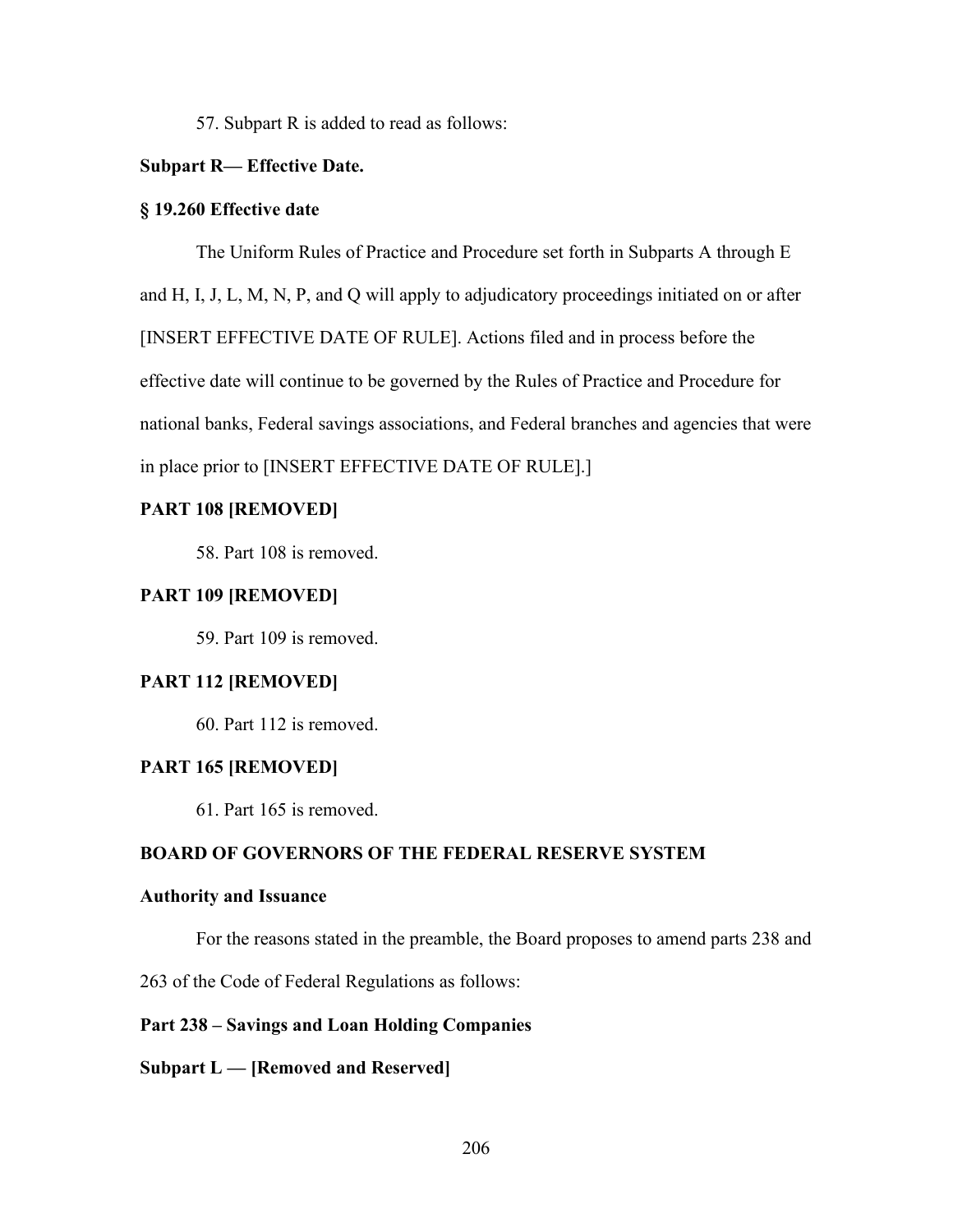62. Remove and reserve part 238, subpart L, consisting of §§ 238.111 through 238.115.

## **Part 263 – Rules of Practice For Hearings**

63. The authority citation for Part 263 is revised as follows:

**Authority:** 5 U.S.C. 504, 554-557; 12 U.S.C. 248, 324, 334, 347a, 504, 505, 1464, 1467, 1467a, 1817(j), 1818, 1820(k), 1829, 1831o, 1831p-1, 1832(c), 1847(b), 1847(d), 1884, 1972(2)(F), 3105, 3108, 3110, 3349, 3907, 3909(d), 4717, 5323, 5362, 5365, 5463, 5464, 5466, 5467; 15 U.S.C. 21, 78l(i), 78o-4, 78o-5, 78u-2; 1639e(K); 28 U.S.C. 2461 note; 31 U.S.C. 5321; and 42 U.S.C. 4012a.

64. Subpart A of part 263 is amended as set forth at the end of the common preamble.

## **Subpart A – [Amended]**

65. Section 263.1 is amended by:

- a. Revising paragraph (e)(10); and
- b. In paragraph (g), removing the term "FDI Act" and adding in its place the word "FDIA".

The revision reads as follows:

# **§ \_\_.1 Scope.** \* \* \* \* \*  $(e)$  \* \* \*

(10) The terms of any final or temporary order issued under section 8 of the FDIA or any written agreement executed by the Board or the former Office of Thrift Supervision ("OTS"), the terms of any condition imposed in writing by the Board or the former OTS in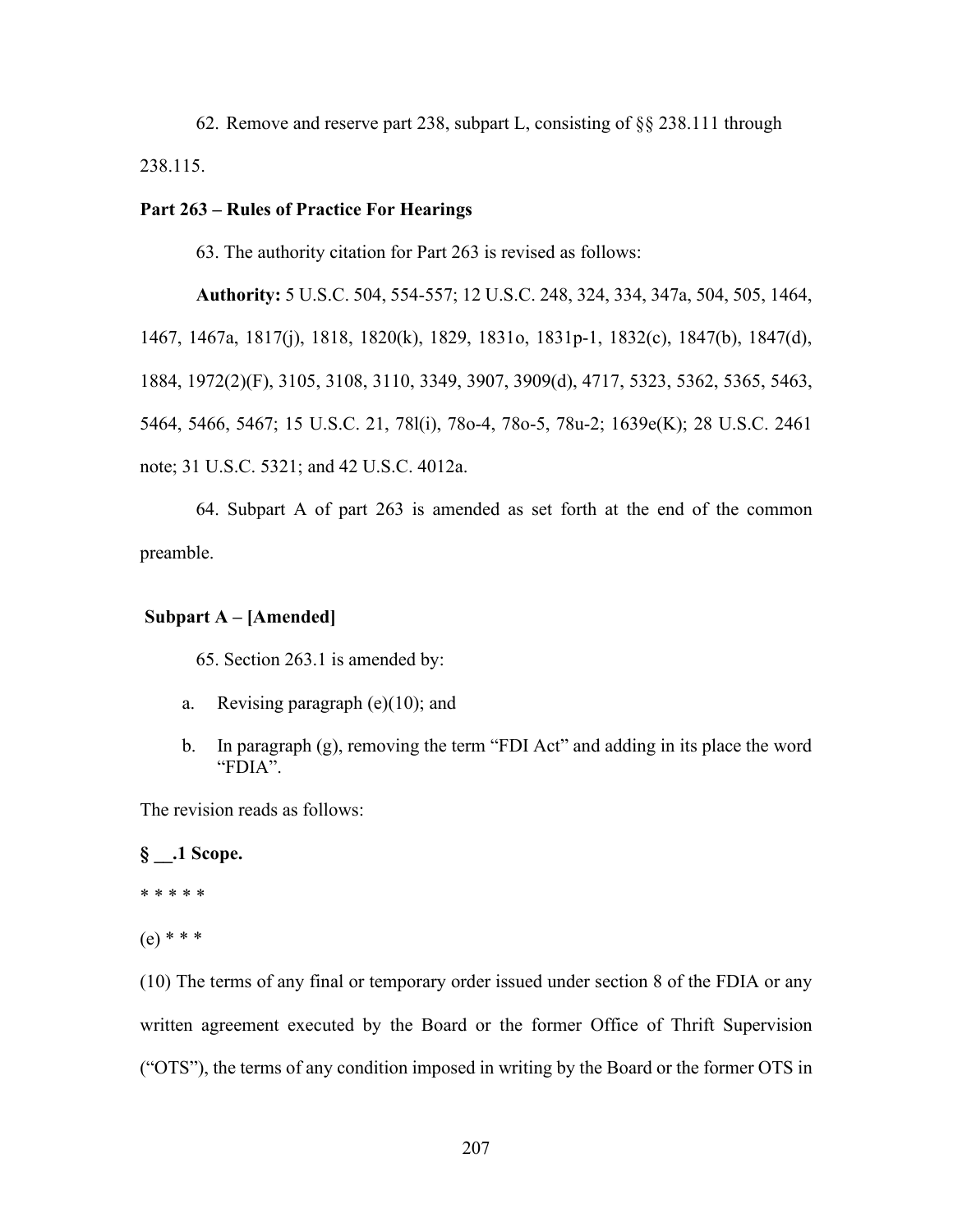connection with the grant of an application or request, certain unsafe or unsound practices, breaches of fiduciary duty, or any law or regulation not otherwise provided herein, pursuant to 12 U.S.C. 1818(i)(2);

66. Section 263.3 is amended by:

a. In paragraph (a), removing the phrase "*Administrative law judge*" and adding the phrase "*Administrative law judge (ALJ)*" in its place;

b. In paragraph (c), removing the phrase "administrative law judge" and adding "ALJ" in its place;

c. Redesignating paragraphs (e) to  $(n)$  as paragraphs  $(f)$  to  $(l)$ , respectively;

d. In paragraph (e), newly-redesignated paragraph (g), and newly-redesignated paragraph (l), adding a new definitions of "electronic signature" and revising the definitions of "institution" and "violation", respectively.

The addition and revisions read as follows:

#### **§ \_\_.3 Definitions.**

\* \* \* \* \*

(e) Electronic signature means electronically affixing the equivalent of a signature to an electronic document filed or transmitted electronically.

\* \* \* \* \*

(g) Institution includes:

(1) Any bank as that term is defined in section  $3(a)$  of the FDIA (12 U.S.C. 1813(a));

(2) Any bank holding company or any subsidiary (other than a bank) of a bank holding company as those terms are defined in the BHC Act (12 U.S.C. 1841 et seq.);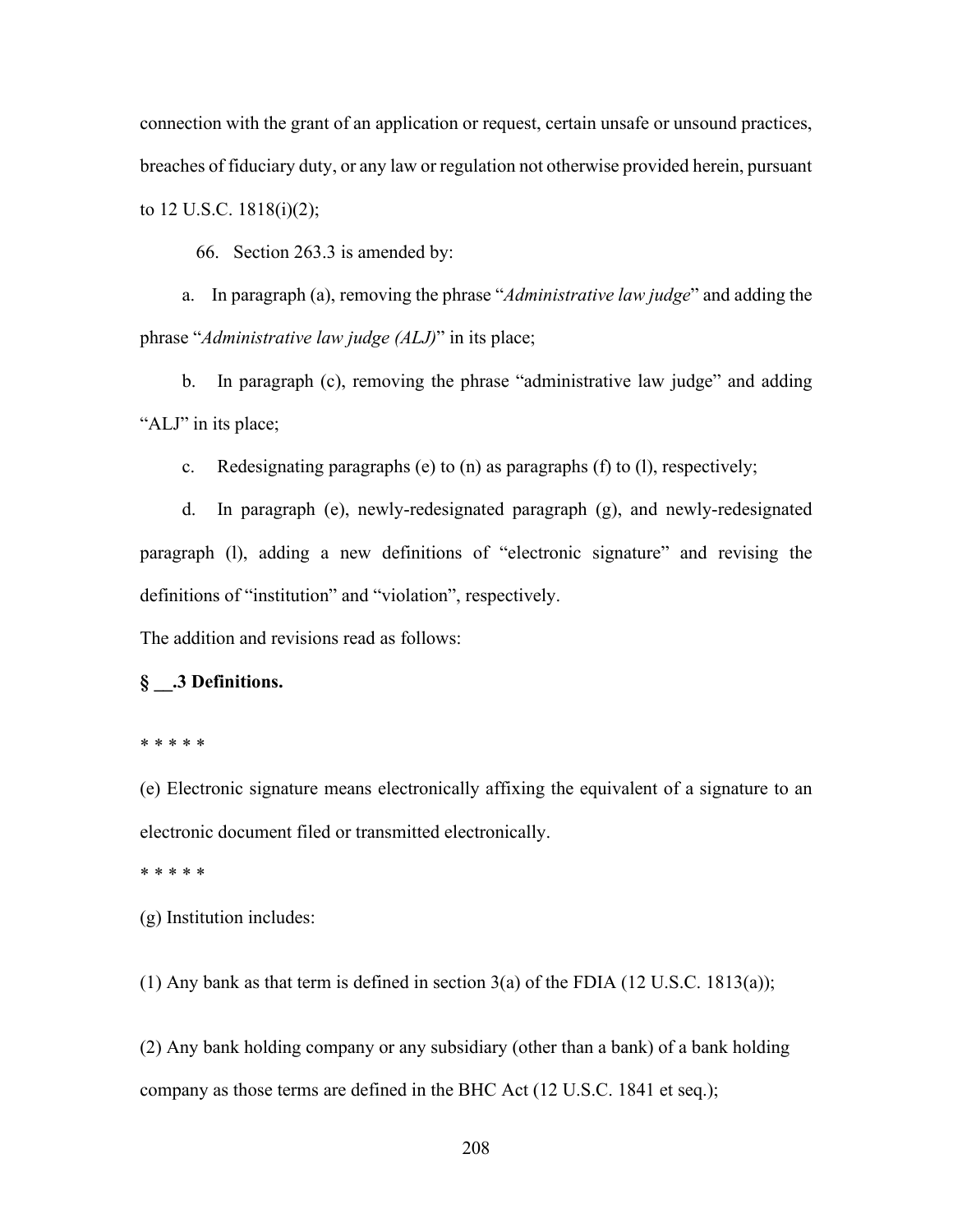(3) Any organization organized and operated under section 25A of the FRA (12 U.S.C. 611 *et seq*.) or operating under section 25 of the FRA (12 U.S.C. 601 *et seq.*);

(4) Any foreign bank or company to which section 8 of the IBA (12 U.S.C. 3106), applies or any subsidiary (other than a bank) thereof;

(5) Any branch or agency as those terms are defined in section 1(b) of the IBA (12 U.S.C.  $3101(1)$ ,  $(3)$ ,  $(5)$ ,  $(6)$ );

(6) Any savings and loan holding company or any subsidiary (other than a depository institution) of a savings and loan holding company as those terms are defined in the HOLA (12 U.S.C. 1461 et seq.);

(7) Any U.S. or foreign nonbank financial company that the Financial Stability Oversight Council ("FSOC") requires the Board to supervise under section 113 of the Dodd-Frank Act  $(12 \text{ U.S.C. } 5323(a)(1), (b)(1))$ , or any subsidiary (other than a bank) thereof;

(8) Any financial market utility or financial institution conducting payment, clearing, or settlement activities that FSOC designates as systematically important under section 804 of the Dodd-Frank Act (12 U.S.C. 5463); and

(9) Any other entity subject to the supervision of the Board.

\* \* \* \* \*

(1) Violation means any violation as that term is defined in section  $3(p)$  of the FDIA (12) U.S.C. 1813(p).

\* \* \* \* \*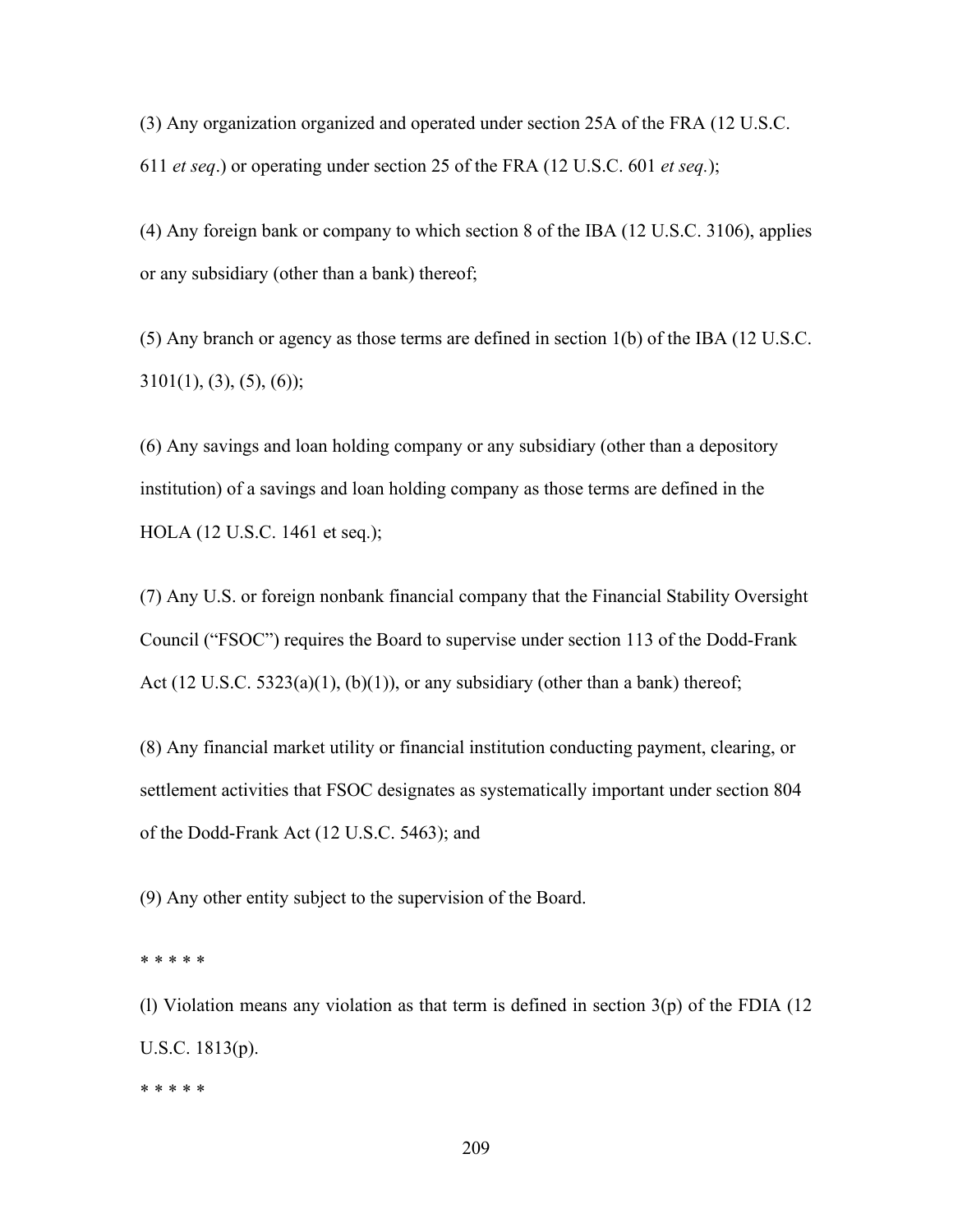## **Subpart B – [Amended]**

67. Section 263.50(b) is amended by removing "shall" and adding in its place the word "will".

68. Section 263.51(c) is amended by removing " $\S$ 263.3(f)" and adding in its place "§263.3".

69. Section 263.52 is amended by:

a. Removing "shall" and adding in its place "must"; and

b. After the first sentence, adding the following sentence: "All papers to be filed with the Board electronically must be sent to: OSEC-Litigation@frb.gov."

70. Section 263.53(a) is amended by removing "shall" and adding in its place "will" in the first sentence.

71. Section 263.53(b) is amended by:

a. In the second sentence, adding ", the manner (e.g., remote means, in person)," after "and the address of the place"; and

b. In the last sentence, removing "shall" and adding in its place "must".

72. Section 263.53(c) is amended to read as follows:

(c) *Issuance of subpoena.* The ALJ must issue the requested deposition subpoena or subpoena *duces tecum* upon a finding that the application satisfies the requirements of this section and of §263.24. If the ALJ determines that the taking of the deposition or its proposed location or manner is, in whole or in part, unnecessary, unreasonable, oppressive, excessive in scope or unduly burdensome, the ALJ may deny the application or may grant it upon such conditions as justice may require. The party obtaining the deposition subpoena or subpoena *duces tecum* will be responsible for serving it on the deponent and all parties to the proceeding in accordance with §263.11. A deposition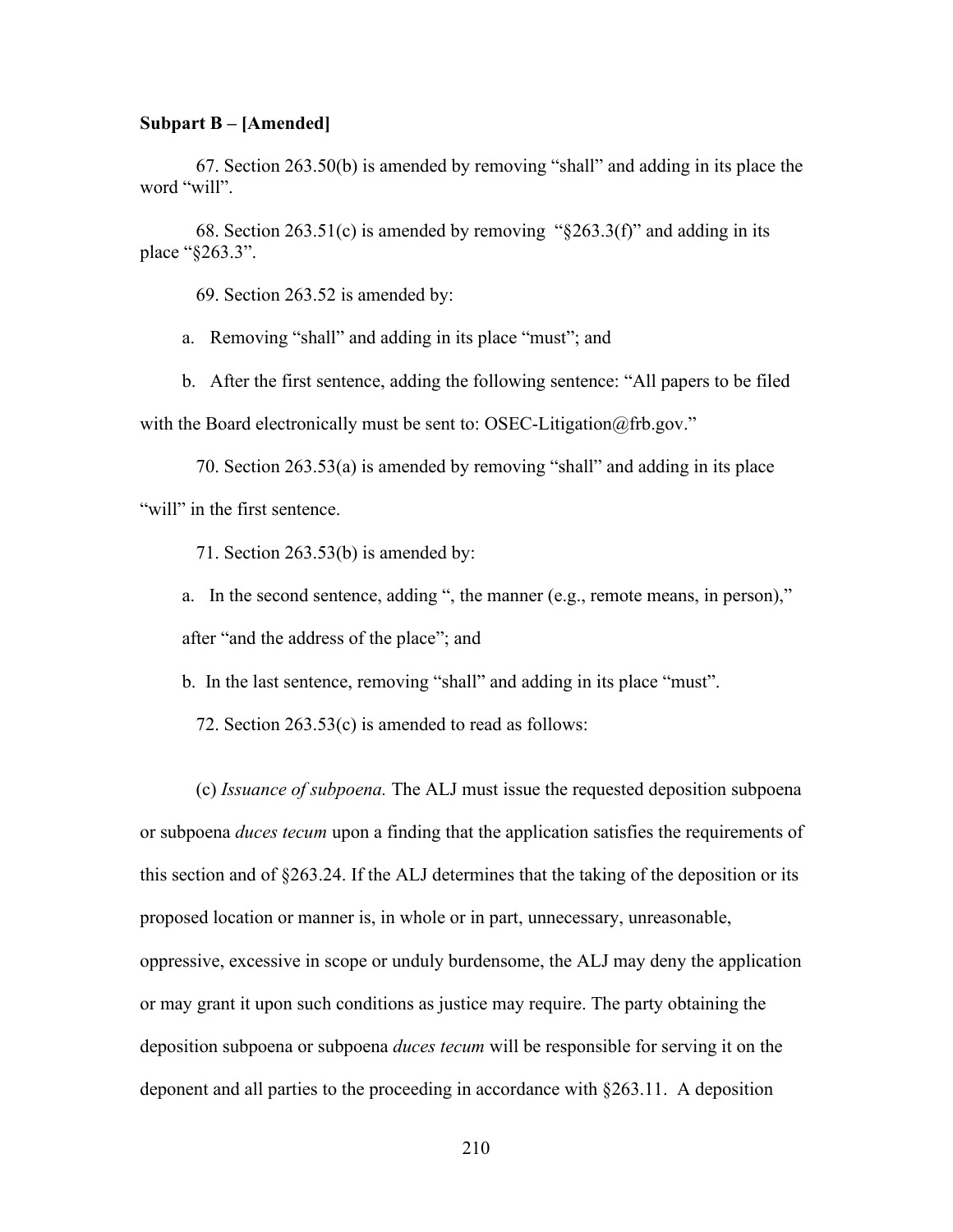subpoena may require the witness to be deposed at any place within the country in which that witness resides or has a regular place of employment, by remote means, or such other convenient place or manner, as the ALJ fixes.

73. Section 263.53(d) is amended by removing "shall" and adding in its place "must" in the last sentence.

74. Section 263.53(e) is amended by removing "shall" and adding in its place "must".

75. Section 263.53(f) is amended to read as follows:

(f) *Conduct of the deposition.* The deponent must be duly sworn. By stipulation of the parties or order by the ALJ, a court reporter or other person authorized to administer an oath may administer the oath remotely, without being in the physical presence of the deponent. Each party may examine the deponent with respect to all non-privileged, relevant and material matters. Objections to questions or evidence must be in the short form, stating the ground for the objection. Failure to object to questions or evidence will not be deemed a waiver except where the grounds for the objection might have been avoided if the objection had been timely presented. The discovery deposition must be transcribed or otherwise recorded as agreed among the parties.

76. Section  $263.53(g)$  is amended by removing "administrative law judge" and adding in its place "ALJ" in the first sentence.

77. Section 263.54 is amended by:

a. Removing "shall" and adding in its place "must"; and

b. Removing "administrative law judge" and adding in its place "ALJ".

78. Section 263.55 is amended to read as follows: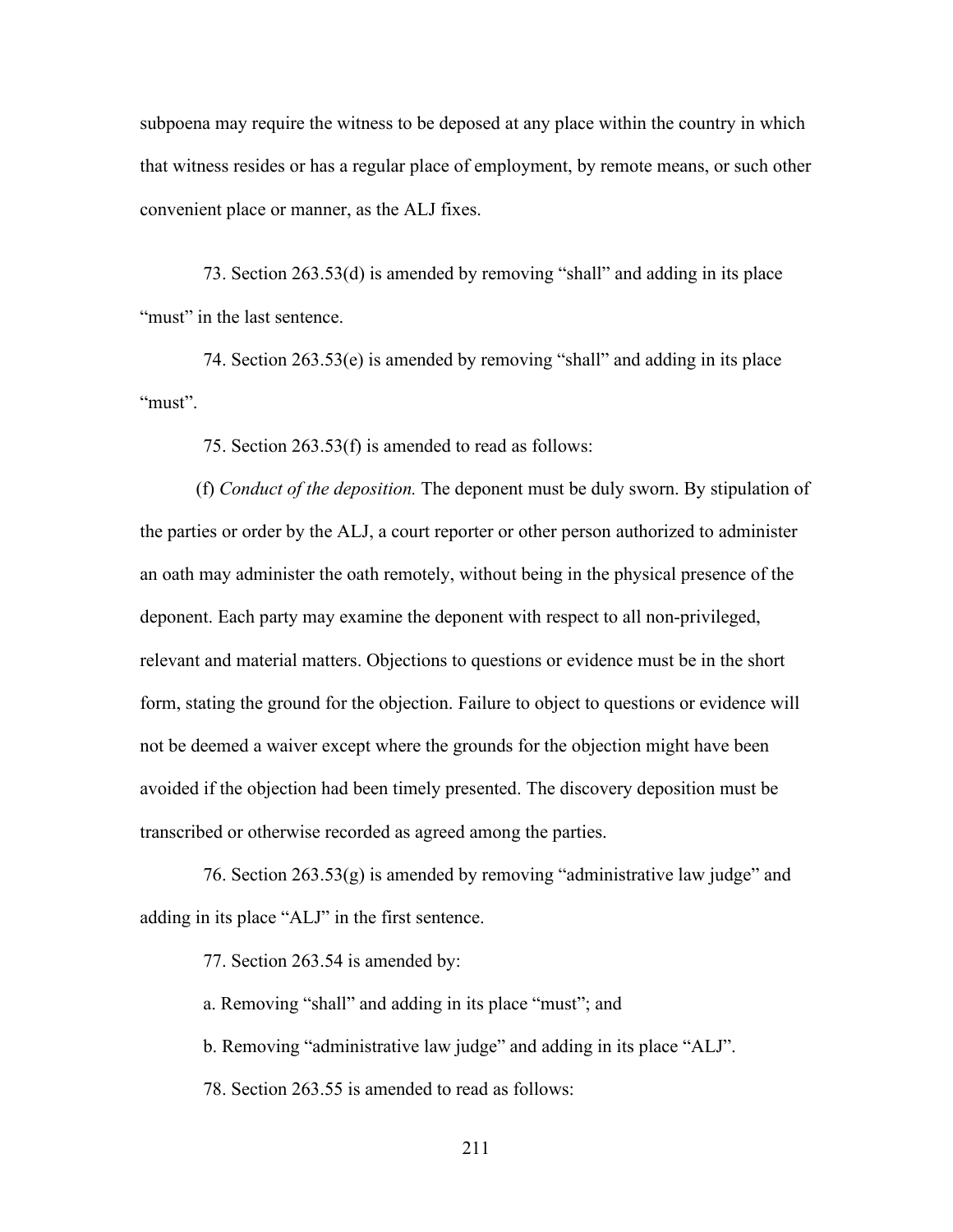## **§ 263.55 Board as Presiding Officer.**

The Board may, in its discretion, designate itself, one or more of its members, or an authorized officer, to act as presiding officer in a formal hearing. In such a proceeding, the authority of Board or its designee will include all the authority provided to an ALJ under these rules. Proposed findings and conclusions, briefs, and other submissions by the parties permitted in subpart A must be filed with the Secretary for consideration by the Board. Sections 263.38 and 263.39 of subpart A will not apply to proceedings conducted under this section.

79. Section 263.56 is amended by removing "shall" wherever it appears and adding in its place "will".

80. Section 263.57 is added to read as follows:

## **§263.57 Sanctions relating to conduct in an adjudicatory proceeding.**

(a) General rule. The administrative law judge ("ALJ") may impose sanctions when any party or person in an adjudicatory proceeding under this part has failed to comply with an applicable statute, regulation, or order, and that failure to comply:

(1) Constitutes contemptuous conduct;

(2) Materially injures or prejudices another party in terms of substantive injury, incurring additional expenses including attorney's fees, prejudicial delay, or otherwise;

(3) Is a clear and unexcused violation of an applicable statute, regulation, or order; or

(4) Unduly delays the proceeding.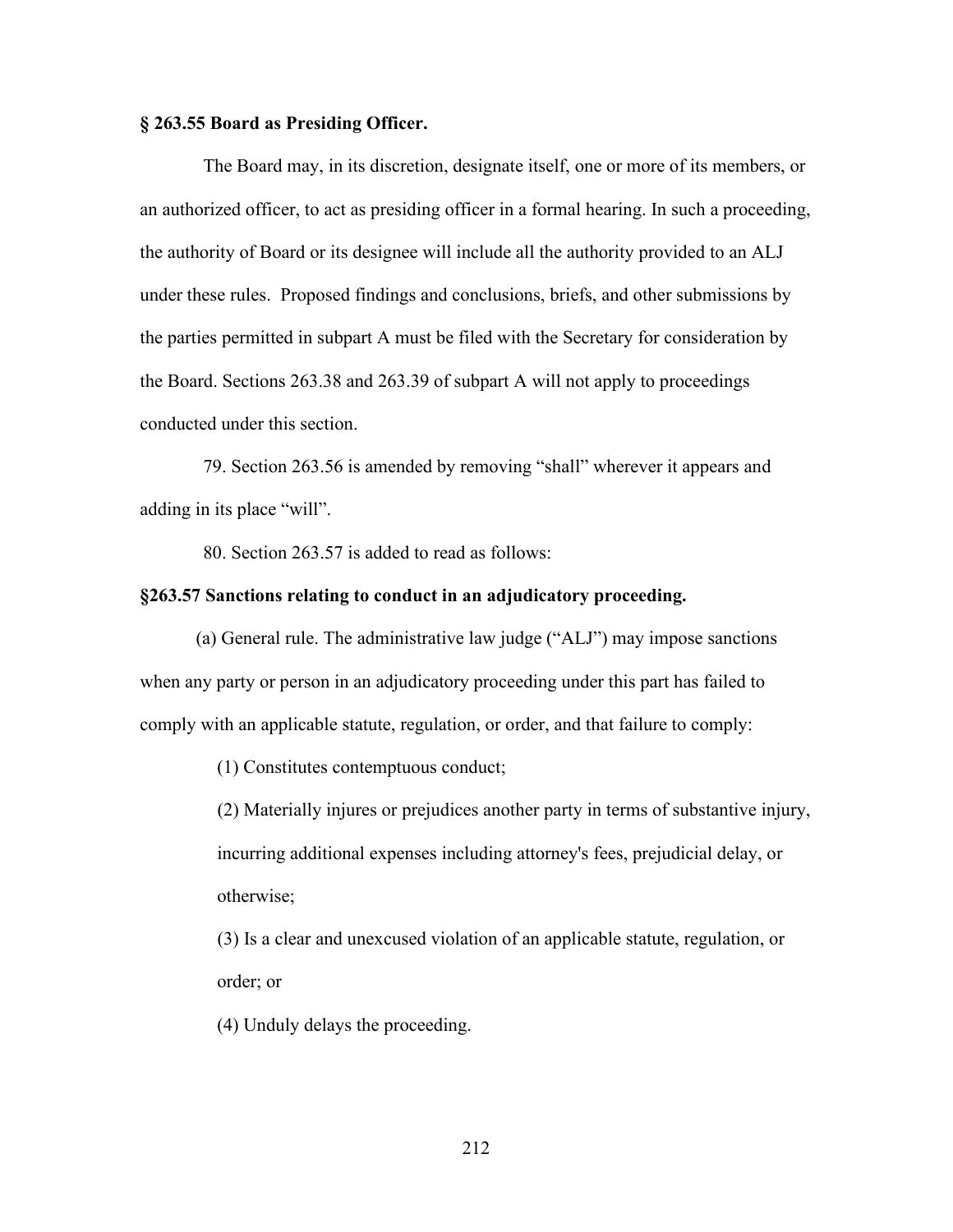(b) Sanctions. Sanctions which may be imposed include any one or more of the following:

(1) Issuing an order against the party;

(2) Rejecting or striking any testimony or documentary evidence offered, or other papers filed, by the party;

(3) Precluding the party from:

(i) contesting specific issues or findings;

(ii) offering certain evidence or challenging or contesting certain evidence offered by another party; or

(iii) making a late filing or conditioning a late filing on any terms that are just;

(4) Assessing reasonable expenses, including attorney's fees, incurred by any other party as a result of the improper action or failure to act; and (5) Excluding or suspending a party or person from the adjudicatory proceeding.

(c) Procedure for imposition of sanctions.

(1) Upon the motion of any party, or on the ALJ's own motion, the ALJ may impose sanctions in accordance with this section. The ALJ must submit to the Board for final ruling the sanction of entering a final order determining the case on the merits.

(2) No sanction authorized by this section, other than refusal to accept late filings, must be imposed without prior notice to all parties and an opportunity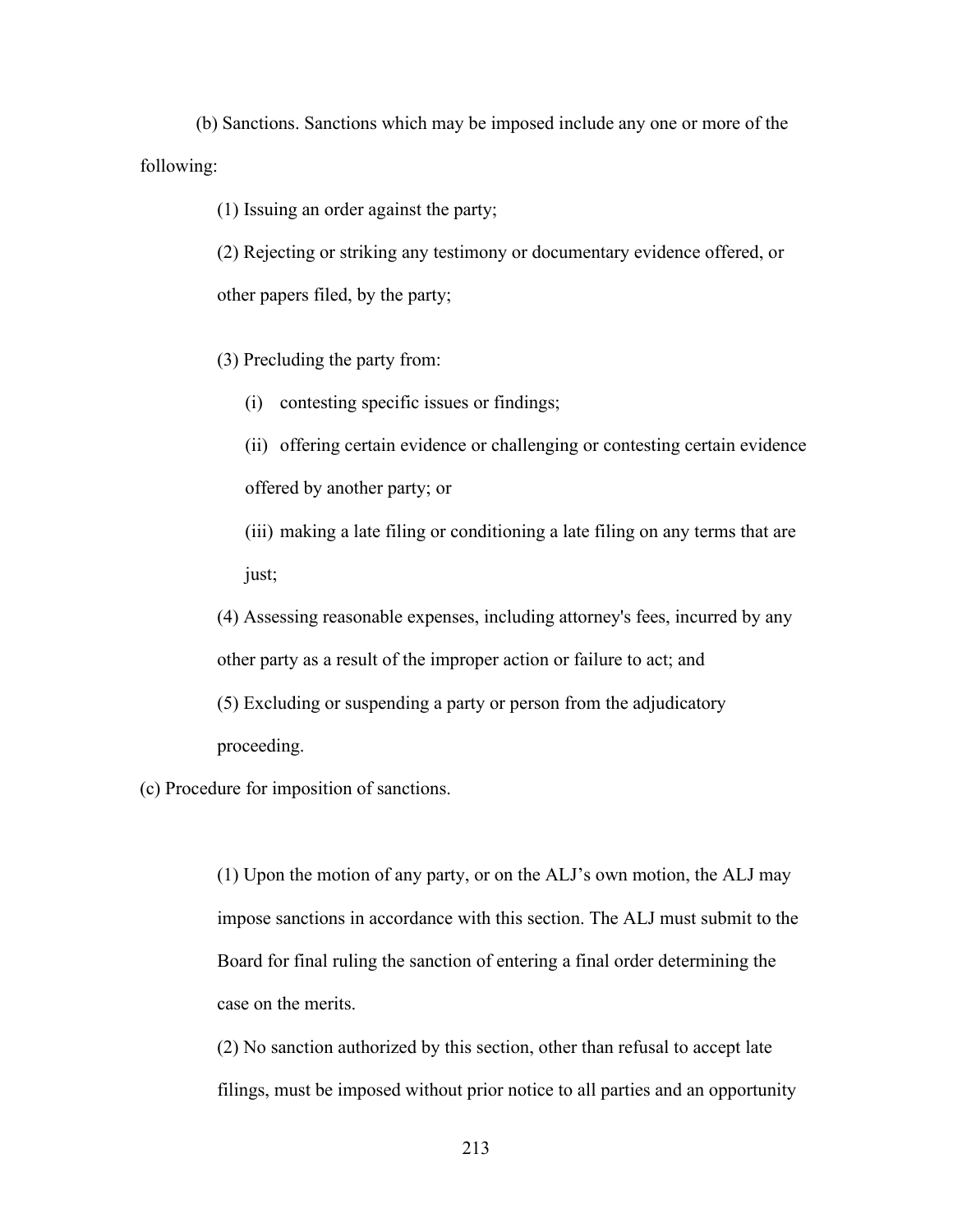for any party or person against whom sanctions would be imposed to be heard. Such opportunity to be heard may be on such notice, and the response may be in such form, as the ALJ directs. The ALJ may limit the opportunity to be heard to an opportunity of a party or person to respond orally immediately after the act or inaction covered by this section is noted by the ALJ.

(3) Requests for the imposition of sanctions by any party, and the imposition of sanctions, are subject to interlocutory review in the same manner as any other ruling by the ALJ.

(d) Section not exclusive. Nothing in this section precludes the ALJ or the Board from taking any other action, or imposing any restriction or sanction, authorized by applicable statute or regulation.

81. Subpart K is added to read as follows:

## **Subpart K—Formal Investigative Proceedings**

#### **§ 263.450 Scope.**

(a) The procedures of this subpart must be followed when a formal investigation is instituted and conducted pursuant to: section  $8(n)$  of the FDIA (12 U.S.C. 1818 $(n)$ ); section 10(c) of the FDIA (12 U.S.C. 1820(c)); section 7(j)(15) of the FDIA (12 U.S.C.  $1817(j)(15)$ ; section 5(f) of the Bank Holding Company Act (12 U.S.C. 1844(f)); sections 10(b)(4) and 10(g)(2) of HOLA (12 U.S.C. 1464(b)(4) and 1467a(g)(2)); or section 162 of the Dodd-Frank Act (12 U.S.C. 5362).

(b) Nothing in this subpart prohibits the Board from conducting informal investigations or obtaining information by any means other than a subpoena issued pursuant to this subpart.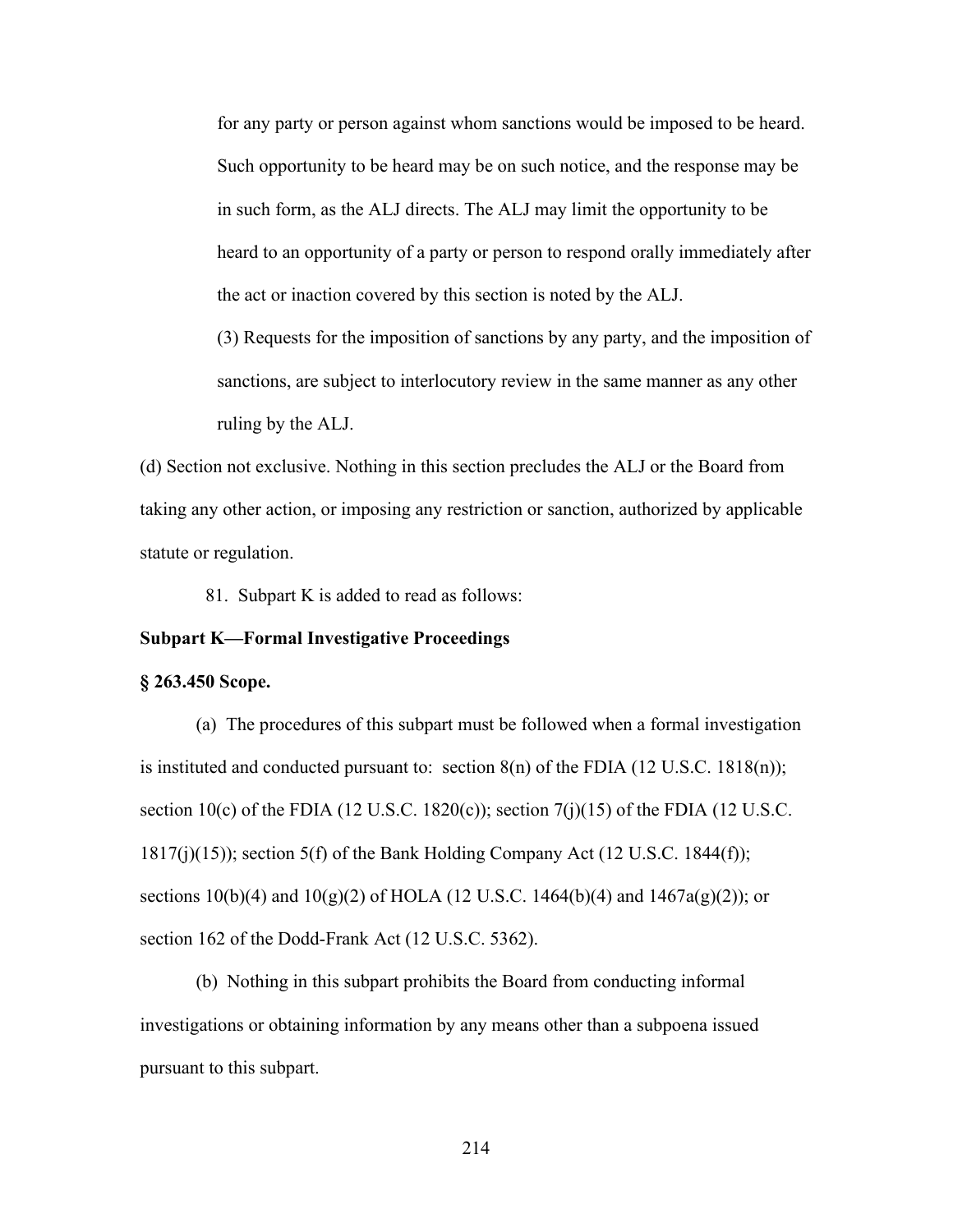(c) This subpart does not apply to adjudicatory proceedings as to which hearings are required by statute, the rules for which are contained in part 262 and subpart A of part 263 of this chapter.

## **§ 263.451 Definitions**.

As used in this subpart:

(a) *Formal investigative proceeding* means an investigation conducted pursuant to an order of investigation as provided in § 263.452(a) of this subpart.

(b) *Designated representative* means the person or persons empowered by the Board or by the General Counsel or his or her designees in accordance with 12 CFR 265.6 to conduct a formal investigative proceeding.

## **§ 263.452 Conduct of a formal investigative proceeding.**

(a) A formal investigative proceeding may be initiated upon issuance of an order of investigation by the Board or by the General Counsel or his or her designees in accordance with 12 CFR 265.6. The order of investigation must indicate the purpose of the formal investigative proceeding and designate the Board's representatives to direct the conduct of the investigation.

(b) Any person who is compelled or requested to furnish documentary evidence or testimony at a formal investigative proceeding may, upon request, inspect a copy of the order of investigation at a time and place that the Board's designated representative determines to be appropriate. Any person who is compelled or requested to furnish documentary evidence or testimony in a formal investigative proceeding may not refuse to comply with a subpoena on the grounds that the order of investigation was not made available in advance of the date of production or testimony set forth in a subpoena.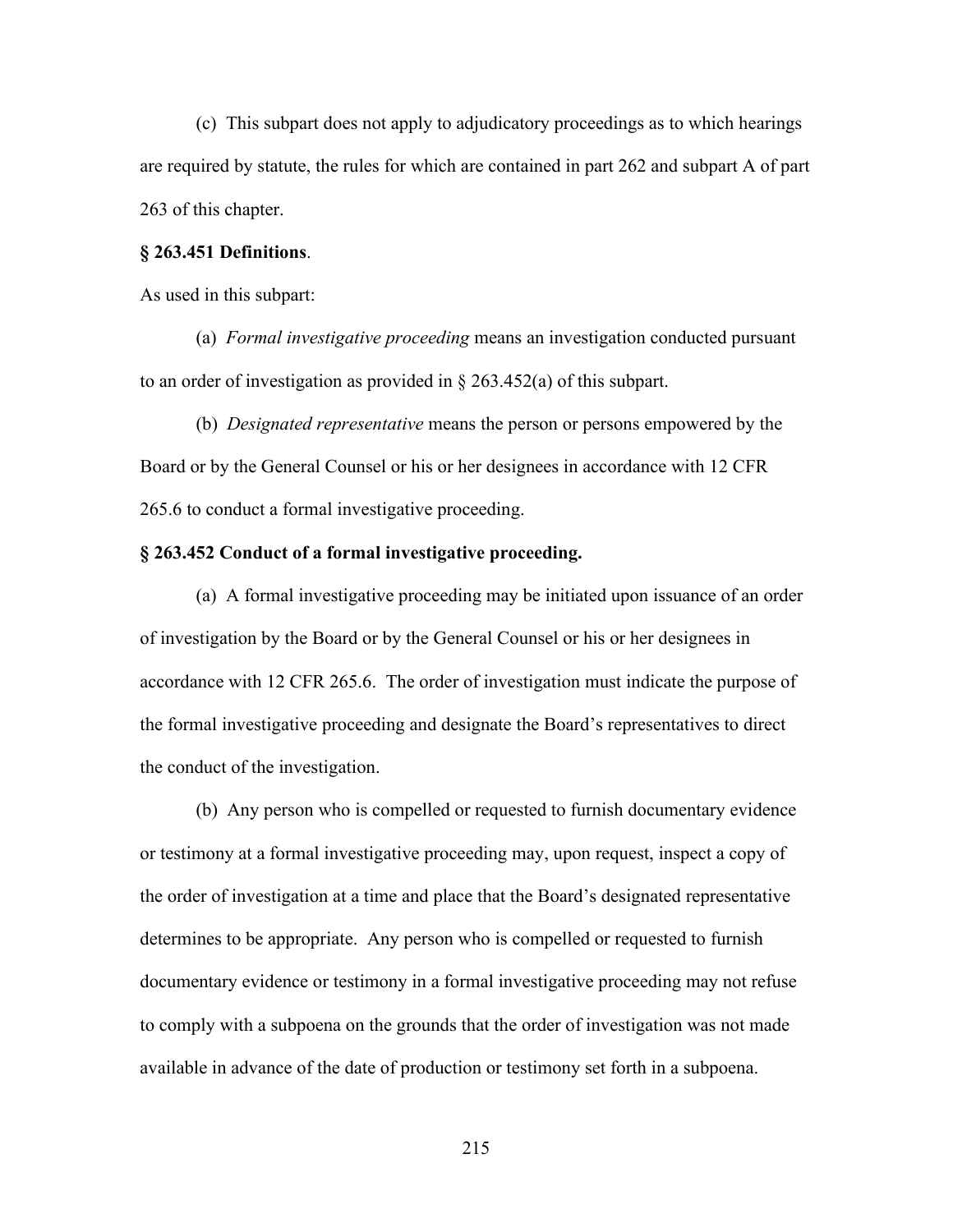(c) Copies of an order of investigation may not be produced to or retained by any person except with the express written approval of the Board officer supervising the investigation. The Board may provide a copy of an order of investigation, in whole or in part, if the Board officer concludes, in the officer's discretion, that disclosure of the order of investigation would not infringe upon the privacy of persons involved in the investigation or impede the conduct of the investigation.

### **§ 263.453 Powers of the designated representative.**

The designated representative conducting the formal investigative proceeding will have the power to administer oaths and affirmations, to take and preserve testimony under oath, to issue subpoenas *ad testificandum* and subpoenas *duces tecum* and to apply for their enforcement to the United States District Court for the judicial district or the United States court in any territory in which the witness or company subpoenaed resides or conducts business, or such other judicial district provided by law.

#### **§ 263.454 Confidentiality of proceedings.**

Formal investigative proceedings conducted pursuant to this subpart are confidential and, unless otherwise ordered or permitted by the Board, or required by law, the entire record of any formal investigative proceeding, including the order of investigation authorizing the proceeding, the transcripts of such proceeding, and all documents and information obtained by the designated representative(s) during the course of the formal investigative proceeding will be confidential. If the Board issues a notice of charges or otherwise initiates an administrative (adjudicatory) hearing, disclosure of documents and information obtained by the Board's designated representative(s) during the course of the formal investigative proceeding will be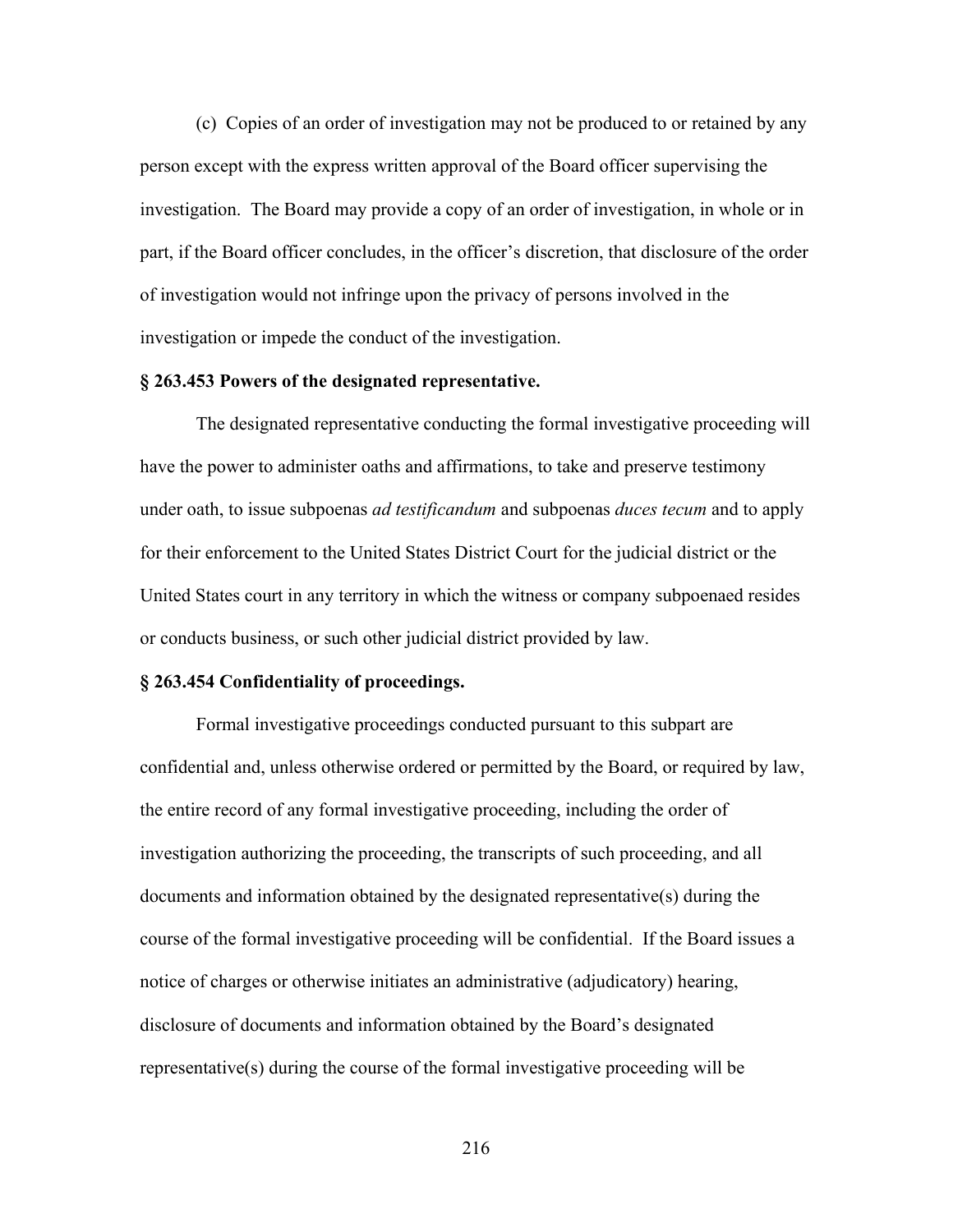governed by the Board's Rules of Practice for Hearings and Local Rules (subparts A and B of 12 CFR 263).

#### **§ 263.455 Transcripts.**

(a) Transcripts of testimony, if any, must be recorded by an official reporter, or by any other person or means designated by the designated representative conducting the investigation.

(b) Transcripts will be treated as confidential and must not be disclosed to any party except as provided in this subpart or as otherwise ordered or permitted by the Board, or required by law or regulation.

#### **§ 263.456 Rights of witnesses.**

(a) Any witness in a formal investigative proceeding may be accompanied and advised by an attorney personally representing that witness.

(1) Such attorney must be a member in good standing of the bar of any state, Commonwealth, possession, territory, or the District of Columbia, who has not been suspended or debarred from practice before the Board in accordance with any provision of part 263 of this chapter, including paragraph (a)(4) of this section.

(2) Such attorney may advise the witness before, during, and after the taking of the witness's testimony and may briefly question the witness, on the record, at the conclusion of the witness's testimony, for the sole purpose of clarifying any of the answers the witness has given. During the taking of the testimony of a witness, such attorney may make summary notes solely for the attorney's use in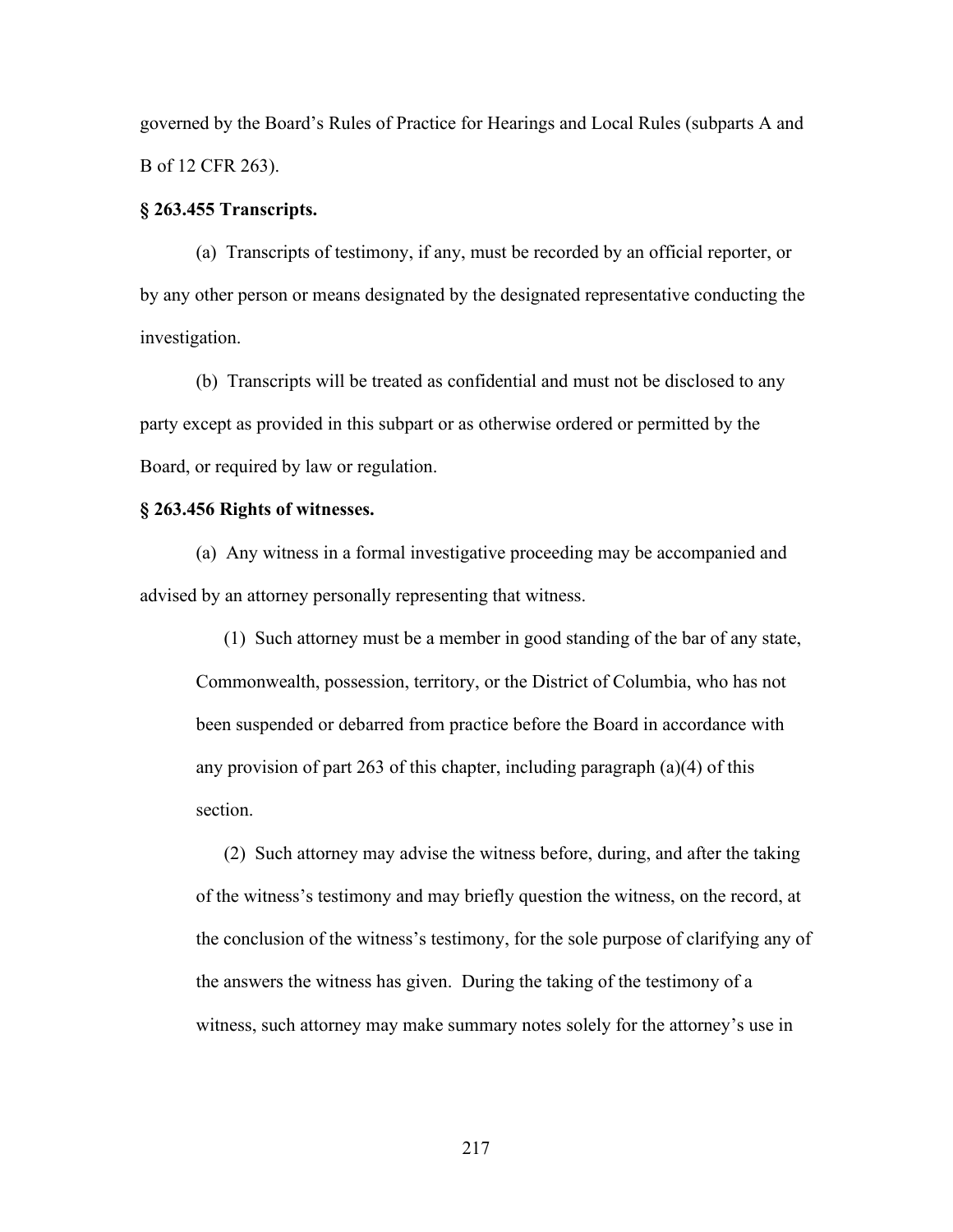representing the witness. Neither the attorney nor witness may retain copies of exhibits used or introduced in the course of a witness's testimony.

(3) All witnesses must be sequestered, and, unless permitted in the discretion of the designated representative, no witness or accompanying attorney may be present during the taking of testimony of any other witness called in such formal investigative proceeding. Attorneys for any other interested persons or entities will not, unless permitted in the discretion of the designated representative, have a right to be present during the testimony of any witness not personally being represented by such attorneys.

(4) The Board, for good cause, may exclude a particular attorney from further participation in any formal investigative proceeding in which the Board has found the attorney to have engaged in dilatory, obstructionist, egregious, contemptuous or contumacious conduct. The designated representative conducting the formal investigative proceeding may report to the Board instances of apparently dilatory, obstructionist, egregious, contemptuous or contumacious conduct on the part of an attorney. After due notice to the attorney, the Board may take such action as the circumstances warrant, including suspending any attorney representing a witness from further participation in the investigative proceeding, based upon a written record evidencing the conduct of the attorney in the formal investigative proceeding or such other or additional written or oral presentation as the Board may permit or direct.

(b) A witness may inspect the transcript of the witness's own testimony, without retaining a copy thereof, for the purpose of making non-substantive corrections to the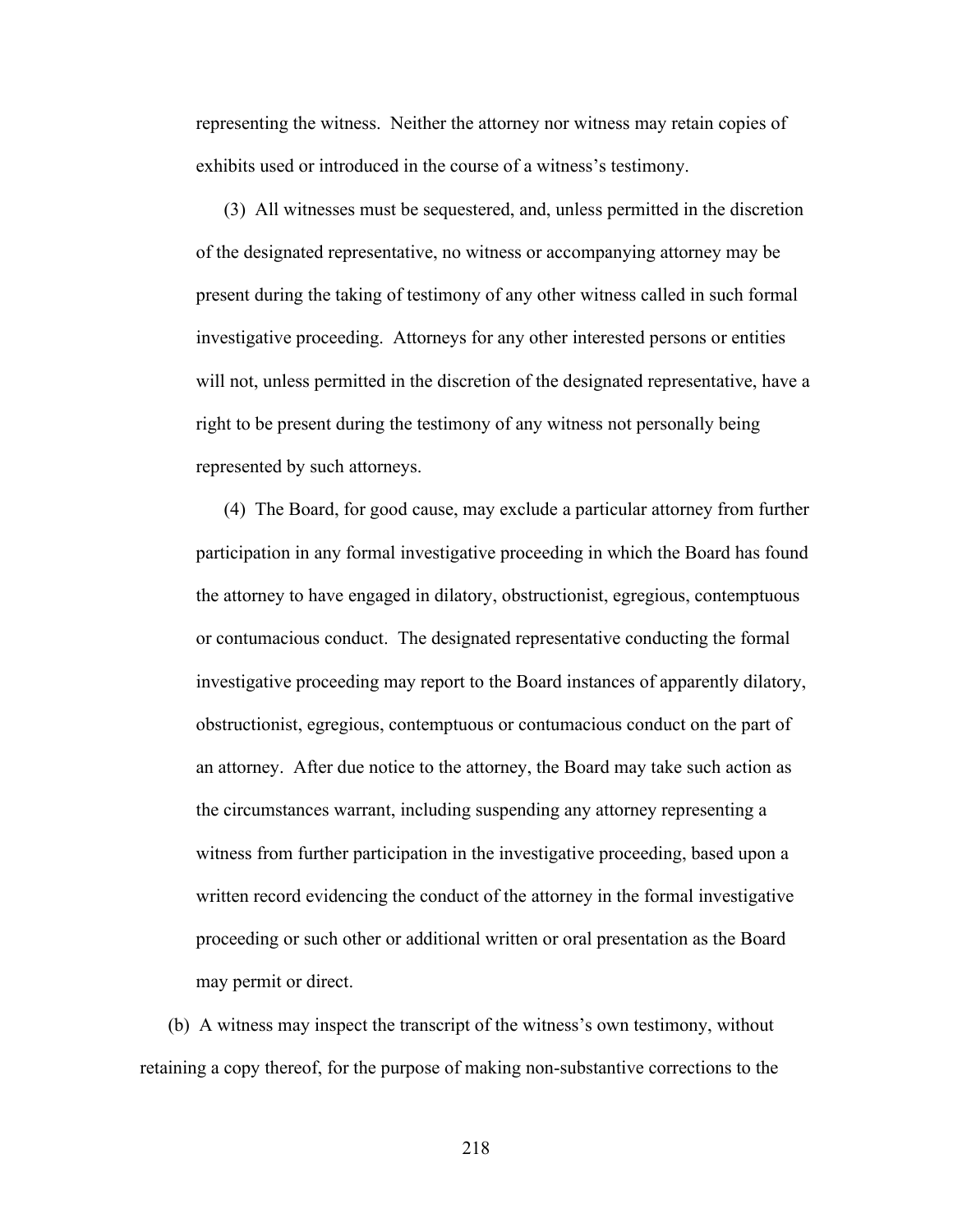transcript at a time and place that the designated representative determines to be appropriate in consideration of all relevant factors, including the convenience of the witness.

(c) A witness may, solely for the use of the witness and the witness's attorney, obtain a copy of the transcript of the witness's testimony, provided that the witness submits a written request for the transcript and the witness requesting a copy of the witness's testimony bears the cost thereof. However, the Board officer supervising the formal investigative proceeding may deny such a request if, in the officer's discretion, the provision of the transcript may infringe the privacy of third persons involved in the investigation, or impede or interfere with the conduct of any investigation. If the Board issues a notice of charges or otherwise initiates an administrative (adjudicatory) hearing, disclosure of formal investigative transcripts obtained by the Board's designated representative(s) during the course of the formal investigative proceeding will be governed by the Board's Rules of Practice for Hearings and Local Rules (subparts A and B of 12 CFR 263).

#### **§ 263.457 Subpoenas.**

- (a) *Service.* Service of a subpoena may be made:
	- (1) By personal service;

(2) If the person to be served is an individual, by delivery to a person of suitable age and discretion at the physical location where the individual resides or works;

(3) By delivery to an agent which, in the case of a corporation or other association, is delivery to an officer, director, managing or general agent, or to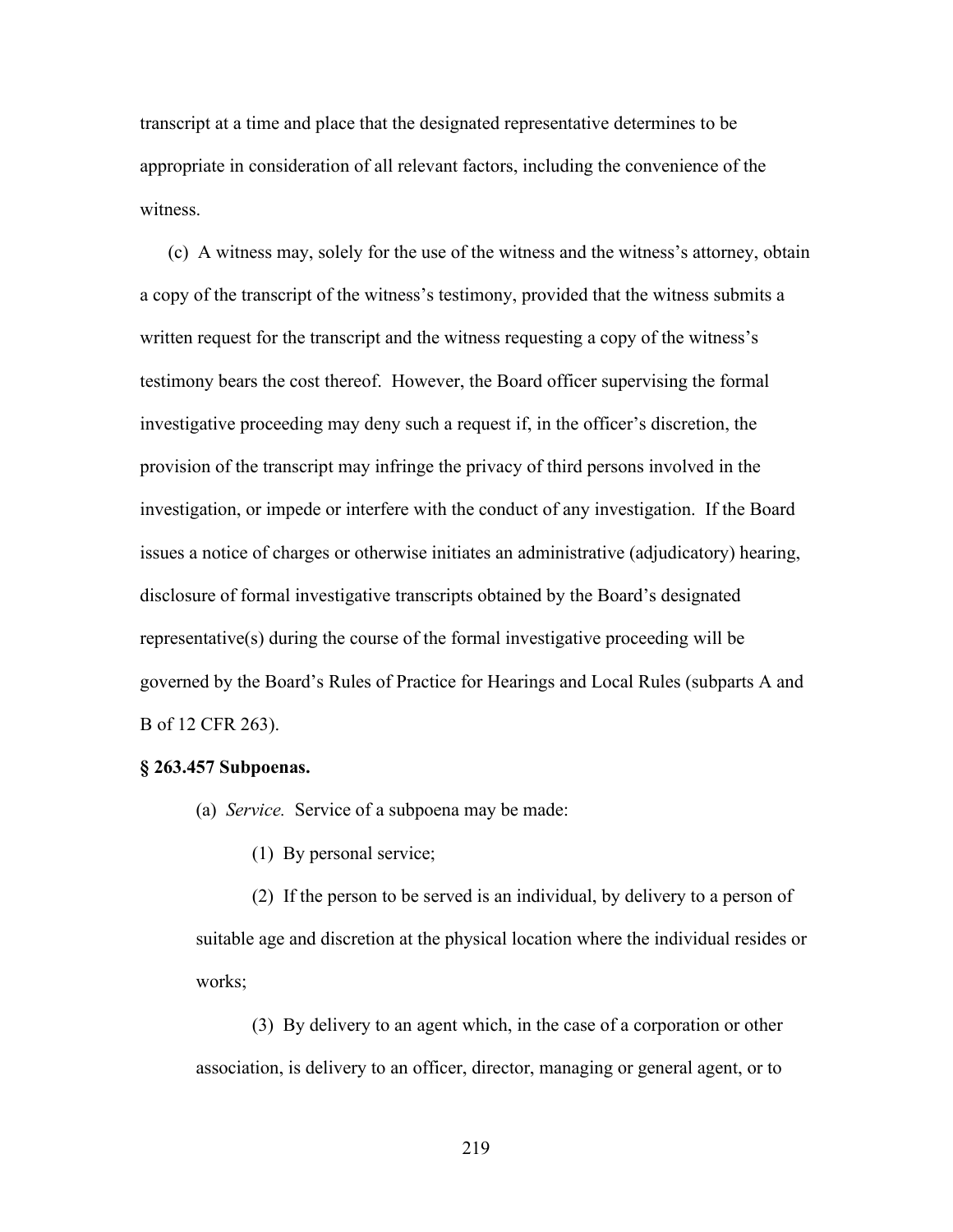any other agent authorized by appointment or by law to receive service and, if the agent is one authorized by statute to receive service and the statute so requires, by also mailing a copy to the party;

(4) By registered or certified mail or by an express delivery service addressed to the person's or authorized agent's last known address; or

(5) In such other manner as is reasonably calculated to give actual notice.

(b) *Area of service*. Service in any state, territory, possession of the United States, or the District of Columbia, on any person or company doing business in any state, territory, possession of the United States, or the District of Columbia, or on any person as otherwise provided by law, is effective without regard to the place where the hearing or testimony is held, provided that if service is made on a foreign bank in connection with an action or proceeding involving one or more of its branches or agencies located in any state, territory, possession of the United States, or the District of Columbia, service must be made on at least one branch or agency so involved. Foreign nationals are subject to such subpoenas if such service is made upon a duly authorized agent located in the United States or such other means permissible by law.

(c) *Witness fees and mileage*. Witnesses summoned in any proceeding under this subpart must be paid the same fees and mileage that are paid witnesses in the district courts of the United States. Such fees and mileage need not be tendered when the subpoena is issued on behalf of the Board by any of its designated representatives.

#### **FEDERAL DEPOSIT INSURANCE CORPORATION**

For the reasons set out in the joint preamble, the FDIC proposes to amend 12 CFR part 308 as follows.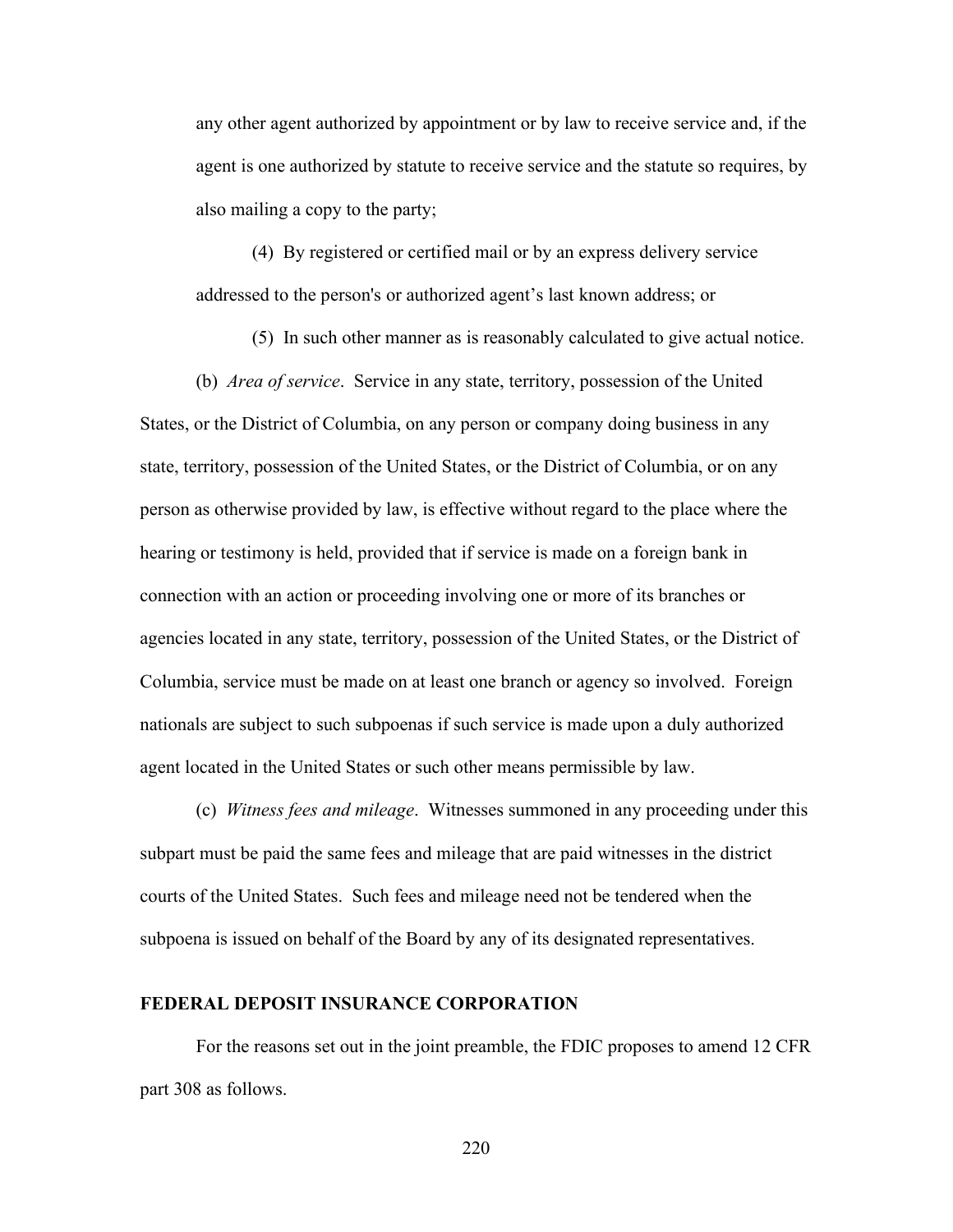#### **PART 308 – RULES OF PRACTICE AND PROCEDURE**

82. The authority citation for part 308 continues to read as follows:

**Authority:** 5 U.S.C. 504, 554–557; 12 U.S.C. 93(b), 164, 505, 1464, 1467(d), 1467a,

1468, 1815(e), 1817, 1818, 1819, 1820, 1828, 1829, 1829(b), 1831i, 1831m(g)(4), 1831o,

1831p–1, 1832(c), 1884(b), 1972, 3102, 3108(a), 3349, 3909, 4717, 5412(b)(2)(C),

5414(b)(3); 15 U.S.C. 78(h) and (i), 78o(c)(4), 78o–4(c), 78o–5, 78q–1, 78s, 78u, 78u–2,

78u–3, 78w, 6801(b), 6805(b)(1); 28 U.S.C. 2461 note; 31 U.S.C. 330, 5321; 42 U.S.C.

4012a; Pub. L. 104–134, sec. 31001(s), 110 Stat. 1321; Pub. L. 109–351, 120 Stat. 1966;

Pub. L. 111–203, 124 Stat. 1376; Pub. L. 114– 74, sec. 701, 129 Stat. 584.

83. Add subpart A to part 308, as set forth at the end of the common preamble.

#### **Subpart A – [Amended]**

84. Section 308.1 is amended by:

- a. Revising the introductory text;
- b. Removing quotation marks within parenthesis in paragraphs (a), (c), (d),

#### $(e)(2)-(3)$ ,  $(e)(5)-(6)$ , and  $(e)(8)$ ;

c. Adding in paragraph (e)(9) the phrase "or the former OTS" after the phrase "in writing by the FDIC";

d. Adding "and" in paragraph (e)(13) after the semicolon; and

e. Removing "and" in paragraph (e)(14) after the semicolon.

The revision to the introductory text reads as follows:

#### **§ 308.1 Scope.**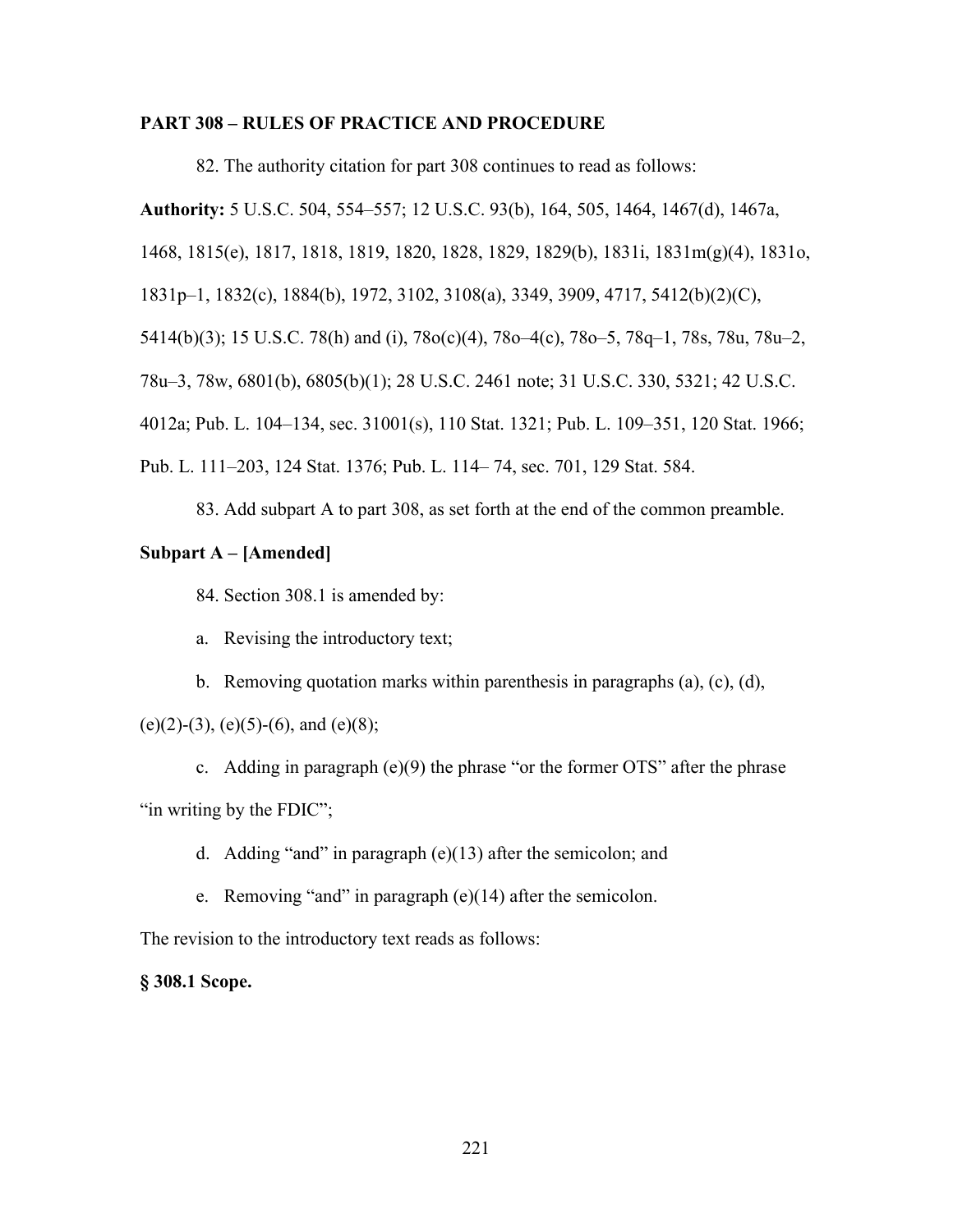This subpart prescribes Uniform Rules of practice and procedure applicable to adjudicatory proceedings required to be conducted on the record after opportunity for a hearing under the following statutory provisions:

\*\*\*\*\*

85. Section 308.3 is revised to read as follows:

#### **§ 308.3 Definitions.**

For purposes of this subpart, unless explicitly stated to the contrary:

(a) *Administrative law judge* (ALJ) means one who presides at an administrative hearing under authority set forth at 5 U.S.C. 556.

(b) *Administrative Officer* means an inferior officer of the Federal Deposit Insurance Corporation (FDIC), duly appointed by the Board of Directors of the FDIC to serve as the Board's designee to hear certain motions or requests in an adjudicatory proceeding and to be the official custodian of the record for the FDIC.

(c) *Adjudicatory proceeding* means a proceeding conducted pursuant to these rules and leading to the formulation of a final order other than a regulation.

(d) *Assistant Administrative Officer* means an inferior officer of the FDIC, duly appointed by the Board of Directors of the FDIC to serve as the Board's designee to hear certain motions or requests in an adjudicatory proceeding upon the designation or unavailability of the Administrative Officer.

(e) *Board of Directors* or *Board* means the Board of Directors of the FDIC or its designee.

(f) *Decisional employee* means any member of the FDIC's or ALJ's staff who has not engaged in an investigative or prosecutorial role in a proceeding and who may assist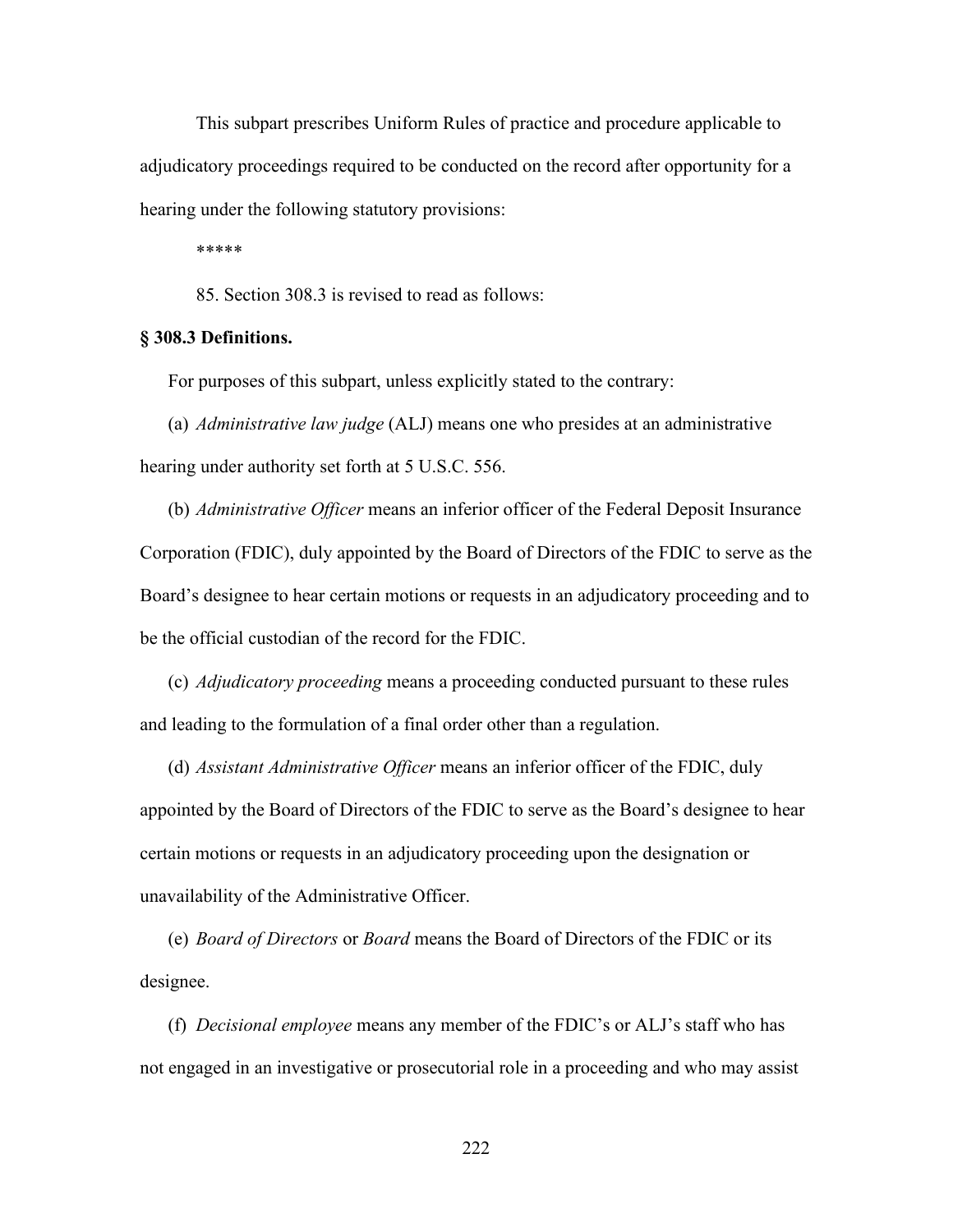the Board of Directors, ALJ or the Administrative Officer, in preparing orders, recommended decisions, decisions, and other documents under the Uniform Rules.

(g) *Designee* of the Board of Directors means officers or officials of the FDIC acting pursuant to authority delegated by the Board of Directors.

(h) *Electronic signature* means affixing the equivalent of a signature to an electronic document filed or transmitted electronically.

(i) *Enforcement Counsel* means any individual who files a notice of appearance as counsel on behalf of the FDIC in an adjudicatory proceeding.

(j) *FDIC* means the Federal Deposit Insurance Corporation.

(k) *Final order* means an order issued by the FDIC with or without the consent of the affected institution or the institution-affiliated party that has become final, without regard to the pendency of any petition for reconsideration or review.

(l) *Institution* includes: (1) Any bank as that term is defined in section 3(a) of the FDIA (12 U.S.C. 1813(a));

(2) Any bank holding company or any subsidiary (other than a bank) of a bank holding company as those terms are defined in the BHCA (12 U.S.C. 1841 *et seq.*);

(3) Any savings association as that term is defined in section 3(b) of the FDIA (12 U.S.C. 1813(b)), any savings and loan holding company or any subsidiary thereof (other than a bank) as those terms are defined in section  $10(a)$  of the HOLA (12 U.S.C.

 $1467a(a)$ ;

(4) Any organization operating under section 25 of the FRA (12 U.S.C. 601 *et seq.*);

(5) Any foreign bank or company to which section 8 of the IBA (12 U.S.C. 3106), applies or any subsidiary (other than a bank) thereof; and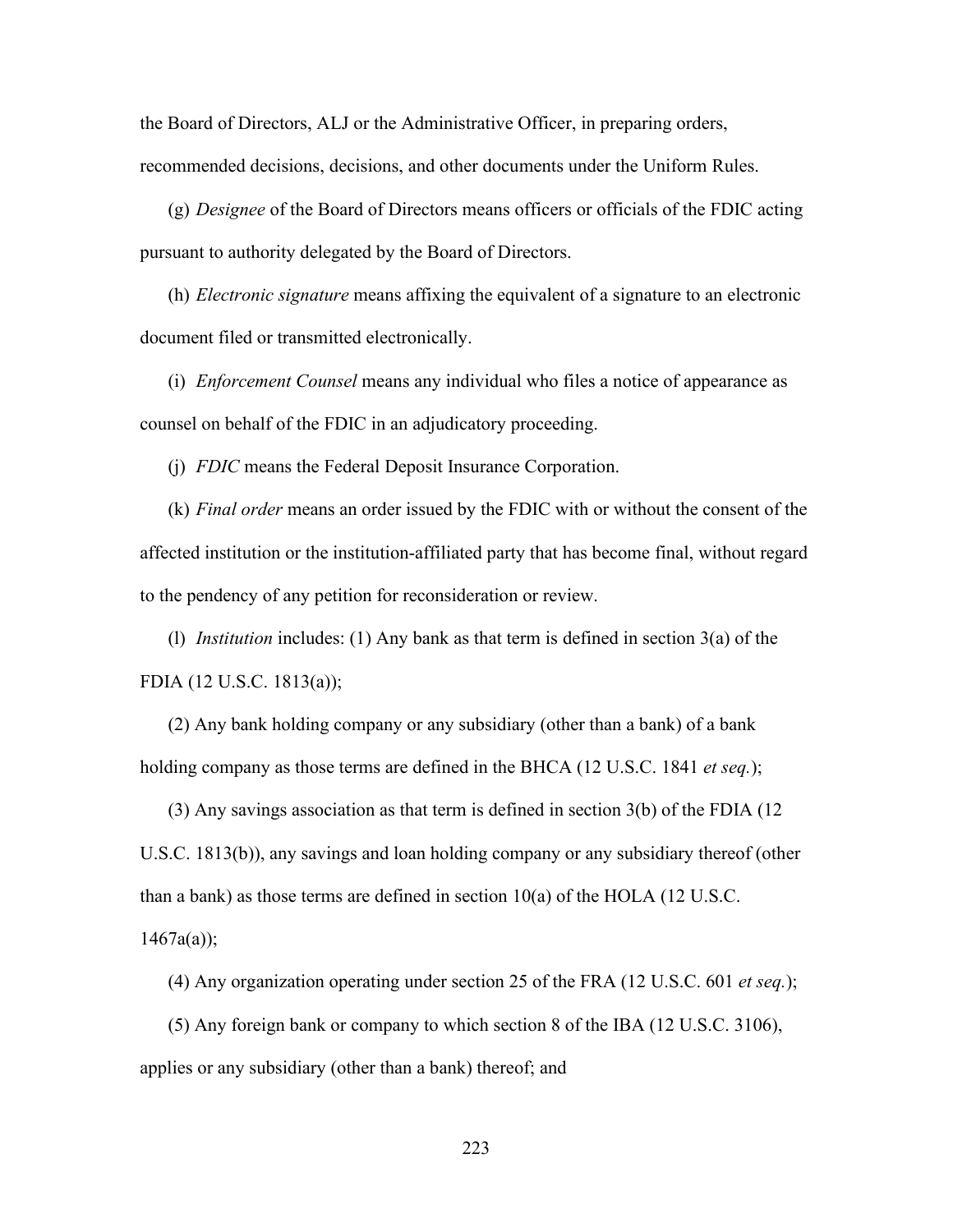(6) Any Federal agency as that term is defined in section 1(b) of the IBA (12 U.S.C.  $3101(5)$ ).

(m) *Institution-affiliated party* means any institution-affiliated party as that term is defined in section 3(u) of the FDIA (12 U.S.C. 1813(u).

(n) *Local Rules* means those rules promulgated by the FDIC in those subparts of this part other than subpart A.

(o) *Office of Financial Institution Adjudication* (OFIA) means the executive body charged with overseeing the administration of administrative enforcement proceedings of the Office of the Comptroller of the Currency (OCC), the Board of Governors of the Federal Reserve Board (Board of Governors), the FDIC, and the National Credit Union Administration (NCUA).

(p) *Party* means the FDIC and any person named as a party in any notice.

(q) *Person* means an individual, sole proprietor, partnership, corporation, unincorporated association, trust, joint venture, pool, syndicate, agency or other entity or organization, including an institution as defined in this section.

(r) *Respondent* means any party other than the FDIC.

(s) *Uniform Rules* means those rules in subpart A of this part that pertain to the types of formal administrative enforcement actions set forth at § 308.1, and as specified in subparts B through P of this part.

(v) *Violation* means any violation as that term is defined in section 3(v) of the FDIA  $(12 \text{ U.S.C. } 1813(v))$ .

#### **Subpart B – General Rules of Procedure**

#### **§ 308.101 [Amended]**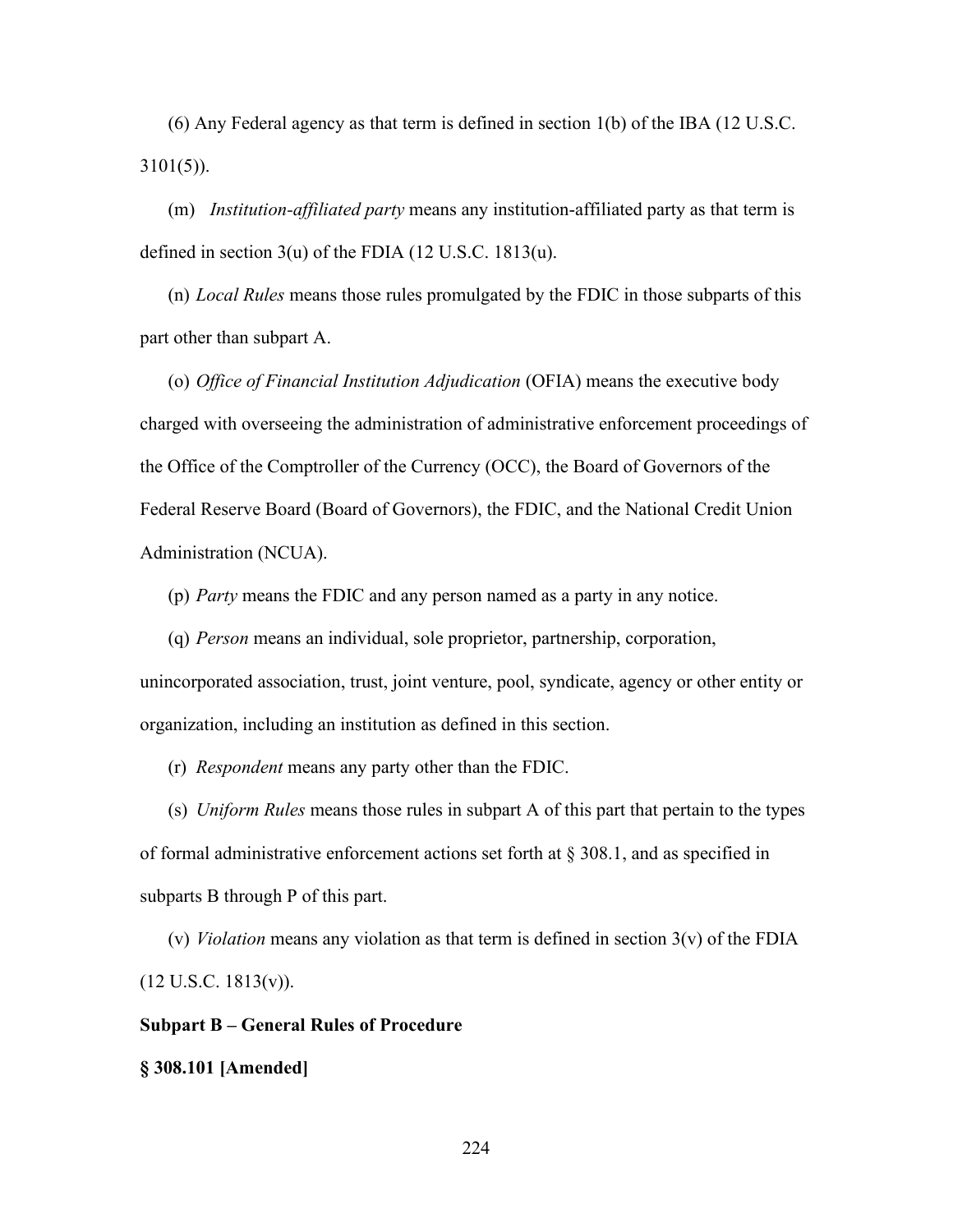86. Section 308.101 is amended by:

- a. Removing the word "shall" wherever it appears in paragraphs (b) and (c), and adding "will" in its place; and
- b. Removing the phrase, "section  $15(c)(4)$  of the Exchange Act (15 U.S.C.

 $78o(c)(4)$ " in paragraph (d) and adding "15 U.S.C.  $78o(c)(4)$ " in its place.

87. Section 308.102 is amended by:

a. Removing the phrase "administrative law judge" wherever it appears in paragraph (b)(1), and adding "ALJ" in its place; and

b. Revising paragraph (b)(2) to read as follows:

## **§ 308.102 Authority of Board of Directors and Administrative Officer** \*\*\*\*\*

(b)(2) Pursuant to authority delegated by the Board of Directors, the Administrative Officer and Assistant Administrative Officer, upon the advice and recommendation of the Deputy General Counsel for Litigation or, in the Deputy General Counsel's absence, the Assistant General Counsel for General Litigation, may issue rulings in proceedings under these sections of the FDIA 12 U.S.C. 1817(j), 1818 1828(j), 1829, 1831i, and 1831*o* concerning:

- (i) Denials of requests for private hearing;
- (ii) Interlocutory appeals;
- (iii) Stays pending judicial review;
- (iv) Reopenings of the record and/or remands of the record to the ALJ;
- (v) Supplementation of the evidence in the record;
- (vi) All remands from the courts of appeals not involving substantive issues;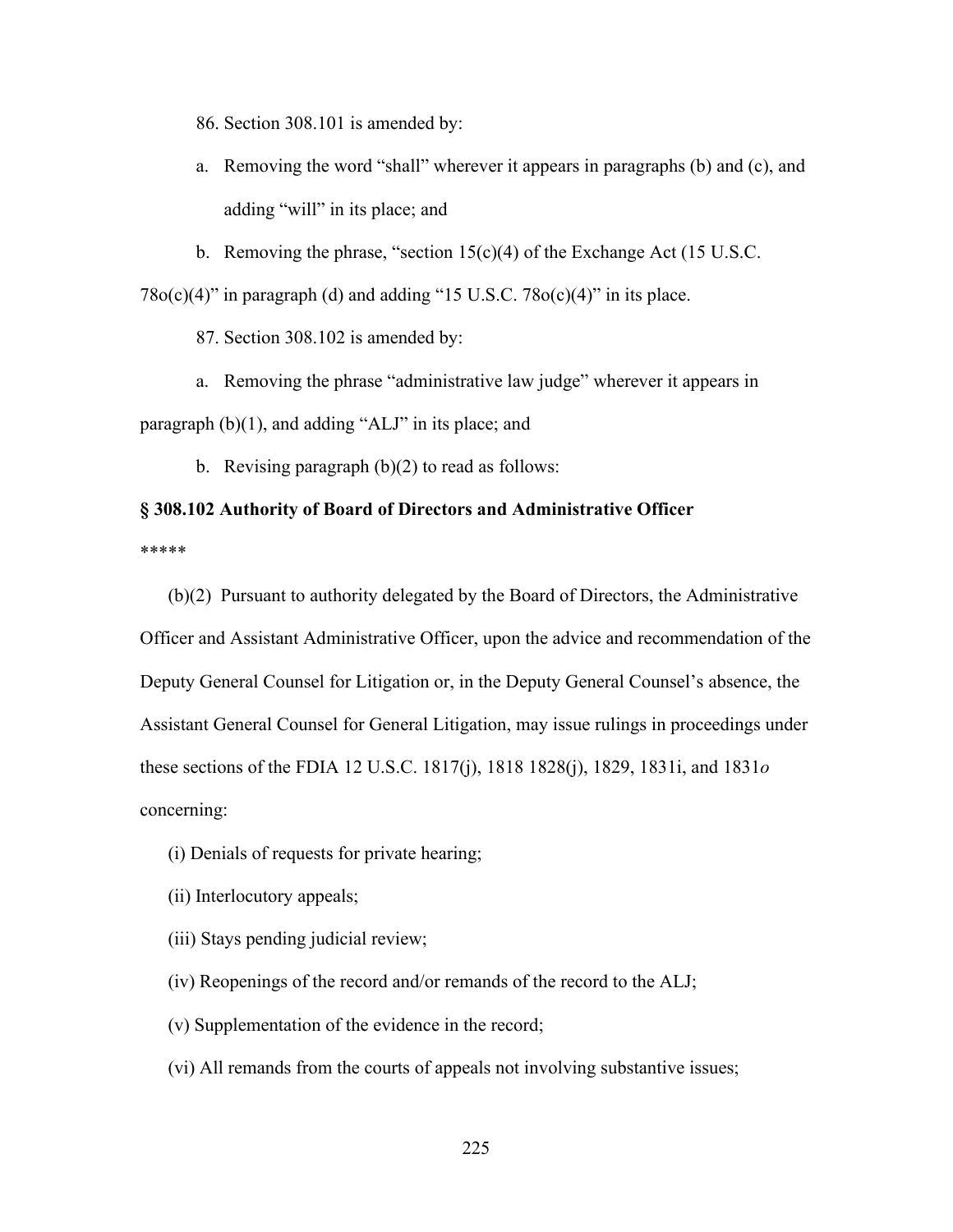- (vii) Extensions of stays of orders terminating deposit insurance; and
- (viii) All matters, including final decisions, in proceedings under  $12 \text{ U.S.C. } 1818(g)$ .

88. Section 308.103 is revised to read as follows:

#### **§ 308.103 Assignment of Administrative Law Judge (ALJ)**

(a) *Assignment*. Unless otherwise directed by the Board of Directors or as otherwise provided in the Local Rules, a hearing within the scope of this part 308 must be held before an ALJ of the Office of Financial Institution Adjudication (OFIA).

(b) *Procedures.* Upon receiving a copy of the notice under § 308.18(a) from Enforcement Counsel, OFIA must assign an ALJ to the matter and advise the parties, in writing, of the ALJ assignment.

- 89. Section 308.104 is amended by:
- a. Revising paragraph (a); and

b. Removing the phrase "administrative law judge" wherever it appears in paragraph (b), and adding "ALJ" in its place.

The revision to paragraph (a) reads as follows:

#### **§ 308.104 Filings with the Board of Directors.**

(a) *General rule.* All materials required to be filed with or referred to the Board of Directors in any proceedings under this part must be filed with the Administrative Officer in a manner specified in § 308.10(b). The Administrative Officer's address is: Federal Deposit Insurance Corporation, Attn: Administrative Officer, 550 17th Street, NW, Washington, DC 20429. Electronic copies of all pleadings must be sent to ESSEnforcementActionDocket@fdic.gov with the docket number clearly identified. \*\*\*\*\*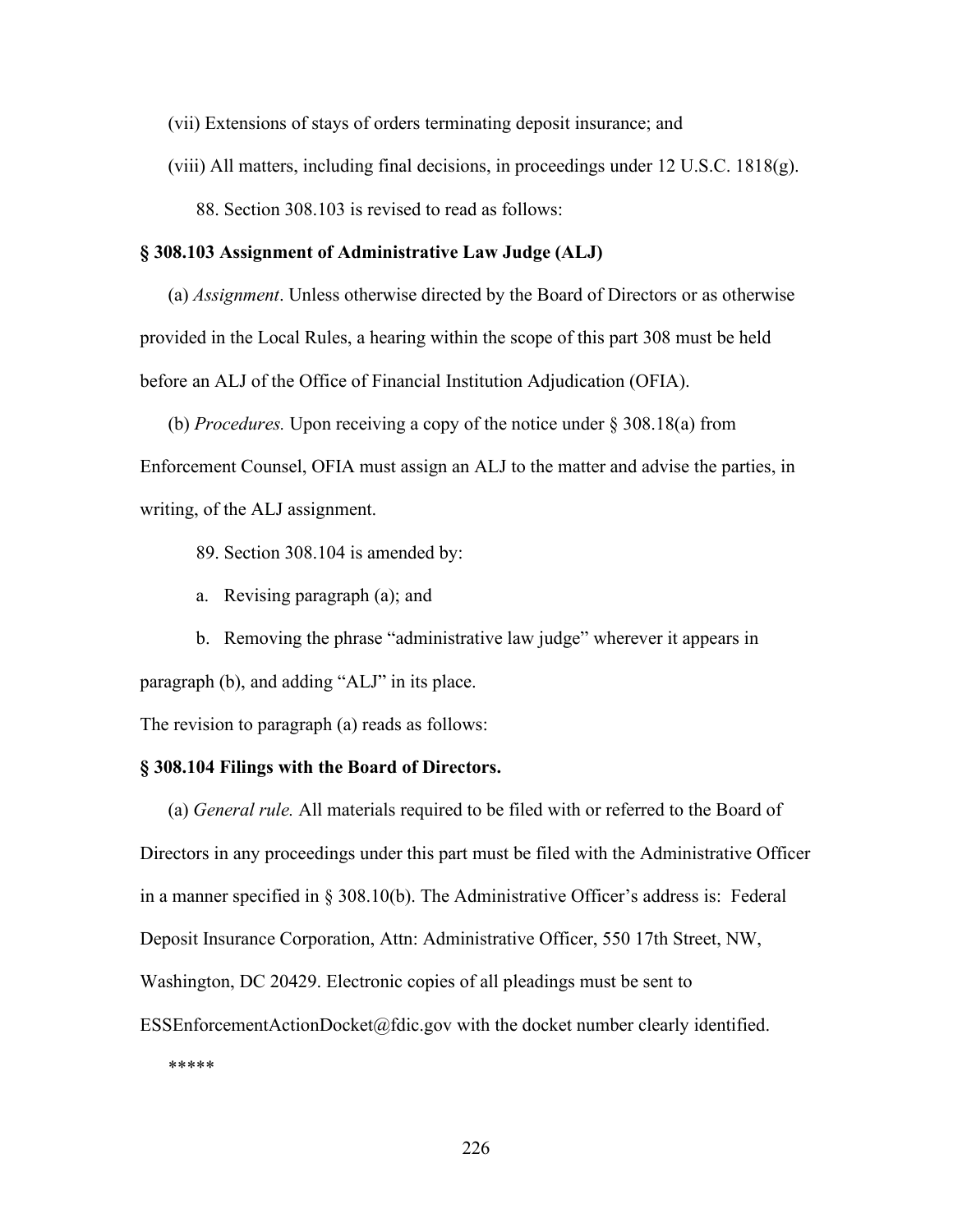#### **§ 308.105 [Amended]**

90. Section 308.105 is amended by:

- a. Removing the phrase "administrative law judge" wherever it appears in the first sentence, and adding "ALJ" in its place; and
- b. Removing the phrase "As the official custodian," wherever it appears in the second sentence; and
- c. Removing the word "shall" wherever it appears in the second sentence and adding "will" in its place.

#### **§ 308.106 [Amended]**

91. Section 308.106 is amended by:

a. Removing the word "fifteen" wherever it appears in paragraph (a) and adding "15" in its place;

b. Removing the phrase "administrative law judge" wherever it appears in paragraphs (a) and (b), and adding "ALJ" in its place;

c. Removing the phrase "his or her" wherever it appears in paragraph (a), and adding "the ALJ's" in its place;

d. Removing the word "shall" wherever it appears in paragraphs  $(a)(1)$ , the first "shall" in  $(a)(2)$ , and in  $(b)(1)$ ,  $(b)(3)$  and  $(c)$ , and adding "will" in its place; and

e. Removing the word "shall" and adding "must" in its place in the second and third occurrences in paragraph (a)(2), and in (b)(2), (b)(3)(i), (b)(3)(ii).

92. Section 308.107 is revised to read as follows:

#### **§ 308.107 Supplemental Discovery Rules.**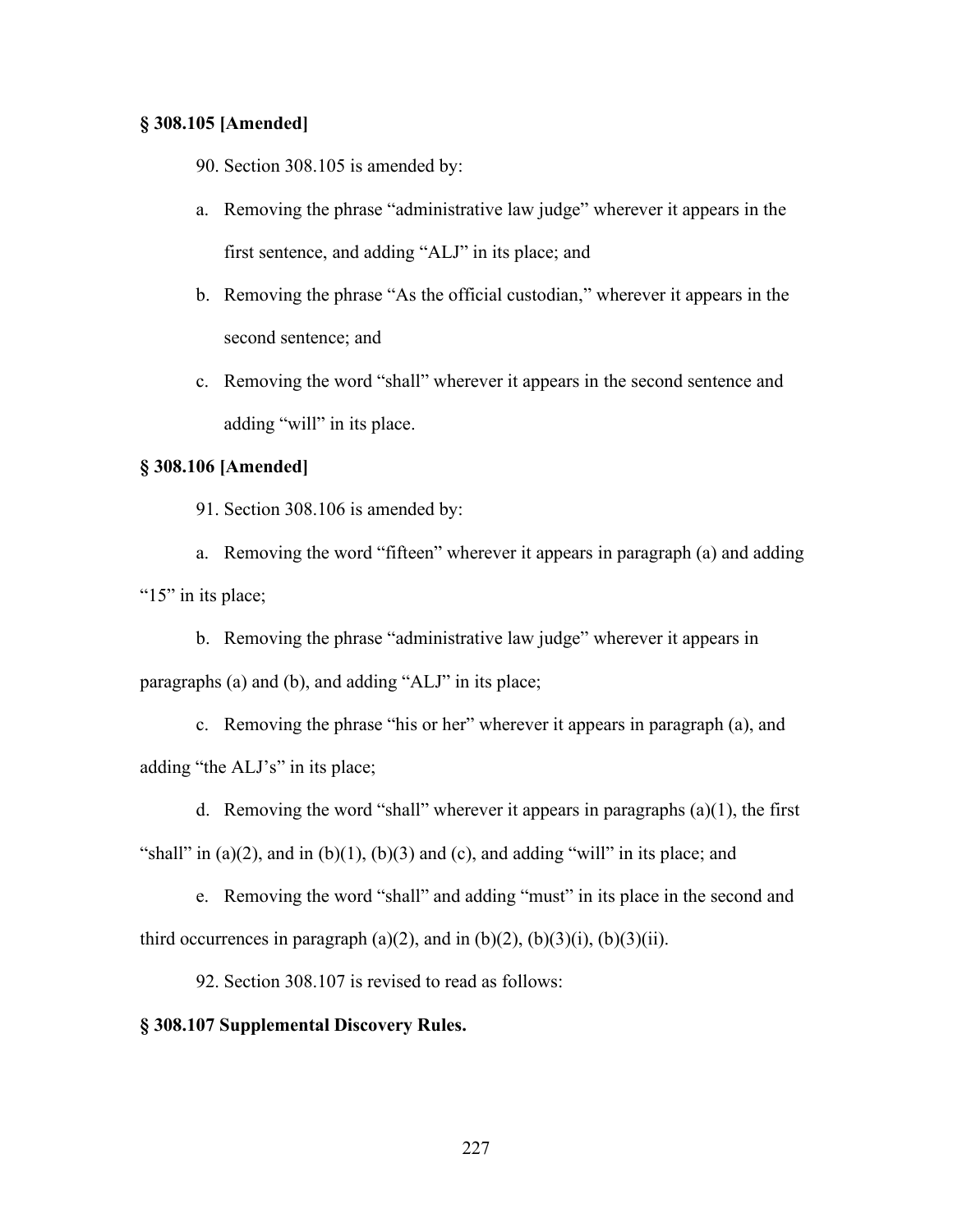(a) *Scope of Discovery.* Subject to the limitations set out in § 308.24, a party may obtain discovery regarding any non-privileged matter that has material relevance to the merits of the pending action, and is proportional to the needs of the action, considering the importance of the issues at stake in the action, the parties' resources, the importance of the discovery in resolving the issues, and whether the burden or expense of the proposed discovery outweighs its likely benefit. Parties may obtain discovery only through the production of documents and depositions, as set forth in the Uniform Rules and the Local Rules.

(b) *Joint Discovery Plan.* Within the time period set by the ALJ and prior to serving any discovery requests, the parties must meet and confer to consider the discovery needed to support their claims and defenses and discuss any issues about preserving discoverable information.

(1) At the meet and confer, the parties must use reasonable efforts to develop a Joint Discovery Plan that should contain the following elements:

(i) The subjects on which discovery may be needed, when discovery should be completed, and whether discovery should be conducted in phases or be limited to, or focused on, particular issues;

(ii) Any issues about disclosure, discovery, or preservation of ESI, including the form or forms in which it should be produced;

(iii)Provisions regarding any anticipated discovery of nonparties;

(iv) Whether depositions are anticipated and the appropriate limits on the taking of such depositions, consistent with paragraph  $(e)(1)$  of this section, including the maximum number of depositions to be allowed;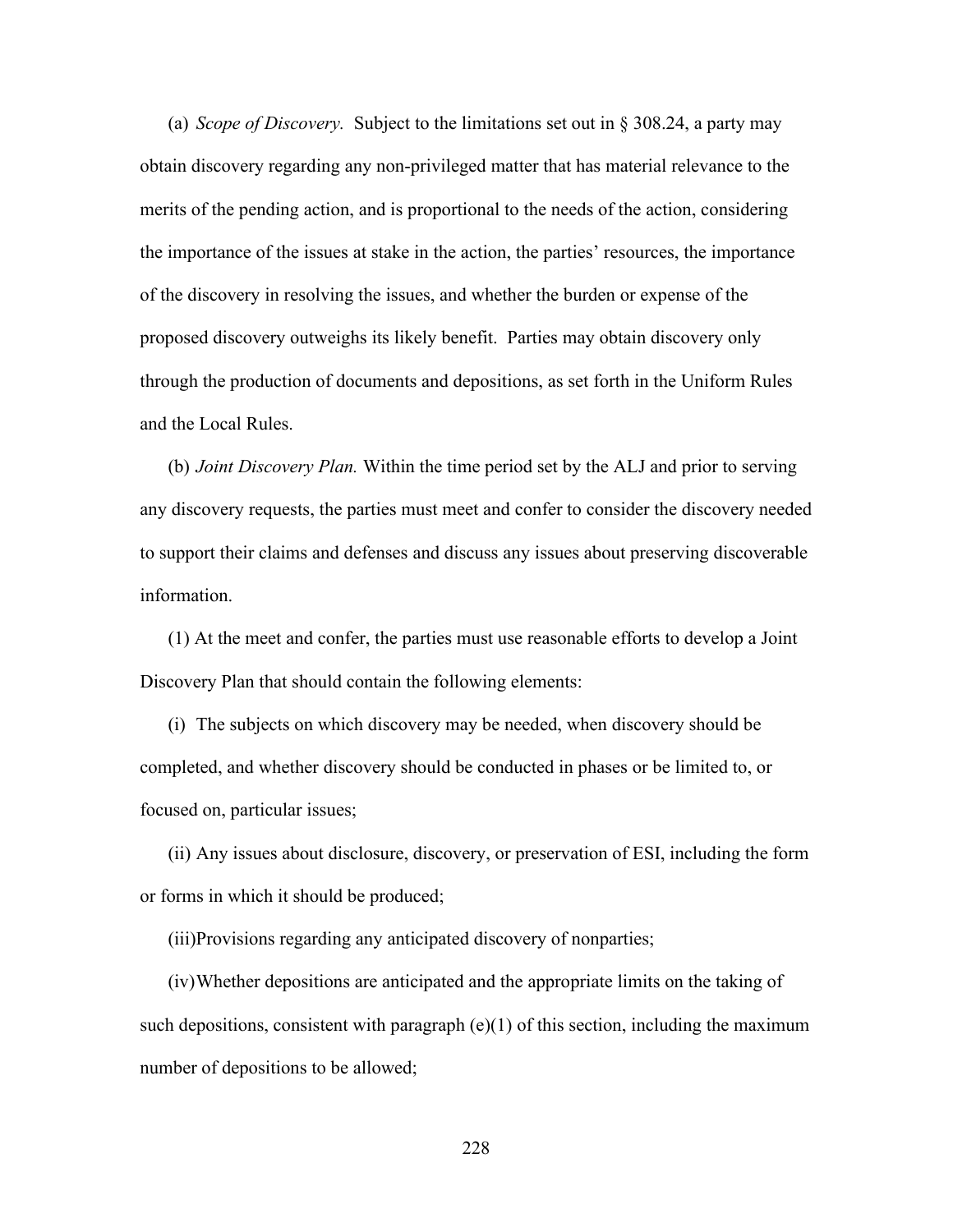(v) The anticipated timing of the production of any document identifying and describing privileged documents that a party intends to redact or withhold from production; and

(vi) Provisions regarding any inadvertent disclosure of privileged information.

(2) The Joint Discovery Plan must comply with the provisions of this section and § 308.24.

(3) The parties must submit their proposed Joint Discovery Plan to the ALJ for review, modification, and/or approval. In the event the parties cannot agree to some or all of the provisions, the parties must file their respective proposals with the ALJ for resolution. After review, the ALJ must issue an approved Joint Discovery Plan, which must include any modifications made by the ALJ.

(c) *Document and electronically stored information (ESI) discovery*.

(1) Parties to proceedings set forth at § 308.1 of the Uniform Rules and as provided in the Local Rules may obtain discovery through the production of documents and ESI.

(2) Any counsel is permitted to depose a person producing documents or ESI pursuant to a document subpoena on the strictly limited topics of the identification of documents and ESI produced by that person, and a reasonable examination to determine whether the subpoenaed person made an adequate search for, and has produced, all subpoenaed documents and ESI.

(3) *Specific limitations on ESI discovery.* A party need not provide discovery of ESI from sources that the party identifies as not reasonably accessible because of undue burden or cost. On motion to compel discovery or for a protective order, the party from whom discovery is sought must show that the information is not reasonably accessible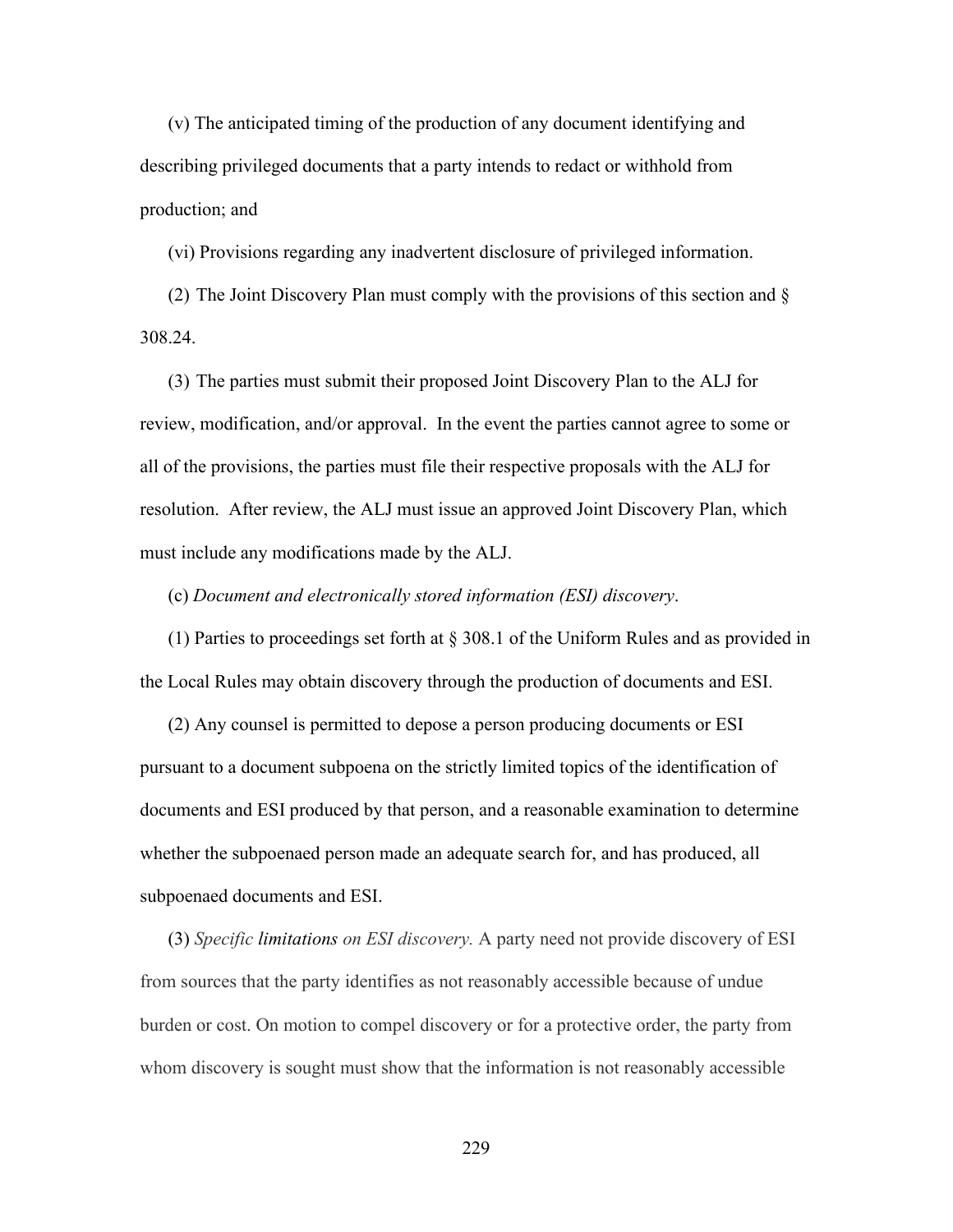because of undue burden or cost. If that showing is made, the ALJ may nonetheless order discovery from such sources if the requesting party shows good cause. The ALJ may specify conditions for the discovery.

(4) *Request for production*. Consistent with the Joint Discovery Plan, a party may serve on any other party a request to produce documents, and permit the requesting party or its representative to inspect, copy, test, or sample documents in the responding party's possession, custody, or control.

(5) *Privilege*. Consistent with § 308.25(e) and the Joint Discovery Plan, and prior to the close of the discovery period set by the ALJ, the producing party must reasonably identify all documents withheld or redacted on the grounds of privilege and must produce a statement of the basis for the assertion of privilege.

(6) *Document subpoenas to nonparties*.

(i) The provisions of § 308.26 apply to document subpoenas to nonparties. Any requests for nonparty subpoenas must comply with  $\S 308.24(b)$  and the Joint Discovery Plan.

(ii) If the ALJ determines that the application does not set forth a valid basis for the issuance of the subpoena, or that it does not otherwise comply with § 308.24(b) or the Joint Discovery Plan, the ALJ may refuse to issue the subpoena or may issue it in a modified form upon such conditions as may be consistent with the Uniform Rules and the Local Rules.

(d) *Expert witness disclosures*.

(1) When expert witness disclosures are required, the disclosures must include: name, mailing address, and electronic mail address of each expert witness: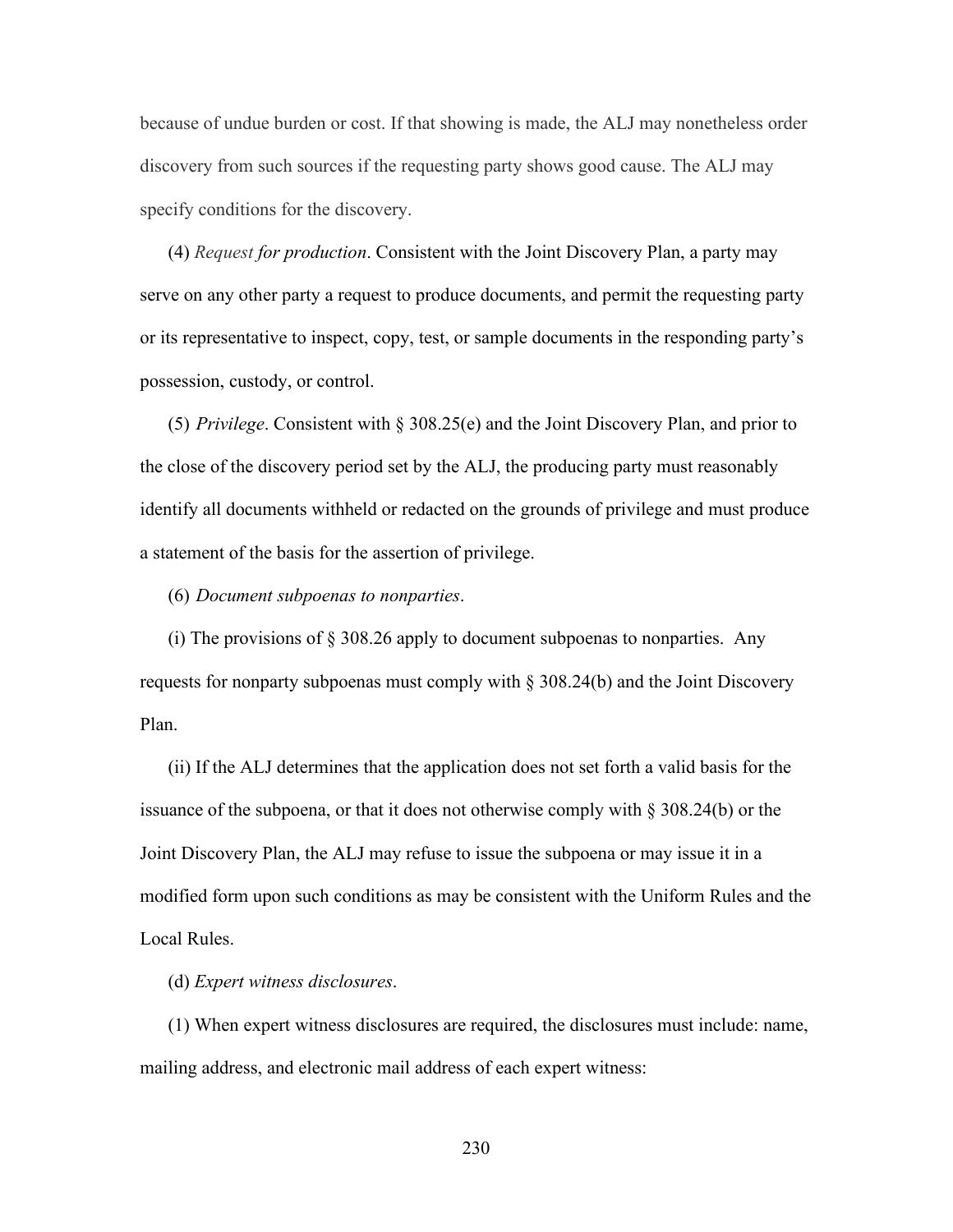(i) If the expert is one retained or specially employed to provide expert testimony in the matter, or one whose duties as the party's employee regularly involve giving expert testimony, the witness must provide a written report in compliance with paragraph  $(d)(2)(i)$  of this section.

(ii) If the expert is an employee of a party who does not regularly provide expert testimony, including a commissioned bank examiner employed by the FDIC, the witness must provide written disclosures in compliance with paragraph  $(d)(2)(ii)$  of this section.

(2) *Disclosure of expert testimony*.

(i) *Witnesses* who *must provide written report*. Unless otherwise stipulated or ordered by the ALJ, experts described in paragraph  $(d)(1)(i)$  of this section must prepare a signed expert report that contains:

(A) A complete statement of all opinions the witness will express and the basis and reasons for them;

(B) The facts or data considered by the witness in forming the opinions;

(C) Any exhibits that will be used to summarize or support the opinions;

(D) The witness's qualifications, including a list of all publications authored in the previous 10 years;

(E) A list of all other cases in which, during the previous 4 years, the witness testified as an expert at trial or by deposition; and

(F) A statement of the compensation to be paid for the study and testimony in the case.

*(ii) Witnesses who provide written disclosures instead of a written report.* Unless otherwise stipulated or ordered by the ALJ, expert witnesses described in paragraph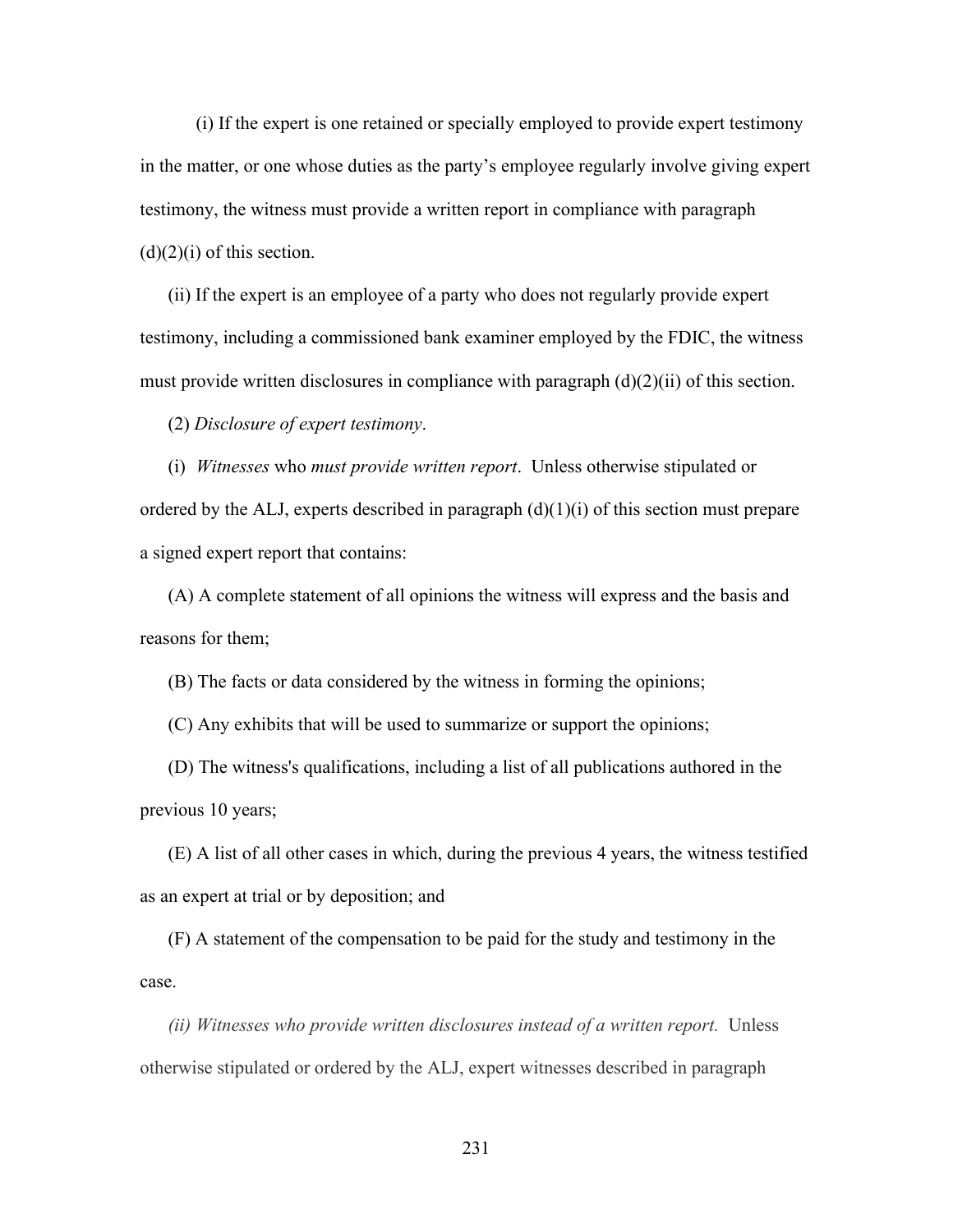$(d)(1)(ii)$  of this section are not required to provide a written report, but must provide written disclosures that state:

- (A)The subject matter on which the witness is expected to present evidence; and
- (B) A summary of the facts and opinions to which the witness is expected to testify.
- (e) *Depositions*.

 $(1)$  *In general.* In addition to paragraph  $(c)(2)$  of this section, and subject to the provisions of § 308.24 and paragraph (a) of this section, a party may take depositions of individuals with direct knowledge of facts relevant to the proceeding and individuals designated as an expert under subsection  $(d)(1)$ , where the evidence sought cannot be obtained from some other source that is more convenient, less burdensome, or less expensive. Absent exceptional circumstances, depositions will only be permitted of individuals expected to testify at the hearing, including experts.

(i) *Limits on depositions.* Unless otherwise stipulated by the parties, depositions are only permitted to the extent ordered by the ALJ upon a showing of good cause.

(ii) *Privileged matters.* Privileged matters are not discoverable by deposition. Privileges include those set forth in § 308.24(c).

(iii) *Report*. A party must produce any disclosure required by paragraph (d)(2) of this section before the deposition of the witness required to provide such disclosure. Unless otherwise provided by the ALJ, the party must produce this report at least 20 days prior to any deposition of the witness.

(2) *Notice*. A party desiring to take a deposition must give reasonable notice in writing to the deponent and to every other party to the proceeding. The notice must state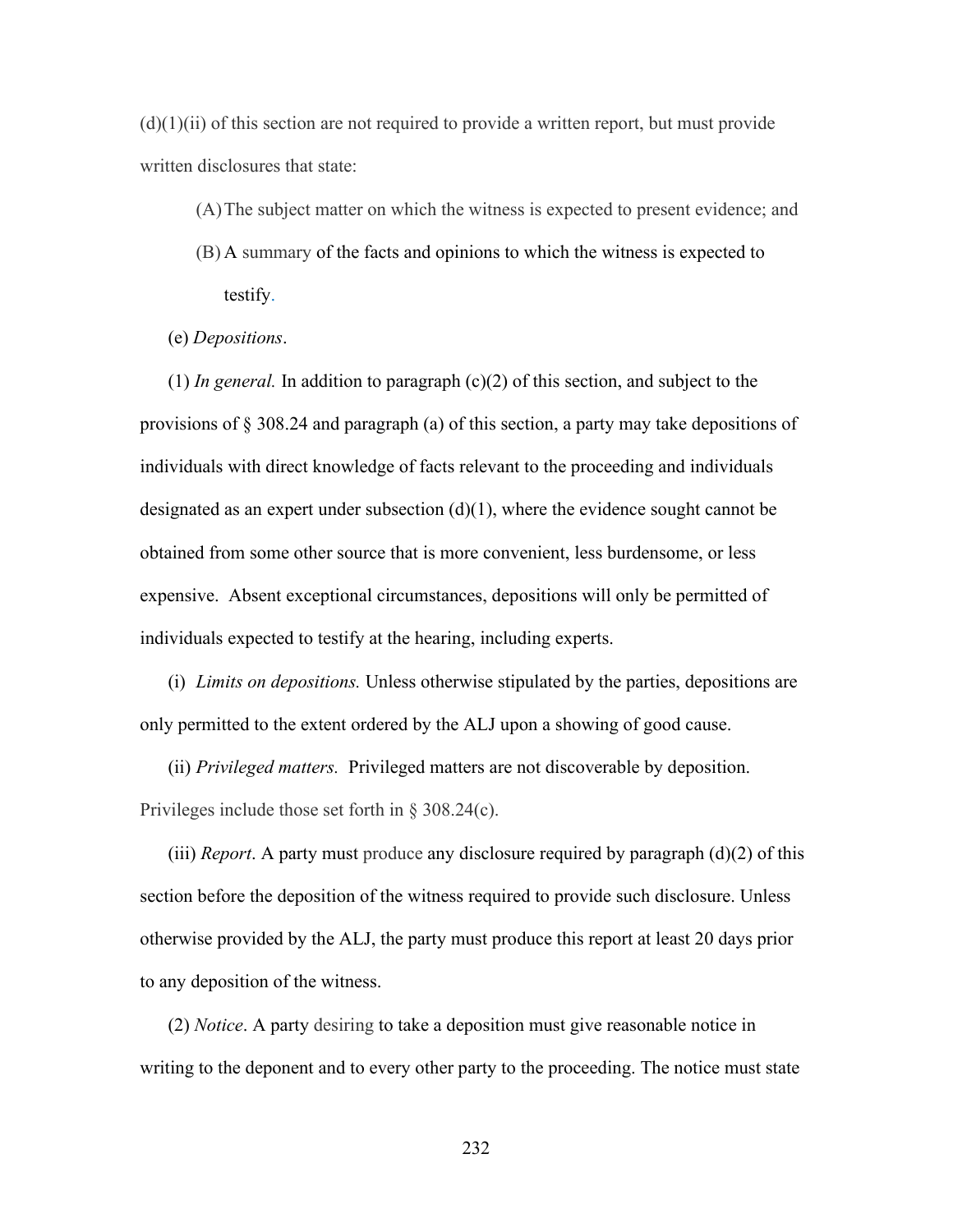the time, manner, and place for taking the deposition, and the name and address of the person to be deposed.

(i) *Location*. A deposition notice may require the witness to be deposed at any place within a State, territory, or possession of the United States or the District of Columbia in which that witness resides or has a regular place of employment, or such other convenient place as agreed by the parties and the witness.

(ii) *Remote participation*. The parties may stipulate, or the ALJ may order, that a deposition be taken by telephone or other remote means.

(iii) *Deposition subpoenas*. A deponent's attendance may be compelled by subpoena.

(A) *Issuance*. At the request of a party, the ALJ will issue a subpoena requiring the attendance of a witness at a deposition under this paragraph (e) unless the ALJ determines that the requested subpoena is outside the scope of paragraph (e)(1) of this section.

(B) *Service.* The party requesting the subpoena must serve it on the person named therein, or on that person's counsel, by any of the methods identified in § 308.11(d). The party serving the subpoena must file proof of service with the ALJ, unless the ALJ issues an order indicating the filing of proof of service is not required.

(C) *Objection to deposition subpoena.* A motion to modify or quash a deposition subpoena must be in accordance with the procedures of  $\S 308.27(b)$ .

(D) *Enforcement of deposition subpoena*. Enforcement of a deposition subpoena must be in accordance with the procedures of  $\S 308.27(c)(2) \&$  (d).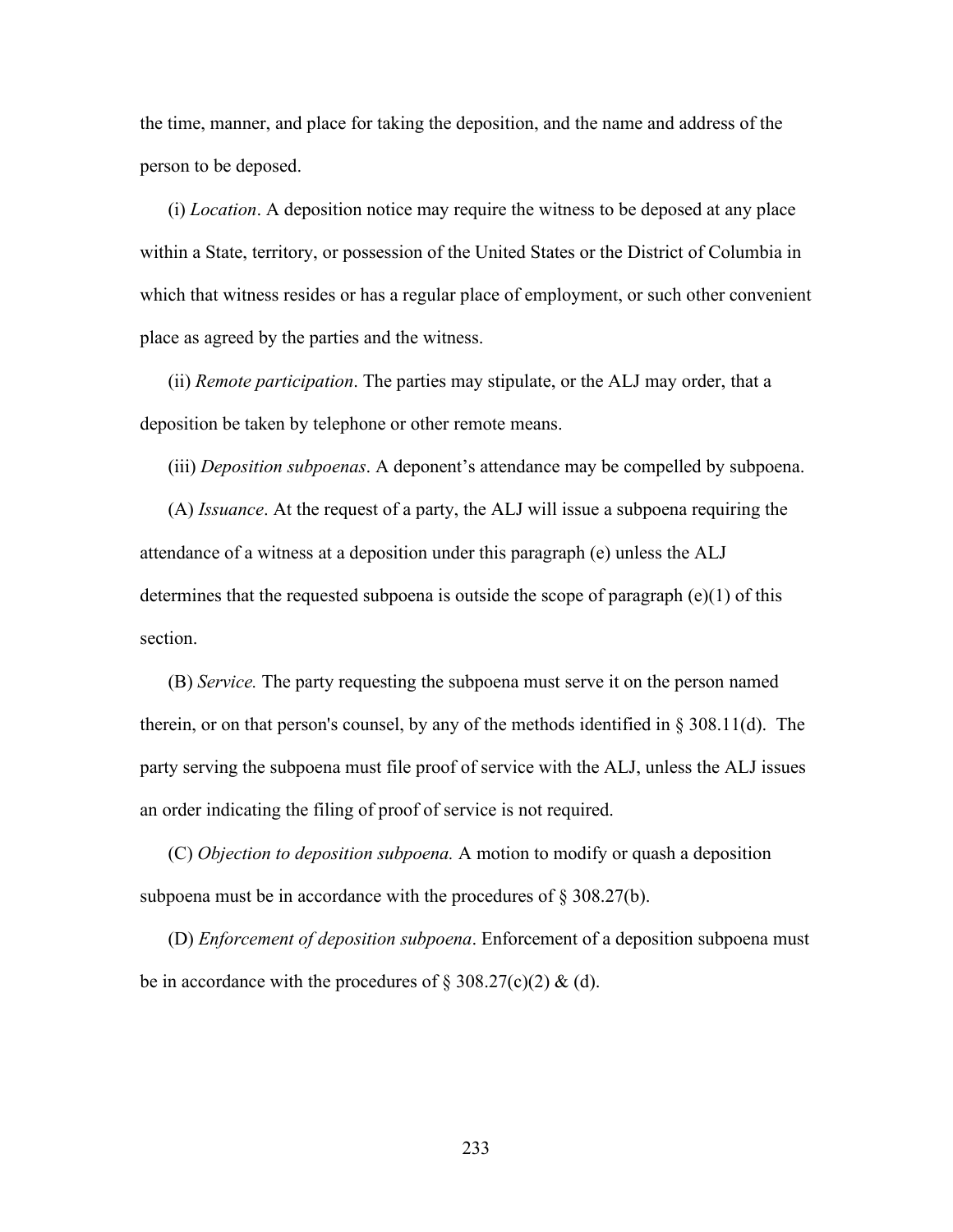(3) *Time for taking depositions*. A party may take depositions at any time after the issuance of the approved Joint Discovery Plan, but no later than 20 days before the scheduled hearing date, except with permission of the ALJ for good cause shown.

(4) *Conduct of the deposition*. The witness must be duly sworn. By stipulation of the parties or by order of the ALJ, a court reporter or other person authorized to administer an oath may administer the oath remotely without being in the physical presence of the deponent. Unless the parties otherwise agree, all objections to questions or exhibits must be in short form and must state the grounds for the objection. Failure to object to questions or exhibits is not a waiver except when the grounds for the objection might have been avoided if the objection had been timely presented.

(5) *Duration.* Unless otherwise stipulated by the parties or ordered by the ALJ, a deposition is limited to 1 day of 7 hours. The ALJ may, when it is consistent with  $\S$ 308.24 and paragraph (a) of this section, order additional time if it is necessary to fairly examine the witness, including when any person or circumstance has impeded the examination.

(6) *Recording the testimony*—

(i) *Generally*. The party taking the deposition must have a certified court reporter record the witness's testimony:

(A) By stenotype machine or electronic means, such as by sound or video recording device;

(B) Upon agreement of the parties, by any other method; or

(C) For good cause and with leave of the ALJ, by any other method.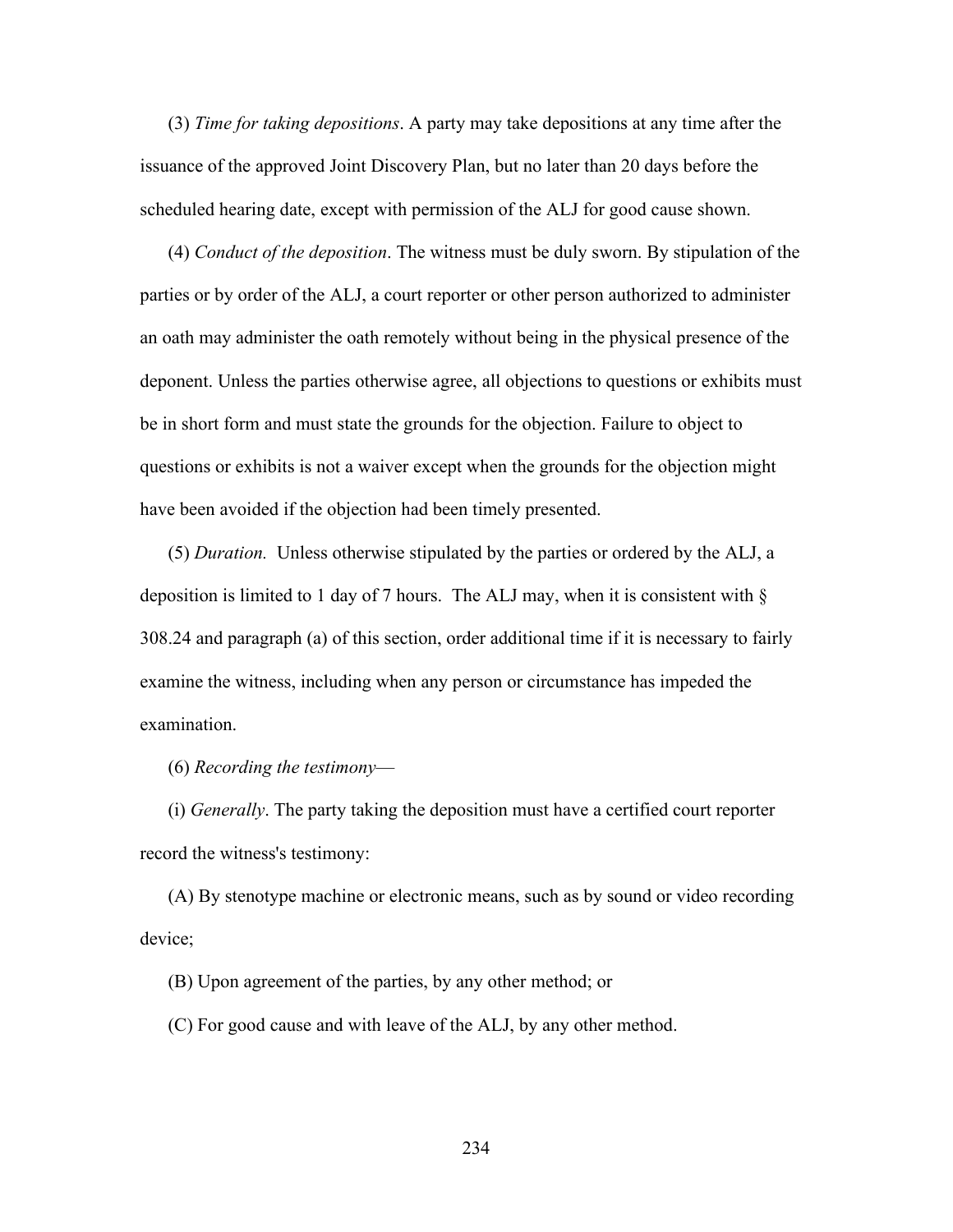(ii) *Cost*. The party taking the deposition must bear the cost of recording and transcribing the witness's testimony.

(iii) *Transcript*. The court reporter must provide a transcript of the witness's testimony to the party taking the deposition and must make a copy of the transcript available to each party upon payment by that party of the cost of the copy. The transcript must be subscribed or certified in accordance with  $\S 308.27(c)(3)$ .

(f) *Discovery motions.* 

(1) *Motions to limit discovery*. In addition to § 308.25(d), upon a motion by a party or on the ALJ's own motion, the ALJ must limit the frequency or extent of discovery otherwise allowed by these rules if the ALJ determines that:

(i) The discovery sought is unreasonably cumulative or duplicative or can be obtained from some other source that is more convenient, less burdensome, or less expensive;

(ii) Involves privileged, irrelevant, or immaterial matters;

(iii) The party seeking discovery has already had ample opportunity to obtain the information by discovery in the action; or

(iv) The proposed discovery is outside the scope of this section or § 308.24.

(2) *Motions to terminate depositions*. At any time during a deposition, the deponent or a party may move to terminate or limit it on the ground that it is being conducted in bad faith or in a manner that unreasonably annoys, embarrasses, or oppresses the deponent or party. Upon such a motion, the ALJ may order that the deposition be terminated or may limit its scope and manner. If terminated, the deposition may be resumed only by order of the ALJ.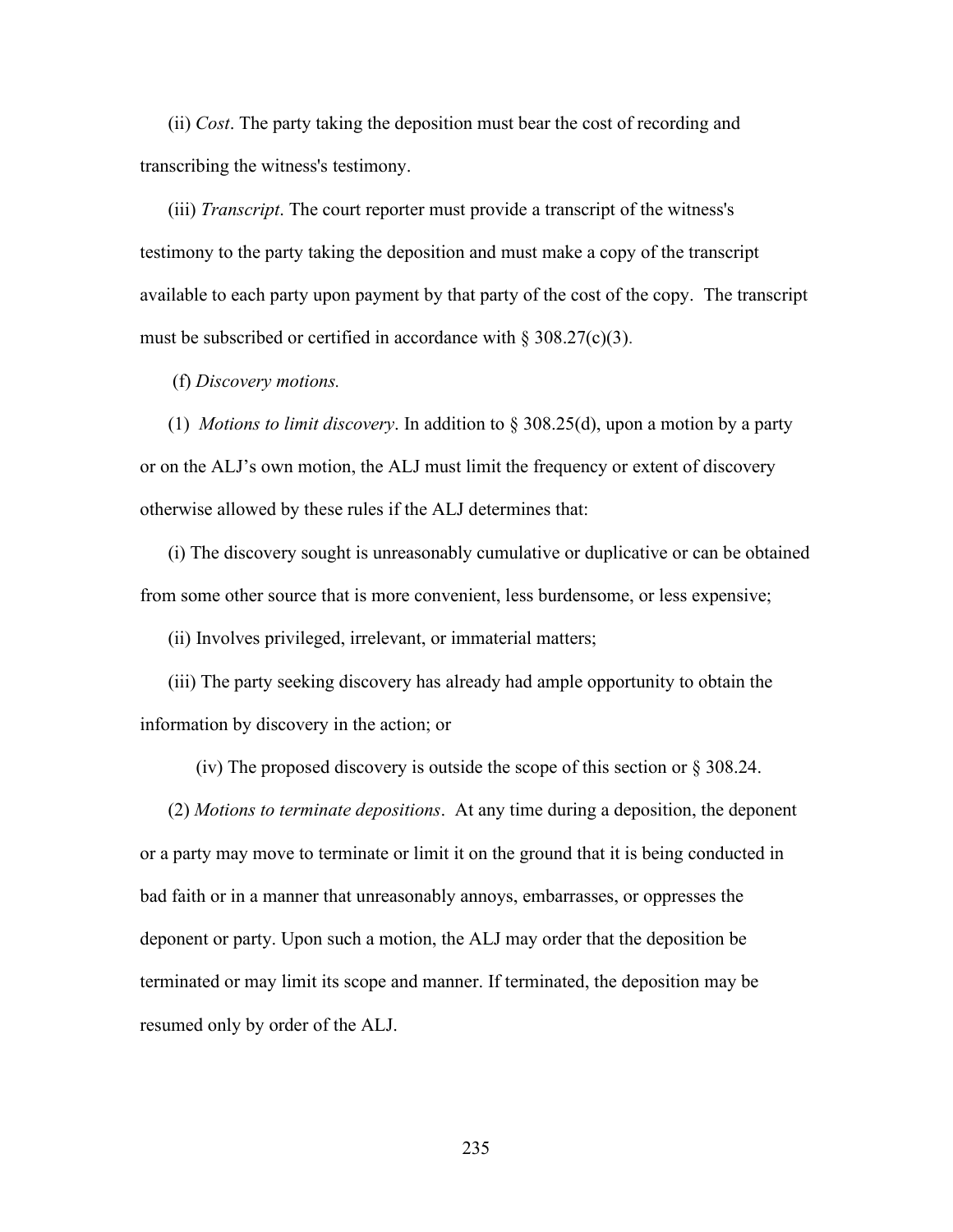(3) *Motions to compel discovery*. The provisions of § 308.25(f) apply to any motion to compel discovery.

#### **NATIONAL CREDIT UNION ADMINISTRATION**

 For the reasons set out in the joint preamble, the NCUA proposes to amend 12 CFR part 747 as follows:

# **PART 747 – ADMINISTRATIVE ACTIONS, ADJUDICATIVE HEARINGS, RULES OF PRACTICE AND PROCEDURE, AND INVESTIGATIONS**

93. The authority citation for part 747 continues to read as follows:

**Authority**: 12 U.S.C. 1766, 1782, 1784, 1785, 1786, 1787, 1790a, 1790d; 15 U.S.C. 1639e; 42 U.S.C. 4012a; Pub. L. 101-410; Pub. L. 104-134; Pub. L. 109-351; Pub. L. 114- 74.

94. Add subpart A to part 747, as set forth at the end of the common preamble.

#### **Subpart A – Uniform Rules of Practice and Procedure**

95. Section 747.1 is revised to read as follows:

#### **§747.1 Scope.**

This subpart prescribes uniform rules of practice and procedure applicable to adjudicatory proceedings required to be conducted on the record after opportunity for a hearing under the following statutory provisions:

(a) Cease-and-desist proceedings under section 206(e) of the Act (12 U.S.C.  $1786(e)$ ;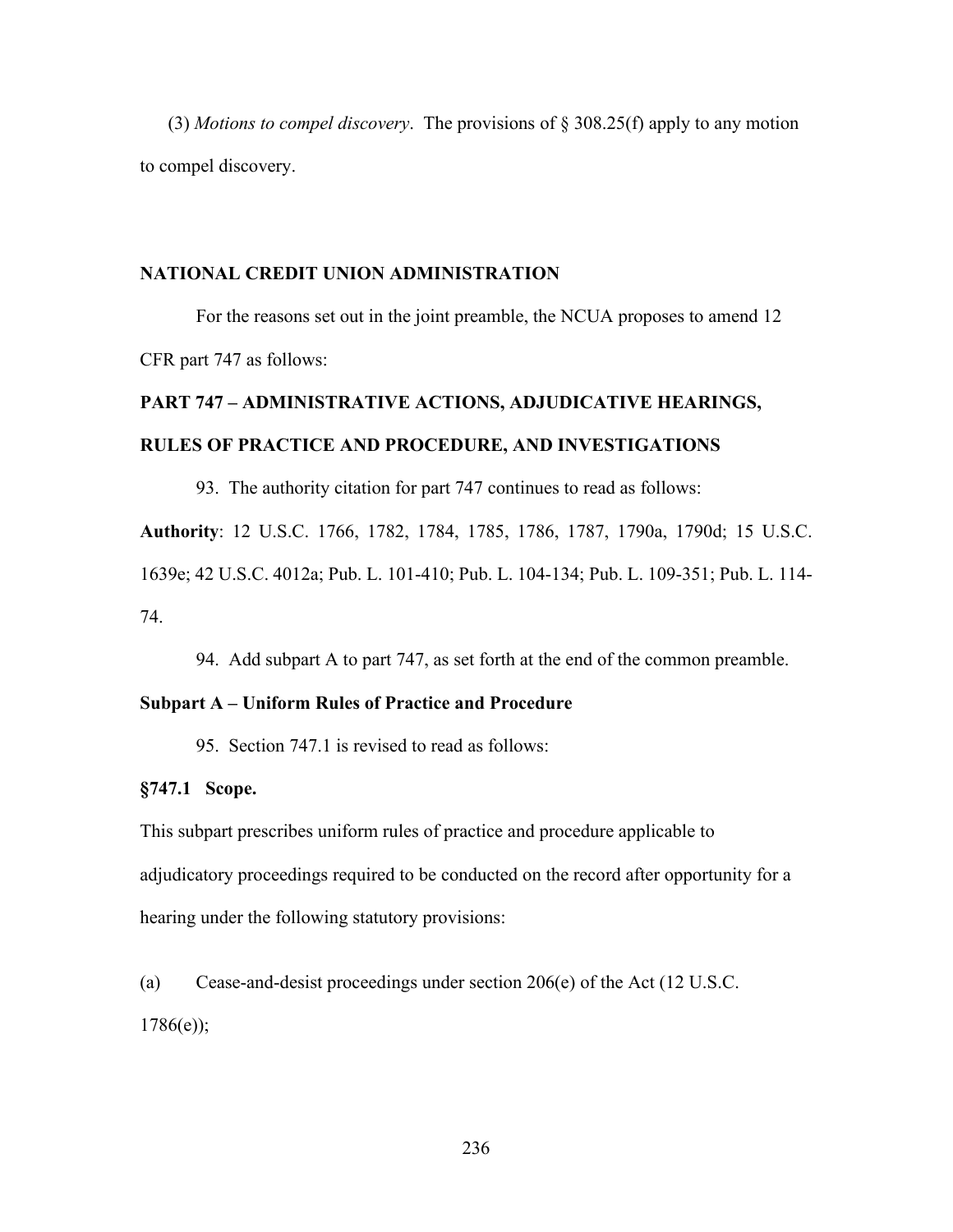(b) Removal and prohibition proceedings under section  $206(g)$  of the Act (12 U.S.C.  $1786(g)$ ;

(c) Assessment of civil money penalties by the NCUA Board against institutions and institution-affiliated parties for any violation of:

(1) Section 202 of the Act (12 U.S.C. 1782);

(2) Section 1120 of FIRREA (12 U.S.C. 3349), or any order or regulation issued thereunder;

(3) The terms of any final or temporary order issued under section 206 of the Act or any written agreement executed by the National Credit Union Administration ("NCUA"), any condition imposed in writing by the NCUA in connection with any action on any application, notice, or other request by the credit union or institution-affiliated party, certain unsafe or unsound practices or breaches of fiduciary duty, or any law or regulation not otherwise provided herein, pursuant to 12 U.S.C. 1786(k); and (4) Any provision of law referenced in section 102(f) of the Flood Disaster Protection Act of 1973 (42 U.S.C. 4012a(f)) or any order or regulation issued thereunder;

(d) Remedial action under section  $102(g)$  of the Flood Disaster Protection Act of 1973 (42 U.S.C. 4012a(g)); and

(e) This subpart also applies to all other adjudications required by statute to be determined on the record after opportunity for an agency hearing, unless otherwise specifically provided for in subparts B through J of this part.

96. Section 747.3 is revised to read as follows: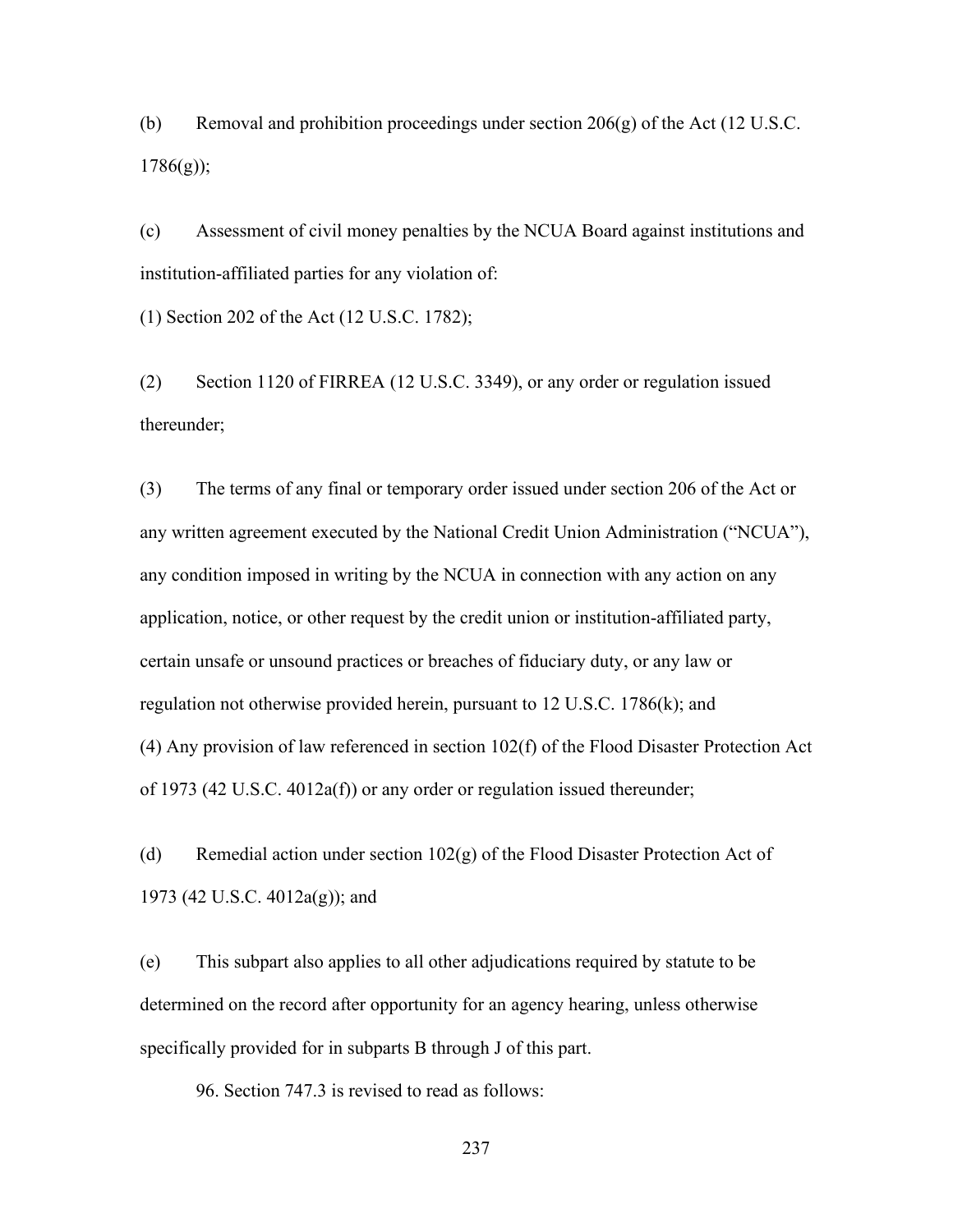#### **§ 747.3 Definitions.**

For purposes of this part, unless explicitly stated to the contrary:

(a) *Administrative Law Judge (ALJ)* means one who presides at an administrative hearing under authority set forth at 5 U.S.C. 556.

(b) *Adjudicatory proceeding* means a proceeding conducted pursuant to these rules and leading to the formulation of a final order other than a regulation.

(c) *Decisional employee* means any member of the NCUA Board's or ALJ's staff who has not engaged in an investigative or prosecutorial role in a proceeding and who may assist the NCUA Board or the ALJ, respectively, in preparing orders, recommended decisions, decisions, and other documents under the Uniform Rules.

(d) *Electronic signature* means affixing the equivalent of a signature to an electronic document filed or transmitted electronically.

(e) *Enforcement Counsel* means any individual who files a notice of appearance as counsel on behalf of the NCUA in an adjudicatory proceeding.

(f) *Final order* means an order issued by the NCUA with or without the consent of the affected institution or the institution-affiliated party, that has become final, without regard to the pendency of any petition for reconsideration or review.

(g) *Institution* includes: includes: (1) Any Federal credit union as that term is defined in section 101(1) of the Act (12 U.S.C. 1752(1)); and (2) Any insured state-chartered credit union as that term is defined in section 101(7) of the FCUA (12 U.S.C. 1752(7)).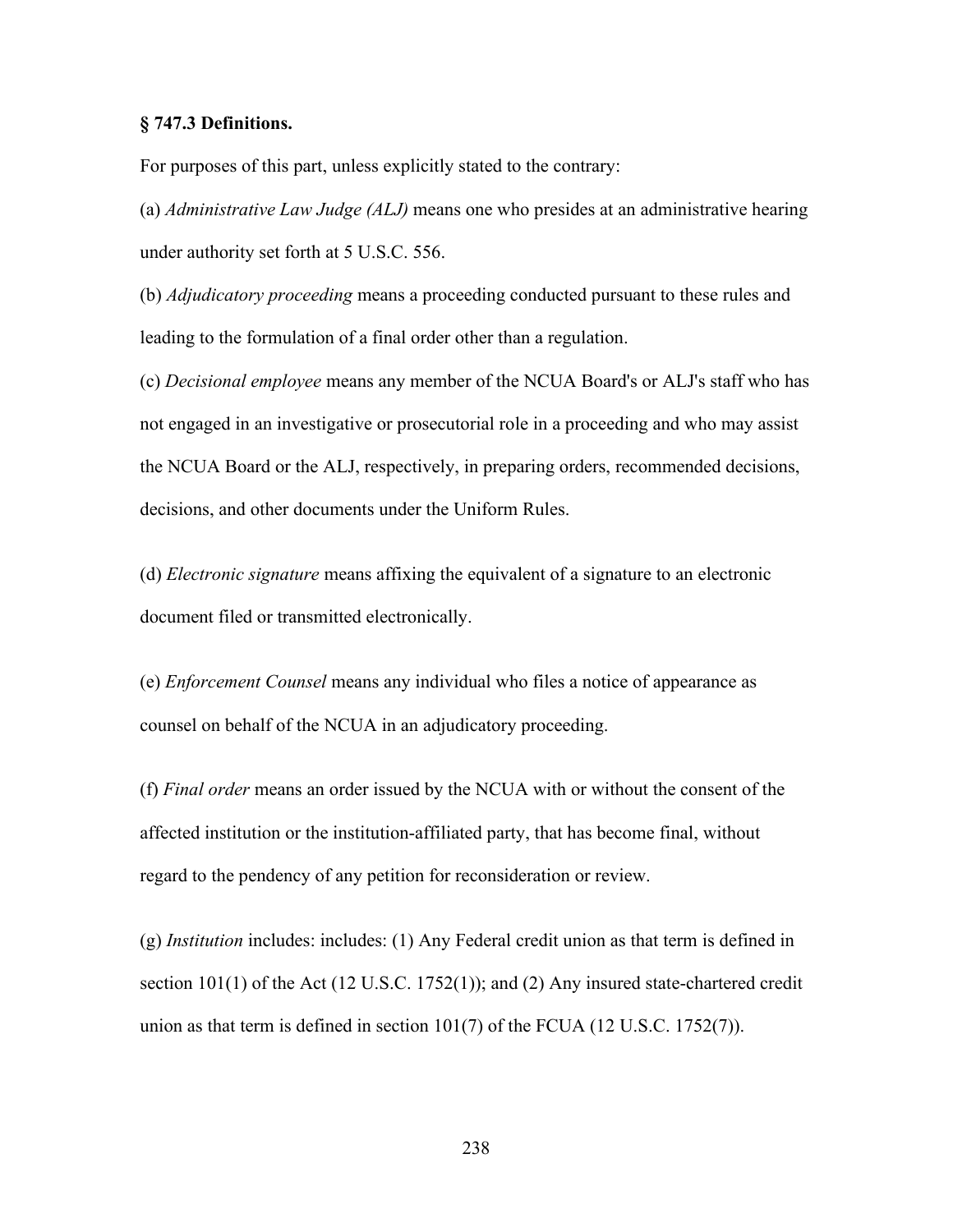(h) *Institution-affiliated party* means any institution-affiliated party as that term is defined in section 206 $(r)$  of the Act  $(12 \text{ U.S.C. } 1786(r))$ .

(i) *Local Rules* means those rules promulgated by the NCUA in subparts B through I of this part.

(j) *NCUA* means the National Credit Union Administration.

(k) *NCUA Board* means the National Credit Union Administration Board or a person delegated to perform the functions of the NCUA Board.

(l) *OFIA* means the Office of Financial Institution Adjudication, the executive body charged with overseeing the administration of administrative enforcement proceedings for the NCUA, the Board of Governors of the Federal Reserve System ("Board of Governors"), the Federal Deposit Insurance Corporation ("FDIC"), and the Office of the Comptroller of the Currency ("OCC").

(m) *Party* means the NCUA and any person named as a party in any notice.

(n) *Person* means an individual, sole proprietor, partnership, corporation, unincorporated association, trust, joint venture, pool, syndicate, agency or other entity or organization, including an institution as defined in paragraph (g) of this section.

(o) *Respondent* means any party other than the NCUA.

(p) *Uniform Rules* means those rules in subpart A of this part that are common to the NCUA, the Board, the FDIC, and the OCC.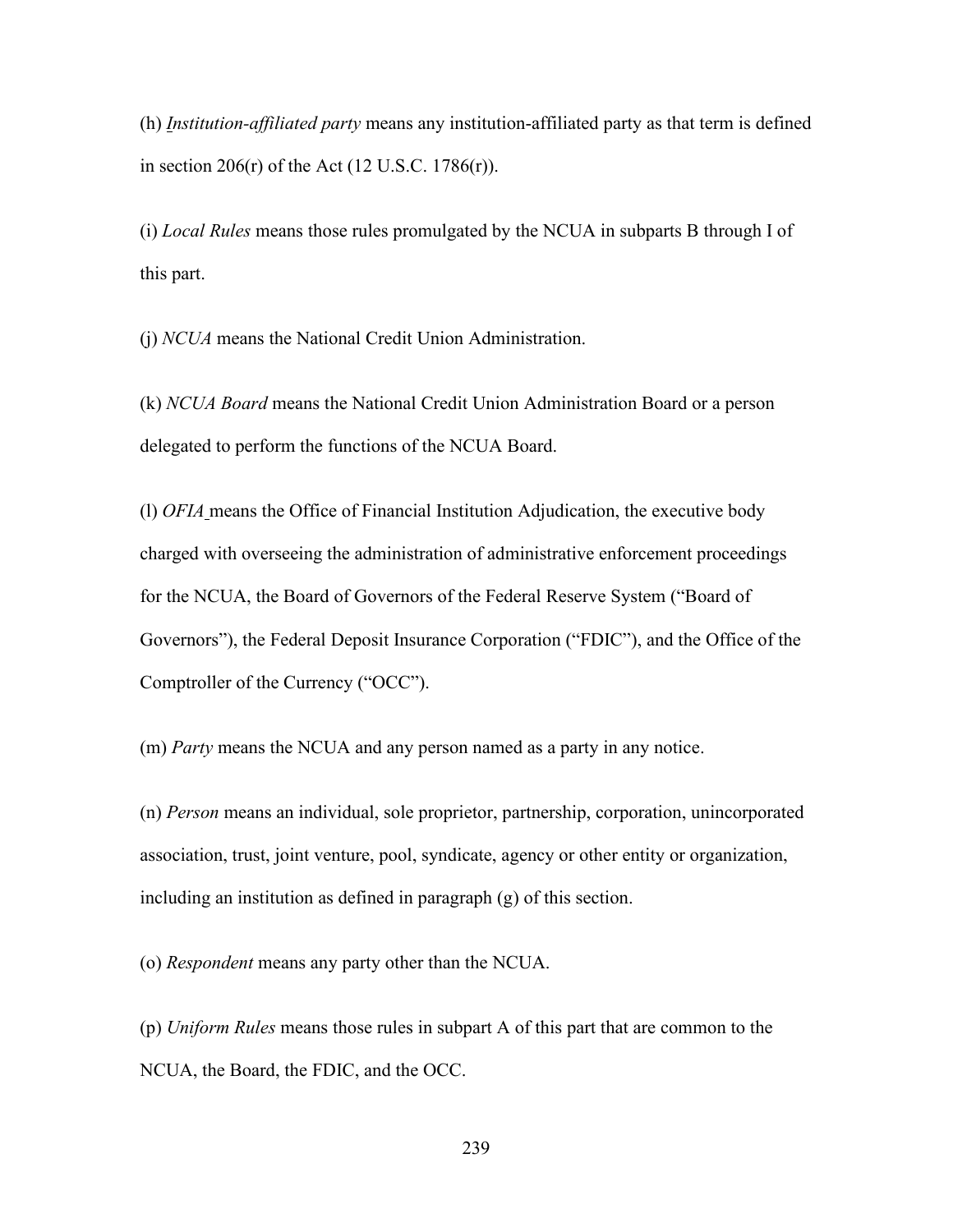(q) *Violation* means any violation as that term is defined in section 3(v) of the Federal Deposit Insurance Act (12 U.S.C. 1813(v)).

### **§ 747.18 [Amended]**

97. Section 747.18 is amended by:

a. Deleting "Except for change-in-control proceedings under section  $7(i)(4)$  of the

FDIA, 12 U.S.C. 1817(j)(4)" in paragraph  $(a)(1)(i)$  and removing paragraph  $(a)(2)$ .

#### **§ 747.33 [Amended]**

98. Section 747.33 is amended by deleting "Except for change-in-control

proceedings under section  $7(j)(4)$  of the FDIA,  $(12 \text{ U.S.C. } 1817(j)(4))$ " in paragraph

 $(a)(1)(i)$ .

## **Michael J. Hsu,**

*Acting Comptroller of the Currency.*

By order of the Board of Governors of the Federal Reserve System. **Ann Misback,** *Secretary of the Board.*

Federal Deposit Insurance Corporation. By order of the Board of Directors. Dated at Washington, DC, on October 21, 2021. **James P. Sheesley,** *Assistant Executive Secretary.*

By order of the Board of the National Credit Union Administration. Dated at Alexandria, VA, this 21st day of October, 2021.

**Melane Conyers-Ausbrooks,** *Secretary of the Board, National Credit Union Administration.*